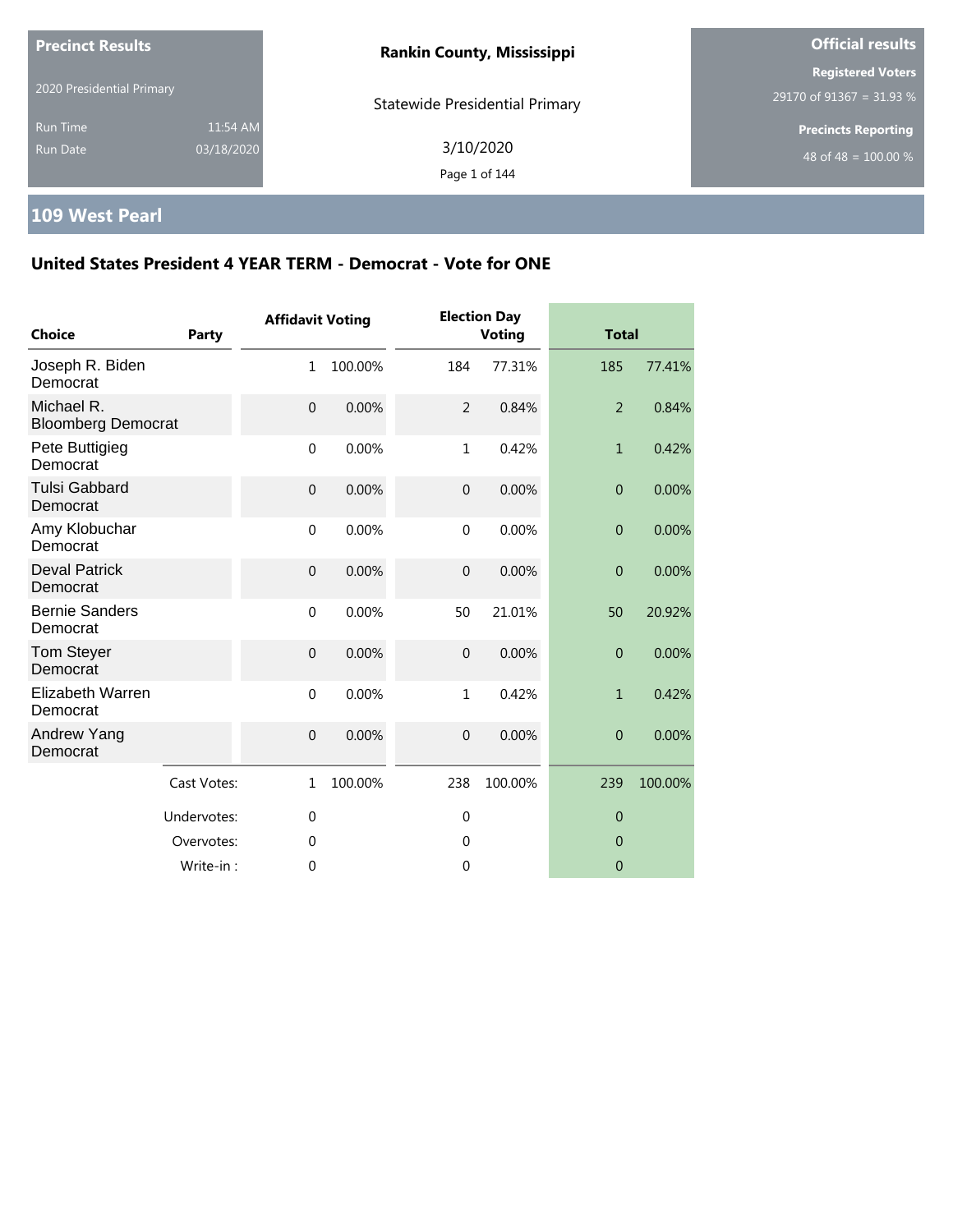| <b>Precinct Results</b>     |                        | <b>Rankin County, Mississippi</b>     | <b>Official results</b>                              |  |
|-----------------------------|------------------------|---------------------------------------|------------------------------------------------------|--|
| 2020 Presidential Primary   |                        | <b>Statewide Presidential Primary</b> | <b>Registered Voters</b><br>29170 of 91367 = 31.93 % |  |
| <b>Run Time</b><br>Run Date | 11:54 AM<br>03/18/2020 | 3/10/2020<br>Page 2 of 144            | <b>Precincts Reporting</b><br>48 of 48 = $100.00\%$  |  |

i.

## **109 West Pearl**

### **United States Senate 6 YEAR TERM - Democrat - Vote for ONE**

| <b>Choice</b>                                  | Party       | <b>Affidavit Voting</b> |          |     | <b>Election Day</b><br><b>Voting</b> | <b>Total</b> |         |
|------------------------------------------------|-------------|-------------------------|----------|-----|--------------------------------------|--------------|---------|
| <b>Tobey Bernard</b><br><b>Bartee Democrat</b> |             | $\Omega$                | $0.00\%$ | 13  | 5.56%                                | 13           | 5.53%   |
| Jensen Bohren<br>Democrat                      |             | $\Omega$                | 0.00%    | 5   | 2.14%                                | 5            | 2.13%   |
| Mike Espy Democrat                             |             | 1                       | 100.00%  | 216 | 92.31%                               | 217          | 92.34%  |
|                                                | Cast Votes: | 1.                      | 100.00%  | 234 | 100.00%                              | 235          | 100.00% |
|                                                | Undervotes: | $\Omega$                |          | 3   |                                      | 3            |         |
|                                                | Overvotes:  | $\Omega$                |          | 1   |                                      | 1            |         |
|                                                | Write-in:   | 0                       |          | 0   |                                      | 0            |         |

| Choice                            | Party       | <b>Affidavit Voting</b> |          |     | <b>Election Day</b><br><b>Voting</b> | <b>Total</b> |         |
|-----------------------------------|-------------|-------------------------|----------|-----|--------------------------------------|--------------|---------|
| Dorothy 'Dot' Benford<br>Democrat |             | 1                       | 100.00%  | 167 | 72.61%                               | 168          | 72.73%  |
| Katelyn Lee<br>Democrat           |             | $\Omega$                | $0.00\%$ | 63  | 27.39%                               | 63           | 27.27%  |
|                                   | Cast Votes: | 1                       | 100.00%  | 230 | 100.00%                              | 231          | 100.00% |
|                                   | Undervotes: | 0                       |          | 8   |                                      | 8            |         |
|                                   | Overvotes:  | 0                       |          | 0   |                                      | 0            |         |
|                                   | Write-in:   | 0                       |          | 0   |                                      | 0            |         |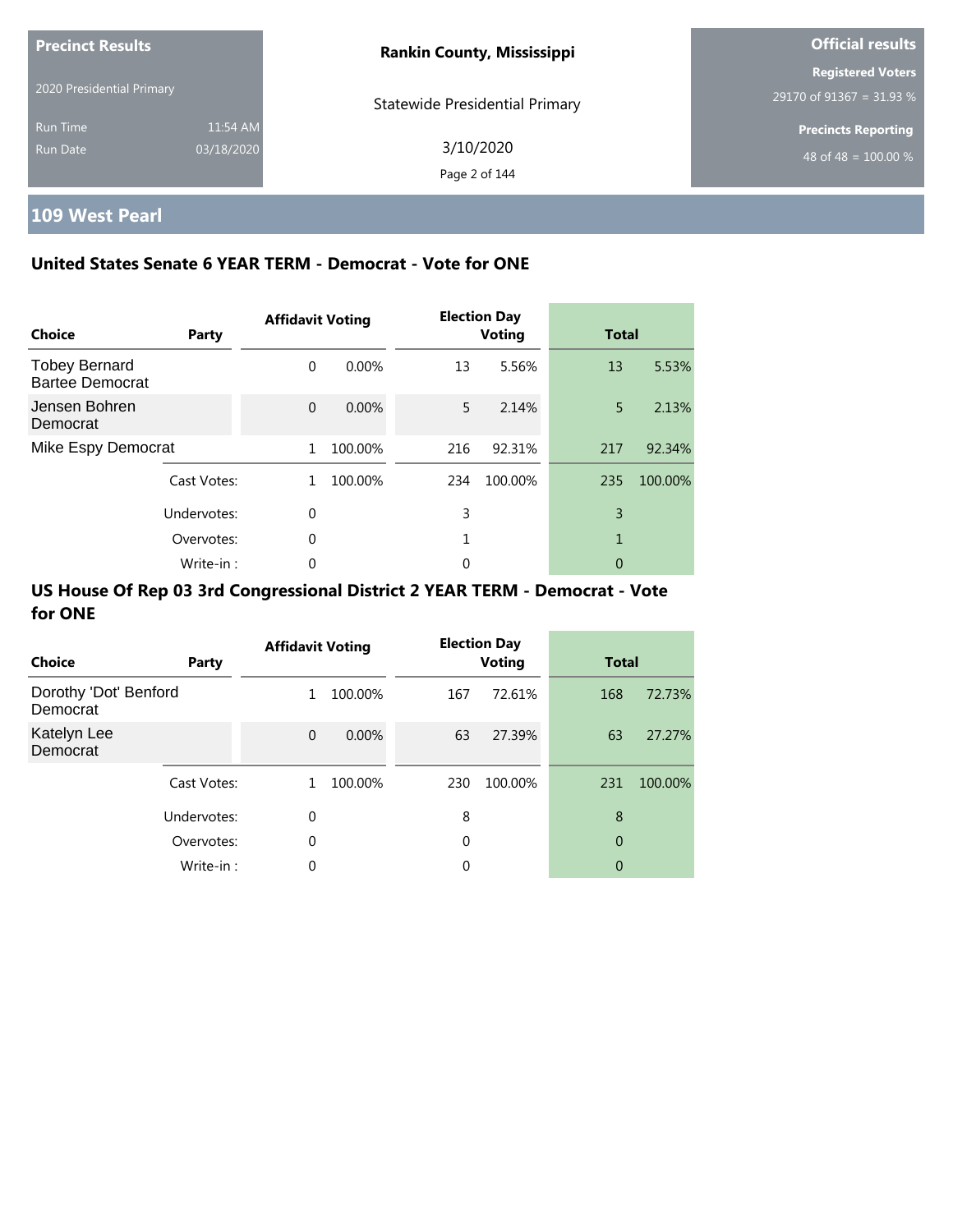| <b>Precinct Results</b>            |                        | <b>Rankin County, Mississippi</b>     | <b>Official results</b>                              |  |
|------------------------------------|------------------------|---------------------------------------|------------------------------------------------------|--|
| 2020 Presidential Primary          |                        | <b>Statewide Presidential Primary</b> | <b>Registered Voters</b><br>29170 of 91367 = 31.93 % |  |
| <b>Run Time</b><br><b>Run Date</b> | 11:54 AM<br>03/18/2020 | 3/10/2020<br>Page 3 of 144            | <b>Precincts Reporting</b><br>48 of 48 = $100.00\%$  |  |

### **109 West Pearl**

### **United States President 4 YEAR TERM - Republican - Vote for ONE**

| Choice                                   | Party       | <b>Affidavit Voting</b> |         |          | <b>Election Day</b><br><b>Voting</b> | <b>Total</b>             |         |
|------------------------------------------|-------------|-------------------------|---------|----------|--------------------------------------|--------------------------|---------|
| Roque 'Rocky' De La<br>Fuente Republican |             | $\Omega$                | 0.00%   | $\Omega$ | $0.00\%$                             | $\overline{0}$           | 0.00%   |
| Donald J. Trump<br>Republican            |             | $\mathbf{1}$            | 100.00% | 216      | 99.08%                               | 217                      | 99.09%  |
| <b>Bill Weld Republican</b>              |             | $\Omega$                | 0.00%   | 2        | 0.92%                                | 2                        | 0.91%   |
|                                          | Cast Votes: |                         | 100.00% | 218      | 100.00%                              | 219                      | 100.00% |
|                                          | Undervotes: | 0                       |         | 0        |                                      | 0                        |         |
|                                          | Overvotes:  | 0                       |         | 0        |                                      | 0                        |         |
|                                          | Write-in:   | 0                       |         | 2        |                                      | $\overline{\phantom{0}}$ |         |

#### **United States Senate 6 YEAR TERM - Republican - Vote for ONE**

| <b>Choice</b>                  | Party       | <b>Affidavit Voting</b> |         |     | <b>Election Day</b><br><b>Voting</b> | <b>Total</b> |         |
|--------------------------------|-------------|-------------------------|---------|-----|--------------------------------------|--------------|---------|
| Cindy Hyde-Smith<br>Republican |             |                         | 100.00% | 219 | 100.00%                              | 220          | 100.00% |
|                                | Cast Votes: |                         | 100.00% | 219 | 100.00%                              | 220          | 100.00% |
|                                | Undervotes: | 0                       |         |     |                                      |              |         |
|                                | Overvotes:  | $\Omega$                |         | 0   |                                      | 0            |         |
|                                | Write-in:   | 0                       |         | 0   |                                      | 0            |         |

| Choice                             | Party       | <b>Affidavit Voting</b> |         |     | <b>Election Day</b><br><b>Voting</b> | <b>Total</b>   |         |
|------------------------------------|-------------|-------------------------|---------|-----|--------------------------------------|----------------|---------|
| <b>Michael Guest</b><br>Republican |             | 1                       | 100.00% | 197 | 89.95%                               | 198            | 90.00%  |
| James Tulp<br>Republican           |             | $\overline{0}$          | 0.00%   | 22  | 10.05%                               | 22             | 10.00%  |
|                                    | Cast Votes: |                         | 100.00% | 219 | 100.00%                              | 220            | 100.00% |
|                                    | Undervotes: | 0                       |         | 0   |                                      | $\overline{0}$ |         |
|                                    | Overvotes:  | $\theta$                |         | 0   |                                      | $\overline{0}$ |         |
|                                    | Write-in:   | 0                       |         |     |                                      |                |         |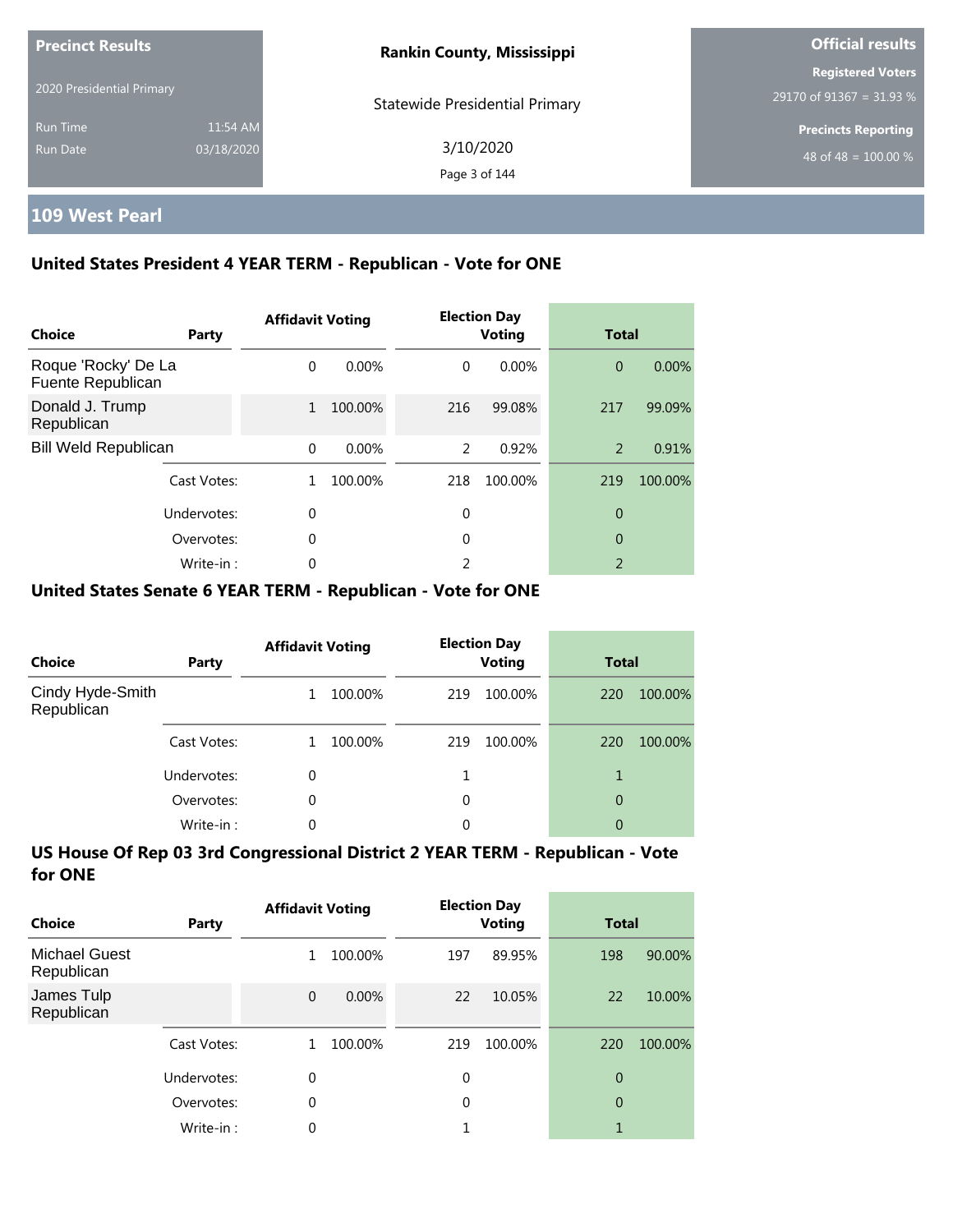| <b>Precinct Results</b>     |                        | <b>Rankin County, Mississippi</b>     | <b>Official results</b>                                        |  |
|-----------------------------|------------------------|---------------------------------------|----------------------------------------------------------------|--|
| 2020 Presidential Primary   |                        | <b>Statewide Presidential Primary</b> | <b>Registered Voters</b><br>29170 of 91367 = 31.93 %           |  |
| <b>Run Time</b><br>Run Date | 11:54 AM<br>03/18/2020 | 3/10/2020<br>Page 4 of 144            | <b>Precincts Reporting</b><br>48 of 48 = $\overline{100.00\%}$ |  |

# **110 Clear Branch**

| Choice                                  | Party       | <b>Affidavit Voting</b> |       |                | <b>Election Day</b><br><b>Voting</b> | <b>Total</b>   |         |
|-----------------------------------------|-------------|-------------------------|-------|----------------|--------------------------------------|----------------|---------|
| Joseph R. Biden<br>Democrat             |             | $\mathbf 0$             | 0.00% | 86             | 91.49%                               | 86             | 91.49%  |
| Michael R.<br><b>Bloomberg Democrat</b> |             | $\mathbf 0$             | 0.00% | $\mathbf{0}$   | 0.00%                                | $\overline{0}$ | 0.00%   |
| Pete Buttigieg<br>Democrat              |             | $\mathbf 0$             | 0.00% | $\mathbf 0$    | 0.00%                                | $\mathbf 0$    | 0.00%   |
| <b>Tulsi Gabbard</b><br>Democrat        |             | $\mathbf 0$             | 0.00% | $\mathbf 0$    | 0.00%                                | $\mathbf 0$    | 0.00%   |
| Amy Klobuchar<br>Democrat               |             | $\mathbf{0}$            | 0.00% | $\mathbf{0}$   | 0.00%                                | $\overline{0}$ | 0.00%   |
| <b>Deval Patrick</b><br>Democrat        |             | $\mathbf 0$             | 0.00% | $\mathbf{0}$   | 0.00%                                | $\overline{0}$ | 0.00%   |
| <b>Bernie Sanders</b><br>Democrat       |             | $\mathbf 0$             | 0.00% | 8              | 8.51%                                | 8              | 8.51%   |
| Tom Steyer<br>Democrat                  |             | $\mathbf 0$             | 0.00% | $\mathbf{0}$   | 0.00%                                | $\overline{0}$ | 0.00%   |
| <b>Elizabeth Warren</b><br>Democrat     |             | $\mathbf 0$             | 0.00% | $\mathbf 0$    | 0.00%                                | $\overline{0}$ | 0.00%   |
| Andrew Yang<br>Democrat                 |             | $\mathbf 0$             | 0.00% | $\mathbf{0}$   | 0.00%                                | $\overline{0}$ | 0.00%   |
|                                         | Cast Votes: | $\mathbf 0$             | 0.00% | 94             | 100.00%                              | 94             | 100.00% |
|                                         | Undervotes: | $\mathbf 0$             |       | $\overline{0}$ |                                      | $\overline{0}$ |         |
|                                         | Overvotes:  | $\mathbf 0$             |       | $\mathbf 0$    |                                      | $\overline{0}$ |         |
|                                         | Write-in:   | $\mathbf 0$             |       | 0              |                                      | $\overline{0}$ |         |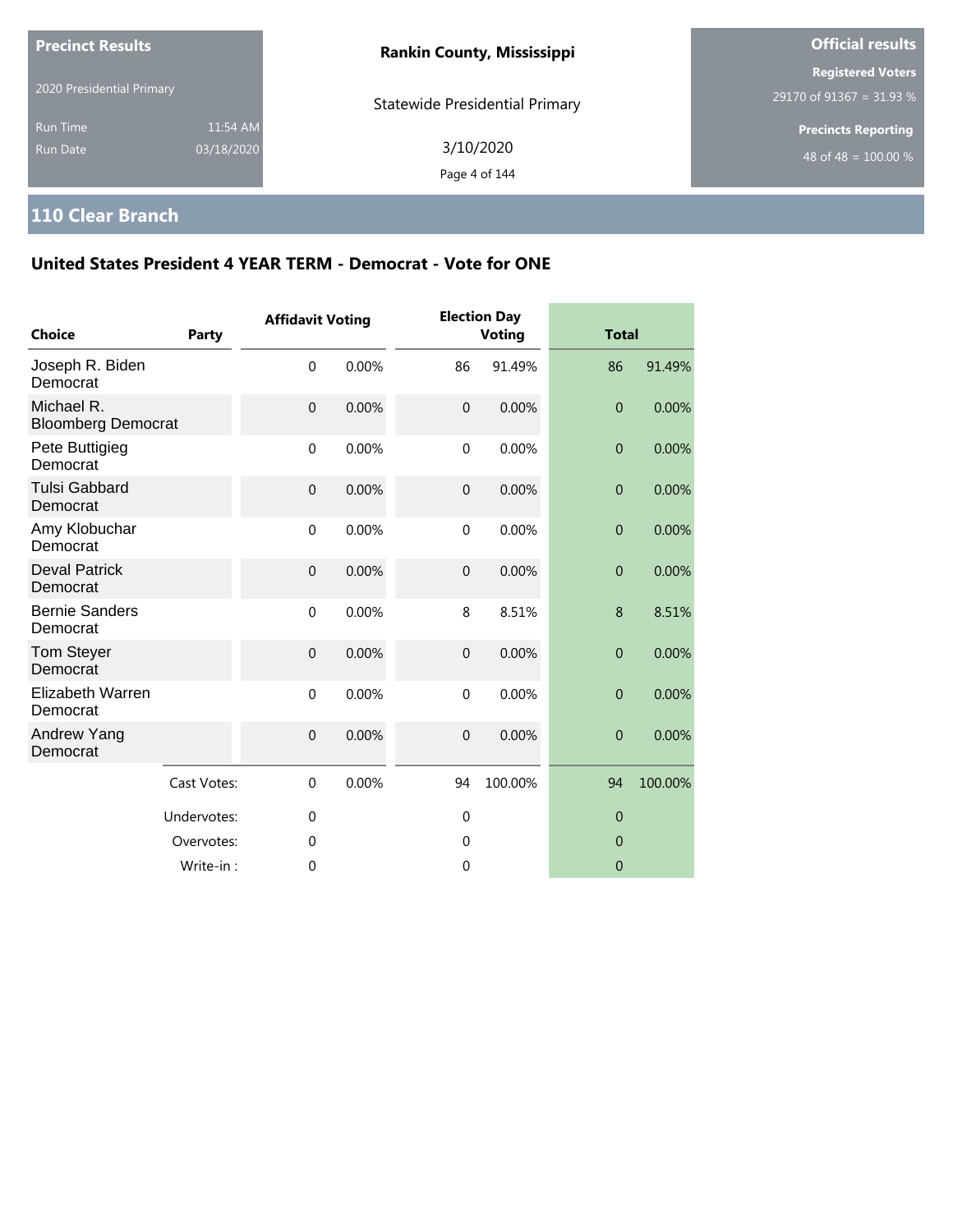| <b>Precinct Results</b>     |                        | <b>Rankin County, Mississippi</b>     | <b>Official results</b>                                        |  |
|-----------------------------|------------------------|---------------------------------------|----------------------------------------------------------------|--|
| 2020 Presidential Primary   |                        | <b>Statewide Presidential Primary</b> | <b>Registered Voters</b><br>29170 of 91367 = 31.93 %           |  |
| <b>Run Time</b><br>Run Date | 11:54 AM<br>03/18/2020 | 3/10/2020<br>Page 5 of 144            | <b>Precincts Reporting</b><br>48 of 48 = $\overline{100.00\%}$ |  |

# **110 Clear Branch**

### **United States Senate 6 YEAR TERM - Democrat - Vote for ONE**

| <b>Choice</b>                                  | Party       | <b>Affidavit Voting</b> |          |    | <b>Election Day</b><br><b>Voting</b> | <b>Total</b>   |         |
|------------------------------------------------|-------------|-------------------------|----------|----|--------------------------------------|----------------|---------|
| <b>Tobey Bernard</b><br><b>Bartee Democrat</b> |             | $\Omega$                | $0.00\%$ | 3  | 3.26%                                | 3              | 3.26%   |
| Jensen Bohren<br>Democrat                      |             | $\Omega$                | $0.00\%$ | 1  | 1.09%                                | $\mathbf{1}$   | 1.09%   |
| Mike Espy Democrat                             |             | $\Omega$                | 0.00%    | 88 | 95.65%                               | 88             | 95.65%  |
|                                                | Cast Votes: | $\Omega$                | $0.00\%$ | 92 | 100.00%                              | 92             | 100.00% |
|                                                | Undervotes: | $\Omega$                |          | 2  |                                      | $\overline{2}$ |         |
|                                                | Overvotes:  | $\Omega$                |          | 0  |                                      | 0              |         |
|                                                | Write-in:   |                         |          | 0  |                                      | 0              |         |

| <b>Choice</b>                     | Party       | <b>Affidavit Voting</b> |          |    | <b>Election Day</b><br><b>Voting</b> | <b>Total</b> |         |
|-----------------------------------|-------------|-------------------------|----------|----|--------------------------------------|--------------|---------|
| Dorothy 'Dot' Benford<br>Democrat |             | $\Omega$                | $0.00\%$ | 57 | 62.64%                               | 57           | 62.64%  |
| Katelyn Lee<br>Democrat           |             | $\mathbf{0}$            | $0.00\%$ | 34 | 37.36%                               | 34           | 37.36%  |
|                                   | Cast Votes: | $\Omega$                | $0.00\%$ | 91 | 100.00%                              | 91           | 100.00% |
|                                   | Undervotes: | 0                       |          | 3  |                                      | 3            |         |
|                                   | Overvotes:  | $\mathbf 0$             |          | 0  |                                      | 0            |         |
|                                   | Write-in:   | $\mathbf 0$             |          | 0  |                                      | 0            |         |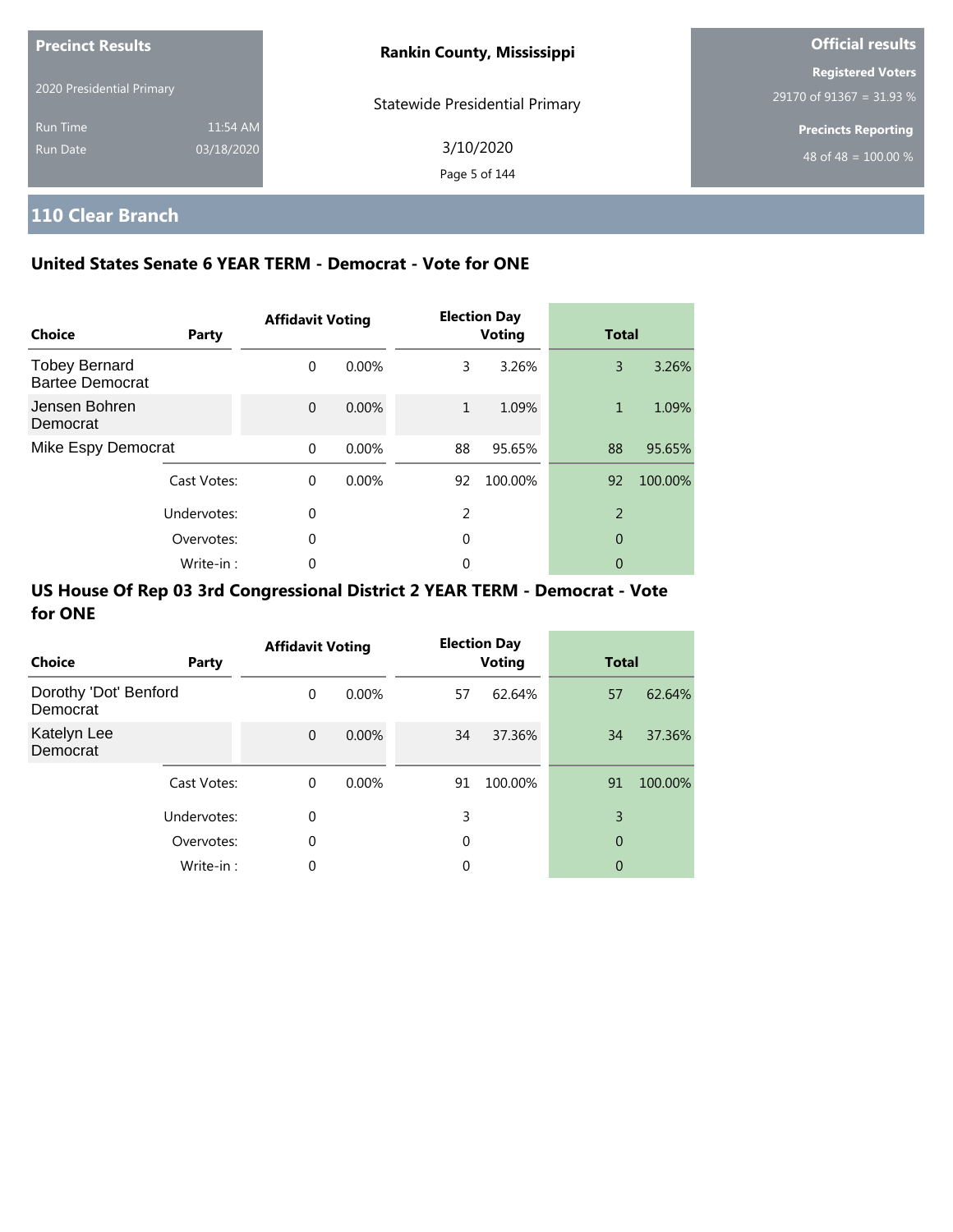| <b>Precinct Results</b>     |                        | <b>Rankin County, Mississippi</b>     | <b>Official results</b>                                        |
|-----------------------------|------------------------|---------------------------------------|----------------------------------------------------------------|
| 2020 Presidential Primary   |                        | <b>Statewide Presidential Primary</b> | <b>Registered Voters</b><br>29170 of 91367 = 31.93 %           |
| <b>Run Time</b><br>Run Date | 11:54 AM<br>03/18/2020 | 3/10/2020<br>Page 6 of 144            | <b>Precincts Reporting</b><br>48 of 48 = $\overline{100.00\%}$ |

### **110 Clear Branch**

### **United States President 4 YEAR TERM - Republican - Vote for ONE**

| <b>Choice</b>                            | Party       | <b>Affidavit Voting</b> |          |     | <b>Election Day</b><br><b>Voting</b> | <b>Total</b> |         |
|------------------------------------------|-------------|-------------------------|----------|-----|--------------------------------------|--------------|---------|
| Roque 'Rocky' De La<br>Fuente Republican |             | $\Omega$                | $0.00\%$ | 1   | 0.51%                                | 1            | 0.51%   |
| Donald J. Trump<br>Republican            |             | $\Omega$                | $0.00\%$ | 192 | 98.46%                               | 192          | 98.46%  |
| <b>Bill Weld Republican</b>              |             | $\Omega$                | $0.00\%$ | 2   | 1.03%                                | 2            | 1.03%   |
|                                          | Cast Votes: | $\Omega$                | $0.00\%$ | 195 | 100.00%                              | 195          | 100.00% |
|                                          | Undervotes: | $\Omega$                |          |     |                                      | 1            |         |
|                                          | Overvotes:  | $\Omega$                |          | 0   |                                      | 0            |         |
|                                          | Write-in:   | 0                       |          |     |                                      |              |         |

#### **United States Senate 6 YEAR TERM - Republican - Vote for ONE**

| <b>Choice</b>                  | Party       | <b>Affidavit Voting</b> |          | <b>Election Day</b><br><b>Voting</b> |         | <b>Total</b>   |         |
|--------------------------------|-------------|-------------------------|----------|--------------------------------------|---------|----------------|---------|
| Cindy Hyde-Smith<br>Republican |             | $\Omega$                | $0.00\%$ | 195                                  | 100.00% | 195            | 100.00% |
|                                | Cast Votes: | $\Omega$                | $0.00\%$ | 195                                  | 100.00% | 195            | 100.00% |
|                                | Undervotes: | 0                       |          | 0                                    |         | 0              |         |
|                                | Overvotes:  | $\Omega$                |          | 0                                    |         | 0              |         |
|                                | Write-in:   | 0                       |          | 2                                    |         | $\overline{2}$ |         |

| Choice                             | Party       | <b>Affidavit Voting</b> |          |          | <b>Election Day</b><br><b>Voting</b> | <b>Total</b>   |         |
|------------------------------------|-------------|-------------------------|----------|----------|--------------------------------------|----------------|---------|
| <b>Michael Guest</b><br>Republican |             | 0                       | $0.00\%$ | 176      | 89.34%                               | 176            | 89.34%  |
| James Tulp<br>Republican           |             | $\overline{0}$          | $0.00\%$ | 21       | 10.66%                               | 21             | 10.66%  |
|                                    | Cast Votes: | $\Omega$                | $0.00\%$ | 197      | 100.00%                              | 197            | 100.00% |
|                                    | Undervotes: | 0                       |          | $\Omega$ |                                      | $\overline{0}$ |         |
|                                    | Overvotes:  | 0                       |          | $\Omega$ |                                      | $\overline{0}$ |         |
|                                    | Write-in:   | 0                       |          | 0        |                                      | 0              |         |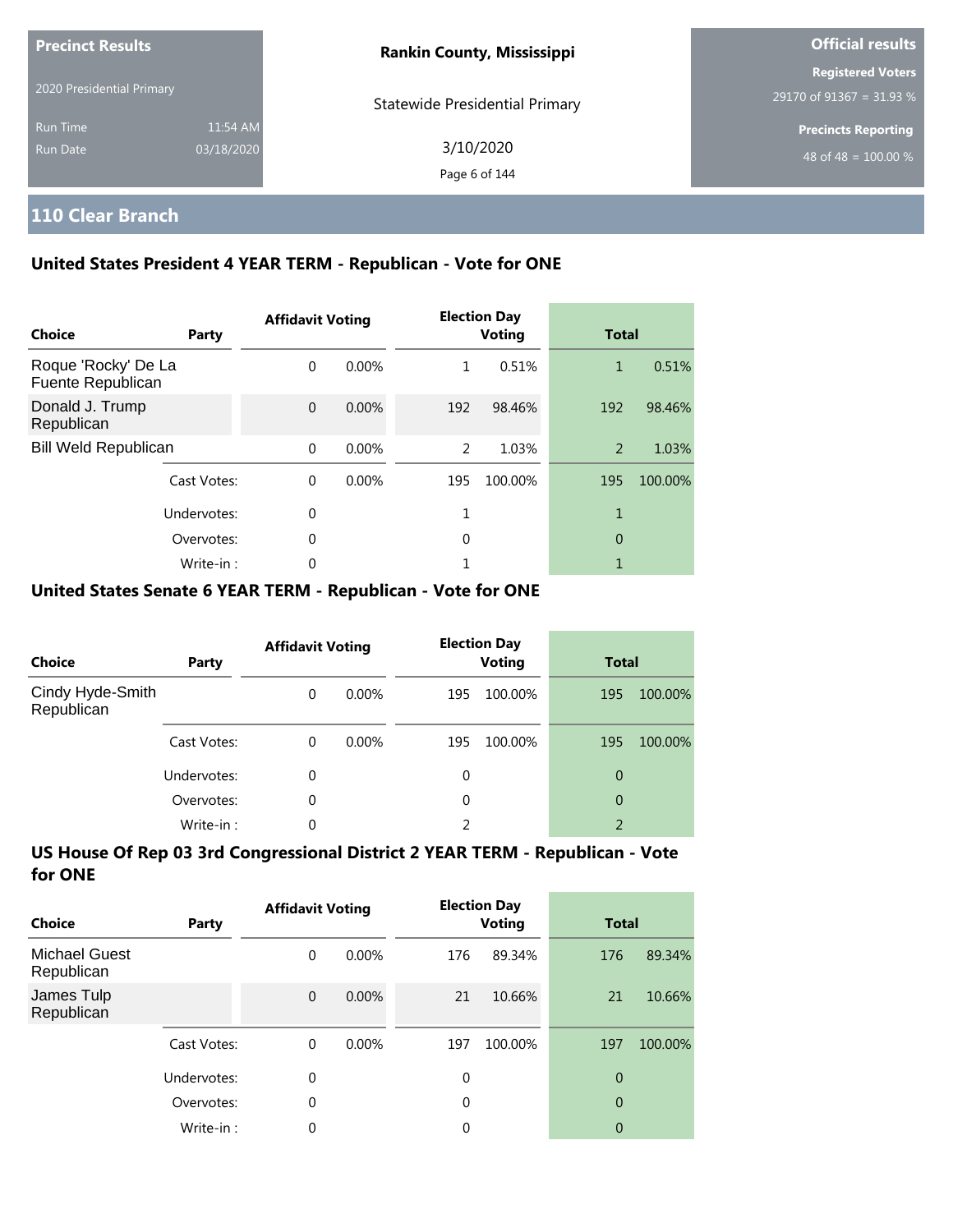| <b>Precinct Results</b>            |                        | <b>Rankin County, Mississippi</b>     | <b>Official results</b>                              |
|------------------------------------|------------------------|---------------------------------------|------------------------------------------------------|
| 2020 Presidential Primary          |                        | <b>Statewide Presidential Primary</b> | <b>Registered Voters</b><br>29170 of 91367 = 31.93 % |
| <b>Run Time</b><br><b>Run Date</b> | 11:54 AM<br>03/18/2020 | 3/10/2020<br>Page 7 of 144            | <b>Precincts Reporting</b><br>48 of 48 = $100.00\%$  |

# **111 Cleary**

| <b>Choice</b>                           | <b>Party</b> | <b>Affidavit Voting</b> |       |                | <b>Election Day</b><br><b>Voting</b> | <b>Total</b>     |         |
|-----------------------------------------|--------------|-------------------------|-------|----------------|--------------------------------------|------------------|---------|
| Joseph R. Biden<br>Democrat             |              | $\mathbf 0$             | 0.00% | 76             | 84.44%                               | 76               | 84.44%  |
| Michael R.<br><b>Bloomberg Democrat</b> |              | $\mathbf 0$             | 0.00% | $\overline{0}$ | 0.00%                                | $\overline{0}$   | 0.00%   |
| Pete Buttigieg<br>Democrat              |              | $\mathbf 0$             | 0.00% | $\mathbf 0$    | 0.00%                                | $\overline{0}$   | 0.00%   |
| <b>Tulsi Gabbard</b><br>Democrat        |              | $\mathbf{0}$            | 0.00% | $\mathbf{1}$   | 1.11%                                | $\mathbf{1}$     | 1.11%   |
| Amy Klobuchar<br>Democrat               |              | $\mathbf{0}$            | 0.00% | $\mathbf{0}$   | 0.00%                                | $\overline{0}$   | 0.00%   |
| <b>Deval Patrick</b><br>Democrat        |              | $\mathbf 0$             | 0.00% | $\mathbf 0$    | 0.00%                                | $\overline{0}$   | 0.00%   |
| <b>Bernie Sanders</b><br>Democrat       |              | $\mathbf 0$             | 0.00% | 13             | 14.44%                               | 13               | 14.44%  |
| <b>Tom Steyer</b><br>Democrat           |              | $\mathbf{0}$            | 0.00% | $\overline{0}$ | 0.00%                                | $\mathbf{0}$     | 0.00%   |
| Elizabeth Warren<br>Democrat            |              | $\mathbf 0$             | 0.00% | $\mathbf 0$    | 0.00%                                | $\boldsymbol{0}$ | 0.00%   |
| Andrew Yang<br>Democrat                 |              | $\mathbf{0}$            | 0.00% | $\overline{0}$ | 0.00%                                | $\mathbf{0}$     | 0.00%   |
|                                         | Cast Votes:  | $\Omega$                | 0.00% | 90             | 100.00%                              | 90               | 100.00% |
|                                         | Undervotes:  | 0                       |       | $\mathbf 0$    |                                      | $\overline{0}$   |         |
|                                         | Overvotes:   | $\mathbf 0$             |       | 0              |                                      | $\theta$         |         |
|                                         | Write-in:    | 0                       |       | $\mathbf 0$    |                                      | $\overline{0}$   |         |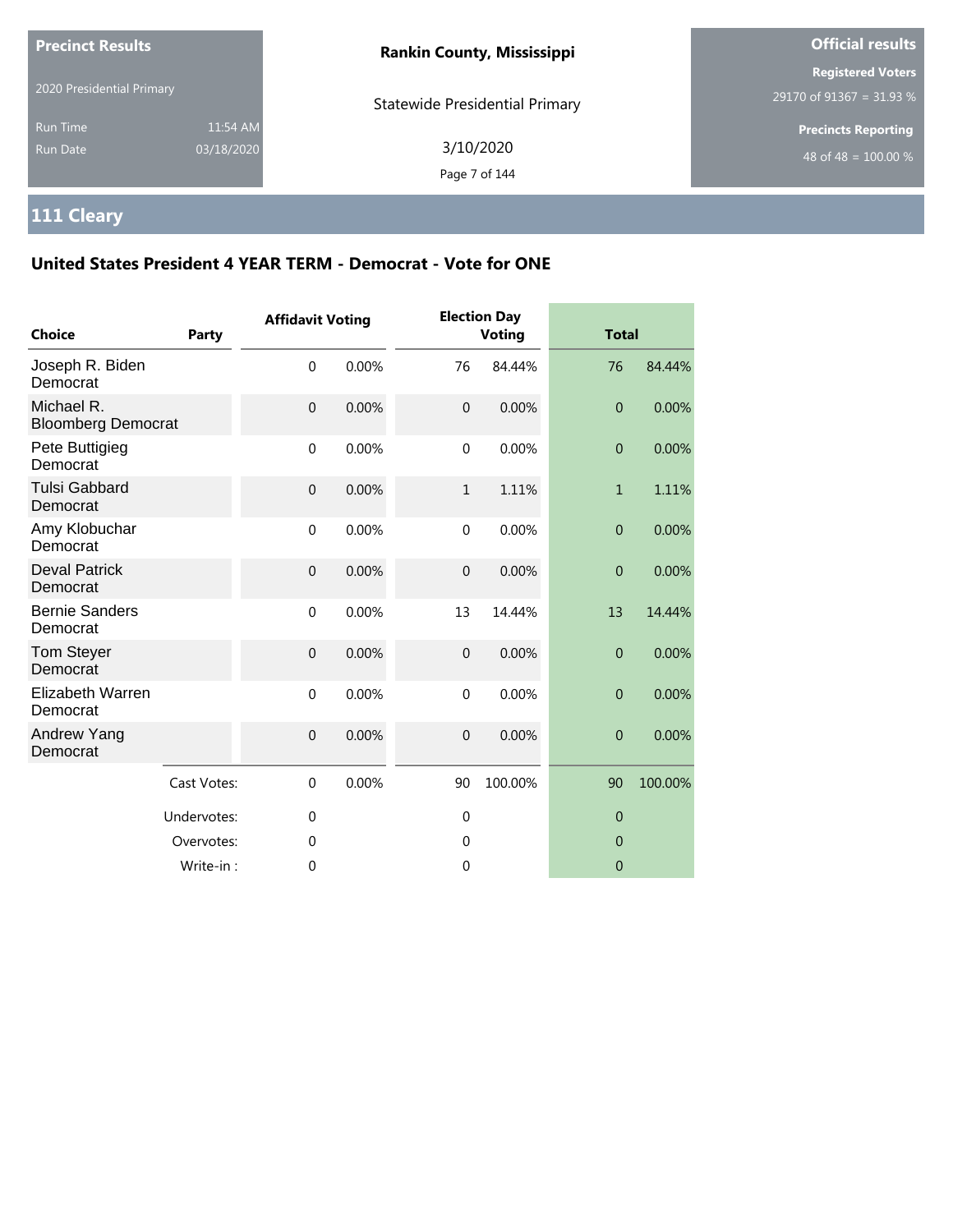| <b>Precinct Results</b>   |            | <b>Rankin County, Mississippi</b> | <b>Official results</b>                              |
|---------------------------|------------|-----------------------------------|------------------------------------------------------|
| 2020 Presidential Primary |            |                                   | <b>Registered Voters</b><br>29170 of 91367 = 31.93 % |
| <b>Run Time</b>           | 11:54 AM   | Statewide Presidential Primary    | <b>Precincts Reporting</b>                           |
| Run Date                  | 03/18/2020 | 3/10/2020<br>Page 8 of 144        | 48 of 48 = $100.00\%$                                |

# **111 Cleary**

### **United States Senate 6 YEAR TERM - Democrat - Vote for ONE**

| <b>Choice</b>                                  | Party       | <b>Affidavit Voting</b> |          |    | <b>Election Day</b><br><b>Voting</b> | <b>Total</b>   |         |
|------------------------------------------------|-------------|-------------------------|----------|----|--------------------------------------|----------------|---------|
| <b>Tobey Bernard</b><br><b>Bartee Democrat</b> |             | $\Omega$                | $0.00\%$ | 7  | 7.95%                                | $\overline{7}$ | 7.95%   |
| Jensen Bohren<br>Democrat                      |             | $\Omega$                | $0.00\%$ | 1  | 1.14%                                | 1              | 1.14%   |
| Mike Espy Democrat                             |             | $\Omega$                | 0.00%    | 80 | 90.91%                               | 80             | 90.91%  |
|                                                | Cast Votes: | $\Omega$                | $0.00\%$ | 88 | 100.00%                              | 88             | 100.00% |
|                                                | Undervotes: | $\Omega$                |          | 2  |                                      | $\overline{2}$ |         |
|                                                | Overvotes:  | $\Omega$                |          | 0  |                                      | 0              |         |
|                                                | Write-in:   | 0                       |          | 0  |                                      | 0              |         |

| <b>Choice</b>                     | Party       | <b>Affidavit Voting</b> |          |    | <b>Election Day</b><br><b>Voting</b> | <b>Total</b> |         |
|-----------------------------------|-------------|-------------------------|----------|----|--------------------------------------|--------------|---------|
| Dorothy 'Dot' Benford<br>Democrat |             | $\Omega$                | $0.00\%$ | 53 | 66.25%                               | 53           | 66.25%  |
| Katelyn Lee<br>Democrat           |             | $\mathbf 0$             | $0.00\%$ | 27 | 33.75%                               | 27           | 33.75%  |
|                                   | Cast Votes: | $\Omega$                | $0.00\%$ | 80 | 100.00%                              | 80           | 100.00% |
|                                   | Undervotes: | 0                       |          | 10 |                                      | 10           |         |
|                                   | Overvotes:  | $\mathbf 0$             |          | 0  |                                      | 0            |         |
|                                   | Write-in:   | $\mathbf 0$             |          | 0  |                                      | 0            |         |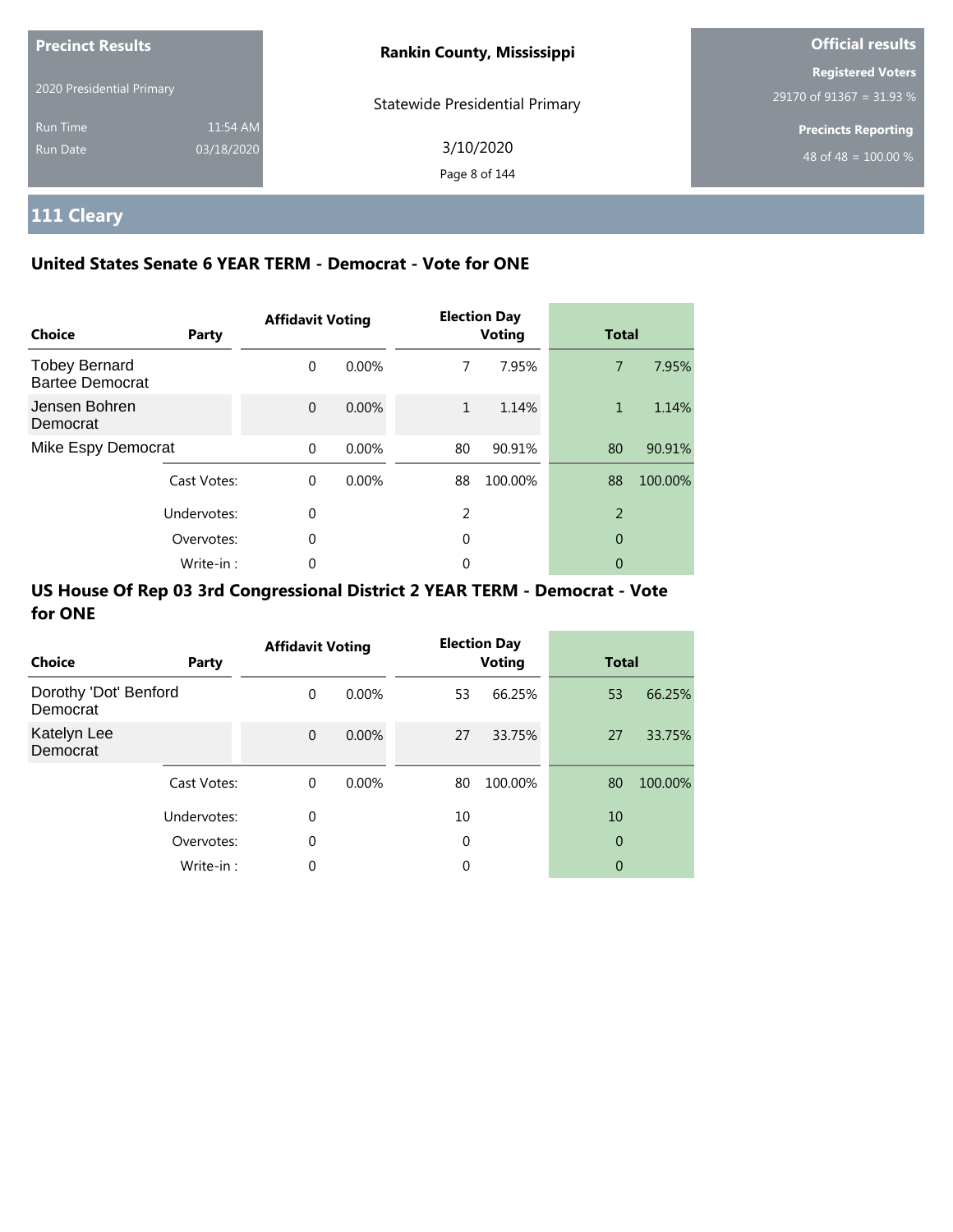| <b>Precinct Results</b>     |                        | <b>Rankin County, Mississippi</b>     | <b>Official results</b>                              |  |
|-----------------------------|------------------------|---------------------------------------|------------------------------------------------------|--|
| 2020 Presidential Primary   |                        | <b>Statewide Presidential Primary</b> | <b>Registered Voters</b><br>29170 of 91367 = 31.93 % |  |
| <b>Run Time</b><br>Run Date | 11:54 AM<br>03/18/2020 | 3/10/2020<br>Page 9 of 144            | <b>Precincts Reporting</b><br>48 of 48 = $100.00\%$  |  |

# **111 Cleary**

### **United States President 4 YEAR TERM - Republican - Vote for ONE**

| <b>Choice</b>                            | Party       | <b>Affidavit Voting</b> |          |     | <b>Election Day</b><br><b>Voting</b> | <b>Total</b> |         |
|------------------------------------------|-------------|-------------------------|----------|-----|--------------------------------------|--------------|---------|
| Roque 'Rocky' De La<br>Fuente Republican |             | $\Omega$                | $0.00\%$ | 1.  | 0.21%                                | 1            | 0.21%   |
| Donald J. Trump<br>Republican            |             | $\mathbf{1}$            | 100.00%  | 467 | 99.15%                               | 468          | 99.15%  |
| <b>Bill Weld Republican</b>              |             | $\Omega$                | 0.00%    | 3   | 0.64%                                | 3            | 0.64%   |
|                                          | Cast Votes: |                         | 100.00%  | 471 | 100.00%                              | 472          | 100.00% |
| Undervotes:                              |             | $\Omega$                |          | 0   |                                      | 0            |         |
|                                          | Overvotes:  | $\Omega$                |          | 0   |                                      | 0            |         |
|                                          | Write-in:   | 0                       |          |     |                                      |              |         |

#### **United States Senate 6 YEAR TERM - Republican - Vote for ONE**

| <b>Choice</b>                  | Party       | <b>Affidavit Voting</b> |         |     | <b>Election Day</b><br><b>Voting</b> |     | <b>Total</b> |  |
|--------------------------------|-------------|-------------------------|---------|-----|--------------------------------------|-----|--------------|--|
| Cindy Hyde-Smith<br>Republican |             |                         | 100.00% | 459 | 100.00%                              | 460 | 100.00%      |  |
|                                | Cast Votes: |                         | 100.00% | 459 | 100.00%                              | 460 | 100.00%      |  |
|                                | Undervotes: | 0                       |         | 9   |                                      | 9   |              |  |
|                                | Overvotes:  | 0                       |         | 0   |                                      | 0   |              |  |
|                                | Write-in:   | 0                       |         | 4   |                                      | 4   |              |  |

| Choice                             | Party       | <b>Affidavit Voting</b> |          | <b>Election Day</b><br><b>Voting</b> |         | <b>Total</b>   |         |
|------------------------------------|-------------|-------------------------|----------|--------------------------------------|---------|----------------|---------|
| <b>Michael Guest</b><br>Republican |             | 1                       | 100.00%  | 418                                  | 88.75%  | 419            | 88.77%  |
| James Tulp<br>Republican           |             | $\overline{0}$          | $0.00\%$ | 53                                   | 11.25%  | 53             | 11.23%  |
|                                    | Cast Votes: |                         | 100.00%  | 471                                  | 100.00% | 472            | 100.00% |
|                                    | Undervotes: | 0                       |          |                                      |         |                |         |
|                                    | Overvotes:  | 0                       |          | $\Omega$                             |         | $\overline{0}$ |         |
|                                    | Write-in:   | 0                       |          | 0                                    |         | 0              |         |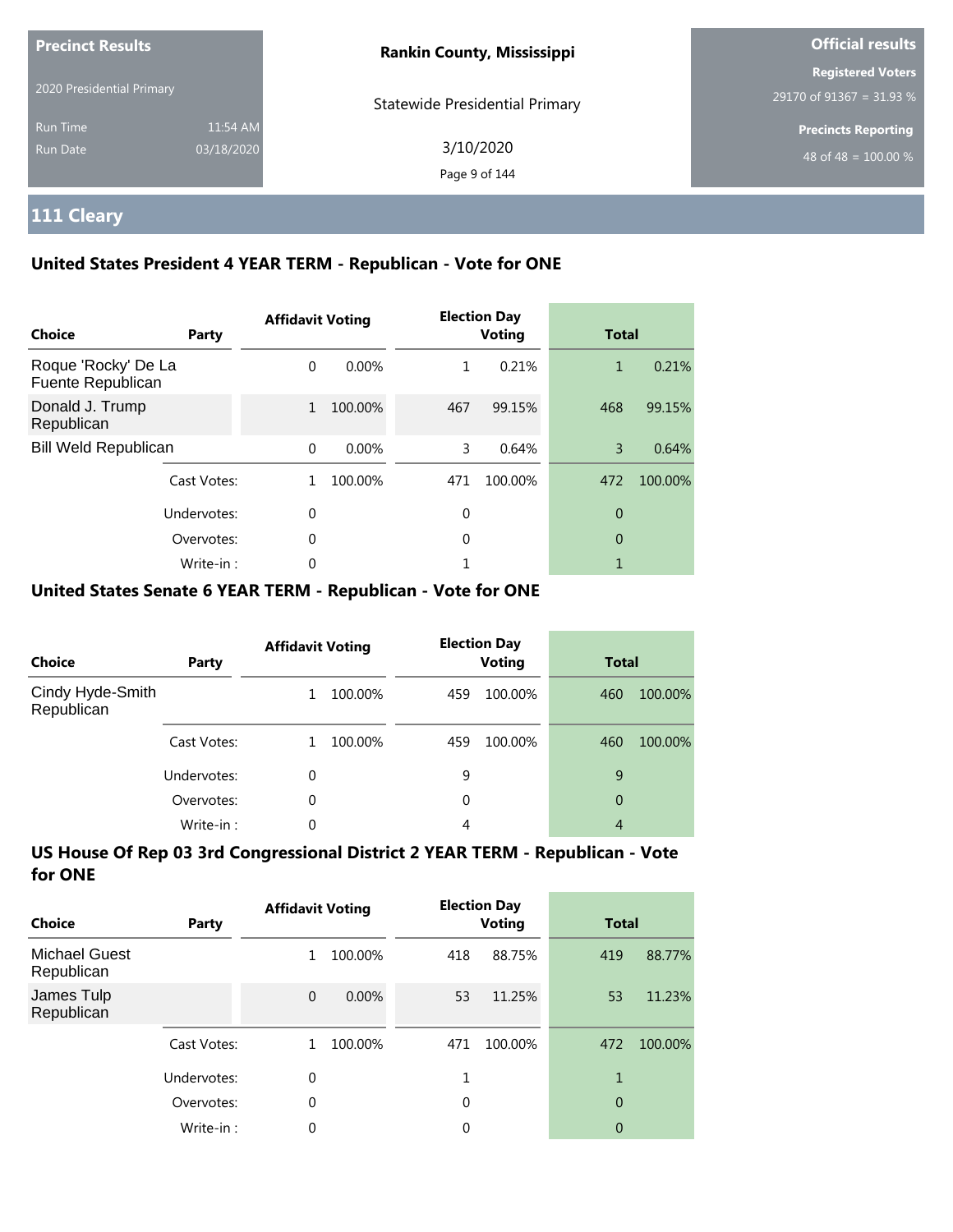| <b>Precinct Results</b><br>2020 Presidential Primary |                        | <b>Rankin County, Mississippi</b>     | <b>Official results</b>                              |  |
|------------------------------------------------------|------------------------|---------------------------------------|------------------------------------------------------|--|
|                                                      |                        | <b>Statewide Presidential Primary</b> | <b>Registered Voters</b><br>29170 of 91367 = 31.93 % |  |
| <b>Run Time</b><br>Run Date                          | 11:54 AM<br>03/18/2020 | 3/10/2020<br>Page 10 of 144           | <b>Precincts Reporting</b><br>48 of 48 = $100.00\%$  |  |

## **112 East Steen Creek**

| Choice                                  | Party       | <b>Affidavit Voting</b> |       |                | <b>Election Day</b><br>Voting | <b>Total</b>   |         |
|-----------------------------------------|-------------|-------------------------|-------|----------------|-------------------------------|----------------|---------|
| Joseph R. Biden<br>Democrat             |             | $\mathbf 0$             | 0.00% | 179            | 84.83%                        | 179            | 84.83%  |
| Michael R.<br><b>Bloomberg Democrat</b> |             | $\mathbf 0$             | 0.00% | $\mathbf{1}$   | 0.47%                         | $\mathbf{1}$   | 0.47%   |
| Pete Buttigieg<br>Democrat              |             | $\mathbf 0$             | 0.00% | $\mathbf 0$    | 0.00%                         | $\overline{0}$ | 0.00%   |
| <b>Tulsi Gabbard</b><br>Democrat        |             | $\overline{0}$          | 0.00% | $\overline{0}$ | 0.00%                         | $\overline{0}$ | 0.00%   |
| Amy Klobuchar<br>Democrat               |             | $\mathbf{0}$            | 0.00% | $\mathbf 0$    | 0.00%                         | $\overline{0}$ | 0.00%   |
| <b>Deval Patrick</b><br>Democrat        |             | $\boldsymbol{0}$        | 0.00% | $\mathbf 0$    | 0.00%                         | $\overline{0}$ | 0.00%   |
| <b>Bernie Sanders</b><br>Democrat       |             | $\mathbf 0$             | 0.00% | 29             | 13.74%                        | 29             | 13.74%  |
| <b>Tom Steyer</b><br>Democrat           |             | $\overline{0}$          | 0.00% | $\overline{0}$ | 0.00%                         | $\overline{0}$ | 0.00%   |
| <b>Elizabeth Warren</b><br>Democrat     |             | $\mathbf 0$             | 0.00% | $\overline{2}$ | 0.95%                         | $\overline{2}$ | 0.95%   |
| Andrew Yang<br>Democrat                 |             | $\mathbf{0}$            | 0.00% | $\mathbf 0$    | 0.00%                         | $\overline{0}$ | 0.00%   |
|                                         | Cast Votes: | $\mathbf{0}$            | 0.00% | 211            | 100.00%                       | 211            | 100.00% |
|                                         | Undervotes: | $\mathbf{0}$            |       | $\mathbf{0}$   |                               | $\theta$       |         |
|                                         | Overvotes:  | $\mathbf 0$             |       | 1              |                               | 1              |         |
|                                         | Write-in:   | $\theta$                |       | $\mathbf{0}$   |                               | $\Omega$       |         |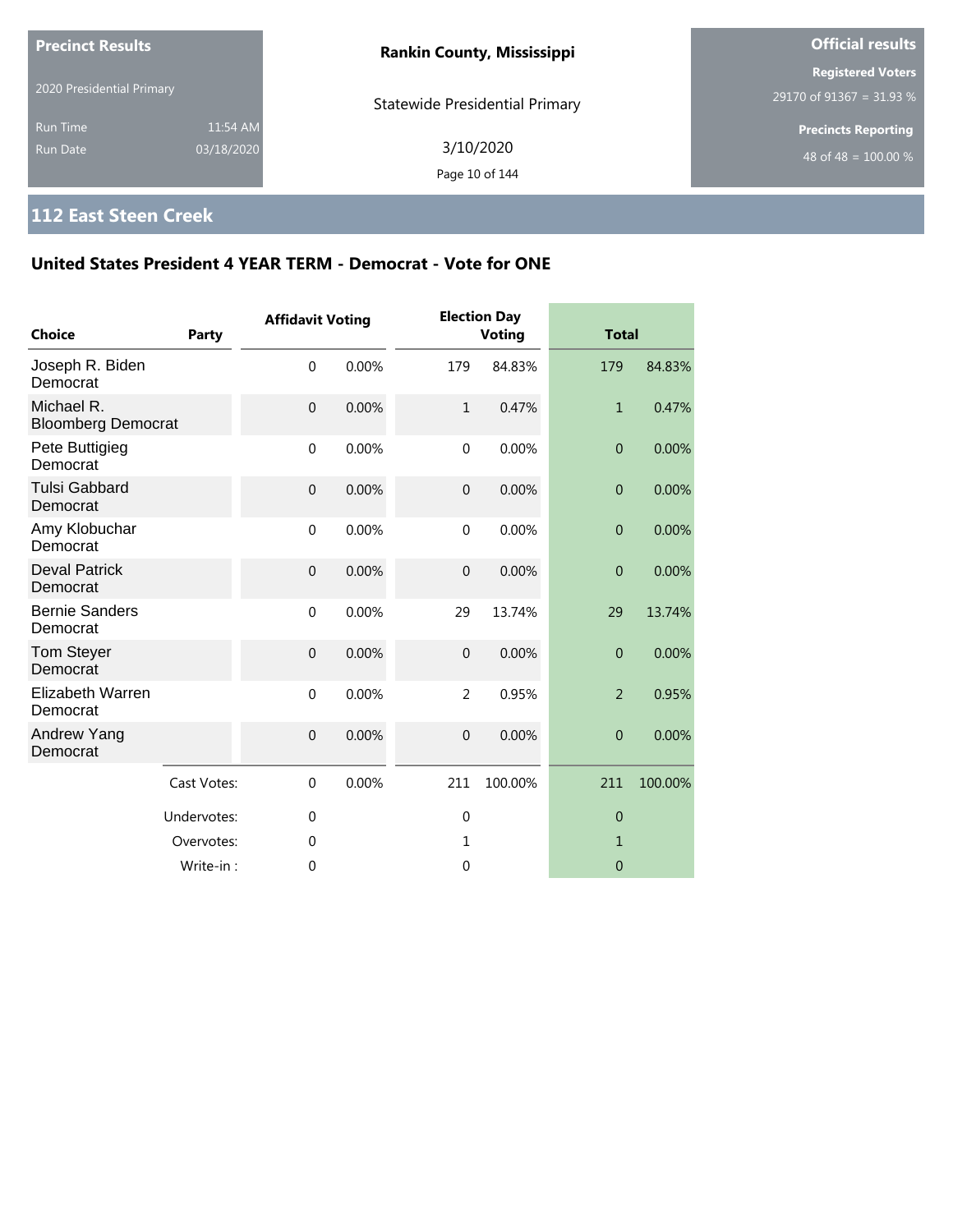| <b>Precinct Results</b>   |            | <b>Rankin County, Mississippi</b> | <b>Official results</b>    |  |
|---------------------------|------------|-----------------------------------|----------------------------|--|
|                           |            |                                   | <b>Registered Voters</b>   |  |
| 2020 Presidential Primary |            | Statewide Presidential Primary    | 29170 of 91367 = 31.93 %   |  |
| <b>Run Time</b>           | 11:54 AM   |                                   | <b>Precincts Reporting</b> |  |
| Run Date                  | 03/18/2020 | 3/10/2020                         | 48 of 48 = $100.00\%$      |  |
|                           |            | Page 11 of 144                    |                            |  |

# **112 East Steen Creek**

### **United States Senate 6 YEAR TERM - Democrat - Vote for ONE**

| <b>Choice</b>                                  | Party       | <b>Affidavit Voting</b> |       |     | <b>Election Day</b><br><b>Voting</b> | <b>Total</b> |         |
|------------------------------------------------|-------------|-------------------------|-------|-----|--------------------------------------|--------------|---------|
| <b>Tobey Bernard</b><br><b>Bartee Democrat</b> |             | $\Omega$                | 0.00% | 6   | 2.87%                                | 6            | 2.87%   |
| Jensen Bohren<br>Democrat                      |             | $\Omega$                | 0.00% | 5.  | 2.39%                                | 5            | 2.39%   |
| Mike Espy Democrat                             |             | $\Omega$                | 0.00% | 198 | 94.74%                               | 198          | 94.74%  |
|                                                | Cast Votes: | $\Omega$                | 0.00% | 209 | 100.00%                              | 209          | 100.00% |
|                                                | Undervotes: | $\Omega$                |       | 3   |                                      | 3            |         |
| Overvotes:                                     |             | 0                       |       | 0   |                                      | 0            |         |
|                                                | Write-in:   | 0                       |       | 0   |                                      | 0            |         |

| Choice                            | Party       | <b>Affidavit Voting</b> |          |     | <b>Election Day</b><br><b>Voting</b> | <b>Total</b> |         |
|-----------------------------------|-------------|-------------------------|----------|-----|--------------------------------------|--------------|---------|
| Dorothy 'Dot' Benford<br>Democrat |             | $\Omega$                | $0.00\%$ | 123 | 63.08%                               | 123          | 63.08%  |
| Katelyn Lee<br>Democrat           |             | $\mathbf{0}$            | $0.00\%$ | 72  | 36.92%                               | 72           | 36.92%  |
|                                   | Cast Votes: | $\Omega$                | $0.00\%$ | 195 | 100.00%                              | 195          | 100.00% |
|                                   | Undervotes: | 0                       |          | 16  |                                      | 16           |         |
|                                   | Overvotes:  | $\mathbf 0$             |          | 0   |                                      | 0            |         |
|                                   | Write-in:   | $\mathbf 0$             |          |     |                                      | 1            |         |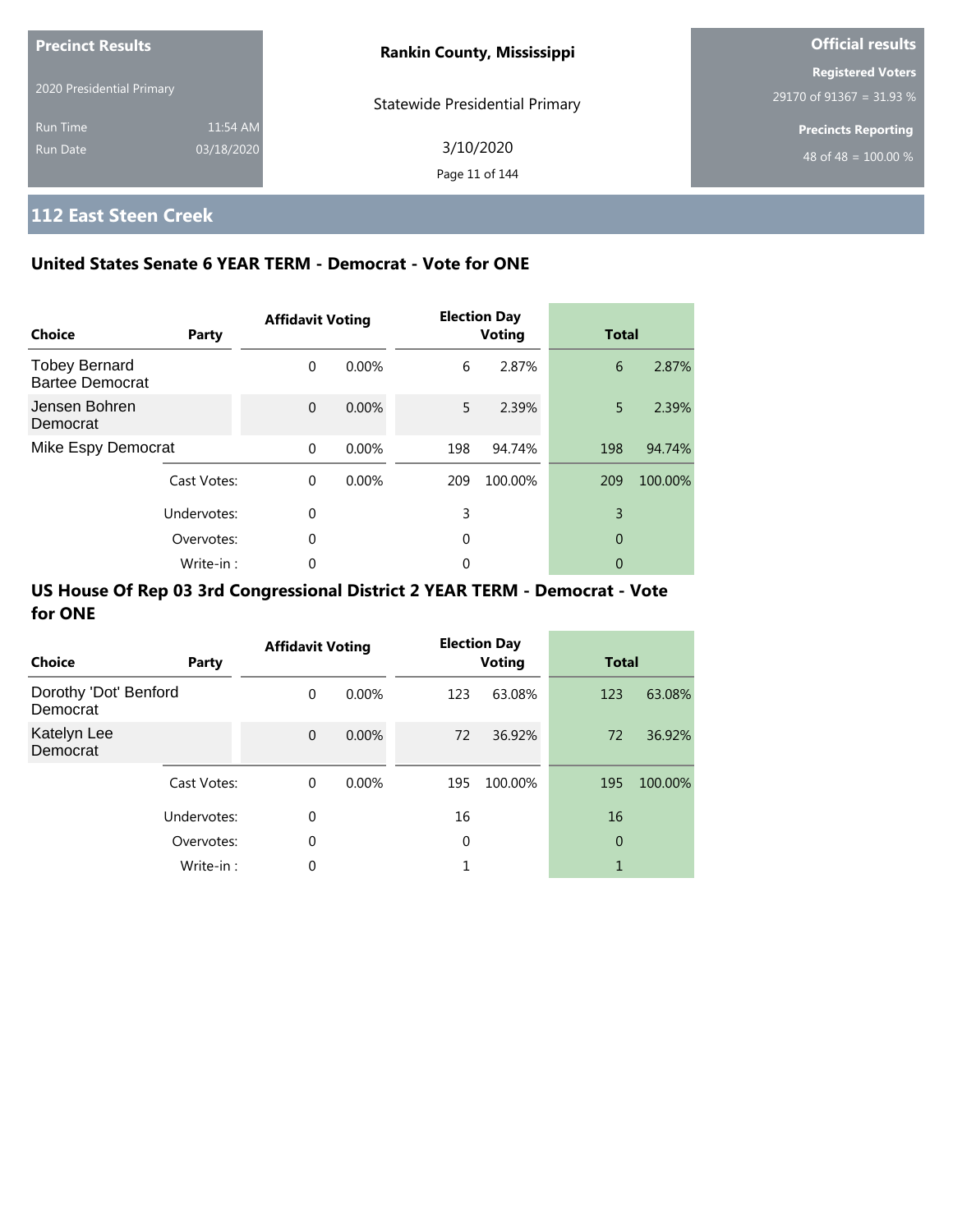| <b>Precinct Results</b><br>2020 Presidential Primary |            | <b>Rankin County, Mississippi</b>     | <b>Official results</b>                              |  |  |
|------------------------------------------------------|------------|---------------------------------------|------------------------------------------------------|--|--|
|                                                      |            |                                       | <b>Registered Voters</b><br>29170 of 91367 = 31.93 % |  |  |
| <b>Run Time</b>                                      | 11:54 AM   | <b>Statewide Presidential Primary</b> | <b>Precincts Reporting</b>                           |  |  |
| <b>Run Date</b>                                      | 03/18/2020 | 3/10/2020<br>Page 12 of 144           | 48 of 48 = $100.00\%$                                |  |  |

### **112 East Steen Creek**

### **United States President 4 YEAR TERM - Republican - Vote for ONE**

| Choice                                   | Party       | <b>Affidavit Voting</b> |          |               | <b>Election Day</b><br><b>Voting</b> | <b>Total</b> |         |
|------------------------------------------|-------------|-------------------------|----------|---------------|--------------------------------------|--------------|---------|
| Roque 'Rocky' De La<br>Fuente Republican |             | $\Omega$                | $0.00\%$ | $\mathcal{P}$ | 0.37%                                | 2            | 0.37%   |
| Donald J. Trump<br>Republican            |             | 3                       | 100.00%  | 531           | 98.70%                               | 534          | 98.71%  |
| <b>Bill Weld Republican</b>              |             | $\Omega$                | $0.00\%$ | 5.            | 0.93%                                | 5            | 0.92%   |
|                                          | Cast Votes: | 3                       | 100.00%  | 538           | 100.00%                              | 541          | 100.00% |
|                                          | Undervotes: | $\Omega$                |          |               |                                      | 1            |         |
|                                          | Overvotes:  | $\mathbf 0$             |          | 0             |                                      | 0            |         |
|                                          | Write-in:   | 0                       |          | 3             |                                      | 3            |         |

#### **United States Senate 6 YEAR TERM - Republican - Vote for ONE**

| Choice                         | Party       | <b>Affidavit Voting</b> |         |     | <b>Election Day</b><br><b>Voting</b> |                | <b>Total</b> |  |
|--------------------------------|-------------|-------------------------|---------|-----|--------------------------------------|----------------|--------------|--|
| Cindy Hyde-Smith<br>Republican |             | $\mathcal{P}$           | 100.00% | 530 | 100.00%                              | 532            | 100.00%      |  |
|                                | Cast Votes: | $\mathcal{L}$           | 100.00% | 530 | 100.00%                              | 532            | 100.00%      |  |
|                                | Undervotes: |                         |         | 3   |                                      | $\overline{4}$ |              |  |
|                                | Overvotes:  | 0                       |         | 0   |                                      | 0              |              |  |
|                                | Write-in:   | 0                       |         | 9   |                                      | 9              |              |  |

| Choice                             | Party       | <b>Affidavit Voting</b> |         | <b>Election Day</b><br>Voting |         | <b>Total</b>   |         |
|------------------------------------|-------------|-------------------------|---------|-------------------------------|---------|----------------|---------|
| <b>Michael Guest</b><br>Republican |             | 2                       | 100.00% | 487                           | 90.19%  | 489            | 90.22%  |
| James Tulp<br>Republican           |             | $\mathbf{0}$            | 0.00%   | 53                            | 9.81%   | 53             | 9.78%   |
|                                    | Cast Votes: | $\mathcal{L}$           | 100.00% | 540                           | 100.00% | 542            | 100.00% |
|                                    | Undervotes: | 1                       |         | $\mathbf 0$                   |         | 1              |         |
|                                    | Overvotes:  | 0                       |         | $\Omega$                      |         | $\overline{0}$ |         |
|                                    | Write-in:   | 0                       |         | 2                             |         | $\overline{2}$ |         |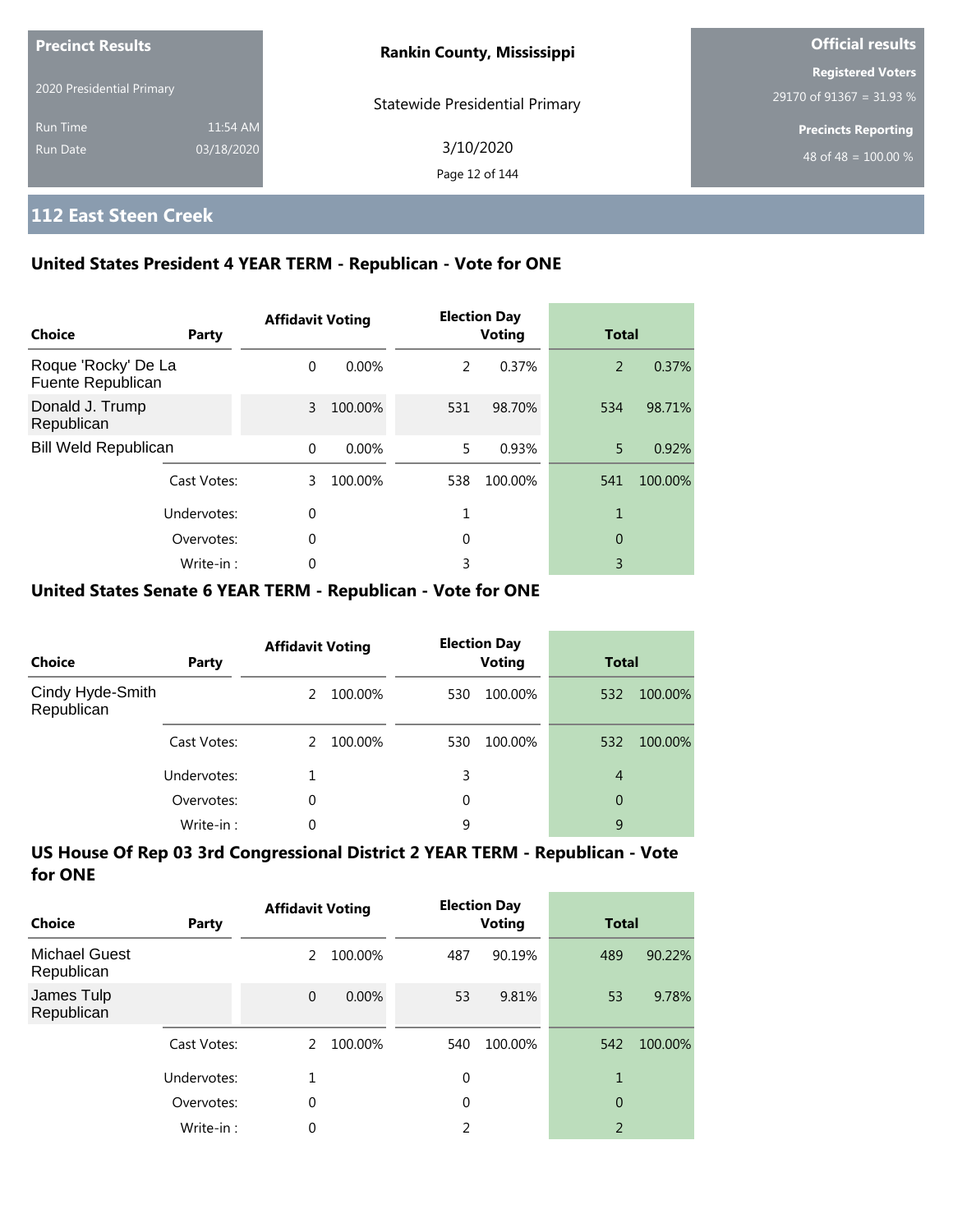| <b>Precinct Results</b>     |                        | <b>Rankin County, Mississippi</b>     | <b>Official results</b>                              |  |
|-----------------------------|------------------------|---------------------------------------|------------------------------------------------------|--|
| 2020 Presidential Primary   |                        | <b>Statewide Presidential Primary</b> | <b>Registered Voters</b><br>29170 of 91367 = 31.93 % |  |
| <b>Run Time</b><br>Run Date | 11:54 AM<br>03/18/2020 | 3/10/2020<br>Page 13 of 144           | <b>Precincts Reporting</b><br>48 of 48 = $100.00\%$  |  |

## **113 Mountain Creek**

| Choice                                  | Party       | <b>Affidavit Voting</b> |       |                | <b>Election Day</b><br><b>Voting</b> | <b>Total</b>     |         |
|-----------------------------------------|-------------|-------------------------|-------|----------------|--------------------------------------|------------------|---------|
| Joseph R. Biden<br>Democrat             |             | $\mathbf 0$             | 0.00% | 42             | 85.71%                               | 42               | 85.71%  |
| Michael R.<br><b>Bloomberg Democrat</b> |             | $\mathbf 0$             | 0.00% | $\overline{2}$ | 4.08%                                | $\overline{2}$   | 4.08%   |
| Pete Buttigieg<br>Democrat              |             | $\mathbf 0$             | 0.00% | $\mathbf 0$    | 0.00%                                | $\mathbf{0}$     | 0.00%   |
| <b>Tulsi Gabbard</b><br>Democrat        |             | $\overline{0}$          | 0.00% | $\mathbf{0}$   | 0.00%                                | $\boldsymbol{0}$ | 0.00%   |
| Amy Klobuchar<br>Democrat               |             | $\mathbf 0$             | 0.00% | $\mathbf{0}$   | 0.00%                                | $\overline{0}$   | 0.00%   |
| <b>Deval Patrick</b><br>Democrat        |             | $\boldsymbol{0}$        | 0.00% | $\mathbf 0$    | 0.00%                                | $\boldsymbol{0}$ | 0.00%   |
| <b>Bernie Sanders</b><br>Democrat       |             | $\mathbf 0$             | 0.00% | 5              | 10.20%                               | 5                | 10.20%  |
| <b>Tom Steyer</b><br>Democrat           |             | $\mathbf 0$             | 0.00% | $\overline{0}$ | 0.00%                                | $\boldsymbol{0}$ | 0.00%   |
| <b>Elizabeth Warren</b><br>Democrat     |             | $\mathbf 0$             | 0.00% | $\mathbf 0$    | 0.00%                                | $\overline{0}$   | 0.00%   |
| Andrew Yang<br>Democrat                 |             | $\mathbf 0$             | 0.00% | $\mathbf 0$    | 0.00%                                | $\overline{0}$   | 0.00%   |
|                                         | Cast Votes: | $\mathbf 0$             | 0.00% | 49             | 100.00%                              | 49               | 100.00% |
|                                         | Undervotes: | $\mathbf{0}$            |       | $\mathbf{0}$   |                                      | $\overline{0}$   |         |
|                                         | Overvotes:  | $\mathbf{0}$            |       | $\mathbf 0$    |                                      | $\overline{0}$   |         |
|                                         | Write-in:   | $\theta$                |       | $\mathbf{0}$   |                                      | $\overline{0}$   |         |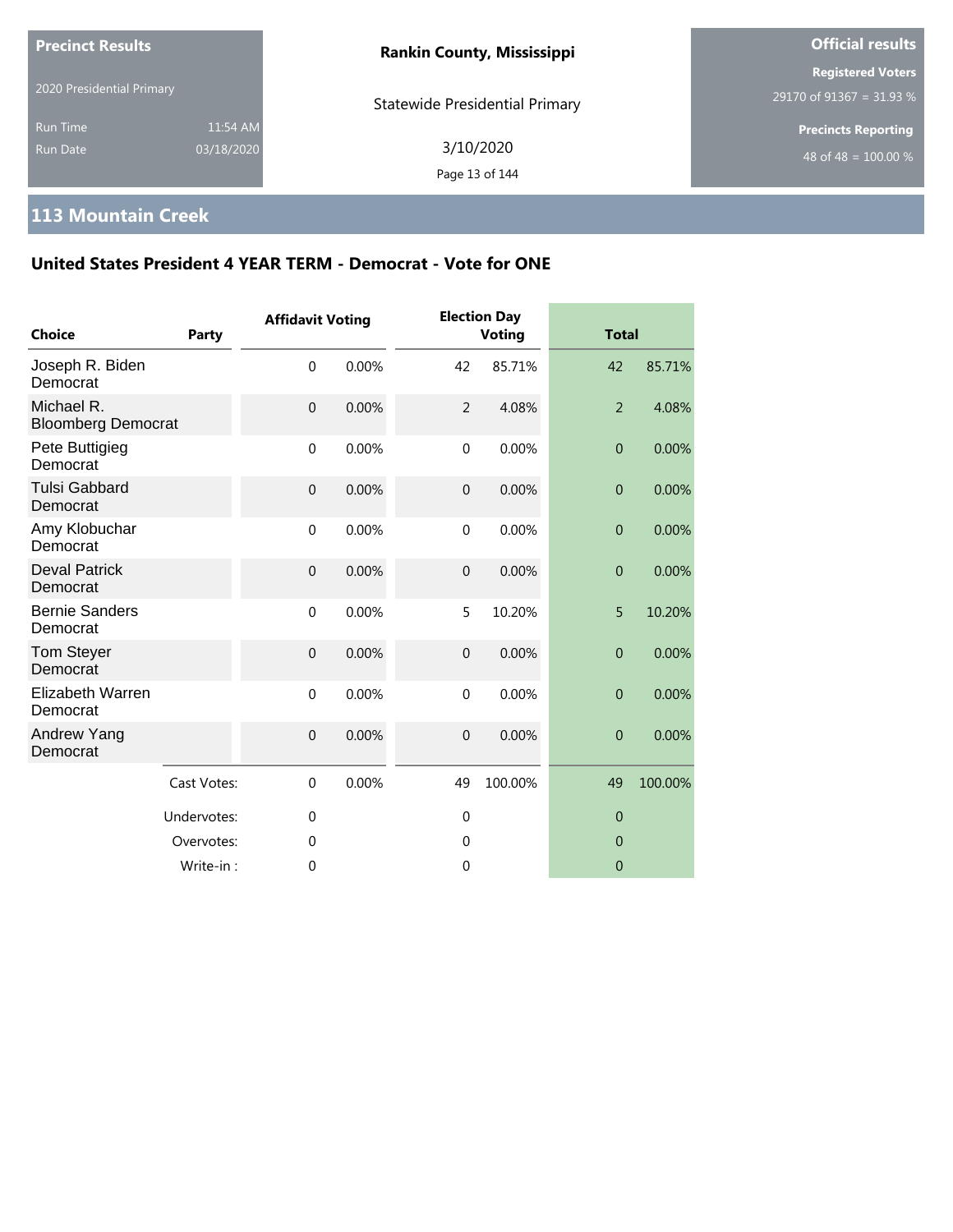| <b>Precinct Results</b>     |                        | <b>Rankin County, Mississippi</b>     | <b>Official results</b>                                |
|-----------------------------|------------------------|---------------------------------------|--------------------------------------------------------|
| 2020 Presidential Primary   |                        | <b>Statewide Presidential Primary</b> | <b>Registered Voters</b><br>29170 of 91367 = 31.93 %   |
| <b>Run Time</b><br>Run Date | 11:54 AM<br>03/18/2020 | 3/10/2020<br>Page 14 of 144           | <b>Precincts Reporting</b><br>$148$ of 48 = 100.00 % , |

## **113 Mountain Creek**

### **United States Senate 6 YEAR TERM - Democrat - Vote for ONE**

| Choice                                         | Party       | <b>Affidavit Voting</b> |          |              | <b>Election Day</b><br><b>Voting</b> | <b>Total</b> |         |
|------------------------------------------------|-------------|-------------------------|----------|--------------|--------------------------------------|--------------|---------|
| <b>Tobey Bernard</b><br><b>Bartee Democrat</b> |             | $\Omega$                | $0.00\%$ | 2            | 4.26%                                | 2            | 4.26%   |
| Jensen Bohren<br>Democrat                      |             | $\Omega$                | 0.00%    | $\mathbf{1}$ | 2.13%                                | 1            | 2.13%   |
| Mike Espy Democrat                             |             | $\Omega$                | 0.00%    | 44           | 93.62%                               | 44           | 93.62%  |
|                                                | Cast Votes: | $\Omega$                | 0.00%    | 47           | 100.00%                              | 47           | 100.00% |
|                                                | Undervotes: | $\Omega$                |          |              |                                      | 1            |         |
|                                                | Overvotes:  | $\Omega$                |          | 0            |                                      | 0            |         |
|                                                | Write-in:   | 0                       |          |              |                                      |              |         |

| <b>Choice</b>                     | Party       | <b>Affidavit Voting</b> |          |               | <b>Election Day</b><br><b>Voting</b> | <b>Total</b>   |         |
|-----------------------------------|-------------|-------------------------|----------|---------------|--------------------------------------|----------------|---------|
| Dorothy 'Dot' Benford<br>Democrat |             | 0                       | $0.00\%$ | 28            | 60.87%                               | 28             | 60.87%  |
| Katelyn Lee<br>Democrat           |             | $\mathbf{0}$            | 0.00%    | 18            | 39.13%                               | 18             | 39.13%  |
|                                   | Cast Votes: | 0                       | $0.00\%$ | 46            | 100.00%                              | 46             | 100.00% |
|                                   | Undervotes: | 0                       |          | $\mathcal{P}$ |                                      | $\overline{2}$ |         |
|                                   | Overvotes:  | 0                       |          | 0             |                                      | 0              |         |
|                                   | Write-in:   | $\Omega$                |          |               |                                      | 1              |         |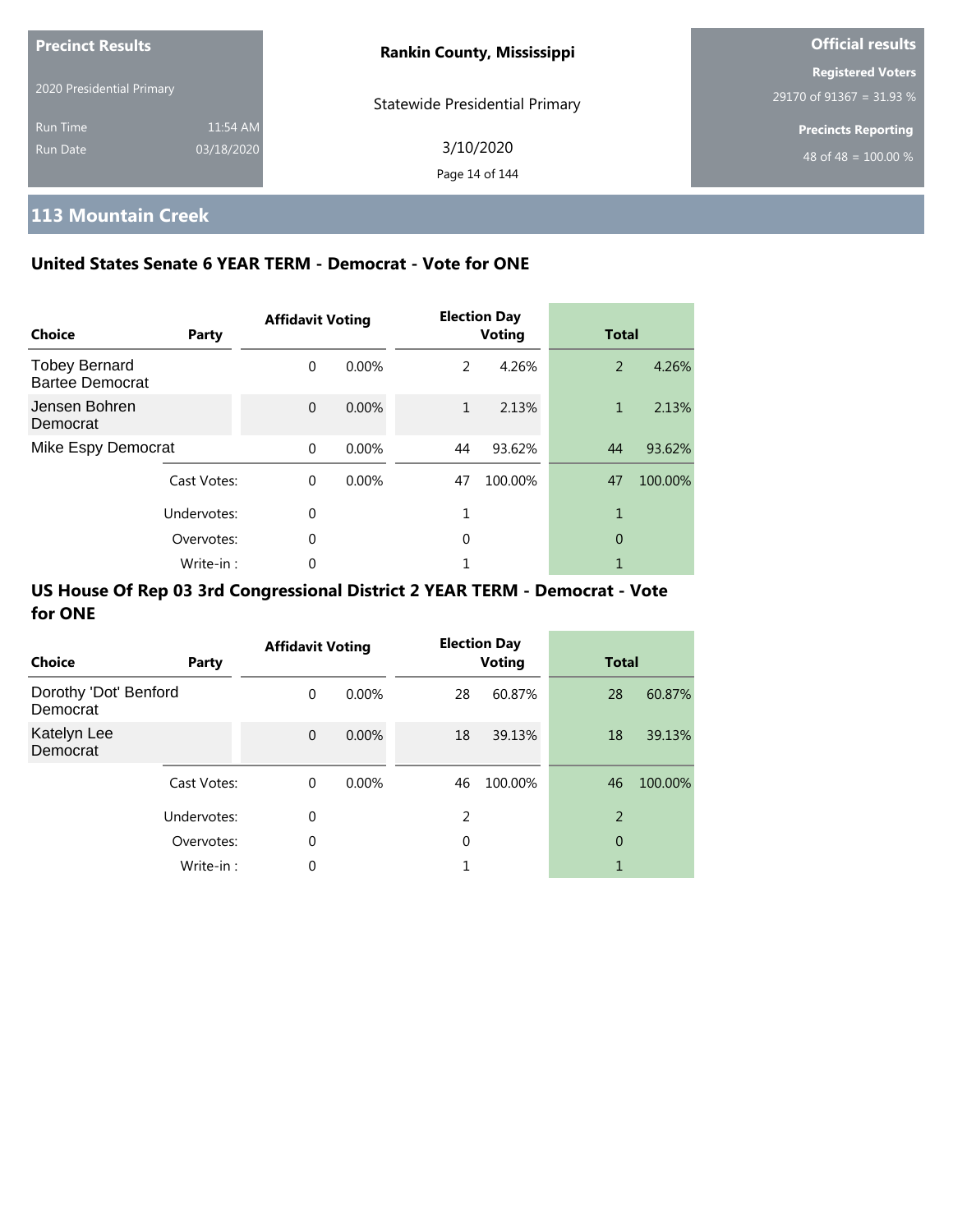| <b>Precinct Results</b>   |            | <b>Rankin County, Mississippi</b>     | <b>Official results</b>                              |
|---------------------------|------------|---------------------------------------|------------------------------------------------------|
| 2020 Presidential Primary |            | <b>Statewide Presidential Primary</b> | <b>Registered Voters</b><br>29170 of 91367 = 31.93 % |
| <b>Run Time</b>           | 11:54 AM   |                                       | <b>Precincts Reporting</b>                           |
| Run Date                  | 03/18/2020 | 3/10/2020<br>Page 15 of 144           | 48 of 48 = $100.00\%$                                |

## **113 Mountain Creek**

### **United States President 4 YEAR TERM - Republican - Vote for ONE**

| <b>Choice</b>                            | Party       | <b>Affidavit Voting</b> |          |          | <b>Election Day</b><br><b>Voting</b> | <b>Total</b>   |          |
|------------------------------------------|-------------|-------------------------|----------|----------|--------------------------------------|----------------|----------|
| Roque 'Rocky' De La<br>Fuente Republican |             | $\Omega$                | $0.00\%$ | $\Omega$ | 0.00%                                | $\overline{0}$ | 0.00%    |
| Donald J. Trump<br>Republican            |             | $\Omega$                | 0.00%    | 118      | 100.00%                              | 118            | 100.00%  |
| <b>Bill Weld Republican</b>              |             | $\Omega$                | 0.00%    | $\Omega$ | $0.00\%$                             | $\Omega$       | $0.00\%$ |
|                                          | Cast Votes: | $\Omega$                | 0.00%    | 118      | 100.00%                              | 118            | 100.00%  |
|                                          | Undervotes: | 0                       |          | 0        |                                      | 0              |          |
|                                          | Overvotes:  | 0                       |          | 0        |                                      | 0              |          |
|                                          | Write-in:   | 0                       |          | 0        |                                      | 0              |          |

### **United States Senate 6 YEAR TERM - Republican - Vote for ONE**

| <b>Choice</b>                  | Party       | <b>Affidavit Voting</b> |       |               | <b>Election Day</b><br><b>Voting</b> | <b>Total</b>   |         |
|--------------------------------|-------------|-------------------------|-------|---------------|--------------------------------------|----------------|---------|
| Cindy Hyde-Smith<br>Republican |             | $\Omega$                | 0.00% | 115           | 100.00%                              | 115            | 100.00% |
|                                | Cast Votes: | $\Omega$                | 0.00% | 115           | 100.00%                              | 115            | 100.00% |
|                                | Undervotes: | $\Omega$                |       | $\mathcal{P}$ |                                      | 2              |         |
|                                | Overvotes:  | $\Omega$                |       | 0             |                                      | $\overline{0}$ |         |
|                                | Write-in:   | $\Omega$                |       |               |                                      |                |         |

| Choice                             | Party       | <b>Affidavit Voting</b> |          |          | <b>Election Day</b><br><b>Voting</b> | <b>Total</b>   |         |
|------------------------------------|-------------|-------------------------|----------|----------|--------------------------------------|----------------|---------|
| <b>Michael Guest</b><br>Republican |             | 0                       | $0.00\%$ | 108      | 92.31%                               | 108            | 92.31%  |
| James Tulp<br>Republican           |             | $\overline{0}$          | $0.00\%$ | 9        | 7.69%                                | 9              | 7.69%   |
|                                    | Cast Votes: | $\Omega$                | $0.00\%$ | 117      | 100.00%                              | 117            | 100.00% |
|                                    | Undervotes: | 0                       |          | 0        |                                      | $\overline{0}$ |         |
|                                    | Overvotes:  | 0                       |          | $\Omega$ |                                      | 0              |         |
|                                    | Write-in:   | 0                       |          |          |                                      | 1              |         |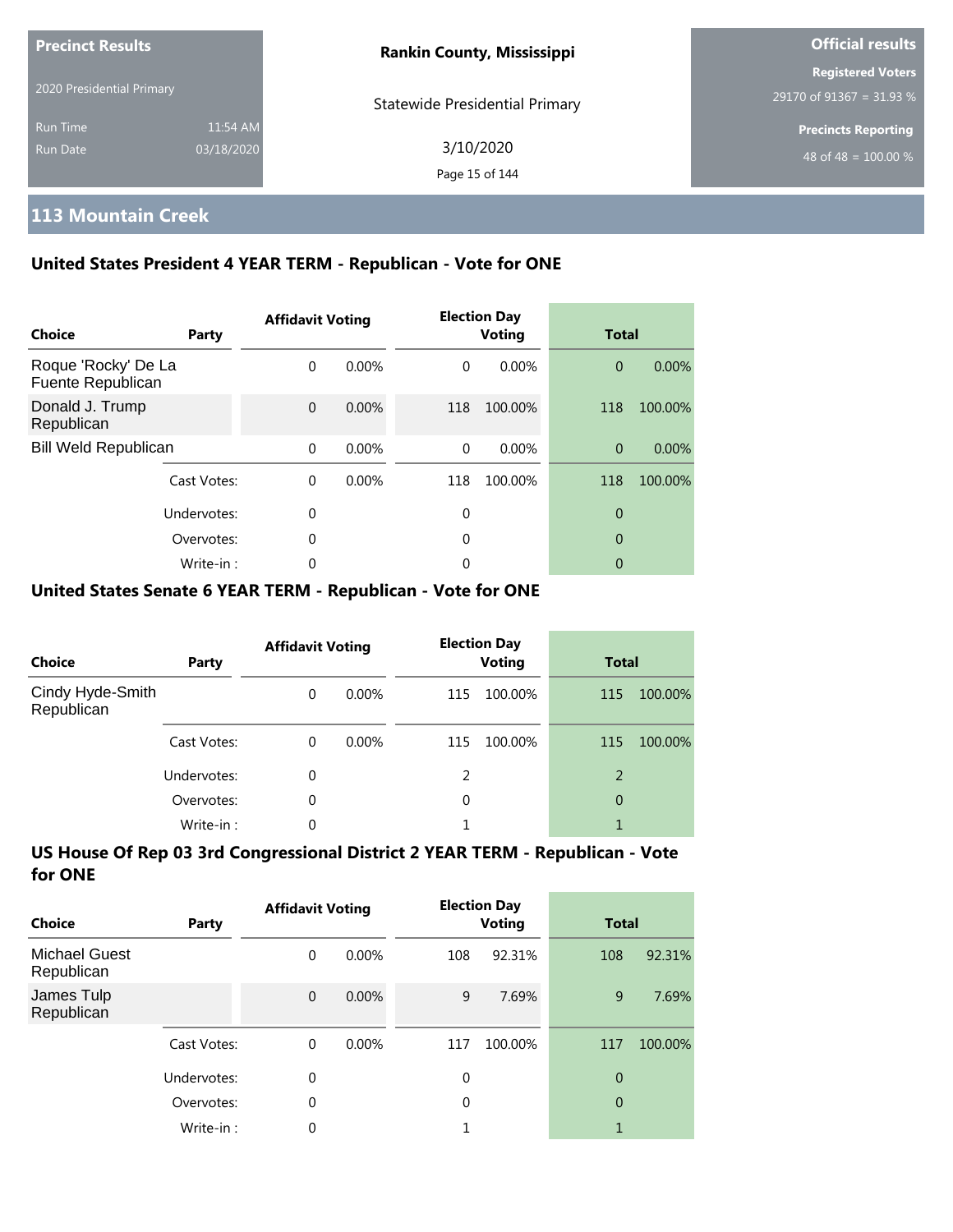| <b>Precinct Results</b>            |                        | <b>Rankin County, Mississippi</b>     | <b>Official results</b>                              |  |
|------------------------------------|------------------------|---------------------------------------|------------------------------------------------------|--|
| 2020 Presidential Primary          |                        | <b>Statewide Presidential Primary</b> | <b>Registered Voters</b><br>29170 of 91367 = 31.93 % |  |
| <b>Run Time</b><br><b>Run Date</b> | 11:54 AM<br>03/18/2020 | 3/10/2020<br>Page 16 of 144           | <b>Precincts Reporting</b><br>48 of 48 = $100.00\%$  |  |

### **114 North Richland**

| <b>Choice</b>                           | Party       | <b>Affidavit Voting</b> |       |                | <b>Election Day</b><br><b>Voting</b> | <b>Total</b>     |         |
|-----------------------------------------|-------------|-------------------------|-------|----------------|--------------------------------------|------------------|---------|
| Joseph R. Biden<br>Democrat             |             | $\mathbf 0$             | 0.00% | 137            | 80.12%                               | 137              | 80.12%  |
| Michael R.<br><b>Bloomberg Democrat</b> |             | $\mathbf 0$             | 0.00% | 3              | 1.75%                                | 3                | 1.75%   |
| Pete Buttigieg<br>Democrat              |             | $\mathbf 0$             | 0.00% | $\mathbf 0$    | 0.00%                                | $\overline{0}$   | 0.00%   |
| <b>Tulsi Gabbard</b><br>Democrat        |             | $\mathbf 0$             | 0.00% | $\overline{0}$ | 0.00%                                | $\overline{0}$   | 0.00%   |
| Amy Klobuchar<br>Democrat               |             | $\mathbf 0$             | 0.00% | $\mathbf{0}$   | 0.00%                                | $\boldsymbol{0}$ | 0.00%   |
| <b>Deval Patrick</b><br>Democrat        |             | $\mathbf 0$             | 0.00% | $\mathbf{0}$   | 0.00%                                | $\overline{0}$   | 0.00%   |
| <b>Bernie Sanders</b><br>Democrat       |             | $\mathbf 0$             | 0.00% | 29             | 16.96%                               | 29               | 16.96%  |
| <b>Tom Steyer</b><br>Democrat           |             | $\mathbf 0$             | 0.00% | $\theta$       | 0.00%                                | $\mathbf{0}$     | 0.00%   |
| <b>Elizabeth Warren</b><br>Democrat     |             | $\mathbf 0$             | 0.00% | $\mathbf 0$    | 0.00%                                | $\overline{0}$   | 0.00%   |
| Andrew Yang<br>Democrat                 |             | $\boldsymbol{0}$        | 0.00% | $\overline{2}$ | 1.17%                                | $\overline{2}$   | 1.17%   |
|                                         | Cast Votes: | $\mathbf 0$             | 0.00% | 171            | 100.00%                              | 171              | 100.00% |
|                                         | Undervotes: | $\mathbf 0$             |       | $\mathbf 0$    |                                      | $\theta$         |         |
|                                         | Overvotes:  | 0                       |       | 0              |                                      | $\theta$         |         |
|                                         | Write-in:   | $\mathbf 0$             |       | 1              |                                      | $\mathbf{1}$     |         |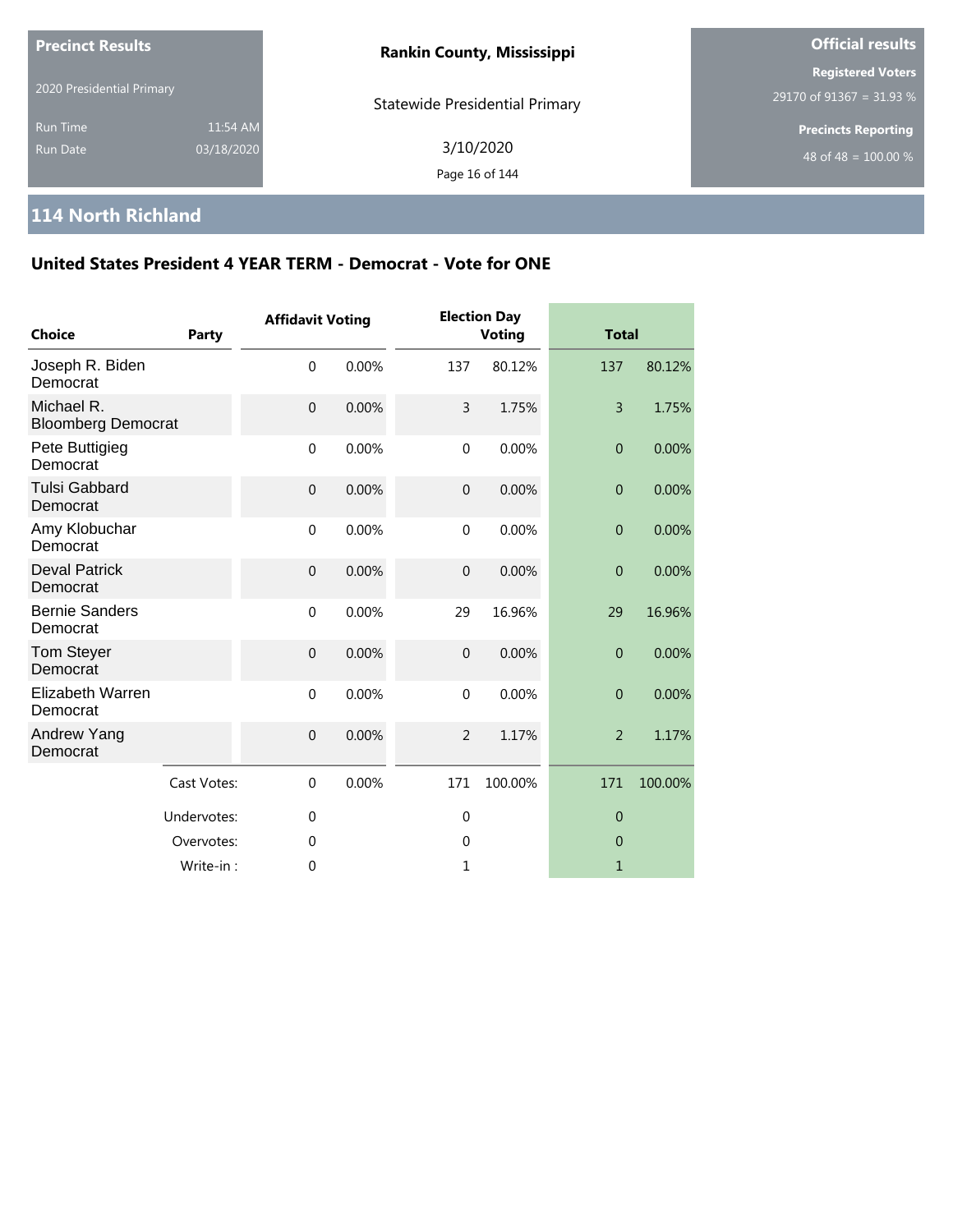| <b>Precinct Results</b>     |                        | <b>Rankin County, Mississippi</b>     | <b>Official results</b>                              |
|-----------------------------|------------------------|---------------------------------------|------------------------------------------------------|
| 2020 Presidential Primary   |                        | <b>Statewide Presidential Primary</b> | <b>Registered Voters</b><br>29170 of 91367 = 31.93 % |
| <b>Run Time</b><br>Run Date | 11:54 AM<br>03/18/2020 | 3/10/2020<br>Page 17 of 144           | <b>Precincts Reporting</b><br>48 of 48 = $100.00\%$  |

# **114 North Richland**

### **United States Senate 6 YEAR TERM - Democrat - Vote for ONE**

| <b>Choice</b>                                  | Party       | <b>Affidavit Voting</b> |          |     | <b>Election Day</b><br><b>Voting</b> | <b>Total</b>             |         |
|------------------------------------------------|-------------|-------------------------|----------|-----|--------------------------------------|--------------------------|---------|
| <b>Tobey Bernard</b><br><b>Bartee Democrat</b> |             | $\Omega$                | $0.00\%$ | 7   | 4.14%                                | $\overline{7}$           | 4.14%   |
| Jensen Bohren<br>Democrat                      |             | $\Omega$                | 0.00%    | 5   | 2.96%                                | 5.                       | 2.96%   |
| Mike Espy Democrat                             |             | $\Omega$                | 0.00%    | 157 | 92.90%                               | 157                      | 92.90%  |
|                                                | Cast Votes: | $\Omega$                | 0.00%    | 169 | 100.00%                              | 169                      | 100.00% |
|                                                | Undervotes: | 0                       |          |     |                                      | 1                        |         |
|                                                | Overvotes:  | $\Omega$                |          | 0   |                                      | 0                        |         |
|                                                | Write-in:   | 0                       |          | 2   |                                      | $\overline{\phantom{a}}$ |         |

| <b>Choice</b>                     | Party       | <b>Affidavit Voting</b> |          |     | <b>Election Day</b><br><b>Voting</b> | <b>Total</b>   |         |
|-----------------------------------|-------------|-------------------------|----------|-----|--------------------------------------|----------------|---------|
| Dorothy 'Dot' Benford<br>Democrat |             | 0                       | $0.00\%$ | 121 | 72.89%                               | 121            | 72.89%  |
| Katelyn Lee<br>Democrat           |             | $\mathbf{0}$            | $0.00\%$ | 45  | 27.11%                               | 45             | 27.11%  |
|                                   | Cast Votes: | 0                       | $0.00\%$ | 166 | 100.00%                              | 166            | 100.00% |
|                                   | Undervotes: | 0                       |          | 4   |                                      | $\overline{4}$ |         |
|                                   | Overvotes:  | 0                       |          | 0   |                                      | 0              |         |
|                                   | Write-in:   | 0                       |          | 2   |                                      | 2              |         |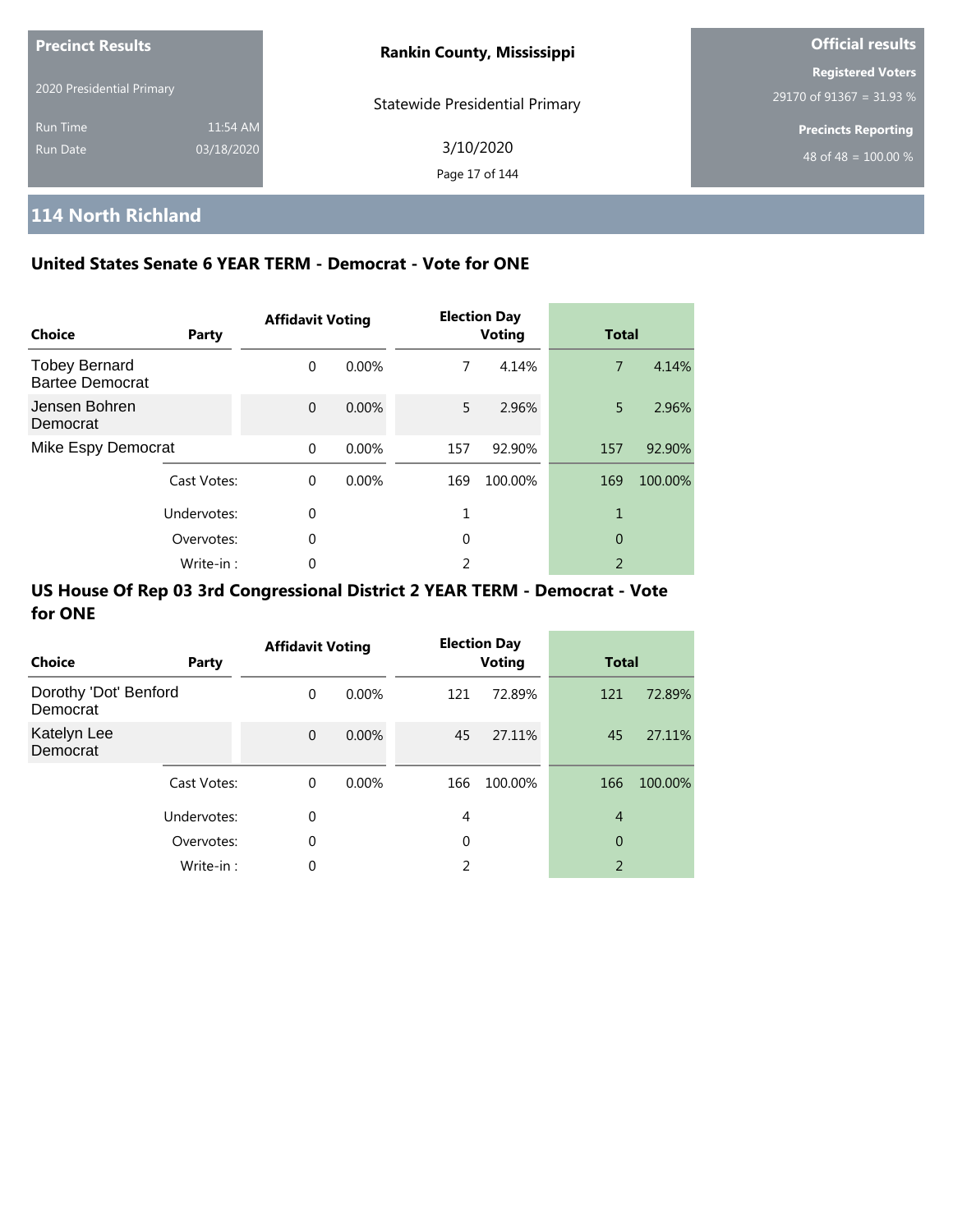| <b>Precinct Results</b><br>2020 Presidential Primary |            | <b>Rankin County, Mississippi</b>     | <b>Official results</b>    |
|------------------------------------------------------|------------|---------------------------------------|----------------------------|
|                                                      |            |                                       | <b>Registered Voters</b>   |
|                                                      |            | <b>Statewide Presidential Primary</b> | 29170 of 91367 = 31.93 %   |
| <b>Run Time</b>                                      | 11:54 AM   |                                       | <b>Precincts Reporting</b> |
| Run Date                                             | 03/18/2020 | 3/10/2020                             | 48 of 48 = $100.00\%$      |
|                                                      |            | Page 18 of 144                        |                            |

# **114 North Richland**

### **United States President 4 YEAR TERM - Republican - Vote for ONE**

| Choice                                   | Party       | <b>Affidavit Voting</b> |          |     | <b>Election Day</b><br><b>Voting</b> | <b>Total</b> |         |
|------------------------------------------|-------------|-------------------------|----------|-----|--------------------------------------|--------------|---------|
| Roque 'Rocky' De La<br>Fuente Republican |             | $\Omega$                | 0.00%    | 1   | 0.34%                                | 1            | 0.34%   |
| Donald J. Trump<br>Republican            |             | $\Omega$                | 0.00%    | 288 | 99.31%                               | 288          | 99.31%  |
| <b>Bill Weld Republican</b>              |             | $\Omega$                | 0.00%    | 1   | 0.34%                                | 1            | 0.34%   |
|                                          | Cast Votes: | $\Omega$                | $0.00\%$ | 290 | 100.00%                              | 290          | 100.00% |
|                                          | Undervotes: | 0                       |          | 0   |                                      | 0            |         |
|                                          | Overvotes:  | $\mathbf 0$             |          | 0   |                                      | 0            |         |
|                                          | Write-in:   | 0                       |          | 0   |                                      | 0            |         |

#### **United States Senate 6 YEAR TERM - Republican - Vote for ONE**

| <b>Choice</b>                  | Party       | <b>Affidavit Voting</b> |          |     | <b>Election Day</b><br><b>Voting</b> | <b>Total</b> |         |
|--------------------------------|-------------|-------------------------|----------|-----|--------------------------------------|--------------|---------|
| Cindy Hyde-Smith<br>Republican |             | $\Omega$                | 0.00%    | 285 | 100.00%                              | 285          | 100.00% |
|                                | Cast Votes: | $\Omega$                | $0.00\%$ | 285 | 100.00%                              | 285          | 100.00% |
|                                | Undervotes: | 0                       |          | 2   |                                      | 2            |         |
|                                | Overvotes:  | $\Omega$                |          | 0   |                                      | 0            |         |
|                                | Write-in:   | 0                       |          | 3   |                                      | 3            |         |

| Choice                             | Party       | <b>Affidavit Voting</b> |          |          | <b>Election Day</b><br><b>Voting</b> | <b>Total</b> |         |
|------------------------------------|-------------|-------------------------|----------|----------|--------------------------------------|--------------|---------|
| <b>Michael Guest</b><br>Republican |             | 0                       | $0.00\%$ | 271      | 94.43%                               | 271          | 94.43%  |
| James Tulp<br>Republican           |             | $\Omega$                | 0.00%    | 16       | 5.57%                                | 16           | 5.57%   |
|                                    | Cast Votes: | $\Omega$                | $0.00\%$ | 287      | 100.00%                              | 287          | 100.00% |
|                                    | Undervotes: | 0                       |          | 2        |                                      | 2            |         |
|                                    | Overvotes:  | $\theta$                |          | $\Omega$ |                                      | 0            |         |
|                                    | Write-in:   | 0                       |          |          |                                      | 1            |         |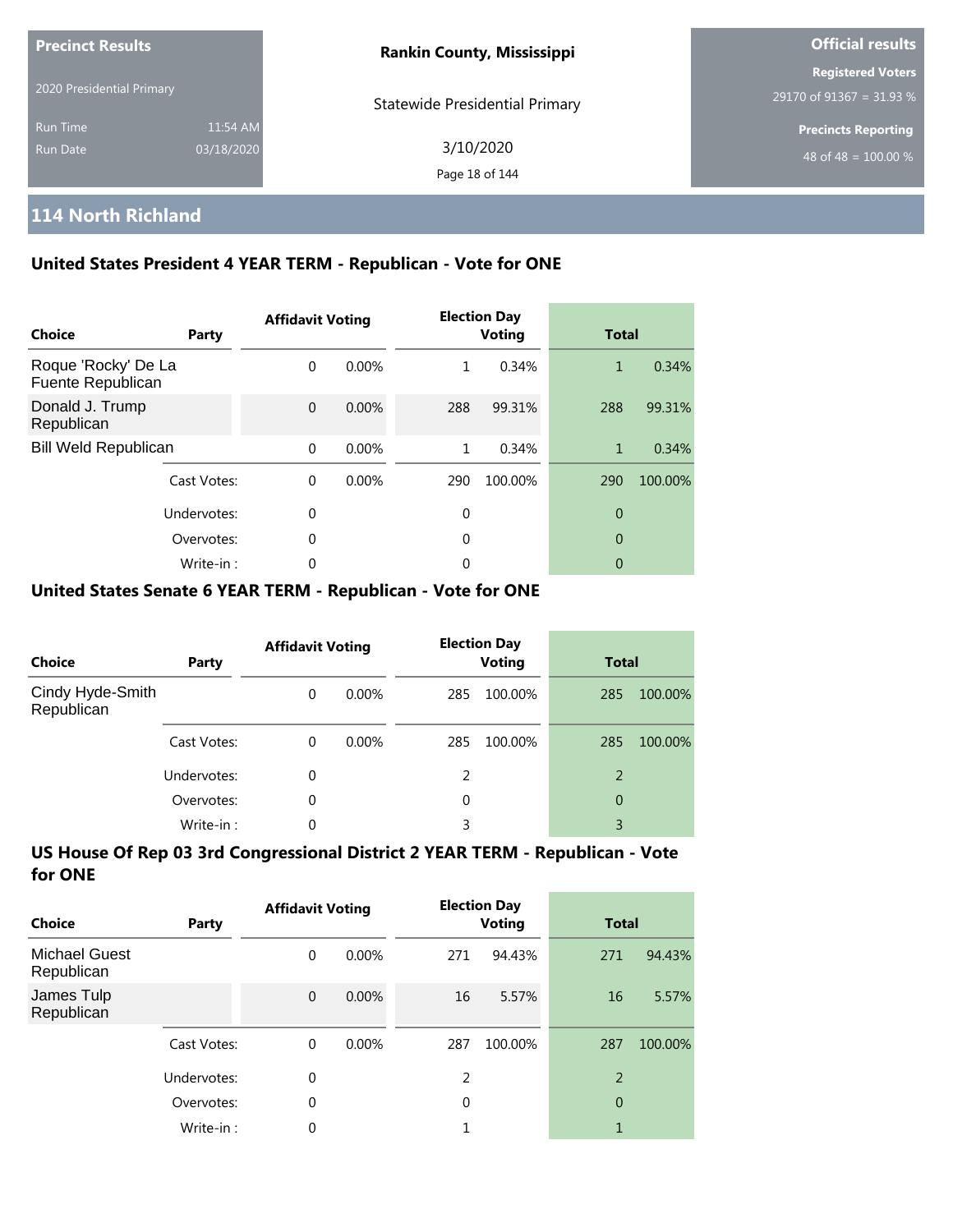| <b>Precinct Results</b>            |                        | <b>Rankin County, Mississippi</b>     | <b>Official results</b>                              |
|------------------------------------|------------------------|---------------------------------------|------------------------------------------------------|
| 2020 Presidential Primary          |                        | <b>Statewide Presidential Primary</b> | <b>Registered Voters</b><br>29170 of 91367 = 31.93 % |
| <b>Run Time</b><br><b>Run Date</b> | 11:54 AM<br>03/18/2020 | 3/10/2020<br>Page 19 of 144           | <b>Precincts Reporting</b><br>48 of 48 = $100.00\%$  |

# **115 South Richland**

| <b>Choice</b>                           | <b>Party</b> | <b>Affidavit Voting</b> |       |                  | <b>Election Day</b><br><b>Voting</b> | <b>Total</b>   |         |
|-----------------------------------------|--------------|-------------------------|-------|------------------|--------------------------------------|----------------|---------|
| Joseph R. Biden<br>Democrat             |              | $\mathbf 0$             | 0.00% | 168              | 74.67%                               | 168            | 74.67%  |
| Michael R.<br><b>Bloomberg Democrat</b> |              | $\overline{0}$          | 0.00% | 3                | 1.33%                                | $\overline{3}$ | 1.33%   |
| Pete Buttigieg<br>Democrat              |              | $\mathbf 0$             | 0.00% | $\mathbf 0$      | 0.00%                                | $\overline{0}$ | 0.00%   |
| <b>Tulsi Gabbard</b><br>Democrat        |              | $\mathbf{0}$            | 0.00% | $\overline{2}$   | 0.89%                                | $\overline{2}$ | 0.89%   |
| Amy Klobuchar<br>Democrat               |              | $\mathbf{0}$            | 0.00% | 1                | 0.44%                                | $\mathbf{1}$   | 0.44%   |
| <b>Deval Patrick</b><br>Democrat        |              | $\mathbf 0$             | 0.00% | $\mathbf 0$      | 0.00%                                | $\overline{0}$ | 0.00%   |
| <b>Bernie Sanders</b><br>Democrat       |              | $\mathbf 0$             | 0.00% | 51               | 22.67%                               | 51             | 22.67%  |
| <b>Tom Steyer</b><br>Democrat           |              | $\overline{0}$          | 0.00% | $\boldsymbol{0}$ | 0.00%                                | $\overline{0}$ | 0.00%   |
| Elizabeth Warren<br>Democrat            |              | $\mathbf 0$             | 0.00% | $\mathbf 0$      | 0.00%                                | $\overline{0}$ | 0.00%   |
| Andrew Yang<br>Democrat                 |              | $\mathbf{0}$            | 0.00% | $\overline{0}$   | 0.00%                                | $\overline{0}$ | 0.00%   |
|                                         | Cast Votes:  | $\Omega$                | 0.00% | 225              | 100.00%                              | 225            | 100.00% |
|                                         | Undervotes:  | $\mathbf 0$             |       | $\mathbf 0$      |                                      | $\overline{0}$ |         |
|                                         | Overvotes:   | $\Omega$                |       | $\Omega$         |                                      | $\Omega$       |         |
|                                         | Write-in:    | 0                       |       | $\mathbf 0$      |                                      | $\overline{0}$ |         |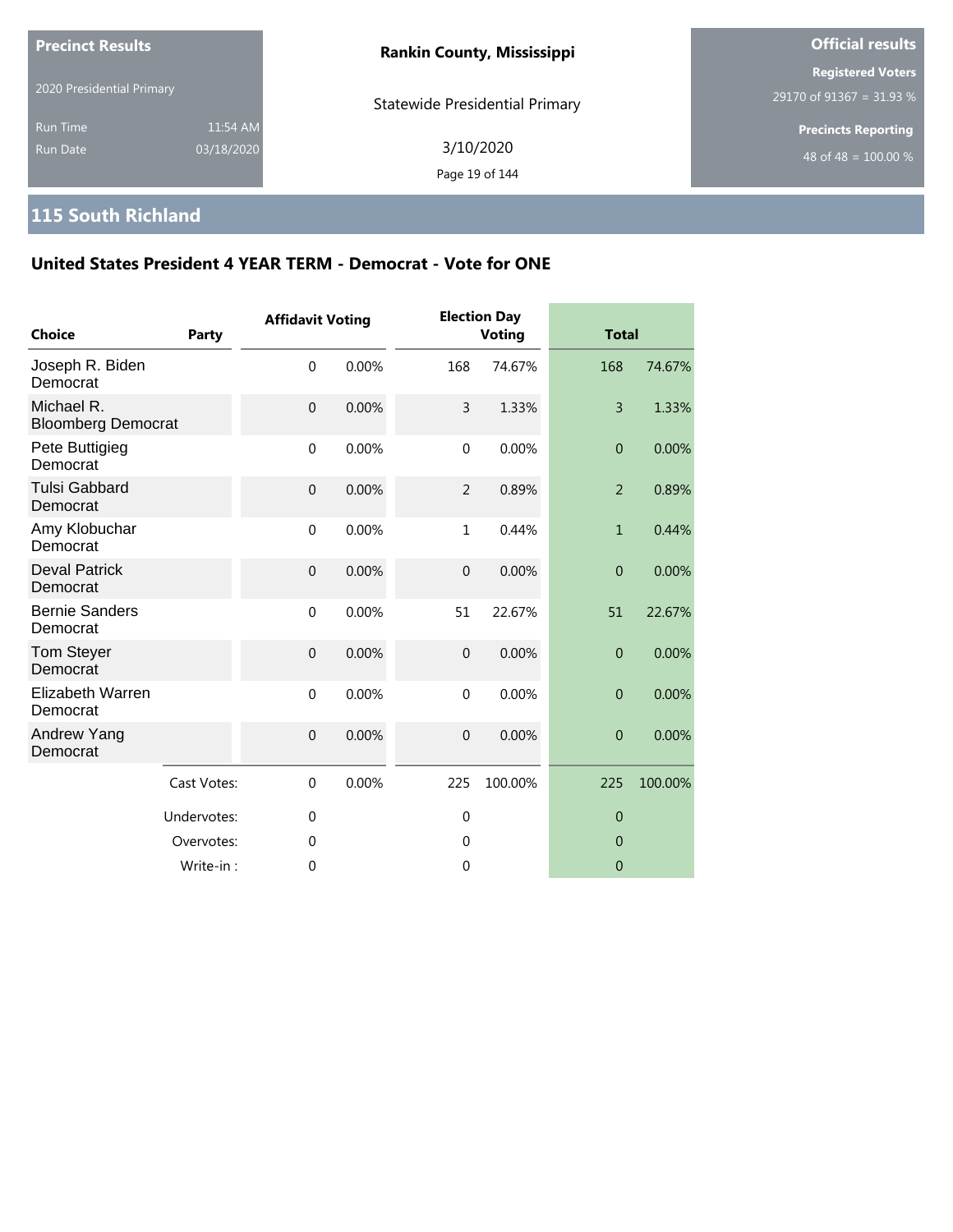| <b>Precinct Results</b>     |                        | <b>Rankin County, Mississippi</b>     | <b>Official results</b>                              |
|-----------------------------|------------------------|---------------------------------------|------------------------------------------------------|
| 2020 Presidential Primary   |                        | <b>Statewide Presidential Primary</b> | <b>Registered Voters</b><br>29170 of 91367 = 31.93 % |
| <b>Run Time</b><br>Run Date | 11:54 AM<br>03/18/2020 | 3/10/2020<br>Page 20 of 144           | <b>Precincts Reporting</b><br>48 of 48 = $100.00\%$  |

# **115 South Richland**

### **United States Senate 6 YEAR TERM - Democrat - Vote for ONE**

| Choice                                         | Party       | <b>Affidavit Voting</b> |          |                | <b>Election Day</b><br><b>Voting</b> | <b>Total</b>   |         |
|------------------------------------------------|-------------|-------------------------|----------|----------------|--------------------------------------|----------------|---------|
| <b>Tobey Bernard</b><br><b>Bartee Democrat</b> |             | $\Omega$                | $0.00\%$ | 10             | 4.44%                                | 10             | 4.44%   |
| Jensen Bohren<br>Democrat                      |             | $\Omega$                | 0.00%    | $\overline{4}$ | 1.78%                                | $\overline{4}$ | 1.78%   |
| Mike Espy Democrat                             |             | $\Omega$                | 0.00%    | 211            | 93.78%                               | 211            | 93.78%  |
|                                                | Cast Votes: | $\Omega$                | $0.00\%$ | 225            | 100.00%                              | 225            | 100.00% |
|                                                | Undervotes: | $\Omega$                |          | 0              |                                      | 0              |         |
|                                                | Overvotes:  | $\mathbf 0$             |          | 0              |                                      | 0              |         |
|                                                | Write-in:   | 0                       |          | 0              |                                      | 0              |         |

| <b>Choice</b>                     | Party       | <b>Affidavit Voting</b> |          |             | <b>Election Day</b><br><b>Voting</b> | <b>Total</b> |         |
|-----------------------------------|-------------|-------------------------|----------|-------------|--------------------------------------|--------------|---------|
| Dorothy 'Dot' Benford<br>Democrat |             | 0                       | $0.00\%$ | 152         | 67.86%                               | 152          | 67.86%  |
| Katelyn Lee<br>Democrat           |             | $\mathbf{0}$            | $0.00\%$ | 72          | 32.14%                               | 72           | 32.14%  |
|                                   | Cast Votes: | 0                       | $0.00\%$ | 224         | 100.00%                              | 224          | 100.00% |
|                                   | Undervotes: | 0                       |          | $\mathbf 0$ |                                      | 0            |         |
|                                   | Overvotes:  | 0                       |          | 0           |                                      | 0            |         |
|                                   | Write-in:   | 0                       |          |             |                                      | 1            |         |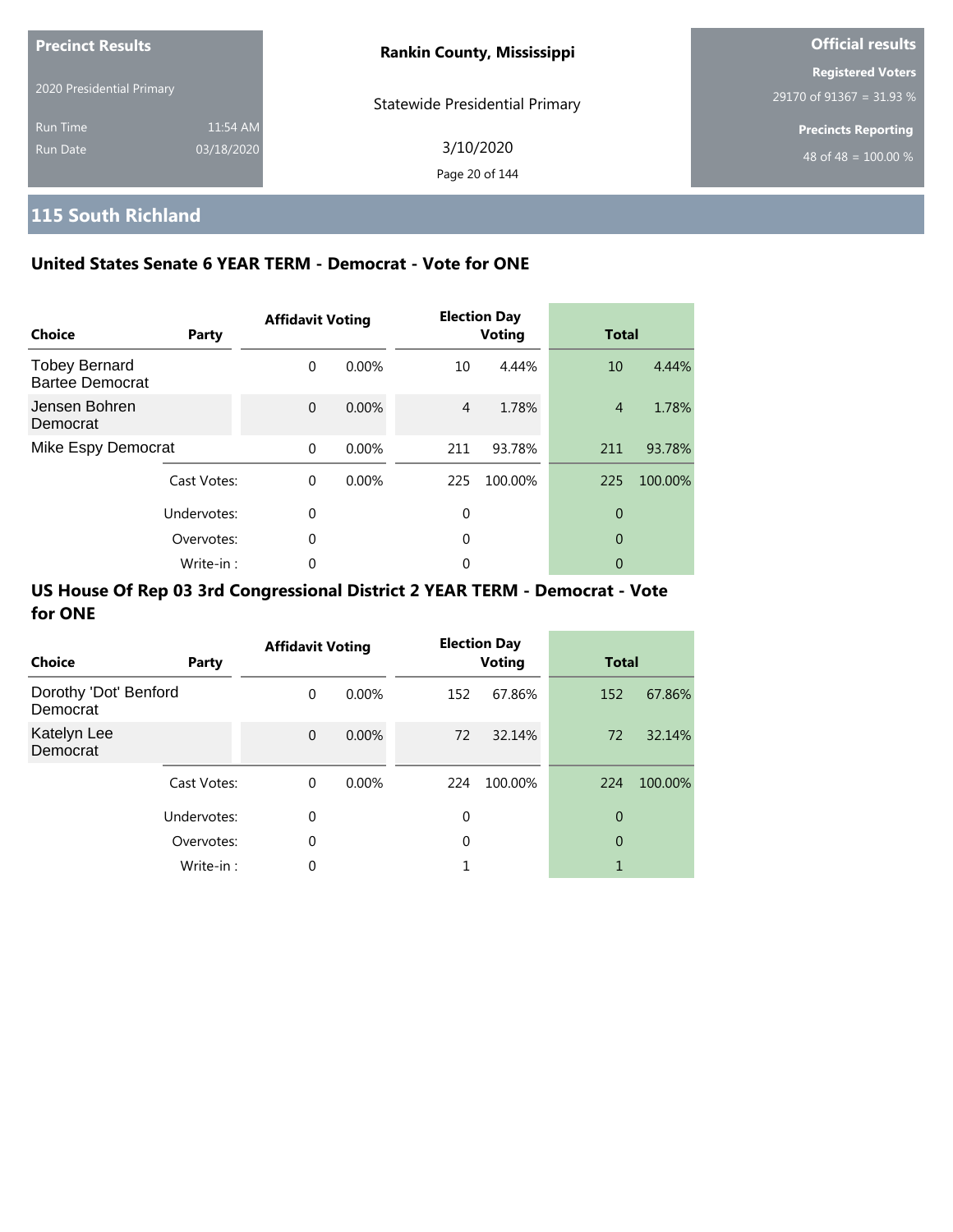| <b>Precinct Results</b><br>2020 Presidential Primary |            | <b>Rankin County, Mississippi</b>     | <b>Official results</b>    |
|------------------------------------------------------|------------|---------------------------------------|----------------------------|
|                                                      |            |                                       | <b>Registered Voters</b>   |
|                                                      |            | <b>Statewide Presidential Primary</b> | 29170 of 91367 = 31.93 %   |
| <b>Run Time</b>                                      | 11:54 AM   |                                       | <b>Precincts Reporting</b> |
| Run Date                                             | 03/18/2020 | 3/10/2020                             | 48 of 48 = $100.00\%$      |
|                                                      |            | Page 21 of 144                        |                            |

# **115 South Richland**

### **United States President 4 YEAR TERM - Republican - Vote for ONE**

| Choice                                   | Party       | <b>Affidavit Voting</b> |          |     | <b>Election Day</b><br><b>Voting</b> | <b>Total</b>   |         |
|------------------------------------------|-------------|-------------------------|----------|-----|--------------------------------------|----------------|---------|
| Roque 'Rocky' De La<br>Fuente Republican |             | $\Omega$                | 0.00%    | 3   | 0.54%                                | 3              | 0.54%   |
| Donald J. Trump<br>Republican            |             | $\Omega$                | 0.00%    | 545 | 98.20%                               | 545            | 98.20%  |
| <b>Bill Weld Republican</b>              |             | $\Omega$                | 0.00%    | 7   | 1.26%                                | $\overline{7}$ | 1.26%   |
|                                          | Cast Votes: | $\Omega$                | $0.00\%$ | 555 | 100.00%                              | 555            | 100.00% |
|                                          | Undervotes: | 0                       |          | 0   |                                      | 0              |         |
|                                          | Overvotes:  | $\Omega$                |          | 0   |                                      | 0              |         |
|                                          | Write-in:   | 0                       |          |     |                                      |                |         |

#### **United States Senate 6 YEAR TERM - Republican - Vote for ONE**

| <b>Choice</b>                  | Party       | <b>Affidavit Voting</b> |          | <b>Election Day</b><br><b>Voting</b> |         | <b>Total</b> |         |
|--------------------------------|-------------|-------------------------|----------|--------------------------------------|---------|--------------|---------|
| Cindy Hyde-Smith<br>Republican |             | $\Omega$                | $0.00\%$ | 547                                  | 100.00% | 547          | 100.00% |
|                                | Cast Votes: | $\Omega$                | $0.00\%$ | 547                                  | 100.00% | 547          | 100.00% |
|                                | Undervotes: | $\Omega$                |          | 0                                    |         | 0            |         |
|                                | Overvotes:  | $\Omega$                |          | 0                                    |         | 0            |         |
|                                | Write-in:   | 0                       |          | 9                                    |         | 9            |         |

| Choice                             | Party       | <b>Affidavit Voting</b> |          |             | <b>Election Day</b><br>Voting |                | <b>Total</b> |  |
|------------------------------------|-------------|-------------------------|----------|-------------|-------------------------------|----------------|--------------|--|
| <b>Michael Guest</b><br>Republican |             | 0                       | $0.00\%$ | 500         | 90.25%                        | 500            | 90.25%       |  |
| James Tulp<br>Republican           |             | $\mathbf{0}$            | 0.00%    | 54          | 9.75%                         | 54             | 9.75%        |  |
|                                    | Cast Votes: | $\Omega$                | $0.00\%$ | 554         | 100.00%                       | 554            | 100.00%      |  |
|                                    | Undervotes: | $\mathbf 0$             |          | $\mathbf 0$ |                               | $\overline{0}$ |              |  |
|                                    | Overvotes:  | $\Omega$                |          | $\Omega$    |                               | $\overline{0}$ |              |  |
|                                    | Write-in:   | 0                       |          | 2           |                               | $\overline{2}$ |              |  |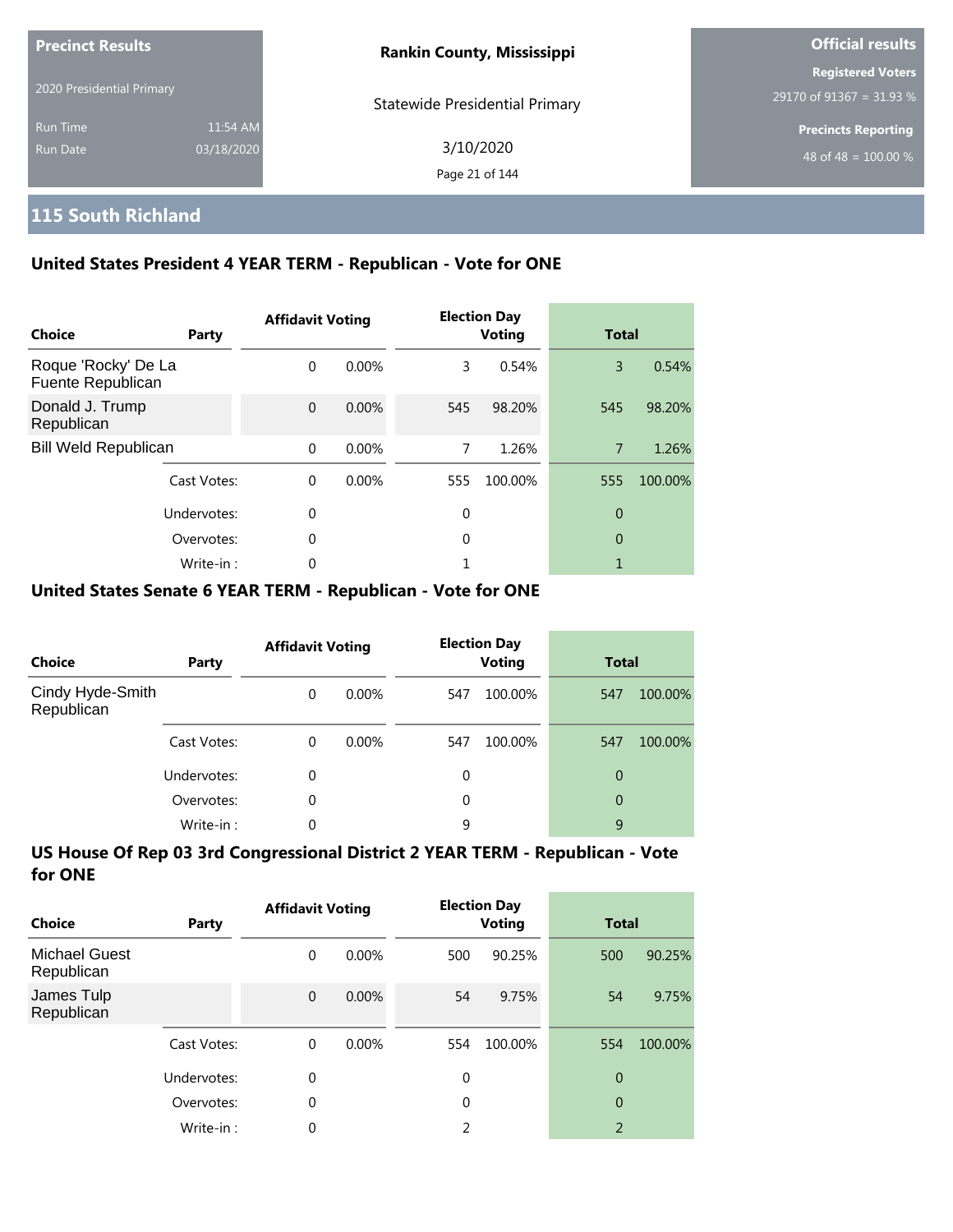| <b>Precinct Results</b><br>2020 Presidential Primary |                        | <b>Rankin County, Mississippi</b>     | <b>Official results</b>                                |  |  |
|------------------------------------------------------|------------------------|---------------------------------------|--------------------------------------------------------|--|--|
|                                                      |                        | <b>Statewide Presidential Primary</b> | <b>Registered Voters</b><br>$29170$ of 91367 = 31.93 % |  |  |
| <b>Run Time</b><br><b>Run Date</b>                   | 11:54 AM<br>03/18/2020 | 3/10/2020<br>Page 22 of 144           | <b>Precincts Reporting</b><br>48 of 48 = $100.00\%$    |  |  |

# **116 Star**

| <b>Choice</b>                           | Party       | <b>Affidavit Voting</b> |         |                | <b>Election Day</b><br><b>Voting</b> |                | <b>Total</b> |  |
|-----------------------------------------|-------------|-------------------------|---------|----------------|--------------------------------------|----------------|--------------|--|
| Joseph R. Biden<br>Democrat             |             | $\overline{2}$          | 100.00% | 86             | 85.15%                               | 88             | 85.44%       |  |
| Michael R.<br><b>Bloomberg Democrat</b> |             | $\mathbf{0}$            | 0.00%   | $1\,$          | 0.99%                                | $\mathbf{1}$   | 0.97%        |  |
| Pete Buttigieg<br>Democrat              |             | $\mathbf 0$             | 0.00%   | $\mathbf{1}$   | 0.99%                                | $\mathbf{1}$   | 0.97%        |  |
| <b>Tulsi Gabbard</b><br>Democrat        |             | $\overline{0}$          | 0.00%   | $\overline{0}$ | 0.00%                                | $\overline{0}$ | 0.00%        |  |
| Amy Klobuchar<br>Democrat               |             | $\mathbf 0$             | 0.00%   | $\mathbf{0}$   | 0.00%                                | $\overline{0}$ | 0.00%        |  |
| <b>Deval Patrick</b><br>Democrat        |             | $\mathbf{0}$            | 0.00%   | $\mathbf 0$    | 0.00%                                | $\overline{0}$ | 0.00%        |  |
| <b>Bernie Sanders</b><br>Democrat       |             | $\mathbf 0$             | 0.00%   | 13             | 12.87%                               | 13             | 12.62%       |  |
| Tom Steyer<br>Democrat                  |             | $\overline{0}$          | 0.00%   | $\overline{0}$ | 0.00%                                | $\overline{0}$ | 0.00%        |  |
| Elizabeth Warren<br>Democrat            |             | $\Omega$                | 0.00%   | $\mathbf 0$    | 0.00%                                | $\mathbf{0}$   | 0.00%        |  |
| Andrew Yang<br>Democrat                 |             | $\mathbf 0$             | 0.00%   | $\mathbf 0$    | 0.00%                                | $\overline{0}$ | 0.00%        |  |
|                                         | Cast Votes: | 2                       | 100.00% | 101            | 100.00%                              | 103            | 100.00%      |  |
|                                         | Undervotes: | $\mathbf 0$             |         | $\mathbf 0$    |                                      | $\theta$       |              |  |
|                                         | Overvotes:  | 0                       |         | $\mathbf 0$    |                                      | $\overline{0}$ |              |  |
|                                         | Write-in:   | $\theta$                |         | 1              |                                      | $\mathbf{1}$   |              |  |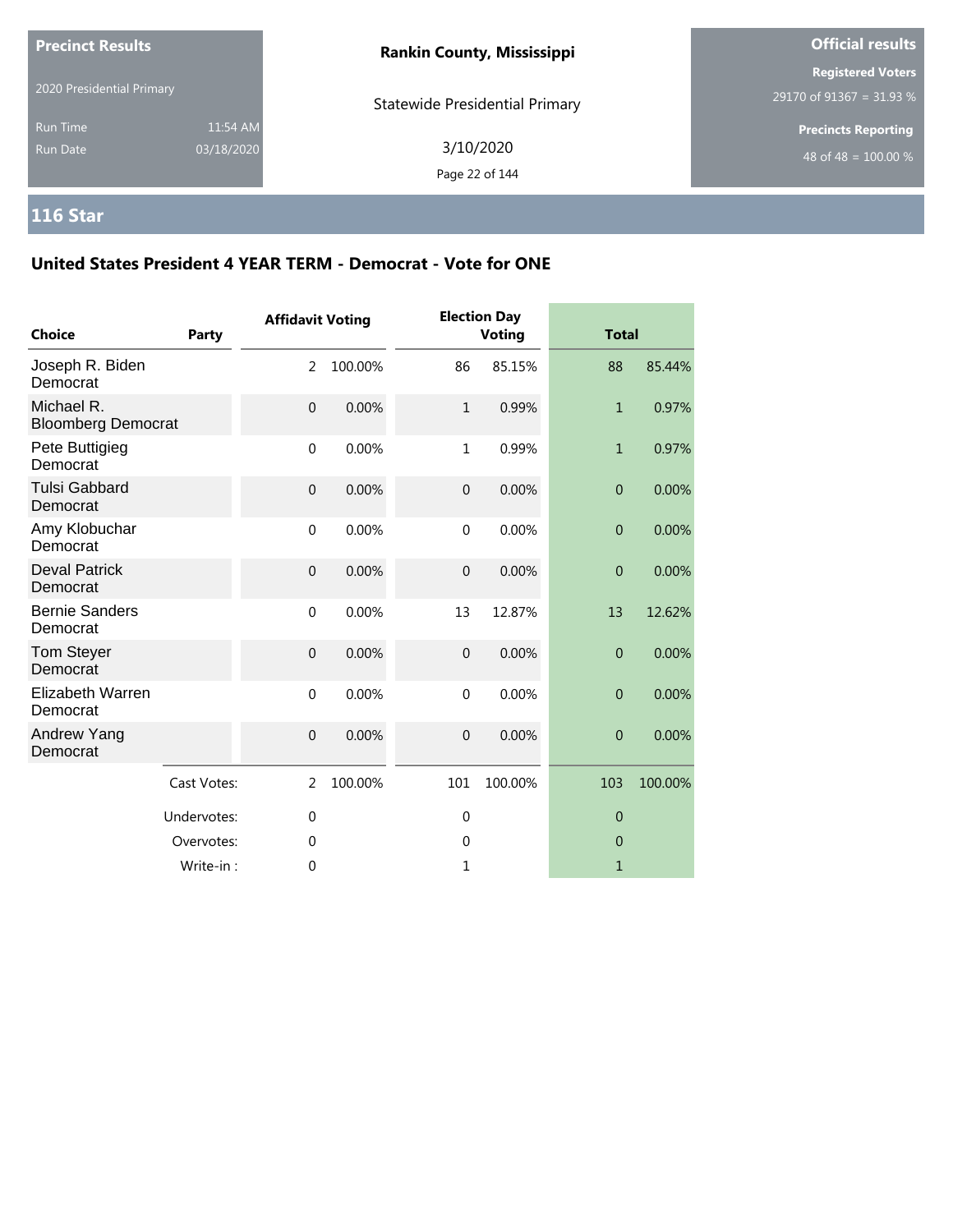| <b>Precinct Results</b>   |            | <b>Rankin County, Mississippi</b>     | <b>Official results</b>    |  |
|---------------------------|------------|---------------------------------------|----------------------------|--|
|                           |            |                                       | <b>Registered Voters</b>   |  |
| 2020 Presidential Primary |            | <b>Statewide Presidential Primary</b> | 29170 of 91367 = 31.93 %   |  |
| <b>Run Time</b>           | 11:54 AM   |                                       | <b>Precincts Reporting</b> |  |
| Run Date                  | 03/18/2020 | 3/10/2020                             | 48 of 48 = $100.00\%$      |  |
|                           |            | Page 23 of 144                        |                            |  |

# **116 Star**

### **United States Senate 6 YEAR TERM - Democrat - Vote for ONE**

| <b>Choice</b>                                  | Party       | <b>Affidavit Voting</b> |          |     | <b>Election Day</b><br><b>Voting</b> | <b>Total</b> |         |
|------------------------------------------------|-------------|-------------------------|----------|-----|--------------------------------------|--------------|---------|
| <b>Tobey Bernard</b><br><b>Bartee Democrat</b> |             | $\Omega$                | $0.00\%$ | 5   | 4.90%                                | 5            | 4.81%   |
| Jensen Bohren<br>Democrat                      |             | $\Omega$                | $0.00\%$ | 5   | 4.90%                                | 5            | 4.81%   |
| Mike Espy Democrat                             |             | $\mathcal{L}$           | 100.00%  | 92  | 90.20%                               | 94           | 90.38%  |
|                                                | Cast Votes: | 2                       | 100.00%  | 102 | 100.00%                              | 104          | 100.00% |
|                                                | Undervotes: | $\Omega$                |          | 0   |                                      | 0            |         |
|                                                | Overvotes:  | $\Omega$                |          | 0   |                                      | 0            |         |
|                                                | Write-in:   | 0                       |          | 0   |                                      | 0            |         |

| Choice                            | Party       | <b>Affidavit Voting</b> |         |     | <b>Election Day</b><br><b>Voting</b> | <b>Total</b> |         |
|-----------------------------------|-------------|-------------------------|---------|-----|--------------------------------------|--------------|---------|
| Dorothy 'Dot' Benford<br>Democrat |             | 1                       | 50.00%  | 69  | 68.32%                               | 70           | 67.96%  |
| Katelyn Lee<br>Democrat           |             | $\mathbf{1}$            | 50.00%  | 32  | 31.68%                               | 33           | 32.04%  |
|                                   | Cast Votes: | 2                       | 100.00% | 101 | 100.00%                              | 103          | 100.00% |
|                                   | Undervotes: | $\mathbf 0$             |         | 0   |                                      | 0            |         |
|                                   | Overvotes:  | $\mathbf 0$             |         | 0   |                                      | 0            |         |
|                                   | Write-in:   | 0                       |         |     |                                      | 1            |         |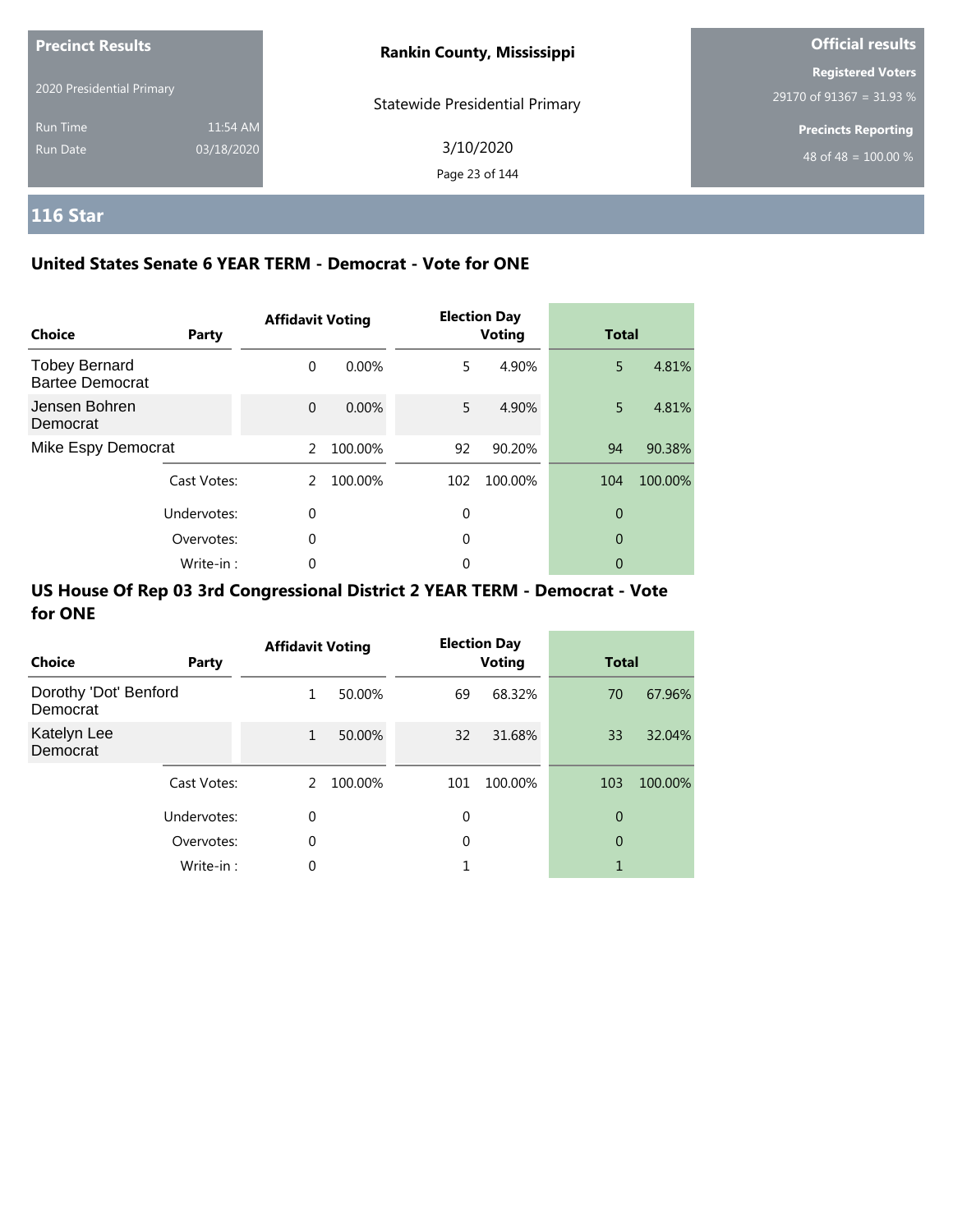| <b>Precinct Results</b>   |            | <b>Rankin County, Mississippi</b>     | <b>Official results</b>    |  |  |
|---------------------------|------------|---------------------------------------|----------------------------|--|--|
| 2020 Presidential Primary |            |                                       | <b>Registered Voters</b>   |  |  |
|                           |            | <b>Statewide Presidential Primary</b> | 29170 of 91367 = 31.93 %   |  |  |
| <b>Run Time</b>           | 11:54 AM   |                                       | <b>Precincts Reporting</b> |  |  |
| Run Date                  | 03/18/2020 | 3/10/2020                             | 48 of 48 = $100.00\%$      |  |  |
|                           |            | Page 24 of 144                        |                            |  |  |

# **116 Star**

### **United States President 4 YEAR TERM - Republican - Vote for ONE**

| <b>Choice</b>                            | Party       | <b>Affidavit Voting</b> |          |          | <b>Election Day</b><br><b>Voting</b> | <b>Total</b>   |         |
|------------------------------------------|-------------|-------------------------|----------|----------|--------------------------------------|----------------|---------|
| Roque 'Rocky' De La<br>Fuente Republican |             | $\Omega$                | $0.00\%$ | $\Omega$ | 0.00%                                | $\overline{0}$ | 0.00%   |
| Donald J. Trump<br>Republican            |             | $\Omega$                | $0.00\%$ | 262      | 99.62%                               | 262            | 99.62%  |
| <b>Bill Weld Republican</b>              |             | $\Omega$                | $0.00\%$ | 1        | 0.38%                                | 1              | 0.38%   |
|                                          | Cast Votes: | $\Omega$                | $0.00\%$ | 263      | 100.00%                              | 263            | 100.00% |
|                                          | Undervotes: | $\Omega$                |          | 0        |                                      | 0              |         |
|                                          | Overvotes:  | $\Omega$                |          | 0        |                                      | 0              |         |
|                                          | Write-in:   | 0                       |          | 0        |                                      | 0              |         |

#### **United States Senate 6 YEAR TERM - Republican - Vote for ONE**

| <b>Choice</b>                  | Party       | <b>Affidavit Voting</b> |          | <b>Election Day</b><br><b>Voting</b> |         | <b>Total</b> |         |
|--------------------------------|-------------|-------------------------|----------|--------------------------------------|---------|--------------|---------|
| Cindy Hyde-Smith<br>Republican |             | $\Omega$                | $0.00\%$ | 259                                  | 100.00% | 259          | 100.00% |
|                                | Cast Votes: | $\Omega$                | $0.00\%$ | 259                                  | 100.00% | 259          | 100.00% |
|                                | Undervotes: | 0                       |          | 0                                    |         | 0            |         |
|                                | Overvotes:  | $\Omega$                |          | 0                                    |         | 0            |         |
|                                | Write-in:   | 0                       |          | 4                                    |         | 4            |         |

| Choice                             | Party       | <b>Affidavit Voting</b> |          | <b>Election Day</b><br><b>Voting</b> |         | <b>Total</b>   |         |
|------------------------------------|-------------|-------------------------|----------|--------------------------------------|---------|----------------|---------|
| <b>Michael Guest</b><br>Republican |             | 0                       | $0.00\%$ | 236                                  | 89.73%  | 236            | 89.73%  |
| James Tulp<br>Republican           |             | $\overline{0}$          | $0.00\%$ | 27                                   | 10.27%  | 27             | 10.27%  |
|                                    | Cast Votes: | $\Omega$                | $0.00\%$ | 263                                  | 100.00% | 263            | 100.00% |
|                                    | Undervotes: | 0                       |          | $\Omega$                             |         | $\overline{0}$ |         |
|                                    | Overvotes:  | 0                       |          | $\Omega$                             |         | $\overline{0}$ |         |
|                                    | Write-in:   | 0                       |          | 0                                    |         | 0              |         |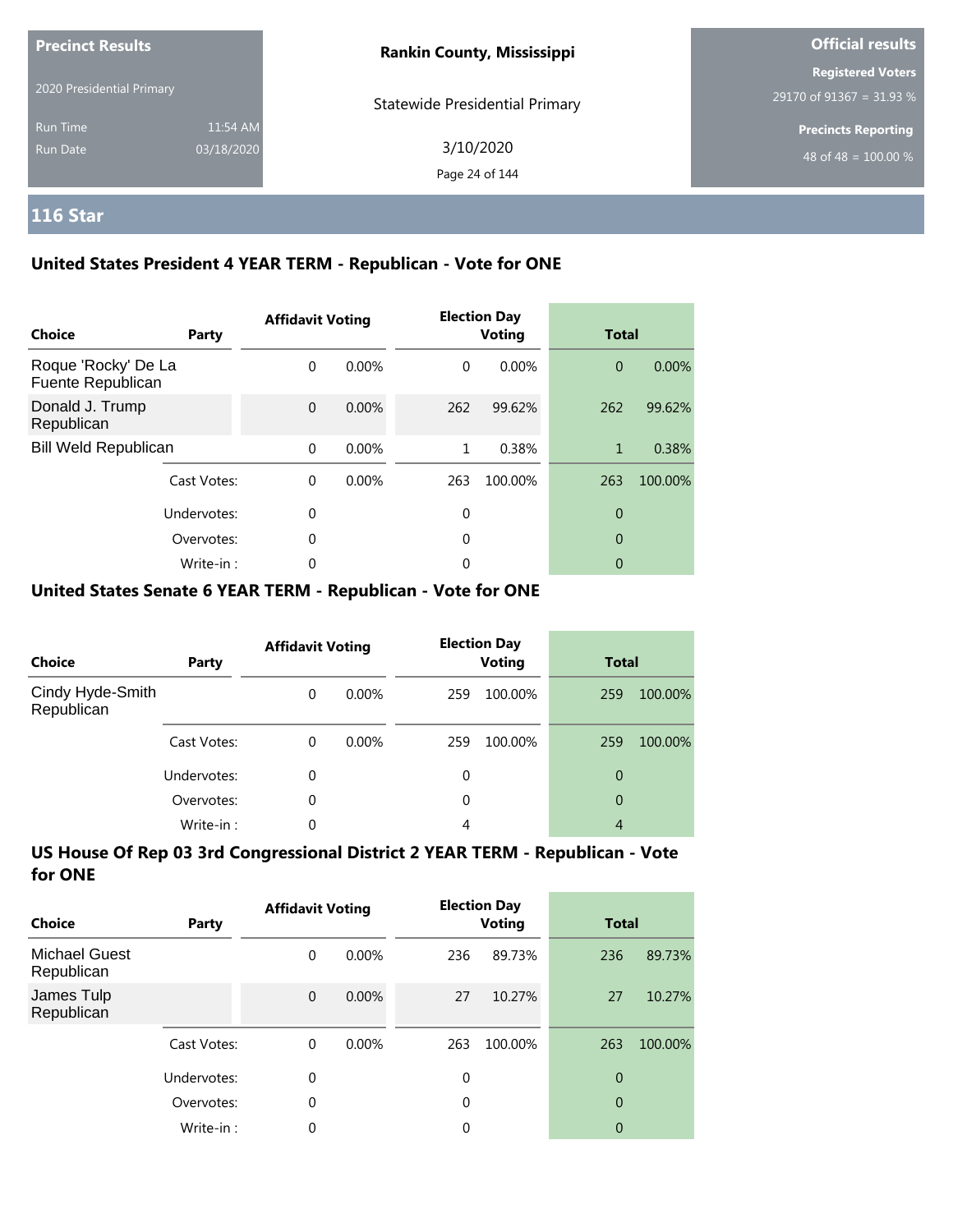| <b>Precinct Results</b>     |                        | <b>Rankin County, Mississippi</b>     | <b>Official results</b>                                        |
|-----------------------------|------------------------|---------------------------------------|----------------------------------------------------------------|
| 2020 Presidential Primary   |                        | <b>Statewide Presidential Primary</b> | <b>Registered Voters</b><br>$29170$ of 91367 = 31.93 %         |
| Run Time<br><b>Run Date</b> | 11:54 AM<br>03/18/2020 | 3/10/2020<br>Page 25 of 144           | <b>Precincts Reporting</b><br>48 of 48 = $\overline{100.00\%}$ |

# **118 West Steen Creek**

| <b>Choice</b>                           | Party       | <b>Affidavit Voting</b> |         |                | <b>Election Day</b><br><b>Voting</b> | <b>Total</b>   |         |
|-----------------------------------------|-------------|-------------------------|---------|----------------|--------------------------------------|----------------|---------|
| Joseph R. Biden<br>Democrat             |             | 1                       | 100.00% | 167            | 79.52%                               | 168            | 79.62%  |
| Michael R.<br><b>Bloomberg Democrat</b> |             | $\overline{0}$          | 0.00%   | 6              | 2.86%                                | 6              | 2.84%   |
| Pete Buttigieg<br>Democrat              |             | $\mathbf 0$             | 0.00%   | $\mathbf 0$    | 0.00%                                | $\overline{0}$ | 0.00%   |
| <b>Tulsi Gabbard</b><br>Democrat        |             | $\overline{0}$          | 0.00%   | 5              | 2.38%                                | 5              | 2.37%   |
| Amy Klobuchar<br>Democrat               |             | $\mathbf 0$             | 0.00%   | $\mathbf{0}$   | 0.00%                                | $\overline{0}$ | 0.00%   |
| <b>Deval Patrick</b><br>Democrat        |             | $\mathbf 0$             | 0.00%   | $\overline{0}$ | 0.00%                                | $\overline{0}$ | 0.00%   |
| <b>Bernie Sanders</b><br>Democrat       |             | $\mathbf 0$             | 0.00%   | 30             | 14.29%                               | 30             | 14.22%  |
| <b>Tom Steyer</b><br>Democrat           |             | $\mathbf 0$             | 0.00%   | $\overline{0}$ | 0.00%                                | $\overline{0}$ | 0.00%   |
| <b>Elizabeth Warren</b><br>Democrat     |             | $\mathbf 0$             | 0.00%   | $\overline{2}$ | 0.95%                                | $\overline{2}$ | 0.95%   |
| Andrew Yang<br>Democrat                 |             | $\mathbf 0$             | 0.00%   | $\overline{0}$ | 0.00%                                | $\overline{0}$ | 0.00%   |
|                                         | Cast Votes: | $\mathbf{1}$            | 100.00% | 210            | 100.00%                              | 211            | 100.00% |
|                                         | Undervotes: | $\mathbf{0}$            |         | $\overline{0}$ |                                      | $\overline{0}$ |         |
|                                         | Overvotes:  | $\mathbf{0}$            |         | $\mathbf 0$    |                                      | $\overline{0}$ |         |
|                                         | Write-in:   | $\theta$                |         | 0              |                                      | $\overline{0}$ |         |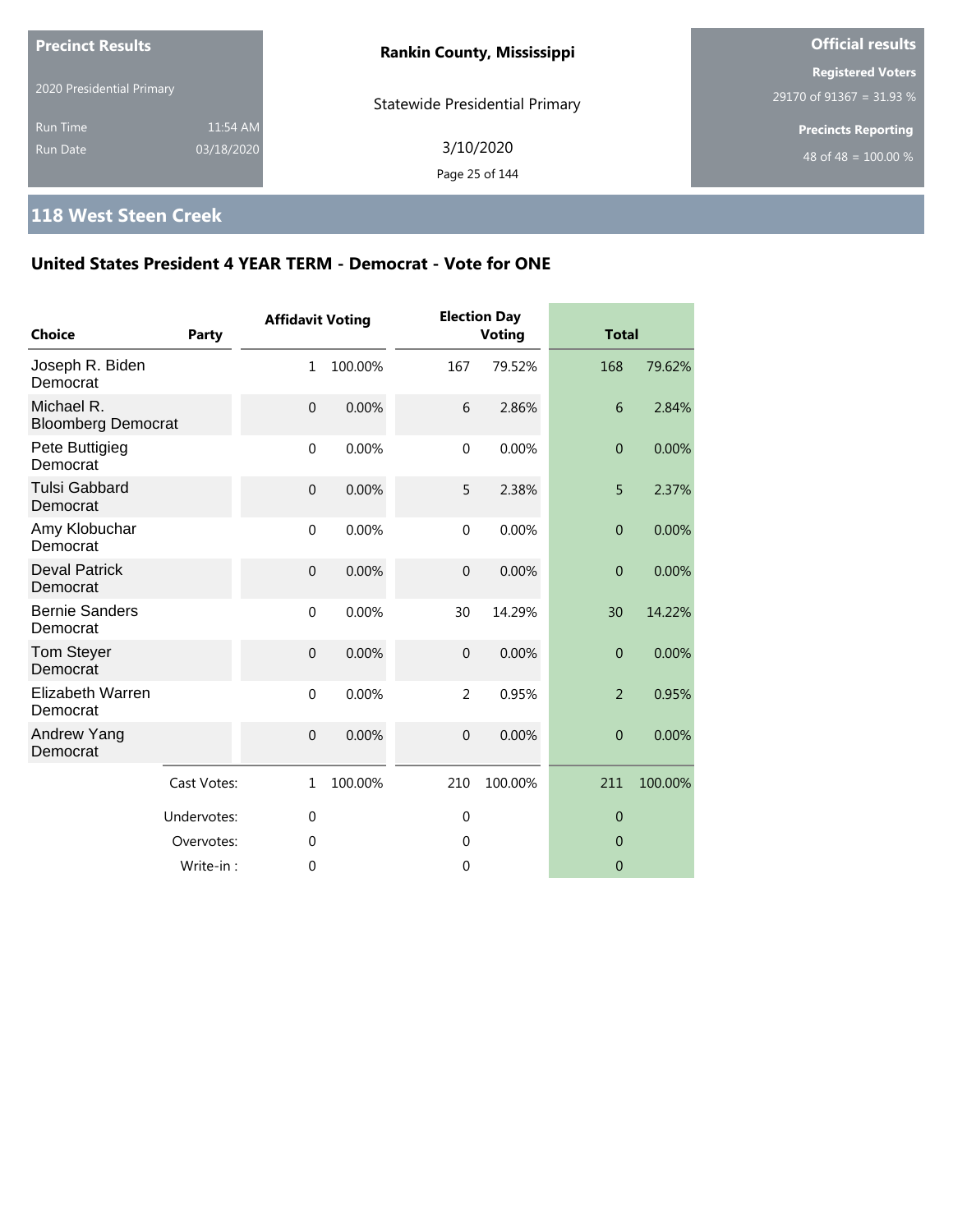| <b>Precinct Results</b>   |            | <b>Rankin County, Mississippi</b>     | <b>Official results</b>          |
|---------------------------|------------|---------------------------------------|----------------------------------|
|                           |            |                                       | <b>Registered Voters</b>         |
| 2020 Presidential Primary |            | <b>Statewide Presidential Primary</b> | 29170 of 91367 = 31.93 %         |
| <b>Run Time</b>           | 11:54 AM   |                                       | <b>Precincts Reporting</b>       |
| Run Date                  | 03/18/2020 | 3/10/2020                             | 48 of 48 = $\overline{100.00\%}$ |
|                           |            | Page 26 of 144                        |                                  |

# **118 West Steen Creek**

### **United States Senate 6 YEAR TERM - Democrat - Vote for ONE**

| <b>Choice</b>                                  | Party       | <b>Affidavit Voting</b> |          |     | <b>Election Day</b><br><b>Voting</b> | <b>Total</b> |         |
|------------------------------------------------|-------------|-------------------------|----------|-----|--------------------------------------|--------------|---------|
| <b>Tobey Bernard</b><br><b>Bartee Democrat</b> |             | 1                       | 100.00%  | 17  | 8.13%                                | 18           | 8.57%   |
| Jensen Bohren<br>Democrat                      |             | $\Omega$                | $0.00\%$ | 6   | 2.87%                                | 6            | 2.86%   |
| Mike Espy Democrat                             |             | $\Omega$                | $0.00\%$ | 186 | 89.00%                               | 186          | 88.57%  |
|                                                | Cast Votes: | 1                       | 100.00%  | 209 | 100.00%                              | 210          | 100.00% |
|                                                | Undervotes: | $\Omega$                |          |     |                                      | 1            |         |
|                                                | Overvotes:  | $\Omega$                |          | 0   |                                      | 0            |         |
|                                                | Write-in:   | 0                       |          | 0   |                                      | 0            |         |

| Choice                            | Party       | <b>Affidavit Voting</b> |          |     | <b>Election Day</b><br><b>Voting</b> | <b>Total</b> |         |
|-----------------------------------|-------------|-------------------------|----------|-----|--------------------------------------|--------------|---------|
| Dorothy 'Dot' Benford<br>Democrat |             | $\Omega$                | $0.00\%$ | 137 | 69.19%                               | 137          | 68.84%  |
| Katelyn Lee<br>Democrat           |             | $\mathbf{1}$            | 100.00%  | 61  | 30.81%                               | 62           | 31.16%  |
|                                   | Cast Votes: | 1                       | 100.00%  | 198 | 100.00%                              | 199          | 100.00% |
|                                   | Undervotes: | 0                       |          | 11  |                                      | 11           |         |
|                                   | Overvotes:  | 0                       |          | 0   |                                      | 0            |         |
|                                   | Write-in:   | 0                       |          |     |                                      | 1            |         |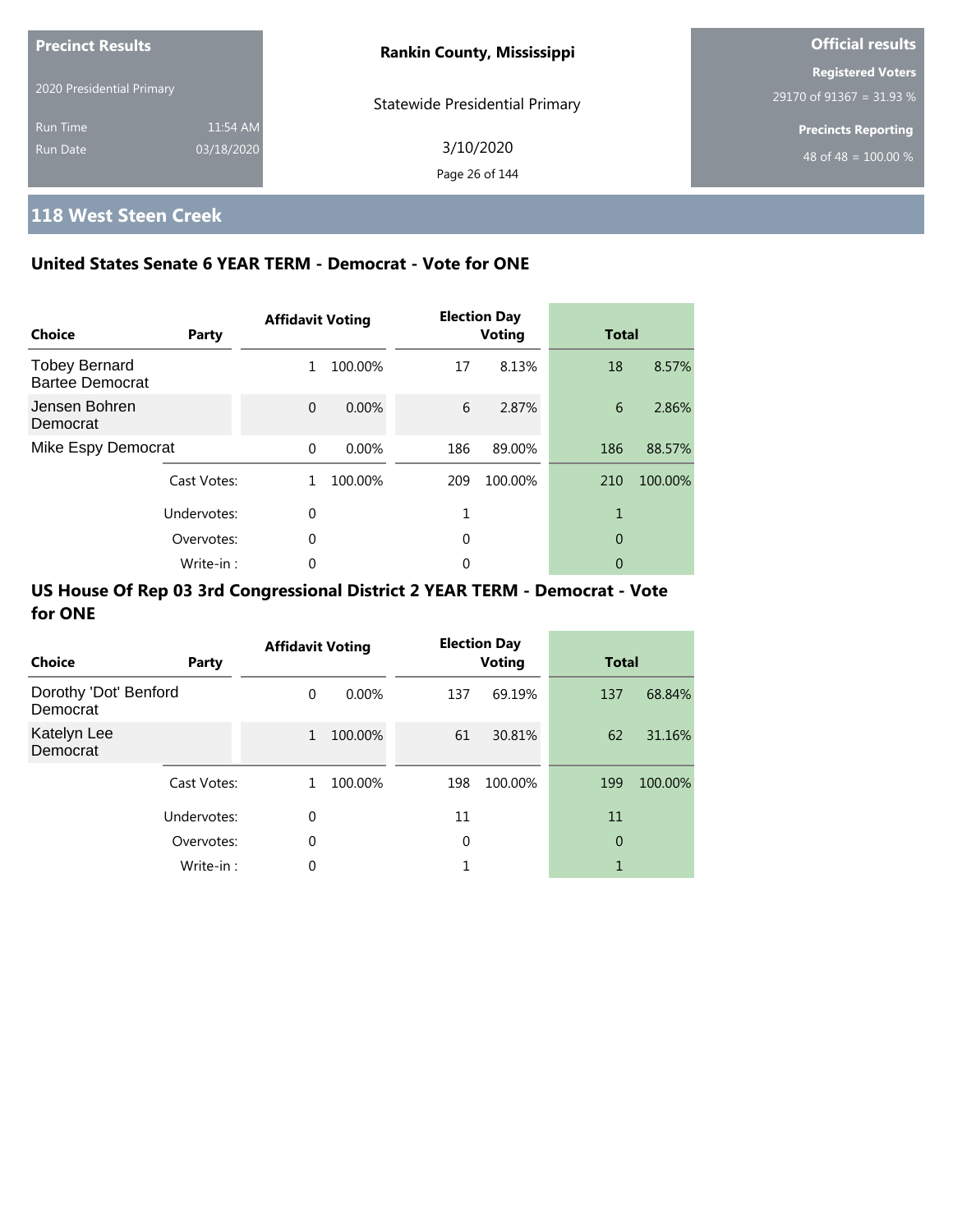| <b>Precinct Results</b>   |            | <b>Rankin County, Mississippi</b>     | <b>Official results</b>                              |
|---------------------------|------------|---------------------------------------|------------------------------------------------------|
| 2020 Presidential Primary |            | <b>Statewide Presidential Primary</b> | <b>Registered Voters</b><br>29170 of 91367 = 31.93 % |
| <b>Run Time</b>           | 11:54 AM   |                                       | <b>Precincts Reporting</b>                           |
| Run Date                  | 03/18/2020 | 3/10/2020<br>Page 27 of 144           | 48 of 48 = $\overline{100.00\%}$                     |

## **118 West Steen Creek**

### **United States President 4 YEAR TERM - Republican - Vote for ONE**

| Choice                                   | Party       | <b>Affidavit Voting</b> |          |     | <b>Election Day</b><br><b>Voting</b> | <b>Total</b> |         |
|------------------------------------------|-------------|-------------------------|----------|-----|--------------------------------------|--------------|---------|
| Roque 'Rocky' De La<br>Fuente Republican |             | $\Omega$                | $0.00\%$ | 2   | 0.38%                                | 2            | 0.38%   |
| Donald J. Trump<br>Republican            |             | $\mathcal{P}$           | 100.00%  | 522 | 98.49%                               | 524          | 98.50%  |
| <b>Bill Weld Republican</b>              |             | $\Omega$                | $0.00\%$ | 6   | 1.13%                                | 6            | 1.13%   |
|                                          | Cast Votes: | 2                       | 100.00%  | 530 | 100.00%                              | 532          | 100.00% |
|                                          | Undervotes: | $\Omega$                |          | 0   |                                      | 0            |         |
|                                          | Overvotes:  | $\mathbf 0$             |          | 0   |                                      | 0            |         |
|                                          | Write-in:   | 0                       |          | 0   |                                      | 0            |         |

#### **United States Senate 6 YEAR TERM - Republican - Vote for ONE**

| <b>Choice</b>                  | Party       | <b>Affidavit Voting</b> |         |     | <b>Election Day</b><br><b>Voting</b> | <b>Total</b> |         |
|--------------------------------|-------------|-------------------------|---------|-----|--------------------------------------|--------------|---------|
| Cindy Hyde-Smith<br>Republican |             | 2                       | 100.00% | 520 | 100.00%                              | 522          | 100.00% |
|                                | Cast Votes: | $\mathcal{P}$           | 100.00% | 520 | 100.00%                              | 522          | 100.00% |
|                                | Undervotes: | 0                       |         | 9   |                                      | 9            |         |
|                                | Overvotes:  | $\Omega$                |         | 0   |                                      | 0            |         |
|                                | Write-in:   | 0                       |         |     |                                      |              |         |

| Choice                             | Party       | <b>Affidavit Voting</b> |         |     | <b>Election Day</b><br>Voting | <b>Total</b> |         |
|------------------------------------|-------------|-------------------------|---------|-----|-------------------------------|--------------|---------|
| <b>Michael Guest</b><br>Republican |             | 2                       | 100.00% | 477 | 90.34%                        | 479          | 90.38%  |
| James Tulp<br>Republican           |             | $\mathbf 0$             | 0.00%   | 51  | 9.66%                         | 51           | 9.62%   |
|                                    | Cast Votes: | $\mathcal{L}$           | 100.00% | 528 | 100.00%                       | 530          | 100.00% |
|                                    | Undervotes: | 0                       |         | 1   |                               | 1            |         |
|                                    | Overvotes:  | $\theta$                |         | 1   |                               | 1            |         |
|                                    | Write-in:   | 0                       |         | 0   |                               | 0            |         |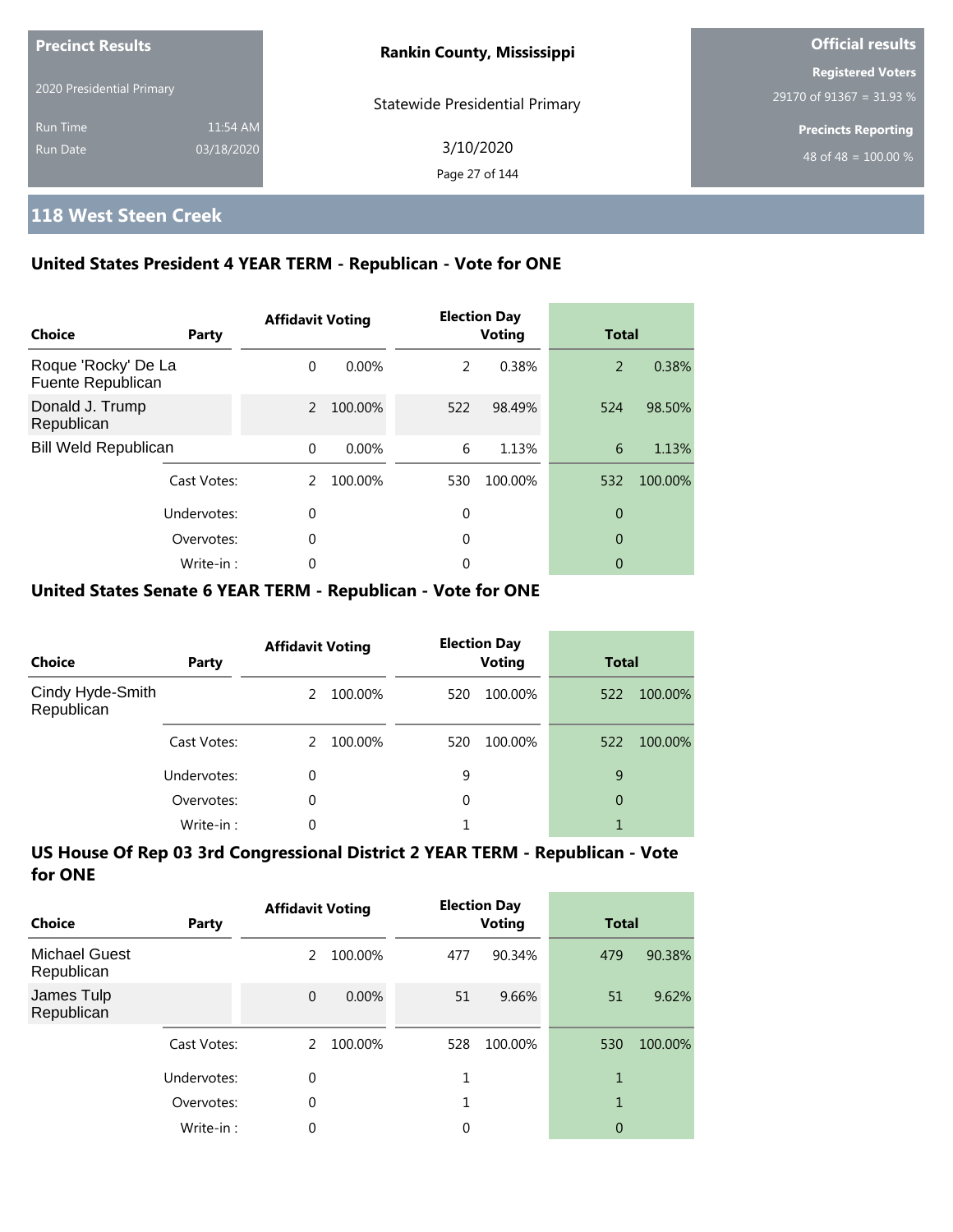| <b>Precinct Results</b>     |                        | <b>Rankin County, Mississippi</b>     | <b>Official results</b>                                        |  |
|-----------------------------|------------------------|---------------------------------------|----------------------------------------------------------------|--|
| 2020 Presidential Primary   |                        | <b>Statewide Presidential Primary</b> | <b>Registered Voters</b><br>29170 of 91367 = 31.93 %           |  |
| <b>Run Time</b><br>Run Date | 11:54 AM<br>03/18/2020 | 3/10/2020<br>Page 28 of 144           | <b>Precincts Reporting</b><br>48 of 48 = $\overline{100.00\%}$ |  |

# **119 Briar Hill**

| <b>Choice</b>                           | Party       | <b>Affidavit Voting</b> |         |                  | <b>Election Day</b><br><b>Voting</b> | <b>Total</b>   |         |
|-----------------------------------------|-------------|-------------------------|---------|------------------|--------------------------------------|----------------|---------|
| Joseph R. Biden<br>Democrat             |             | $\mathbf{1}$            | 100.00% | 108              | 85.04%                               | 109            | 85.16%  |
| Michael R.<br><b>Bloomberg Democrat</b> |             | $\mathbf 0$             | 0.00%   | $\overline{2}$   | 1.57%                                | $\overline{2}$ | 1.56%   |
| Pete Buttigieg<br>Democrat              |             | $\mathbf 0$             | 0.00%   | $\mathbf 0$      | 0.00%                                | $\theta$       | 0.00%   |
| <b>Tulsi Gabbard</b><br>Democrat        |             | $\mathbf 0$             | 0.00%   | $\boldsymbol{0}$ | 0.00%                                | $\theta$       | 0.00%   |
| Amy Klobuchar<br>Democrat               |             | $\mathbf{0}$            | 0.00%   | $\mathbf{0}$     | 0.00%                                | $\theta$       | 0.00%   |
| <b>Deval Patrick</b><br>Democrat        |             | $\boldsymbol{0}$        | 0.00%   | $\boldsymbol{0}$ | 0.00%                                | $\theta$       | 0.00%   |
| <b>Bernie Sanders</b><br>Democrat       |             | $\mathbf 0$             | 0.00%   | 17               | 13.39%                               | 17             | 13.28%  |
| Tom Steyer<br>Democrat                  |             | $\mathbf 0$             | 0.00%   | $\mathbf{0}$     | 0.00%                                | $\overline{0}$ | 0.00%   |
| Elizabeth Warren<br>Democrat            |             | $\Omega$                | 0.00%   | $\mathbf 0$      | 0.00%                                | $\overline{0}$ | 0.00%   |
| Andrew Yang<br>Democrat                 |             | $\mathbf 0$             | 0.00%   | $\mathbf 0$      | 0.00%                                | $\overline{0}$ | 0.00%   |
|                                         | Cast Votes: | $\mathbf{1}$            | 100.00% | 127              | 100.00%                              | 128            | 100.00% |
|                                         | Undervotes: | $\mathbf{0}$            |         | $\mathbf 0$      |                                      | $\theta$       |         |
|                                         | Overvotes:  | 0                       |         | 0                |                                      | $\mathbf 0$    |         |
|                                         | Write-in:   | 0                       |         | 0                |                                      | $\overline{0}$ |         |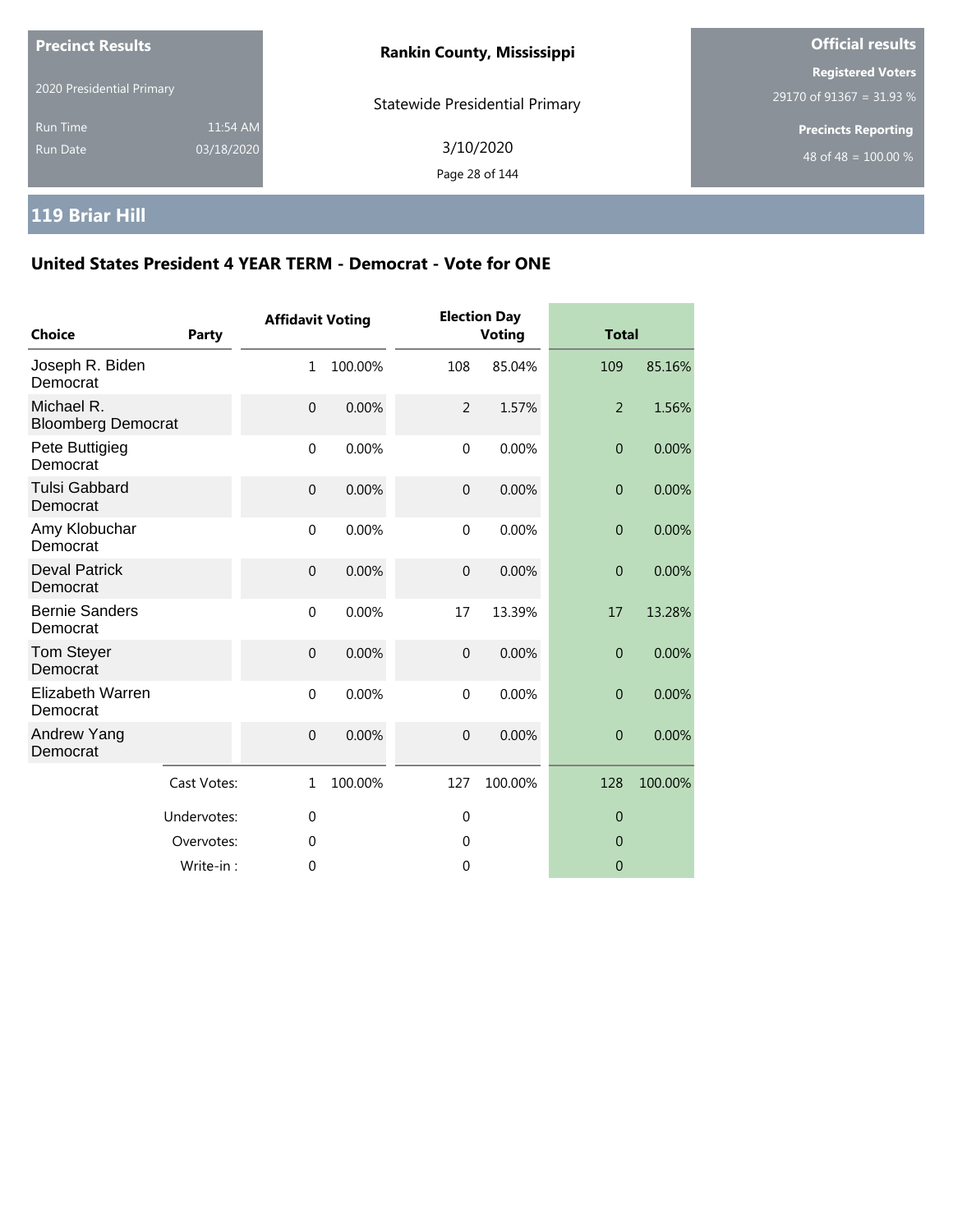| <b>Precinct Results</b>     |                        | <b>Rankin County, Mississippi</b>     | <b>Official results</b>                              |
|-----------------------------|------------------------|---------------------------------------|------------------------------------------------------|
| 2020 Presidential Primary   |                        | <b>Statewide Presidential Primary</b> | <b>Registered Voters</b><br>29170 of 91367 = 31.93 % |
| <b>Run Time</b><br>Run Date | 11:54 AM<br>03/18/2020 | 3/10/2020<br>Page 29 of 144           | <b>Precincts Reporting</b><br>48 of 48 = $100.00\%$  |

# **119 Briar Hill**

### **United States Senate 6 YEAR TERM - Democrat - Vote for ONE**

| <b>Choice</b>                                  | Party       | <b>Affidavit Voting</b> |          |     | <b>Election Day</b><br><b>Voting</b> | <b>Total</b> |         |
|------------------------------------------------|-------------|-------------------------|----------|-----|--------------------------------------|--------------|---------|
| <b>Tobey Bernard</b><br><b>Bartee Democrat</b> |             | $\Omega$                | $0.00\%$ | 5   | 3.97%                                | 5            | 3.94%   |
| Jensen Bohren<br>Democrat                      |             | $\Omega$                | $0.00\%$ | 6   | 4.76%                                | 6            | 4.72%   |
| Mike Espy Democrat                             |             | 1                       | 100.00%  | 115 | 91.27%                               | 116          | 91.34%  |
|                                                | Cast Votes: | 1.                      | 100.00%  | 126 | 100.00%                              | 127          | 100.00% |
|                                                | Undervotes: | $\Omega$                |          |     |                                      |              |         |
|                                                | Overvotes:  | $\Omega$                |          | 0   |                                      | 0            |         |
|                                                | Write-in:   | 0                       |          | 0   |                                      | 0            |         |

| Choice                            | Party       | <b>Affidavit Voting</b> |          |     | <b>Election Day</b><br><b>Voting</b> | <b>Total</b> |         |
|-----------------------------------|-------------|-------------------------|----------|-----|--------------------------------------|--------------|---------|
| Dorothy 'Dot' Benford<br>Democrat |             | 1                       | 100.00%  | 82  | 68.33%                               | 83           | 68.60%  |
| Katelyn Lee<br>Democrat           |             | $\Omega$                | $0.00\%$ | 38  | 31.67%                               | 38           | 31.40%  |
|                                   | Cast Votes: | 1                       | 100.00%  | 120 | 100.00%                              | 121          | 100.00% |
|                                   | Undervotes: | $\mathbf 0$             |          | 6   |                                      | 6            |         |
|                                   | Overvotes:  | $\mathbf 0$             |          | 0   |                                      | 0            |         |
|                                   | Write-in:   | 0                       |          |     |                                      | 1            |         |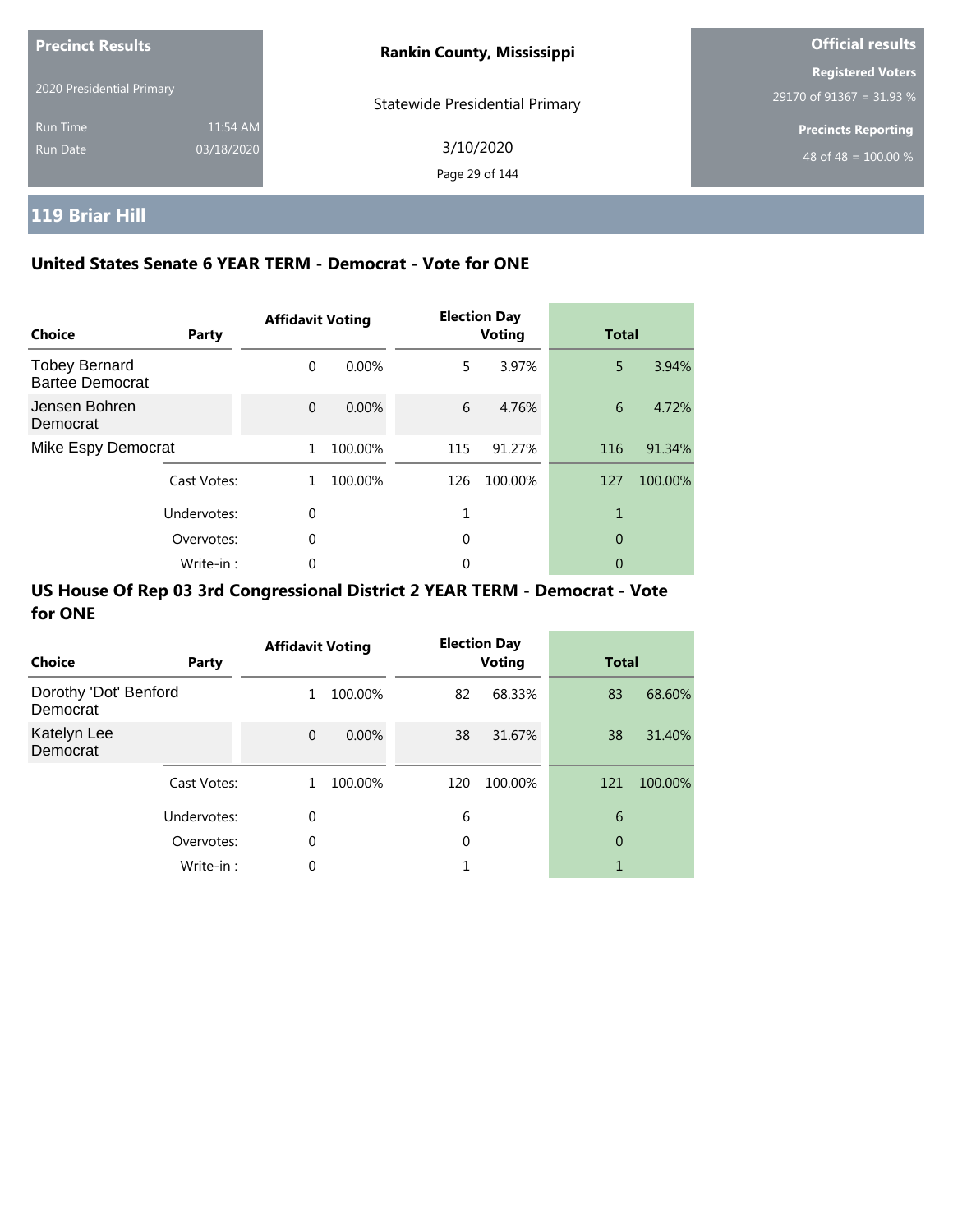| <b>Precinct Results</b>     |                        | <b>Rankin County, Mississippi</b> | <b>Official results</b>                                |
|-----------------------------|------------------------|-----------------------------------|--------------------------------------------------------|
| 2020 Presidential Primary   |                        | Statewide Presidential Primary    | <b>Registered Voters</b><br>29170 of 91367 = 31.93 $%$ |
| <b>Run Time</b><br>Run Date | 11:54 AM<br>03/18/2020 | 3/10/2020<br>Page 30 of 144       | <b>Precincts Reporting</b><br>48 of 48 = $100.00\%$    |

# **119 Briar Hill**

### **United States President 4 YEAR TERM - Republican - Vote for ONE**

| <b>Choice</b>                            | Party       | <b>Affidavit Voting</b> |          |     | <b>Election Day</b><br><b>Voting</b> | <b>Total</b> |         |
|------------------------------------------|-------------|-------------------------|----------|-----|--------------------------------------|--------------|---------|
| Roque 'Rocky' De La<br>Fuente Republican |             | $\Omega$                | $0.00\%$ | 1   | 0.53%                                | 1            | 0.53%   |
| Donald J. Trump<br>Republican            |             | $\mathbf{1}$            | 100.00%  | 186 | 98.94%                               | 187          | 98.94%  |
| <b>Bill Weld Republican</b>              |             | $\Omega$                | 0.00%    | 1   | 0.53%                                | 1            | 0.53%   |
|                                          | Cast Votes: |                         | 100.00%  | 188 | 100.00%                              | 189          | 100.00% |
|                                          | Undervotes: | $\Omega$                |          | 0   |                                      | 0            |         |
|                                          | Overvotes:  | $\Omega$                |          | 0   |                                      | 0            |         |
|                                          | Write-in:   | 0                       |          | 0   |                                      | 0            |         |

#### **United States Senate 6 YEAR TERM - Republican - Vote for ONE**

| <b>Choice</b>                  | Party       | <b>Affidavit Voting</b> |         | <b>Election Day</b><br><b>Voting</b> |         | <b>Total</b>   |         |
|--------------------------------|-------------|-------------------------|---------|--------------------------------------|---------|----------------|---------|
| Cindy Hyde-Smith<br>Republican |             |                         | 100.00% | 185                                  | 100.00% | 186            | 100.00% |
|                                | Cast Votes: |                         | 100.00% | 185                                  | 100.00% | 186            | 100.00% |
|                                | Undervotes: | 0                       |         |                                      |         |                |         |
|                                | Overvotes:  | $\Omega$                |         | 0                                    |         | 0              |         |
|                                | Write-in:   | 0                       |         | 2                                    |         | $\overline{2}$ |         |

| Choice                             | <b>Party</b> | <b>Affidavit Voting</b> |          |     | <b>Election Day</b><br><b>Voting</b> | <b>Total</b>   |         |
|------------------------------------|--------------|-------------------------|----------|-----|--------------------------------------|----------------|---------|
| <b>Michael Guest</b><br>Republican |              | 1                       | 100.00%  | 170 | 90.91%                               | 171            | 90.96%  |
| James Tulp<br>Republican           |              | $\overline{0}$          | $0.00\%$ | 17  | 9.09%                                | 17             | 9.04%   |
|                                    | Cast Votes:  |                         | 100.00%  | 187 | 100.00%                              | 188            | 100.00% |
|                                    | Undervotes:  | 0                       |          |     |                                      |                |         |
|                                    | Overvotes:   | 0                       |          | 0   |                                      | $\overline{0}$ |         |
|                                    | Write-in:    | 0                       |          | 0   |                                      | 0              |         |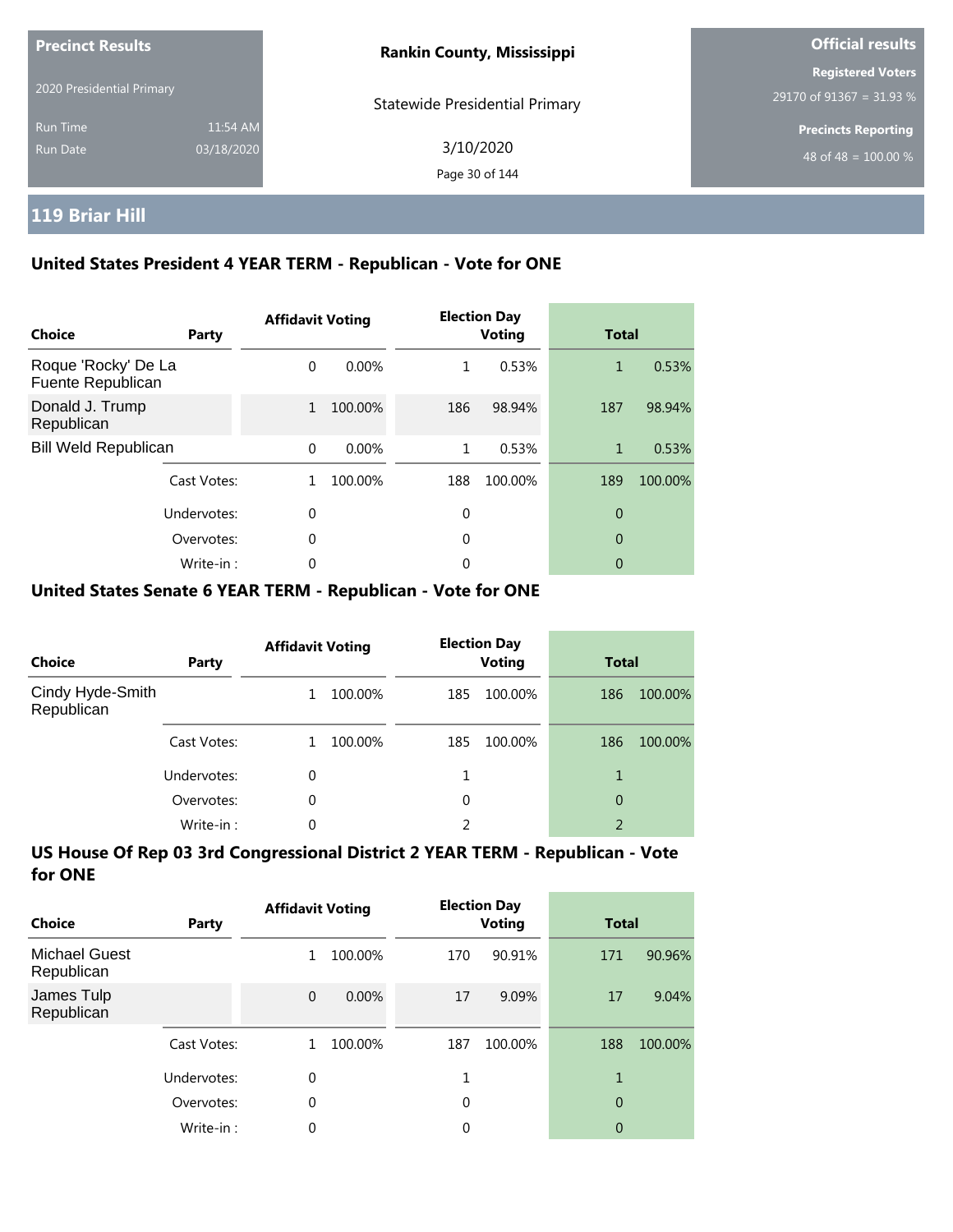| <b>Precinct Results</b>            |                        | <b>Rankin County, Mississippi</b>     | <b>Official results</b>                              |  |
|------------------------------------|------------------------|---------------------------------------|------------------------------------------------------|--|
| 2020 Presidential Primary          |                        | <b>Statewide Presidential Primary</b> | <b>Registered Voters</b><br>29170 of 91367 = 31.93 % |  |
| <b>Run Time</b><br><b>Run Date</b> | 11:54 AM<br>03/18/2020 | 3/10/2020<br>Page 31 of 144           | <b>Precincts Reporting</b><br>48 of 48 = $100.00\%$  |  |
|                                    |                        |                                       |                                                      |  |

# **209 Grant's Ferry**

| <b>Choice</b>                           | <b>Party</b> | <b>Affidavit Voting</b> |         |                | <b>Election Day</b><br><b>Voting</b> | <b>Total</b>   |         |
|-----------------------------------------|--------------|-------------------------|---------|----------------|--------------------------------------|----------------|---------|
| Joseph R. Biden<br>Democrat             |              | $\mathbf{1}$            | 100.00% | 302            | 78.85%                               | 303            | 78.91%  |
| Michael R.<br><b>Bloomberg Democrat</b> |              | $\mathbf{0}$            | 0.00%   | 2              | 0.52%                                | $\overline{2}$ | 0.52%   |
| Pete Buttigieg<br>Democrat              |              | $\mathbf 0$             | 0.00%   | $\mathbf 0$    | 0.00%                                | $\overline{0}$ | 0.00%   |
| <b>Tulsi Gabbard</b><br>Democrat        |              | $\mathbf{0}$            | 0.00%   | $\overline{2}$ | 0.52%                                | $\overline{2}$ | 0.52%   |
| Amy Klobuchar<br>Democrat               |              | $\mathbf{0}$            | 0.00%   | $\mathbf{0}$   | 0.00%                                | $\overline{0}$ | 0.00%   |
| <b>Deval Patrick</b><br>Democrat        |              | $\mathbf{0}$            | 0.00%   | $\mathbf 0$    | 0.00%                                | $\overline{0}$ | 0.00%   |
| <b>Bernie Sanders</b><br>Democrat       |              | $\mathbf 0$             | 0.00%   | 75             | 19.58%                               | 75             | 19.53%  |
| <b>Tom Steyer</b><br>Democrat           |              | $\overline{0}$          | 0.00%   | $\overline{0}$ | 0.00%                                | $\mathbf{0}$   | 0.00%   |
| Elizabeth Warren<br>Democrat            |              | $\mathbf 0$             | 0.00%   | $\overline{2}$ | 0.52%                                | $\overline{2}$ | 0.52%   |
| Andrew Yang<br>Democrat                 |              | $\boldsymbol{0}$        | 0.00%   | $\mathbf 0$    | 0.00%                                | $\mathbf{0}$   | 0.00%   |
|                                         | Cast Votes:  | $\mathbf{1}$            | 100.00% | 383            | 100.00%                              | 384            | 100.00% |
|                                         | Undervotes:  | $\mathbf 0$             |         | $\mathbf 0$    |                                      | $\theta$       |         |
|                                         | Overvotes:   | 0                       |         | 1              |                                      | 1              |         |
|                                         | Write-in:    | 0                       |         | $\mathbf{0}$   |                                      | $\overline{0}$ |         |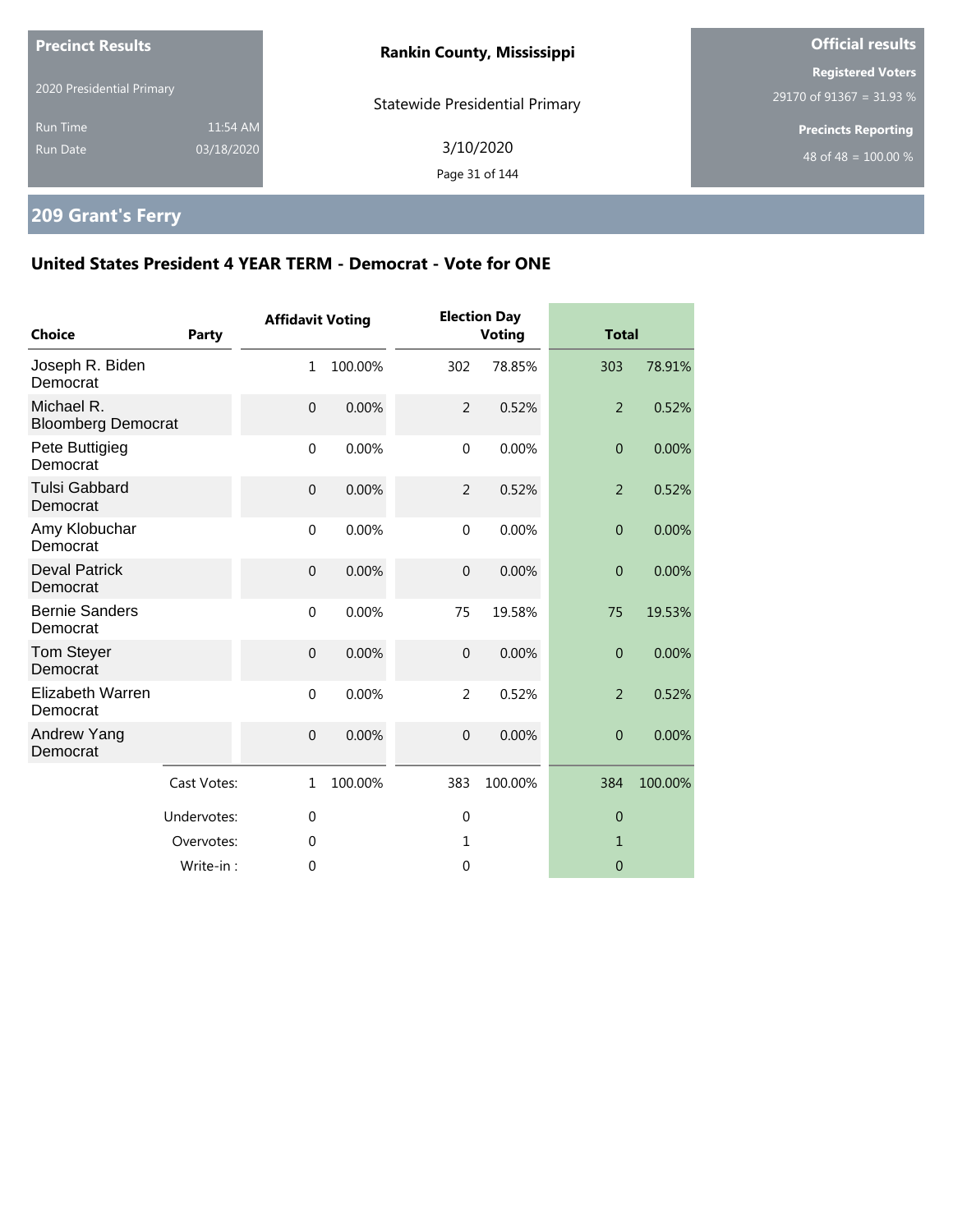| <b>Precinct Results</b>     |                        | <b>Rankin County, Mississippi</b>     | <b>Official results</b>                              |
|-----------------------------|------------------------|---------------------------------------|------------------------------------------------------|
| 2020 Presidential Primary   |                        | <b>Statewide Presidential Primary</b> | <b>Registered Voters</b><br>29170 of 91367 = 31.93 % |
| <b>Run Time</b><br>Run Date | 11:54 AM<br>03/18/2020 | 3/10/2020<br>Page 32 of 144           | <b>Precincts Reporting</b><br>48 of 48 = $100.00\%$  |

# **209 Grant's Ferry**

### **United States Senate 6 YEAR TERM - Democrat - Vote for ONE**

| Choice                                         | Party       | <b>Affidavit Voting</b> |          |     | <b>Election Day</b><br><b>Voting</b> | <b>Total</b> |         |
|------------------------------------------------|-------------|-------------------------|----------|-----|--------------------------------------|--------------|---------|
| <b>Tobey Bernard</b><br><b>Bartee Democrat</b> |             | $\Omega$                | $0.00\%$ | 17  | 4.50%                                | 17           | 4.49%   |
| Jensen Bohren<br>Democrat                      |             | $\Omega$                | 0.00%    | 10  | 2.65%                                | 10           | 2.64%   |
| Mike Espy Democrat                             |             | 1                       | 100.00%  | 351 | 92.86%                               | 352          | 92.88%  |
|                                                | Cast Votes: | 1.                      | 100.00%  | 378 | 100.00%                              | 379          | 100.00% |
|                                                | Undervotes: | $\Omega$                |          | 6   |                                      | 6            |         |
|                                                | Overvotes:  | $\Omega$                |          | 0   |                                      | $\theta$     |         |
|                                                | Write-in:   | 0                       |          | 0   |                                      | 0            |         |

| <b>Choice</b>                     | Party       | <b>Affidavit Voting</b> |          |     | <b>Election Day</b><br><b>Voting</b> | <b>Total</b> |         |
|-----------------------------------|-------------|-------------------------|----------|-----|--------------------------------------|--------------|---------|
| Dorothy 'Dot' Benford<br>Democrat |             | 1                       | 100.00%  | 200 | 56.34%                               | 201          | 56.46%  |
| Katelyn Lee<br>Democrat           |             | $\Omega$                | $0.00\%$ | 155 | 43.66%                               | 155          | 43.54%  |
|                                   | Cast Votes: | 1.                      | 100.00%  | 355 | 100.00%                              | 356          | 100.00% |
|                                   | Undervotes: | 0                       |          | 27  |                                      | 27           |         |
|                                   | Overvotes:  | 0                       |          | 0   |                                      | 0            |         |
|                                   | Write-in:   | 0                       |          | 2   |                                      | 2            |         |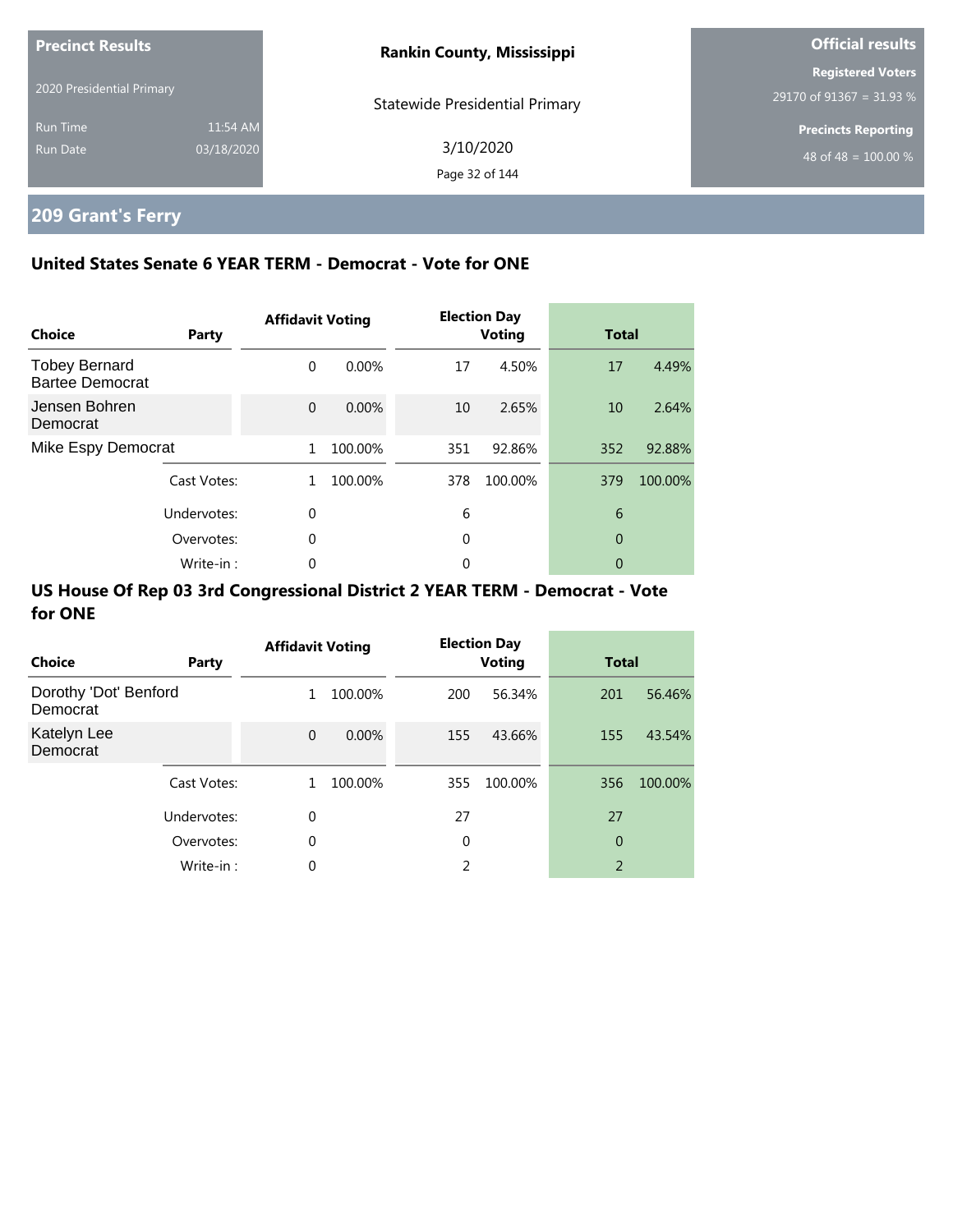| <b>Precinct Results</b><br>2020 Presidential Primary |            | <b>Rankin County, Mississippi</b>     | <b>Official results</b>    |
|------------------------------------------------------|------------|---------------------------------------|----------------------------|
|                                                      |            |                                       | <b>Registered Voters</b>   |
|                                                      |            | <b>Statewide Presidential Primary</b> | 29170 of 91367 = 31.93 %   |
| <b>Run Time</b>                                      | 11:54 AM   |                                       | <b>Precincts Reporting</b> |
| Run Date                                             | 03/18/2020 | 3/10/2020                             | 48 of 48 = $100.00\%$      |
|                                                      |            | Page 33 of 144                        |                            |

## **209 Grant's Ferry**

### **United States President 4 YEAR TERM - Republican - Vote for ONE**

| Choice                                   | Party       | <b>Affidavit Voting</b> |          |     | <b>Election Day</b><br><b>Voting</b> | <b>Total</b>   |         |
|------------------------------------------|-------------|-------------------------|----------|-----|--------------------------------------|----------------|---------|
| Roque 'Rocky' De La<br>Fuente Republican |             | $\Omega$                | $0.00\%$ | 4   | 0.67%                                | $\overline{4}$ | 0.67%   |
| Donald J. Trump<br>Republican            |             | 5                       | 100.00%  | 579 | 97.31%                               | 584            | 97.33%  |
| <b>Bill Weld Republican</b>              |             | $\Omega$                | 0.00%    | 12  | 2.02%                                | 12             | 2.00%   |
|                                          | Cast Votes: | 5.                      | 100.00%  | 595 | 100.00%                              | 600            | 100.00% |
|                                          | Undervotes: | 0                       |          | 2   |                                      | $\overline{2}$ |         |
|                                          | Overvotes:  | $\Omega$                |          | 0   |                                      | 0              |         |
|                                          | Write-in:   | 0                       |          |     |                                      |                |         |

### **United States Senate 6 YEAR TERM - Republican - Vote for ONE**

| <b>Choice</b>                  | Party       | <b>Affidavit Voting</b> |         | <b>Election Day</b><br><b>Voting</b> |         | <b>Total</b>   |         |
|--------------------------------|-------------|-------------------------|---------|--------------------------------------|---------|----------------|---------|
| Cindy Hyde-Smith<br>Republican |             | 5.                      | 100.00% | 582                                  | 100.00% | 587            | 100.00% |
|                                | Cast Votes: | 5.                      | 100.00% | 582                                  | 100.00% | 587            | 100.00% |
|                                | Undervotes: | $\Omega$                |         | 9                                    |         | 9              |         |
|                                | Overvotes:  | $\Omega$                |         | 0                                    |         | $\overline{0}$ |         |
|                                | Write-in:   | 0                       |         |                                      |         |                |         |

| Choice                             | Party       | <b>Affidavit Voting</b> |         | <b>Election Day</b><br><b>Voting</b> |         | <b>Total</b>   |         |
|------------------------------------|-------------|-------------------------|---------|--------------------------------------|---------|----------------|---------|
| <b>Michael Guest</b><br>Republican |             | 5                       | 100.00% | 539                                  | 90.59%  | 544            | 90.67%  |
| James Tulp<br>Republican           |             | $\Omega$                | 0.00%   | 56                                   | 9.41%   | 56             | 9.33%   |
|                                    | Cast Votes: | 5                       | 100.00% | 595                                  | 100.00% | 600            | 100.00% |
|                                    | Undervotes: | 0                       |         | 2                                    |         | $\overline{2}$ |         |
|                                    | Overvotes:  | $\theta$                |         | 1                                    |         | $\overline{1}$ |         |
|                                    | Write-in:   | 0                       |         | 0                                    |         | 0              |         |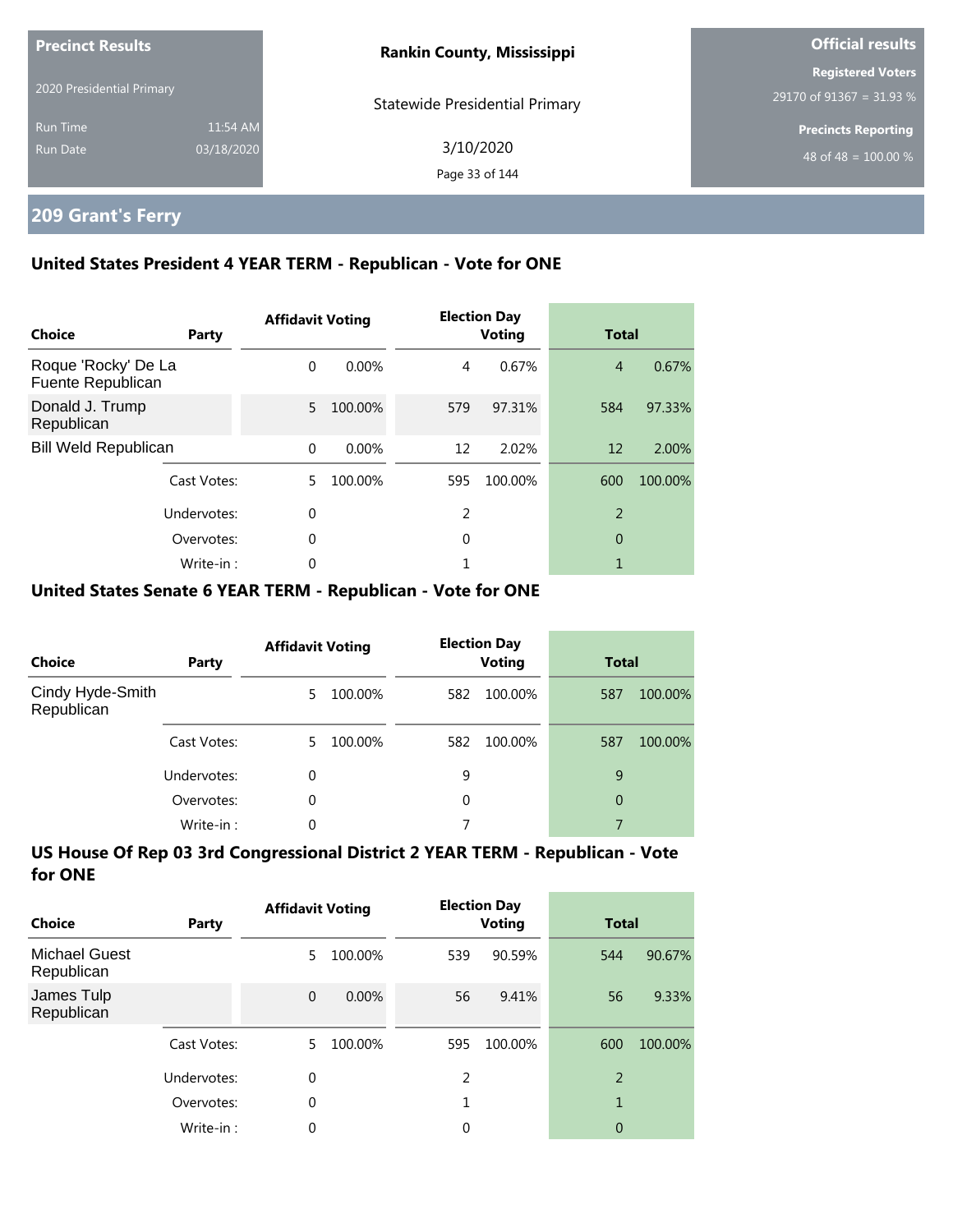| <b>Precinct Results</b><br>2020 Presidential Primary |                        | <b>Rankin County, Mississippi</b>     | <b>Official results</b>                              |  |  |
|------------------------------------------------------|------------------------|---------------------------------------|------------------------------------------------------|--|--|
|                                                      |                        | <b>Statewide Presidential Primary</b> | <b>Registered Voters</b><br>29170 of 91367 = 31.93 % |  |  |
| <b>Run Time</b><br><b>Run Date</b>                   | 11:54 AM<br>03/18/2020 | 3/10/2020<br>Page 34 of 144           | <b>Precincts Reporting</b><br>48 of 48 = $100.00\%$  |  |  |

# **212 Fannin**

| <b>Choice</b>                           | <b>Party</b> | <b>Affidavit Voting</b> |       |                | <b>Election Day</b><br><b>Voting</b> |                | <b>Total</b> |  |
|-----------------------------------------|--------------|-------------------------|-------|----------------|--------------------------------------|----------------|--------------|--|
| Joseph R. Biden<br>Democrat             |              | $\mathbf 0$             | 0.00% | 143            | 79.01%                               | 143            | 79.01%       |  |
| Michael R.<br><b>Bloomberg Democrat</b> |              | $\mathbf 0$             | 0.00% | $\mathbf{0}$   | 0.00%                                | $\overline{0}$ | 0.00%        |  |
| Pete Buttigieg<br>Democrat              |              | $\mathbf 0$             | 0.00% | $\mathbf 0$    | 0.00%                                | $\overline{0}$ | 0.00%        |  |
| <b>Tulsi Gabbard</b><br>Democrat        |              | $\mathbf 0$             | 0.00% | $\overline{0}$ | 0.00%                                | $\overline{0}$ | 0.00%        |  |
| Amy Klobuchar<br>Democrat               |              | $\mathbf{0}$            | 0.00% | 2              | 1.10%                                | $\overline{2}$ | 1.10%        |  |
| <b>Deval Patrick</b><br>Democrat        |              | $\mathbf 0$             | 0.00% | $\mathbf 0$    | 0.00%                                | $\overline{0}$ | 0.00%        |  |
| <b>Bernie Sanders</b><br>Democrat       |              | $\mathbf 0$             | 0.00% | 36             | 19.89%                               | 36             | 19.89%       |  |
| <b>Tom Steyer</b><br>Democrat           |              | $\pmb{0}$               | 0.00% | $\overline{0}$ | 0.00%                                | $\overline{0}$ | 0.00%        |  |
| <b>Elizabeth Warren</b><br>Democrat     |              | $\mathbf 0$             | 0.00% | $\mathbf 0$    | 0.00%                                | $\theta$       | 0.00%        |  |
| Andrew Yang<br>Democrat                 |              | $\mathbf 0$             | 0.00% | $\overline{0}$ | 0.00%                                | $\overline{0}$ | 0.00%        |  |
|                                         | Cast Votes:  | $\mathbf 0$             | 0.00% | 181            | 100.00%                              | 181            | 100.00%      |  |
|                                         | Undervotes:  | 0                       |       | $\mathbf 0$    |                                      | $\theta$       |              |  |
|                                         | Overvotes:   | $\mathbf 0$             |       | $\mathbf 0$    |                                      | $\mathbf{0}$   |              |  |
|                                         | Write-in:    | 0                       |       | $\overline{0}$ |                                      | $\overline{0}$ |              |  |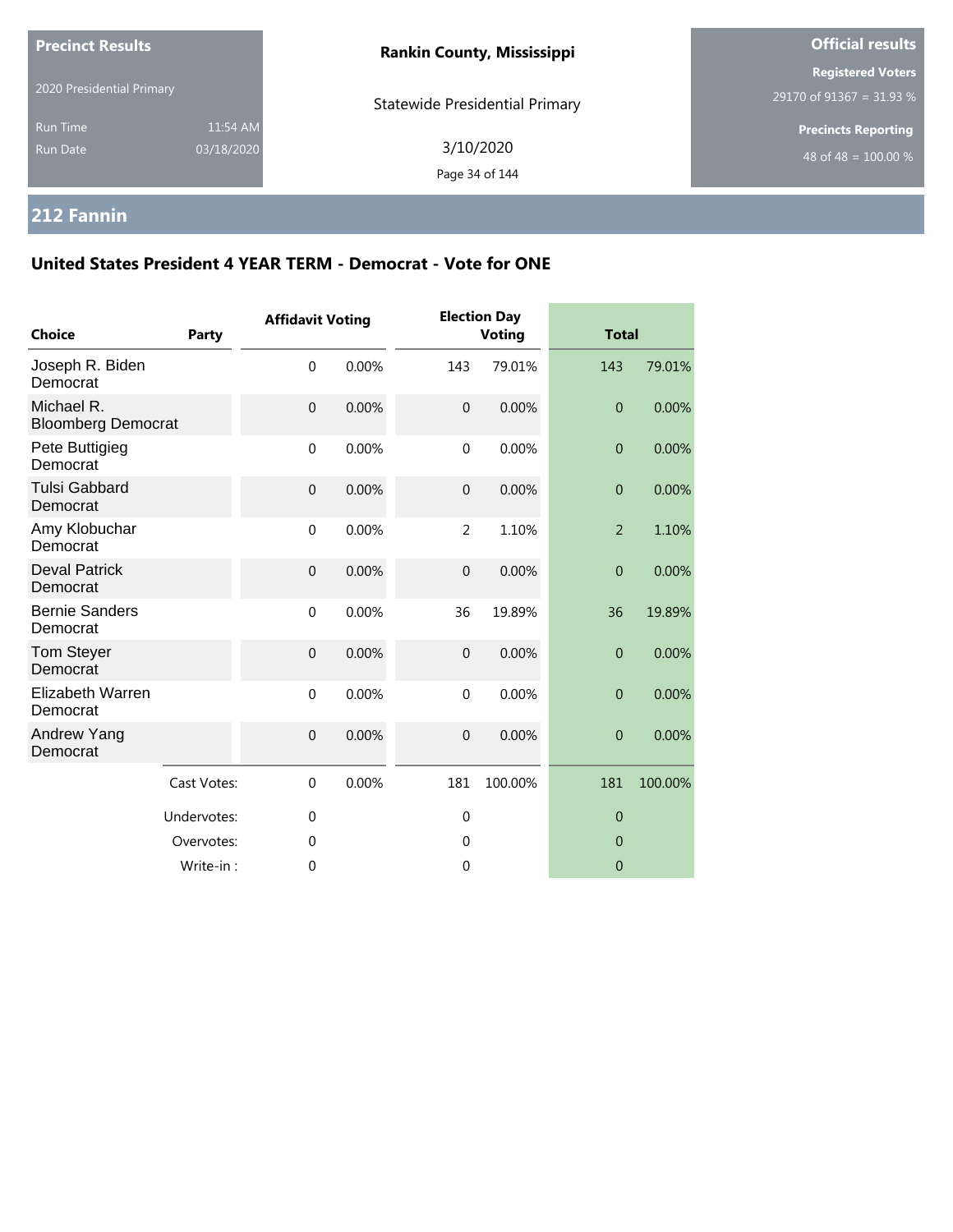| <b>Precinct Results</b>   |            | <b>Rankin County, Mississippi</b>     | <b>Official results</b>                              |  |  |
|---------------------------|------------|---------------------------------------|------------------------------------------------------|--|--|
| 2020 Presidential Primary |            |                                       | <b>Registered Voters</b><br>29170 of 91367 = 31.93 % |  |  |
| <b>Run Time</b>           | 11:54 AM   | <b>Statewide Presidential Primary</b> | <b>Precincts Reporting</b>                           |  |  |
| Run Date                  | 03/18/2020 | 3/10/2020                             | 48 of 48 = $100.00\%$                                |  |  |
|                           |            | Page 35 of 144                        |                                                      |  |  |

## **212 Fannin**

### **United States Senate 6 YEAR TERM - Democrat - Vote for ONE**

| Choice                                         | Party       | <b>Affidavit Voting</b> |          |               | <b>Election Day</b><br><b>Voting</b> | <b>Total</b>   |         |
|------------------------------------------------|-------------|-------------------------|----------|---------------|--------------------------------------|----------------|---------|
| <b>Tobey Bernard</b><br><b>Bartee Democrat</b> |             | $\Omega$                | $0.00\%$ | 4             | 2.23%                                | $\overline{4}$ | 2.23%   |
| Jensen Bohren<br>Democrat                      |             | $\Omega$                | $0.00\%$ | $\mathcal{P}$ | 1.12%                                | 2              | 1.12%   |
| Mike Espy Democrat                             |             | $\Omega$                | 0.00%    | 173           | 96.65%                               | 173            | 96.65%  |
|                                                | Cast Votes: | $\Omega$                | $0.00\%$ | 179           | 100.00%                              | 179            | 100.00% |
|                                                | Undervotes: | $\Omega$                |          | 2             |                                      | $\overline{2}$ |         |
|                                                | Overvotes:  | $\Omega$                |          | 0             |                                      | 0              |         |
|                                                | Write-in:   | 0                       |          | 0             |                                      | 0              |         |

| Choice                            | Party       | <b>Affidavit Voting</b> |          |     | <b>Election Day</b><br><b>Voting</b> |                | <b>Total</b> |  |
|-----------------------------------|-------------|-------------------------|----------|-----|--------------------------------------|----------------|--------------|--|
| Dorothy 'Dot' Benford<br>Democrat |             | $\Omega$                | $0.00\%$ | 106 | 62.35%                               | 106            | 62.35%       |  |
| Katelyn Lee<br>Democrat           |             | $\mathbf{0}$            | 0.00%    | 64  | 37.65%                               | 64             | 37.65%       |  |
|                                   | Cast Votes: | $\Omega$                | $0.00\%$ | 170 | 100.00%                              | 170            | 100.00%      |  |
|                                   | Undervotes: | 0                       |          | 10  |                                      | 10             |              |  |
|                                   | Overvotes:  | 0                       |          | 0   |                                      | $\overline{0}$ |              |  |
|                                   | Write-in:   | 0                       |          |     |                                      | 1              |              |  |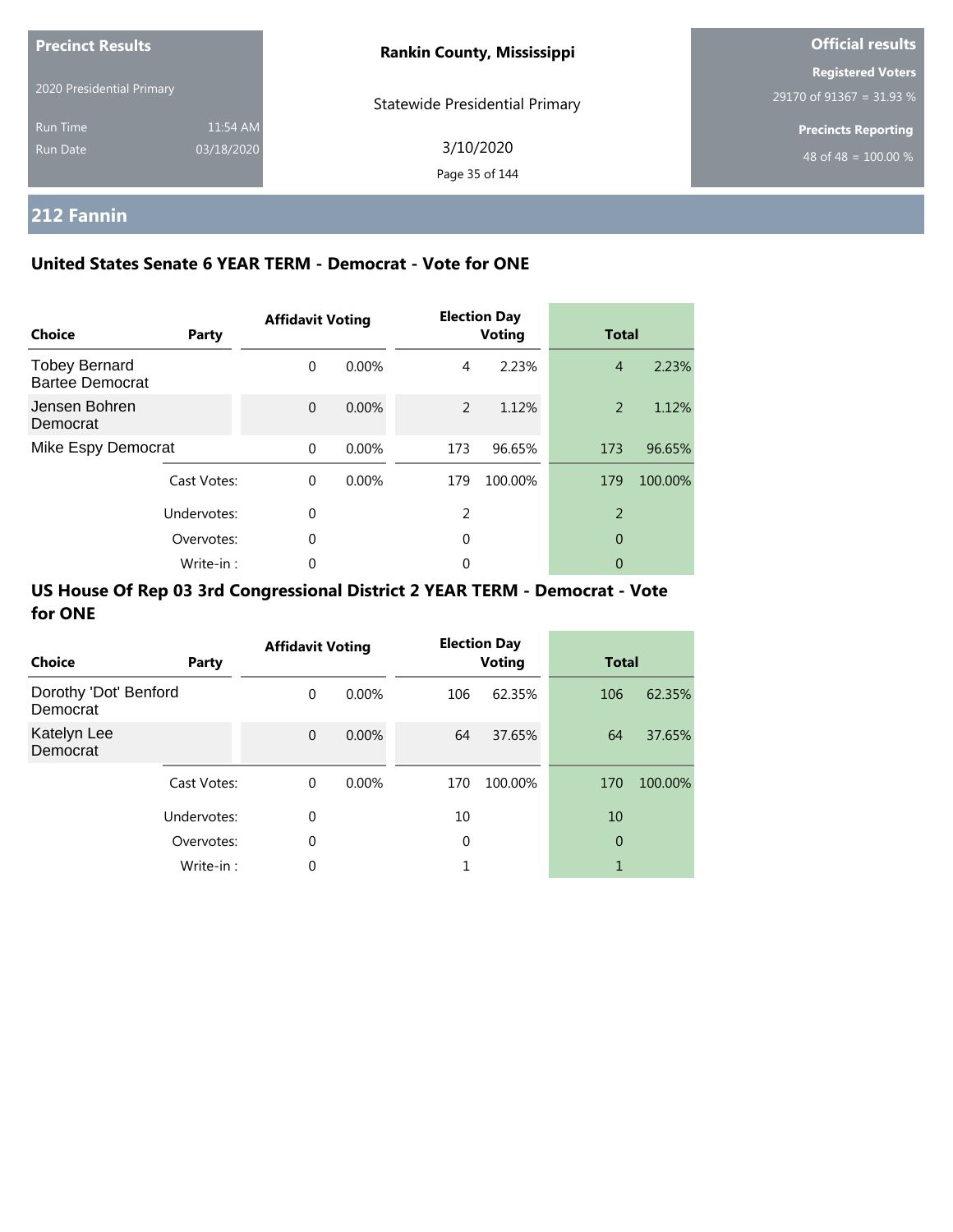| <b>Precinct Results</b><br>2020 Presidential Primary |                        | <b>Rankin County, Mississippi</b>     | <b>Official results</b>                              |  |  |
|------------------------------------------------------|------------------------|---------------------------------------|------------------------------------------------------|--|--|
|                                                      |                        | <b>Statewide Presidential Primary</b> | <b>Registered Voters</b><br>29170 of 91367 = 31.93 % |  |  |
| <b>Run Time</b><br>Run Date                          | 11:54 AM<br>03/18/2020 | 3/10/2020<br>Page 36 of 144           | <b>Precincts Reporting</b><br>48 of 48 = $100.00\%$  |  |  |

### **212 Fannin**

### **United States President 4 YEAR TERM - Republican - Vote for ONE**

| <b>Choice</b>                            | Party       | <b>Affidavit Voting</b> |          |     | <b>Election Day</b><br><b>Voting</b> | <b>Total</b> |         |
|------------------------------------------|-------------|-------------------------|----------|-----|--------------------------------------|--------------|---------|
| Roque 'Rocky' De La<br>Fuente Republican |             | $\Omega$                | $0.00\%$ | 2   | 0.49%                                | 2            | 0.49%   |
| Donald J. Trump<br>Republican            |             | $\mathbf{1}$            | 100.00%  | 405 | 99.26%                               | 406          | 99.27%  |
| <b>Bill Weld Republican</b>              |             | $\Omega$                | 0.00%    | 1   | 0.25%                                | 1            | 0.24%   |
|                                          | Cast Votes: |                         | 100.00%  | 408 | 100.00%                              | 409          | 100.00% |
|                                          | Undervotes: | $\Omega$                |          | 0   |                                      | 0            |         |
|                                          | Overvotes:  | $\Omega$                |          | 0   |                                      | 0            |         |
|                                          | Write-in:   | 0                       |          |     |                                      |              |         |

#### **United States Senate 6 YEAR TERM - Republican - Vote for ONE**

| <b>Choice</b>                  | Party       | <b>Affidavit Voting</b> |         | <b>Election Day</b><br><b>Voting</b> |         | <b>Total</b>   |         |
|--------------------------------|-------------|-------------------------|---------|--------------------------------------|---------|----------------|---------|
| Cindy Hyde-Smith<br>Republican |             |                         | 100.00% | 402                                  | 100.00% | 403            | 100.00% |
|                                | Cast Votes: |                         | 100.00% | 402                                  | 100.00% | 403            | 100.00% |
|                                | Undervotes: | 0                       |         | 4                                    |         | $\overline{4}$ |         |
|                                | Overvotes:  | 0                       |         | 0                                    |         | 0              |         |
|                                | Write-in:   | 0                       |         | 3                                    |         | 3              |         |

| Choice                             | Party       | <b>Affidavit Voting</b> |         | <b>Election Day</b><br><b>Voting</b> |         | <b>Total</b>   |         |
|------------------------------------|-------------|-------------------------|---------|--------------------------------------|---------|----------------|---------|
| <b>Michael Guest</b><br>Republican |             | 1                       | 100.00% | 382                                  | 93.40%  | 383            | 93.41%  |
| James Tulp<br>Republican           |             | $\mathbf{0}$            | 0.00%   | 27                                   | 6.60%   | 27             | 6.59%   |
|                                    | Cast Votes: |                         | 100.00% | 409                                  | 100.00% | 410            | 100.00% |
|                                    | Undervotes: | 0                       |         | $\mathbf 0$                          |         | 0              |         |
|                                    | Overvotes:  | $\theta$                |         | 0                                    |         | $\overline{0}$ |         |
|                                    | Write-in:   | 0                       |         | 0                                    |         | 0              |         |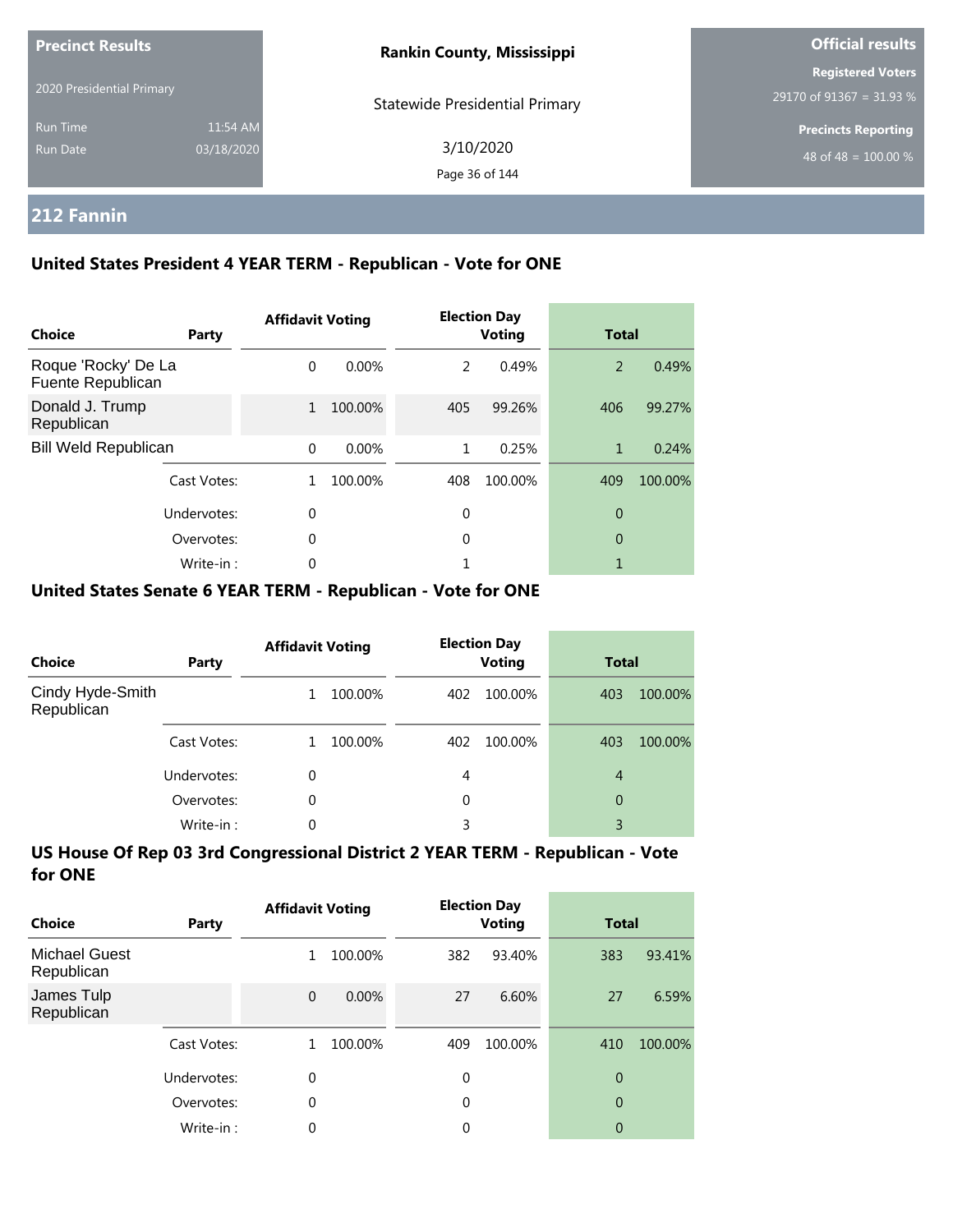| <b>Precinct Results</b>            |                        | <b>Rankin County, Mississippi</b>     | <b>Official results</b>                              |  |
|------------------------------------|------------------------|---------------------------------------|------------------------------------------------------|--|
| 2020 Presidential Primary          |                        | <b>Statewide Presidential Primary</b> | <b>Registered Voters</b><br>29170 of 91367 = 31.93 % |  |
| <b>Run Time</b><br><b>Run Date</b> | 11:54 AM<br>03/18/2020 | 3/10/2020<br>Page 37 of 144           | <b>Precincts Reporting</b><br>48 of 48 = $100.00\%$  |  |

# **215 Castlewoods East**

| <b>Choice</b>                           | Party       | <b>Affidavit Voting</b> |         |                | <b>Election Day</b><br><b>Voting</b> | <b>Total</b>   |         |
|-----------------------------------------|-------------|-------------------------|---------|----------------|--------------------------------------|----------------|---------|
| Joseph R. Biden<br>Democrat             |             | $1\,$                   | 50.00%  | 237            | 77.96%                               | 238            | 77.78%  |
| Michael R.<br><b>Bloomberg Democrat</b> |             | $\overline{0}$          | 0.00%   | $\overline{0}$ | 0.00%                                | $\overline{0}$ | 0.00%   |
| Pete Buttigieg<br>Democrat              |             | $\mathbf 0$             | 0.00%   | $\mathbf{1}$   | 0.33%                                | $\mathbf{1}$   | 0.33%   |
| <b>Tulsi Gabbard</b><br>Democrat        |             | $\mathbf 0$             | 0.00%   | $\mathbf{1}$   | 0.33%                                | $\mathbf{1}$   | 0.33%   |
| Amy Klobuchar<br>Democrat               |             | $\mathbf 0$             | 0.00%   | $\mathbf{0}$   | 0.00%                                | $\overline{0}$ | 0.00%   |
| <b>Deval Patrick</b><br>Democrat        |             | $\boldsymbol{0}$        | 0.00%   | $\mathbf{0}$   | 0.00%                                | $\overline{0}$ | 0.00%   |
| <b>Bernie Sanders</b><br>Democrat       |             | $\mathbf{1}$            | 50.00%  | 62             | 20.39%                               | 63             | 20.59%  |
| <b>Tom Steyer</b><br>Democrat           |             | $\mathbf 0$             | 0.00%   | $\overline{0}$ | 0.00%                                | $\overline{0}$ | 0.00%   |
| <b>Elizabeth Warren</b><br>Democrat     |             | $\mathbf 0$             | 0.00%   | 3              | 0.99%                                | $\overline{3}$ | 0.98%   |
| Andrew Yang<br>Democrat                 |             | $\mathbf 0$             | 0.00%   | $\mathbf{0}$   | 0.00%                                | $\overline{0}$ | 0.00%   |
|                                         | Cast Votes: | 2                       | 100.00% | 304            | 100.00%                              | 306            | 100.00% |
|                                         | Undervotes: | $\mathbf{0}$            |         | $\overline{0}$ |                                      | $\overline{0}$ |         |
|                                         | Overvotes:  | $\Omega$                |         | $\theta$       |                                      | $\overline{0}$ |         |
|                                         | Write-in:   | $\mathbf{0}$            |         | 0              |                                      | $\mathbf 0$    |         |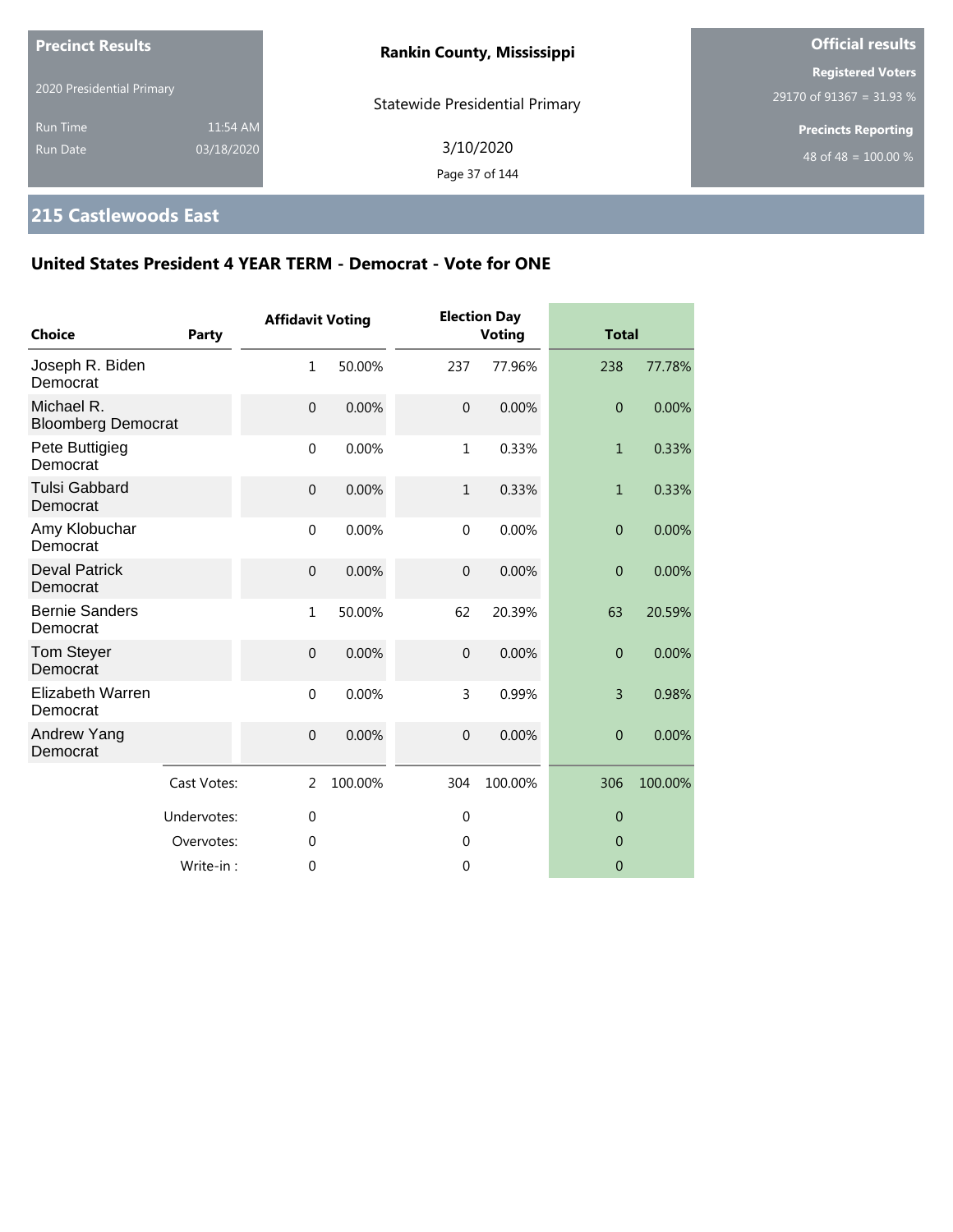| <b>Precinct Results</b>   |            | <b>Rankin County, Mississippi</b>     | <b>Official results</b>    |
|---------------------------|------------|---------------------------------------|----------------------------|
| 2020 Presidential Primary |            |                                       | <b>Registered Voters</b>   |
|                           |            | <b>Statewide Presidential Primary</b> | $29170$ of 91367 = 31.93 % |
| <b>Run Time</b>           | 11:54 AM   |                                       | <b>Precincts Reporting</b> |
| Run Date                  | 03/18/2020 | 3/10/2020                             | 48 of 48 = $100.00\%$      |
|                           |            | Page 38 of 144                        |                            |

# **215 Castlewoods East**

## **United States Senate 6 YEAR TERM - Democrat - Vote for ONE**

| Choice                                         | Party       | <b>Affidavit Voting</b> |         |     | <b>Election Day</b><br><b>Voting</b> | <b>Total</b>   |         |
|------------------------------------------------|-------------|-------------------------|---------|-----|--------------------------------------|----------------|---------|
| <b>Tobey Bernard</b><br><b>Bartee Democrat</b> |             | $\Omega$                | 0.00%   | 16  | 5.35%                                | 16             | 5.32%   |
| Jensen Bohren<br>Democrat                      |             | $\Omega$                | 0.00%   | 9   | 3.01%                                | 9              | 2.99%   |
| Mike Espy Democrat                             |             | $\mathcal{P}$           | 100.00% | 274 | 91.64%                               | 276            | 91.69%  |
|                                                | Cast Votes: | $\mathcal{P}$           | 100.00% | 299 | 100.00%                              | 301            | 100.00% |
|                                                | Undervotes: | $\Omega$                |         | 3   |                                      | 3              |         |
|                                                | Overvotes:  | 0                       |         | 0   |                                      | 0              |         |
|                                                | Write-in:   | 0                       |         | っ   |                                      | $\overline{2}$ |         |

| Choice                            | Party       | <b>Affidavit Voting</b> |         |     | <b>Election Day</b><br><b>Voting</b> | <b>Total</b>   |         |
|-----------------------------------|-------------|-------------------------|---------|-----|--------------------------------------|----------------|---------|
| Dorothy 'Dot' Benford<br>Democrat |             | 1                       | 50.00%  | 152 | 53.52%                               | 153            | 53.50%  |
| Katelyn Lee<br>Democrat           |             | $\mathbf{1}$            | 50.00%  | 132 | 46.48%                               | 133            | 46.50%  |
|                                   | Cast Votes: | 2                       | 100.00% | 284 | 100.00%                              | 286            | 100.00% |
|                                   | Undervotes: | 0                       |         | 16  |                                      | 16             |         |
|                                   | Overvotes:  | 0                       |         | 0   |                                      | 0              |         |
|                                   | Write-in:   | 0                       |         | 4   |                                      | $\overline{4}$ |         |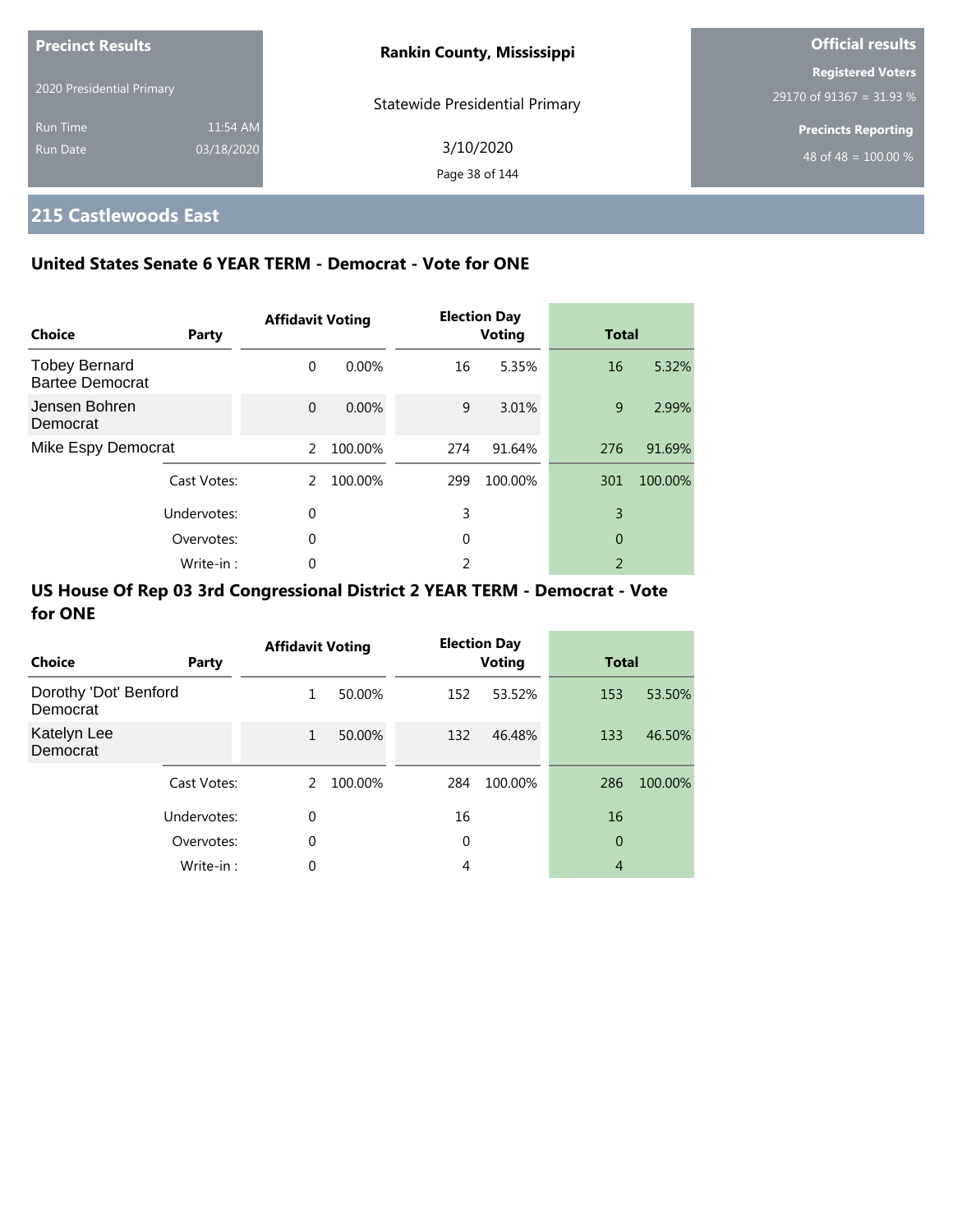| <b>Precinct Results</b>   |            | <b>Rankin County, Mississippi</b>     | <b>Official results</b>                              |
|---------------------------|------------|---------------------------------------|------------------------------------------------------|
| 2020 Presidential Primary |            |                                       | <b>Registered Voters</b><br>29170 of 91367 = 31.93 % |
| <b>Run Time</b>           | 11:54 AM   | <b>Statewide Presidential Primary</b> | <b>Precincts Reporting</b>                           |
| Run Date                  | 03/18/2020 | 3/10/2020<br>Page 39 of 144           | 48 of 48 = $100.00\%$                                |

## **215 Castlewoods East**

### **United States President 4 YEAR TERM - Republican - Vote for ONE**

| Choice                                   | Party       | <b>Affidavit Voting</b> |          |     | <b>Election Day</b><br><b>Voting</b> | <b>Total</b>   |         |
|------------------------------------------|-------------|-------------------------|----------|-----|--------------------------------------|----------------|---------|
| Roque 'Rocky' De La<br>Fuente Republican |             | $\Omega$                | $0.00\%$ | 5.  | 0.95%                                | 5              | 0.95%   |
| Donald J. Trump<br>Republican            |             | 1                       | 100.00%  | 511 | 97.52%                               | 512            | 97.52%  |
| <b>Bill Weld Republican</b>              |             | $\Omega$                | $0.00\%$ | 8   | 1.53%                                | 8              | 1.52%   |
|                                          | Cast Votes: | 1.                      | 100.00%  | 524 | 100.00%                              | 525            | 100.00% |
|                                          | Undervotes: | $\Omega$                |          | 4   |                                      | $\overline{4}$ |         |
|                                          | Overvotes:  | $\mathbf 0$             |          | 0   |                                      | 0              |         |
|                                          | Write-in:   | 0                       |          | 4   |                                      | $\overline{4}$ |         |

### **United States Senate 6 YEAR TERM - Republican - Vote for ONE**

| <b>Choice</b>                  | Party       | <b>Affidavit Voting</b> |         |     | <b>Election Day</b><br><b>Voting</b> | <b>Total</b> |         |
|--------------------------------|-------------|-------------------------|---------|-----|--------------------------------------|--------------|---------|
| Cindy Hyde-Smith<br>Republican |             |                         | 100.00% | 514 | 100.00%                              | 515          | 100.00% |
|                                | Cast Votes: |                         | 100.00% | 514 | 100.00%                              | 515          | 100.00% |
|                                | Undervotes: | 0                       |         | 8   |                                      | 8            |         |
|                                | Overvotes:  | $\Omega$                |         | 0   |                                      | 0            |         |
|                                | Write-in:   | 0                       |         | 10  |                                      | 10           |         |

| Choice                             | Party       | <b>Affidavit Voting</b> |         |             | <b>Election Day</b><br>Voting | <b>Total</b>   |         |
|------------------------------------|-------------|-------------------------|---------|-------------|-------------------------------|----------------|---------|
| <b>Michael Guest</b><br>Republican |             | 1                       | 100.00% | 495         | 93.22%                        | 496            | 93.23%  |
| James Tulp<br>Republican           |             | $\mathbf{0}$            | 0.00%   | 36          | 6.78%                         | 36             | 6.77%   |
|                                    | Cast Votes: | 1                       | 100.00% | 531         | 100.00%                       | 532            | 100.00% |
|                                    | Undervotes: | 0                       |         | 1           |                               | 1              |         |
|                                    | Overvotes:  | $\theta$                |         | $\mathbf 0$ |                               | $\overline{0}$ |         |
|                                    | Write-in:   | 0                       |         | 0           |                               | 0              |         |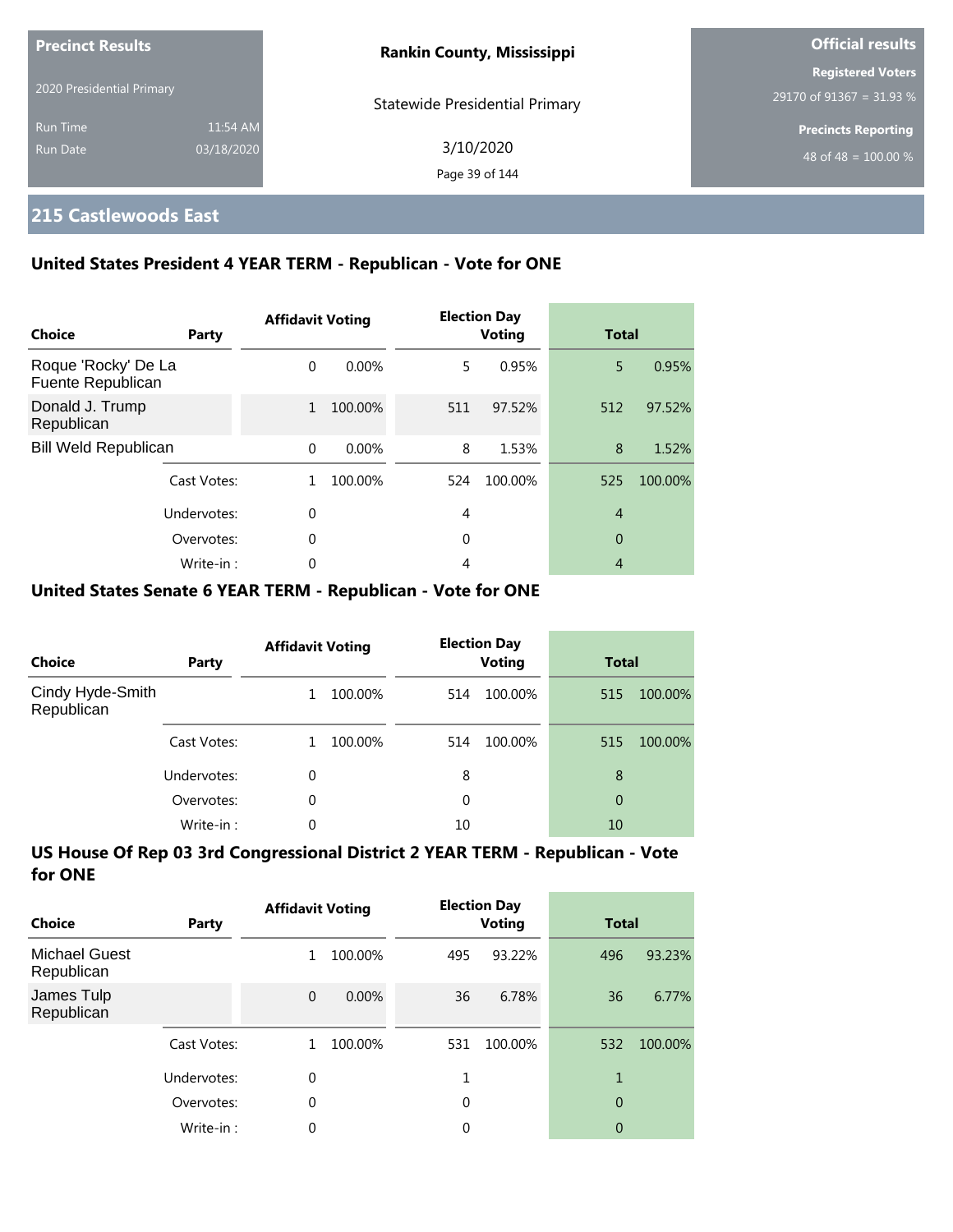| <b>Precinct Results</b>            |                        | <b>Rankin County, Mississippi</b>     | <b>Official results</b>                                        |  |
|------------------------------------|------------------------|---------------------------------------|----------------------------------------------------------------|--|
| 2020 Presidential Primary          |                        | <b>Statewide Presidential Primary</b> | <b>Registered Voters</b><br>29170 of 91367 = 31.93 %           |  |
| <b>Run Time</b><br><b>Run Date</b> | 11:54 AM<br>03/18/2020 | 3/10/2020<br>Page 40 of 144           | <b>Precincts Reporting</b><br>48 of 48 = $\overline{100.00\%}$ |  |

# **216 Castlewoods West**

| <b>Choice</b>                           | Party       | <b>Affidavit Voting</b> |         |                | <b>Election Day</b><br><b>Voting</b> | <b>Total</b>     |         |
|-----------------------------------------|-------------|-------------------------|---------|----------------|--------------------------------------|------------------|---------|
| Joseph R. Biden<br>Democrat             |             | 1                       | 100.00% | 305            | 78.41%                               | 306              | 78.46%  |
| Michael R.<br><b>Bloomberg Democrat</b> |             | $\mathbf 0$             | 0.00%   | 3              | 0.77%                                | $\overline{3}$   | 0.77%   |
| Pete Buttigieg<br>Democrat              |             | $\mathbf 0$             | 0.00%   | $\mathbf 0$    | 0.00%                                | $\mathbf{0}$     | 0.00%   |
| <b>Tulsi Gabbard</b><br>Democrat        |             | $\mathbf 0$             | 0.00%   | $\overline{4}$ | 1.03%                                | $\overline{4}$   | 1.03%   |
| Amy Klobuchar<br>Democrat               |             | $\mathbf{0}$            | 0.00%   | 1              | 0.26%                                | $\mathbf{1}$     | 0.26%   |
| <b>Deval Patrick</b><br>Democrat        |             | $\mathbf 0$             | 0.00%   | $\mathbf 0$    | 0.00%                                | $\overline{0}$   | 0.00%   |
| <b>Bernie Sanders</b><br>Democrat       |             | $\mathbf 0$             | 0.00%   | 74             | 19.02%                               | 74               | 18.97%  |
| Tom Steyer<br>Democrat                  |             | $\mathbf 0$             | 0.00%   | $\mathbf{0}$   | 0.00%                                | $\overline{0}$   | 0.00%   |
| <b>Elizabeth Warren</b><br>Democrat     |             | $\mathbf 0$             | 0.00%   | $\overline{2}$ | 0.51%                                | $\overline{2}$   | 0.51%   |
| Andrew Yang<br>Democrat                 |             | $\mathbf 0$             | 0.00%   | $\overline{0}$ | 0.00%                                | $\overline{0}$   | 0.00%   |
|                                         | Cast Votes: | $\mathbf{1}$            | 100.00% | 389            | 100.00%                              | 390              | 100.00% |
|                                         | Undervotes: | $\mathbf 0$             |         | $\mathbf 0$    |                                      | $\boldsymbol{0}$ |         |
|                                         | Overvotes:  | $\mathbf 0$             |         | 0              |                                      | $\overline{0}$   |         |
|                                         | Write-in:   | $\mathbf 0$             |         | $\mathbf 0$    |                                      | $\mathbf{0}$     |         |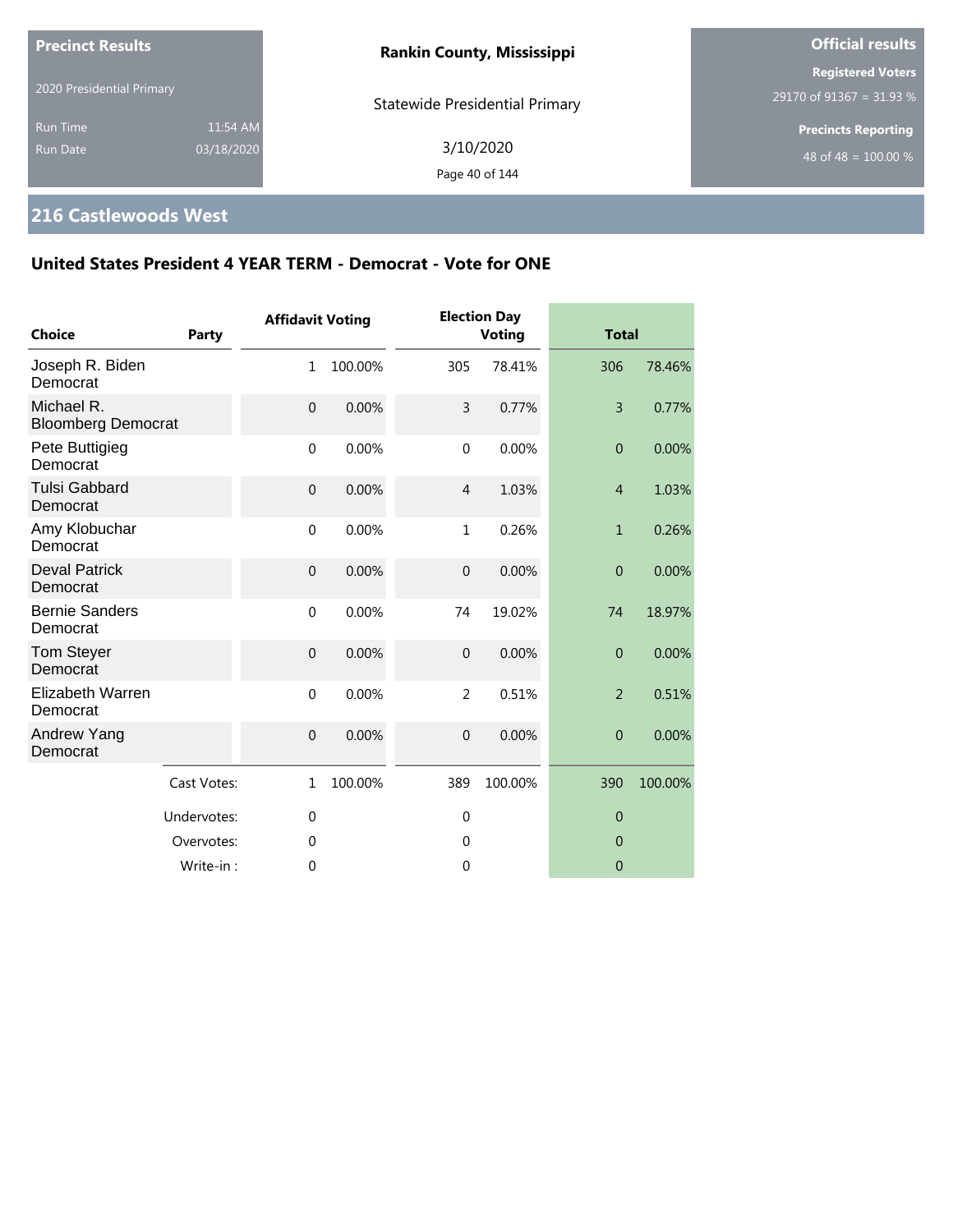| <b>Precinct Results</b>   |            | <b>Rankin County, Mississippi</b>     | <b>Official results</b>          |
|---------------------------|------------|---------------------------------------|----------------------------------|
|                           |            |                                       | <b>Registered Voters</b>         |
| 2020 Presidential Primary |            | <b>Statewide Presidential Primary</b> | 29170 of 91367 = 31.93 %         |
| <b>Run Time</b>           | 11:54 AM   |                                       | <b>Precincts Reporting</b>       |
| <b>Run Date</b>           | 03/18/2020 | 3/10/2020                             | 48 of 48 = $\overline{100.00\%}$ |
|                           |            | Page 41 of 144                        |                                  |

# **216 Castlewoods West**

### **United States Senate 6 YEAR TERM - Democrat - Vote for ONE**

| Choice                                         | Party       | <b>Affidavit Voting</b> |          |     | <b>Election Day</b><br><b>Voting</b> | <b>Total</b>   |         |
|------------------------------------------------|-------------|-------------------------|----------|-----|--------------------------------------|----------------|---------|
| <b>Tobey Bernard</b><br><b>Bartee Democrat</b> |             | $\Omega$                | $0.00\%$ | 17  | 4.42%                                | 17             | 4.40%   |
| Jensen Bohren<br>Democrat                      |             | $\Omega$                | 0.00%    | 12  | 3.12%                                | 12             | 3.11%   |
| Mike Espy Democrat                             |             | 1                       | 100.00%  | 356 | 92.47%                               | 357            | 92.49%  |
|                                                | Cast Votes: | 1.                      | 100.00%  | 385 | 100.00%                              | 386            | 100.00% |
|                                                | Undervotes: | $\Omega$                |          | 4   |                                      | $\overline{4}$ |         |
|                                                | Overvotes:  | 0                       |          | 0   |                                      | 0              |         |
|                                                | Write-in:   | 0                       |          | 0   |                                      | 0              |         |

| Choice                            | Party       | <b>Affidavit Voting</b> |          |     | <b>Election Day</b><br><b>Voting</b> | <b>Total</b>   |         |
|-----------------------------------|-------------|-------------------------|----------|-----|--------------------------------------|----------------|---------|
| Dorothy 'Dot' Benford<br>Democrat |             | $\mathbf{1}$            | 100.00%  | 228 | 63.16%                               | 229            | 63.26%  |
| Katelyn Lee<br>Democrat           |             | $\mathbf{0}$            | $0.00\%$ | 133 | 36.84%                               | 133            | 36.74%  |
|                                   | Cast Votes: | 1                       | 100.00%  | 361 | 100.00%                              | 362            | 100.00% |
|                                   | Undervotes: | 0                       |          | 25  |                                      | 25             |         |
|                                   | Overvotes:  | 0                       |          | 0   |                                      | $\overline{0}$ |         |
|                                   | Write-in:   | 0                       |          | 3   |                                      | 3              |         |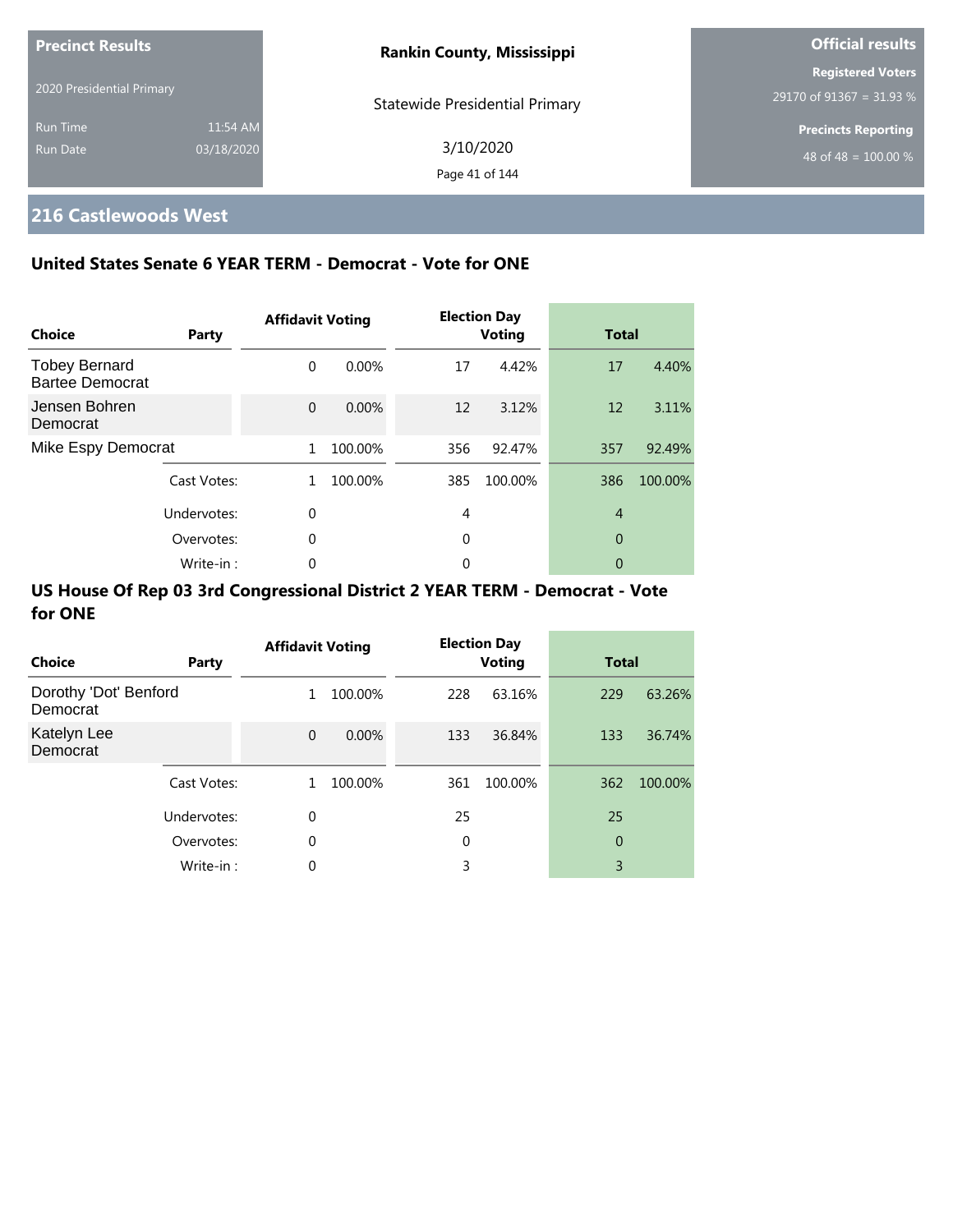| <b>Precinct Results</b>   |            | <b>Rankin County, Mississippi</b>     | <b>Official results</b>    |  |
|---------------------------|------------|---------------------------------------|----------------------------|--|
|                           |            |                                       | <b>Registered Voters</b>   |  |
| 2020 Presidential Primary |            | <b>Statewide Presidential Primary</b> | 29170 of 91367 = 31.93 %   |  |
| <b>Run Time</b>           | 11:54 AM   |                                       | <b>Precincts Reporting</b> |  |
| Run Date                  | 03/18/2020 | 3/10/2020                             | 48 of 48 = $100.00\%$      |  |
|                           |            | Page 42 of 144                        |                            |  |

# **216 Castlewoods West**

## **United States President 4 YEAR TERM - Republican - Vote for ONE**

| Choice                                   | Party       | <b>Affidavit Voting</b> |          |     | <b>Election Day</b><br><b>Voting</b> | <b>Total</b> |         |
|------------------------------------------|-------------|-------------------------|----------|-----|--------------------------------------|--------------|---------|
| Roque 'Rocky' De La<br>Fuente Republican |             | $\Omega$                | $0.00\%$ | 2   | 0.42%                                | 2            | 0.42%   |
| Donald J. Trump<br>Republican            |             | 5.                      | 100.00%  | 468 | 98.32%                               | 473          | 98.34%  |
| <b>Bill Weld Republican</b>              |             | $\Omega$                | $0.00\%$ | 6   | 1.26%                                | 6            | 1.25%   |
|                                          | Cast Votes: | 5.                      | 100.00%  | 476 | 100.00%                              | 481          | 100.00% |
|                                          | Undervotes: | 0                       |          |     |                                      | 1            |         |
|                                          | Overvotes:  | 0                       |          | 0   |                                      | 0            |         |
|                                          | Write-in:   | 0                       |          | 3   |                                      | 3            |         |

### **United States Senate 6 YEAR TERM - Republican - Vote for ONE**

| <b>Choice</b>                  | Party       | <b>Affidavit Voting</b> |         |     | <b>Election Day</b><br><b>Voting</b> | <b>Total</b> |         |
|--------------------------------|-------------|-------------------------|---------|-----|--------------------------------------|--------------|---------|
| Cindy Hyde-Smith<br>Republican |             | 5.                      | 100.00% | 462 | 100.00%                              | 467          | 100.00% |
|                                | Cast Votes: | 5.                      | 100.00% | 462 | 100.00%                              | 467          | 100.00% |
|                                | Undervotes: | $\Omega$                |         | 12  |                                      | 12           |         |
|                                | Overvotes:  | $\Omega$                |         | 0   |                                      | 0            |         |
|                                | Write-in:   | $\Omega$                |         | 6   |                                      | 6            |         |

| Choice                             | Party       | <b>Affidavit Voting</b> |         |          | <b>Election Day</b><br><b>Voting</b> | <b>Total</b>   |         |
|------------------------------------|-------------|-------------------------|---------|----------|--------------------------------------|----------------|---------|
| <b>Michael Guest</b><br>Republican |             | 5                       | 100.00% | 442      | 92.66%                               | 447            | 92.74%  |
| James Tulp<br>Republican           |             | $\Omega$                | 0.00%   | 35       | 7.34%                                | 35             | 7.26%   |
|                                    | Cast Votes: | 5                       | 100.00% | 477      | 100.00%                              | 482            | 100.00% |
|                                    | Undervotes: | $\theta$                |         | 3        |                                      | 3              |         |
|                                    | Overvotes:  | 0                       |         | $\Omega$ |                                      | $\overline{0}$ |         |
|                                    | Write-in:   | 0                       |         | 0        |                                      | 0              |         |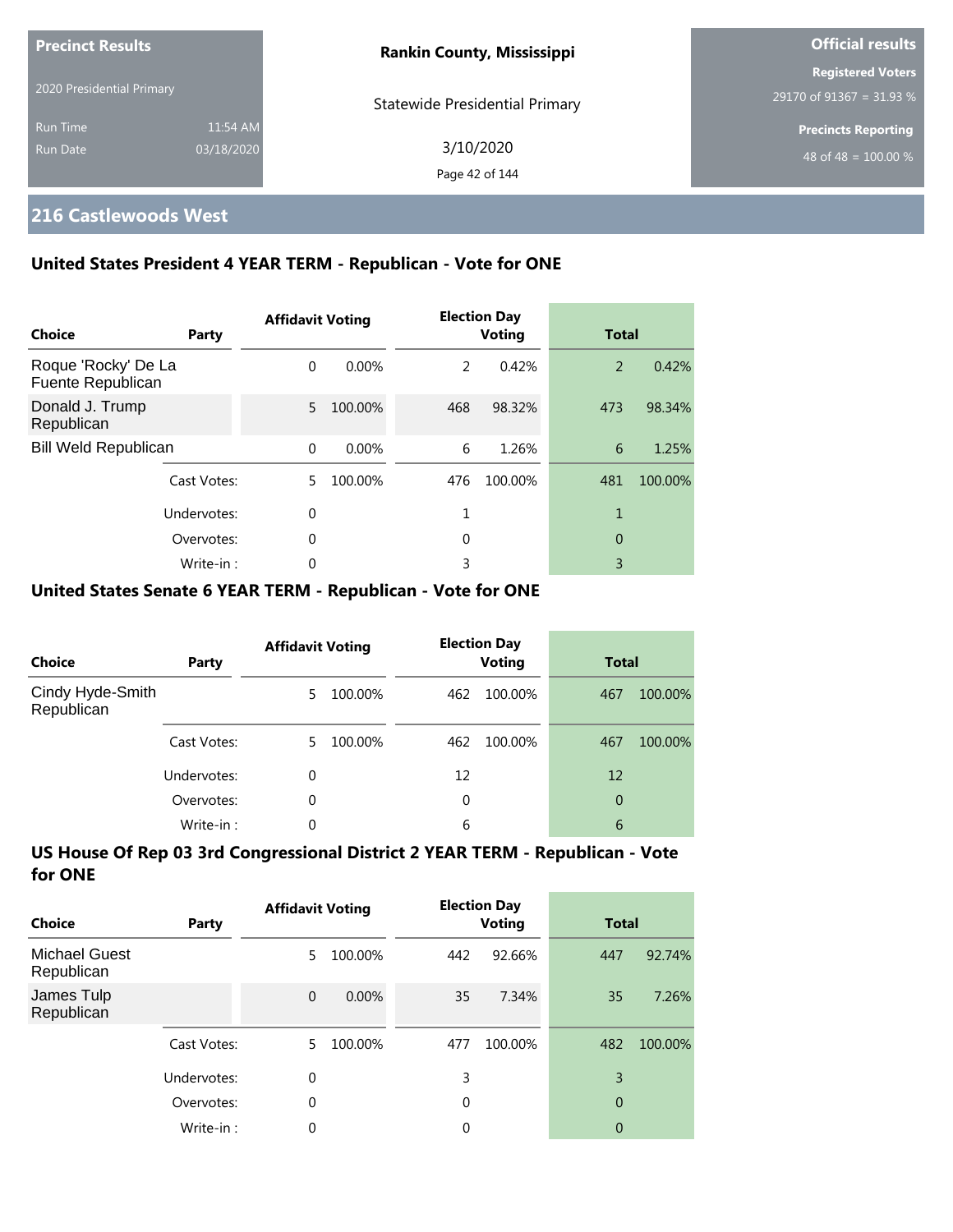| <b>Precinct Results</b>            |                        | <b>Rankin County, Mississippi</b>     | <b>Official results</b>                              |  |
|------------------------------------|------------------------|---------------------------------------|------------------------------------------------------|--|
| 2020 Presidential Primary          |                        | <b>Statewide Presidential Primary</b> | <b>Registered Voters</b><br>29170 of 91367 = 31.93 % |  |
| <b>Run Time</b><br><b>Run Date</b> | 11:54 AM<br>03/18/2020 | 3/10/2020<br>Page 43 of 144           | <b>Precincts Reporting</b><br>48 of 48 = $100.00\%$  |  |

# **218 Reservoir East**

| <b>Choice</b>                           | Party       | <b>Affidavit Voting</b> |       |                | <b>Election Day</b><br><b>Voting</b> | <b>Total</b>     |         |
|-----------------------------------------|-------------|-------------------------|-------|----------------|--------------------------------------|------------------|---------|
| Joseph R. Biden<br>Democrat             |             | $\mathbf 0$             | 0.00% | 114            | 69.09%                               | 114              | 69.09%  |
| Michael R.<br><b>Bloomberg Democrat</b> |             | $\overline{0}$          | 0.00% | $\mathbf 0$    | 0.00%                                | $\overline{0}$   | 0.00%   |
| Pete Buttigieg<br>Democrat              |             | $\mathbf 0$             | 0.00% | $\mathbf 0$    | 0.00%                                | $\boldsymbol{0}$ | 0.00%   |
| <b>Tulsi Gabbard</b><br>Democrat        |             | $\mathbf 0$             | 0.00% | $\overline{2}$ | 1.21%                                | $\overline{2}$   | 1.21%   |
| Amy Klobuchar<br>Democrat               |             | $\mathbf 0$             | 0.00% | $\mathbf{0}$   | 0.00%                                | $\boldsymbol{0}$ | 0.00%   |
| <b>Deval Patrick</b><br>Democrat        |             | $\mathbf 0$             | 0.00% | $\mathbf 0$    | 0.00%                                | $\mathbf{0}$     | 0.00%   |
| <b>Bernie Sanders</b><br>Democrat       |             | $\mathbf 0$             | 0.00% | 46             | 27.88%                               | 46               | 27.88%  |
| Tom Steyer<br>Democrat                  |             | $\mathbf 0$             | 0.00% | $\mathbf{1}$   | 0.61%                                | $\mathbf{1}$     | 0.61%   |
| Elizabeth Warren<br>Democrat            |             | $\mathbf 0$             | 0.00% | $\mathbf{1}$   | 0.61%                                | $\mathbf{1}$     | 0.61%   |
| Andrew Yang<br>Democrat                 |             | $\mathbf 0$             | 0.00% | $\mathbf{1}$   | 0.61%                                | $\mathbf{1}$     | 0.61%   |
|                                         | Cast Votes: | $\mathbf 0$             | 0.00% | 165            | 100.00%                              | 165              | 100.00% |
|                                         | Undervotes: | $\mathbf 0$             |       | $\mathbf{0}$   |                                      | $\mathbf 0$      |         |
|                                         | Overvotes:  | $\Omega$                |       | $\theta$       |                                      | $\Omega$         |         |
|                                         | Write-in:   | $\mathbf{0}$            |       | $\mathbf 0$    |                                      | $\mathbf 0$      |         |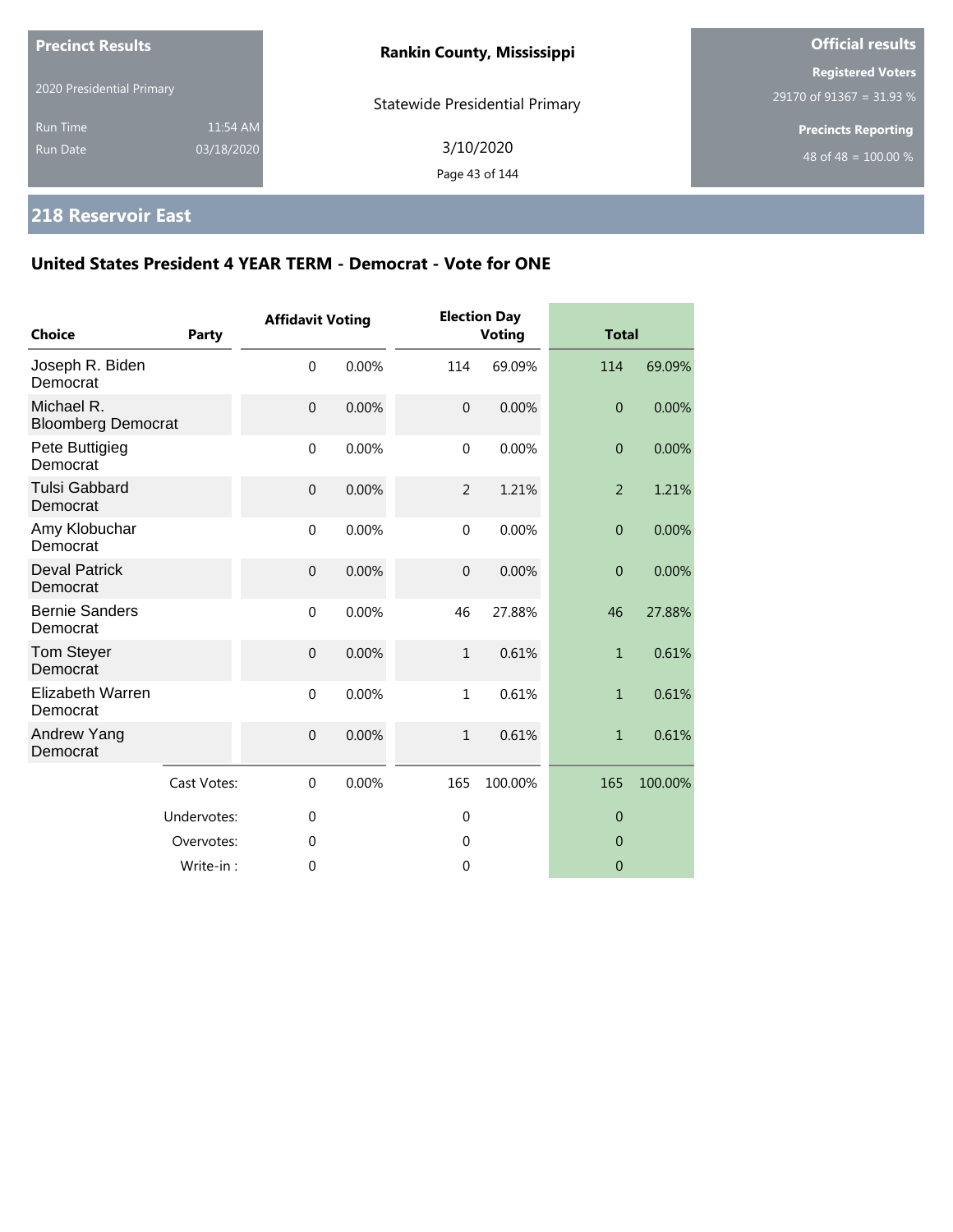| <b>Precinct Results</b>   |            | <b>Rankin County, Mississippi</b>     | <b>Official results</b>    |  |
|---------------------------|------------|---------------------------------------|----------------------------|--|
|                           |            |                                       | <b>Registered Voters</b>   |  |
| 2020 Presidential Primary |            | <b>Statewide Presidential Primary</b> | 29170 of 91367 = 31.93 %   |  |
| <b>Run Time</b>           | 11:54 AM   |                                       | <b>Precincts Reporting</b> |  |
| Run Date                  | 03/18/2020 | 3/10/2020                             | 48 of 48 = $100.00\%$      |  |
|                           |            | Page 44 of 144                        |                            |  |

# **218 Reservoir East**

### **United States Senate 6 YEAR TERM - Democrat - Vote for ONE**

| <b>Choice</b>                           | Party       | <b>Affidavit Voting</b> |          |     | <b>Election Day</b><br><b>Voting</b> | <b>Total</b> |         |
|-----------------------------------------|-------------|-------------------------|----------|-----|--------------------------------------|--------------|---------|
| <b>Tobey Bernard</b><br>Bartee Democrat |             | $\Omega$                | $0.00\%$ | 12  | 7.64%                                | 12           | 7.64%   |
| Jensen Bohren<br>Democrat               |             | $\Omega$                | $0.00\%$ | 10  | 6.37%                                | 10           | 6.37%   |
| Mike Espy Democrat                      |             | $\Omega$                | 0.00%    | 135 | 85.99%                               | 135          | 85.99%  |
|                                         | Cast Votes: | $\Omega$                | $0.00\%$ | 157 | 100.00%                              | 157          | 100.00% |
|                                         | Undervotes: | $\Omega$                |          | 8   |                                      | 8            |         |
|                                         | Overvotes:  | $\Omega$                |          | 0   |                                      | 0            |         |
|                                         | Write-in:   | 0                       |          | 0   |                                      | 0            |         |

| Choice                            | Party       | <b>Affidavit Voting</b> |          |     | <b>Election Day</b><br><b>Voting</b> | <b>Total</b> |         |
|-----------------------------------|-------------|-------------------------|----------|-----|--------------------------------------|--------------|---------|
| Dorothy 'Dot' Benford<br>Democrat |             | $\Omega$                | $0.00\%$ | 63  | 48.09%                               | 63           | 48.09%  |
| Katelyn Lee<br>Democrat           |             | $\mathbf{0}$            | $0.00\%$ | 68  | 51.91%                               | 68           | 51.91%  |
|                                   | Cast Votes: | $\Omega$                | $0.00\%$ | 131 | 100.00%                              | 131          | 100.00% |
|                                   | Undervotes: | 0                       |          | 33  |                                      | 33           |         |
|                                   | Overvotes:  | $\mathbf 0$             |          | 0   |                                      | 0            |         |
|                                   | Write-in:   | $\mathbf 0$             |          |     |                                      | 1            |         |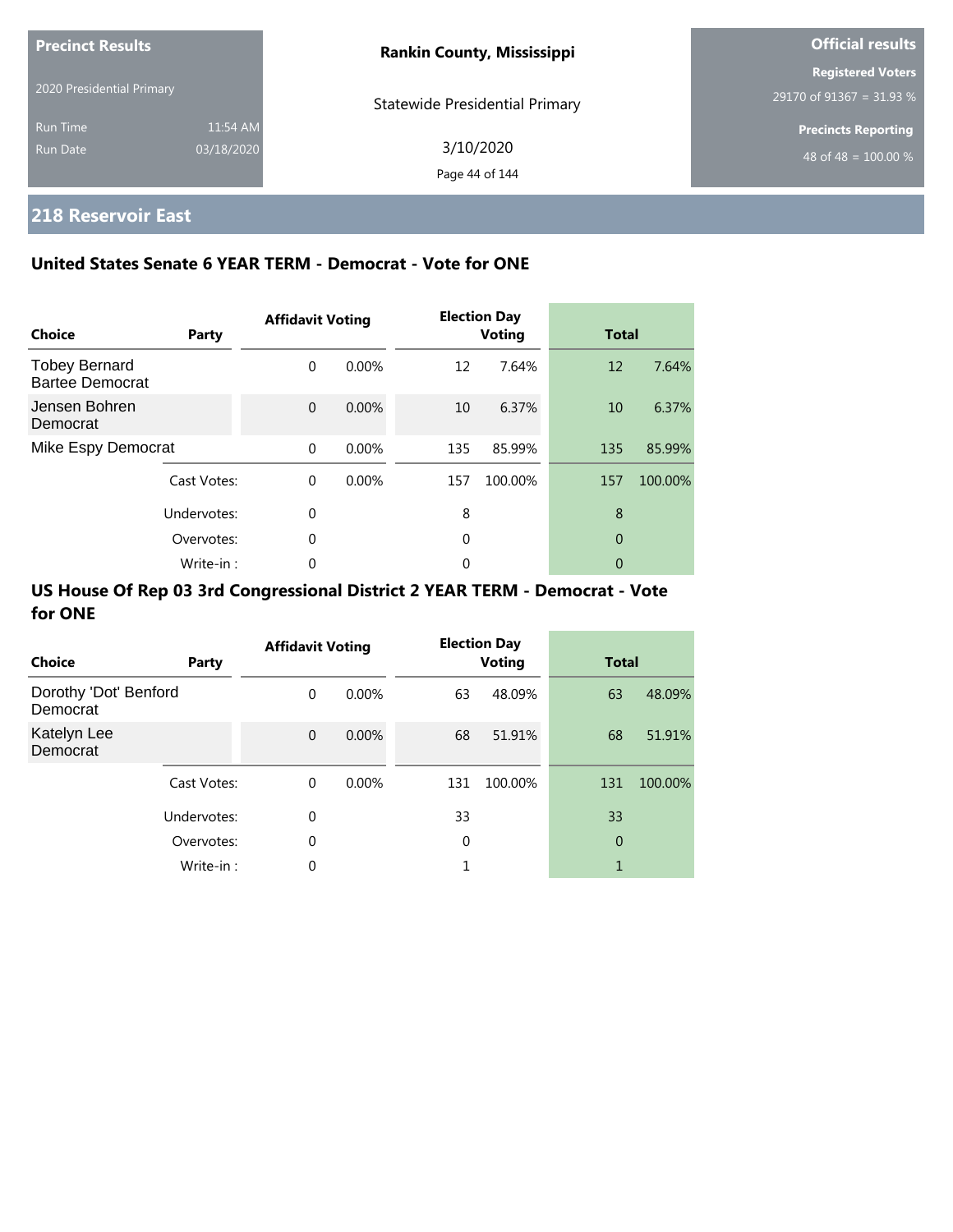| <b>Precinct Results</b><br>2020 Presidential Primary |                        | <b>Rankin County, Mississippi</b>     | <b>Official results</b>                              |
|------------------------------------------------------|------------------------|---------------------------------------|------------------------------------------------------|
|                                                      |                        | <b>Statewide Presidential Primary</b> | <b>Registered Voters</b><br>29170 of 91367 = 31.93 % |
| <b>Run Time</b><br>Run Date                          | 11:54 AM<br>03/18/2020 | 3/10/2020<br>Page 45 of 144           | <b>Precincts Reporting</b><br>48 of 48 = $100.00\%$  |

## **218 Reservoir East**

### **United States President 4 YEAR TERM - Republican - Vote for ONE**

| Choice                                   | Party       | <b>Affidavit Voting</b> |         |     | <b>Election Day</b><br><b>Voting</b> |                | <b>Total</b> |  |
|------------------------------------------|-------------|-------------------------|---------|-----|--------------------------------------|----------------|--------------|--|
| Roque 'Rocky' De La<br>Fuente Republican |             | $\Omega$                | 0.00%   | 3   | 0.68%                                | 3              | 0.68%        |  |
| Donald J. Trump<br>Republican            |             | $\mathbf{1}$            | 100.00% | 421 | 96.12%                               | 422            | 96.13%       |  |
| <b>Bill Weld Republican</b>              |             | $\Omega$                | 0.00%   | 14  | 3.20%                                | 14             | 3.19%        |  |
|                                          | Cast Votes: |                         | 100.00% | 438 | 100.00%                              | 439            | 100.00%      |  |
|                                          | Undervotes: | 0                       |         | 2   |                                      | $\overline{2}$ |              |  |
| Overvotes:                               |             | 0                       |         | 0   |                                      | 0              |              |  |
|                                          | Write-in:   | 0                       |         |     |                                      |                |              |  |

### **United States Senate 6 YEAR TERM - Republican - Vote for ONE**

| Choice                         | Party       | <b>Affidavit Voting</b> |         | <b>Election Day</b><br><b>Voting</b> |         | <b>Total</b>   |         |
|--------------------------------|-------------|-------------------------|---------|--------------------------------------|---------|----------------|---------|
| Cindy Hyde-Smith<br>Republican |             |                         | 100.00% | 433                                  | 100.00% | 434            | 100.00% |
|                                | Cast Votes: |                         | 100.00% | 433                                  | 100.00% | 434            | 100.00% |
|                                | Undervotes: | 0                       |         | 4                                    |         | $\overline{4}$ |         |
|                                | Overvotes:  | $\Omega$                |         | 0                                    |         | 0              |         |
|                                | Write-in:   | 0                       |         | 4                                    |         | 4              |         |

| Choice                             | Party       | <b>Affidavit Voting</b> |         |          | <b>Election Day</b><br>Voting |                | <b>Total</b> |  |
|------------------------------------|-------------|-------------------------|---------|----------|-------------------------------|----------------|--------------|--|
| <b>Michael Guest</b><br>Republican |             | 1                       | 100.00% | 409      | 93.38%                        | 410            | 93.39%       |  |
| James Tulp<br>Republican           |             | $\mathbf 0$             | 0.00%   | 29       | 6.62%                         | 29             | 6.61%        |  |
|                                    | Cast Votes: |                         | 100.00% | 438      | 100.00%                       | 439            | 100.00%      |  |
|                                    | Undervotes: | 0                       |         | 3        |                               | 3              |              |  |
|                                    | Overvotes:  | $\theta$                |         | $\Omega$ |                               | $\overline{0}$ |              |  |
|                                    | Write-in:   | 0                       |         | 0        |                               | 0              |              |  |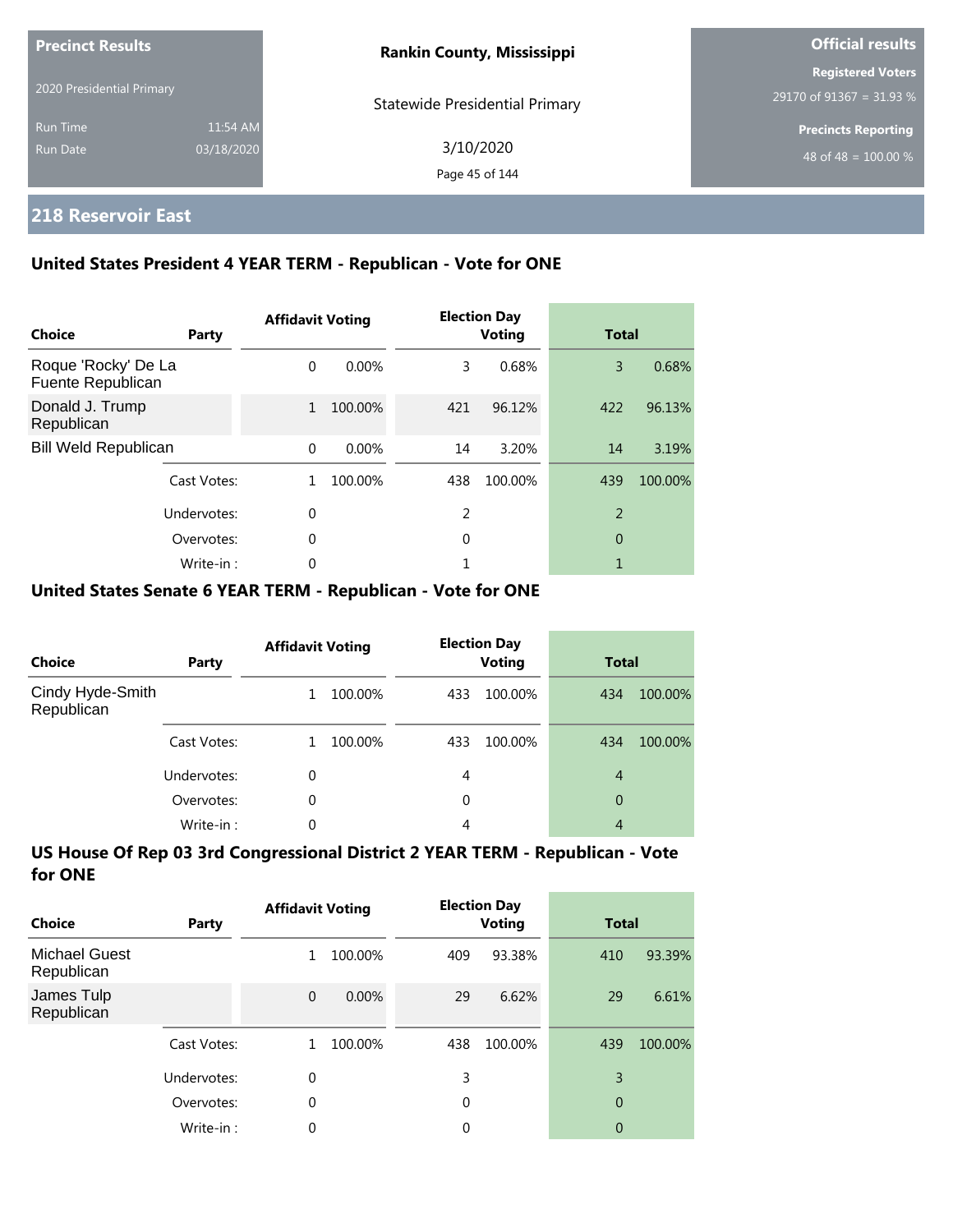| <b>Precinct Results</b><br>2020 Presidential Primary |                        | <b>Rankin County, Mississippi</b>     | <b>Official results</b>                                        |  |
|------------------------------------------------------|------------------------|---------------------------------------|----------------------------------------------------------------|--|
|                                                      |                        | <b>Statewide Presidential Primary</b> | <b>Registered Voters</b><br>29170 of 91367 = 31.93 %           |  |
| <b>Run Time</b><br><b>Run Date</b>                   | 11:54 AM<br>03/18/2020 | 3/10/2020<br>Page 46 of 144           | <b>Precincts Reporting</b><br>48 of 48 = $\overline{100.00\%}$ |  |

# **219 Reservoir West**

| <b>Choice</b>                           | <b>Party</b> | <b>Affidavit Voting</b> |       |                | <b>Election Day</b><br><b>Voting</b> |                | <b>Total</b> |  |
|-----------------------------------------|--------------|-------------------------|-------|----------------|--------------------------------------|----------------|--------------|--|
| Joseph R. Biden<br>Democrat             |              | $\mathbf 0$             | 0.00% | 114            | 68.67%                               | 114            | 68.67%       |  |
| Michael R.<br><b>Bloomberg Democrat</b> |              | $\mathbf 0$             | 0.00% | $\overline{2}$ | 1.20%                                | 2              | 1.20%        |  |
| Pete Buttigieg<br>Democrat              |              | $\mathbf 0$             | 0.00% | $\mathbf 0$    | 0.00%                                | $\overline{0}$ | 0.00%        |  |
| <b>Tulsi Gabbard</b><br>Democrat        |              | $\mathbf 0$             | 0.00% | $\mathbf{1}$   | 0.60%                                | $\mathbf{1}$   | 0.60%        |  |
| Amy Klobuchar<br>Democrat               |              | $\mathbf{0}$            | 0.00% | $\mathbf 0$    | 0.00%                                | $\overline{0}$ | 0.00%        |  |
| <b>Deval Patrick</b><br>Democrat        |              | $\mathbf 0$             | 0.00% | $\mathbf 0$    | 0.00%                                | $\overline{0}$ | 0.00%        |  |
| <b>Bernie Sanders</b><br>Democrat       |              | $\mathbf 0$             | 0.00% | 49             | 29.52%                               | 49             | 29.52%       |  |
| Tom Steyer<br>Democrat                  |              | $\mathbf 0$             | 0.00% | $\mathbf 0$    | 0.00%                                | $\overline{0}$ | 0.00%        |  |
| <b>Elizabeth Warren</b><br>Democrat     |              | $\mathbf 0$             | 0.00% | $\mathbf 0$    | 0.00%                                | $\overline{0}$ | 0.00%        |  |
| Andrew Yang<br>Democrat                 |              | $\overline{0}$          | 0.00% | $\overline{0}$ | 0.00%                                | $\overline{0}$ | 0.00%        |  |
|                                         | Cast Votes:  | $\mathbf{0}$            | 0.00% | 166            | 100.00%                              | 166            | 100.00%      |  |
|                                         | Undervotes:  | $\mathbf{0}$            |       | $\mathbf 0$    |                                      | $\theta$       |              |  |
|                                         | Overvotes:   | 0                       |       | $\mathbf 0$    |                                      | $\overline{0}$ |              |  |
|                                         | Write-in:    | 0                       |       | 0              |                                      | $\overline{0}$ |              |  |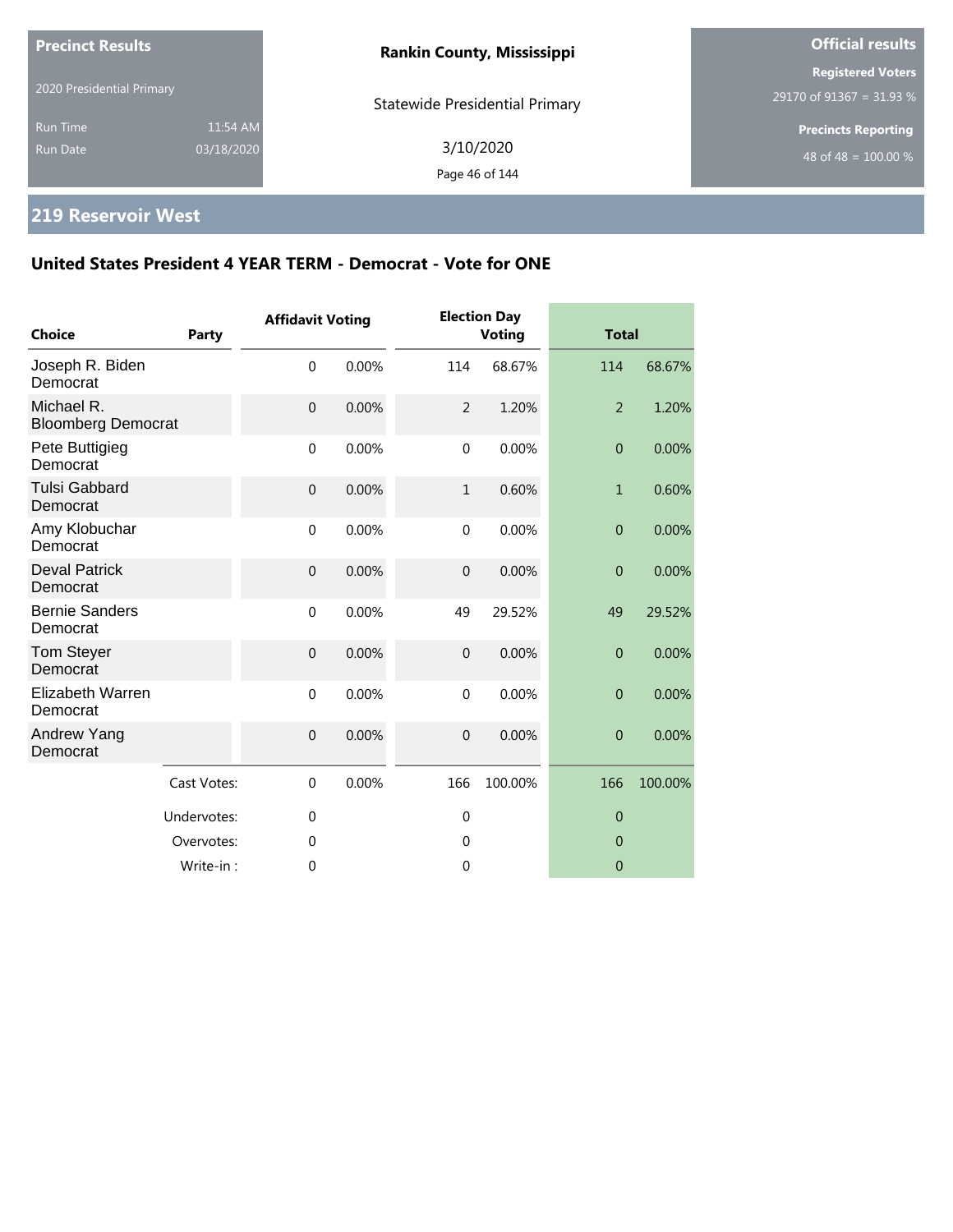| <b>Precinct Results</b>   |            | <b>Rankin County, Mississippi</b>     | <b>Official results</b>    |
|---------------------------|------------|---------------------------------------|----------------------------|
|                           |            |                                       | <b>Registered Voters</b>   |
| 2020 Presidential Primary |            | <b>Statewide Presidential Primary</b> | 29170 of 91367 = 31.93 %   |
| <b>Run Time</b>           | 11:54 AM   |                                       | <b>Precincts Reporting</b> |
| Run Date                  | 03/18/2020 | 3/10/2020                             | 48 of 48 = $100.00\%$      |
|                           |            | Page 47 of 144                        |                            |

# **219 Reservoir West**

### **United States Senate 6 YEAR TERM - Democrat - Vote for ONE**

| <b>Choice</b>                                  | Party       | <b>Affidavit Voting</b> |       |     | <b>Election Day</b><br><b>Voting</b> | <b>Total</b>   |         |
|------------------------------------------------|-------------|-------------------------|-------|-----|--------------------------------------|----------------|---------|
| <b>Tobey Bernard</b><br><b>Bartee Democrat</b> |             | $\Omega$                | 0.00% | 5.  | 3.11%                                | 5              | 3.11%   |
| Jensen Bohren<br>Democrat                      |             | $\Omega$                | 0.00% | 5.  | 3.11%                                | 5              | 3.11%   |
| Mike Espy Democrat                             |             | $\Omega$                | 0.00% | 151 | 93.79%                               | 151            | 93.79%  |
|                                                | Cast Votes: | $\Omega$                | 0.00% | 161 | 100.00%                              | 161            | 100.00% |
|                                                | Undervotes: | $\Omega$                |       | 4   |                                      | $\overline{4}$ |         |
| Overvotes:                                     |             | 0                       |       | 0   |                                      | 0              |         |
|                                                | Write-in:   | 0                       |       |     |                                      |                |         |

| Choice                            | Party       | <b>Affidavit Voting</b> |          |             | <b>Election Day</b><br><b>Voting</b> |                | <b>Total</b> |  |
|-----------------------------------|-------------|-------------------------|----------|-------------|--------------------------------------|----------------|--------------|--|
| Dorothy 'Dot' Benford<br>Democrat |             | $\Omega$                | $0.00\%$ | 77          | 49.04%                               | 77             | 49.04%       |  |
| Katelyn Lee<br>Democrat           |             | $\mathbf 0$             | 0.00%    | 80          | 50.96%                               | 80             | 50.96%       |  |
|                                   | Cast Votes: | $\Omega$                | $0.00\%$ | 157         | 100.00%                              | 157            | 100.00%      |  |
|                                   | Undervotes: | 0                       |          | 7           |                                      | 7              |              |  |
|                                   | Overvotes:  | 0                       |          | $\mathbf 0$ |                                      | 0              |              |  |
|                                   | Write-in:   | 0                       |          | C.          |                                      | $\overline{2}$ |              |  |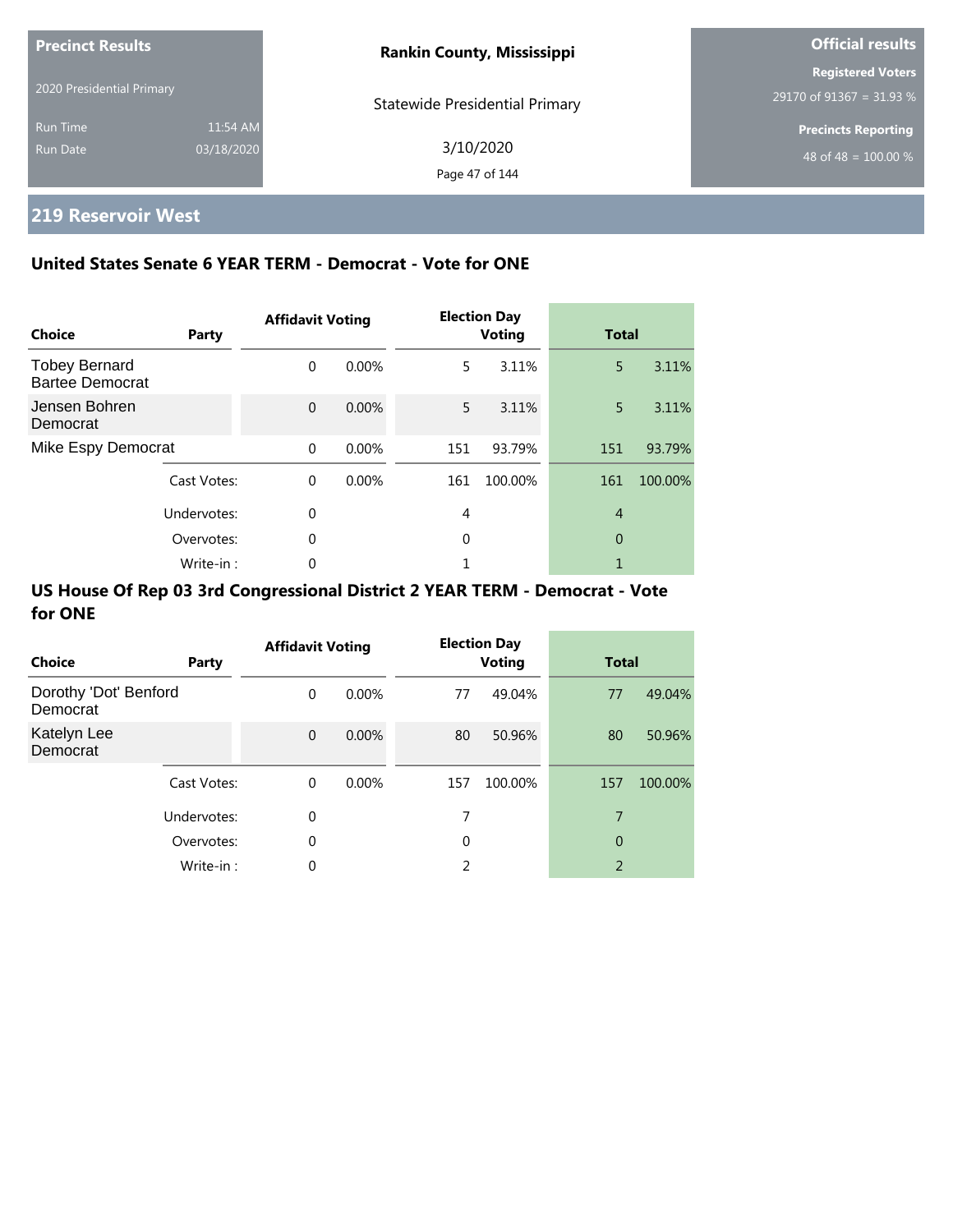| <b>Precinct Results</b>   |            | <b>Rankin County, Mississippi</b>     | <b>Official results</b>                              |  |
|---------------------------|------------|---------------------------------------|------------------------------------------------------|--|
| 2020 Presidential Primary |            | <b>Statewide Presidential Primary</b> | <b>Registered Voters</b><br>29170 of 91367 = 31.93 % |  |
| <b>Run Time</b>           | 11:54 AM   |                                       | <b>Precincts Reporting</b>                           |  |
| Run Date                  | 03/18/2020 | 3/10/2020<br>Page 48 of 144           | 48 of 48 = $\overline{100.00\%}$                     |  |

## **219 Reservoir West**

### **United States President 4 YEAR TERM - Republican - Vote for ONE**

| Choice                                   | Party       | <b>Affidavit Voting</b> |          |     | <b>Election Day</b><br><b>Voting</b> |                          | <b>Total</b> |  |
|------------------------------------------|-------------|-------------------------|----------|-----|--------------------------------------|--------------------------|--------------|--|
| Roque 'Rocky' De La<br>Fuente Republican |             | $\Omega$                | $0.00\%$ | 1   | 0.23%                                | 1                        | 0.23%        |  |
| Donald J. Trump<br>Republican            |             | 1                       | 100.00%  | 416 | 97.65%                               | 417                      | 97.66%       |  |
| <b>Bill Weld Republican</b>              |             | $\Omega$                | $0.00\%$ | 9   | 2.11%                                | 9                        | 2.11%        |  |
|                                          | Cast Votes: | 1.                      | 100.00%  | 426 | 100.00%                              | 427                      | 100.00%      |  |
|                                          | Undervotes: | $\Omega$                |          | 2   |                                      | $\overline{2}$           |              |  |
| Overvotes:                               |             | 0                       |          | 0   |                                      | 0                        |              |  |
|                                          | Write-in:   | 0                       |          | 2   |                                      | $\overline{\phantom{a}}$ |              |  |

### **United States Senate 6 YEAR TERM - Republican - Vote for ONE**

| <b>Choice</b>                  | Party       | <b>Affidavit Voting</b> |         | <b>Election Day</b><br><b>Voting</b> |         | <b>Total</b> |         |
|--------------------------------|-------------|-------------------------|---------|--------------------------------------|---------|--------------|---------|
| Cindy Hyde-Smith<br>Republican |             |                         | 100.00% | 418                                  | 100.00% | 419          | 100.00% |
|                                | Cast Votes: |                         | 100.00% | 418                                  | 100.00% | 419          | 100.00% |
|                                | Undervotes: | 0                       |         | 8                                    |         | 8            |         |
|                                | Overvotes:  | 0                       |         | 0                                    |         | 0            |         |
|                                | Write-in:   | 0                       |         | 4                                    |         | 4            |         |

| Choice                             | Party       | <b>Affidavit Voting</b> |         |             | <b>Election Day</b><br><b>Voting</b> |                | <b>Total</b> |  |
|------------------------------------|-------------|-------------------------|---------|-------------|--------------------------------------|----------------|--------------|--|
| <b>Michael Guest</b><br>Republican |             | 1                       | 100.00% | 386         | 89.98%                               | 387            | 90.00%       |  |
| James Tulp<br>Republican           |             | $\overline{0}$          | 0.00%   | 43          | 10.02%                               | 43             | 10.00%       |  |
|                                    | Cast Votes: |                         | 100.00% | 429         | 100.00%                              | 430            | 100.00%      |  |
|                                    | Undervotes: | 0                       |         | 1           |                                      | 1              |              |  |
|                                    | Overvotes:  | $\theta$                |         | $\mathbf 0$ |                                      | $\overline{0}$ |              |  |
|                                    | Write-in:   | 0                       |         | 0           |                                      | 0              |              |  |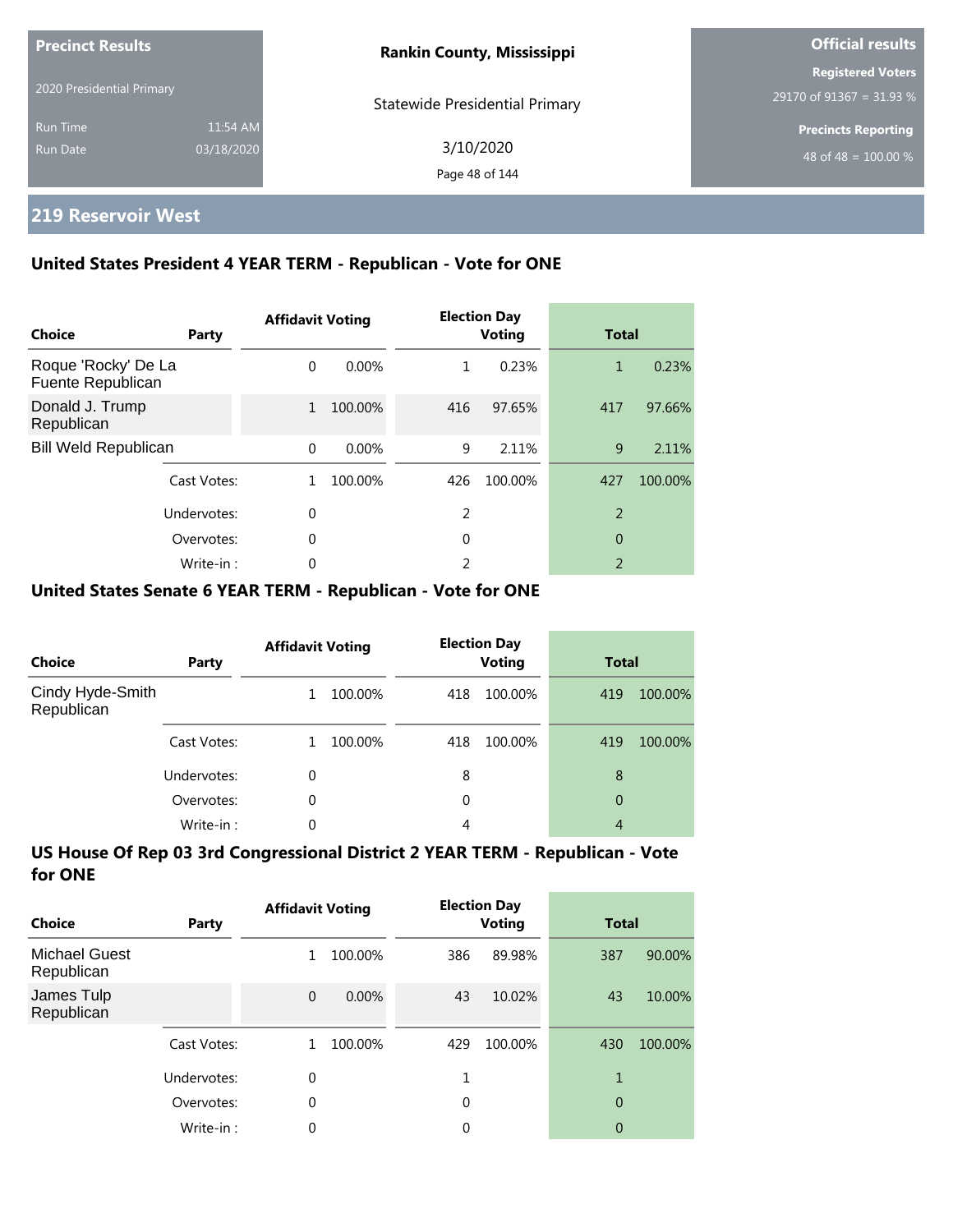| <b>Precinct Results</b>                                      | <b>Rankin County, Mississippi</b>     | <b>Official results</b>                              |
|--------------------------------------------------------------|---------------------------------------|------------------------------------------------------|
| 2020 Presidential Primary                                    | <b>Statewide Presidential Primary</b> | <b>Registered Voters</b><br>29170 of 91367 = 31.93 % |
| 11:54 AM<br><b>Run Time</b><br>03/18/2020<br><b>Run Date</b> | 3/10/2020<br>Page 49 of 144           | <b>Precincts Reporting</b><br>48 of 48 = $100.00\%$  |

# **220 Northshore**

| <b>Choice</b>                           | Party       | <b>Affidavit Voting</b> |       |              | <b>Election Day</b><br><b>Voting</b> | <b>Total</b>     |         |
|-----------------------------------------|-------------|-------------------------|-------|--------------|--------------------------------------|------------------|---------|
| Joseph R. Biden<br>Democrat             |             | $\mathbf 0$             | 0.00% | 197          | 80.08%                               | 197              | 80.08%  |
| Michael R.<br><b>Bloomberg Democrat</b> |             | $\mathbf 0$             | 0.00% | $\mathbf{1}$ | 0.41%                                | $\mathbf{1}$     | 0.41%   |
| Pete Buttigieg<br>Democrat              |             | $\mathbf 0$             | 0.00% | $\mathbf 0$  | 0.00%                                | $\boldsymbol{0}$ | 0.00%   |
| <b>Tulsi Gabbard</b><br>Democrat        |             | $\mathbf 0$             | 0.00% | $\mathbf{0}$ | 0.00%                                | $\overline{0}$   | 0.00%   |
| Amy Klobuchar<br>Democrat               |             | $\mathbf 0$             | 0.00% | $\mathbf{0}$ | 0.00%                                | $\boldsymbol{0}$ | 0.00%   |
| <b>Deval Patrick</b><br>Democrat        |             | $\mathbf 0$             | 0.00% | $\mathbf 0$  | 0.00%                                | $\mathbf{0}$     | 0.00%   |
| <b>Bernie Sanders</b><br>Democrat       |             | $\mathbf 0$             | 0.00% | 48           | 19.51%                               | 48               | 19.51%  |
| Tom Steyer<br>Democrat                  |             | $\mathbf 0$             | 0.00% | $\mathbf{0}$ | 0.00%                                | $\overline{0}$   | 0.00%   |
| Elizabeth Warren<br>Democrat            |             | $\mathbf 0$             | 0.00% | $\Omega$     | 0.00%                                | $\overline{0}$   | 0.00%   |
| Andrew Yang<br>Democrat                 |             | $\mathbf 0$             | 0.00% | $\mathbf{0}$ | 0.00%                                | $\boldsymbol{0}$ | 0.00%   |
|                                         | Cast Votes: | $\mathbf 0$             | 0.00% | 246          | 100.00%                              | 246              | 100.00% |
|                                         | Undervotes: | $\mathbf 0$             |       | $\mathbf{0}$ |                                      | $\mathbf 0$      |         |
|                                         | Overvotes:  | $\theta$                |       | $\theta$     |                                      | $\Omega$         |         |
|                                         | Write-in:   | $\mathbf 0$             |       | $\mathbf 0$  |                                      | $\mathbf 0$      |         |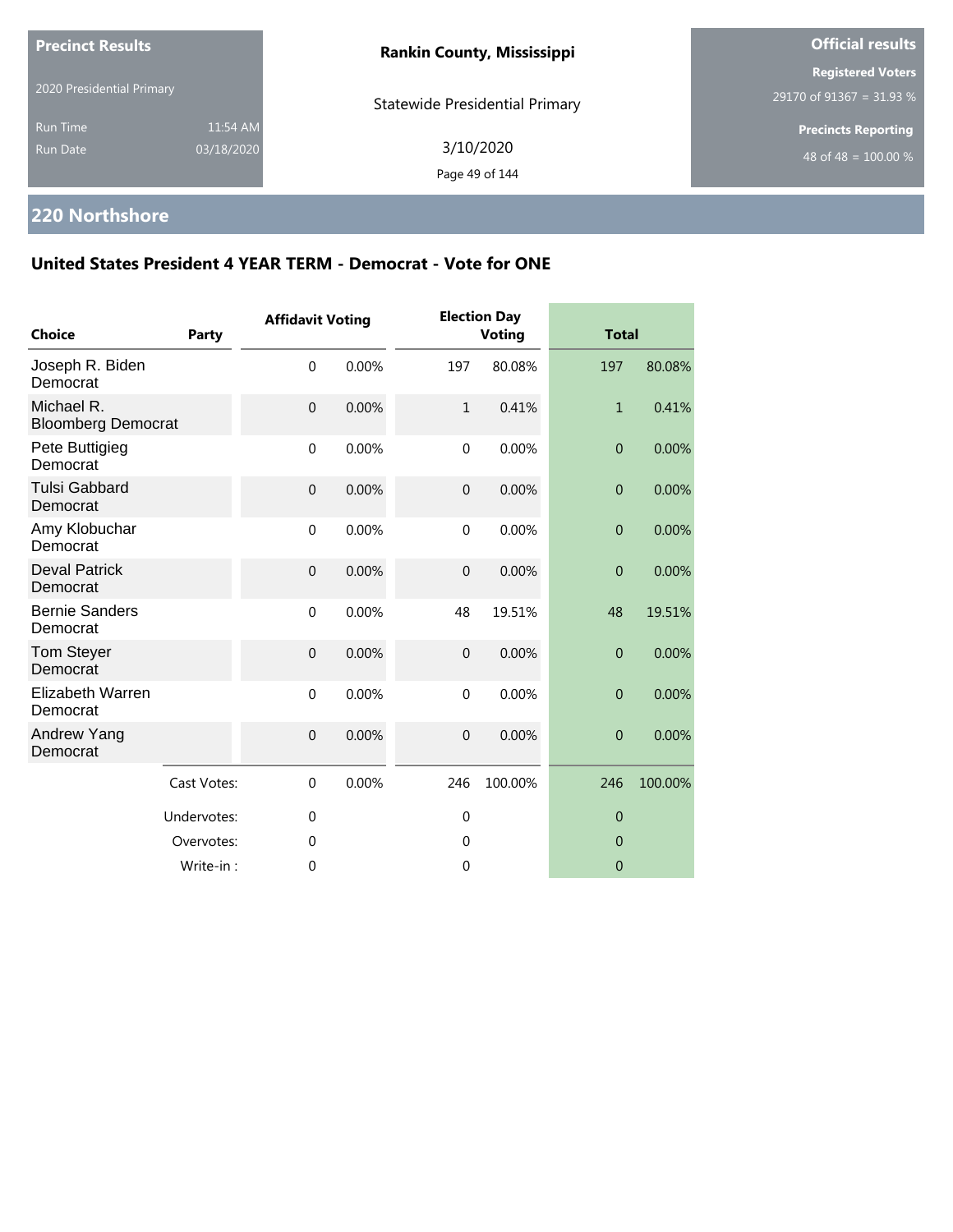| <b>Precinct Results</b>     |                        | <b>Rankin County, Mississippi</b>     | <b>Official results</b>                                        |
|-----------------------------|------------------------|---------------------------------------|----------------------------------------------------------------|
| 2020 Presidential Primary   |                        | <b>Statewide Presidential Primary</b> | <b>Registered Voters</b><br>29170 of 91367 = 31.93 %           |
| <b>Run Time</b><br>Run Date | 11:54 AM<br>03/18/2020 | 3/10/2020<br>Page 50 of 144           | <b>Precincts Reporting</b><br>48 of 48 = $\overline{100.00\%}$ |

# **220 Northshore**

### **United States Senate 6 YEAR TERM - Democrat - Vote for ONE**

| <b>Choice</b>                                  | Party       | <b>Affidavit Voting</b> |          |                | <b>Election Day</b><br><b>Voting</b> | <b>Total</b>   |         |
|------------------------------------------------|-------------|-------------------------|----------|----------------|--------------------------------------|----------------|---------|
| <b>Tobey Bernard</b><br><b>Bartee Democrat</b> |             | $\Omega$                | $0.00\%$ | 12             | 5.00%                                | 12             | 5.00%   |
| Jensen Bohren<br>Democrat                      |             | $\Omega$                | $0.00\%$ | $\overline{4}$ | 1.67%                                | $\overline{4}$ | 1.67%   |
| Mike Espy Democrat                             |             | $\Omega$                | 0.00%    | 224            | 93.33%                               | 224            | 93.33%  |
|                                                | Cast Votes: | $\Omega$                | $0.00\%$ | 240            | 100.00%                              | 240            | 100.00% |
|                                                | Undervotes: | $\Omega$                |          | 5              |                                      | 5              |         |
|                                                | Overvotes:  | $\Omega$                |          | 0              |                                      | 0              |         |
|                                                | Write-in:   | 0                       |          |                |                                      |                |         |

| Choice                            | Party       | <b>Affidavit Voting</b> |          |     | <b>Election Day</b><br><b>Voting</b> | <b>Total</b>   |         |
|-----------------------------------|-------------|-------------------------|----------|-----|--------------------------------------|----------------|---------|
| Dorothy 'Dot' Benford<br>Democrat |             | $\Omega$                | $0.00\%$ | 120 | 55.56%                               | 120            | 55.56%  |
| Katelyn Lee<br>Democrat           |             | $\mathbf{0}$            | $0.00\%$ | 96  | 44.44%                               | 96             | 44.44%  |
|                                   | Cast Votes: | $\Omega$                | $0.00\%$ | 216 | 100.00%                              | 216            | 100.00% |
|                                   | Undervotes: | 0                       |          | 23  |                                      | 23             |         |
|                                   | Overvotes:  | 0                       |          | 0   |                                      | $\overline{0}$ |         |
|                                   | Write-in:   | 0                       |          | 7   |                                      | 7              |         |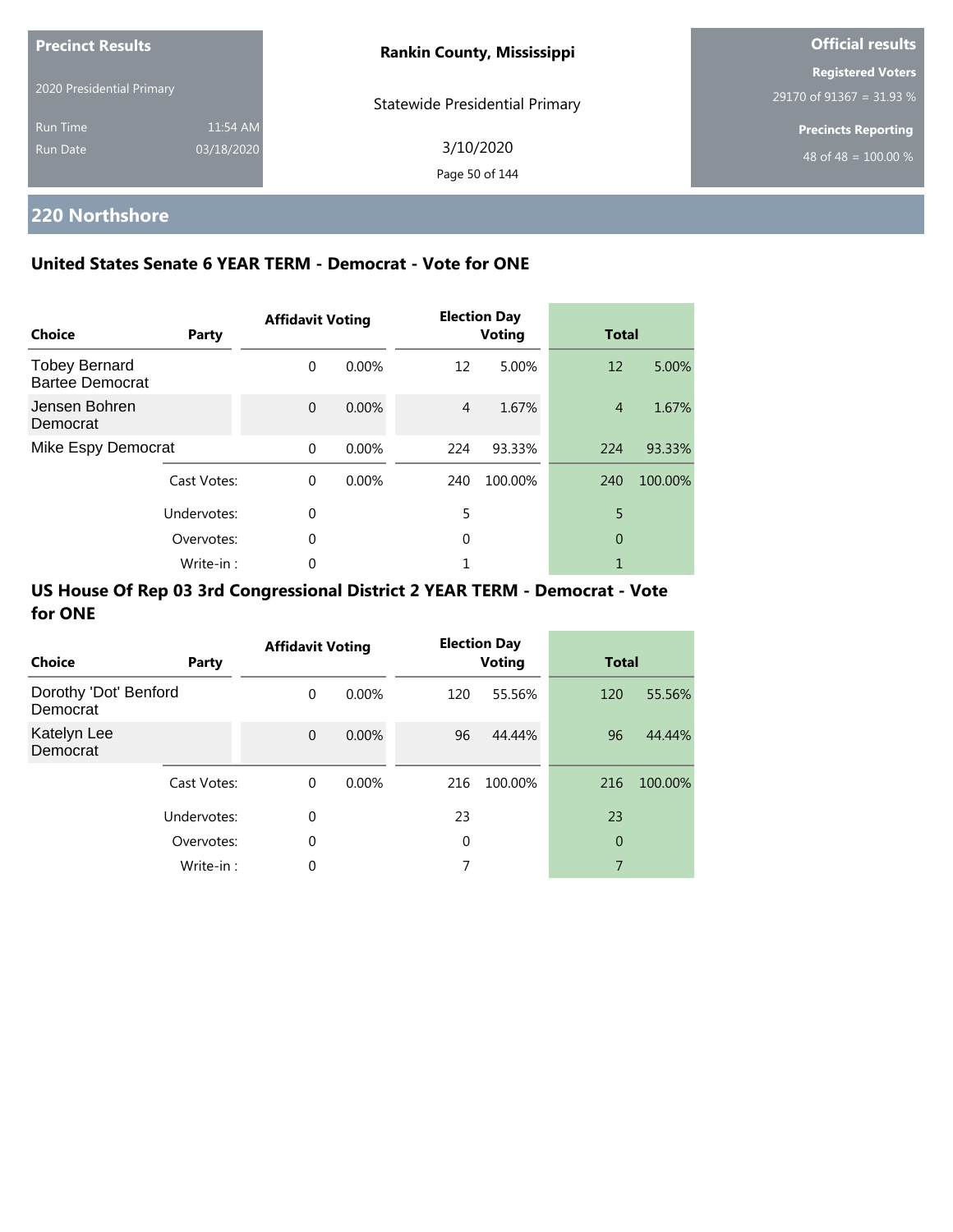| <b>Precinct Results</b>     |                        | <b>Rankin County, Mississippi</b>     | <b>Official results</b>                              |
|-----------------------------|------------------------|---------------------------------------|------------------------------------------------------|
| 2020 Presidential Primary   |                        | <b>Statewide Presidential Primary</b> | <b>Registered Voters</b><br>29170 of 91367 = 31.93 % |
| <b>Run Time</b><br>Run Date | 11:54 AM<br>03/18/2020 | 3/10/2020<br>Page 51 of 144           | <b>Precincts Reporting</b><br>48 of 48 = $100.00\%$  |

## **220 Northshore**

### **United States President 4 YEAR TERM - Republican - Vote for ONE**

| <b>Choice</b>                            | Party       | <b>Affidavit Voting</b> |          |     | <b>Election Day</b><br><b>Voting</b> | <b>Total</b> |         |
|------------------------------------------|-------------|-------------------------|----------|-----|--------------------------------------|--------------|---------|
| Roque 'Rocky' De La<br>Fuente Republican |             | $\Omega$                | $0.00\%$ | 2   | 0.34%                                | 2            | 0.34%   |
| Donald J. Trump<br>Republican            |             | $\mathbf{1}$            | 100.00%  | 573 | 98.79%                               | 574          | 98.80%  |
| <b>Bill Weld Republican</b>              |             | $\Omega$                | 0.00%    | 5   | 0.86%                                | 5            | 0.86%   |
|                                          | Cast Votes: |                         | 100.00%  | 580 | 100.00%                              | 581          | 100.00% |
|                                          | Undervotes: | $\Omega$                |          |     |                                      | 1            |         |
|                                          | Overvotes:  | $\Omega$                |          | 0   |                                      | 0            |         |
|                                          | Write-in:   | 0                       |          | 0   |                                      | 0            |         |

### **United States Senate 6 YEAR TERM - Republican - Vote for ONE**

| <b>Choice</b>                  | Party       | <b>Affidavit Voting</b> |         |     | <b>Election Day</b><br><b>Voting</b> | <b>Total</b> |         |
|--------------------------------|-------------|-------------------------|---------|-----|--------------------------------------|--------------|---------|
| Cindy Hyde-Smith<br>Republican |             |                         | 100.00% | 562 | 100.00%                              | 563          | 100.00% |
|                                | Cast Votes: |                         | 100.00% | 562 | 100.00%                              | 563          | 100.00% |
|                                | Undervotes: | 0                       |         | 12  |                                      | 12           |         |
|                                | Overvotes:  | $\Omega$                |         | 0   |                                      | 0            |         |
|                                | Write-in:   | 0                       |         | 7   |                                      | 7            |         |

| Choice                             | Party       | <b>Affidavit Voting</b> |          |     | <b>Election Day</b><br><b>Voting</b> | <b>Total</b>   |         |
|------------------------------------|-------------|-------------------------|----------|-----|--------------------------------------|----------------|---------|
| <b>Michael Guest</b><br>Republican |             | 1                       | 100.00%  | 529 | 91.36%                               | 530            | 91.38%  |
| James Tulp<br>Republican           |             | $\mathbf{0}$            | $0.00\%$ | 50  | 8.64%                                | 50             | 8.62%   |
|                                    | Cast Votes: |                         | 100.00%  | 579 | 100.00%                              | 580            | 100.00% |
|                                    | Undervotes: | 0                       |          | 1   |                                      | 1              |         |
|                                    | Overvotes:  | $\theta$                |          | 0   |                                      | $\overline{0}$ |         |
|                                    | Write-in:   | 0                       |          |     |                                      |                |         |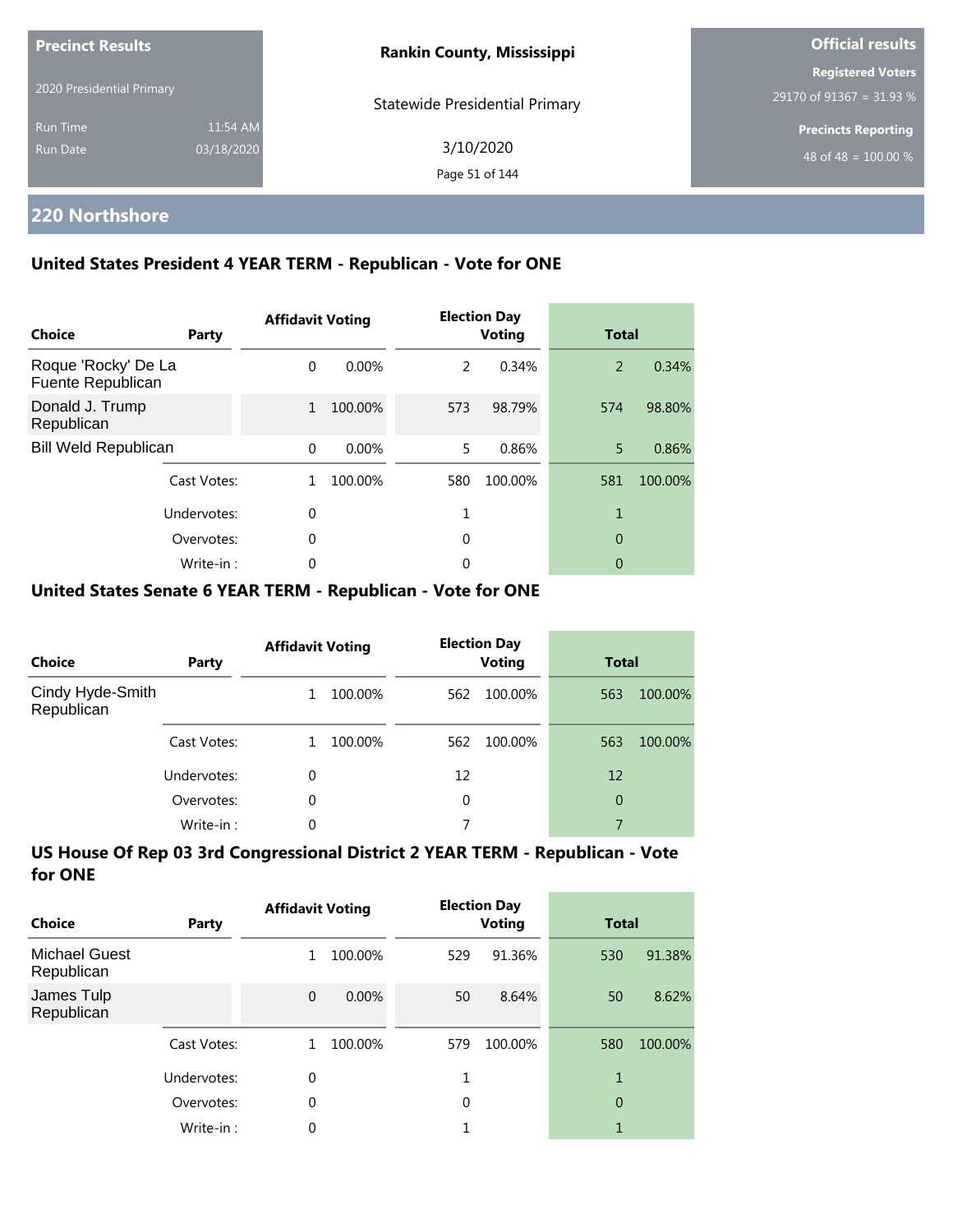| 2020 Presidential Primary                                    | <b>Rankin County, Mississippi</b><br><b>Statewide Presidential Primary</b> | <b>Registered Voters</b><br>29170 of 91367 = 31.93 % |
|--------------------------------------------------------------|----------------------------------------------------------------------------|------------------------------------------------------|
| 11:54 AM<br><b>Run Time</b><br>03/18/2020<br><b>Run Date</b> | 3/10/2020<br>Page 52 of 144                                                | <b>Precincts Reporting</b><br>48 of 48 = $100.00\%$  |

# **221 Lakeland**

| <b>Choice</b>                           | <b>Party</b> | <b>Affidavit Voting</b> |         |                | <b>Election Day</b><br><b>Voting</b> | <b>Total</b>     |         |
|-----------------------------------------|--------------|-------------------------|---------|----------------|--------------------------------------|------------------|---------|
| Joseph R. Biden<br>Democrat             |              | $\overline{2}$          | 100.00% | 81             | 74.31%                               | 83               | 74.77%  |
| Michael R.<br><b>Bloomberg Democrat</b> |              | $\Omega$                | 0.00%   | $\Omega$       | 0.00%                                | $\Omega$         | 0.00%   |
| Pete Buttigieg<br>Democrat              |              | $\mathbf 0$             | 0.00%   | $\mathbf 0$    | 0.00%                                | $\overline{0}$   | 0.00%   |
| <b>Tulsi Gabbard</b><br>Democrat        |              | $\mathbf{0}$            | 0.00%   | 3              | 2.75%                                | $\overline{3}$   | 2.70%   |
| Amy Klobuchar<br>Democrat               |              | $\mathbf{0}$            | 0.00%   | $\mathbf{0}$   | 0.00%                                | $\overline{0}$   | 0.00%   |
| <b>Deval Patrick</b><br>Democrat        |              | $\boldsymbol{0}$        | 0.00%   | $\overline{0}$ | 0.00%                                | $\boldsymbol{0}$ | 0.00%   |
| <b>Bernie Sanders</b><br>Democrat       |              | $\mathbf 0$             | 0.00%   | 21             | 19.27%                               | 21               | 18.92%  |
| Tom Steyer<br>Democrat                  |              | $\mathbf{0}$            | 0.00%   | $\overline{0}$ | 0.00%                                | $\overline{0}$   | 0.00%   |
| Elizabeth Warren<br>Democrat            |              | $\mathbf{0}$            | 0.00%   | 3              | 2.75%                                | 3                | 2.70%   |
| Andrew Yang<br>Democrat                 |              | $\mathbf{0}$            | 0.00%   | $\mathbf{1}$   | 0.92%                                | $\mathbf{1}$     | 0.90%   |
|                                         | Cast Votes:  | $\overline{2}$          | 100.00% | 109            | 100.00%                              | 111              | 100.00% |
|                                         | Undervotes:  | $\mathbf 0$             |         | $\mathbf 0$    |                                      | $\overline{0}$   |         |
|                                         | Overvotes:   | $\mathbf 0$             |         | 1              |                                      | $\mathbf{1}$     |         |
|                                         | Write-in:    | 0                       |         | $\mathbf 0$    |                                      | $\overline{0}$   |         |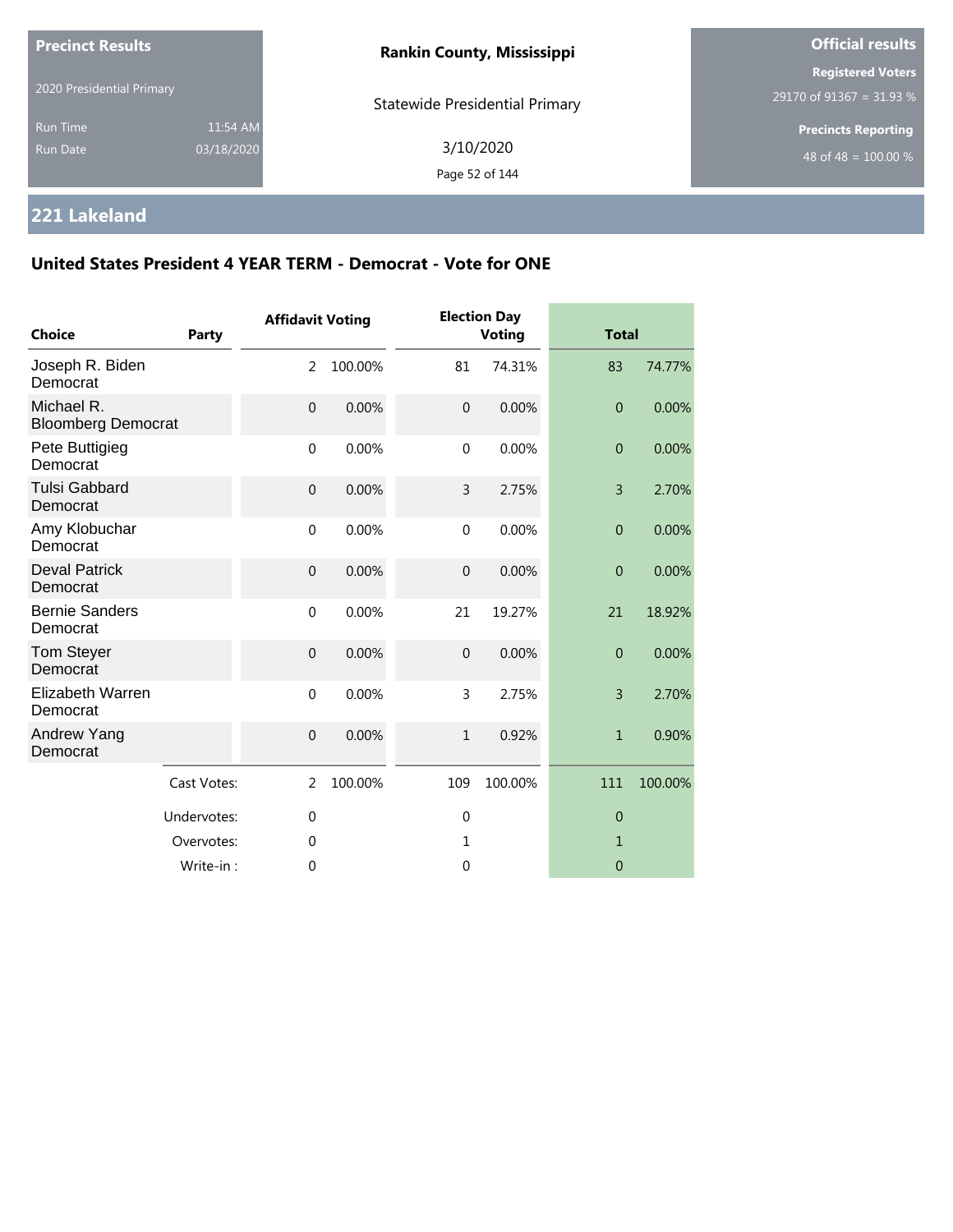| <b>Precinct Results</b>   |            | <b>Rankin County, Mississippi</b>     | <b>Official results</b>    |
|---------------------------|------------|---------------------------------------|----------------------------|
|                           |            |                                       | <b>Registered Voters</b>   |
| 2020 Presidential Primary |            | <b>Statewide Presidential Primary</b> | 29170 of 91367 = 31.93 %   |
| <b>Run Time</b>           | 11:54 AM   |                                       | <b>Precincts Reporting</b> |
| Run Date                  | 03/18/2020 | 3/10/2020                             | $148$ of 48 = 100.00 % ,   |
|                           |            | Page 53 of 144                        |                            |

# **221 Lakeland**

### **United States Senate 6 YEAR TERM - Democrat - Vote for ONE**

| <b>Choice</b>                                  | Party       | <b>Affidavit Voting</b> |          |     | <b>Election Day</b><br><b>Voting</b> | <b>Total</b>   |         |
|------------------------------------------------|-------------|-------------------------|----------|-----|--------------------------------------|----------------|---------|
| <b>Tobey Bernard</b><br><b>Bartee Democrat</b> |             | $\Omega$                | $0.00\%$ | 2   | 1.90%                                | 2              | 1.87%   |
| Jensen Bohren<br>Democrat                      |             | $\Omega$                | $0.00\%$ | 6   | 5.71%                                | 6              | 5.61%   |
| Mike Espy Democrat                             |             | $\mathcal{P}$           | 100.00%  | 97  | 92.38%                               | 99             | 92.52%  |
|                                                | Cast Votes: | 2                       | 100.00%  | 105 | 100.00%                              | 107            | 100.00% |
|                                                | Undervotes: | $\Omega$                |          | 3   |                                      | 3              |         |
|                                                | Overvotes:  | $\Omega$                |          | 2   |                                      | $\overline{2}$ |         |
|                                                | Write-in:   | 0                       |          | 0   |                                      | 0              |         |

| Choice                            | Party       | <b>Affidavit Voting</b> |          | <b>Election Day</b><br><b>Voting</b> |         | <b>Total</b> |         |
|-----------------------------------|-------------|-------------------------|----------|--------------------------------------|---------|--------------|---------|
| Dorothy 'Dot' Benford<br>Democrat |             | $\Omega$                | $0.00\%$ | 56                                   | 57.73%  | 56           | 56.57%  |
| Katelyn Lee<br>Democrat           |             | $\overline{2}$          | 100.00%  | 41                                   | 42.27%  | 43           | 43.43%  |
|                                   | Cast Votes: | 2                       | 100.00%  | 97                                   | 100.00% | 99           | 100.00% |
|                                   | Undervotes: | $\mathbf 0$             |          | 10                                   |         | 10           |         |
|                                   | Overvotes:  | $\mathbf 0$             |          |                                      |         | 1            |         |
|                                   | Write-in:   | 0                       |          | C.                                   |         | 2            |         |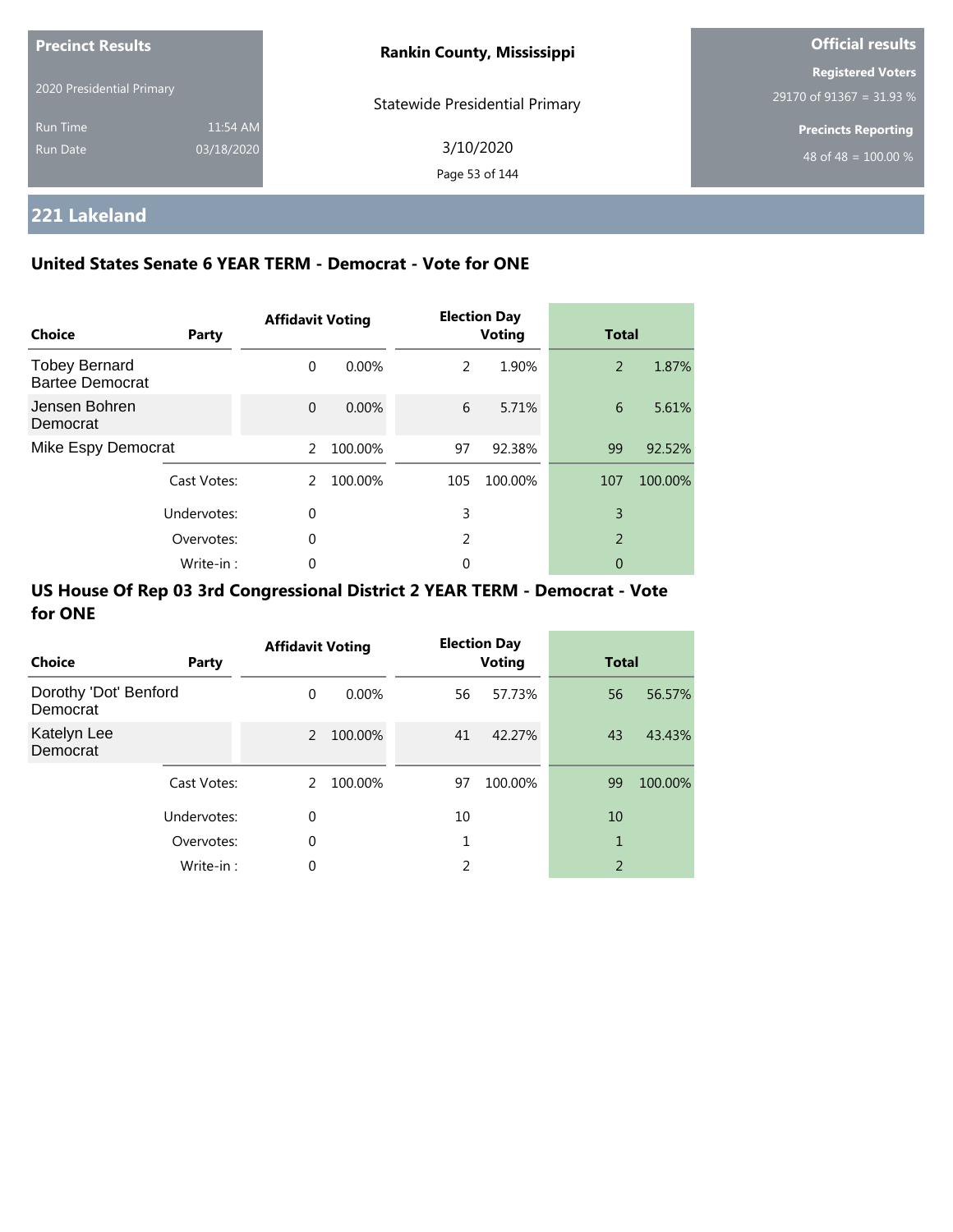| <b>Precinct Results</b><br>2020 Presidential Primary |                        | <b>Rankin County, Mississippi</b>     | <b>Official results</b>                              |
|------------------------------------------------------|------------------------|---------------------------------------|------------------------------------------------------|
|                                                      |                        | <b>Statewide Presidential Primary</b> | <b>Registered Voters</b><br>29170 of 91367 = 31.93 % |
| <b>Run Time</b><br>Run Date                          | 11:54 AM<br>03/18/2020 | 3/10/2020<br>Page 54 of 144           | <b>Precincts Reporting</b><br>48 of 48 = $100.00\%$  |

## **221 Lakeland**

### **United States President 4 YEAR TERM - Republican - Vote for ONE**

| <b>Choice</b>                            | Party       | <b>Affidavit Voting</b> |          |               | <b>Election Day</b><br><b>Voting</b> | <b>Total</b>             |         |
|------------------------------------------|-------------|-------------------------|----------|---------------|--------------------------------------|--------------------------|---------|
| Roque 'Rocky' De La<br>Fuente Republican |             | $\Omega$                | $0.00\%$ | $\mathcal{P}$ | 0.88%                                | 2                        | 0.88%   |
| Donald J. Trump<br>Republican            |             | $\Omega$                | $0.00\%$ | 220           | 96.49%                               | 220                      | 96.49%  |
| <b>Bill Weld Republican</b>              |             | $\Omega$                | 0.00%    | 6             | 2.63%                                | 6                        | 2.63%   |
|                                          | Cast Votes: | $\Omega$                | $0.00\%$ | 228           | 100.00%                              | 228                      | 100.00% |
|                                          | Undervotes: | $\Omega$                |          |               |                                      | 1                        |         |
|                                          | Overvotes:  | $\Omega$                |          | 0             |                                      | 0                        |         |
|                                          | Write-in:   | 0                       |          | 2             |                                      | $\overline{\phantom{0}}$ |         |

### **United States Senate 6 YEAR TERM - Republican - Vote for ONE**

| <b>Choice</b>                  | Party       | <b>Affidavit Voting</b> |          |     | <b>Election Day</b><br><b>Voting</b> | <b>Total</b> |         |
|--------------------------------|-------------|-------------------------|----------|-----|--------------------------------------|--------------|---------|
| Cindy Hyde-Smith<br>Republican |             | $\Omega$                | 0.00%    | 222 | 100.00%                              | 222          | 100.00% |
|                                | Cast Votes: | $\Omega$                | $0.00\%$ | 222 | 100.00%                              | 222          | 100.00% |
|                                | Undervotes: | 0                       |          | 3   |                                      | 3            |         |
|                                | Overvotes:  | $\Omega$                |          | 0   |                                      | 0            |         |
|                                | Write-in:   | 0                       |          | 6   |                                      | 6            |         |

| Choice                             | Party       | <b>Affidavit Voting</b> |          |          | <b>Election Day</b><br><b>Voting</b> | <b>Total</b>   |         |
|------------------------------------|-------------|-------------------------|----------|----------|--------------------------------------|----------------|---------|
| <b>Michael Guest</b><br>Republican |             | 0                       | $0.00\%$ | 203      | 87.88%                               | 203            | 87.88%  |
| James Tulp<br>Republican           |             | $\overline{0}$          | $0.00\%$ | 28       | 12.12%                               | 28             | 12.12%  |
|                                    | Cast Votes: | $\Omega$                | $0.00\%$ | 231      | 100.00%                              | 231            | 100.00% |
|                                    | Undervotes: | 0                       |          | $\Omega$ |                                      | $\overline{0}$ |         |
|                                    | Overvotes:  | 0                       |          | $\Omega$ |                                      | $\overline{0}$ |         |
|                                    | Write-in:   | 0                       |          | 0        |                                      | 0              |         |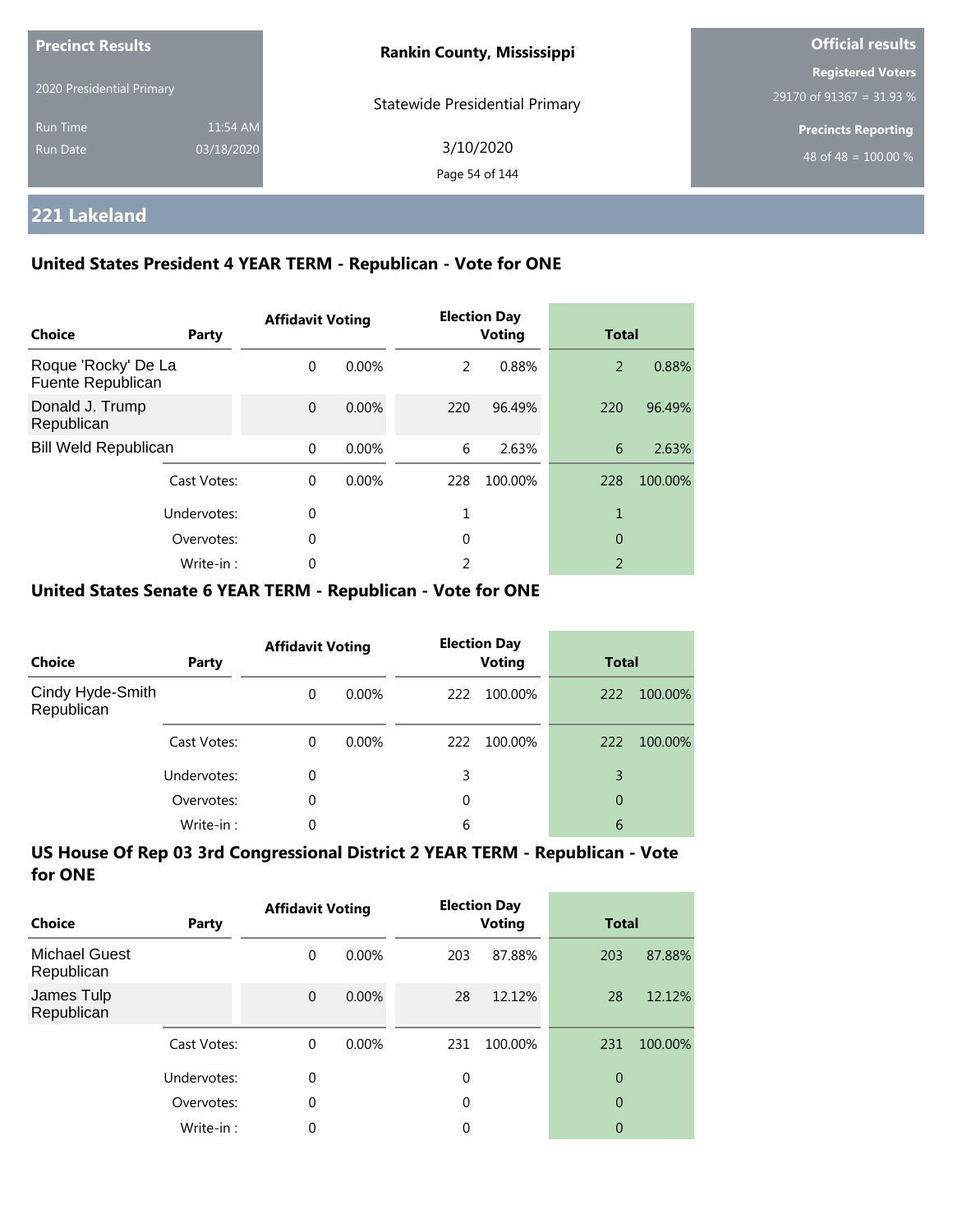| <b>Precinct Results</b>     |                        | <b>Rankin County, Mississippi</b>     | <b>Official results</b>                                        |
|-----------------------------|------------------------|---------------------------------------|----------------------------------------------------------------|
| 2020 Presidential Primary   |                        | <b>Statewide Presidential Primary</b> | <b>Registered Voters</b><br>$29170$ of 91367 = 31.93 %         |
| Run Time<br><b>Run Date</b> | 11:54 AM<br>03/18/2020 | 3/10/2020<br>Page 55 of 144           | <b>Precincts Reporting</b><br>48 of 48 = $\overline{100.00\%}$ |

# **307 Antioch Mayton**

| <b>Choice</b>                           | <b>Party</b> | <b>Affidavit Voting</b> |         |                | <b>Election Day</b><br><b>Voting</b> | <b>Total</b>     |         |
|-----------------------------------------|--------------|-------------------------|---------|----------------|--------------------------------------|------------------|---------|
| Joseph R. Biden<br>Democrat             |              | 1                       | 100.00% | 27             | 87.10%                               | 28               | 87.50%  |
| Michael R.<br><b>Bloomberg Democrat</b> |              | $\mathbf{0}$            | 0.00%   | $\mathbf{0}$   | 0.00%                                | $\mathbf{0}$     | 0.00%   |
| Pete Buttigieg<br>Democrat              |              | $\mathbf 0$             | 0.00%   | $\mathbf 0$    | 0.00%                                | $\overline{0}$   | 0.00%   |
| <b>Tulsi Gabbard</b><br>Democrat        |              | $\mathbf{0}$            | 0.00%   | $\overline{0}$ | 0.00%                                | $\overline{0}$   | 0.00%   |
| Amy Klobuchar<br>Democrat               |              | $\mathbf{0}$            | 0.00%   | $\mathbf 0$    | 0.00%                                | $\mathbf{0}$     | 0.00%   |
| <b>Deval Patrick</b><br>Democrat        |              | $\mathbf{0}$            | 0.00%   | $\mathbf 0$    | 0.00%                                | $\boldsymbol{0}$ | 0.00%   |
| <b>Bernie Sanders</b><br>Democrat       |              | $\mathbf 0$             | 0.00%   | 4              | 12.90%                               | $\overline{4}$   | 12.50%  |
| Tom Steyer<br>Democrat                  |              | $\mathbf{0}$            | 0.00%   | $\overline{0}$ | 0.00%                                | $\overline{0}$   | 0.00%   |
| <b>Elizabeth Warren</b><br>Democrat     |              | $\mathbf 0$             | 0.00%   | $\mathbf 0$    | 0.00%                                | $\overline{0}$   | 0.00%   |
| Andrew Yang<br>Democrat                 |              | $\overline{0}$          | 0.00%   | $\overline{0}$ | 0.00%                                | $\overline{0}$   | 0.00%   |
|                                         | Cast Votes:  | $\mathbf{1}$            | 100.00% | 31             | 100.00%                              | 32               | 100.00% |
|                                         | Undervotes:  | $\mathbf{0}$            |         | $\mathbf{0}$   |                                      | $\theta$         |         |
|                                         | Overvotes:   | 0                       |         | $\mathbf 0$    |                                      | $\overline{0}$   |         |
|                                         | Write-in:    | 0                       |         | 0              |                                      | $\overline{0}$   |         |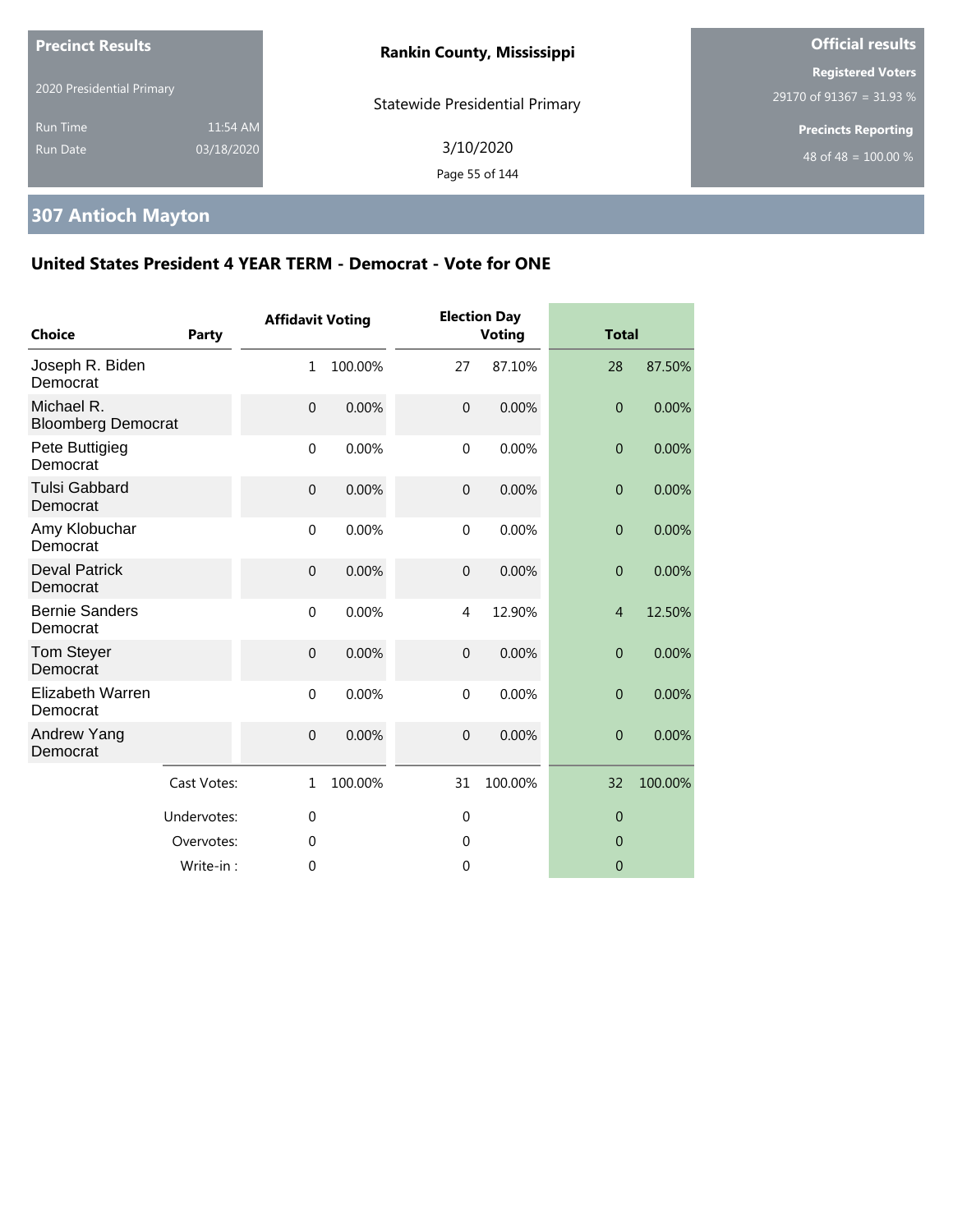| <b>Precinct Results</b>   |            | <b>Rankin County, Mississippi</b>     | <b>Official results</b>          |
|---------------------------|------------|---------------------------------------|----------------------------------|
|                           |            |                                       | <b>Registered Voters</b>         |
| 2020 Presidential Primary |            | <b>Statewide Presidential Primary</b> | 29170 of 91367 = 31.93 %         |
| <b>Run Time</b>           | 11:54 AM   |                                       | <b>Precincts Reporting</b>       |
| Run Date                  | 03/18/2020 | 3/10/2020                             | 48 of 48 = $\overline{100.00\%}$ |
|                           |            | Page 56 of 144                        |                                  |

# **307 Antioch Mayton**

## **United States Senate 6 YEAR TERM - Democrat - Vote for ONE**

| Choice                                         | Party       | <b>Affidavit Voting</b> |          |          | <b>Election Day</b><br><b>Voting</b> | <b>Total</b>   |         |
|------------------------------------------------|-------------|-------------------------|----------|----------|--------------------------------------|----------------|---------|
| <b>Tobey Bernard</b><br><b>Bartee Democrat</b> |             | $\Omega$                | 0.00%    | 1        | 3.23%                                | 1              | 3.13%   |
| Jensen Bohren<br>Democrat                      |             | $\Omega$                | $0.00\%$ | $\Omega$ | 0.00%                                | $\overline{0}$ | 0.00%   |
| Mike Espy Democrat                             |             | 1                       | 100.00%  | 30       | 96.77%                               | 31             | 96.88%  |
|                                                | Cast Votes: | 1.                      | 100.00%  | 31       | 100.00%                              | 32             | 100.00% |
|                                                | Undervotes: | $\Omega$                |          | 0        |                                      | 0              |         |
|                                                | Overvotes:  | 0                       |          | 0        |                                      | 0              |         |
|                                                | Write-in:   | 0                       |          | 0        |                                      | 0              |         |

| Choice                            | Party       | <b>Affidavit Voting</b> |          |    | <b>Election Day</b><br><b>Voting</b> | <b>Total</b> |         |
|-----------------------------------|-------------|-------------------------|----------|----|--------------------------------------|--------------|---------|
| Dorothy 'Dot' Benford<br>Democrat |             | 1                       | 100.00%  | 16 | 51.61%                               | 17           | 53.13%  |
| Katelyn Lee<br>Democrat           |             | $\Omega$                | $0.00\%$ | 15 | 48.39%                               | 15           | 46.88%  |
|                                   | Cast Votes: | 1                       | 100.00%  | 31 | 100.00%                              | 32           | 100.00% |
|                                   | Undervotes: | $\mathbf 0$             |          | 0  |                                      | 0            |         |
|                                   | Overvotes:  | $\mathbf 0$             |          | 0  |                                      | 0            |         |
|                                   | Write-in:   | 0                       |          | 0  |                                      | 0            |         |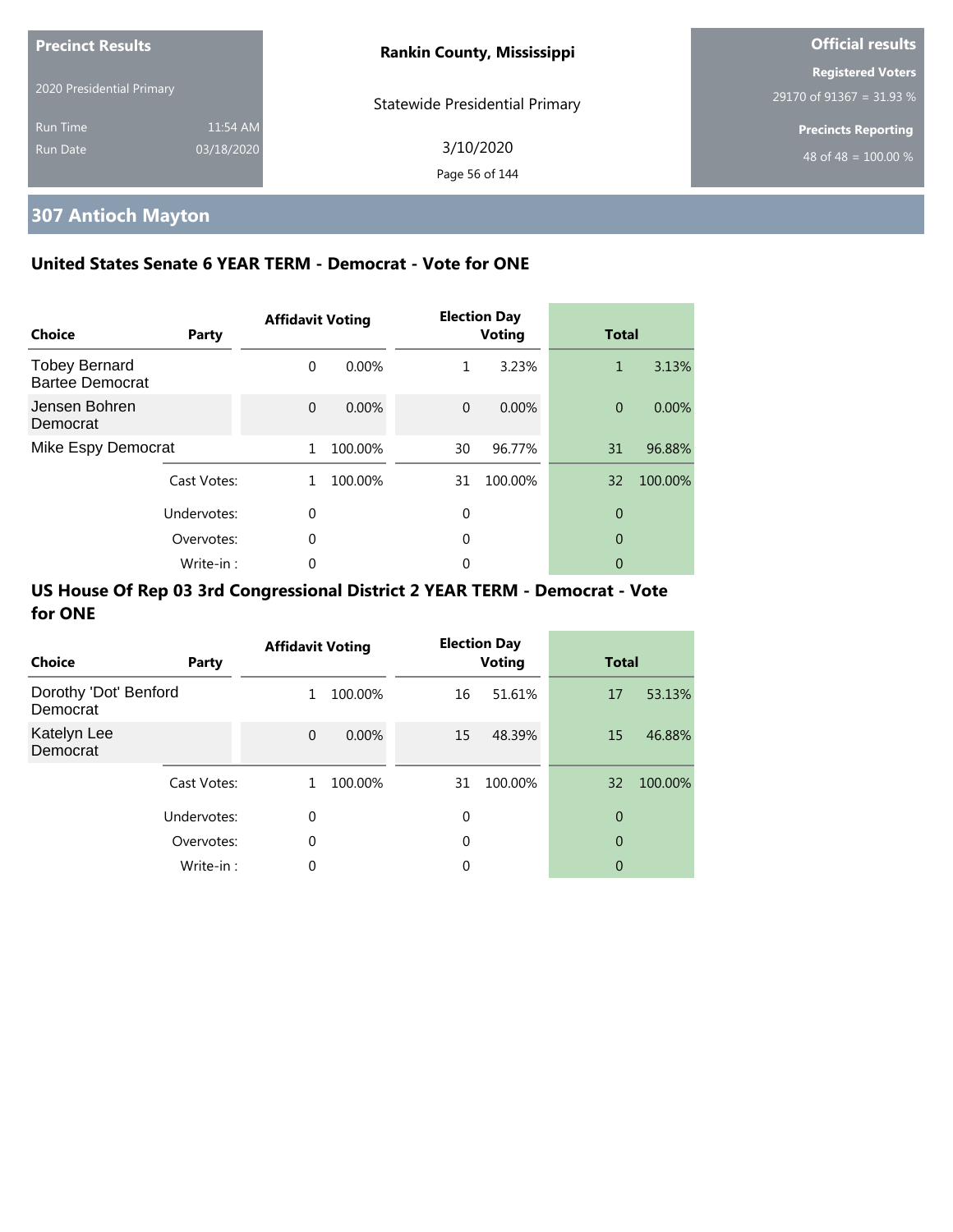| <b>Precinct Results</b><br>2020 Presidential Primary |                        | <b>Rankin County, Mississippi</b>     | <b>Official results</b>                              |
|------------------------------------------------------|------------------------|---------------------------------------|------------------------------------------------------|
|                                                      |                        | <b>Statewide Presidential Primary</b> | <b>Registered Voters</b><br>29170 of 91367 = 31.93 % |
| <b>Run Time</b><br>Run Date                          | 11:54 AM<br>03/18/2020 | 3/10/2020<br>Page 57 of 144           | <b>Precincts Reporting</b><br>48 of 48 = $100.00\%$  |

## **307 Antioch Mayton**

### **United States President 4 YEAR TERM - Republican - Vote for ONE**

| Choice                                   | Party       | <b>Affidavit Voting</b> |          |          | <b>Election Day</b><br><b>Voting</b> | <b>Total</b> |         |
|------------------------------------------|-------------|-------------------------|----------|----------|--------------------------------------|--------------|---------|
| Roque 'Rocky' De La<br>Fuente Republican |             | $\Omega$                | 0.00%    | 1        | 0.51%                                | 1            | 0.51%   |
| Donald J. Trump<br>Republican            |             | $\Omega$                | $0.00\%$ | 194      | 99.49%                               | 194          | 99.49%  |
| <b>Bill Weld Republican</b>              |             | $\Omega$                | 0.00%    | $\Omega$ | 0.00%                                | $\Omega$     | 0.00%   |
|                                          | Cast Votes: | $\Omega$                | $0.00\%$ | 195      | 100.00%                              | 195          | 100.00% |
|                                          | Undervotes: | 0                       |          | 0        |                                      | 0            |         |
|                                          | Overvotes:  | $\Omega$                |          | 0        |                                      | 0            |         |
|                                          | Write-in:   | 0                       |          | 0        |                                      | 0            |         |

### **United States Senate 6 YEAR TERM - Republican - Vote for ONE**

| <b>Choice</b>                  | Party       | <b>Affidavit Voting</b> |          | <b>Election Day</b><br><b>Voting</b> |         | <b>Total</b> |         |
|--------------------------------|-------------|-------------------------|----------|--------------------------------------|---------|--------------|---------|
| Cindy Hyde-Smith<br>Republican |             | $\Omega$                | $0.00\%$ | 194                                  | 100.00% | 194          | 100.00% |
|                                | Cast Votes: | $\Omega$                | $0.00\%$ | 194                                  | 100.00% | 194          | 100.00% |
|                                | Undervotes: | 0                       |          | 0                                    |         | 0            |         |
|                                | Overvotes:  | $\Omega$                |          | 0                                    |         | 0            |         |
|                                | Write-in:   | 0                       |          |                                      |         |              |         |

| Choice                             | Party       | <b>Affidavit Voting</b> |          | <b>Election Day</b><br><b>Voting</b> |         | <b>Total</b>   |         |
|------------------------------------|-------------|-------------------------|----------|--------------------------------------|---------|----------------|---------|
| <b>Michael Guest</b><br>Republican |             | 0                       | $0.00\%$ | 188                                  | 96.41%  | 188            | 96.41%  |
| James Tulp<br>Republican           |             | $\mathbf{0}$            | $0.00\%$ | $\overline{7}$                       | 3.59%   | $\overline{7}$ | 3.59%   |
|                                    | Cast Votes: | $\Omega$                | $0.00\%$ | 195                                  | 100.00% | 195            | 100.00% |
|                                    | Undervotes: | 0                       |          | $\mathbf 0$                          |         | $\overline{0}$ |         |
|                                    | Overvotes:  | $\theta$                |          | 0                                    |         | $\overline{0}$ |         |
|                                    | Write-in:   | 0                       |          | 0                                    |         | 0              |         |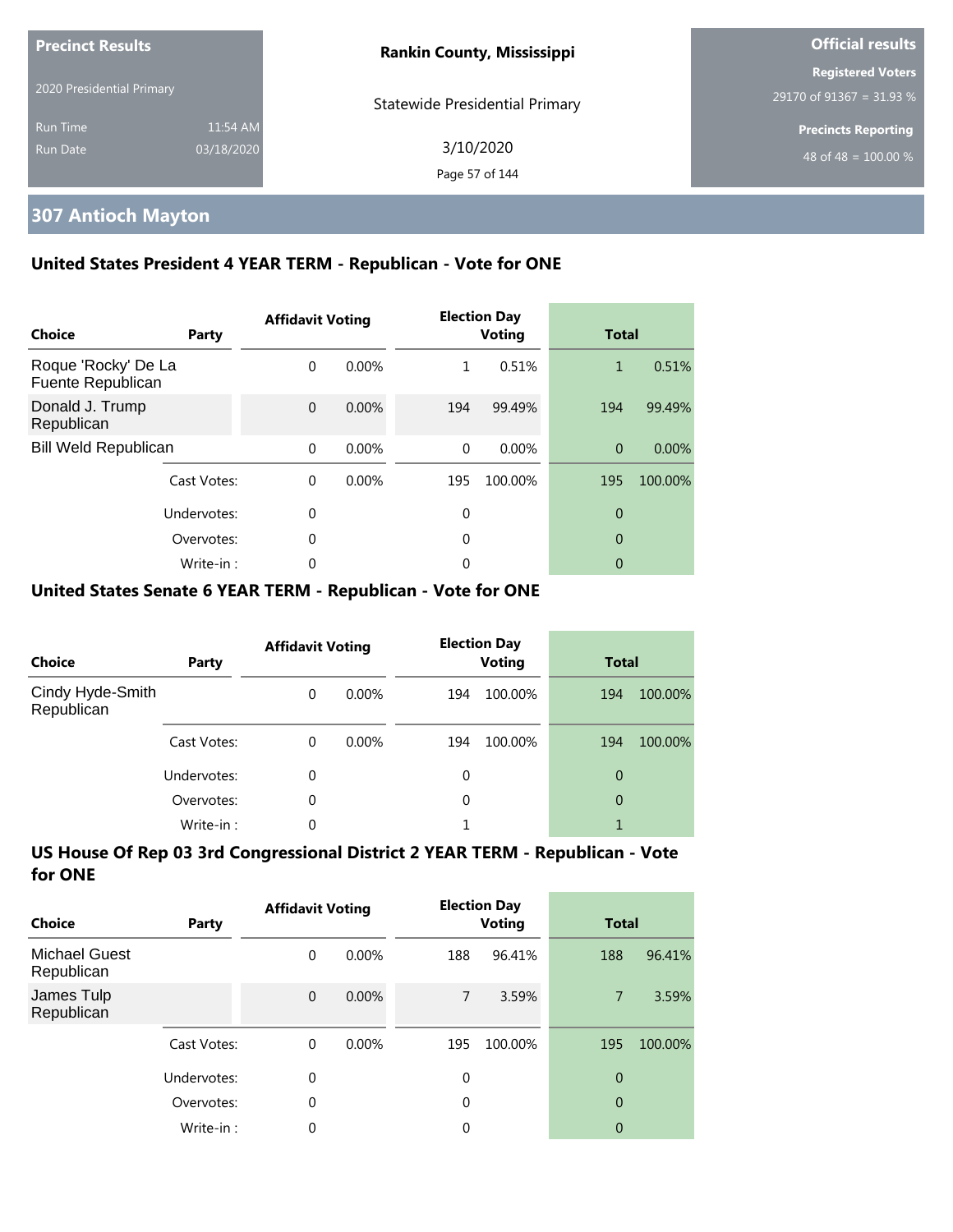| <b>Precinct Results</b>            |                        | <b>Rankin County, Mississippi</b>     | <b>Official results</b>                              |  |
|------------------------------------|------------------------|---------------------------------------|------------------------------------------------------|--|
| 2020 Presidential Primary          |                        | <b>Statewide Presidential Primary</b> | <b>Registered Voters</b><br>29170 of 91367 = 31.93 % |  |
| <b>Run Time</b><br><b>Run Date</b> | 11:54 AM<br>03/18/2020 | 3/10/2020<br>Page 58 of 144           | <b>Precincts Reporting</b><br>48 of 48 = $100.00\%$  |  |

### **308 Johns**

| <b>Choice</b>                           | Party       | <b>Affidavit Voting</b> |       |                  | <b>Election Day</b><br><b>Voting</b> |                | <b>Total</b> |  |
|-----------------------------------------|-------------|-------------------------|-------|------------------|--------------------------------------|----------------|--------------|--|
| Joseph R. Biden<br>Democrat             |             | $\mathbf 0$             | 0.00% | 59               | 88.06%                               | 59             | 88.06%       |  |
| Michael R.<br><b>Bloomberg Democrat</b> |             | $\mathbf{0}$            | 0.00% | $\mathbf{0}$     | 0.00%                                | $\overline{0}$ | 0.00%        |  |
| Pete Buttigieg<br>Democrat              |             | $\mathbf 0$             | 0.00% | $\mathbf 0$      | 0.00%                                | $\theta$       | 0.00%        |  |
| <b>Tulsi Gabbard</b><br>Democrat        |             | $\mathbf{0}$            | 0.00% | $\boldsymbol{0}$ | 0.00%                                | $\theta$       | 0.00%        |  |
| Amy Klobuchar<br>Democrat               |             | $\mathbf{0}$            | 0.00% | $\mathbf{0}$     | 0.00%                                | $\theta$       | 0.00%        |  |
| <b>Deval Patrick</b><br>Democrat        |             | $\boldsymbol{0}$        | 0.00% | $\boldsymbol{0}$ | 0.00%                                | $\theta$       | 0.00%        |  |
| <b>Bernie Sanders</b><br>Democrat       |             | $\mathbf 0$             | 0.00% | 8                | 11.94%                               | 8              | 11.94%       |  |
| Tom Steyer<br>Democrat                  |             | $\mathbf{0}$            | 0.00% | $\overline{0}$   | 0.00%                                | $\overline{0}$ | 0.00%        |  |
| Elizabeth Warren<br>Democrat            |             | $\mathbf 0$             | 0.00% | $\mathbf 0$      | 0.00%                                | $\overline{0}$ | 0.00%        |  |
| Andrew Yang<br>Democrat                 |             | $\mathbf 0$             | 0.00% | $\mathbf 0$      | 0.00%                                | $\overline{0}$ | 0.00%        |  |
|                                         | Cast Votes: | $\Omega$                | 0.00% | 67               | 100.00%                              | 67             | 100.00%      |  |
|                                         | Undervotes: | 0                       |       | $\mathbf 0$      |                                      | $\theta$       |              |  |
|                                         | Overvotes:  | $\mathbf 0$             |       | 1                |                                      | $\mathbf{1}$   |              |  |
|                                         | Write-in:   | $\mathbf 0$             |       | 0                |                                      | $\overline{0}$ |              |  |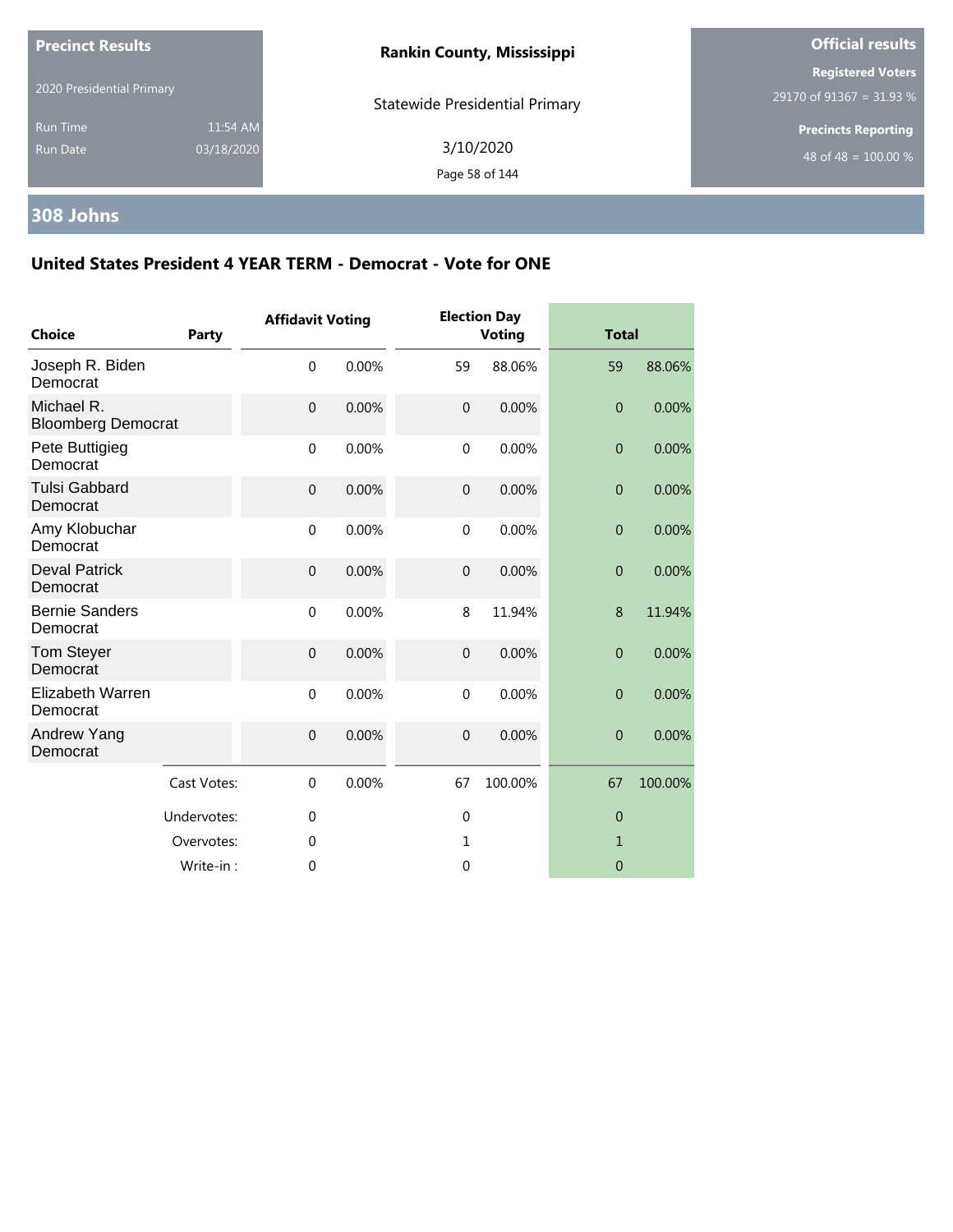| <b>Precinct Results</b>     |                        | <b>Rankin County, Mississippi</b>     | <b>Official results</b>                              |  |  |
|-----------------------------|------------------------|---------------------------------------|------------------------------------------------------|--|--|
| 2020 Presidential Primary   |                        | <b>Statewide Presidential Primary</b> | <b>Registered Voters</b><br>29170 of 91367 = 31.93 % |  |  |
| <b>Run Time</b><br>Run Date | 11:54 AM<br>03/18/2020 | 3/10/2020<br>Page 59 of 144           | <b>Precincts Reporting</b><br>48 of 48 = $100.00\%$  |  |  |

# **308 Johns**

## **United States Senate 6 YEAR TERM - Democrat - Vote for ONE**

| Choice                                         | Party       | <b>Affidavit Voting</b> |          |               | <b>Election Day</b><br><b>Voting</b> | <b>Total</b> |         |
|------------------------------------------------|-------------|-------------------------|----------|---------------|--------------------------------------|--------------|---------|
| <b>Tobey Bernard</b><br><b>Bartee Democrat</b> |             | $\Omega$                | $0.00\%$ | 2             | 3.03%                                | 2            | 3.03%   |
| Jensen Bohren<br>Democrat                      |             | $\Omega$                | $0.00\%$ | $\mathcal{P}$ | 3.03%                                | 2            | 3.03%   |
| Mike Espy Democrat                             |             | $\Omega$                | $0.00\%$ | 62            | 93.94%                               | 62           | 93.94%  |
|                                                | Cast Votes: | $\Omega$                | 0.00%    | 66            | 100.00%                              | 66           | 100.00% |
|                                                | Undervotes: | $\Omega$                |          |               |                                      | 1            |         |
|                                                | Overvotes:  | $\Omega$                |          | 1             |                                      | 1            |         |
|                                                | Write-in:   | 0                       |          | 0             |                                      | 0            |         |

| <b>Choice</b>                     | Party       | <b>Affidavit Voting</b> |          |    | <b>Election Day</b><br><b>Voting</b> |    | <b>Total</b> |
|-----------------------------------|-------------|-------------------------|----------|----|--------------------------------------|----|--------------|
| Dorothy 'Dot' Benford<br>Democrat |             | 0                       | $0.00\%$ | 38 | 61.29%                               | 38 | 61.29%       |
| Katelyn Lee<br>Democrat           |             | $\mathbf 0$             | $0.00\%$ | 24 | 38.71%                               | 24 | 38.71%       |
|                                   | Cast Votes: | 0                       | $0.00\%$ | 62 | 100.00%                              | 62 | 100.00%      |
|                                   | Undervotes: | 0                       |          | 6  |                                      | 6  |              |
|                                   | Overvotes:  | 0                       |          | 0  |                                      | 0  |              |
|                                   | Write-in:   | $\Omega$                |          | 0  |                                      | 0  |              |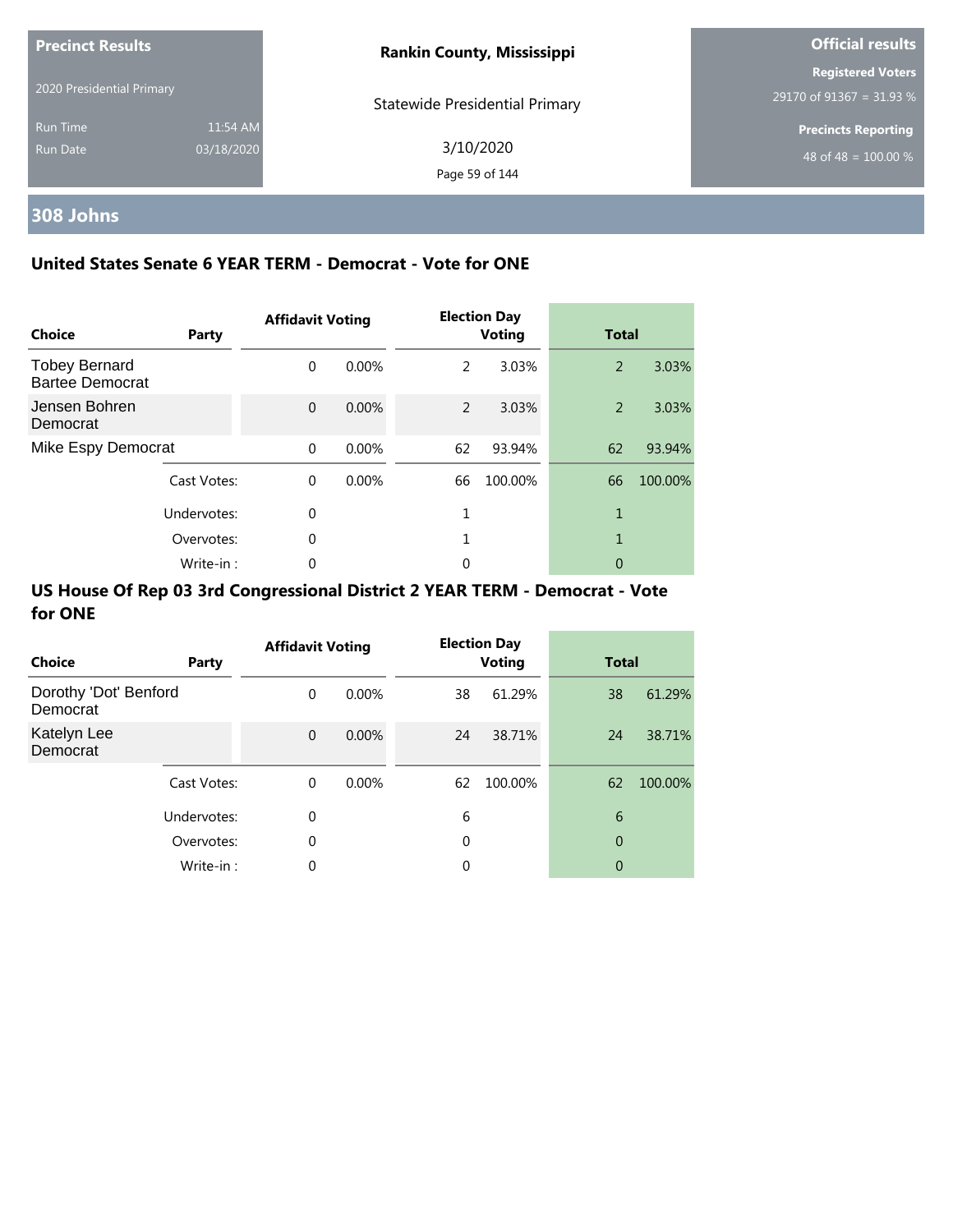| <b>Precinct Results</b>   |            | <b>Rankin County, Mississippi</b>     | <b>Official results</b>    |  |
|---------------------------|------------|---------------------------------------|----------------------------|--|
| 2020 Presidential Primary |            |                                       | <b>Registered Voters</b>   |  |
|                           |            | <b>Statewide Presidential Primary</b> | 29170 of 91367 = 31.93 %   |  |
| <b>Run Time</b>           | 11:54 AM   |                                       | <b>Precincts Reporting</b> |  |
| Run Date                  | 03/18/2020 | 3/10/2020                             | 48 of 48 = $100.00\%$      |  |
|                           |            | Page 60 of 144                        |                            |  |

# **308 Johns**

## **United States President 4 YEAR TERM - Republican - Vote for ONE**

| Choice                                   | Party       | <b>Affidavit Voting</b> |          |     | <b>Election Day</b><br><b>Voting</b> | <b>Total</b>   |         |
|------------------------------------------|-------------|-------------------------|----------|-----|--------------------------------------|----------------|---------|
| Roque 'Rocky' De La<br>Fuente Republican |             | $\Omega$                | $0.00\%$ | 2   | 0.95%                                | 2              | 0.94%   |
| Donald J. Trump<br>Republican            |             | 3                       | 100.00%  | 206 | 98.10%                               | 209            | 98.12%  |
| <b>Bill Weld Republican</b>              |             | $\Omega$                | $0.00\%$ | 2   | 0.95%                                | $\overline{2}$ | 0.94%   |
|                                          | Cast Votes: | 3                       | 100.00%  | 210 | 100.00%                              | 213            | 100.00% |
| Undervotes:                              |             | $\Omega$                |          | 0   |                                      | 0              |         |
|                                          | Overvotes:  | $\Omega$                |          | 0   |                                      | 0              |         |
|                                          | Write-in:   | 0                       |          | 0   |                                      | 0              |         |

### **United States Senate 6 YEAR TERM - Republican - Vote for ONE**

| <b>Choice</b>                  | Party       | <b>Affidavit Voting</b> |         | <b>Election Day</b><br><b>Voting</b> |         | <b>Total</b> |         |
|--------------------------------|-------------|-------------------------|---------|--------------------------------------|---------|--------------|---------|
| Cindy Hyde-Smith<br>Republican |             | 3.                      | 100.00% | 207                                  | 100.00% | 210          | 100.00% |
|                                | Cast Votes: | 3                       | 100.00% | 207                                  | 100.00% | 210          | 100.00% |
|                                | Undervotes: | $\Omega$                |         | 0                                    |         | 0            |         |
|                                | Overvotes:  | $\Omega$                |         | 0                                    |         | 0            |         |
|                                | Write-in:   | 0                       |         | 3                                    |         | 3            |         |

| Choice                             | Party       | <b>Affidavit Voting</b> |          | <b>Election Day</b><br><b>Voting</b> |         | <b>Total</b>   |         |
|------------------------------------|-------------|-------------------------|----------|--------------------------------------|---------|----------------|---------|
| <b>Michael Guest</b><br>Republican |             | 3                       | 100.00%  | 199                                  | 94.76%  | 202            | 94.84%  |
| James Tulp<br>Republican           |             | $\mathbf{0}$            | $0.00\%$ | 11                                   | 5.24%   | 11             | 5.16%   |
|                                    | Cast Votes: | 3                       | 100.00%  | 210                                  | 100.00% | 213            | 100.00% |
|                                    | Undervotes: | $\Omega$                |          | $\Omega$                             |         | $\overline{0}$ |         |
|                                    | Overvotes:  | 0                       |          | 0                                    |         | $\overline{0}$ |         |
|                                    | Write-in:   | 0                       |          | 0                                    |         | $\overline{0}$ |         |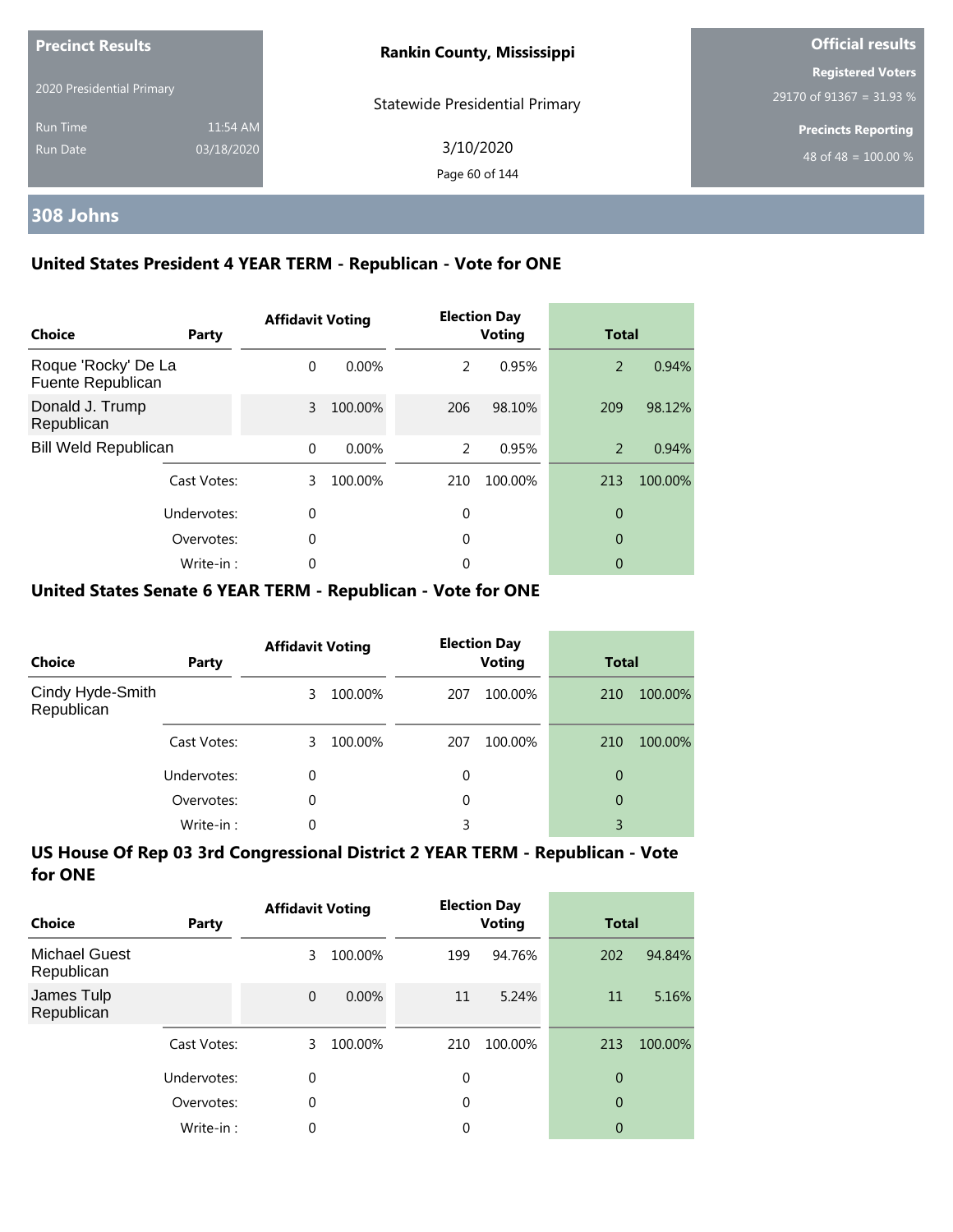| <b>Precinct Results</b>            |                        | <b>Rankin County, Mississippi</b>     | <b>Official results</b>                              |  |
|------------------------------------|------------------------|---------------------------------------|------------------------------------------------------|--|
| 2020 Presidential Primary          |                        | <b>Statewide Presidential Primary</b> | <b>Registered Voters</b><br>29170 of 91367 = 31.93 % |  |
| <b>Run Time</b><br><b>Run Date</b> | 11:54 AM<br>03/18/2020 | 3/10/2020<br>Page 61 of 144           | <b>Precincts Reporting</b><br>48 of 48 = $100.00\%$  |  |

# **310 Cato**

| <b>Choice</b>                           | <b>Party</b> | <b>Affidavit Voting</b> |         |                | <b>Election Day</b><br><b>Voting</b> | <b>Total</b>   |         |
|-----------------------------------------|--------------|-------------------------|---------|----------------|--------------------------------------|----------------|---------|
| Joseph R. Biden<br>Democrat             |              | 2                       | 100.00% | 114            | 83.82%                               | 116            | 84.06%  |
| Michael R.<br><b>Bloomberg Democrat</b> |              | $\mathbf{0}$            | 0.00%   | 3              | 2.21%                                | $\overline{3}$ | 2.17%   |
| Pete Buttigieg<br>Democrat              |              | $\mathbf 0$             | 0.00%   | $\mathbf{0}$   | 0.00%                                | $\overline{0}$ | 0.00%   |
| <b>Tulsi Gabbard</b><br>Democrat        |              | $\mathbf 0$             | 0.00%   | $\overline{0}$ | 0.00%                                | $\theta$       | 0.00%   |
| Amy Klobuchar<br>Democrat               |              | $\mathbf{0}$            | 0.00%   | $\mathbf{0}$   | 0.00%                                | $\overline{0}$ | 0.00%   |
| <b>Deval Patrick</b><br>Democrat        |              | $\mathbf 0$             | 0.00%   | $\overline{0}$ | 0.00%                                | $\overline{0}$ | 0.00%   |
| <b>Bernie Sanders</b><br>Democrat       |              | $\mathbf 0$             | 0.00%   | 18             | 13.24%                               | 18             | 13.04%  |
| <b>Tom Steyer</b><br>Democrat           |              | $\mathbf 0$             | 0.00%   | $\overline{0}$ | 0.00%                                | $\overline{0}$ | 0.00%   |
| <b>Elizabeth Warren</b><br>Democrat     |              | $\mathbf 0$             | 0.00%   | $\mathbf 0$    | 0.00%                                | $\overline{0}$ | 0.00%   |
| Andrew Yang<br>Democrat                 |              | $\mathbf{0}$            | 0.00%   | $\mathbf{1}$   | 0.74%                                | $\mathbf{1}$   | 0.72%   |
|                                         | Cast Votes:  | 2                       | 100.00% | 136            | 100.00%                              | 138            | 100.00% |
|                                         | Undervotes:  | $\mathbf 0$             |         | $\mathbf{0}$   |                                      | $\overline{0}$ |         |
|                                         | Overvotes:   | $\theta$                |         | $\Omega$       |                                      | $\theta$       |         |
|                                         | Write-in:    | $\mathbf 0$             |         | 0              |                                      | $\theta$       |         |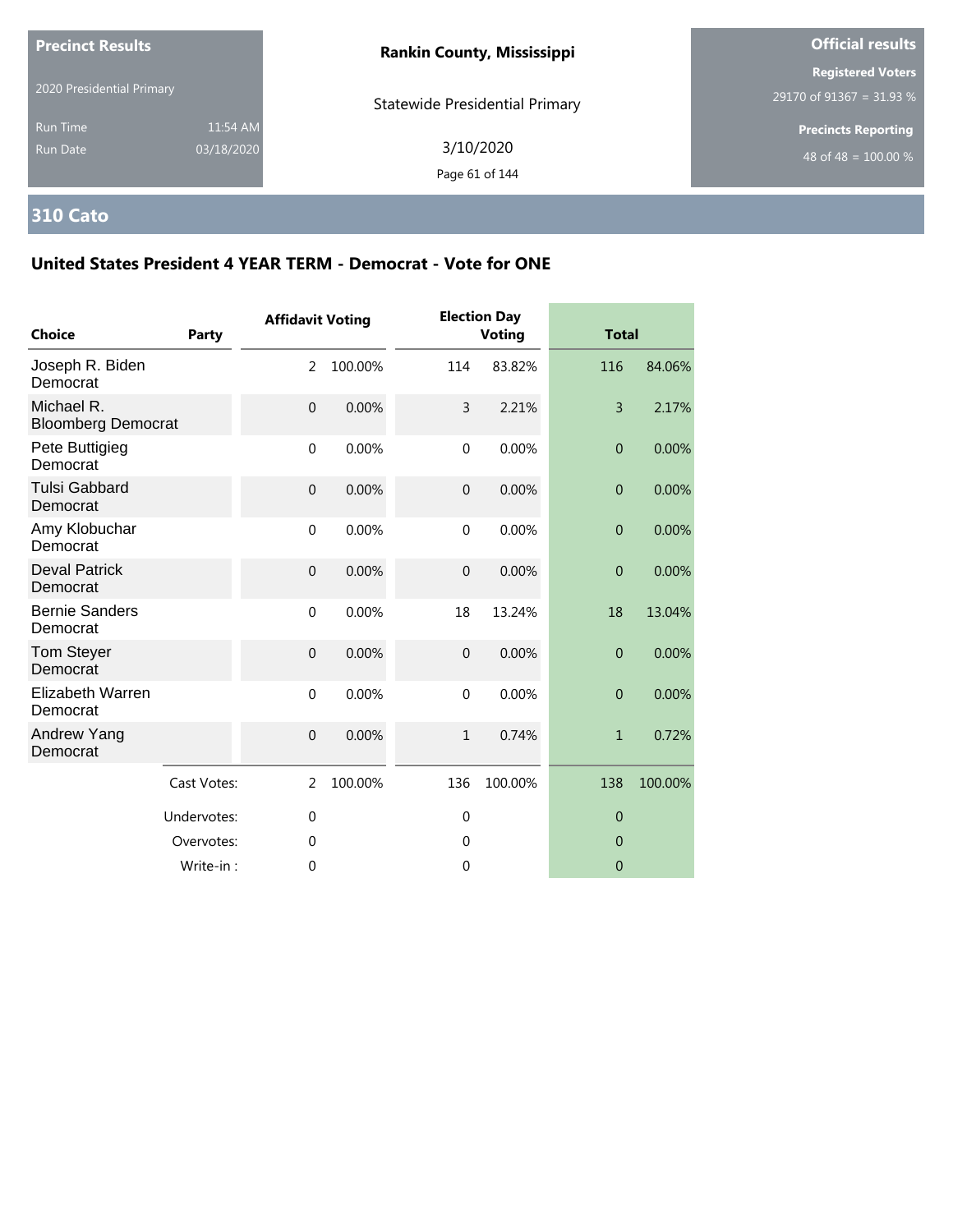| <b>Precinct Results</b>     |                        | <b>Rankin County, Mississippi</b>     | <b>Official results</b>                              |
|-----------------------------|------------------------|---------------------------------------|------------------------------------------------------|
| 2020 Presidential Primary   |                        | <b>Statewide Presidential Primary</b> | <b>Registered Voters</b><br>29170 of 91367 = 31.93 % |
| <b>Run Time</b><br>Run Date | 11:54 AM<br>03/18/2020 | 3/10/2020<br>Page 62 of 144           | <b>Precincts Reporting</b><br>48 of 48 = $100.00\%$  |

# **310 Cato**

### **United States Senate 6 YEAR TERM - Democrat - Vote for ONE**

| Choice                                         | Party       | <b>Affidavit Voting</b> |          |     | <b>Election Day</b><br><b>Voting</b> | <b>Total</b>   |         |
|------------------------------------------------|-------------|-------------------------|----------|-----|--------------------------------------|----------------|---------|
| <b>Tobey Bernard</b><br><b>Bartee Democrat</b> |             | $\Omega$                | $0.00\%$ | 6   | 4.41%                                | 6              | 4.35%   |
| Jensen Bohren<br>Democrat                      |             | $\Omega$                | $0.00\%$ | 7   | 5.15%                                | $\overline{7}$ | 5.07%   |
| Mike Espy Democrat                             |             | $\mathcal{P}$           | 100.00%  | 123 | 90.44%                               | 125            | 90.58%  |
|                                                | Cast Votes: | 2                       | 100.00%  | 136 | 100.00%                              | 138            | 100.00% |
|                                                | Undervotes: | 0                       |          | 0   |                                      | 0              |         |
|                                                | Overvotes:  | 0                       |          | 0   |                                      | 0              |         |
|                                                | Write-in:   | 0                       |          | 0   |                                      | 0              |         |

| Choice                            | Party       | <b>Affidavit Voting</b> |          |     | <b>Election Day</b><br><b>Voting</b> | <b>Total</b> |         |
|-----------------------------------|-------------|-------------------------|----------|-----|--------------------------------------|--------------|---------|
| Dorothy 'Dot' Benford<br>Democrat |             | 2                       | 100.00%  | 94  | 71.76%                               | 96           | 72.18%  |
| Katelyn Lee<br>Democrat           |             | $\Omega$                | $0.00\%$ | 37  | 28.24%                               | 37           | 27.82%  |
|                                   | Cast Votes: | 2                       | 100.00%  | 131 | 100.00%                              | 133          | 100.00% |
|                                   | Undervotes: | 0                       |          | 5   |                                      | 5            |         |
|                                   | Overvotes:  | $\mathbf 0$             |          | 0   |                                      | 0            |         |
|                                   | Write-in:   | 0                       |          | 0   |                                      | 0            |         |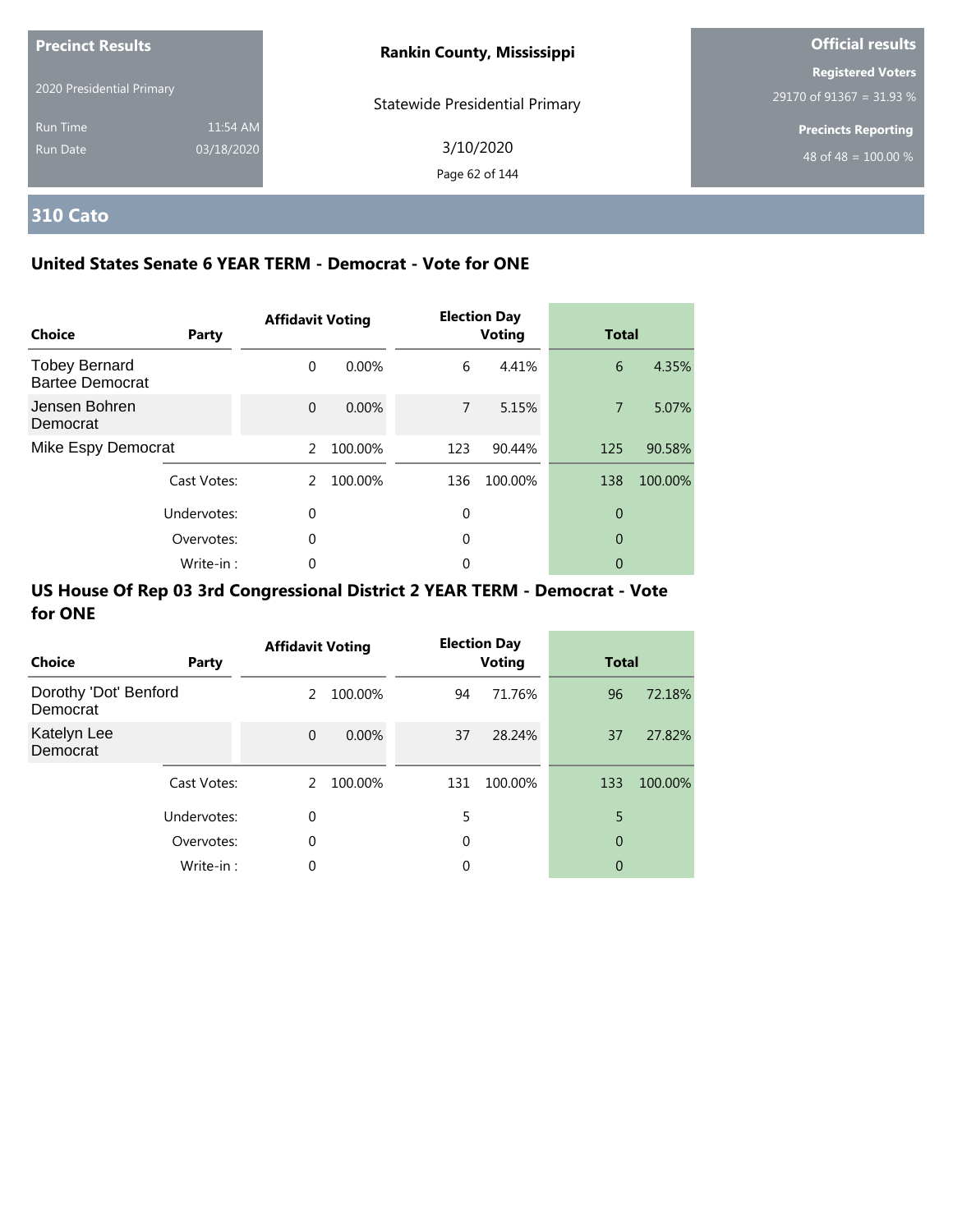| <b>Precinct Results</b>   |            | <b>Rankin County, Mississippi</b>     | <b>Official results</b>    |  |
|---------------------------|------------|---------------------------------------|----------------------------|--|
| 2020 Presidential Primary |            |                                       | <b>Registered Voters</b>   |  |
|                           |            | <b>Statewide Presidential Primary</b> | 29170 of 91367 = 31.93 %   |  |
| <b>Run Time</b>           | 11:54 AM   |                                       | <b>Precincts Reporting</b> |  |
| Run Date                  | 03/18/2020 | 3/10/2020                             | 48 of 48 = $100.00\%$      |  |
|                           |            | Page 63 of 144                        |                            |  |

## **310 Cato**

### **United States President 4 YEAR TERM - Republican - Vote for ONE**

| <b>Choice</b>                            | Party       | <b>Affidavit Voting</b> |          |          | <b>Election Day</b><br><b>Voting</b> | <b>Total</b>   |         |
|------------------------------------------|-------------|-------------------------|----------|----------|--------------------------------------|----------------|---------|
| Roque 'Rocky' De La<br>Fuente Republican |             | $\Omega$                | 0.00%    | $\Omega$ | $0.00\%$                             | $\overline{0}$ | 0.00%   |
| Donald J. Trump<br>Republican            |             | $\Omega$                | 0.00%    | 313      | 99.37%                               | 313            | 99.37%  |
| <b>Bill Weld Republican</b>              |             | $\Omega$                | 0.00%    | 2        | 0.63%                                | 2              | 0.63%   |
|                                          | Cast Votes: | $\Omega$                | $0.00\%$ | 315      | 100.00%                              | 315            | 100.00% |
|                                          | Undervotes: | 0                       |          | 0        |                                      | 0              |         |
|                                          | Overvotes:  | $\Omega$                |          |          |                                      | 1              |         |
|                                          | Write-in:   | 0                       |          |          |                                      |                |         |

### **United States Senate 6 YEAR TERM - Republican - Vote for ONE**

| <b>Choice</b>                  | Party       | <b>Affidavit Voting</b> |          |     | <b>Election Day</b><br><b>Voting</b> | <b>Total</b> |         |
|--------------------------------|-------------|-------------------------|----------|-----|--------------------------------------|--------------|---------|
| Cindy Hyde-Smith<br>Republican |             | $\Omega$                | $0.00\%$ | 316 | 100.00%                              | 316          | 100.00% |
|                                | Cast Votes: | $\Omega$                | $0.00\%$ | 316 | 100.00%                              | 316          | 100.00% |
|                                | Undervotes: | 0                       |          |     |                                      |              |         |
|                                | Overvotes:  | $\Omega$                |          | 0   |                                      | 0            |         |
|                                | Write-in:   | 0                       |          | 0   |                                      | 0            |         |

| Choice                             | Party       | <b>Affidavit Voting</b> |          |     | <b>Election Day</b><br><b>Voting</b> | <b>Total</b>   |         |
|------------------------------------|-------------|-------------------------|----------|-----|--------------------------------------|----------------|---------|
| <b>Michael Guest</b><br>Republican |             | 0                       | $0.00\%$ | 296 | 93.67%                               | 296            | 93.67%  |
| James Tulp<br>Republican           |             | $\overline{0}$          | $0.00\%$ | 20  | 6.33%                                | 20             | 6.33%   |
|                                    | Cast Votes: | $\Omega$                | $0.00\%$ | 316 | 100.00%                              | 316            | 100.00% |
|                                    | Undervotes: | 0                       |          | 1   |                                      | 1              |         |
|                                    | Overvotes:  | 0                       |          | 0   |                                      | $\overline{0}$ |         |
|                                    | Write-in:   | 0                       |          | 0   |                                      | 0              |         |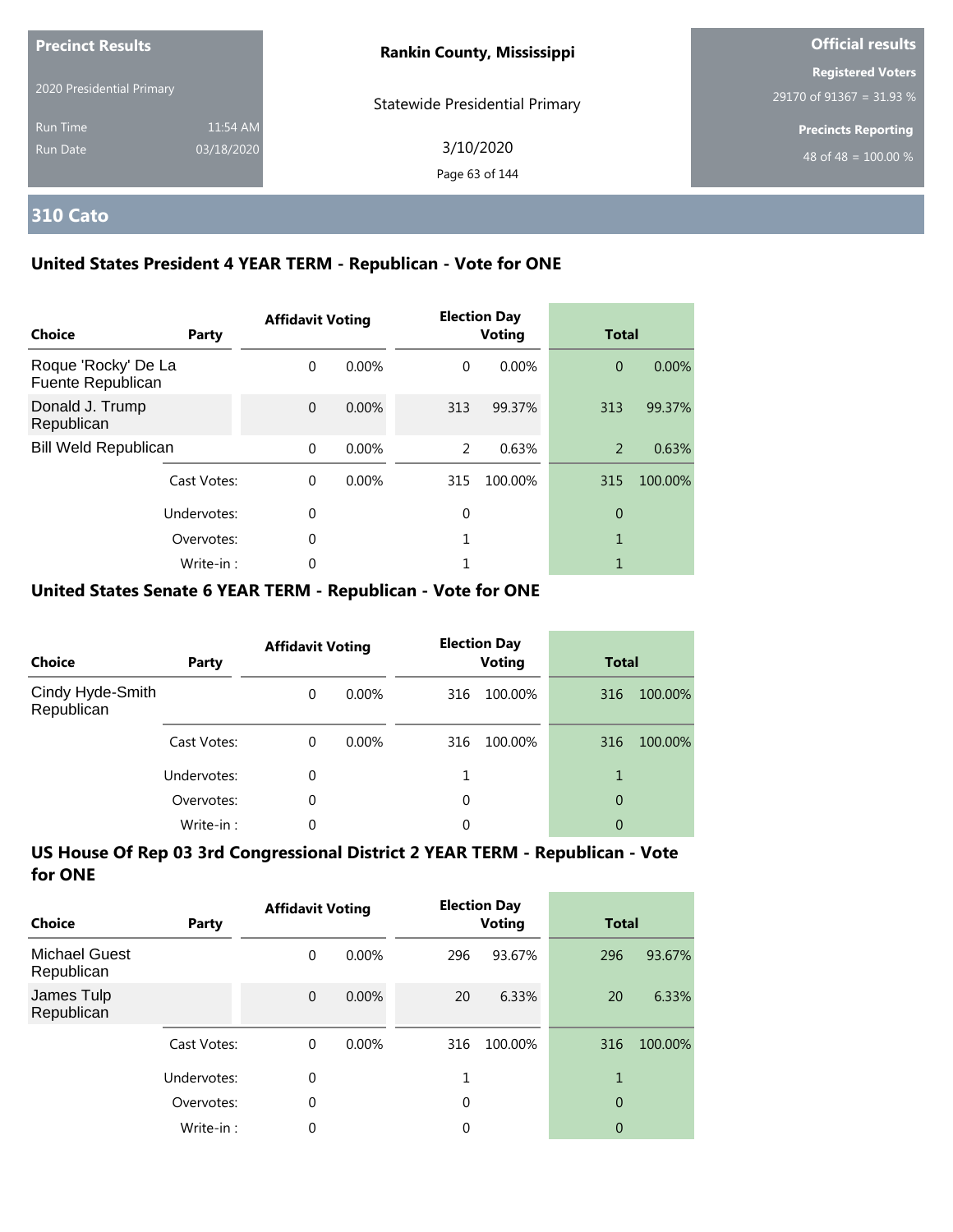| <b>Precinct Results</b>     |                        | <b>Rankin County, Mississippi</b>     | <b>Official results</b>                                        |  |
|-----------------------------|------------------------|---------------------------------------|----------------------------------------------------------------|--|
| 2020 Presidential Primary   |                        | <b>Statewide Presidential Primary</b> | <b>Registered Voters</b><br>29170 of 91367 = 31.93 %           |  |
| <b>Run Time</b><br>Run Date | 11:54 AM<br>03/18/2020 | 3/10/2020<br>Page 64 of 144           | <b>Precincts Reporting</b><br>48 of 48 = $\overline{100.00\%}$ |  |

# **312 Dry Creek**

| <b>Choice</b>                           | Party       | <b>Affidavit Voting</b> |       |                  | <b>Election Day</b><br><b>Voting</b> | <b>Total</b>   |         |
|-----------------------------------------|-------------|-------------------------|-------|------------------|--------------------------------------|----------------|---------|
| Joseph R. Biden<br>Democrat             |             | $\mathbf 0$             | 0.00% | 272              | 87.46%                               | 272            | 87.46%  |
| Michael R.<br><b>Bloomberg Democrat</b> |             | $\mathbf{0}$            | 0.00% | 5                | 1.61%                                | 5              | 1.61%   |
| Pete Buttigieg<br>Democrat              |             | $\mathbf 0$             | 0.00% | $\mathbf 0$      | 0.00%                                | $\mathbf{0}$   | 0.00%   |
| <b>Tulsi Gabbard</b><br>Democrat        |             | $\mathbf{0}$            | 0.00% | $\overline{0}$   | 0.00%                                | $\overline{0}$ | 0.00%   |
| Amy Klobuchar<br>Democrat               |             | $\mathbf{0}$            | 0.00% | $\mathbf{0}$     | 0.00%                                | $\theta$       | 0.00%   |
| <b>Deval Patrick</b><br>Democrat        |             | $\mathbf{0}$            | 0.00% | $\mathbf 0$      | 0.00%                                | $\overline{0}$ | 0.00%   |
| <b>Bernie Sanders</b><br>Democrat       |             | $\mathbf 0$             | 0.00% | 34               | 10.93%                               | 34             | 10.93%  |
| <b>Tom Steyer</b><br>Democrat           |             | $\overline{0}$          | 0.00% | $\mathbf 0$      | 0.00%                                | $\theta$       | 0.00%   |
| Elizabeth Warren<br>Democrat            |             | $\mathbf 0$             | 0.00% | $\mathbf 0$      | 0.00%                                | $\overline{0}$ | 0.00%   |
| Andrew Yang<br>Democrat                 |             | $\mathbf{0}$            | 0.00% | $\boldsymbol{0}$ | 0.00%                                | $\theta$       | 0.00%   |
|                                         | Cast Votes: | $\mathbf 0$             | 0.00% | 311              | 100.00%                              | 311            | 100.00% |
|                                         | Undervotes: | $\mathbf 0$             |       | $\mathbf 0$      |                                      | $\theta$       |         |
|                                         | Overvotes:  | 0                       |       | 2                |                                      | $\overline{2}$ |         |
|                                         | Write-in:   | $\mathbf 0$             |       | $\mathbf{0}$     |                                      | $\overline{0}$ |         |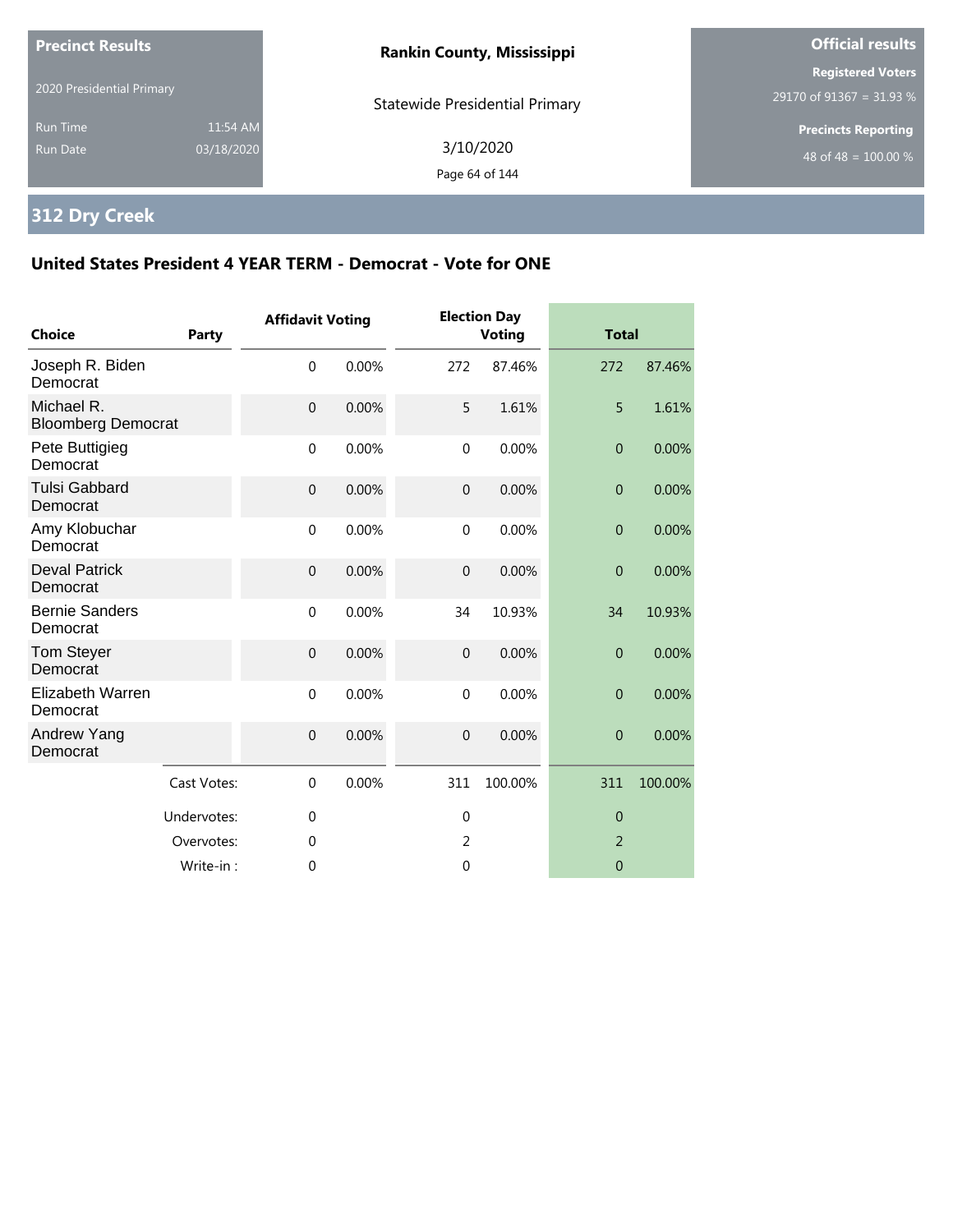| <b>Precinct Results</b>     |                        | <b>Rankin County, Mississippi</b>     | <b>Official results</b>                                        |
|-----------------------------|------------------------|---------------------------------------|----------------------------------------------------------------|
| 2020 Presidential Primary   |                        | <b>Statewide Presidential Primary</b> | <b>Registered Voters</b><br>29170 of 91367 = 31.93 %           |
| <b>Run Time</b><br>Run Date | 11:54 AM<br>03/18/2020 | 3/10/2020<br>Page 65 of 144           | <b>Precincts Reporting</b><br>48 of 48 = $\overline{100.00\%}$ |

# **312 Dry Creek**

## **United States Senate 6 YEAR TERM - Democrat - Vote for ONE**

| Choice                                         | Party       | <b>Affidavit Voting</b> |          |               | <b>Election Day</b><br><b>Voting</b> | <b>Total</b>   |         |
|------------------------------------------------|-------------|-------------------------|----------|---------------|--------------------------------------|----------------|---------|
| <b>Tobey Bernard</b><br><b>Bartee Democrat</b> |             | $\Omega$                | $0.00\%$ | 4             | 1.32%                                | $\overline{4}$ | 1.32%   |
| Jensen Bohren<br>Democrat                      |             | $\Omega$                | 0.00%    | $\mathcal{P}$ | 0.66%                                | 2              | 0.66%   |
| Mike Espy Democrat                             |             | $\Omega$                | 0.00%    | 297           | 98.02%                               | 297            | 98.02%  |
|                                                | Cast Votes: | $\Omega$                | 0.00%    | 303           | 100.00%                              | 303            | 100.00% |
|                                                | Undervotes: | 0                       |          | 7             |                                      | 7              |         |
|                                                | Overvotes:  | $\Omega$                |          | 2             |                                      | 2              |         |
|                                                | Write-in:   | 0                       |          |               |                                      | 1              |         |

| Choice                            | Party       | <b>Affidavit Voting</b> |          |     | <b>Election Day</b><br><b>Voting</b> | <b>Total</b> |         |
|-----------------------------------|-------------|-------------------------|----------|-----|--------------------------------------|--------------|---------|
| Dorothy 'Dot' Benford<br>Democrat |             | $\Omega$                | $0.00\%$ | 171 | 58.16%                               | 171          | 58.16%  |
| Katelyn Lee<br>Democrat           |             | $\Omega$                | $0.00\%$ | 123 | 41.84%                               | 123          | 41.84%  |
|                                   | Cast Votes: | $\mathbf 0$             | $0.00\%$ | 294 | 100.00%                              | 294          | 100.00% |
|                                   | Undervotes: | 0                       |          | 14  |                                      | 14           |         |
|                                   | Overvotes:  | 0                       |          | 2   |                                      | 2            |         |
|                                   | Write-in:   | 0                       |          | 3   |                                      | 3            |         |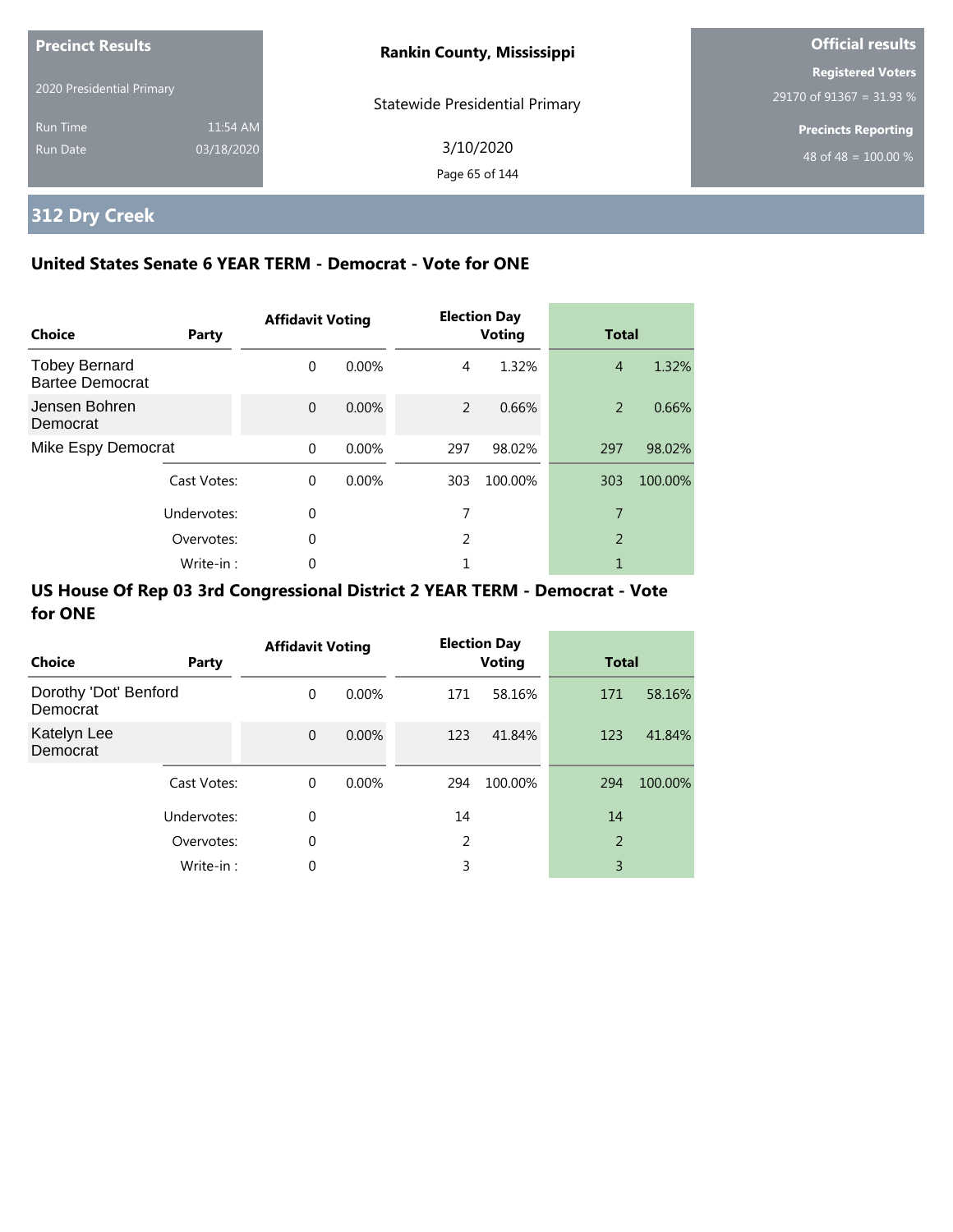| <b>Precinct Results</b>     |                        | <b>Rankin County, Mississippi</b>     | <b>Official results</b>                              |  |
|-----------------------------|------------------------|---------------------------------------|------------------------------------------------------|--|
| 2020 Presidential Primary   |                        | <b>Statewide Presidential Primary</b> | <b>Registered Voters</b><br>29170 of 91367 = 31.93 % |  |
| <b>Run Time</b><br>Run Date | 11:54 AM<br>03/18/2020 | 3/10/2020<br>Page 66 of 144           | <b>Precincts Reporting</b><br>48 of 48 = $100.00\%$  |  |

# **312 Dry Creek**

### **United States President 4 YEAR TERM - Republican - Vote for ONE**

| Choice                                   | Party       | <b>Affidavit Voting</b> |         |     | <b>Election Day</b><br><b>Voting</b> | <b>Total</b>   |         |
|------------------------------------------|-------------|-------------------------|---------|-----|--------------------------------------|----------------|---------|
| Roque 'Rocky' De La<br>Fuente Republican |             | $\Omega$                | 0.00%   | 3   | 1.32%                                | 3              | 1.31%   |
| Donald J. Trump<br>Republican            |             | $\mathbf{1}$            | 100.00% | 223 | 97.81%                               | 224            | 97.82%  |
| <b>Bill Weld Republican</b>              |             | $\Omega$                | 0.00%   | 2   | 0.88%                                | 2              | 0.87%   |
|                                          | Cast Votes: |                         | 100.00% | 228 | 100.00%                              | 229            | 100.00% |
|                                          | Undervotes: | 0                       |         | 2   |                                      | $\mathfrak{D}$ |         |
|                                          | Overvotes:  | 0                       |         | 0   |                                      | 0              |         |
|                                          | Write-in:   | 0                       |         |     |                                      |                |         |

### **United States Senate 6 YEAR TERM - Republican - Vote for ONE**

| <b>Choice</b>                  | Party       | <b>Affidavit Voting</b> |         |     | <b>Election Day</b><br><b>Voting</b> | <b>Total</b>   |         |
|--------------------------------|-------------|-------------------------|---------|-----|--------------------------------------|----------------|---------|
| Cindy Hyde-Smith<br>Republican |             |                         | 100.00% | 227 | 100.00%                              | 228            | 100.00% |
|                                | Cast Votes: |                         | 100.00% | 227 | 100.00%                              | 228            | 100.00% |
|                                | Undervotes: | 0                       |         | 2   |                                      | 2              |         |
|                                | Overvotes:  | $\Omega$                |         | 0   |                                      | 0              |         |
|                                | Write-in:   | 0                       |         | 2   |                                      | $\overline{2}$ |         |

| Choice                             | Party       | <b>Affidavit Voting</b> |         |          | <b>Election Day</b><br><b>Voting</b> | <b>Total</b> |         |
|------------------------------------|-------------|-------------------------|---------|----------|--------------------------------------|--------------|---------|
| <b>Michael Guest</b><br>Republican |             | 1                       | 100.00% | 218      | 95.20%                               | 219          | 95.22%  |
| James Tulp<br>Republican           |             | $\mathbf{0}$            | 0.00%   | 11       | 4.80%                                | 11           | 4.78%   |
|                                    | Cast Votes: |                         | 100.00% | 229      | 100.00%                              | 230          | 100.00% |
|                                    | Undervotes: | 0                       |         |          |                                      | 1            |         |
|                                    | Overvotes:  | 0                       |         | $\Omega$ |                                      | 0            |         |
|                                    | Write-in:   | 0                       |         |          |                                      | 1            |         |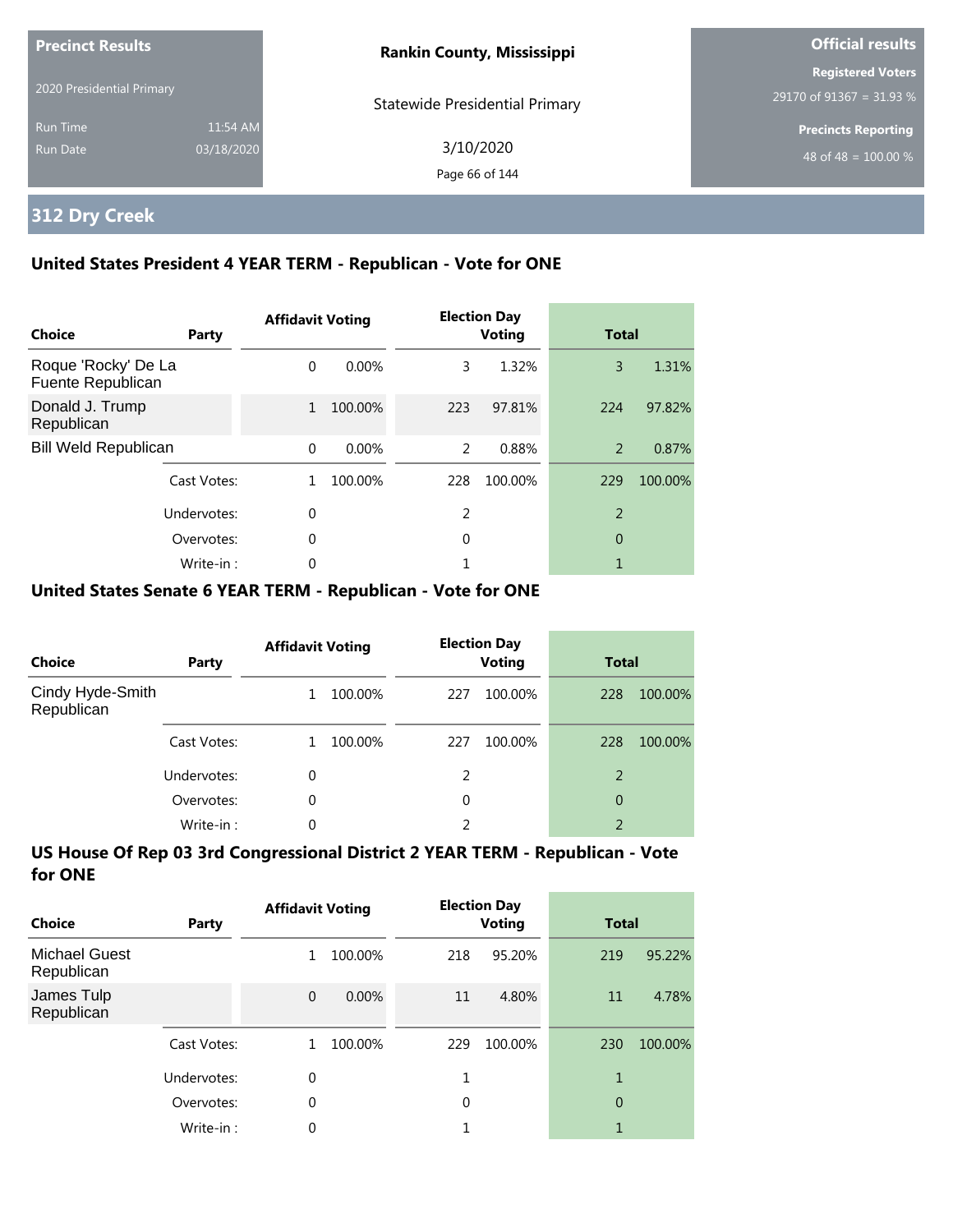| <b>Precinct Results</b>            |                        | <b>Rankin County, Mississippi</b>     | <b>Official results</b>                              |  |
|------------------------------------|------------------------|---------------------------------------|------------------------------------------------------|--|
| 2020 Presidential Primary          |                        | <b>Statewide Presidential Primary</b> | <b>Registered Voters</b><br>29170 of 91367 = 31.93 % |  |
| <b>Run Time</b><br><b>Run Date</b> | 11:54 AM<br>03/18/2020 | 3/10/2020<br>Page 67 of 144           | <b>Precincts Reporting</b><br>48 of 48 = $100.00\%$  |  |

# **318 Puckett**

| <b>Choice</b>                           | Party       | <b>Affidavit Voting</b> |       |                | <b>Election Day</b><br><b>Voting</b> | <b>Total</b>   |         |
|-----------------------------------------|-------------|-------------------------|-------|----------------|--------------------------------------|----------------|---------|
| Joseph R. Biden<br>Democrat             |             | $\mathbf 0$             | 0.00% | 56             | 83.58%                               | 56             | 83.58%  |
| Michael R.<br><b>Bloomberg Democrat</b> |             | $\mathbf 0$             | 0.00% | $\mathbf{0}$   | 0.00%                                | $\overline{0}$ | 0.00%   |
| Pete Buttigieg<br>Democrat              |             | $\mathbf 0$             | 0.00% | $\mathbf 0$    | 0.00%                                | $\theta$       | 0.00%   |
| <b>Tulsi Gabbard</b><br>Democrat        |             | $\mathbf 0$             | 0.00% | $\overline{0}$ | 0.00%                                | $\theta$       | 0.00%   |
| Amy Klobuchar<br>Democrat               |             | $\mathbf{0}$            | 0.00% | $\mathbf{0}$   | 0.00%                                | $\overline{0}$ | 0.00%   |
| <b>Deval Patrick</b><br>Democrat        |             | $\boldsymbol{0}$        | 0.00% | $\overline{0}$ | 0.00%                                | $\theta$       | 0.00%   |
| <b>Bernie Sanders</b><br>Democrat       |             | $\mathbf 0$             | 0.00% | 11             | 16.42%                               | 11             | 16.42%  |
| Tom Steyer<br>Democrat                  |             | $\mathbf 0$             | 0.00% | $\overline{0}$ | 0.00%                                | $\overline{0}$ | 0.00%   |
| Elizabeth Warren<br>Democrat            |             | $\mathbf 0$             | 0.00% | $\mathbf 0$    | 0.00%                                | $\overline{0}$ | 0.00%   |
| Andrew Yang<br>Democrat                 |             | $\mathbf 0$             | 0.00% | $\mathbf 0$    | 0.00%                                | $\overline{0}$ | 0.00%   |
|                                         | Cast Votes: | $\Omega$                | 0.00% | 67             | 100.00%                              | 67             | 100.00% |
|                                         | Undervotes: | $\mathbf 0$             |       | 0              |                                      | $\theta$       |         |
|                                         | Overvotes:  | $\mathbf 0$             |       | $\mathbf 0$    |                                      | $\mathbf{0}$   |         |
|                                         | Write-in:   | 0                       |       | $\mathbf 0$    |                                      | $\overline{0}$ |         |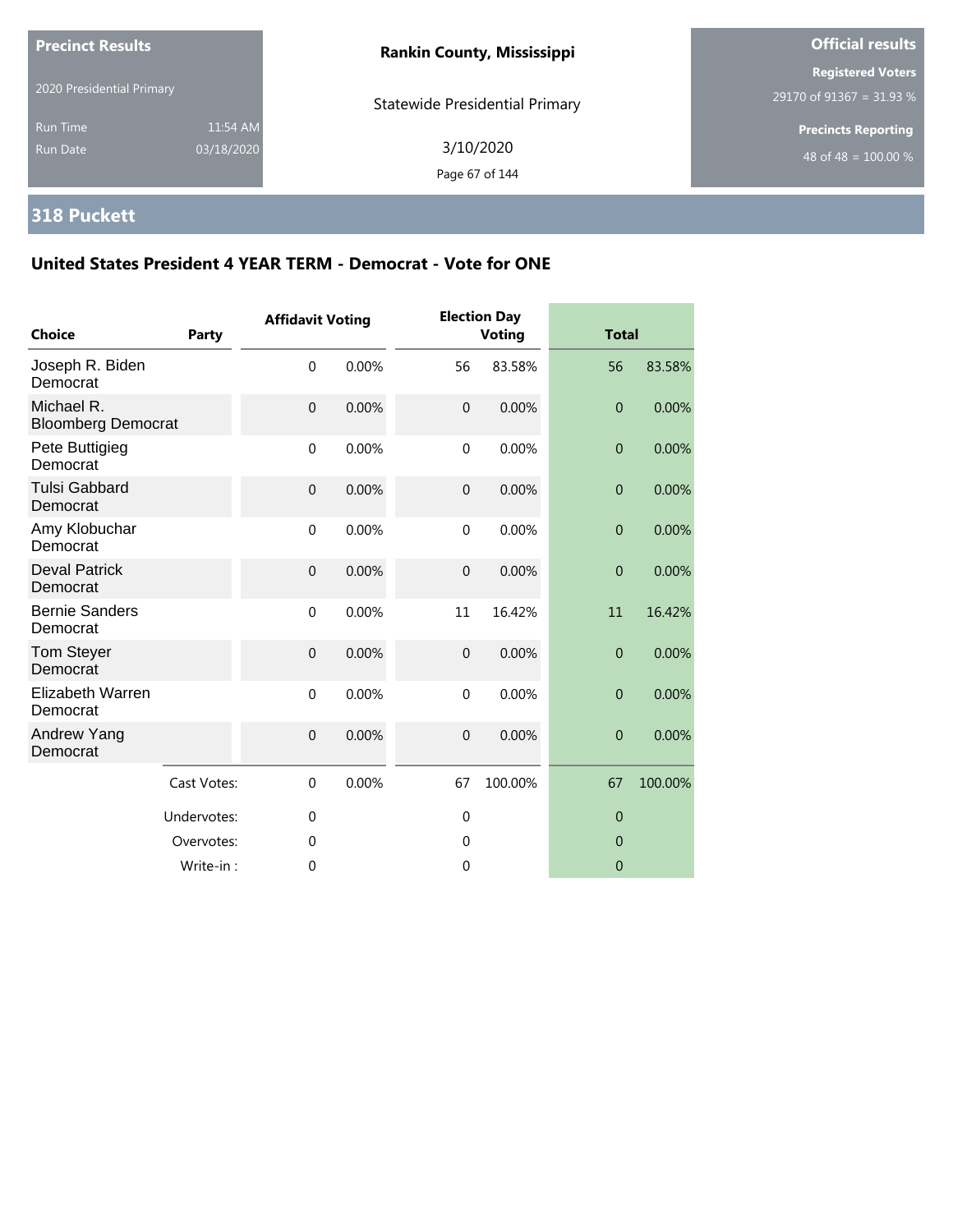| <b>Precinct Results</b>     |                        | <b>Rankin County, Mississippi</b>     | <b>Official results</b>                              |
|-----------------------------|------------------------|---------------------------------------|------------------------------------------------------|
| 2020 Presidential Primary   |                        | <b>Statewide Presidential Primary</b> | <b>Registered Voters</b><br>29170 of 91367 = 31.93 % |
| <b>Run Time</b><br>Run Date | 11:54 AM<br>03/18/2020 | 3/10/2020<br>Page 68 of 144           | <b>Precincts Reporting</b><br>48 of 48 = $100.00\%$  |

# **318 Puckett**

### **United States Senate 6 YEAR TERM - Democrat - Vote for ONE**

| <b>Choice</b>                                  | Party       | <b>Affidavit Voting</b> |          |          | <b>Election Day</b><br><b>Voting</b> | <b>Total</b>   |         |
|------------------------------------------------|-------------|-------------------------|----------|----------|--------------------------------------|----------------|---------|
| <b>Tobey Bernard</b><br><b>Bartee Democrat</b> |             | $\Omega$                | $0.00\%$ | 1        | 1.49%                                | 1              | 1.49%   |
| Jensen Bohren<br>Democrat                      |             | $\Omega$                | $0.00\%$ | $\Omega$ | 0.00%                                | $\overline{0}$ | 0.00%   |
| Mike Espy Democrat                             |             | $\Omega$                | 0.00%    | 66       | 98.51%                               | 66             | 98.51%  |
|                                                | Cast Votes: | $\Omega$                | $0.00\%$ | 67       | 100.00%                              | 67             | 100.00% |
|                                                | Undervotes: | $\Omega$                |          | 0        |                                      | $\theta$       |         |
|                                                | Overvotes:  | $\Omega$                |          | 0        |                                      | 0              |         |
|                                                | Write-in:   |                         |          | 0        |                                      | 0              |         |

| <b>Choice</b>                     | Party       | <b>Affidavit Voting</b> |          |    | <b>Election Day</b><br><b>Voting</b> | <b>Total</b> |         |
|-----------------------------------|-------------|-------------------------|----------|----|--------------------------------------|--------------|---------|
| Dorothy 'Dot' Benford<br>Democrat |             | $\Omega$                | $0.00\%$ | 50 | 76.92%                               | 50           | 76.92%  |
| Katelyn Lee<br>Democrat           |             | $\mathbf{0}$            | $0.00\%$ | 15 | 23.08%                               | 15           | 23.08%  |
|                                   | Cast Votes: | $\Omega$                | $0.00\%$ | 65 | 100.00%                              | 65           | 100.00% |
|                                   | Undervotes: | $\mathbf 0$             |          |    |                                      | 1            |         |
|                                   | Overvotes:  | $\mathbf 0$             |          | 0  |                                      | 0            |         |
|                                   | Write-in:   | 0                       |          |    |                                      | 1            |         |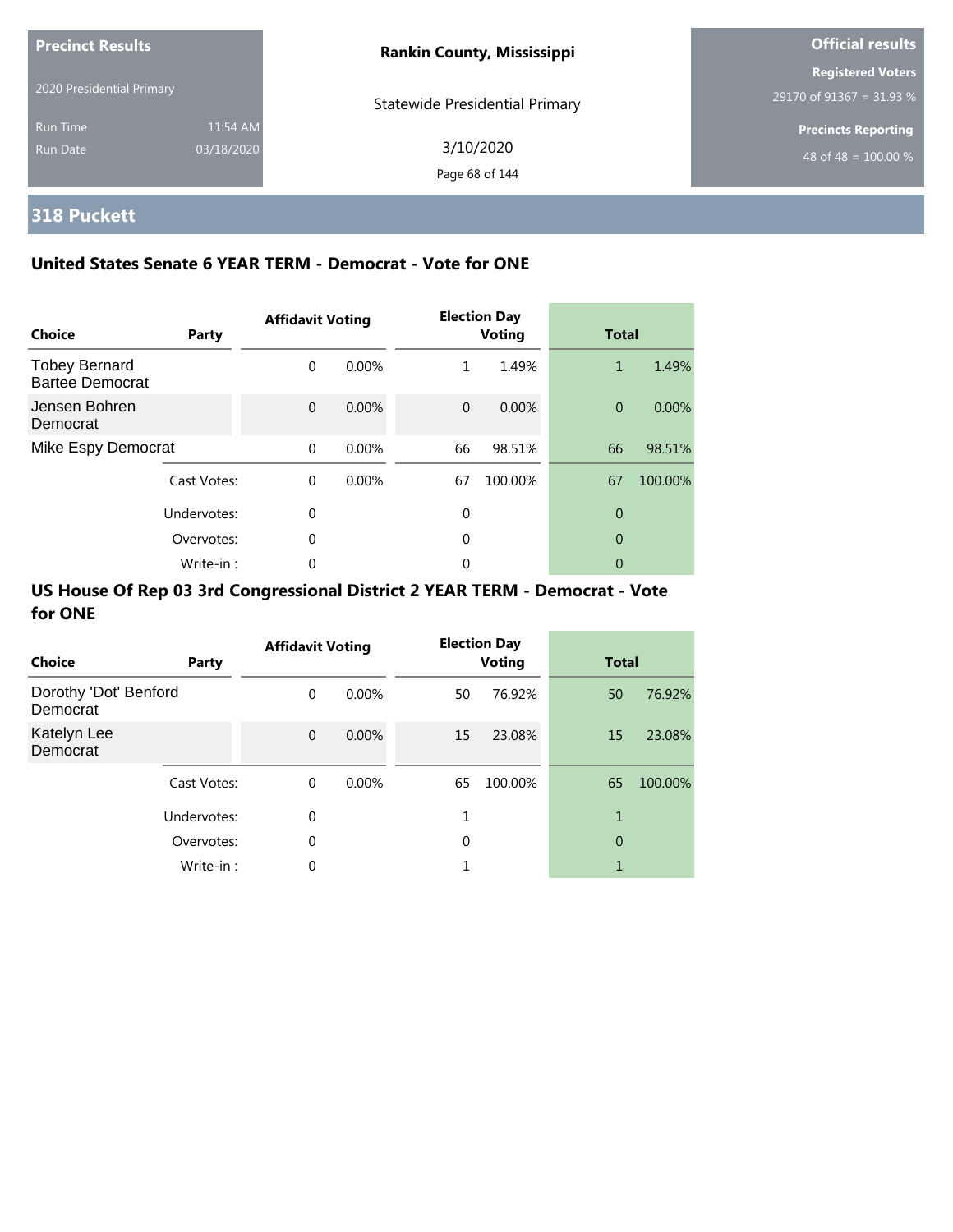| <b>Precinct Results</b>     |                        | <b>Rankin County, Mississippi</b>     | <b>Official results</b>                                |
|-----------------------------|------------------------|---------------------------------------|--------------------------------------------------------|
| 2020 Presidential Primary   |                        | <b>Statewide Presidential Primary</b> | <b>Registered Voters</b><br>29170 of 91367 = 31.93 $%$ |
| <b>Run Time</b><br>Run Date | 11:54 AM<br>03/18/2020 | 3/10/2020<br>Page 69 of 144           | <b>Precincts Reporting</b><br>48 of 48 = $100.00\%$    |

# **318 Puckett**

### **United States President 4 YEAR TERM - Republican - Vote for ONE**

| <b>Choice</b>                            | Party       | <b>Affidavit Voting</b> |          |          | <b>Election Day</b><br><b>Voting</b> | <b>Total</b>   |          |
|------------------------------------------|-------------|-------------------------|----------|----------|--------------------------------------|----------------|----------|
| Roque 'Rocky' De La<br>Fuente Republican |             | $\Omega$                | $0.00\%$ | $\Omega$ | $0.00\%$                             | $\overline{0}$ | 0.00%    |
| Donald J. Trump<br>Republican            |             | 4                       | 100.00%  | 220      | 100.00%                              | 224            | 100.00%  |
| <b>Bill Weld Republican</b>              |             | $\Omega$                | 0.00%    | $\Omega$ | $0.00\%$                             | $\overline{0}$ | $0.00\%$ |
|                                          | Cast Votes: | 4                       | 100.00%  | 220      | 100.00%                              | 224            | 100.00%  |
| Undervotes:                              |             | $\Omega$                |          | 0        |                                      | 0              |          |
|                                          | Overvotes:  | $\Omega$                |          |          |                                      |                |          |
|                                          | Write-in:   | 0                       |          | 0        |                                      | 0              |          |

### **United States Senate 6 YEAR TERM - Republican - Vote for ONE**

| <b>Choice</b>                  | Party       | <b>Affidavit Voting</b> |         | <b>Election Day</b><br><b>Voting</b> |         | <b>Total</b> |         |
|--------------------------------|-------------|-------------------------|---------|--------------------------------------|---------|--------------|---------|
| Cindy Hyde-Smith<br>Republican |             | 4                       | 100.00% | 216                                  | 100.00% | 220          | 100.00% |
|                                | Cast Votes: | 4                       | 100.00% | 216                                  | 100.00% | 220          | 100.00% |
|                                | Undervotes: | 0                       |         | 4                                    |         | 4            |         |
|                                | Overvotes:  | $\Omega$                |         | 0                                    |         | 0            |         |
|                                | Write-in:   | 0                       |         |                                      |         |              |         |

| Choice                             | Party       | <b>Affidavit Voting</b> |         |             | <b>Election Day</b><br><b>Voting</b> |                | Total   |  |
|------------------------------------|-------------|-------------------------|---------|-------------|--------------------------------------|----------------|---------|--|
| <b>Michael Guest</b><br>Republican |             | 4                       | 100.00% | 211         | 95.48%                               | 215            | 95.56%  |  |
| James Tulp<br>Republican           |             | $\mathbf{0}$            | 0.00%   | 10          | 4.52%                                | 10             | 4.44%   |  |
|                                    | Cast Votes: | 4                       | 100.00% | 221         | 100.00%                              | 225            | 100.00% |  |
|                                    | Undervotes: | 0                       |         | $\mathbf 0$ |                                      | 0              |         |  |
|                                    | Overvotes:  | $\theta$                |         | 0           |                                      | $\overline{0}$ |         |  |
|                                    | Write-in:   | 0                       |         | 0           |                                      | 0              |         |  |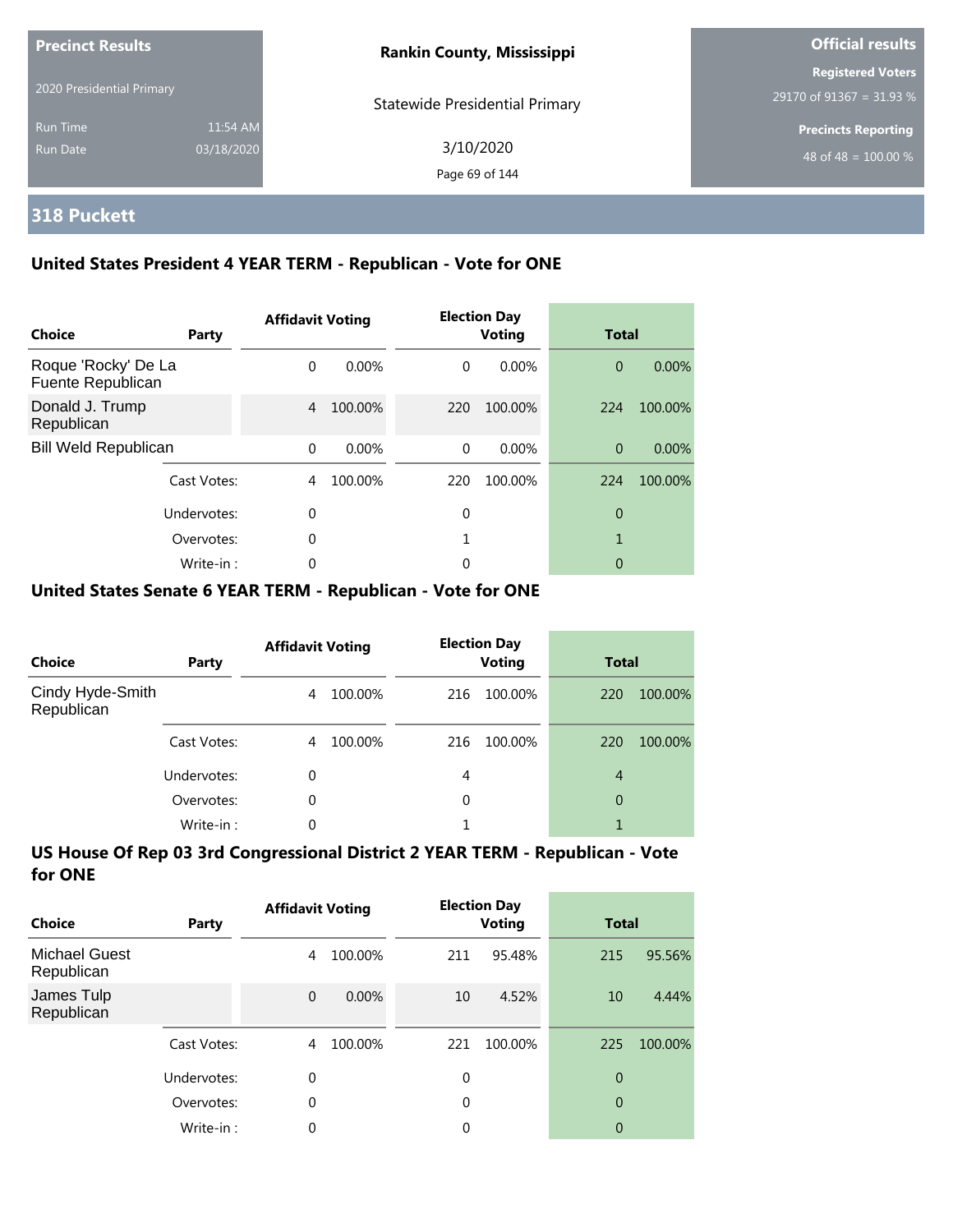| <b>Precinct Results</b>     |                        | <b>Rankin County, Mississippi</b>     | <b>Official results</b>                              |  |
|-----------------------------|------------------------|---------------------------------------|------------------------------------------------------|--|
| 2020 Presidential Primary   |                        | <b>Statewide Presidential Primary</b> | <b>Registered Voters</b><br>29170 of 91367 = 31.93 % |  |
| Run Time<br><b>Run Date</b> | 11:54 AM<br>03/18/2020 | 3/10/2020<br>Page 70 of 144           | <b>Precincts Reporting</b><br>48 of 48 = $100.00\%$  |  |

# **321 South Brandon**

| <b>Choice</b>                           | Party       | <b>Affidavit Voting</b> |       |                | <b>Election Day</b><br><b>Voting</b> |                  | <b>Total</b> |  |
|-----------------------------------------|-------------|-------------------------|-------|----------------|--------------------------------------|------------------|--------------|--|
| Joseph R. Biden<br>Democrat             |             | $\mathbf 0$             | 0.00% | 43             | 78.18%                               | 43               | 78.18%       |  |
| Michael R.<br><b>Bloomberg Democrat</b> |             | $\mathbf 0$             | 0.00% | $\mathbf{0}$   | 0.00%                                | $\overline{0}$   | 0.00%        |  |
| Pete Buttigieg<br>Democrat              |             | $\mathbf 0$             | 0.00% | $\mathbf 0$    | 0.00%                                | $\boldsymbol{0}$ | 0.00%        |  |
| <b>Tulsi Gabbard</b><br>Democrat        |             | $\mathbf 0$             | 0.00% | $\mathbf{1}$   | 1.82%                                | $\mathbf{1}$     | 1.82%        |  |
| Amy Klobuchar<br>Democrat               |             | $\mathbf 0$             | 0.00% | $\mathbf{0}$   | 0.00%                                | $\overline{0}$   | 0.00%        |  |
| <b>Deval Patrick</b><br>Democrat        |             | $\mathbf 0$             | 0.00% | $\overline{0}$ | 0.00%                                | $\overline{0}$   | 0.00%        |  |
| <b>Bernie Sanders</b><br>Democrat       |             | $\mathbf 0$             | 0.00% | 10             | 18.18%                               | 10               | 18.18%       |  |
| <b>Tom Steyer</b><br>Democrat           |             | $\mathbf 0$             | 0.00% | $\mathbf{1}$   | 1.82%                                | $\mathbf{1}$     | 1.82%        |  |
| <b>Elizabeth Warren</b><br>Democrat     |             | $\mathbf 0$             | 0.00% | $\mathbf 0$    | 0.00%                                | $\overline{0}$   | 0.00%        |  |
| Andrew Yang<br>Democrat                 |             | $\mathbf 0$             | 0.00% | $\overline{0}$ | 0.00%                                | $\overline{0}$   | 0.00%        |  |
|                                         | Cast Votes: | $\mathbf{0}$            | 0.00% | 55             | 100.00%                              | 55               | 100.00%      |  |
|                                         | Undervotes: | $\mathbf 0$             |       | $\mathbf 0$    |                                      | $\overline{0}$   |              |  |
|                                         | Overvotes:  | $\overline{0}$          |       | $\mathbf 0$    |                                      | $\overline{0}$   |              |  |
|                                         | Write-in:   | $\overline{0}$          |       | 0              |                                      | $\overline{0}$   |              |  |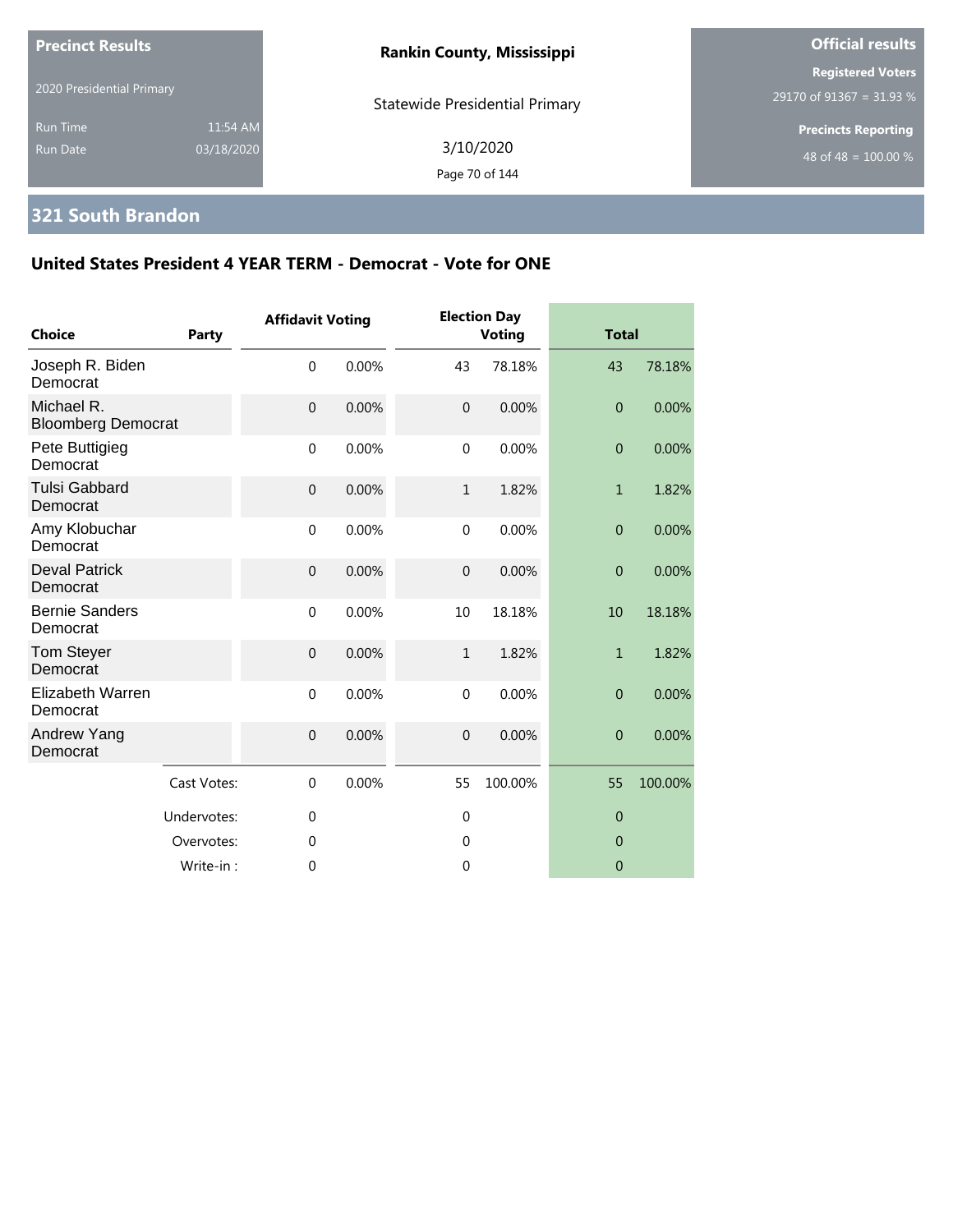| <b>Precinct Results</b>   |            | <b>Rankin County, Mississippi</b>     | <b>Official results</b>    |  |  |
|---------------------------|------------|---------------------------------------|----------------------------|--|--|
| 2020 Presidential Primary |            |                                       | <b>Registered Voters</b>   |  |  |
|                           |            | <b>Statewide Presidential Primary</b> | $29170$ of 91367 = 31.93 % |  |  |
| <b>Run Time</b>           | 11:54 AM   |                                       | <b>Precincts Reporting</b> |  |  |
| Run Date                  | 03/18/2020 | 3/10/2020                             | 48 of 48 = $100.00\%$      |  |  |
|                           |            | Page 71 of 144                        |                            |  |  |

# **321 South Brandon**

## **United States Senate 6 YEAR TERM - Democrat - Vote for ONE**

| <b>Choice</b>                                  | Party       | <b>Affidavit Voting</b> |          |    | <b>Election Day</b><br><b>Voting</b> | <b>Total</b> |         |
|------------------------------------------------|-------------|-------------------------|----------|----|--------------------------------------|--------------|---------|
| <b>Tobey Bernard</b><br><b>Bartee Democrat</b> |             | $\Omega$                | $0.00\%$ | 8  | 14.55%                               | 8            | 14.55%  |
| Jensen Bohren<br>Democrat                      |             | $\Omega$                | $0.00\%$ | 2  | 3.64%                                | 2            | 3.64%   |
| Mike Espy Democrat                             |             | $\Omega$                | $0.00\%$ | 45 | 81.82%                               | 45           | 81.82%  |
|                                                | Cast Votes: | $\Omega$                | 0.00%    | 55 | 100.00%                              | 55           | 100.00% |
|                                                | Undervotes: | $\Omega$                |          | 0  |                                      | 0            |         |
| Overvotes:                                     |             | $\Omega$                |          | 0  |                                      | 0            |         |
|                                                | Write-in:   | 0                       |          | 0  |                                      | 0            |         |

| <b>Choice</b>                     | Party       | <b>Affidavit Voting</b> |          |    | <b>Election Day</b><br><b>Voting</b> | <b>Total</b>   |         |
|-----------------------------------|-------------|-------------------------|----------|----|--------------------------------------|----------------|---------|
| Dorothy 'Dot' Benford<br>Democrat |             | $\Omega$                | $0.00\%$ | 34 | 64.15%                               | 34             | 64.15%  |
| Katelyn Lee<br>Democrat           |             | $\mathbf 0$             | $0.00\%$ | 19 | 35.85%                               | 19             | 35.85%  |
|                                   | Cast Votes: | $\Omega$                | $0.00\%$ | 53 | 100.00%                              | 53             | 100.00% |
|                                   | Undervotes: | 0                       |          | 2  |                                      | $\overline{2}$ |         |
|                                   | Overvotes:  | $\mathbf 0$             |          | 0  |                                      | 0              |         |
|                                   | Write-in:   | $\mathbf 0$             |          | 0  |                                      | 0              |         |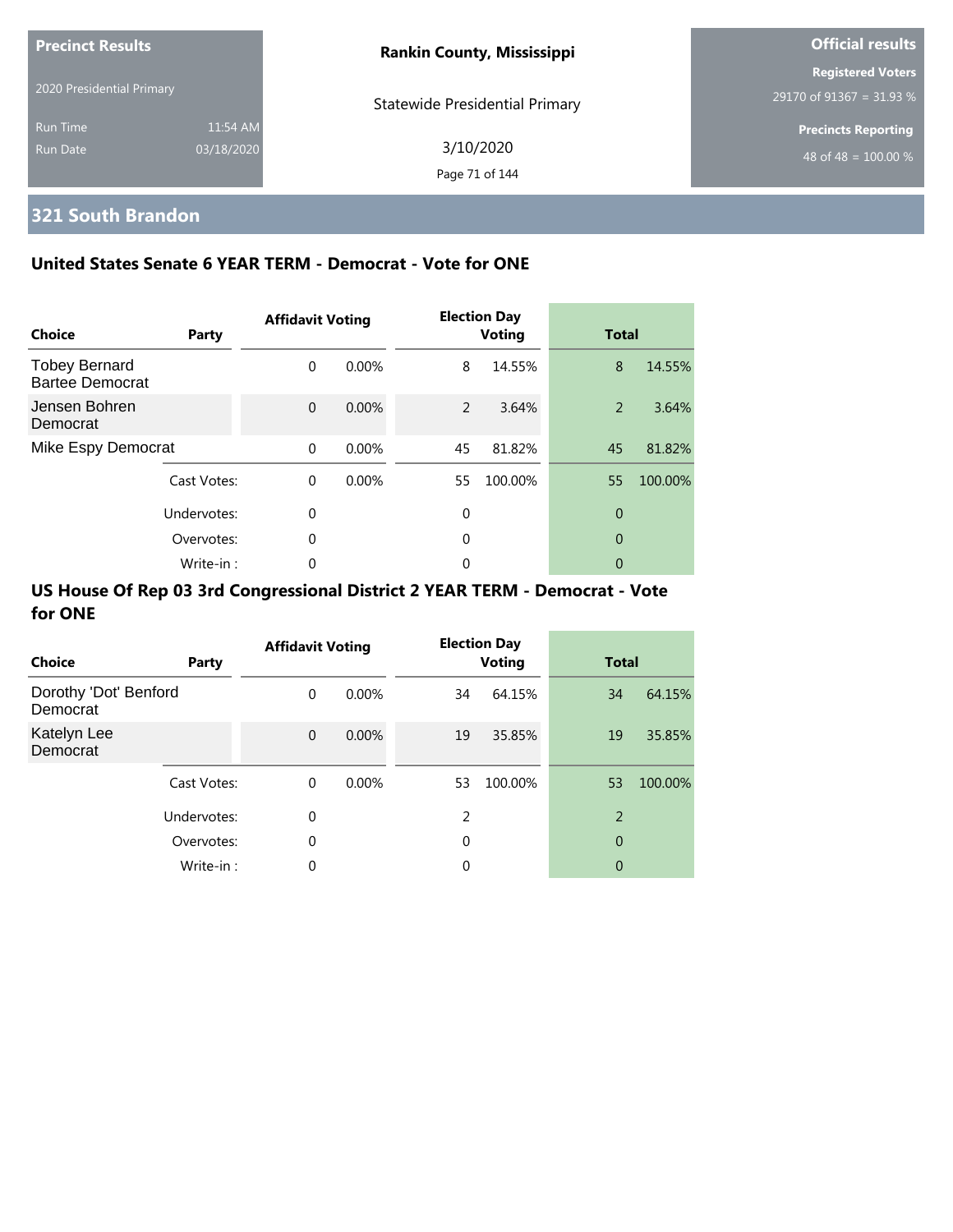| <b>Precinct Results</b><br>2020 Presidential Primary |                        | <b>Rankin County, Mississippi</b>     | <b>Official results</b>                              |  |  |
|------------------------------------------------------|------------------------|---------------------------------------|------------------------------------------------------|--|--|
|                                                      |                        | <b>Statewide Presidential Primary</b> | <b>Registered Voters</b><br>29170 of 91367 = 31.93 % |  |  |
| <b>Run Time</b><br>Run Date                          | 11:54 AM<br>03/18/2020 | 3/10/2020                             | <b>Precincts Reporting</b><br>48 of 48 = $100.00\%$  |  |  |
|                                                      |                        | Page 72 of 144                        |                                                      |  |  |

## **321 South Brandon**

### **United States President 4 YEAR TERM - Republican - Vote for ONE**

| Choice                                   | Party       | <b>Affidavit Voting</b> |          |          | <b>Election Day</b><br><b>Voting</b> | <b>Total</b>             |         |
|------------------------------------------|-------------|-------------------------|----------|----------|--------------------------------------|--------------------------|---------|
| Roque 'Rocky' De La<br>Fuente Republican |             | 1                       | 14.29%   | $\Omega$ | 0.00%                                | 1                        | 0.37%   |
| Donald J. Trump<br>Republican            |             | 6                       | 85.71%   | 260      | 99.62%                               | 266                      | 99.25%  |
| <b>Bill Weld Republican</b>              |             | $\Omega$                | $0.00\%$ | 1        | 0.38%                                | 1                        | 0.37%   |
|                                          | Cast Votes: |                         | 100.00%  | 261      | 100.00%                              | 268                      | 100.00% |
| Undervotes:                              |             | $\Omega$                |          |          |                                      | 1                        |         |
|                                          | Overvotes:  | $\mathbf 0$             |          | 0        |                                      | 0                        |         |
|                                          | Write-in:   | 0                       |          | 2        |                                      | $\overline{\phantom{a}}$ |         |

### **United States Senate 6 YEAR TERM - Republican - Vote for ONE**

| <b>Choice</b>                  | Party       | <b>Affidavit Voting</b> |         | <b>Election Day</b><br><b>Voting</b> |         | <b>Total</b> |         |
|--------------------------------|-------------|-------------------------|---------|--------------------------------------|---------|--------------|---------|
| Cindy Hyde-Smith<br>Republican |             | 5.                      | 100.00% | 258                                  | 100.00% | 263          | 100.00% |
|                                | Cast Votes: | 5.                      | 100.00% | 258                                  | 100.00% | 263          | 100.00% |
|                                | Undervotes: | $\mathcal{P}$           |         | 5                                    |         | 7            |         |
|                                | Overvotes:  | $\Omega$                |         | 0                                    |         | 0            |         |
|                                | Write-in:   | 0                       |         |                                      |         |              |         |

| Choice                             | Party       | <b>Affidavit Voting</b> |          | <b>Election Day</b><br><b>Voting</b> |         | <b>Total</b>   |         |
|------------------------------------|-------------|-------------------------|----------|--------------------------------------|---------|----------------|---------|
| <b>Michael Guest</b><br>Republican |             | 7                       | 100.00%  | 244                                  | 92.78%  | 251            | 92.96%  |
| James Tulp<br>Republican           |             | $\overline{0}$          | $0.00\%$ | 19                                   | 7.22%   | 19             | 7.04%   |
|                                    | Cast Votes: | 7                       | 100.00%  | 263                                  | 100.00% | 270            | 100.00% |
|                                    | Undervotes: | 0                       |          |                                      |         |                |         |
|                                    | Overvotes:  | 0                       |          | $\Omega$                             |         | $\overline{0}$ |         |
|                                    | Write-in:   | 0                       |          | 0                                    |         | 0              |         |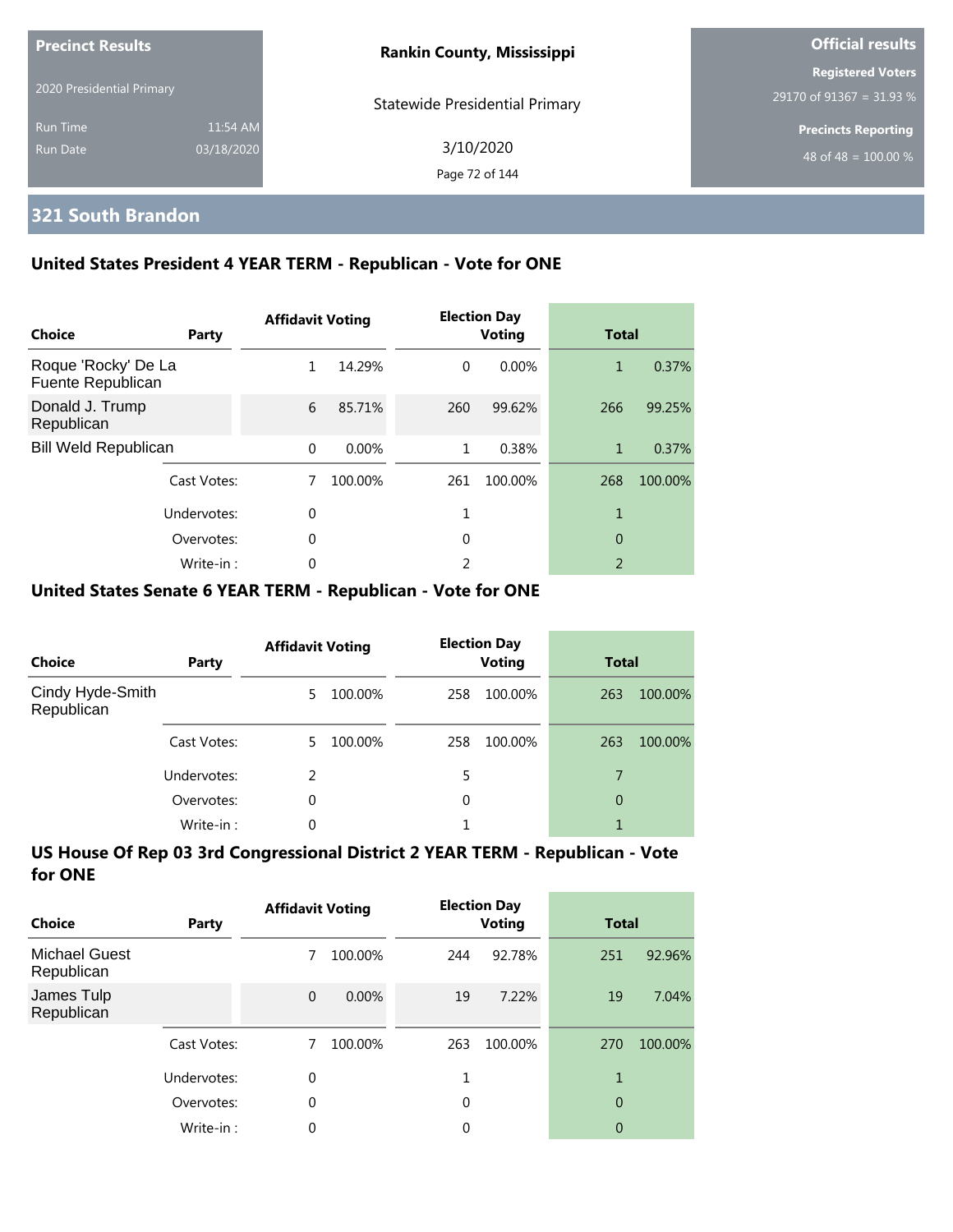| <b>Precinct Results</b>            |                        | <b>Rankin County, Mississippi</b>     | <b>Official results</b>                              |  |  |
|------------------------------------|------------------------|---------------------------------------|------------------------------------------------------|--|--|
| 2020 Presidential Primary          |                        | <b>Statewide Presidential Primary</b> | <b>Registered Voters</b><br>29170 of 91367 = 31.93 % |  |  |
| <b>Run Time</b><br><b>Run Date</b> | 11:54 AM<br>03/18/2020 | 3/10/2020<br>Page 73 of 144           | <b>Precincts Reporting</b><br>48 of 48 = $100.00\%$  |  |  |

# **323 Greenfield**

| <b>Choice</b>                           | Party       | <b>Affidavit Voting</b> |         |                | <b>Election Day</b><br><b>Voting</b> | <b>Total</b>   |         |
|-----------------------------------------|-------------|-------------------------|---------|----------------|--------------------------------------|----------------|---------|
| Joseph R. Biden<br>Democrat             |             | 3                       | 60.00%  | 377            | 79.70%                               | 380            | 79.50%  |
| Michael R.<br><b>Bloomberg Democrat</b> |             | $\overline{0}$          | 0.00%   | $\overline{7}$ | 1.48%                                | $\overline{7}$ | 1.46%   |
| Pete Buttigieg<br>Democrat              |             | $\mathbf 0$             | 0.00%   | $\mathbf 0$    | 0.00%                                | $\overline{0}$ | 0.00%   |
| <b>Tulsi Gabbard</b><br>Democrat        |             | $\mathbf 0$             | 0.00%   | $\overline{0}$ | 0.00%                                | $\overline{0}$ | 0.00%   |
| Amy Klobuchar<br>Democrat               |             | $\mathbf{0}$            | 0.00%   | $\mathbf{0}$   | 0.00%                                | $\overline{0}$ | 0.00%   |
| <b>Deval Patrick</b><br>Democrat        |             | $\mathbf 0$             | 0.00%   | $\mathbf 0$    | 0.00%                                | $\overline{0}$ | 0.00%   |
| <b>Bernie Sanders</b><br>Democrat       |             | $\mathbf{1}$            | 20.00%  | 87             | 18.39%                               | 88             | 18.41%  |
| <b>Tom Steyer</b><br>Democrat           |             | $\overline{0}$          | 0.00%   | $\overline{0}$ | 0.00%                                | $\overline{0}$ | 0.00%   |
| Elizabeth Warren<br>Democrat            |             | $\mathbf{1}$            | 20.00%  | $\mathbf{1}$   | 0.21%                                | $\overline{2}$ | 0.42%   |
| Andrew Yang<br>Democrat                 |             | $\mathbf 0$             | 0.00%   | $\mathbf{1}$   | 0.21%                                | $\mathbf{1}$   | 0.21%   |
|                                         | Cast Votes: | 5                       | 100.00% | 473            | 100.00%                              | 478            | 100.00% |
|                                         | Undervotes: | $\mathbf 0$             |         | $\mathbf 0$    |                                      | $\overline{0}$ |         |
|                                         | Overvotes:  | $\mathbf 0$             |         | 0              |                                      | $\theta$       |         |
|                                         | Write-in:   | 0                       |         | 1              |                                      | $\mathbf{1}$   |         |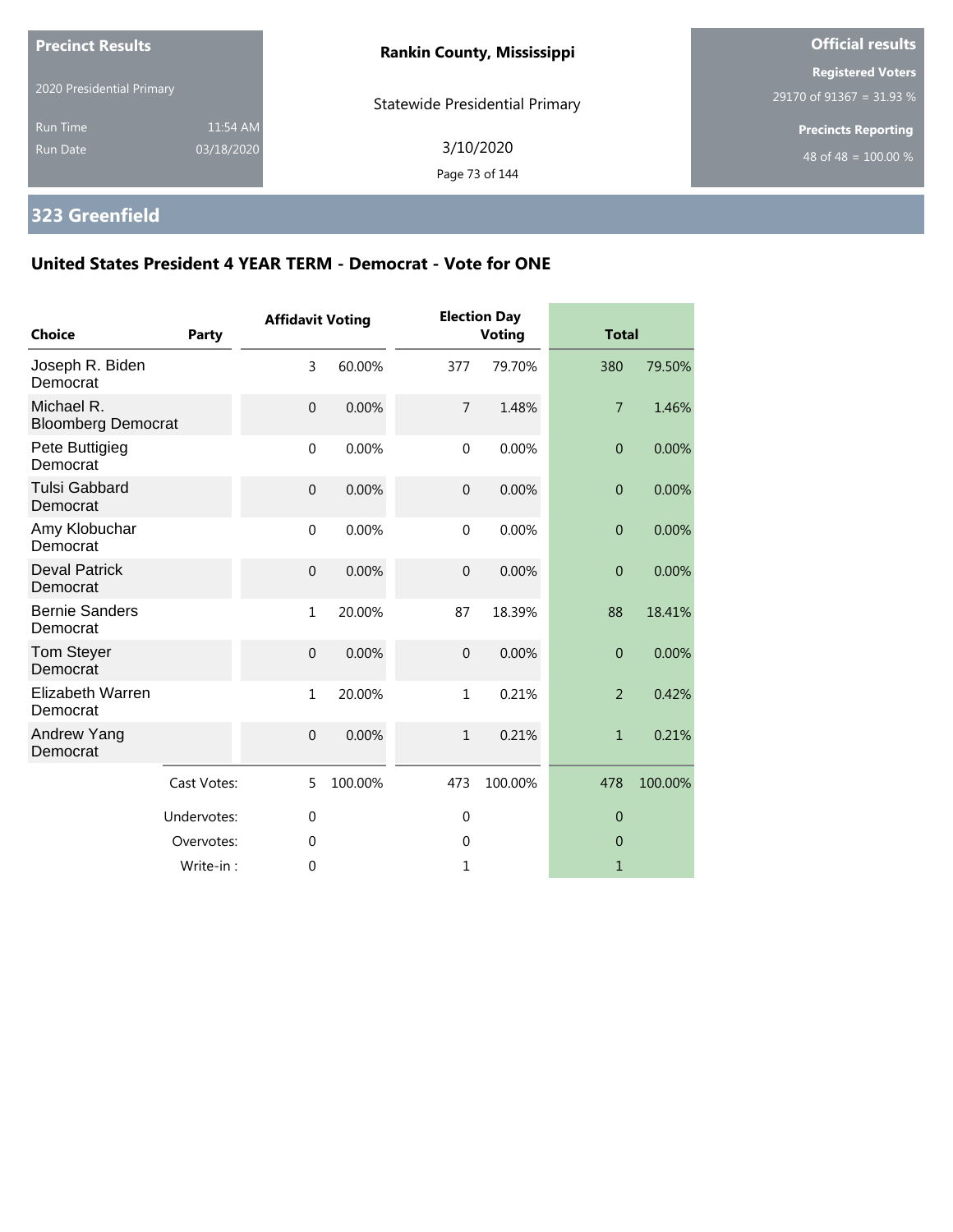| Precinct Results            |                        | <b>Rankin County, Mississippi</b>     | <b>Official results</b>                              |  |
|-----------------------------|------------------------|---------------------------------------|------------------------------------------------------|--|
| 2020 Presidential Primary   |                        | <b>Statewide Presidential Primary</b> | <b>Registered Voters</b><br>29170 of 91367 = 31.93 % |  |
| <b>Run Time</b><br>Run Date | 11:54 AM<br>03/18/2020 | 3/10/2020<br>Page 74 of 144           | <b>Precincts Reporting</b><br>48 of 48 = $100.00\%$  |  |

## **323 Greenfield**

### **United States Senate 6 YEAR TERM - Democrat - Vote for ONE**

| Choice                                         | Party       | <b>Affidavit Voting</b> |          |     | <b>Election Day</b><br><b>Voting</b> | <b>Total</b>   |         |
|------------------------------------------------|-------------|-------------------------|----------|-----|--------------------------------------|----------------|---------|
| <b>Tobey Bernard</b><br><b>Bartee Democrat</b> |             | $\Omega$                | $0.00\%$ | 15  | 3.18%                                | 15             | 3.15%   |
| Jensen Bohren<br>Democrat                      |             | $\Omega$                | 0.00%    | 7   | 1.49%                                | $\overline{7}$ | 1.47%   |
| Mike Espy Democrat                             |             | 5                       | 100.00%  | 449 | 95.33%                               | 454            | 95.38%  |
|                                                | Cast Votes: | 5.                      | 100.00%  | 471 | 100.00%                              | 476            | 100.00% |
|                                                | Undervotes: | $\Omega$                |          | 2   |                                      | $\overline{2}$ |         |
|                                                | Overvotes:  | 0                       |          | 0   |                                      | 0              |         |
|                                                | Write-in:   | 0                       |          |     |                                      |                |         |

| Choice                            | Party       | <b>Affidavit Voting</b> |         |     | <b>Election Day</b><br><b>Voting</b> | <b>Total</b> |         |
|-----------------------------------|-------------|-------------------------|---------|-----|--------------------------------------|--------------|---------|
| Dorothy 'Dot' Benford<br>Democrat |             | 2                       | 40.00%  | 321 | 70.24%                               | 323          | 69.91%  |
| Katelyn Lee<br>Democrat           |             | 3                       | 60.00%  | 136 | 29.76%                               | 139          | 30.09%  |
|                                   | Cast Votes: | 5.                      | 100.00% | 457 | 100.00%                              | 462          | 100.00% |
|                                   | Undervotes: | $\Omega$                |         | 9   |                                      | 9            |         |
|                                   | Overvotes:  | $\mathbf 0$             |         | 0   |                                      | 0            |         |
|                                   | Write-in:   | 0                       |         | 8   |                                      | 8            |         |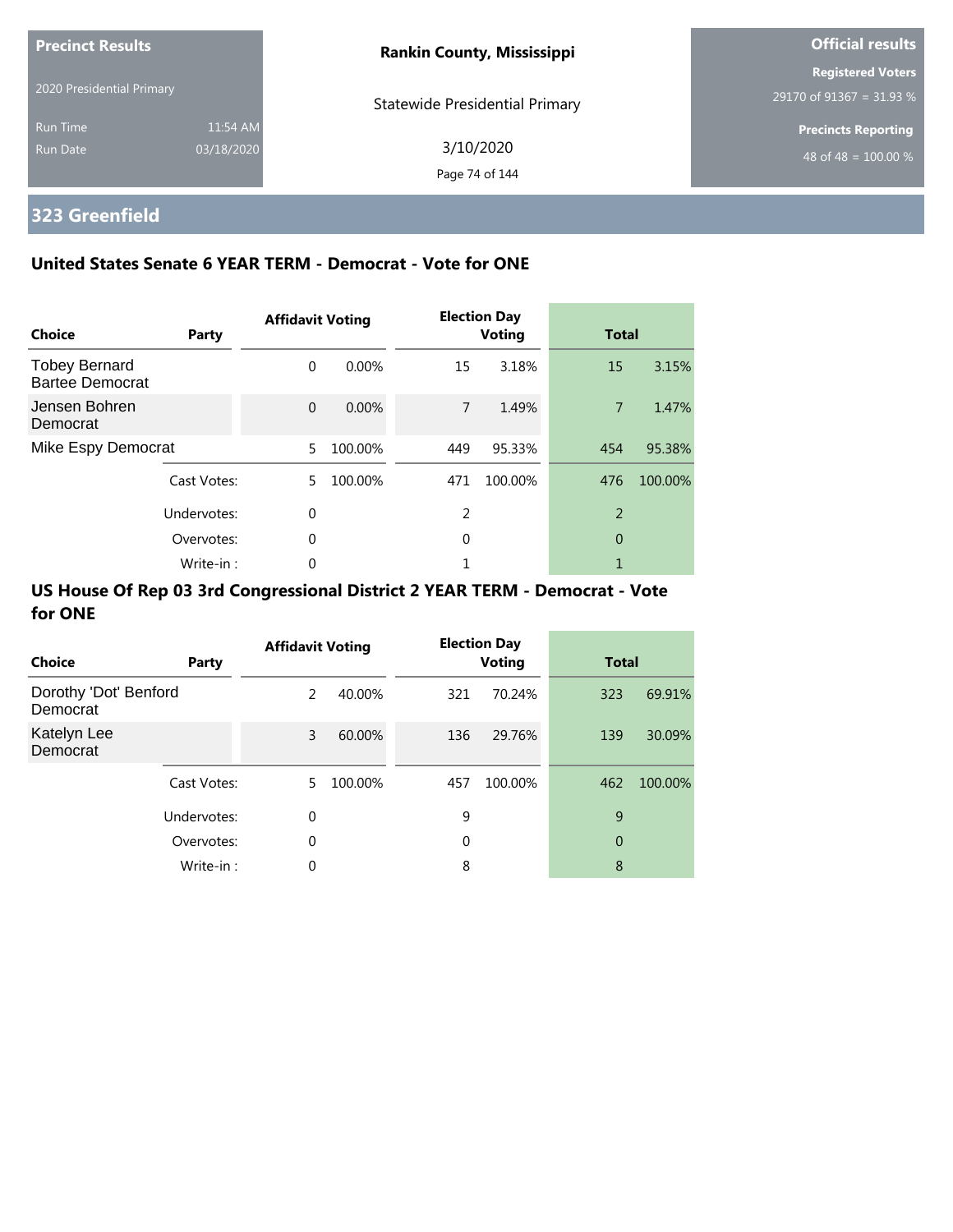| <b>Precinct Results</b>     |                        | <b>Rankin County, Mississippi</b>     | <b>Official results</b>                              |  |
|-----------------------------|------------------------|---------------------------------------|------------------------------------------------------|--|
| 2020 Presidential Primary   |                        | <b>Statewide Presidential Primary</b> | <b>Registered Voters</b><br>29170 of 91367 = 31.93 % |  |
| <b>Run Time</b><br>Run Date | 11:54 AM<br>03/18/2020 | 3/10/2020<br>Page 75 of 144           | <b>Precincts Reporting</b><br>48 of 48 = $100.00\%$  |  |

## **323 Greenfield**

### **United States President 4 YEAR TERM - Republican - Vote for ONE**

| <b>Choice</b>                            | Party       | <b>Affidavit Voting</b> |          |          | <b>Election Day</b><br><b>Voting</b> | <b>Total</b>   |         |
|------------------------------------------|-------------|-------------------------|----------|----------|--------------------------------------|----------------|---------|
| Roque 'Rocky' De La<br>Fuente Republican |             | $\Omega$                | $0.00\%$ | $\Omega$ | $0.00\%$                             | $\overline{0}$ | 0.00%   |
| Donald J. Trump<br>Republican            |             | 3                       | 100.00%  | 464      | 98.31%                               | 467            | 98.32%  |
| <b>Bill Weld Republican</b>              |             | $\Omega$                | 0.00%    | 8        | 1.69%                                | 8              | 1.68%   |
|                                          | Cast Votes: | 3                       | 100.00%  | 472      | 100.00%                              | 475            | 100.00% |
|                                          | Undervotes: | $\Omega$                |          | 0        |                                      | 0              |         |
|                                          | Overvotes:  | $\Omega$                |          |          |                                      | 1              |         |
|                                          | Write-in:   | 0                       |          |          |                                      |                |         |

### **United States Senate 6 YEAR TERM - Republican - Vote for ONE**

| <b>Choice</b>                  | Party       | <b>Affidavit Voting</b> |         |     | <b>Election Day</b><br><b>Voting</b> |     | <b>Total</b> |  |
|--------------------------------|-------------|-------------------------|---------|-----|--------------------------------------|-----|--------------|--|
| Cindy Hyde-Smith<br>Republican |             | 3                       | 100.00% | 468 | 100.00%                              | 471 | 100.00%      |  |
|                                | Cast Votes: | 3.                      | 100.00% | 468 | 100.00%                              | 471 | 100.00%      |  |
|                                | Undervotes: | 0                       |         |     |                                      |     |              |  |
|                                | Overvotes:  | $\Omega$                |         | 0   |                                      | 0   |              |  |
|                                | Write-in:   | 0                       |         |     |                                      | 5   |              |  |

| Choice                             | Party       | <b>Affidavit Voting</b> |         |             | <b>Election Day</b><br><b>Voting</b> | <b>Total</b>             |         |
|------------------------------------|-------------|-------------------------|---------|-------------|--------------------------------------|--------------------------|---------|
| <b>Michael Guest</b><br>Republican |             | 3                       | 100.00% | 448         | 94.92%                               | 451                      | 94.95%  |
| James Tulp<br>Republican           |             | $\mathbf 0$             | 0.00%   | 24          | 5.08%                                | 24                       | 5.05%   |
|                                    | Cast Votes: | 3                       | 100.00% | 472         | 100.00%                              | 475                      | 100.00% |
|                                    | Undervotes: | 0                       |         | $\mathbf 0$ |                                      | 0                        |         |
|                                    | Overvotes:  | $\theta$                |         | 0           |                                      | $\overline{0}$           |         |
|                                    | Write-in:   | 0                       |         | 2           |                                      | $\overline{\phantom{a}}$ |         |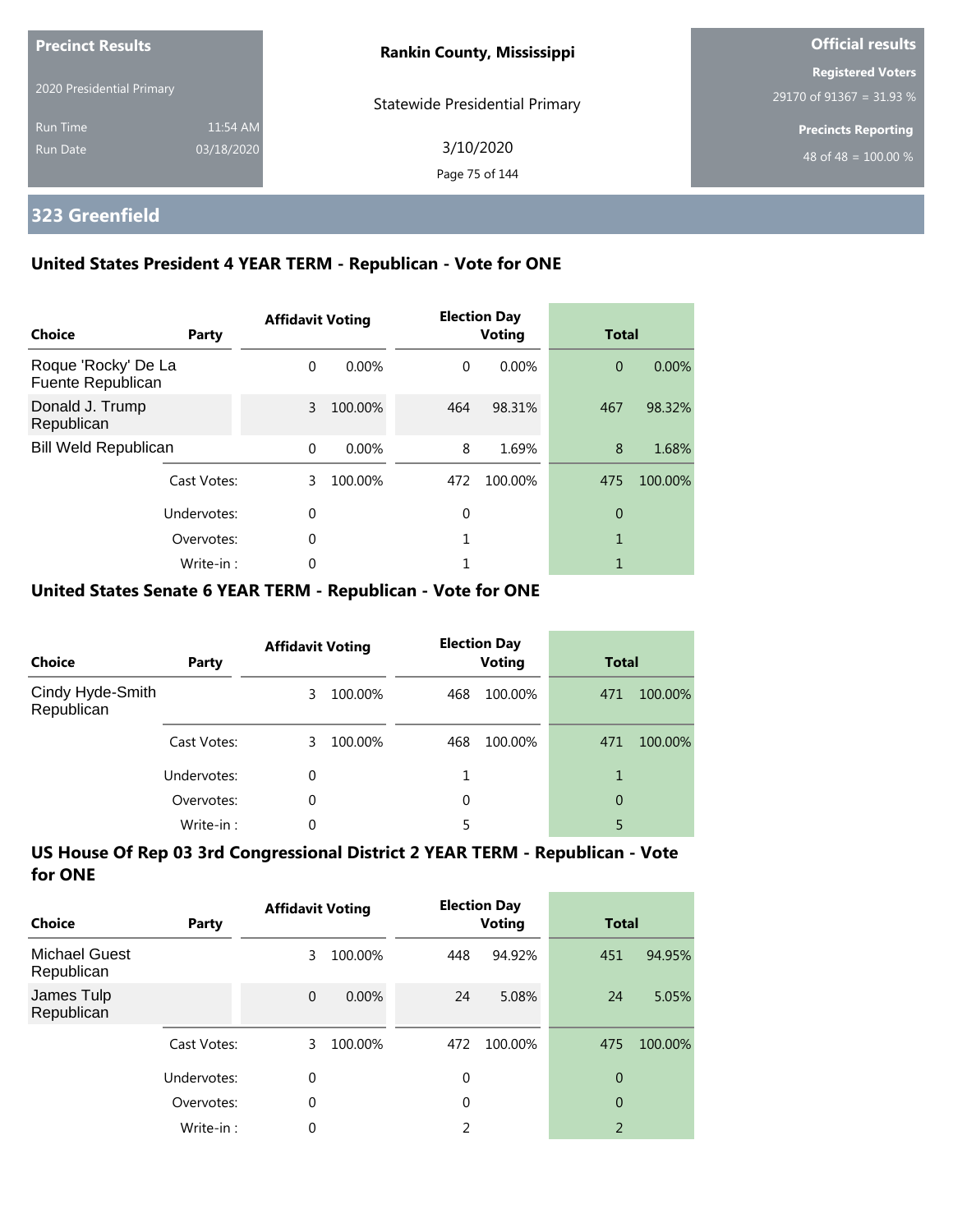| <b>Precinct Results</b>                                      | <b>Rankin County, Mississippi</b>     | <b>Official results</b>                              |
|--------------------------------------------------------------|---------------------------------------|------------------------------------------------------|
| 2020 Presidential Primary                                    | <b>Statewide Presidential Primary</b> | <b>Registered Voters</b><br>29170 of 91367 = 31.93 % |
| 11:54 AM<br><b>Run Time</b><br>03/18/2020<br><b>Run Date</b> | 3/10/2020<br>Page 76 of 144           | <b>Precincts Reporting</b><br>48 of 48 = $100.00\%$  |

## **324 Brandon Central**

| <b>Choice</b>                           | Party       | <b>Affidavit Voting</b> |       |                | <b>Election Day</b><br><b>Voting</b> | <b>Total</b>     |         |
|-----------------------------------------|-------------|-------------------------|-------|----------------|--------------------------------------|------------------|---------|
| Joseph R. Biden<br>Democrat             |             | $\mathbf 0$             | 0.00% | 128            | 77.58%                               | 128              | 77.58%  |
| Michael R.<br><b>Bloomberg Democrat</b> |             | $\mathbf{0}$            | 0.00% | $\overline{0}$ | 0.00%                                | $\mathbf{0}$     | 0.00%   |
| Pete Buttigieg<br>Democrat              |             | $\mathbf 0$             | 0.00% | $\mathbf{0}$   | 0.00%                                | $\boldsymbol{0}$ | 0.00%   |
| <b>Tulsi Gabbard</b><br>Democrat        |             | $\mathbf 0$             | 0.00% | $\overline{0}$ | 0.00%                                | $\overline{0}$   | 0.00%   |
| Amy Klobuchar<br>Democrat               |             | $\mathbf 0$             | 0.00% | 1              | 0.61%                                | $\mathbf{1}$     | 0.61%   |
| <b>Deval Patrick</b><br>Democrat        |             | $\mathbf 0$             | 0.00% | $\mathbf 0$    | 0.00%                                | $\overline{0}$   | 0.00%   |
| <b>Bernie Sanders</b><br>Democrat       |             | $\mathbf 0$             | 0.00% | 35             | 21.21%                               | 35               | 21.21%  |
| <b>Tom Steyer</b><br>Democrat           |             | $\mathbf{0}$            | 0.00% | $\overline{0}$ | 0.00%                                | $\mathbf{0}$     | 0.00%   |
| Elizabeth Warren<br>Democrat            |             | $\mathbf 0$             | 0.00% | $\Omega$       | 0.00%                                | $\overline{0}$   | 0.00%   |
| Andrew Yang<br>Democrat                 |             | $\mathbf{0}$            | 0.00% | $\mathbf{1}$   | 0.61%                                | $\mathbf{1}$     | 0.61%   |
|                                         | Cast Votes: | $\mathbf{0}$            | 0.00% | 165            | 100.00%                              | 165              | 100.00% |
|                                         | Undervotes: | $\mathbf{0}$            |       | $\overline{0}$ |                                      | $\theta$         |         |
|                                         | Overvotes:  | $\theta$                |       | $\theta$       |                                      | $\Omega$         |         |
|                                         | Write-in:   | 0                       |       | $\mathbf{0}$   |                                      | $\theta$         |         |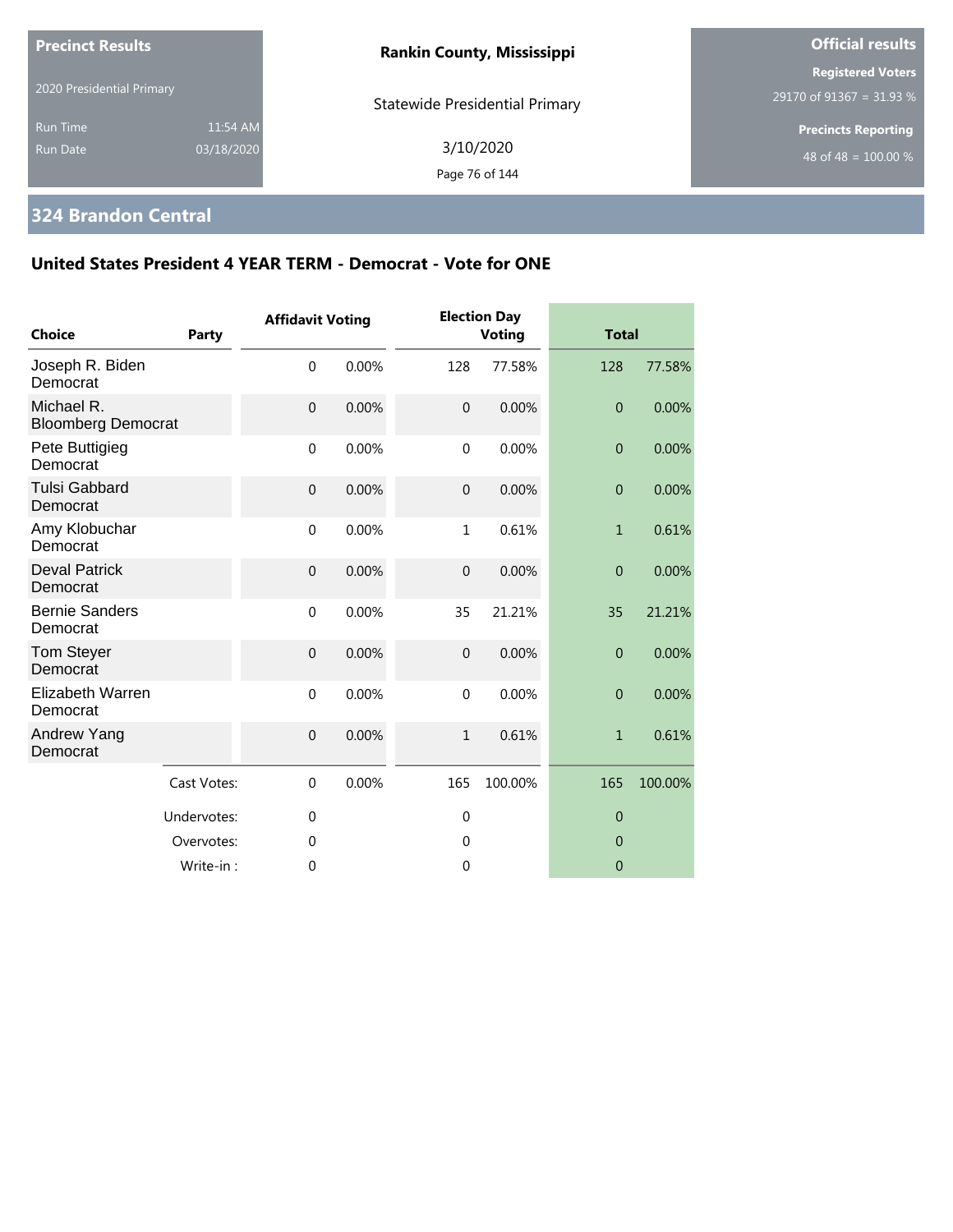| <b>Precinct Results</b>   |            | <b>Rankin County, Mississippi</b> | <b>Official results</b>                              |
|---------------------------|------------|-----------------------------------|------------------------------------------------------|
| 2020 Presidential Primary |            |                                   | <b>Registered Voters</b><br>29170 of 91367 = 31.93 % |
| <b>Run Time</b>           | 11:54 AM   | Statewide Presidential Primary    | <b>Precincts Reporting</b>                           |
| Run Date                  | 03/18/2020 | 3/10/2020<br>Page 77 of 144       | 48 of 48 = $100.00\%$                                |

## **324 Brandon Central**

### **United States Senate 6 YEAR TERM - Democrat - Vote for ONE**

| Choice                                         | Party       | <b>Affidavit Voting</b> |          |     | <b>Election Day</b><br><b>Voting</b> | <b>Total</b>   |         |
|------------------------------------------------|-------------|-------------------------|----------|-----|--------------------------------------|----------------|---------|
| <b>Tobey Bernard</b><br><b>Bartee Democrat</b> |             | $\Omega$                | $0.00\%$ | 10  | 6.21%                                | 10             | 6.21%   |
| Jensen Bohren<br>Democrat                      |             | $\Omega$                | 0.00%    | 4   | 2.48%                                | $\overline{4}$ | 2.48%   |
| Mike Espy Democrat                             |             | $\Omega$                | 0.00%    | 147 | 91.30%                               | 147            | 91.30%  |
|                                                | Cast Votes: | $\Omega$                | 0.00%    | 161 | 100.00%                              | 161            | 100.00% |
|                                                | Undervotes: | $\Omega$                |          | 3   |                                      | 3              |         |
|                                                | Overvotes:  | 0                       |          | 0   |                                      | 0              |         |
|                                                | Write-in:   | 0                       |          |     |                                      |                |         |

| <b>Choice</b>                     | Party       | <b>Affidavit Voting</b> |          |     | <b>Election Day</b><br><b>Voting</b> |     | <b>Total</b> |  |
|-----------------------------------|-------------|-------------------------|----------|-----|--------------------------------------|-----|--------------|--|
| Dorothy 'Dot' Benford<br>Democrat |             | $\Omega$                | $0.00\%$ | 106 | 67.52%                               | 106 | 67.52%       |  |
| Katelyn Lee<br>Democrat           |             | $\mathbf{0}$            | 0.00%    | 51  | 32.48%                               | 51  | 32.48%       |  |
|                                   | Cast Votes: | $\Omega$                | $0.00\%$ | 157 | 100.00%                              | 157 | 100.00%      |  |
|                                   | Undervotes: | 0                       |          | 7   |                                      | 7   |              |  |
|                                   | Overvotes:  | $\mathbf 0$             |          | 0   |                                      | 0   |              |  |
|                                   | Write-in:   | $\mathbf 0$             |          |     |                                      | 1   |              |  |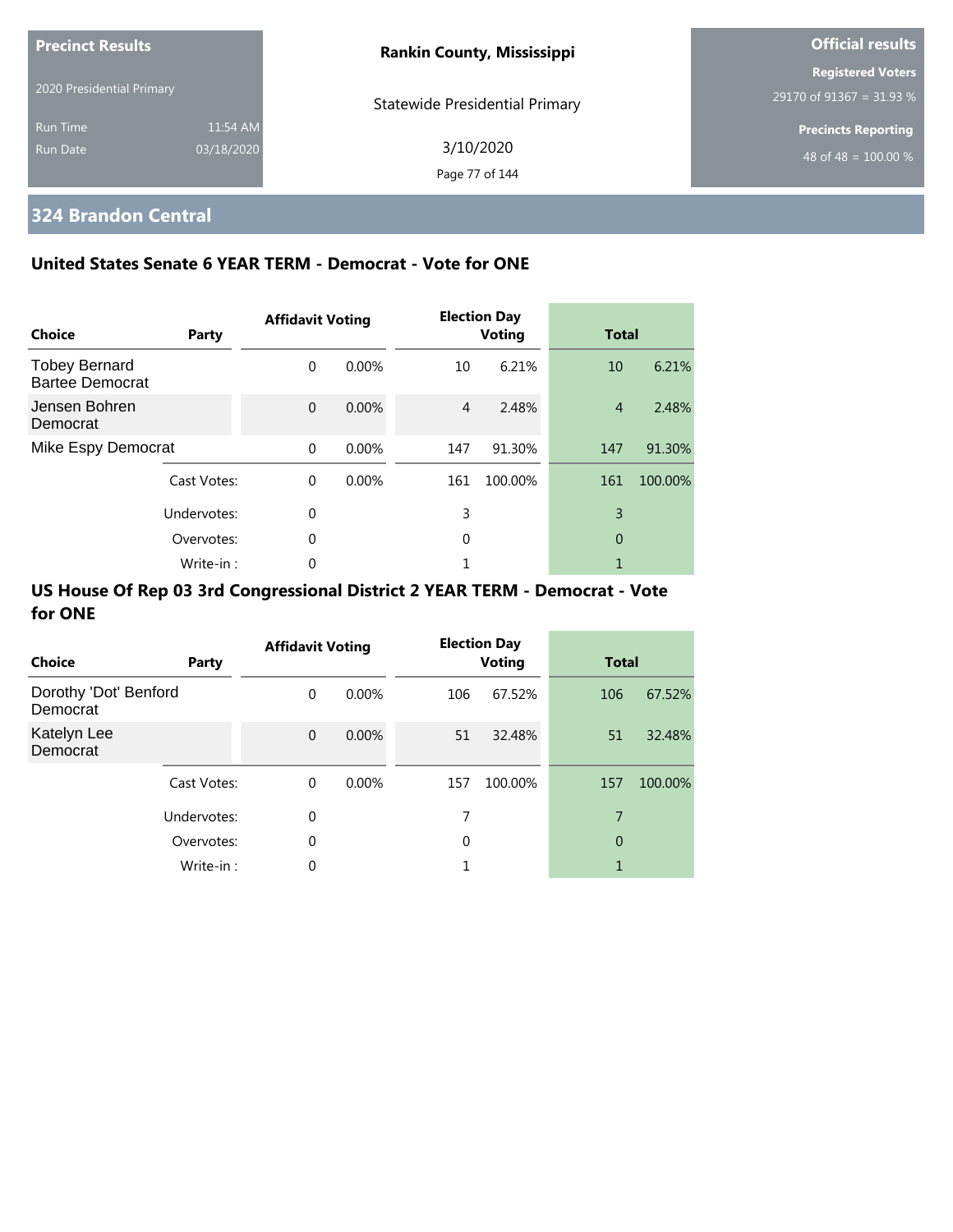| <b>Precinct Results</b>   |            | <b>Rankin County, Mississippi</b>     | <b>Official results</b>                              |
|---------------------------|------------|---------------------------------------|------------------------------------------------------|
| 2020 Presidential Primary |            |                                       | <b>Registered Voters</b><br>29170 of 91367 = 31.93 % |
| <b>Run Time</b>           | 11:54 AM   | <b>Statewide Presidential Primary</b> | <b>Precincts Reporting</b>                           |
| Run Date                  | 03/18/2020 | 3/10/2020<br>Page 78 of 144           | 48 of 48 = $100.00\%$                                |

## **324 Brandon Central**

### **United States President 4 YEAR TERM - Republican - Vote for ONE**

| Choice                                   | Party       | <b>Affidavit Voting</b> |          |     | <b>Election Day</b><br><b>Voting</b> | <b>Total</b>   |         |
|------------------------------------------|-------------|-------------------------|----------|-----|--------------------------------------|----------------|---------|
| Roque 'Rocky' De La<br>Fuente Republican |             | $\Omega$                | $0.00\%$ | 1   | 0.17%                                | 1              | 0.17%   |
| Donald J. Trump<br>Republican            |             | 4                       | 100.00%  | 589 | 98.66%                               | 593            | 98.67%  |
| <b>Bill Weld Republican</b>              |             | $\Omega$                | $0.00\%$ | 7   | 1.17%                                | $\overline{7}$ | 1.16%   |
|                                          | Cast Votes: | 4                       | 100.00%  | 597 | 100.00%                              | 601            | 100.00% |
|                                          | Undervotes: | $\Omega$                |          | 5   |                                      | 5              |         |
|                                          | Overvotes:  | $\mathbf 0$             |          | 0   |                                      | 0              |         |
|                                          | Write-in:   | 0                       |          |     |                                      |                |         |

#### **United States Senate 6 YEAR TERM - Republican - Vote for ONE**

| Choice                         | Party       | <b>Affidavit Voting</b> |         |     | <b>Election Day</b><br><b>Voting</b> | <b>Total</b> |         |
|--------------------------------|-------------|-------------------------|---------|-----|--------------------------------------|--------------|---------|
| Cindy Hyde-Smith<br>Republican |             | 4                       | 100.00% | 594 | 100.00%                              | 598          | 100.00% |
|                                | Cast Votes: | 4                       | 100.00% | 594 | 100.00%                              | 598          | 100.00% |
|                                | Undervotes: | 0                       |         | 5   |                                      | 5            |         |
|                                | Overvotes:  | 0                       |         | 0   |                                      | 0            |         |
|                                | Write-in:   | 0                       |         | 4   |                                      | 4            |         |

| Choice                             | Party       | <b>Affidavit Voting</b> |         |             | <b>Election Day</b><br><b>Voting</b> | Total          |         |
|------------------------------------|-------------|-------------------------|---------|-------------|--------------------------------------|----------------|---------|
| <b>Michael Guest</b><br>Republican |             | 4                       | 100.00% | 588         | 97.51%                               | 592            | 97.53%  |
| James Tulp<br>Republican           |             | $\mathbf{0}$            | 0.00%   | 15          | 2.49%                                | 15             | 2.47%   |
|                                    | Cast Votes: | 4                       | 100.00% | 603         | 100.00%                              | 607            | 100.00% |
|                                    | Undervotes: | 0                       |         | $\mathbf 0$ |                                      | 0              |         |
|                                    | Overvotes:  | $\theta$                |         | 0           |                                      | $\overline{0}$ |         |
|                                    | Write-in:   | 0                       |         | 0           |                                      | 0              |         |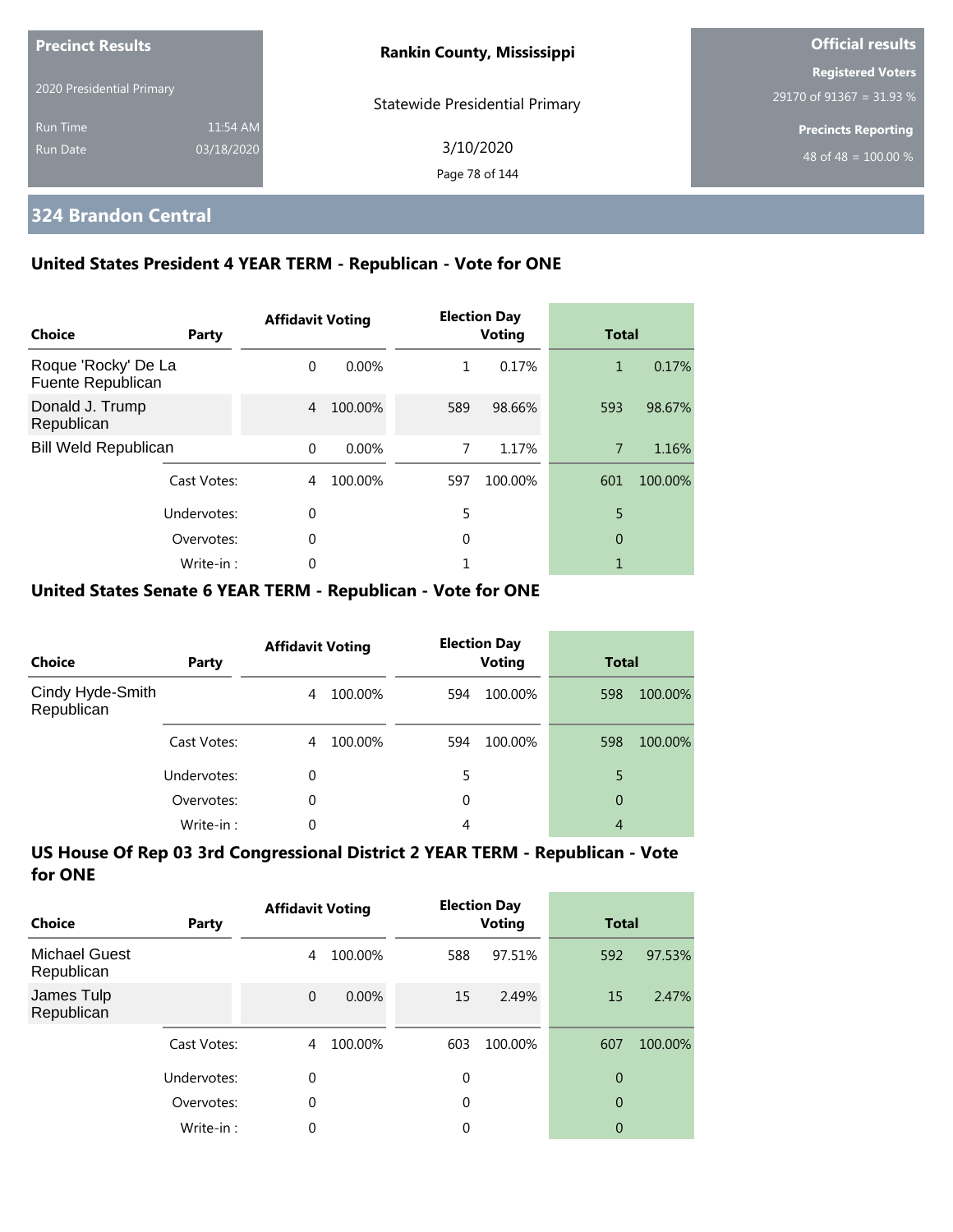| <b>Precinct Results</b>                                      | <b>Rankin County, Mississippi</b>     | <b>Official results</b>                              |  |
|--------------------------------------------------------------|---------------------------------------|------------------------------------------------------|--|
| 2020 Presidential Primary                                    | <b>Statewide Presidential Primary</b> | <b>Registered Voters</b><br>29170 of 91367 = 31.93 % |  |
| 11:54 AM<br><b>Run Time</b><br>03/18/2020<br><b>Run Date</b> | 3/10/2020<br>Page 79 of 144           | <b>Precincts Reporting</b><br>48 of 48 = $100.00\%$  |  |

# **325 Highlands**

| <b>Choice</b>                           | Party       | <b>Affidavit Voting</b> |         |                | <b>Election Day</b><br><b>Voting</b> | <b>Total</b>     |         |
|-----------------------------------------|-------------|-------------------------|---------|----------------|--------------------------------------|------------------|---------|
| Joseph R. Biden<br>Democrat             |             | 2                       | 66.67%  | 271            | 80.18%                               | 273              | 80.06%  |
| Michael R.<br><b>Bloomberg Democrat</b> |             | $\mathbf 0$             | 0.00%   | $\overline{7}$ | 2.07%                                | $\overline{7}$   | 2.05%   |
| Pete Buttigieg<br>Democrat              |             | $\mathbf 0$             | 0.00%   | $\mathbf 0$    | 0.00%                                | $\boldsymbol{0}$ | 0.00%   |
| <b>Tulsi Gabbard</b><br>Democrat        |             | $\overline{0}$          | 0.00%   | $\overline{0}$ | 0.00%                                | $\overline{0}$   | 0.00%   |
| Amy Klobuchar<br>Democrat               |             | $\mathbf 0$             | 0.00%   | $\mathbf{0}$   | 0.00%                                | $\overline{0}$   | 0.00%   |
| <b>Deval Patrick</b><br>Democrat        |             | $\mathbf 0$             | 0.00%   | $\mathbf 0$    | 0.00%                                | $\overline{0}$   | 0.00%   |
| <b>Bernie Sanders</b><br>Democrat       |             | $\mathbf{1}$            | 33.33%  | 58             | 17.16%                               | 59               | 17.30%  |
| Tom Steyer<br>Democrat                  |             | $\overline{0}$          | 0.00%   | 2              | 0.59%                                | $\overline{2}$   | 0.59%   |
| Elizabeth Warren<br>Democrat            |             | $\mathbf{0}$            | 0.00%   | $\Omega$       | 0.00%                                | $\overline{0}$   | 0.00%   |
| Andrew Yang<br>Democrat                 |             | $\mathbf{0}$            | 0.00%   | $\overline{0}$ | 0.00%                                | $\overline{0}$   | 0.00%   |
|                                         | Cast Votes: | 3                       | 100.00% | 338            | 100.00%                              | 341              | 100.00% |
|                                         | Undervotes: | $\overline{0}$          |         | $\mathbf 0$    |                                      | $\overline{0}$   |         |
|                                         | Overvotes:  | 0                       |         | 0              |                                      | $\overline{0}$   |         |
|                                         | Write-in:   | 0                       |         | $\overline{0}$ |                                      | $\overline{0}$   |         |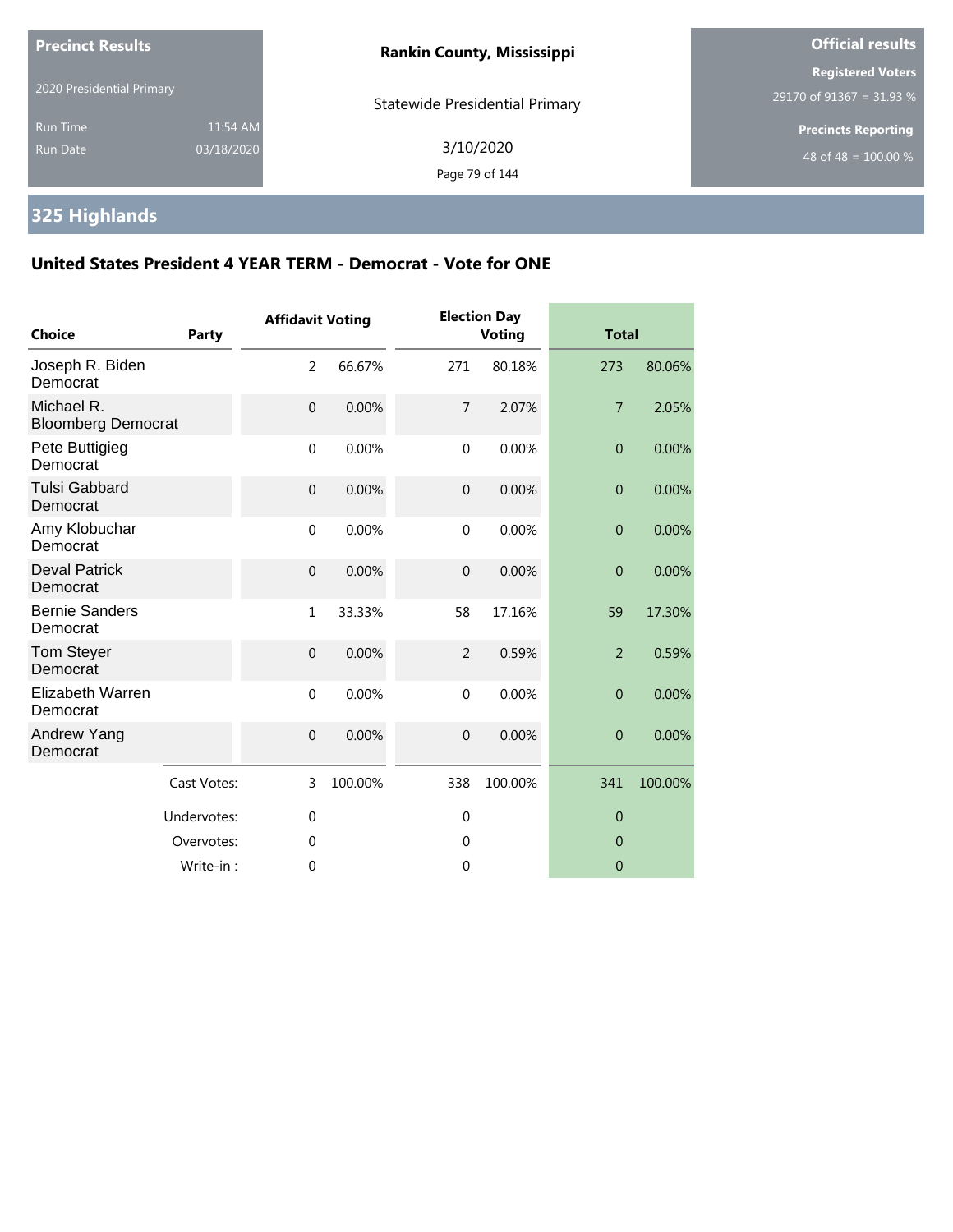| <b>Precinct Results</b>     |                        | <b>Rankin County, Mississippi</b>     | <b>Official results</b>                              |  |
|-----------------------------|------------------------|---------------------------------------|------------------------------------------------------|--|
| 2020 Presidential Primary   |                        | <b>Statewide Presidential Primary</b> | <b>Registered Voters</b><br>29170 of 91367 = 31.93 % |  |
| <b>Run Time</b><br>Run Date | 11:54 AM<br>03/18/2020 | 3/10/2020<br>Page 80 of 144           | <b>Precincts Reporting</b><br>48 of 48 = $100.00\%$  |  |

# **325 Highlands**

### **United States Senate 6 YEAR TERM - Democrat - Vote for ONE**

| Choice                                         | Party       | <b>Affidavit Voting</b> |         |     | <b>Election Day</b><br><b>Voting</b> | <b>Total</b>   |         |
|------------------------------------------------|-------------|-------------------------|---------|-----|--------------------------------------|----------------|---------|
| <b>Tobey Bernard</b><br><b>Bartee Democrat</b> |             | 1                       | 33.33%  | 10  | 2.97%                                | 11             | 3.24%   |
| Jensen Bohren<br>Democrat                      |             | $\Omega$                | 0.00%   | 4   | 1.19%                                | $\overline{4}$ | 1.18%   |
| Mike Espy Democrat                             |             | $\mathcal{P}$           | 66.67%  | 323 | 95.85%                               | 325            | 95.59%  |
|                                                | Cast Votes: | 3                       | 100.00% | 337 | 100.00%                              | 340            | 100.00% |
|                                                | Undervotes: | 0                       |         |     |                                      | 1              |         |
|                                                | Overvotes:  | $\Omega$                |         | 0   |                                      | 0              |         |
|                                                | Write-in:   | 0                       |         | 0   |                                      | 0              |         |

| <b>Choice</b>                     | Party       | <b>Affidavit Voting</b> |          |     | <b>Election Day</b><br><b>Voting</b> | <b>Total</b> |         |
|-----------------------------------|-------------|-------------------------|----------|-----|--------------------------------------|--------------|---------|
| Dorothy 'Dot' Benford<br>Democrat |             | 0                       | $0.00\%$ | 217 | 66.16%                               | 217          | 65.56%  |
| Katelyn Lee<br>Democrat           |             | 3                       | 100.00%  | 111 | 33.84%                               | 114          | 34.44%  |
|                                   | Cast Votes: | 3                       | 100.00%  | 328 | 100.00%                              | 331          | 100.00% |
|                                   | Undervotes: | 0                       |          | 8   |                                      | 8            |         |
|                                   | Overvotes:  | 0                       |          | 0   |                                      | 0            |         |
|                                   | Write-in:   | 0                       |          | C.  |                                      | 2            |         |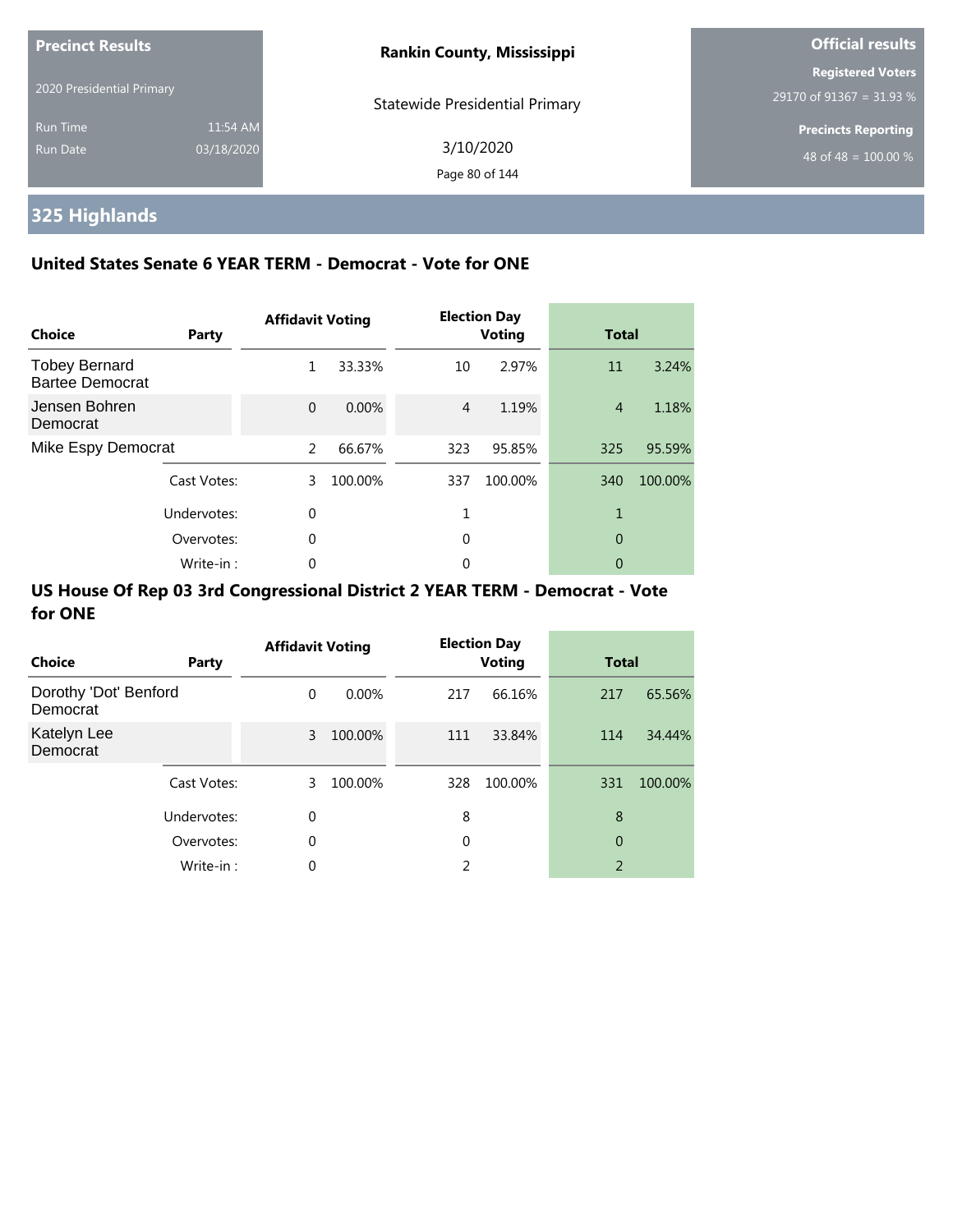| <b>Precinct Results</b>     |                        | <b>Rankin County, Mississippi</b>     | <b>Official results</b>                              |  |
|-----------------------------|------------------------|---------------------------------------|------------------------------------------------------|--|
| 2020 Presidential Primary   |                        | <b>Statewide Presidential Primary</b> | <b>Registered Voters</b><br>29170 of 91367 = 31.93 % |  |
| <b>Run Time</b><br>Run Date | 11:54 AM<br>03/18/2020 | 3/10/2020<br>Page 81 of 144           | <b>Precincts Reporting</b><br>48 of 48 = $100.00\%$  |  |

## **325 Highlands**

### **United States President 4 YEAR TERM - Republican - Vote for ONE**

| Choice                                   | Party       | <b>Affidavit Voting</b> |         |     | <b>Election Day</b><br><b>Voting</b> | <b>Total</b> |         |
|------------------------------------------|-------------|-------------------------|---------|-----|--------------------------------------|--------------|---------|
| Roque 'Rocky' De La<br>Fuente Republican |             | $\Omega$                | 0.00%   | 1   | 0.27%                                | 1            | 0.27%   |
| Donald J. Trump<br>Republican            |             | 3                       | 100.00% | 357 | 98.08%                               | 360          | 98.09%  |
| <b>Bill Weld Republican</b>              |             | $\Omega$                | 0.00%   | 6   | 1.65%                                | 6            | 1.63%   |
|                                          | Cast Votes: | 3                       | 100.00% | 364 | 100.00%                              | 367          | 100.00% |
| Undervotes:                              |             | $\theta$                |         | 0   |                                      | 0            |         |
|                                          | Overvotes:  | $\Omega$                |         | 0   |                                      | 0            |         |
|                                          | Write-in:   | 0                       |         | 0   |                                      | 0            |         |

### **United States Senate 6 YEAR TERM - Republican - Vote for ONE**

| <b>Choice</b>                  | Party       | <b>Affidavit Voting</b> |         | <b>Election Day</b><br><b>Voting</b> |         | <b>Total</b> |         |
|--------------------------------|-------------|-------------------------|---------|--------------------------------------|---------|--------------|---------|
| Cindy Hyde-Smith<br>Republican |             | 3                       | 100.00% | 356                                  | 100.00% | 359          | 100.00% |
|                                | Cast Votes: | 3.                      | 100.00% | 356                                  | 100.00% | 359          | 100.00% |
|                                | Undervotes: | 0                       |         |                                      |         | 7            |         |
|                                | Overvotes:  | $\Omega$                |         | 0                                    |         | 0            |         |
|                                | Write-in:   | 0                       |         |                                      |         |              |         |

| Choice                             | Party       | <b>Affidavit Voting</b> |         | <b>Election Day</b><br><b>Voting</b> |         | Total          |         |
|------------------------------------|-------------|-------------------------|---------|--------------------------------------|---------|----------------|---------|
| <b>Michael Guest</b><br>Republican |             | 2                       | 66.67%  | 335                                  | 92.29%  | 337            | 92.08%  |
| James Tulp<br>Republican           |             | 1                       | 33.33%  | 28                                   | 7.71%   | 29             | 7.92%   |
|                                    | Cast Votes: | 3                       | 100.00% | 363                                  | 100.00% | 366            | 100.00% |
|                                    | Undervotes: | 0                       |         | 1                                    |         | 1              |         |
|                                    | Overvotes:  | $\theta$                |         | 0                                    |         | $\overline{0}$ |         |
|                                    | Write-in:   | 0                       |         | 0                                    |         | 0              |         |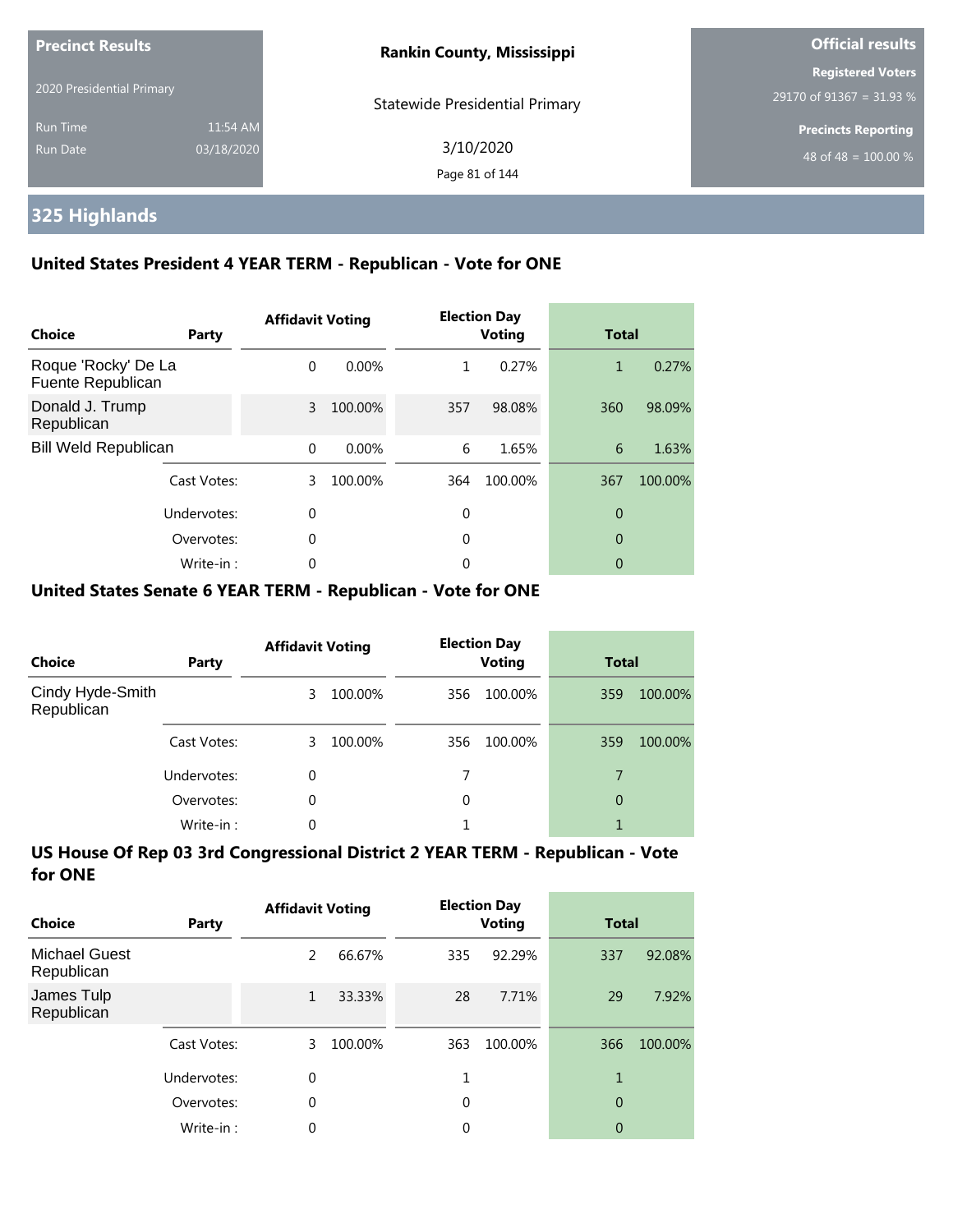| <b>Precinct Results</b>            |                        | <b>Rankin County, Mississippi</b>     | <b>Official results</b>                              |  |  |
|------------------------------------|------------------------|---------------------------------------|------------------------------------------------------|--|--|
| 2020 Presidential Primary          |                        | <b>Statewide Presidential Primary</b> | <b>Registered Voters</b><br>29170 of 91367 = 31.93 % |  |  |
| <b>Run Time</b><br><b>Run Date</b> | 11:54 AM<br>03/18/2020 | 3/10/2020<br>Page 82 of 144           | <b>Precincts Reporting</b><br>48 of 48 = $100.00\%$  |  |  |

# **329 Brandon City Hall**

| Choice                                  | Party       | <b>Affidavit Voting</b> |         |                | <b>Election Day</b><br><b>Voting</b> |                | <b>Total</b> |  |
|-----------------------------------------|-------------|-------------------------|---------|----------------|--------------------------------------|----------------|--------------|--|
| Joseph R. Biden<br>Democrat             |             | $\overline{2}$          | 40.00%  | 517            | 82.06%                               | 519            | 81.73%       |  |
| Michael R.<br><b>Bloomberg Democrat</b> |             | $\mathbf{0}$            | 0.00%   | 13             | 2.06%                                | 13             | 2.05%        |  |
| Pete Buttigieg<br>Democrat              |             | $\mathbf{1}$            | 20.00%  | $\overline{4}$ | 0.63%                                | 5              | 0.79%        |  |
| <b>Tulsi Gabbard</b><br>Democrat        |             | $\mathbf 0$             | 0.00%   | $\mathbf{1}$   | 0.16%                                | $\mathbf{1}$   | 0.16%        |  |
| Amy Klobuchar<br>Democrat               |             | $\mathbf{0}$            | 0.00%   | 1              | 0.16%                                | $\mathbf{1}$   | 0.16%        |  |
| <b>Deval Patrick</b><br>Democrat        |             | $\boldsymbol{0}$        | 0.00%   | $\mathbf 0$    | 0.00%                                | $\overline{0}$ | 0.00%        |  |
| <b>Bernie Sanders</b><br>Democrat       |             | $\overline{2}$          | 40.00%  | 88             | 13.97%                               | 90             | 14.17%       |  |
| <b>Tom Steyer</b><br>Democrat           |             | $\mathbf{0}$            | 0.00%   | $\overline{0}$ | 0.00%                                | $\overline{0}$ | 0.00%        |  |
| Elizabeth Warren<br>Democrat            |             | $\mathbf 0$             | 0.00%   | 5              | 0.79%                                | 5              | 0.79%        |  |
| Andrew Yang<br>Democrat                 |             | $\mathbf{0}$            | 0.00%   | $\mathbf{1}$   | 0.16%                                | $\mathbf{1}$   | 0.16%        |  |
|                                         | Cast Votes: | 5                       | 100.00% | 630            | 100.00%                              | 635            | 100.00%      |  |
|                                         | Undervotes: | $\overline{0}$          |         | $\mathbf 0$    |                                      | $\overline{0}$ |              |  |
|                                         | Overvotes:  | $\overline{0}$          |         | 1              |                                      | 1              |              |  |
|                                         | Write-in:   | $\theta$                |         | 2              |                                      | $\overline{2}$ |              |  |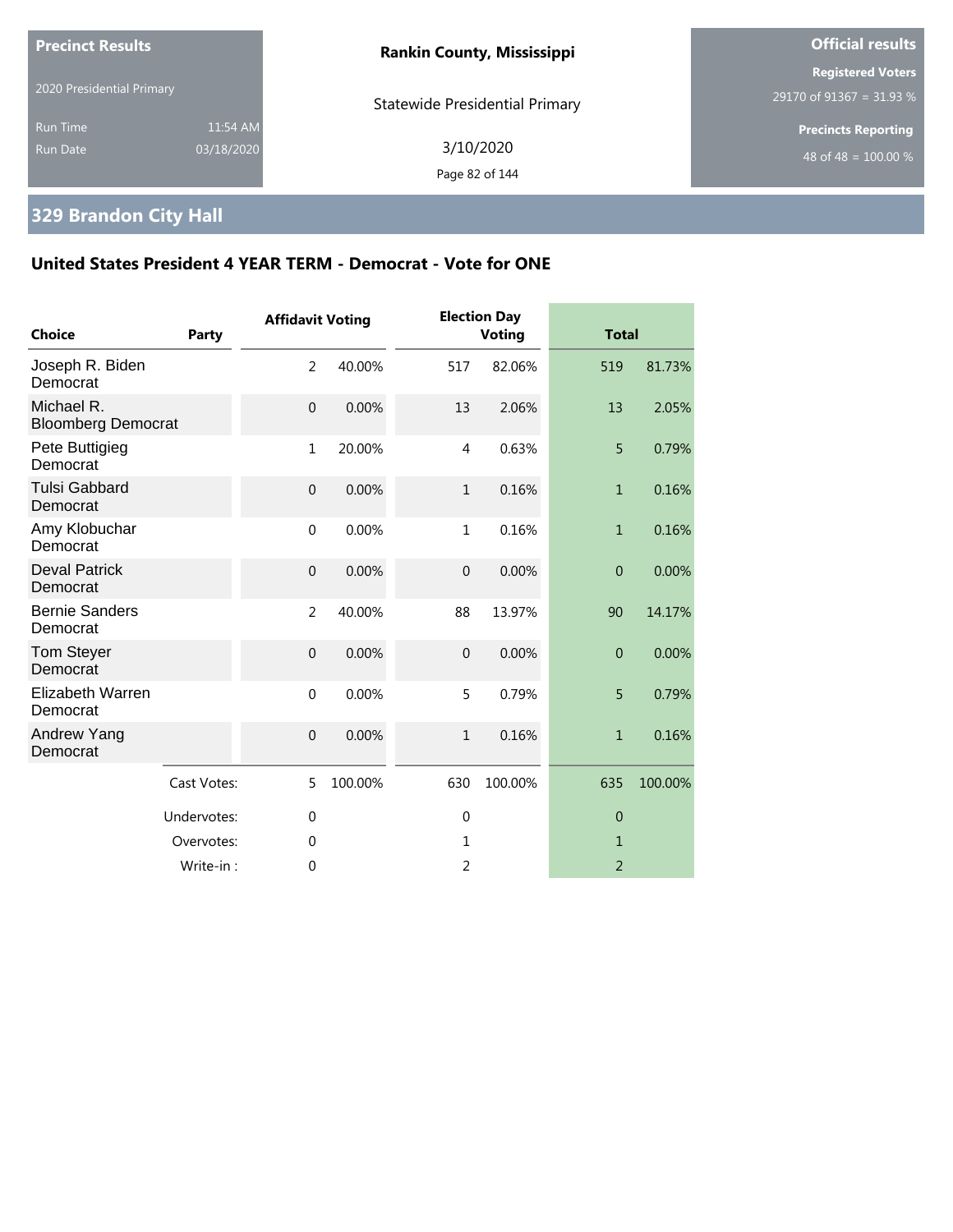| <b>Precinct Results</b>     |                        | <b>Rankin County, Mississippi</b>     | <b>Official results</b>                              |  |
|-----------------------------|------------------------|---------------------------------------|------------------------------------------------------|--|
| 2020 Presidential Primary   |                        | <b>Statewide Presidential Primary</b> | <b>Registered Voters</b><br>29170 of 91367 = 31.93 % |  |
| <b>Run Time</b><br>Run Date | 11:54 AM<br>03/18/2020 | 3/10/2020<br>Page 83 of 144           | <b>Precincts Reporting</b><br>48 of 48 = $100.00\%$  |  |

## **329 Brandon City Hall**

### **United States Senate 6 YEAR TERM - Democrat - Vote for ONE**

| Choice                                         | Party       | <b>Affidavit Voting</b> |          |     | <b>Election Day</b><br><b>Voting</b> | <b>Total</b> |         |
|------------------------------------------------|-------------|-------------------------|----------|-----|--------------------------------------|--------------|---------|
| <b>Tobey Bernard</b><br><b>Bartee Democrat</b> |             | $\Omega$                | $0.00\%$ | 22  | 3.51%                                | 22           | 3.49%   |
| Jensen Bohren<br>Democrat                      |             | $\Omega$                | 0.00%    | 12  | 1.92%                                | 12           | 1.90%   |
| Mike Espy Democrat                             |             | 4                       | 100.00%  | 592 | 94.57%                               | 596          | 94.60%  |
|                                                | Cast Votes: | 4                       | 100.00%  | 626 | 100.00%                              | 630          | 100.00% |
| Undervotes:                                    |             | 1                       |          | 4   |                                      | 5            |         |
|                                                | Overvotes:  |                         |          | 1   |                                      | 1            |         |
|                                                | Write-in:   | 0                       |          | 2   |                                      | 2            |         |

| Choice                            | Party       | <b>Affidavit Voting</b> |         |     | <b>Election Day</b><br><b>Voting</b> | <b>Total</b> |         |
|-----------------------------------|-------------|-------------------------|---------|-----|--------------------------------------|--------------|---------|
| Dorothy 'Dot' Benford<br>Democrat |             | 2                       | 66.67%  | 415 | 68.48%                               | 417          | 68.47%  |
| Katelyn Lee<br>Democrat           |             | $\mathbf{1}$            | 33.33%  | 191 | 31.52%                               | 192          | 31.53%  |
|                                   | Cast Votes: | 3                       | 100.00% | 606 | 100.00%                              | 609          | 100.00% |
|                                   | Undervotes: | $\mathcal{P}$           |         | 16  |                                      | 18           |         |
|                                   | Overvotes:  | 0                       |         | 0   |                                      | 0            |         |
|                                   | Write-in:   | 0                       |         | 11  |                                      | 11           |         |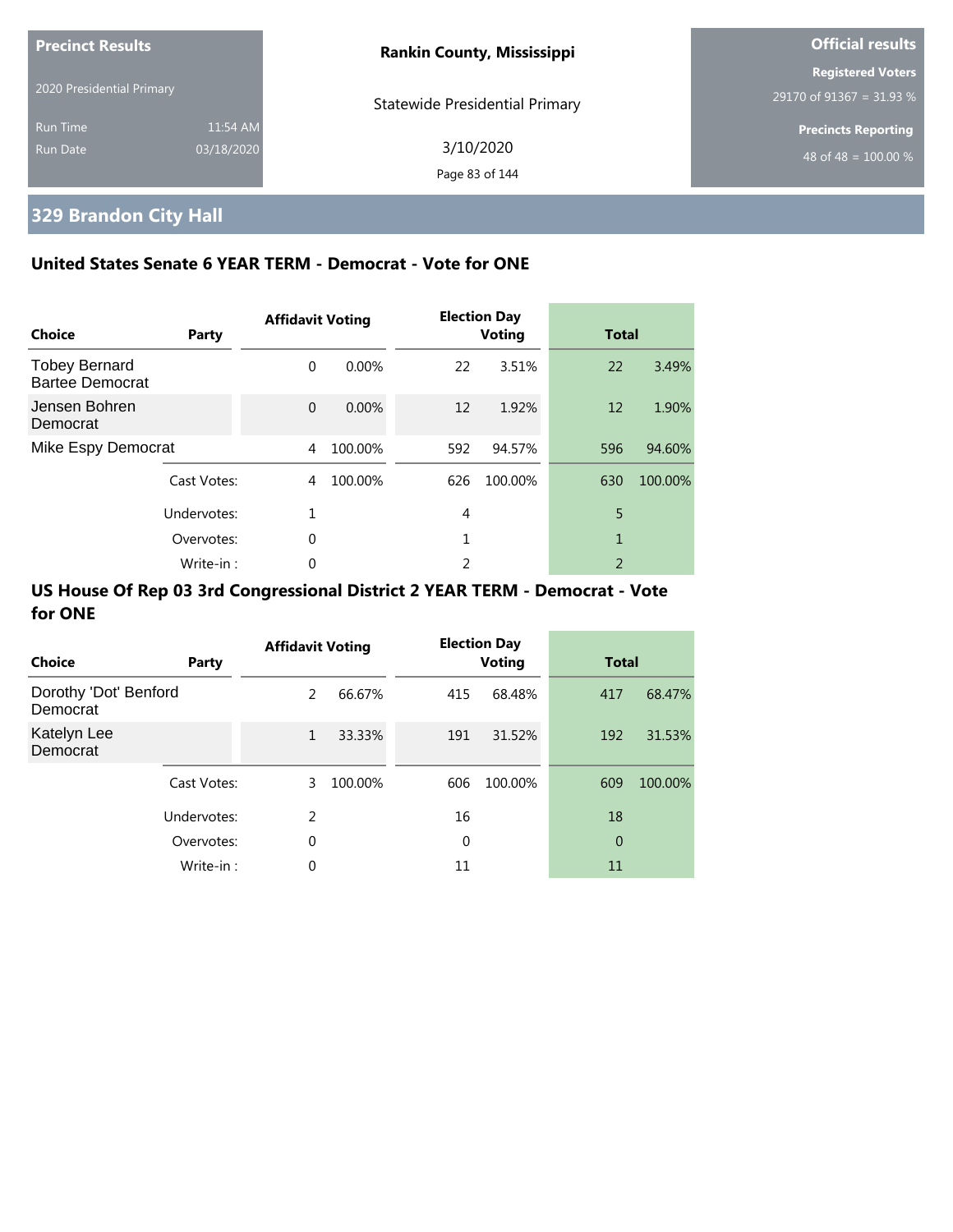| <b>Precinct Results</b><br>2020 Presidential Primary |                        | <b>Rankin County, Mississippi</b> | Official results                                     |  |
|------------------------------------------------------|------------------------|-----------------------------------|------------------------------------------------------|--|
|                                                      |                        | Statewide Presidential Primary    | <b>Registered Voters</b><br>29170 of 91367 = 31.93 % |  |
| <b>Run Time</b><br>Run Date                          | 11:54 AM<br>03/18/2020 | 3/10/2020<br>Page 84 of 144       | <b>Precincts Reporting</b><br>48 of 48 = $100.00\%$  |  |

## **329 Brandon City Hall**

### **United States President 4 YEAR TERM - Republican - Vote for ONE**

| Choice                                   | Party       | <b>Affidavit Voting</b> |          |      | <b>Election Day</b><br><b>Voting</b> | <b>Total</b>   |         |
|------------------------------------------|-------------|-------------------------|----------|------|--------------------------------------|----------------|---------|
| Roque 'Rocky' De La<br>Fuente Republican |             | $\Omega$                | $0.00\%$ | 3    | 0.27%                                | 3              | 0.27%   |
| Donald J. Trump<br>Republican            |             | 7                       | 100.00%  | 1084 | 98.81%                               | 1091           | 98.82%  |
| <b>Bill Weld Republican</b>              |             | $\Omega$                | $0.00\%$ | 10   | 0.91%                                | 10             | 0.91%   |
|                                          | Cast Votes: |                         | 100.00%  | 1097 | 100.00%                              | 1104           | 100.00% |
| Undervotes:                              |             | $\theta$                |          | 2    |                                      | $\overline{2}$ |         |
|                                          | Overvotes:  | 0                       |          |      |                                      | 1              |         |
|                                          | Write-in:   | 0                       |          | 5    |                                      | 5              |         |

### **United States Senate 6 YEAR TERM - Republican - Vote for ONE**

| <b>Choice</b>                  | Party       | <b>Affidavit Voting</b> |         | <b>Election Day</b><br><b>Voting</b> |         | <b>Total</b> |         |
|--------------------------------|-------------|-------------------------|---------|--------------------------------------|---------|--------------|---------|
| Cindy Hyde-Smith<br>Republican |             |                         | 100.00% | 1072                                 | 100.00% | 1079         | 100.00% |
|                                | Cast Votes: |                         | 100.00% | 1072                                 | 100.00% | 1079         | 100.00% |
|                                | Undervotes: | $\Omega$                |         | 12                                   |         | 12           |         |
|                                | Overvotes:  | $\Omega$                |         |                                      |         | 1            |         |
|                                | Write-in:   | 0                       |         | 20                                   |         | 20           |         |

| Choice                             | Party       | <b>Affidavit Voting</b> |         | <b>Election Day</b><br><b>Voting</b> |         | <b>Total</b>   |         |
|------------------------------------|-------------|-------------------------|---------|--------------------------------------|---------|----------------|---------|
| <b>Michael Guest</b><br>Republican |             |                         | 100.00% | 1055                                 | 95.56%  | 1062           | 95.59%  |
| James Tulp<br>Republican           |             | $\Omega$                | 0.00%   | 49                                   | 4.44%   | 49             | 4.41%   |
|                                    | Cast Votes: |                         | 100.00% | 1104                                 | 100.00% | 1111           | 100.00% |
|                                    | Undervotes: | $\theta$                |         |                                      |         | 1              |         |
|                                    | Overvotes:  | $\theta$                |         | $\Omega$                             |         | $\overline{0}$ |         |
|                                    | Write-in:   | $\theta$                |         | 0                                    |         | 0              |         |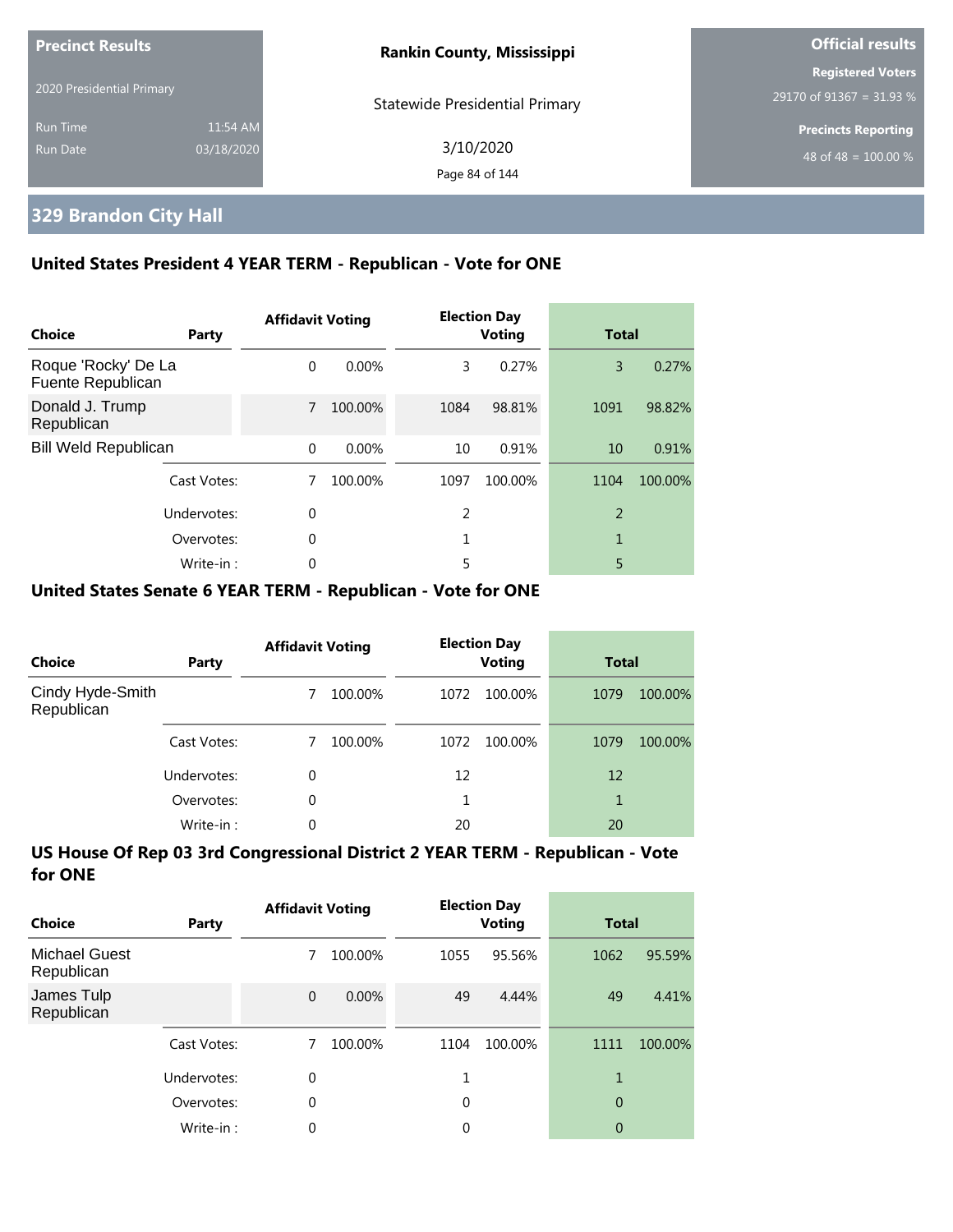| <b>Precinct Results</b>            |                        | <b>Rankin County, Mississippi</b>     | <b>Official results</b>                              |  |
|------------------------------------|------------------------|---------------------------------------|------------------------------------------------------|--|
| 2020 Presidential Primary          |                        | <b>Statewide Presidential Primary</b> | <b>Registered Voters</b><br>29170 of 91367 = 31.93 % |  |
| <b>Run Time</b><br><b>Run Date</b> | 11:54 AM<br>03/18/2020 | 3/10/2020<br>Page 85 of 144           | <b>Precincts Reporting</b><br>48 of 48 = $100.00\%$  |  |

## **407 Pisgah**

| <b>Choice</b>                           | Party       | <b>Affidavit Voting</b> |       |                  | <b>Election Day</b><br><b>Voting</b> | <b>Total</b>   |         |
|-----------------------------------------|-------------|-------------------------|-------|------------------|--------------------------------------|----------------|---------|
| Joseph R. Biden<br>Democrat             |             | $\mathbf 0$             | 0.00% | 100              | 80.65%                               | 100            | 80.65%  |
| Michael R.<br><b>Bloomberg Democrat</b> |             | $\mathbf{0}$            | 0.00% | $\mathbf{1}$     | 0.81%                                | $\mathbf{1}$   | 0.81%   |
| Pete Buttigieg<br>Democrat              |             | $\mathbf 0$             | 0.00% | $\mathbf 0$      | 0.00%                                | $\mathbf{0}$   | 0.00%   |
| <b>Tulsi Gabbard</b><br>Democrat        |             | $\mathbf{0}$            | 0.00% | $\overline{0}$   | 0.00%                                | $\theta$       | 0.00%   |
| Amy Klobuchar<br>Democrat               |             | $\mathbf{0}$            | 0.00% | $\mathbf{0}$     | 0.00%                                | $\theta$       | 0.00%   |
| <b>Deval Patrick</b><br>Democrat        |             | $\mathbf{0}$            | 0.00% | $\mathbf 0$      | 0.00%                                | $\overline{0}$ | 0.00%   |
| <b>Bernie Sanders</b><br>Democrat       |             | $\mathbf 0$             | 0.00% | 22               | 17.74%                               | 22             | 17.74%  |
| <b>Tom Steyer</b><br>Democrat           |             | $\overline{0}$          | 0.00% | $\mathbf{1}$     | 0.81%                                | $\mathbf{1}$   | 0.81%   |
| Elizabeth Warren<br>Democrat            |             | $\mathbf 0$             | 0.00% | $\mathbf 0$      | 0.00%                                | $\overline{0}$ | 0.00%   |
| Andrew Yang<br>Democrat                 |             | $\boldsymbol{0}$        | 0.00% | $\boldsymbol{0}$ | 0.00%                                | $\theta$       | 0.00%   |
|                                         | Cast Votes: | $\mathbf 0$             | 0.00% | 124              | 100.00%                              | 124            | 100.00% |
|                                         | Undervotes: | $\mathbf 0$             |       | $\mathbf 0$      |                                      | $\theta$       |         |
|                                         | Overvotes:  | 0                       |       | 0                |                                      | $\mathbf 0$    |         |
|                                         | Write-in:   | $\mathbf 0$             |       | 0                |                                      | $\overline{0}$ |         |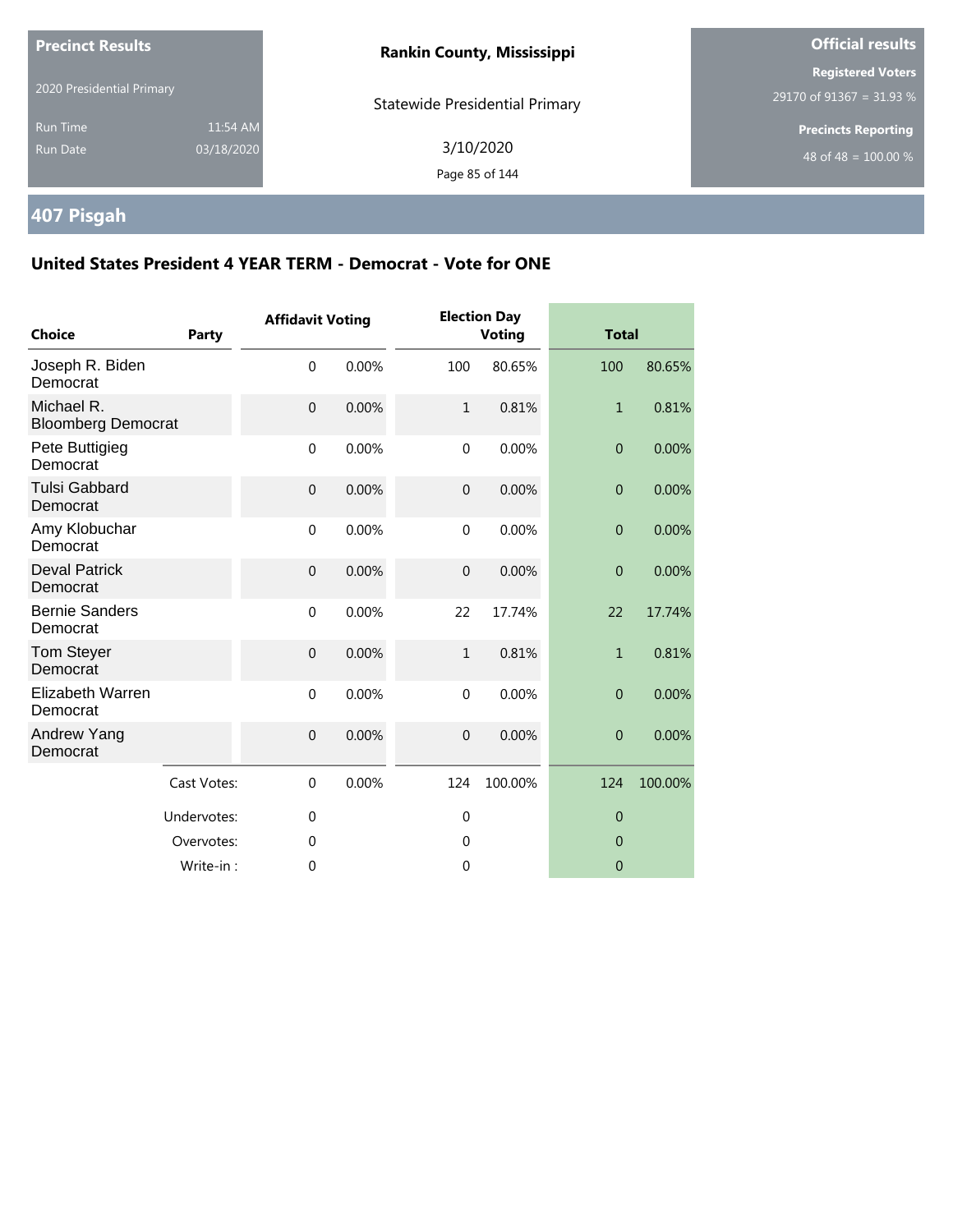| <b>Precinct Results</b>     |                        | <b>Rankin County, Mississippi</b>     | <b>Official results</b>                              |
|-----------------------------|------------------------|---------------------------------------|------------------------------------------------------|
| 2020 Presidential Primary   |                        | <b>Statewide Presidential Primary</b> | <b>Registered Voters</b><br>29170 of 91367 = 31.93 % |
| <b>Run Time</b><br>Run Date | 11:54 AM<br>03/18/2020 | 3/10/2020<br>Page 86 of 144           | <b>Precincts Reporting</b><br>48 of 48 = $100.00\%$  |

## **407 Pisgah**

### **United States Senate 6 YEAR TERM - Democrat - Vote for ONE**

| <b>Choice</b>                                  | Party       | <b>Affidavit Voting</b> |       |     | <b>Election Day</b><br><b>Voting</b> | <b>Total</b> |         |
|------------------------------------------------|-------------|-------------------------|-------|-----|--------------------------------------|--------------|---------|
| <b>Tobey Bernard</b><br><b>Bartee Democrat</b> |             | $\Omega$                | 0.00% | 3   | 2.42%                                | 3            | 2.42%   |
| Jensen Bohren<br>Democrat                      |             | $\Omega$                | 0.00% | 2   | 1.61%                                | 2            | 1.61%   |
| Mike Espy Democrat                             |             | $\Omega$                | 0.00% | 119 | 95.97%                               | 119          | 95.97%  |
|                                                | Cast Votes: | $\Omega$                | 0.00% | 124 | 100.00%                              | 124          | 100.00% |
|                                                | Undervotes: | $\Omega$                |       | 0   |                                      | 0            |         |
|                                                | Overvotes:  | $\Omega$                |       | 0   |                                      | 0            |         |
|                                                | Write-in:   | 0                       |       | 0   |                                      | 0            |         |

| Choice                            | Party       | <b>Affidavit Voting</b> |          |     | <b>Election Day</b><br><b>Voting</b> | <b>Total</b> |         |
|-----------------------------------|-------------|-------------------------|----------|-----|--------------------------------------|--------------|---------|
| Dorothy 'Dot' Benford<br>Democrat |             | $\mathbf 0$             | $0.00\%$ | 80  | 65.04%                               | 80           | 65.04%  |
| Katelyn Lee<br>Democrat           |             | $\mathbf 0$             | $0.00\%$ | 43  | 34.96%                               | 43           | 34.96%  |
|                                   | Cast Votes: | $\mathbf 0$             | $0.00\%$ | 123 | 100.00%                              | 123          | 100.00% |
|                                   | Undervotes: | 0                       |          | 0   |                                      | 0            |         |
|                                   | Overvotes:  | 0                       |          | 0   |                                      | 0            |         |
|                                   | Write-in:   | 0                       |          |     |                                      | 1            |         |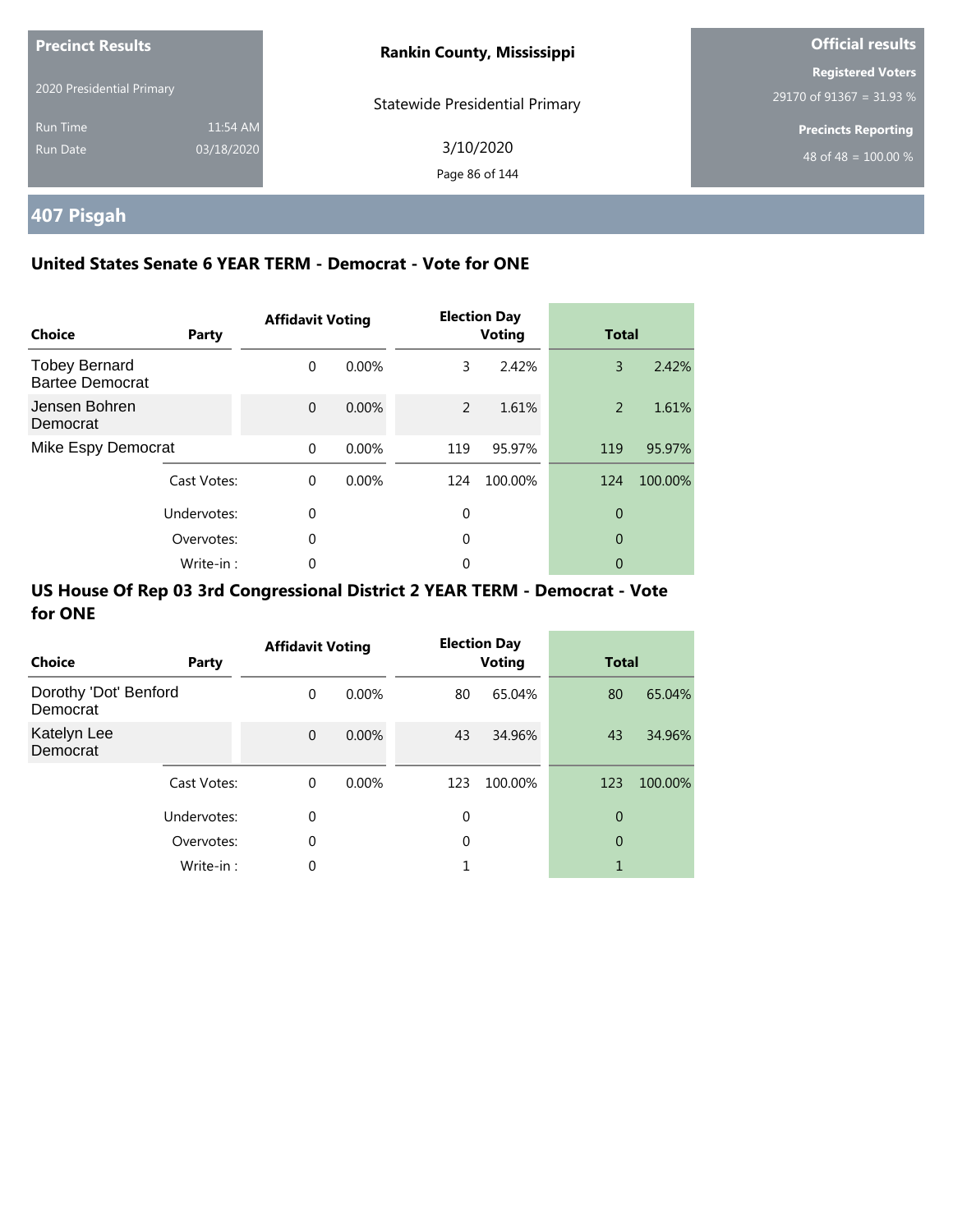| <b>Precinct Results</b>     |                        | <b>Rankin County, Mississippi</b>     | <b>Official results</b>                              |  |  |
|-----------------------------|------------------------|---------------------------------------|------------------------------------------------------|--|--|
| 2020 Presidential Primary   |                        | <b>Statewide Presidential Primary</b> | <b>Registered Voters</b><br>29170 of 91367 = 31.93 % |  |  |
| <b>Run Time</b><br>Run Date | 11:54 AM<br>03/18/2020 | 3/10/2020<br>Page 87 of 144           | <b>Precincts Reporting</b><br>48 of 48 = $100.00\%$  |  |  |

## **407 Pisgah**

### **United States President 4 YEAR TERM - Republican - Vote for ONE**

| <b>Choice</b>                            | Party       | <b>Affidavit Voting</b> |          |          | <b>Election Day</b><br><b>Voting</b> | <b>Total</b>   |         |
|------------------------------------------|-------------|-------------------------|----------|----------|--------------------------------------|----------------|---------|
| Roque 'Rocky' De La<br>Fuente Republican |             | $\Omega$                | $0.00\%$ | $\Omega$ | 0.00%                                | $\overline{0}$ | 0.00%   |
| Donald J. Trump<br>Republican            |             | $\Omega$                | 0.00%    | 189      | 98.95%                               | 189            | 98.95%  |
| <b>Bill Weld Republican</b>              |             | $\Omega$                | $0.00\%$ | 2        | 1.05%                                | 2              | 1.05%   |
|                                          | Cast Votes: | $\Omega$                | $0.00\%$ | 191      | 100.00%                              | 191            | 100.00% |
|                                          | Undervotes: | $\Omega$                |          | $\theta$ |                                      | $\overline{0}$ |         |
|                                          | Overvotes:  | $\Omega$                |          | 0        |                                      | $\theta$       |         |
|                                          | Write-in:   | 0                       |          |          |                                      |                |         |

### **United States Senate 6 YEAR TERM - Republican - Vote for ONE**

| <b>Choice</b>                  | Party       | <b>Affidavit Voting</b> |          |     | <b>Election Day</b><br><b>Voting</b> | <b>Total</b>   |         |
|--------------------------------|-------------|-------------------------|----------|-----|--------------------------------------|----------------|---------|
| Cindy Hyde-Smith<br>Republican |             | $\Omega$                | $0.00\%$ | 189 | 100.00%                              | 189            | 100.00% |
|                                | Cast Votes: | $\Omega$                | $0.00\%$ | 189 | 100.00%                              | 189            | 100.00% |
|                                | Undervotes: | $\Omega$                |          |     |                                      |                |         |
|                                | Overvotes:  | $\Omega$                |          | 0   |                                      | 0              |         |
|                                | Write-in:   | 0                       |          | 2   |                                      | $\mathfrak{D}$ |         |

| Choice                             | Party       | <b>Affidavit Voting</b> |          |          | <b>Election Day</b><br><b>Voting</b> | <b>Total</b>   |         |
|------------------------------------|-------------|-------------------------|----------|----------|--------------------------------------|----------------|---------|
| <b>Michael Guest</b><br>Republican |             | 0                       | $0.00\%$ | 182      | 94.79%                               | 182            | 94.79%  |
| James Tulp<br>Republican           |             | $\mathbf 0$             | $0.00\%$ | 10       | 5.21%                                | 10             | 5.21%   |
|                                    | Cast Votes: | $\Omega$                | $0.00\%$ | 192      | 100.00%                              | 192            | 100.00% |
|                                    | Undervotes: | $\Omega$                |          | $\Omega$ |                                      | $\overline{0}$ |         |
|                                    | Overvotes:  | $\theta$                |          | $\Omega$ |                                      | $\overline{0}$ |         |
|                                    | Write-in:   | 0                       |          | 0        |                                      | 0              |         |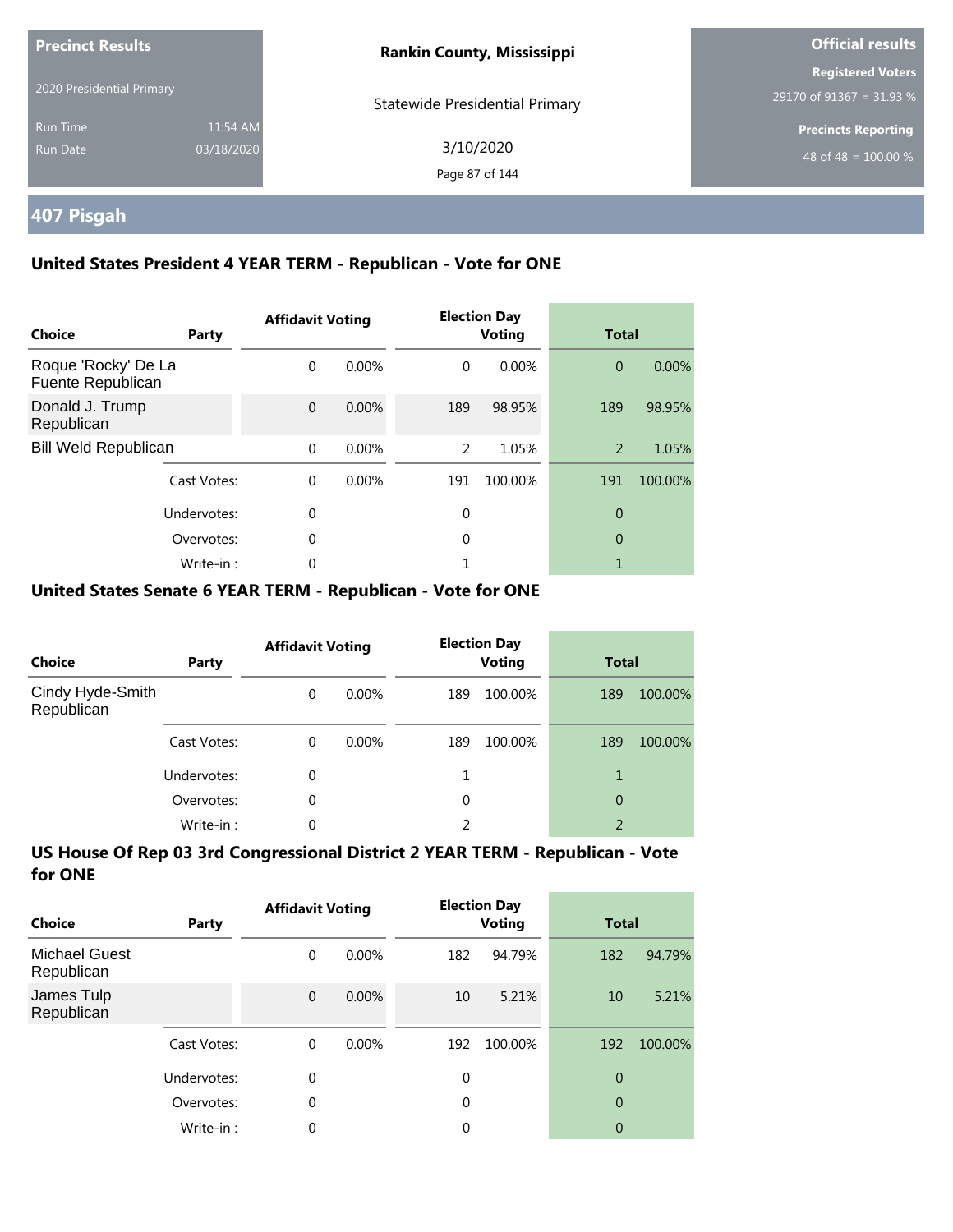| <b>Precinct Results</b>   |            | <b>Rankin County, Mississippi</b>     | <b>Official results</b>                              |  |
|---------------------------|------------|---------------------------------------|------------------------------------------------------|--|
| 2020 Presidential Primary |            | <b>Statewide Presidential Primary</b> | <b>Registered Voters</b><br>29170 of 91367 = 31.93 % |  |
| <b>Run Time</b>           | 11:54 AM   |                                       | <b>Precincts Reporting</b>                           |  |
| <b>Run Date</b>           | 03/18/2020 | 3/10/2020<br>Page 88 of 144           | 48 of 48 = $100.00\%$                                |  |
|                           |            |                                       |                                                      |  |

## **408 Oakdale**

| <b>Choice</b>                           | Party       | <b>Affidavit Voting</b> |         |                | <b>Election Day</b><br><b>Voting</b> | <b>Total</b>   |         |
|-----------------------------------------|-------------|-------------------------|---------|----------------|--------------------------------------|----------------|---------|
| Joseph R. Biden<br>Democrat             |             | 5                       | 62.50%  | 293            | 80.05%                               | 298            | 79.68%  |
| Michael R.<br><b>Bloomberg Democrat</b> |             | $\overline{0}$          | 0.00%   | $\overline{4}$ | 1.09%                                | $\overline{4}$ | 1.07%   |
| Pete Buttigieg<br>Democrat              |             | $\mathbf 0$             | 0.00%   | 2              | 0.55%                                | $\overline{2}$ | 0.53%   |
| <b>Tulsi Gabbard</b><br>Democrat        |             | $\mathbf 0$             | 0.00%   | $\overline{2}$ | 0.55%                                | $\overline{2}$ | 0.53%   |
| Amy Klobuchar<br>Democrat               |             | $\mathbf{0}$            | 0.00%   | $\mathbf{0}$   | 0.00%                                | $\overline{0}$ | 0.00%   |
| <b>Deval Patrick</b><br>Democrat        |             | $\mathbf 0$             | 0.00%   | $\overline{0}$ | 0.00%                                | $\overline{0}$ | 0.00%   |
| <b>Bernie Sanders</b><br>Democrat       |             | $\overline{2}$          | 25.00%  | 62             | 16.94%                               | 64             | 17.11%  |
| <b>Tom Steyer</b><br>Democrat           |             | $\mathbf 0$             | 0.00%   | $\mathbf{1}$   | 0.27%                                | $\mathbf{1}$   | 0.27%   |
| Elizabeth Warren<br>Democrat            |             | $1\,$                   | 12.50%  | $\mathbf{1}$   | 0.27%                                | $\overline{2}$ | 0.53%   |
| Andrew Yang<br>Democrat                 |             | $\mathbf{0}$            | 0.00%   | $\mathbf{1}$   | 0.27%                                | $\mathbf{1}$   | 0.27%   |
|                                         | Cast Votes: | 8                       | 100.00% | 366            | 100.00%                              | 374            | 100.00% |
|                                         | Undervotes: | $\mathbf 0$             |         | 1              |                                      | $\mathbf{1}$   |         |
|                                         | Overvotes:  | $\theta$                |         | 2              |                                      | 2              |         |
|                                         | Write-in:   | $\mathbf 0$             |         | 1              |                                      | 1              |         |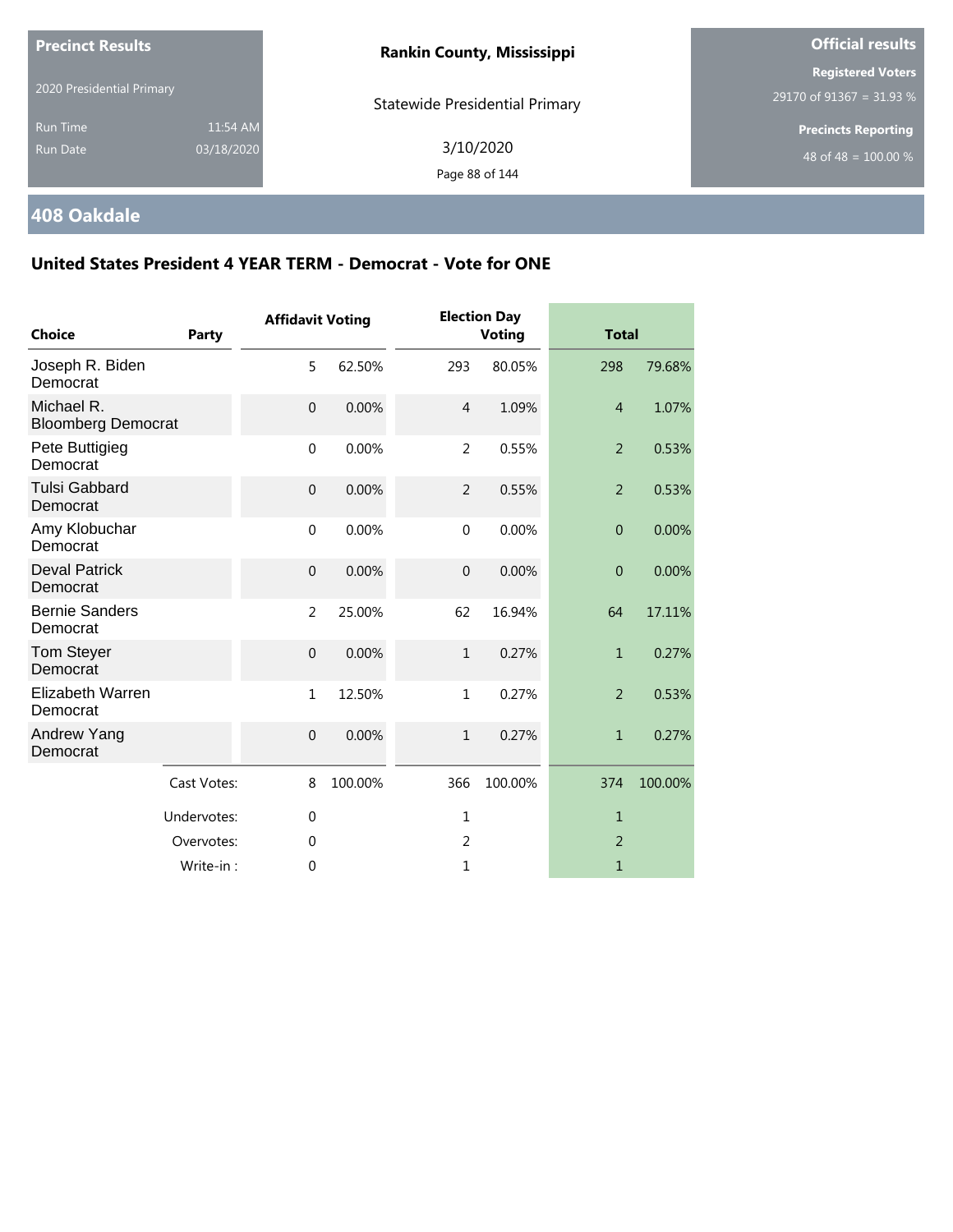| <b>Precinct Results</b>     |                        | <b>Rankin County, Mississippi</b>     | <b>Official results</b>                              |
|-----------------------------|------------------------|---------------------------------------|------------------------------------------------------|
| 2020 Presidential Primary   |                        | <b>Statewide Presidential Primary</b> | <b>Registered Voters</b><br>29170 of 91367 = 31.93 % |
| <b>Run Time</b><br>Run Date | 11:54 AM<br>03/18/2020 | 3/10/2020<br>Page 89 of 144           | <b>Precincts Reporting</b><br>48 of 48 = $100.00\%$  |

# **408 Oakdale**

### **United States Senate 6 YEAR TERM - Democrat - Vote for ONE**

| Choice                                         | Party       | <b>Affidavit Voting</b> |          |     | <b>Election Day</b><br><b>Voting</b> | <b>Total</b> |         |
|------------------------------------------------|-------------|-------------------------|----------|-----|--------------------------------------|--------------|---------|
| <b>Tobey Bernard</b><br><b>Bartee Democrat</b> |             | $\Omega$                | $0.00\%$ | 16  | 4.44%                                | 16           | 4.37%   |
| Jensen Bohren<br>Democrat                      |             | $\Omega$                | 0.00%    | 8   | 2.22%                                | 8            | 2.19%   |
| Mike Espy Democrat                             |             | 6                       | 100.00%  | 336 | 93.33%                               | 342          | 93.44%  |
|                                                | Cast Votes: | 6                       | 100.00%  | 360 | 100.00%                              | 366          | 100.00% |
|                                                | Undervotes: | $\mathfrak{D}$          |          | 8   |                                      | 10           |         |
|                                                | Overvotes:  | 0                       |          |     |                                      | 1            |         |
|                                                | Write-in:   | 0                       |          |     |                                      |              |         |

| Choice                            | Party       | <b>Affidavit Voting</b> |         |     | <b>Election Day</b><br><b>Voting</b> | <b>Total</b> |         |
|-----------------------------------|-------------|-------------------------|---------|-----|--------------------------------------|--------------|---------|
| Dorothy 'Dot' Benford<br>Democrat |             | 4                       | 66.67%  | 210 | 61.05%                               | 214          | 61.14%  |
| Katelyn Lee<br>Democrat           |             | 2                       | 33.33%  | 134 | 38.95%                               | 136          | 38.86%  |
|                                   | Cast Votes: | 6                       | 100.00% | 344 | 100.00%                              | 350          | 100.00% |
|                                   | Undervotes: | $\mathcal{P}$           |         | 25  |                                      | 27           |         |
|                                   | Overvotes:  | 0                       |         | 0   |                                      | 0            |         |
|                                   | Write-in:   | 0                       |         |     |                                      | 1            |         |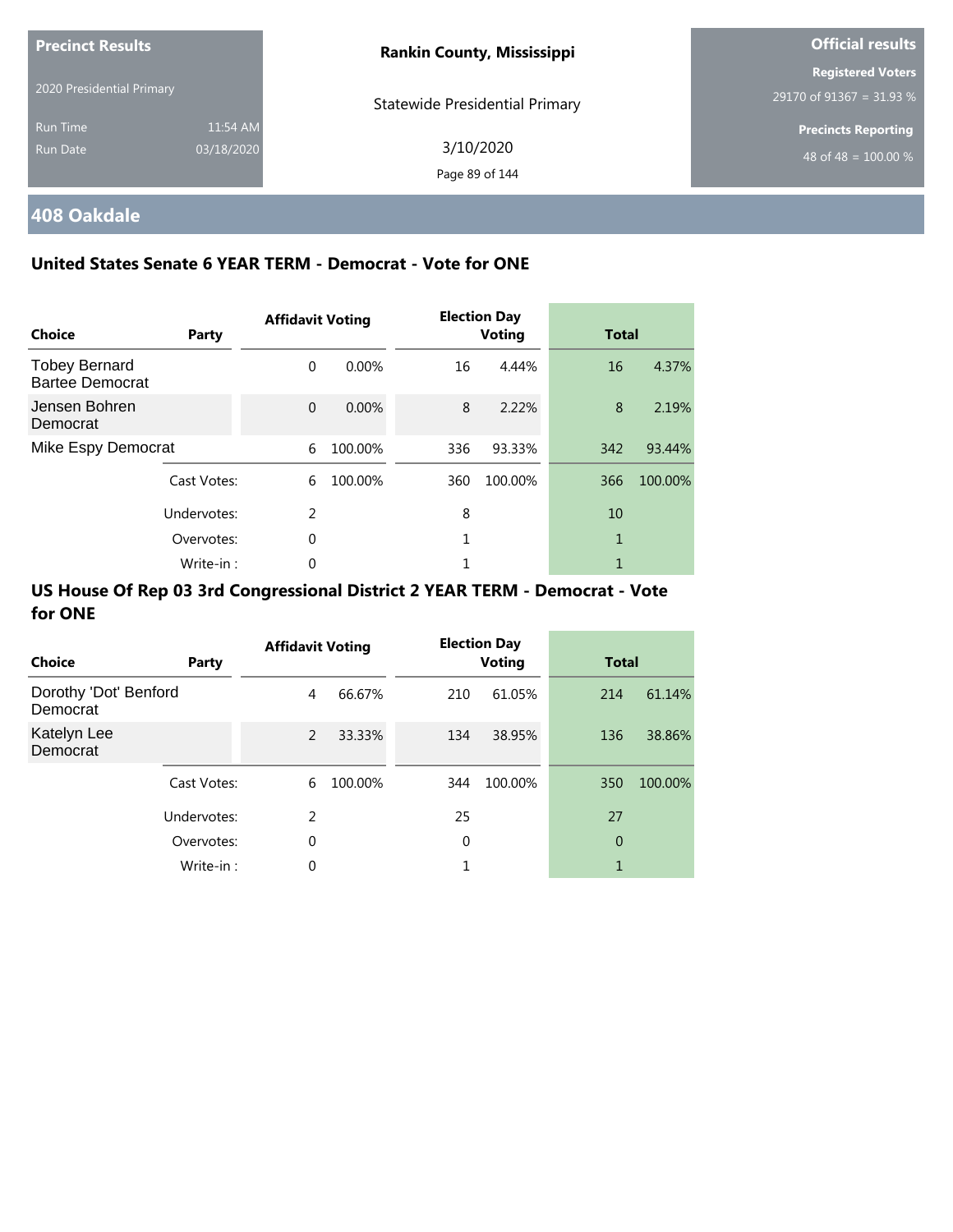| <b>Precinct Results</b><br>2020 Presidential Primary |            | <b>Rankin County, Mississippi</b>     | <b>Official results</b>    |
|------------------------------------------------------|------------|---------------------------------------|----------------------------|
|                                                      |            |                                       | <b>Registered Voters</b>   |
|                                                      |            | <b>Statewide Presidential Primary</b> | 29170 of 91367 = 31.93 $%$ |
| <b>Run Time</b>                                      | 11:54 AM   |                                       | <b>Precincts Reporting</b> |
| Run Date                                             | 03/18/2020 | 3/10/2020                             | 48 of 48 = $100.00\%$      |
|                                                      |            | Page 90 of 144                        |                            |

## **408 Oakdale**

### **United States President 4 YEAR TERM - Republican - Vote for ONE**

| <b>Choice</b>                            | Party       | <b>Affidavit Voting</b> |          |     | <b>Election Day</b><br><b>Voting</b> | <b>Total</b>             |         |
|------------------------------------------|-------------|-------------------------|----------|-----|--------------------------------------|--------------------------|---------|
| Roque 'Rocky' De La<br>Fuente Republican |             | $\Omega$                | $0.00\%$ | 1   | 0.15%                                | 1                        | 0.15%   |
| Donald J. Trump<br>Republican            |             | 5.                      | 100.00%  | 648 | 98.63%                               | 653                      | 98.64%  |
| <b>Bill Weld Republican</b>              |             | $\Omega$                | 0.00%    | 8   | 1.22%                                | 8                        | 1.21%   |
|                                          | Cast Votes: | 5.                      | 100.00%  | 657 | 100.00%                              | 662                      | 100.00% |
|                                          | Undervotes: | $\Omega$                |          |     |                                      | 1                        |         |
|                                          | Overvotes:  | $\Omega$                |          |     |                                      | 1                        |         |
|                                          | Write-in:   |                         |          | 2   |                                      | $\overline{\phantom{a}}$ |         |

### **United States Senate 6 YEAR TERM - Republican - Vote for ONE**

| Choice                         | Party       | <b>Affidavit Voting</b> |         |     | <b>Election Day</b><br><b>Voting</b> | <b>Total</b> |         |
|--------------------------------|-------------|-------------------------|---------|-----|--------------------------------------|--------------|---------|
| Cindy Hyde-Smith<br>Republican |             | 5.                      | 100.00% | 644 | 100.00%                              | 649          | 100.00% |
|                                | Cast Votes: | 5.                      | 100.00% | 644 | 100.00%                              | 649          | 100.00% |
|                                | Undervotes: | 0                       |         | 4   |                                      | 4            |         |
|                                | Overvotes:  | 0                       |         | 0   |                                      | 0            |         |
|                                | Write-in:   | 0                       |         | 13  |                                      | 13           |         |

| Choice                             | Party       | <b>Affidavit Voting</b> |         |     | <b>Election Day</b><br><b>Voting</b> | <b>Total</b> |         |
|------------------------------------|-------------|-------------------------|---------|-----|--------------------------------------|--------------|---------|
| <b>Michael Guest</b><br>Republican |             | 5                       | 100.00% | 610 | 92.56%                               | 615          | 92.62%  |
| James Tulp<br>Republican           |             | $\Omega$                | 0.00%   | 49  | 7.44%                                | 49           | 7.38%   |
|                                    | Cast Votes: | 5                       | 100.00% | 659 | 100.00%                              | 664          | 100.00% |
|                                    | Undervotes: | 0                       |         |     |                                      | 1            |         |
|                                    | Overvotes:  | 0                       |         |     |                                      | 1            |         |
|                                    | Write-in:   | 0                       |         | 0   |                                      | 0            |         |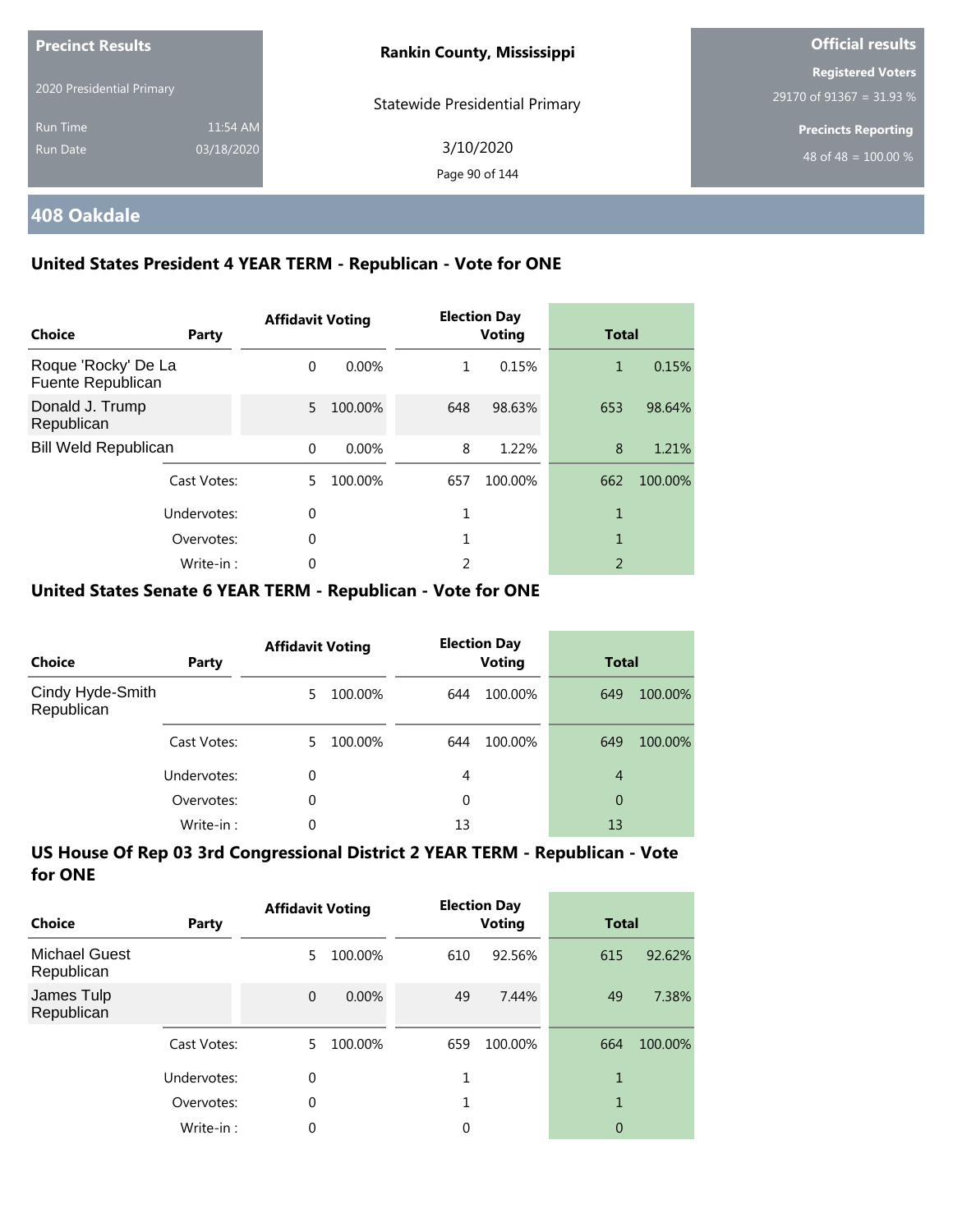| <b>Precinct Results</b>            |                        | <b>Rankin County, Mississippi</b>     | <b>Official results</b>                              |
|------------------------------------|------------------------|---------------------------------------|------------------------------------------------------|
| 2020 Presidential Primary          |                        | <b>Statewide Presidential Primary</b> | <b>Registered Voters</b><br>29170 of 91367 = 31.93 % |
| <b>Run Time</b><br><b>Run Date</b> | 11:54 AM<br>03/18/2020 | 3/10/2020<br>Page 91 of 144           | <b>Precincts Reporting</b><br>48 of 48 = $100.00\%$  |

## **409 Shiloh**

| <b>Choice</b>                           | Party       | <b>Affidavit Voting</b> |       |                  | <b>Election Day</b><br><b>Voting</b> | <b>Total</b>     |         |
|-----------------------------------------|-------------|-------------------------|-------|------------------|--------------------------------------|------------------|---------|
| Joseph R. Biden<br>Democrat             |             | $\mathbf 0$             | 0.00% | 47               | 87.04%                               | 47               | 87.04%  |
| Michael R.<br><b>Bloomberg Democrat</b> |             | $\mathbf 0$             | 0.00% | $\mathbf 0$      | 0.00%                                | $\overline{0}$   | 0.00%   |
| Pete Buttigieg<br>Democrat              |             | $\mathbf 0$             | 0.00% | $\mathbf 0$      | 0.00%                                | $\overline{0}$   | 0.00%   |
| <b>Tulsi Gabbard</b><br>Democrat        |             | $\boldsymbol{0}$        | 0.00% | $\boldsymbol{0}$ | 0.00%                                | $\boldsymbol{0}$ | 0.00%   |
| Amy Klobuchar<br>Democrat               |             | $\mathbf 0$             | 0.00% | $\mathbf 0$      | 0.00%                                | $\overline{0}$   | 0.00%   |
| <b>Deval Patrick</b><br>Democrat        |             | $\boldsymbol{0}$        | 0.00% | $\overline{0}$   | 0.00%                                | $\boldsymbol{0}$ | 0.00%   |
| <b>Bernie Sanders</b><br>Democrat       |             | $\mathbf 0$             | 0.00% | 6                | 11.11%                               | 6                | 11.11%  |
| <b>Tom Steyer</b><br>Democrat           |             | $\overline{0}$          | 0.00% | $\overline{0}$   | 0.00%                                | $\overline{0}$   | 0.00%   |
| Elizabeth Warren<br>Democrat            |             | $\mathbf{0}$            | 0.00% | $\mathbf{1}$     | 1.85%                                | $\mathbf{1}$     | 1.85%   |
| Andrew Yang<br>Democrat                 |             | $\mathbf 0$             | 0.00% | $\overline{0}$   | 0.00%                                | $\overline{0}$   | 0.00%   |
|                                         | Cast Votes: | $\mathbf{0}$            | 0.00% | 54               | 100.00%                              | 54               | 100.00% |
|                                         | Undervotes: | $\mathbf 0$             |       | $\mathbf{1}$     |                                      | $\mathbf{1}$     |         |
|                                         | Overvotes:  | $\mathbf 0$             |       | $\overline{2}$   |                                      | 2                |         |
|                                         | Write-in:   | 0                       |       | $\mathbf 0$      |                                      | $\mathbf 0$      |         |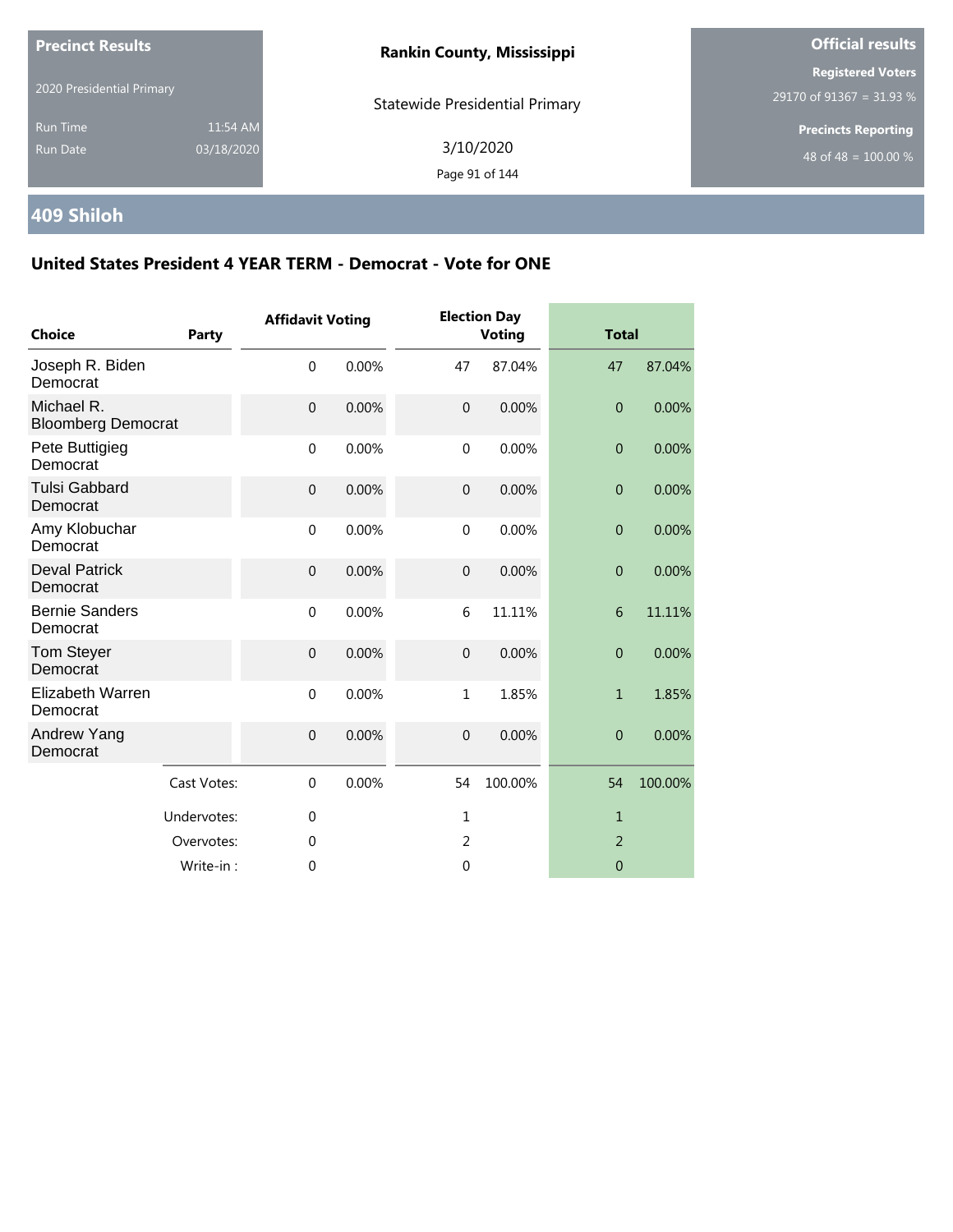| <b>Precinct Results</b>     |                        | <b>Rankin County, Mississippi</b>     | <b>Official results</b>                              |
|-----------------------------|------------------------|---------------------------------------|------------------------------------------------------|
| 2020 Presidential Primary   |                        | <b>Statewide Presidential Primary</b> | <b>Registered Voters</b><br>29170 of 91367 = 31.93 % |
| <b>Run Time</b><br>Run Date | 11:54 AM<br>03/18/2020 | 3/10/2020<br>Page 92 of 144           | <b>Precincts Reporting</b><br>48 of 48 = $100.00\%$  |

## **409 Shiloh**

### **United States Senate 6 YEAR TERM - Democrat - Vote for ONE**

| <b>Choice</b>                                  | Party       | <b>Affidavit Voting</b> |          |          | <b>Election Day</b><br><b>Voting</b> | <b>Total</b>   |         |
|------------------------------------------------|-------------|-------------------------|----------|----------|--------------------------------------|----------------|---------|
| <b>Tobey Bernard</b><br><b>Bartee Democrat</b> |             | $\Omega$                | $0.00\%$ | 1        | 1.85%                                | 1              | 1.85%   |
| Jensen Bohren<br>Democrat                      |             | $\Omega$                | $0.00\%$ | $\Omega$ | 0.00%                                | $\overline{0}$ | 0.00%   |
| Mike Espy Democrat                             |             | $\Omega$                | 0.00%    | 53       | 98.15%                               | 53             | 98.15%  |
|                                                | Cast Votes: | $\Omega$                | $0.00\%$ | 54       | 100.00%                              | 54             | 100.00% |
|                                                | Undervotes: | $\Omega$                |          | 0        |                                      | $\theta$       |         |
|                                                | Overvotes:  | $\Omega$                |          | 3        |                                      | 3              |         |
|                                                | Write-in:   | 0                       |          | 0        |                                      | 0              |         |

| <b>Choice</b>                     | Party       | <b>Affidavit Voting</b> |          |    | <b>Election Day</b><br><b>Voting</b> | <b>Total</b> |         |
|-----------------------------------|-------------|-------------------------|----------|----|--------------------------------------|--------------|---------|
| Dorothy 'Dot' Benford<br>Democrat |             | $\Omega$                | $0.00\%$ | 36 | 66.67%                               | 36           | 66.67%  |
| Katelyn Lee<br>Democrat           |             | $\mathbf{0}$            | 0.00%    | 18 | 33.33%                               | 18           | 33.33%  |
|                                   | Cast Votes: | $\Omega$                | $0.00\%$ | 54 | 100.00%                              | 54           | 100.00% |
|                                   | Undervotes: | 0                       |          | 0  |                                      | 0            |         |
|                                   | Overvotes:  | $\mathbf 0$             |          | 3  |                                      | 3            |         |
|                                   | Write-in:   | $\mathbf 0$             |          | 0  |                                      | 0            |         |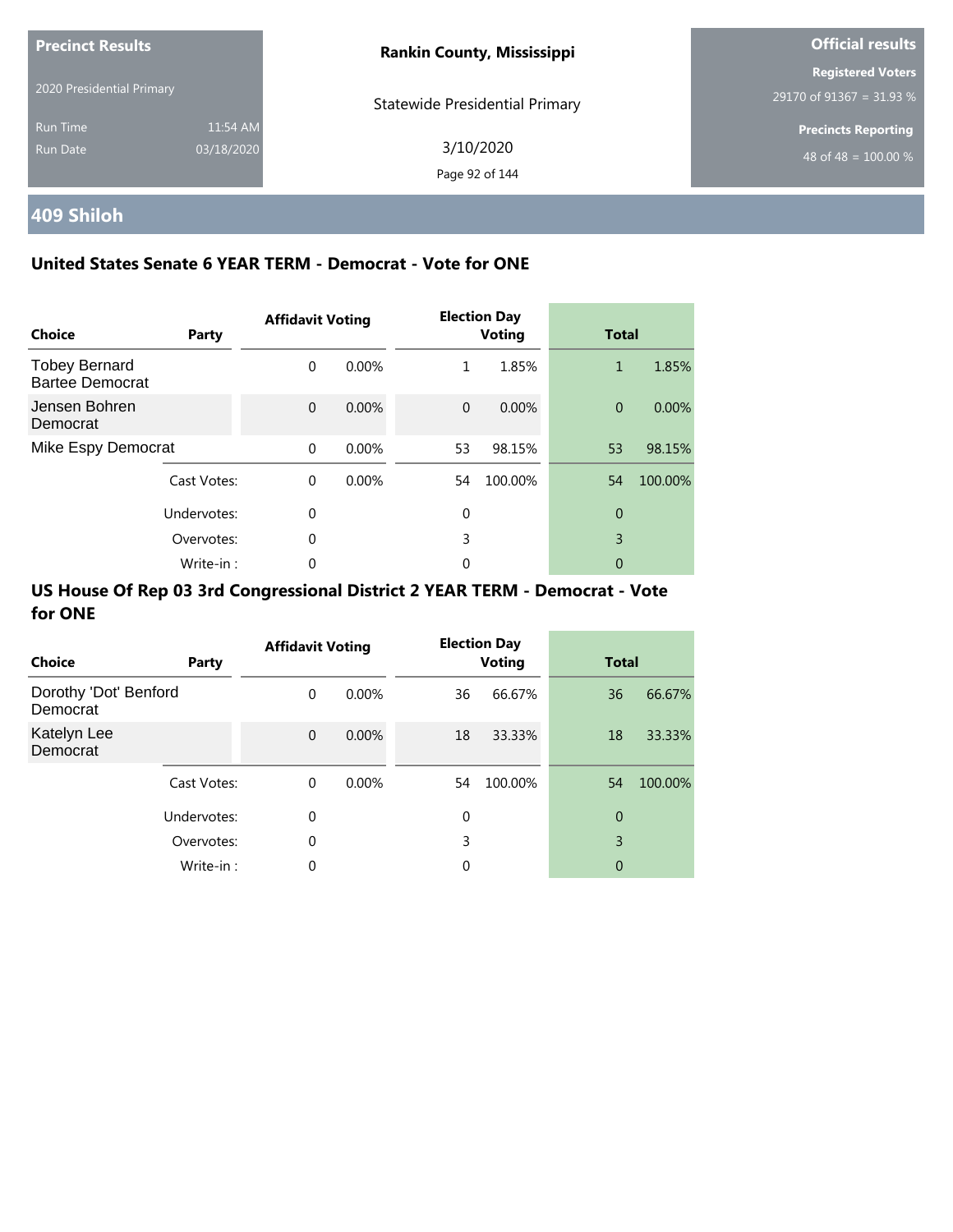| <b>Precinct Results</b>     |                        | <b>Rankin County, Mississippi</b>     | <b>Official results</b>                                |
|-----------------------------|------------------------|---------------------------------------|--------------------------------------------------------|
| 2020 Presidential Primary   |                        | <b>Statewide Presidential Primary</b> | <b>Registered Voters</b><br>29170 of 91367 = 31.93 $%$ |
| <b>Run Time</b><br>Run Date | 11:54 AM<br>03/18/2020 | 3/10/2020<br>Page 93 of 144           | <b>Precincts Reporting</b><br>48 of 48 = $100.00\%$    |

## **409 Shiloh**

### **United States President 4 YEAR TERM - Republican - Vote for ONE**

| Choice                                   | Party       | <b>Affidavit Voting</b> |          |          | <b>Election Day</b><br><b>Voting</b> | <b>Total</b>   |          |
|------------------------------------------|-------------|-------------------------|----------|----------|--------------------------------------|----------------|----------|
| Roque 'Rocky' De La<br>Fuente Republican |             | $\Omega$                | $0.00\%$ | $\Omega$ | 0.00%                                | $\overline{0}$ | 0.00%    |
| Donald J. Trump<br>Republican            |             | $\Omega$                | 0.00%    | 94       | 100.00%                              | 94             | 100.00%  |
| <b>Bill Weld Republican</b>              |             | $\Omega$                | 0.00%    | $\Omega$ | $0.00\%$                             | $\overline{0}$ | $0.00\%$ |
|                                          | Cast Votes: | $\Omega$                | $0.00\%$ | 94       | 100.00%                              | 94             | 100.00%  |
| Undervotes:                              |             | $\Omega$                |          | 0        |                                      | $\overline{0}$ |          |
|                                          | Overvotes:  | $\Omega$                |          | 0        |                                      | 0              |          |
|                                          | Write-in:   | 0                       |          |          |                                      |                |          |

#### **United States Senate 6 YEAR TERM - Republican - Vote for ONE**

| <b>Choice</b>                  | Party       | <b>Affidavit Voting</b> |          |    | <b>Election Day</b><br><b>Voting</b> |    | <b>Total</b> |  |
|--------------------------------|-------------|-------------------------|----------|----|--------------------------------------|----|--------------|--|
| Cindy Hyde-Smith<br>Republican |             | $\Omega$                | $0.00\%$ | 95 | 100.00%                              | 95 | 100.00%      |  |
|                                | Cast Votes: | $\Omega$                | $0.00\%$ | 95 | 100.00%                              | 95 | 100.00%      |  |
|                                | Undervotes: | 0                       |          | 0  |                                      | 0  |              |  |
|                                | Overvotes:  | $\Omega$                |          | 0  |                                      | 0  |              |  |
|                                | Write-in:   | 0                       |          | 0  |                                      | 0  |              |  |

| Choice                             | Party       | <b>Affidavit Voting</b> |          |             | <b>Election Day</b><br><b>Voting</b> |                | <b>Total</b> |  |
|------------------------------------|-------------|-------------------------|----------|-------------|--------------------------------------|----------------|--------------|--|
| <b>Michael Guest</b><br>Republican |             | 0                       | $0.00\%$ | 93          | 97.89%                               | 93             | 97.89%       |  |
| James Tulp<br>Republican           |             | $\mathbf{0}$            | 0.00%    | 2           | 2.11%                                | 2              | 2.11%        |  |
|                                    | Cast Votes: | $\Omega$                | $0.00\%$ | 95          | 100.00%                              | 95             | 100.00%      |  |
|                                    | Undervotes: | 0                       |          | $\mathbf 0$ |                                      | 0              |              |  |
|                                    | Overvotes:  | $\theta$                |          | 0           |                                      | $\overline{0}$ |              |  |
|                                    | Write-in:   | 0                       |          | 0           |                                      | 0              |              |  |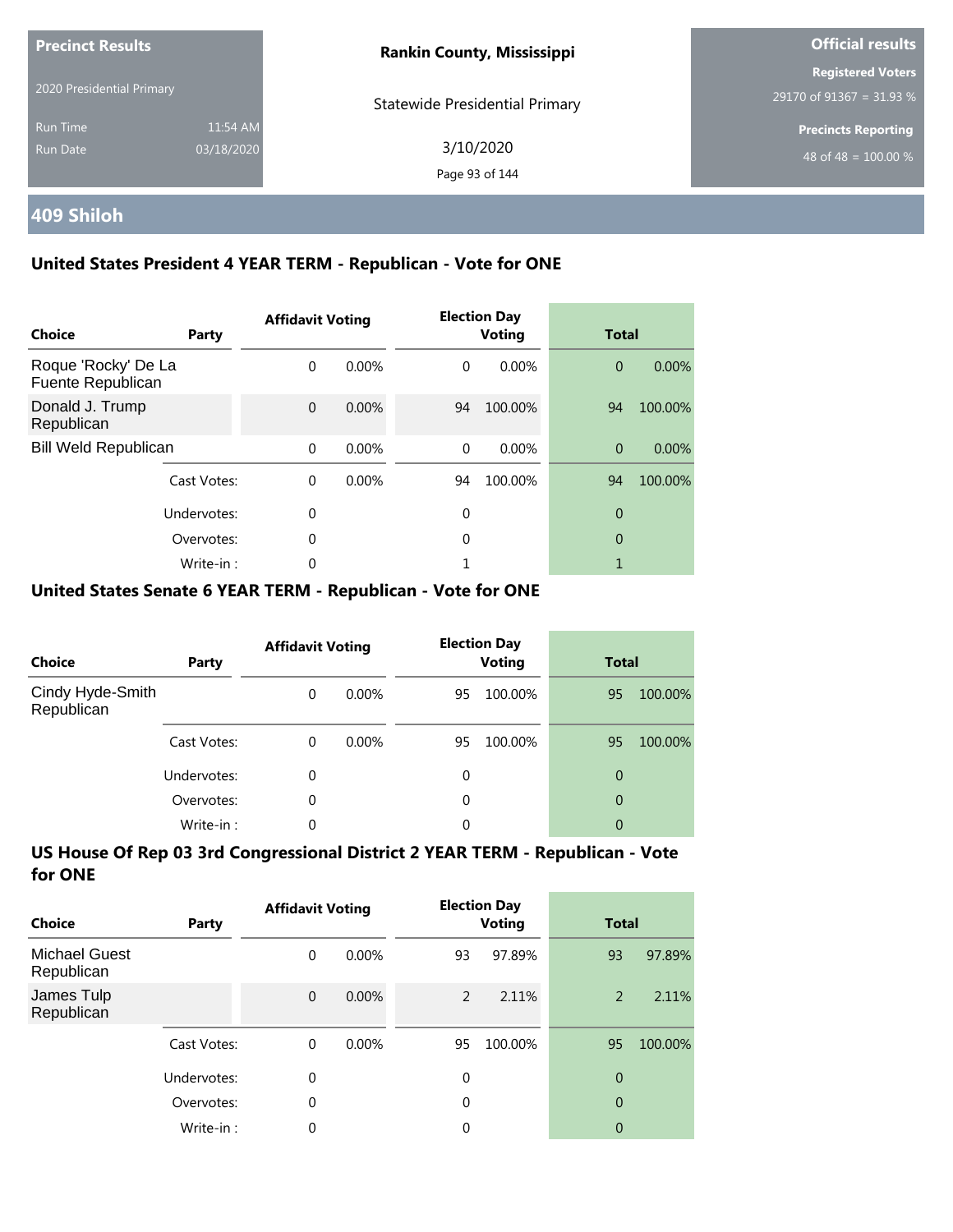| <b>Precinct Results</b><br>2020 Presidential Primary |                        | <b>Rankin County, Mississippi</b>     | <b>Official results</b>                                        |  |
|------------------------------------------------------|------------------------|---------------------------------------|----------------------------------------------------------------|--|
|                                                      |                        | <b>Statewide Presidential Primary</b> | <b>Registered Voters</b><br>29170 of 91367 = 31.93 %           |  |
| <b>Run Time</b><br>Run Date                          | 11:54 AM<br>03/18/2020 | 3/10/2020<br>Page 94 of 144           | <b>Precincts Reporting</b><br>48 of 48 = $\overline{100.00\%}$ |  |

## **410 Crossroads**

| <b>Choice</b>                           | Party       | <b>Affidavit Voting</b> |       |                | <b>Election Day</b><br><b>Voting</b> |                | <b>Total</b> |  |
|-----------------------------------------|-------------|-------------------------|-------|----------------|--------------------------------------|----------------|--------------|--|
| Joseph R. Biden<br>Democrat             |             | $\mathbf 0$             | 0.00% | 26             | 83.87%                               | 26             | 83.87%       |  |
| Michael R.<br><b>Bloomberg Democrat</b> |             | $\overline{0}$          | 0.00% | $\mathbf{1}$   | 3.23%                                | $\mathbf{1}$   | 3.23%        |  |
| Pete Buttigieg<br>Democrat              |             | $\mathbf 0$             | 0.00% | $\mathbf 0$    | 0.00%                                | $\overline{0}$ | 0.00%        |  |
| <b>Tulsi Gabbard</b><br>Democrat        |             | $\mathbf{0}$            | 0.00% | $\overline{0}$ | 0.00%                                | $\overline{0}$ | 0.00%        |  |
| Amy Klobuchar<br>Democrat               |             | $\mathbf 0$             | 0.00% | $\mathbf 0$    | 0.00%                                | $\overline{0}$ | 0.00%        |  |
| <b>Deval Patrick</b><br>Democrat        |             | $\mathbf 0$             | 0.00% | $\mathbf 0$    | 0.00%                                | $\mathbf{0}$   | 0.00%        |  |
| <b>Bernie Sanders</b><br>Democrat       |             | $\mathbf 0$             | 0.00% | 4              | 12.90%                               | $\overline{4}$ | 12.90%       |  |
| Tom Steyer<br>Democrat                  |             | $\mathbf 0$             | 0.00% | $\overline{0}$ | 0.00%                                | $\overline{0}$ | 0.00%        |  |
| Elizabeth Warren<br>Democrat            |             | $\mathbf{0}$            | 0.00% | $\Omega$       | 0.00%                                | $\overline{0}$ | 0.00%        |  |
| Andrew Yang<br>Democrat                 |             | $\mathbf 0$             | 0.00% | $\overline{0}$ | 0.00%                                | $\overline{0}$ | 0.00%        |  |
|                                         | Cast Votes: | $\mathbf 0$             | 0.00% | 31             | 100.00%                              | 31             | 100.00%      |  |
|                                         | Undervotes: | $\mathbf 0$             |       | $\mathbf 0$    |                                      | $\overline{0}$ |              |  |
|                                         | Overvotes:  | $\mathbf 0$             |       | 0              |                                      | $\overline{0}$ |              |  |
|                                         | Write-in:   | 0                       |       | $\mathbf 0$    |                                      | $\Omega$       |              |  |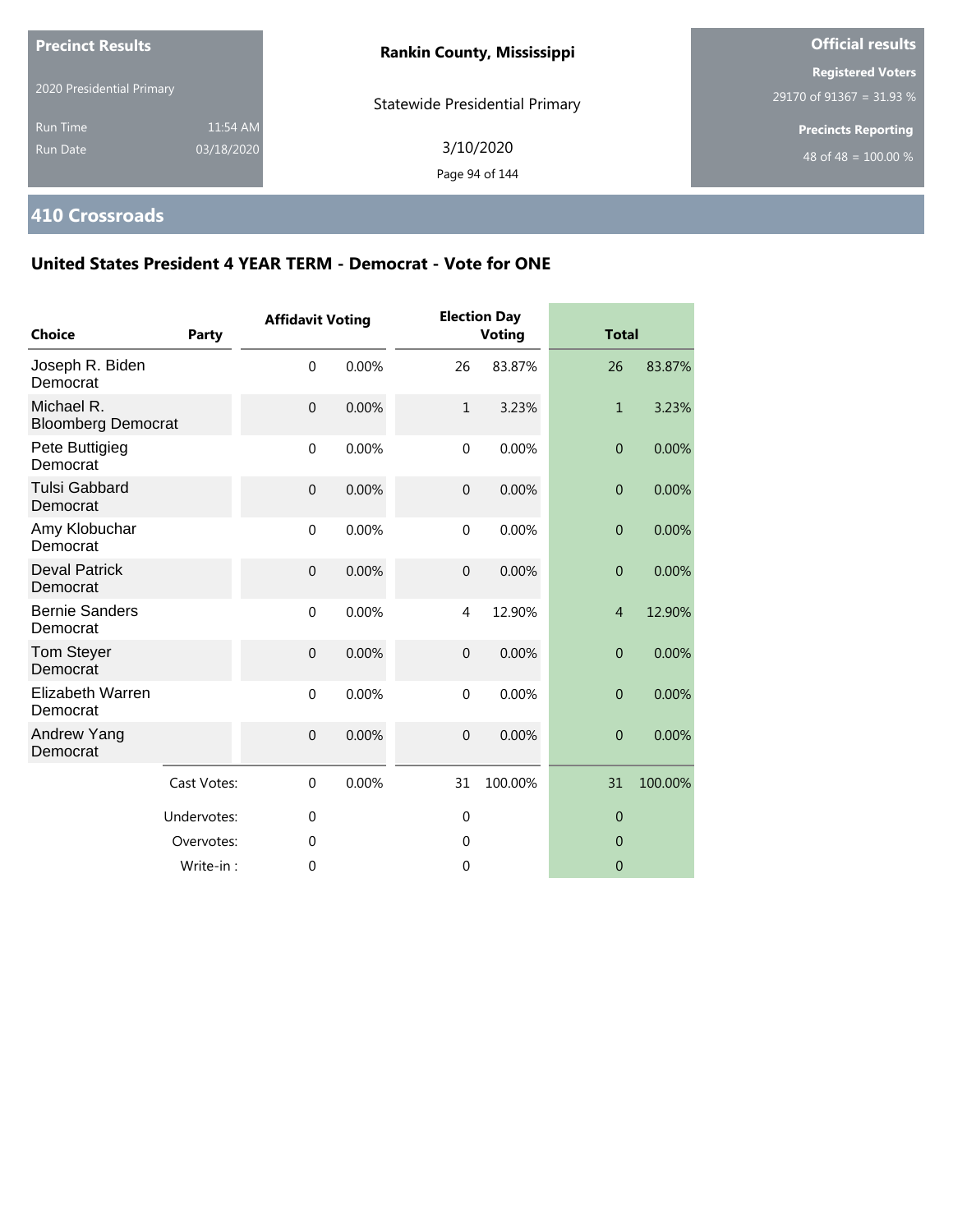| <b>Precinct Results</b>   |            | <b>Rankin County, Mississippi</b>     | <b>Official results</b>    |  |
|---------------------------|------------|---------------------------------------|----------------------------|--|
|                           |            |                                       | <b>Registered Voters</b>   |  |
| 2020 Presidential Primary |            | <b>Statewide Presidential Primary</b> | 29170 of 91367 = 31.93 %   |  |
| <b>Run Time</b>           | 11:54 AM   |                                       | <b>Precincts Reporting</b> |  |
| Run Date                  | 03/18/2020 | 3/10/2020                             | 48 of 48 = $100.00\%$      |  |
|                           |            | Page 95 of 144                        |                            |  |

## **410 Crossroads**

### **United States Senate 6 YEAR TERM - Democrat - Vote for ONE**

| Choice                                         | Party       | <b>Affidavit Voting</b> |       |               | <b>Election Day</b><br><b>Voting</b> | <b>Total</b>   |         |
|------------------------------------------------|-------------|-------------------------|-------|---------------|--------------------------------------|----------------|---------|
| <b>Tobey Bernard</b><br><b>Bartee Democrat</b> |             | $\Omega$                | 0.00% | 3             | 9.68%                                | 3              | 9.68%   |
| Jensen Bohren<br>Democrat                      |             | $\Omega$                | 0.00% | $\mathcal{P}$ | 6.45%                                | 2              | 6.45%   |
| Mike Espy Democrat                             |             | $\Omega$                | 0.00% | 26            | 83.87%                               | 26             | 83.87%  |
|                                                | Cast Votes: | $\Omega$                | 0.00% | 31            | 100.00%                              | 31             | 100.00% |
|                                                | Undervotes: | 0                       |       | $\theta$      |                                      | $\overline{0}$ |         |
| Overvotes:                                     |             | 0                       |       | $\Omega$      |                                      | $\overline{0}$ |         |
|                                                | Write-in:   | 0                       |       | 0             |                                      | 0              |         |

| Choice                            | Party       | <b>Affidavit Voting</b> |          |    | <b>Election Day</b><br><b>Voting</b> |    | <b>Total</b> |  |
|-----------------------------------|-------------|-------------------------|----------|----|--------------------------------------|----|--------------|--|
| Dorothy 'Dot' Benford<br>Democrat |             | $\Omega$                | $0.00\%$ | 21 | 67.74%                               | 21 | 67.74%       |  |
| Katelyn Lee<br>Democrat           |             | $\mathbf 0$             | 0.00%    | 10 | 32.26%                               | 10 | 32.26%       |  |
|                                   | Cast Votes: | $\Omega$                | $0.00\%$ | 31 | 100.00%                              | 31 | 100.00%      |  |
|                                   | Undervotes: | 0                       |          | 0  |                                      | 0  |              |  |
|                                   | Overvotes:  | 0                       |          | 0  |                                      | 0  |              |  |
|                                   | Write-in:   | 0                       |          | 0  |                                      | 0  |              |  |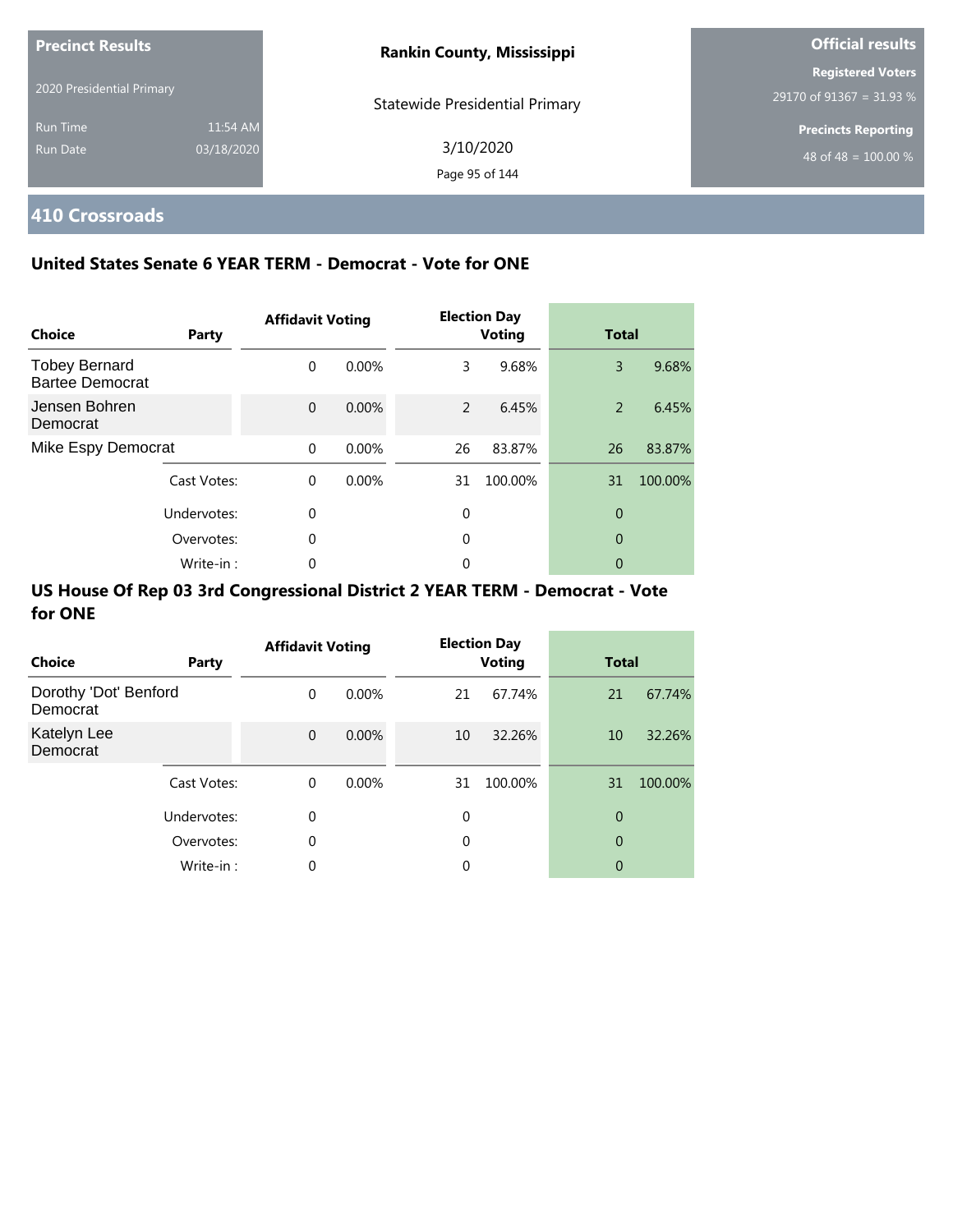| <b>Precinct Results</b><br>2020 Presidential Primary |                        | <b>Rankin County, Mississippi</b>     | <b>Official results</b>                              |  |
|------------------------------------------------------|------------------------|---------------------------------------|------------------------------------------------------|--|
|                                                      |                        | <b>Statewide Presidential Primary</b> | <b>Registered Voters</b><br>29170 of 91367 = 31.93 % |  |
| <b>Run Time</b><br>Run Date                          | 11:54 AM<br>03/18/2020 | 3/10/2020<br>Page 96 of 144           | <b>Precincts Reporting</b><br>48 of 48 = $100.00\%$  |  |

## **410 Crossroads**

### **United States President 4 YEAR TERM - Republican - Vote for ONE**

| <b>Choice</b>                            | Party       | <b>Affidavit Voting</b> |          |          | <b>Election Day</b><br><b>Voting</b> |                | <b>Total</b> |  |
|------------------------------------------|-------------|-------------------------|----------|----------|--------------------------------------|----------------|--------------|--|
| Roque 'Rocky' De La<br>Fuente Republican |             | $\Omega$                | $0.00\%$ | $\Omega$ | $0.00\%$                             | $\overline{0}$ | 0.00%        |  |
| Donald J. Trump<br>Republican            |             | $\mathbf{1}$            | 100.00%  | 252      | 98.82%                               | 253            | 98.83%       |  |
| <b>Bill Weld Republican</b>              |             | $\Omega$                | 0.00%    | 3        | 1.18%                                | 3              | 1.17%        |  |
|                                          | Cast Votes: |                         | 100.00%  | 255      | 100.00%                              | 256            | 100.00%      |  |
| Undervotes:<br>Overvotes:                |             | $\Omega$                |          | 0        |                                      | 0              |              |  |
|                                          |             | $\Omega$                |          | 0        |                                      | 0              |              |  |
|                                          | Write-in:   |                         |          | 0        |                                      | 0              |              |  |

#### **United States Senate 6 YEAR TERM - Republican - Vote for ONE**

| <b>Choice</b>                  | Party       | <b>Affidavit Voting</b> |         | <b>Election Day</b><br><b>Voting</b> |         | <b>Total</b> |         |
|--------------------------------|-------------|-------------------------|---------|--------------------------------------|---------|--------------|---------|
| Cindy Hyde-Smith<br>Republican |             |                         | 100.00% | 253                                  | 100.00% | 254          | 100.00% |
|                                | Cast Votes: |                         | 100.00% | 253                                  | 100.00% | 254          | 100.00% |
|                                | Undervotes: | 0                       |         |                                      |         |              |         |
|                                | Overvotes:  | $\Omega$                |         | 0                                    |         | 0            |         |
|                                | Write-in:   | 0                       |         |                                      |         |              |         |

| Choice                             | Party       | <b>Affidavit Voting</b> |         |             | <b>Election Day</b><br><b>Voting</b> |                | Total   |  |
|------------------------------------|-------------|-------------------------|---------|-------------|--------------------------------------|----------------|---------|--|
| <b>Michael Guest</b><br>Republican |             | 1                       | 100.00% | 238         | 93.33%                               | 239            | 93.36%  |  |
| James Tulp<br>Republican           |             | $\mathbf 0$             | 0.00%   | 17          | 6.67%                                | 17             | 6.64%   |  |
|                                    | Cast Votes: |                         | 100.00% | 255         | 100.00%                              | 256            | 100.00% |  |
|                                    | Undervotes: | 0                       |         | $\mathbf 0$ |                                      | 0              |         |  |
|                                    | Overvotes:  | $\theta$                |         | 0           |                                      | $\overline{0}$ |         |  |
|                                    | Write-in:   | 0                       |         | 0           |                                      | 0              |         |  |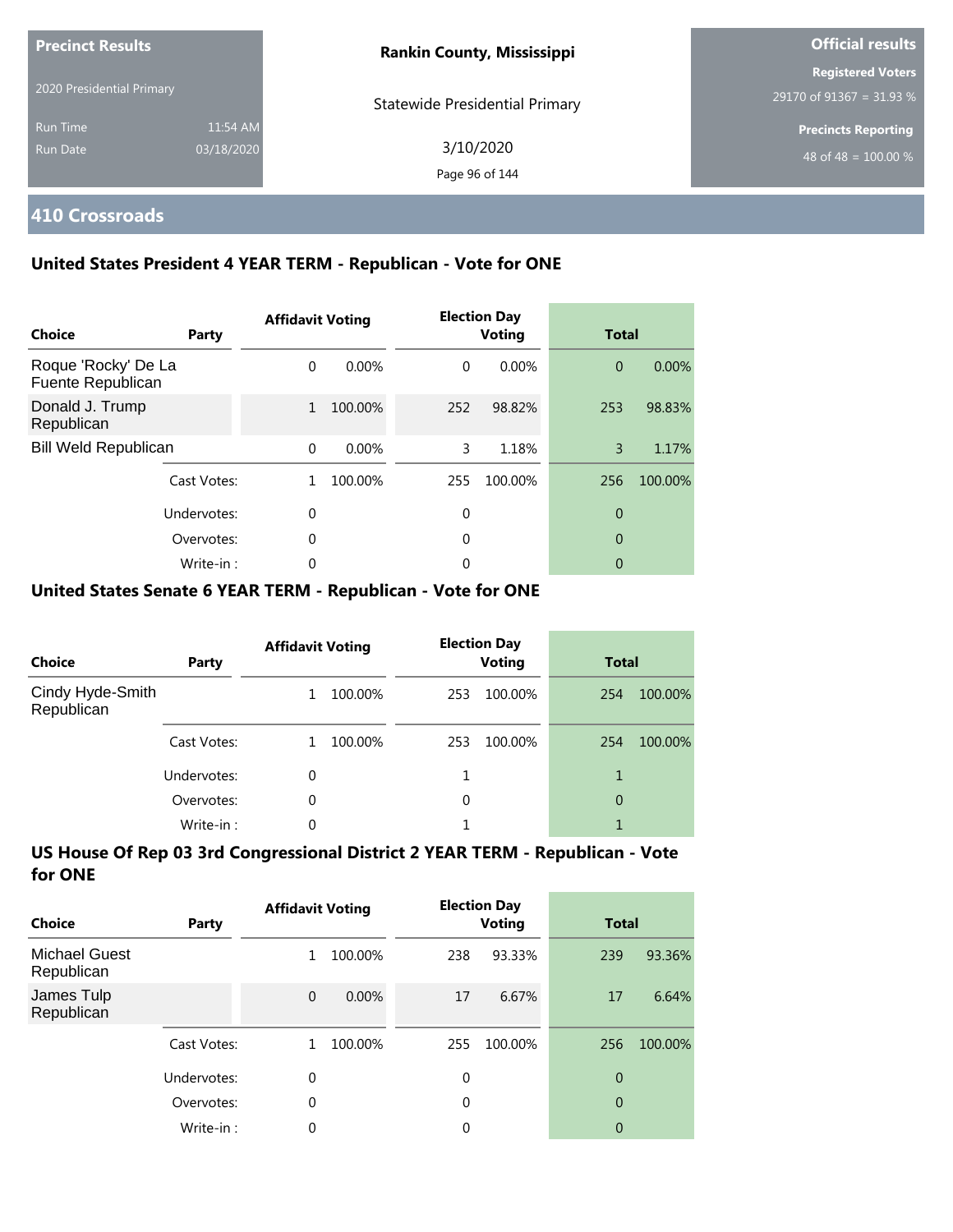| <b>Precinct Results</b>            |                        | <b>Rankin County, Mississippi</b>     | <b>Official results</b>                                |  |
|------------------------------------|------------------------|---------------------------------------|--------------------------------------------------------|--|
| 2020 Presidential Primary          |                        | <b>Statewide Presidential Primary</b> | <b>Registered Voters</b><br>$29170$ of 91367 = 31.93 % |  |
| <b>Run Time</b><br><b>Run Date</b> | 11:54 AM<br>03/18/2020 | 3/10/2020<br>Page 97 of 144           | <b>Precincts Reporting</b><br>48 of 48 = $100.00\%$    |  |

## **411 Leesburg**

| <b>Choice</b>                           | <b>Party</b> | <b>Affidavit Voting</b> |       |                | <b>Election Day</b><br><b>Voting</b> | <b>Total</b>   |         |
|-----------------------------------------|--------------|-------------------------|-------|----------------|--------------------------------------|----------------|---------|
| Joseph R. Biden<br>Democrat             |              | $\mathbf 0$             | 0.00% | 17             | 73.91%                               | 17             | 73.91%  |
| Michael R.<br><b>Bloomberg Democrat</b> |              | $\mathbf 0$             | 0.00% | $\overline{0}$ | 0.00%                                | $\overline{0}$ | 0.00%   |
| Pete Buttigieg<br>Democrat              |              | $\mathbf 0$             | 0.00% | $\mathbf 0$    | 0.00%                                | $\overline{0}$ | 0.00%   |
| <b>Tulsi Gabbard</b><br>Democrat        |              | $\mathbf 0$             | 0.00% | $\mathbf{1}$   | 4.35%                                | $\mathbf{1}$   | 4.35%   |
| Amy Klobuchar<br>Democrat               |              | $\mathbf{0}$            | 0.00% | $\mathbf{0}$   | 0.00%                                | $\overline{0}$ | 0.00%   |
| <b>Deval Patrick</b><br>Democrat        |              | $\mathbf 0$             | 0.00% | $\mathbf 0$    | 0.00%                                | $\theta$       | 0.00%   |
| <b>Bernie Sanders</b><br>Democrat       |              | $\mathbf 0$             | 0.00% | $\overline{4}$ | 17.39%                               | $\overline{4}$ | 17.39%  |
| <b>Tom Steyer</b><br>Democrat           |              | $\mathbf{0}$            | 0.00% | $\mathbf{1}$   | 4.35%                                | $\mathbf{1}$   | 4.35%   |
| <b>Elizabeth Warren</b><br>Democrat     |              | $\mathbf 0$             | 0.00% | $\mathbf 0$    | 0.00%                                | $\overline{0}$ | 0.00%   |
| Andrew Yang<br>Democrat                 |              | $\mathbf 0$             | 0.00% | $\overline{0}$ | 0.00%                                | $\overline{0}$ | 0.00%   |
|                                         | Cast Votes:  | $\mathbf 0$             | 0.00% | 23             | 100.00%                              | 23             | 100.00% |
|                                         | Undervotes:  | 0                       |       | 1              |                                      | $\mathbf{1}$   |         |
|                                         | Overvotes:   | $\mathbf 0$             |       | $\mathbf 0$    |                                      | $\mathbf{0}$   |         |
|                                         | Write-in:    | $\mathbf 0$             |       | $\overline{0}$ |                                      | $\overline{0}$ |         |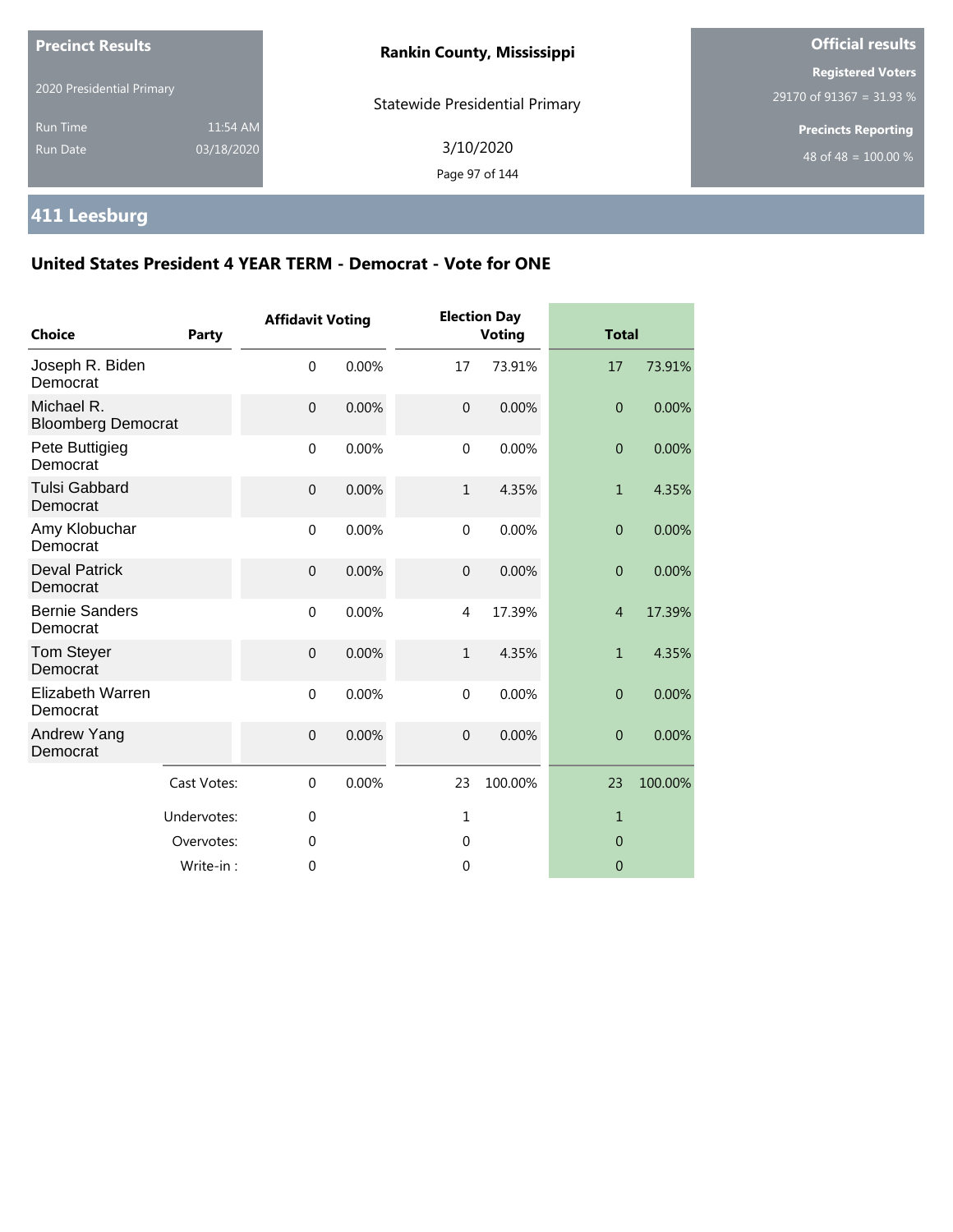| <b>Precinct Results</b>   |            | <b>Rankin County, Mississippi</b>     | <b>Official results</b>    |  |
|---------------------------|------------|---------------------------------------|----------------------------|--|
|                           |            |                                       | <b>Registered Voters</b>   |  |
| 2020 Presidential Primary |            | <b>Statewide Presidential Primary</b> | 29170 of 91367 = 31.93 %   |  |
| <b>Run Time</b>           | 11:54 AM   |                                       | <b>Precincts Reporting</b> |  |
| Run Date                  | 03/18/2020 | 3/10/2020                             | 48 of 48 = $100.00\%$      |  |
|                           |            | Page 98 of 144                        |                            |  |

## **411 Leesburg**

### **United States Senate 6 YEAR TERM - Democrat - Vote for ONE**

| <b>Choice</b>                                  | Party       | <b>Affidavit Voting</b> |          |          | <b>Election Day</b><br><b>Voting</b> | <b>Total</b>   |         |
|------------------------------------------------|-------------|-------------------------|----------|----------|--------------------------------------|----------------|---------|
| <b>Tobey Bernard</b><br><b>Bartee Democrat</b> |             | $\Omega$                | $0.00\%$ | 2        | 8.70%                                | 2              | 8.70%   |
| Jensen Bohren<br>Democrat                      |             | $\Omega$                | $0.00\%$ | $\Omega$ | 0.00%                                | $\overline{0}$ | 0.00%   |
| Mike Espy Democrat                             |             | $\Omega$                | 0.00%    | 21       | 91.30%                               | 21             | 91.30%  |
|                                                | Cast Votes: | $\Omega$                | $0.00\%$ | 23       | 100.00%                              | 23             | 100.00% |
|                                                | Undervotes: | $\Omega$                |          |          |                                      |                |         |
|                                                | Overvotes:  | $\Omega$                |          | 0        |                                      | 0              |         |
|                                                | Write-in:   | 0                       |          | 0        |                                      | 0              |         |

| <b>Choice</b>                     | Party       | <b>Affidavit Voting</b> |          |    | <b>Election Day</b><br><b>Voting</b> | <b>Total</b>   |         |
|-----------------------------------|-------------|-------------------------|----------|----|--------------------------------------|----------------|---------|
| Dorothy 'Dot' Benford<br>Democrat |             | $\Omega$                | $0.00\%$ | 12 | 57.14%                               | 12             | 57.14%  |
| Katelyn Lee<br>Democrat           |             | $\Omega$                | 0.00%    | 9  | 42.86%                               | 9              | 42.86%  |
|                                   | Cast Votes: | $\Omega$                | $0.00\%$ | 21 | 100.00%                              | 21             | 100.00% |
|                                   | Undervotes: | 0                       |          | 3  |                                      | 3              |         |
|                                   | Overvotes:  | 0                       |          | 0  |                                      | $\overline{0}$ |         |
|                                   | Write-in:   | 0                       |          | 0  |                                      | 0              |         |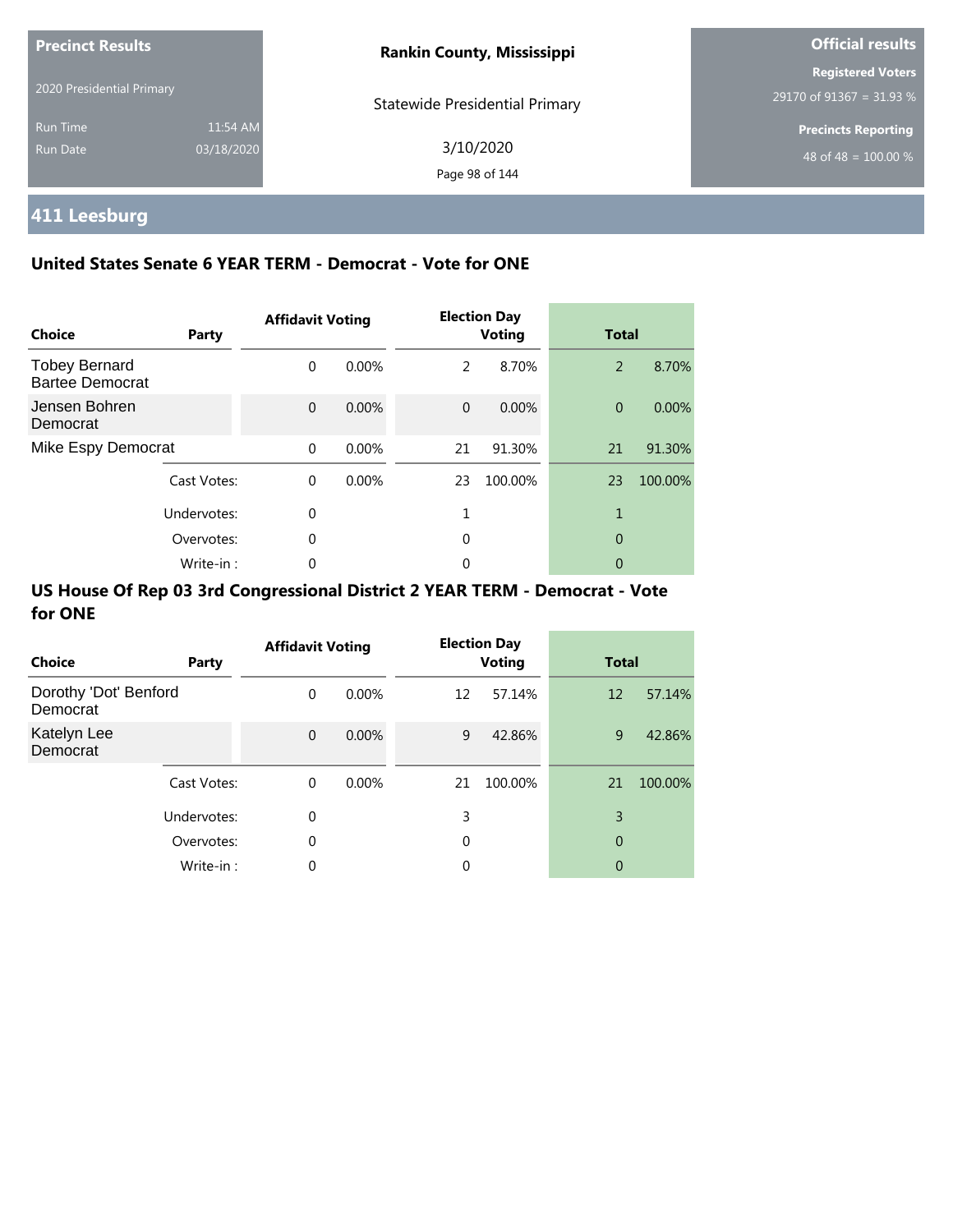| <b>Precinct Results</b><br>2020 Presidential Primary |                        | <b>Rankin County, Mississippi</b>     | <b>Official results</b>                              |  |  |
|------------------------------------------------------|------------------------|---------------------------------------|------------------------------------------------------|--|--|
|                                                      |                        | <b>Statewide Presidential Primary</b> | <b>Registered Voters</b><br>29170 of 91367 = 31.93 % |  |  |
| <b>Run Time</b><br>Run Date                          | 11:54 AM<br>03/18/2020 | 3/10/2020<br>Page 99 of 144           | <b>Precincts Reporting</b><br>48 of 48 = $100.00\%$  |  |  |

## **411 Leesburg**

### **United States President 4 YEAR TERM - Republican - Vote for ONE**

| <b>Choice</b>                            | Party       | <b>Affidavit Voting</b> |          |          | <b>Election Day</b><br><b>Voting</b> | <b>Total</b>   |         |
|------------------------------------------|-------------|-------------------------|----------|----------|--------------------------------------|----------------|---------|
| Roque 'Rocky' De La<br>Fuente Republican |             | $\Omega$                | $0.00\%$ | $\Omega$ | $0.00\%$                             | $\overline{0}$ | 0.00%   |
| Donald J. Trump<br>Republican            |             | 3                       | 100.00%  | 272      | 99.63%                               | 275            | 99.64%  |
| <b>Bill Weld Republican</b>              |             | $\Omega$                | $0.00\%$ | 1        | 0.37%                                | 1              | 0.36%   |
|                                          | Cast Votes: | 3                       | 100.00%  | 273      | 100.00%                              | 276            | 100.00% |
|                                          | Undervotes: | $\Omega$                |          | 0        |                                      | 0              |         |
|                                          | Overvotes:  | $\Omega$                |          | 0        |                                      | 0              |         |
|                                          | Write-in:   | 0                       |          | 0        |                                      | 0              |         |

### **United States Senate 6 YEAR TERM - Republican - Vote for ONE**

| <b>Choice</b>                  | Party       | <b>Affidavit Voting</b> |         |     | <b>Election Day</b><br><b>Voting</b> | <b>Total</b> |         |
|--------------------------------|-------------|-------------------------|---------|-----|--------------------------------------|--------------|---------|
| Cindy Hyde-Smith<br>Republican |             | 3                       | 100.00% | 270 | 100.00%                              | 273          | 100.00% |
|                                | Cast Votes: | 3.                      | 100.00% | 270 | 100.00%                              | 273          | 100.00% |
|                                | Undervotes: | 0                       |         | 2   |                                      | 2            |         |
|                                | Overvotes:  | $\Omega$                |         | 0   |                                      | 0            |         |
|                                | Write-in:   | 0                       |         |     |                                      |              |         |

| Choice                             | Party       | <b>Affidavit Voting</b> |         |     | <b>Election Day</b><br><b>Voting</b> | Total          |         |
|------------------------------------|-------------|-------------------------|---------|-----|--------------------------------------|----------------|---------|
| <b>Michael Guest</b><br>Republican |             | 3                       | 100.00% | 263 | 96.69%                               | 266            | 96.73%  |
| James Tulp<br>Republican           |             | $\mathbf{0}$            | 0.00%   | 9   | 3.31%                                | 9              | 3.27%   |
|                                    | Cast Votes: | 3                       | 100.00% | 272 | 100.00%                              | 275            | 100.00% |
|                                    | Undervotes: | 0                       |         | 1   |                                      | 1              |         |
|                                    | Overvotes:  | $\theta$                |         | 0   |                                      | $\overline{0}$ |         |
|                                    | Write-in:   | 0                       |         | 0   |                                      | 0              |         |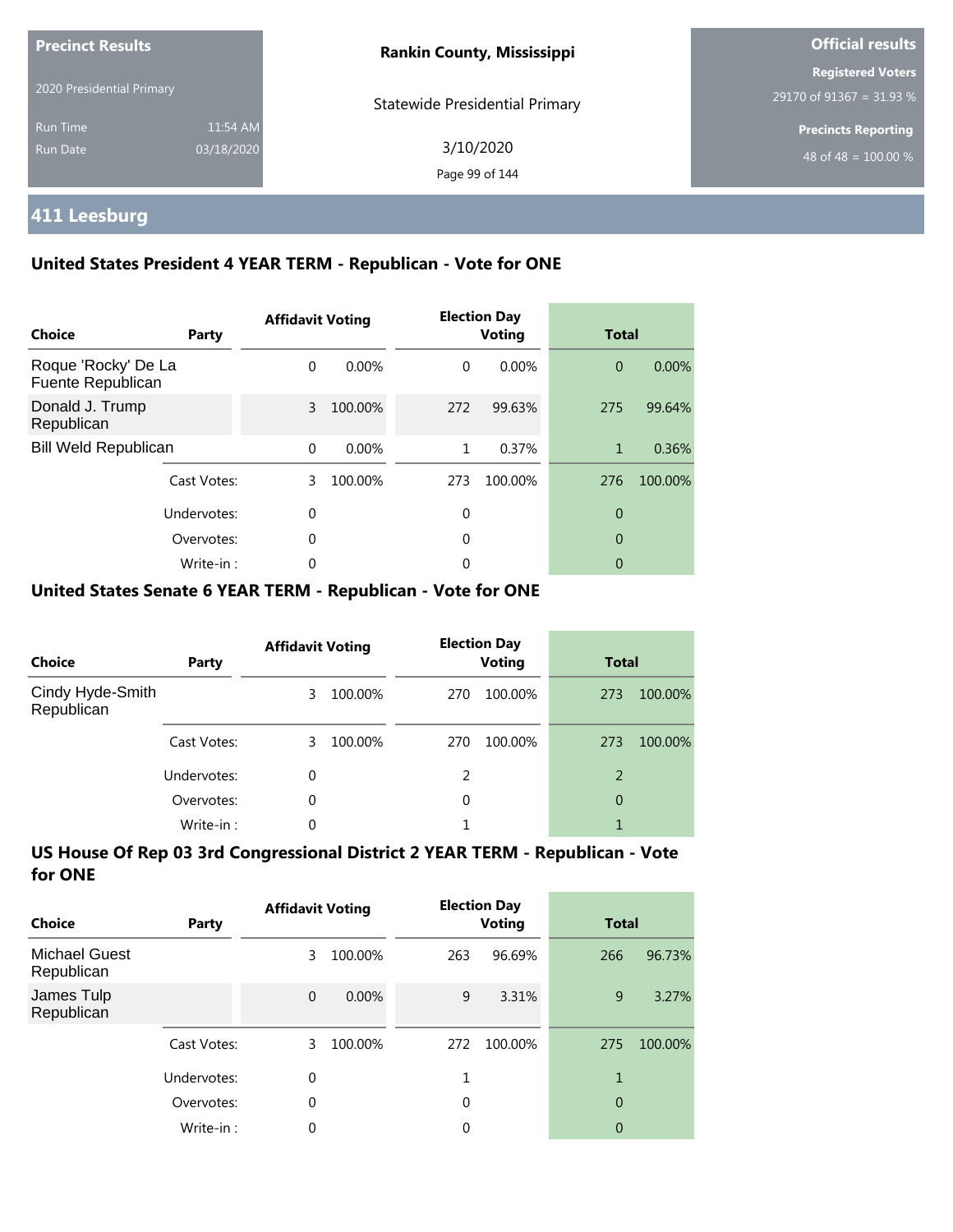| <b>Precinct Results</b>                                      | <b>Rankin County, Mississippi</b>     | <b>Official results</b>                              |  |
|--------------------------------------------------------------|---------------------------------------|------------------------------------------------------|--|
| 2020 Presidential Primary                                    | <b>Statewide Presidential Primary</b> | <b>Registered Voters</b><br>29170 of 91367 = 31.93 % |  |
| 11:54 AM<br><b>Run Time</b><br>03/18/2020<br><b>Run Date</b> | 3/10/2020<br>Page 100 of 144          | <b>Precincts Reporting</b><br>48 of 48 = $100.00\%$  |  |

## **412 North Brandon**

| <b>Choice</b>                           | Party       | <b>Affidavit Voting</b> |         |                  | <b>Election Day</b><br><b>Voting</b> | <b>Total</b>     |         |
|-----------------------------------------|-------------|-------------------------|---------|------------------|--------------------------------------|------------------|---------|
| Joseph R. Biden<br>Democrat             |             | $\overline{2}$          | 66.67%  | 347              | 86.53%                               | 349              | 86.39%  |
| Michael R.<br><b>Bloomberg Democrat</b> |             | $\mathbf{0}$            | 0.00%   | 8                | 2.00%                                | 8                | 1.98%   |
| Pete Buttigieg<br>Democrat              |             | $\mathbf 0$             | 0.00%   | $\mathbf 0$      | 0.00%                                | $\boldsymbol{0}$ | 0.00%   |
| <b>Tulsi Gabbard</b><br>Democrat        |             | $\overline{0}$          | 0.00%   | $\boldsymbol{0}$ | 0.00%                                | $\overline{0}$   | 0.00%   |
| Amy Klobuchar<br>Democrat               |             | $\mathbf{0}$            | 0.00%   | 1                | 0.25%                                | $\mathbf{1}$     | 0.25%   |
| <b>Deval Patrick</b><br>Democrat        |             | $\mathbf{0}$            | 0.00%   | $\overline{0}$   | 0.00%                                | $\overline{0}$   | 0.00%   |
| <b>Bernie Sanders</b><br>Democrat       |             | $\mathbf{1}$            | 33.33%  | 45               | 11.22%                               | 46               | 11.39%  |
| <b>Tom Steyer</b><br>Democrat           |             | $\overline{0}$          | 0.00%   | $\overline{0}$   | 0.00%                                | $\overline{0}$   | 0.00%   |
| <b>Elizabeth Warren</b><br>Democrat     |             | $\mathbf 0$             | 0.00%   | $\mathbf 0$      | 0.00%                                | $\overline{0}$   | 0.00%   |
| Andrew Yang<br>Democrat                 |             | $\mathbf 0$             | 0.00%   | $\overline{0}$   | 0.00%                                | $\overline{0}$   | 0.00%   |
|                                         | Cast Votes: | 3                       | 100.00% | 401              | 100.00%                              | 404              | 100.00% |
|                                         | Undervotes: | $\mathbf{0}$            |         | $\mathbf 0$      |                                      | $\overline{0}$   |         |
|                                         | Overvotes:  | $\mathbf{0}$            |         | $\mathbf 0$      |                                      | $\overline{0}$   |         |
|                                         | Write-in:   | $\theta$                |         | 0                |                                      | $\overline{0}$   |         |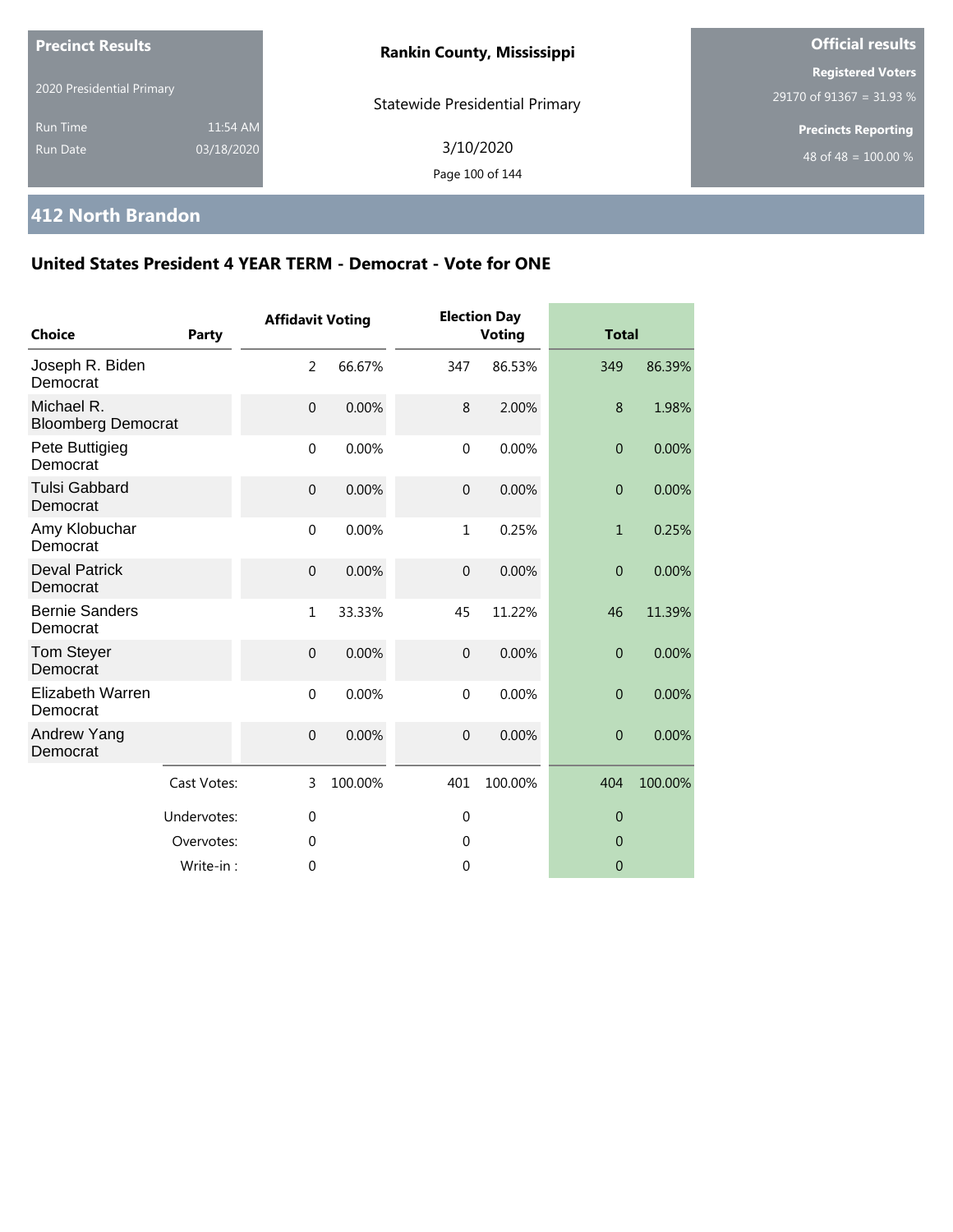| <b>Precinct Results</b>   |            | <b>Rankin County, Mississippi</b> | <b>Official results</b>    |
|---------------------------|------------|-----------------------------------|----------------------------|
| 2020 Presidential Primary |            |                                   | <b>Registered Voters</b>   |
|                           |            | Statewide Presidential Primary    | 29170 of 91367 = 31.93 %   |
| <b>Run Time</b>           | 11:54 AM   |                                   | <b>Precincts Reporting</b> |
| Run Date                  | 03/18/2020 | 3/10/2020                         | 48 of 48 = $100.00\%$      |
|                           |            | Page 101 of 144                   |                            |

## **412 North Brandon**

### **United States Senate 6 YEAR TERM - Democrat - Vote for ONE**

| Choice                                         | Party       | <b>Affidavit Voting</b> |         |     | <b>Election Day</b><br><b>Voting</b> | <b>Total</b>   |         |
|------------------------------------------------|-------------|-------------------------|---------|-----|--------------------------------------|----------------|---------|
| <b>Tobey Bernard</b><br><b>Bartee Democrat</b> |             | $\Omega$                | 0.00%   | 4   | 1.01%                                | $\overline{4}$ | 1.00%   |
| Jensen Bohren<br>Democrat                      |             | $\Omega$                | 0.00%   | 7   | 1.76%                                | $\overline{7}$ | 1.75%   |
| Mike Espy Democrat                             |             | 3                       | 100.00% | 387 | 97.24%                               | 390            | 97.26%  |
|                                                | Cast Votes: | 3                       | 100.00% | 398 | 100.00%                              | 401            | 100.00% |
|                                                | Undervotes: | $\Omega$                |         | 2   |                                      | $\overline{2}$ |         |
|                                                | Overvotes:  | 0                       |         |     |                                      | 1              |         |
|                                                | Write-in:   | 0                       |         | 0   |                                      | 0              |         |

| Choice                            | Party       | <b>Affidavit Voting</b> |          |     | <b>Election Day</b><br><b>Voting</b> | <b>Total</b> |         |
|-----------------------------------|-------------|-------------------------|----------|-----|--------------------------------------|--------------|---------|
| Dorothy 'Dot' Benford<br>Democrat |             | 2                       | 100.00%  | 276 | 71.88%                               | 278          | 72.02%  |
| Katelyn Lee<br>Democrat           |             | $\mathbf{0}$            | $0.00\%$ | 108 | 28.13%                               | 108          | 27.98%  |
|                                   | Cast Votes: | 2                       | 100.00%  | 384 | 100.00%                              | 386          | 100.00% |
|                                   | Undervotes: | 1                       |          | 17  |                                      | 18           |         |
|                                   | Overvotes:  | 0                       |          | 0   |                                      | 0            |         |
|                                   | Write-in:   | 0                       |          | 0   |                                      | 0            |         |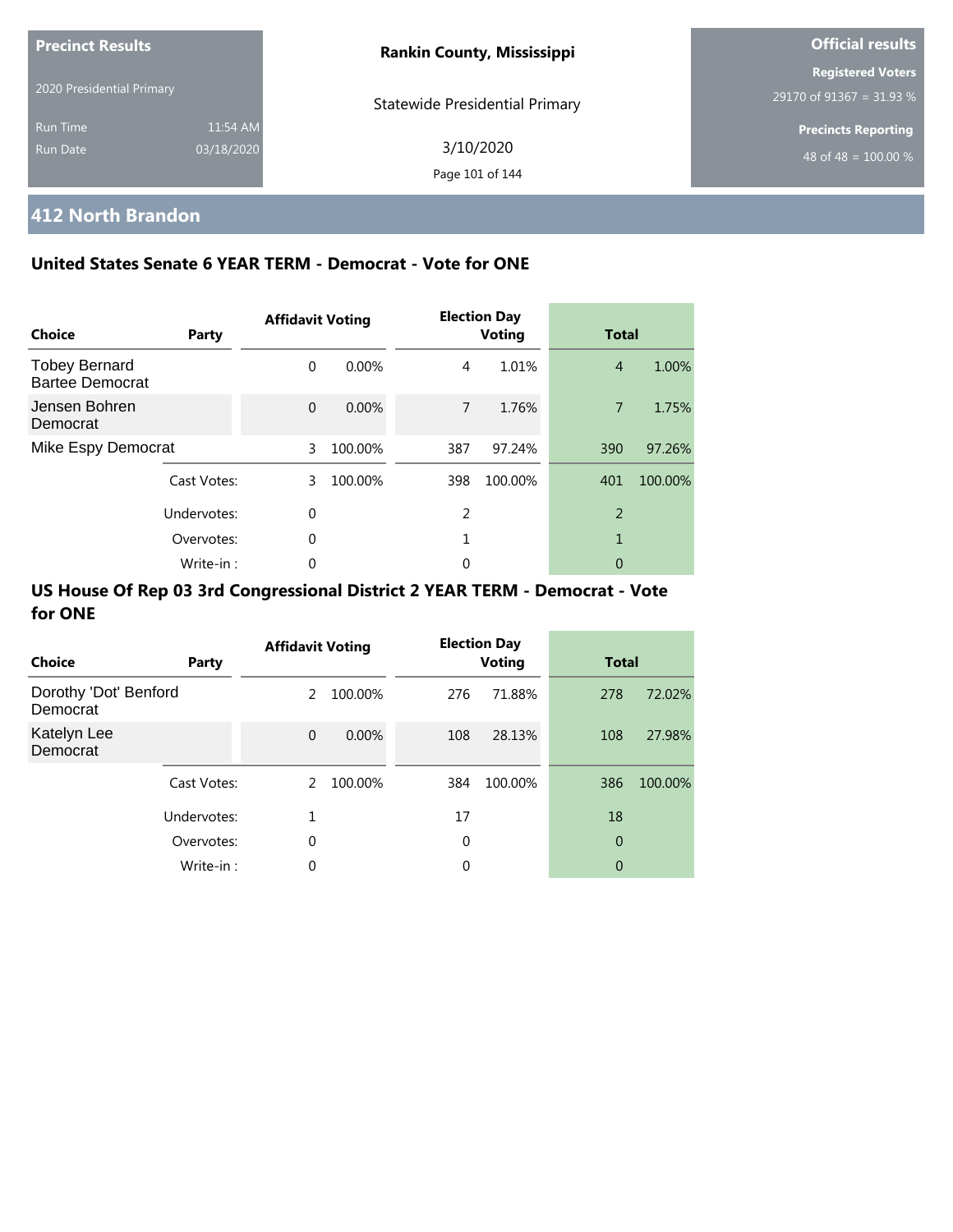| <b>Precinct Results</b>     |                        | <b>Rankin County, Mississippi</b>     | <b>Official results</b>                              |
|-----------------------------|------------------------|---------------------------------------|------------------------------------------------------|
| 2020 Presidential Primary   |                        | <b>Statewide Presidential Primary</b> | <b>Registered Voters</b><br>29170 of 91367 = 31.93 % |
| <b>Run Time</b><br>Run Date | 11:54 AM<br>03/18/2020 | 3/10/2020<br>Page 102 of 144          | <b>Precincts Reporting</b><br>48 of 48 = $100.00\%$  |

## **412 North Brandon**

### **United States President 4 YEAR TERM - Republican - Vote for ONE**

| Choice                                   | Party       | <b>Affidavit Voting</b> |         |          | <b>Election Day</b><br><b>Voting</b> | <b>Total</b>   |         |
|------------------------------------------|-------------|-------------------------|---------|----------|--------------------------------------|----------------|---------|
| Roque 'Rocky' De La<br>Fuente Republican |             | $\Omega$                | 0.00%   | $\Omega$ | $0.00\%$                             | $\overline{0}$ | 0.00%   |
| Donald J. Trump<br>Republican            |             | 6                       | 100.00% | 512      | 98.27%                               | 518            | 98.29%  |
| <b>Bill Weld Republican</b>              |             | $\Omega$                | 0.00%   | 9        | 1.73%                                | 9              | 1.71%   |
|                                          | Cast Votes: | 6                       | 100.00% | 521      | 100.00%                              | 527            | 100.00% |
|                                          | Undervotes: | 0                       |         | 0        |                                      | 0              |         |
|                                          | Overvotes:  | 0                       |         |          |                                      | 1              |         |
|                                          | Write-in:   | 0                       |         |          |                                      |                |         |

#### **United States Senate 6 YEAR TERM - Republican - Vote for ONE**

| <b>Choice</b>                  | Party       | <b>Affidavit Voting</b> |         | <b>Election Day</b><br><b>Voting</b> |         | <b>Total</b>   |         |
|--------------------------------|-------------|-------------------------|---------|--------------------------------------|---------|----------------|---------|
| Cindy Hyde-Smith<br>Republican |             | 6                       | 100.00% | 516                                  | 100.00% | 522            | 100.00% |
|                                | Cast Votes: | 6                       | 100.00% | 516                                  | 100.00% | 522            | 100.00% |
|                                | Undervotes: | 0                       |         | 5                                    |         | 5              |         |
|                                | Overvotes:  | $\Omega$                |         | 0                                    |         | 0              |         |
|                                | Write-in:   | 0                       |         | 2                                    |         | $\overline{2}$ |         |

| Choice                             | Party       | <b>Affidavit Voting</b> |         |     | <b>Election Day</b><br><b>Voting</b> | <b>Total</b>   |         |
|------------------------------------|-------------|-------------------------|---------|-----|--------------------------------------|----------------|---------|
| <b>Michael Guest</b><br>Republican |             | 6                       | 100.00% | 487 | 93.65%                               | 493            | 93.73%  |
| James Tulp<br>Republican           |             | $\mathbf 0$             | 0.00%   | 33  | 6.35%                                | 33             | 6.27%   |
|                                    | Cast Votes: | 6                       | 100.00% | 520 | 100.00%                              | 526            | 100.00% |
|                                    | Undervotes: | 0                       |         | 3   |                                      | 3              |         |
|                                    | Overvotes:  | $\theta$                |         | 0   |                                      | $\overline{0}$ |         |
|                                    | Write-in:   | 0                       |         | 0   |                                      | 0              |         |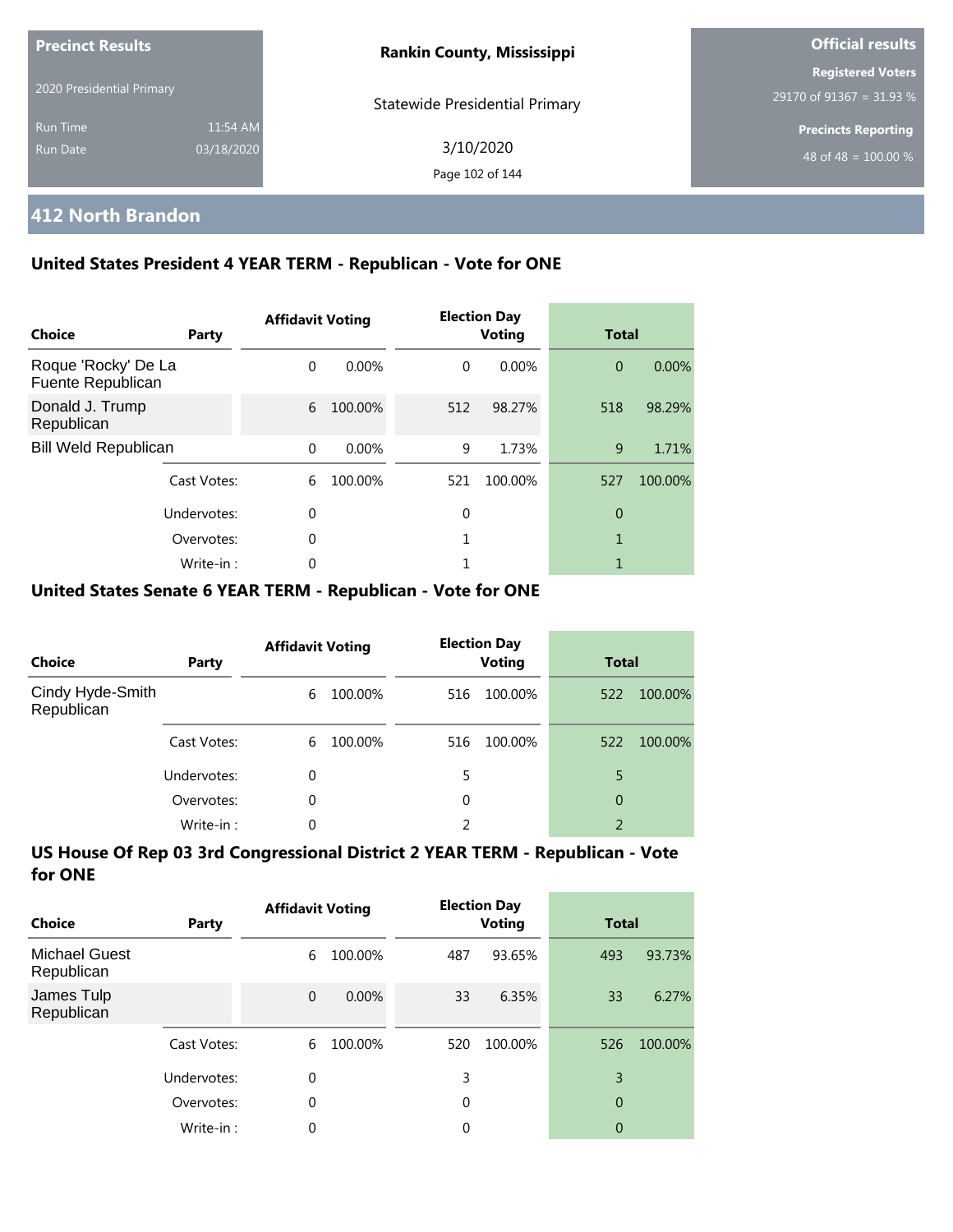| <b>Precinct Results</b>            |                        | <b>Rankin County, Mississippi</b>     | <b>Official results</b>                              |  |
|------------------------------------|------------------------|---------------------------------------|------------------------------------------------------|--|
| 2020 Presidential Primary          |                        | <b>Statewide Presidential Primary</b> | <b>Registered Voters</b><br>29170 of 91367 = 31.93 % |  |
| <b>Run Time</b><br><b>Run Date</b> | 11:54 AM<br>03/18/2020 | 3/10/2020<br>Page 103 of 144          | <b>Precincts Reporting</b><br>48 of 48 = $100.00\%$  |  |

## **413 East Crossgates**

| Choice                                  | Party       | <b>Affidavit Voting</b> |         |                | <b>Election Day</b><br><b>Voting</b> | <b>Total</b>     |         |
|-----------------------------------------|-------------|-------------------------|---------|----------------|--------------------------------------|------------------|---------|
| Joseph R. Biden<br>Democrat             |             | 5                       | 100.00% | 175            | 76.09%                               | 180              | 76.60%  |
| Michael R.<br><b>Bloomberg Democrat</b> |             | $\overline{0}$          | 0.00%   | $\overline{4}$ | 1.74%                                | $\overline{4}$   | 1.70%   |
| Pete Buttigieg<br>Democrat              |             | $\mathbf 0$             | 0.00%   | $\mathbf 0$    | 0.00%                                | $\boldsymbol{0}$ | 0.00%   |
| <b>Tulsi Gabbard</b><br>Democrat        |             | $\overline{0}$          | 0.00%   | $\mathbf 0$    | 0.00%                                | $\overline{0}$   | 0.00%   |
| Amy Klobuchar<br>Democrat               |             | $\mathbf 0$             | 0.00%   | $\mathbf{0}$   | 0.00%                                | $\overline{0}$   | 0.00%   |
| <b>Deval Patrick</b><br>Democrat        |             | $\mathbf 0$             | 0.00%   | $\overline{0}$ | 0.00%                                | $\overline{0}$   | 0.00%   |
| <b>Bernie Sanders</b><br>Democrat       |             | $\mathbf 0$             | 0.00%   | 50             | 21.74%                               | 50               | 21.28%  |
| <b>Tom Steyer</b><br>Democrat           |             | $\mathbf 0$             | 0.00%   | $\mathbf{0}$   | 0.00%                                | $\overline{0}$   | 0.00%   |
| <b>Elizabeth Warren</b><br>Democrat     |             | $\mathbf 0$             | 0.00%   | $\mathbf{1}$   | 0.43%                                | $\mathbf{1}$     | 0.43%   |
| Andrew Yang<br>Democrat                 |             | $\mathbf 0$             | 0.00%   | $\overline{0}$ | 0.00%                                | $\overline{0}$   | 0.00%   |
|                                         | Cast Votes: | 5                       | 100.00% | 230            | 100.00%                              | 235              | 100.00% |
|                                         | Undervotes: | $\mathbf 0$             |         | $\mathbf 0$    |                                      | $\overline{0}$   |         |
|                                         | Overvotes:  | $\mathbf 0$             |         | $\mathbf 0$    |                                      | $\overline{0}$   |         |
|                                         | Write-in:   | $\theta$                |         | $\mathbf 0$    |                                      | $\mathbf{0}$     |         |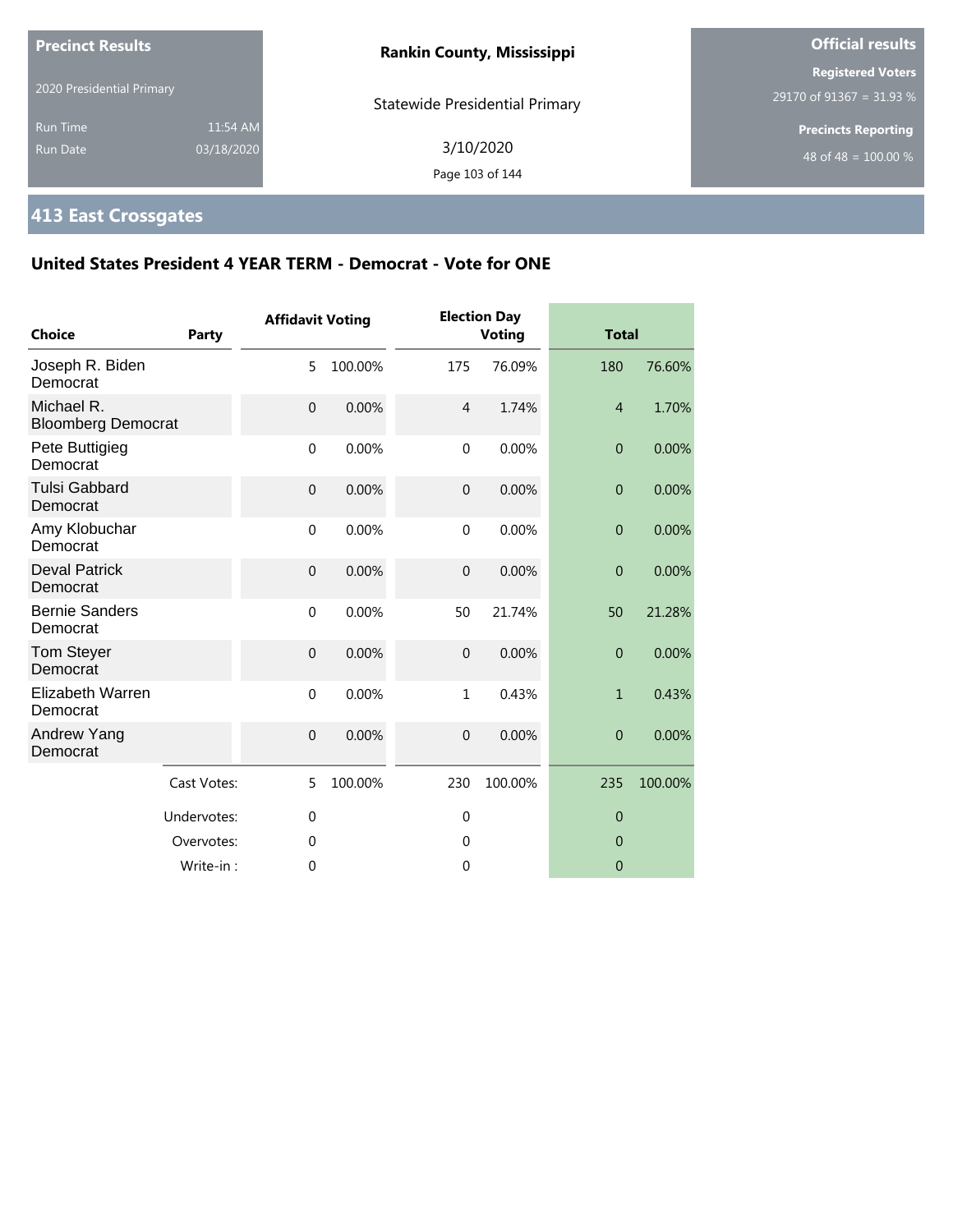| <b>Precinct Results</b>   |            | <b>Rankin County, Mississippi</b>     | <b>Official results</b>    |
|---------------------------|------------|---------------------------------------|----------------------------|
|                           |            |                                       | <b>Registered Voters</b>   |
| 2020 Presidential Primary |            | <b>Statewide Presidential Primary</b> | 29170 of 91367 = 31.93 %   |
| <b>Run Time</b>           | 11:54 AM   |                                       | <b>Precincts Reporting</b> |
| Run Date                  | 03/18/2020 | 3/10/2020                             | 48 of 48 = $100.00\%$      |
|                           |            | Page 104 of 144                       |                            |

## **413 East Crossgates**

### **United States Senate 6 YEAR TERM - Democrat - Vote for ONE**

| Choice                                         | Party       | <b>Affidavit Voting</b> |          |     | <b>Election Day</b><br><b>Voting</b> | <b>Total</b> |         |
|------------------------------------------------|-------------|-------------------------|----------|-----|--------------------------------------|--------------|---------|
| <b>Tobey Bernard</b><br><b>Bartee Democrat</b> |             | $\Omega$                | $0.00\%$ | 11  | 4.87%                                | 11           | 4.76%   |
| Jensen Bohren<br>Democrat                      |             | $\Omega$                | 0.00%    | 11  | 4.87%                                | 11           | 4.76%   |
| Mike Espy Democrat                             |             | 5.                      | 100.00%  | 204 | 90.27%                               | 209          | 90.48%  |
|                                                | Cast Votes: | 5.                      | 100.00%  | 226 | 100.00%                              | 231          | 100.00% |
|                                                | Undervotes: | $\Omega$                |          | 3   |                                      | 3            |         |
|                                                | Overvotes:  | $\Omega$                |          | 0   |                                      | $\theta$     |         |
|                                                | Write-in:   | 0                       |          |     |                                      |              |         |

| Choice                            | Party       | <b>Affidavit Voting</b> |          |     | <b>Election Day</b><br><b>Voting</b> | <b>Total</b> |         |
|-----------------------------------|-------------|-------------------------|----------|-----|--------------------------------------|--------------|---------|
| Dorothy 'Dot' Benford<br>Democrat |             | 5.                      | 100.00%  | 105 | 49.07%                               | 110          | 50.23%  |
| Katelyn Lee<br>Democrat           |             | $\Omega$                | $0.00\%$ | 109 | 50.93%                               | 109          | 49.77%  |
|                                   | Cast Votes: | 5.                      | 100.00%  | 214 | 100.00%                              | 219          | 100.00% |
|                                   | Undervotes: | $\mathbf 0$             |          | 12  |                                      | 12           |         |
|                                   | Overvotes:  | $\mathbf 0$             |          |     |                                      | 1            |         |
|                                   | Write-in:   | 0                       |          | 3   |                                      | 3            |         |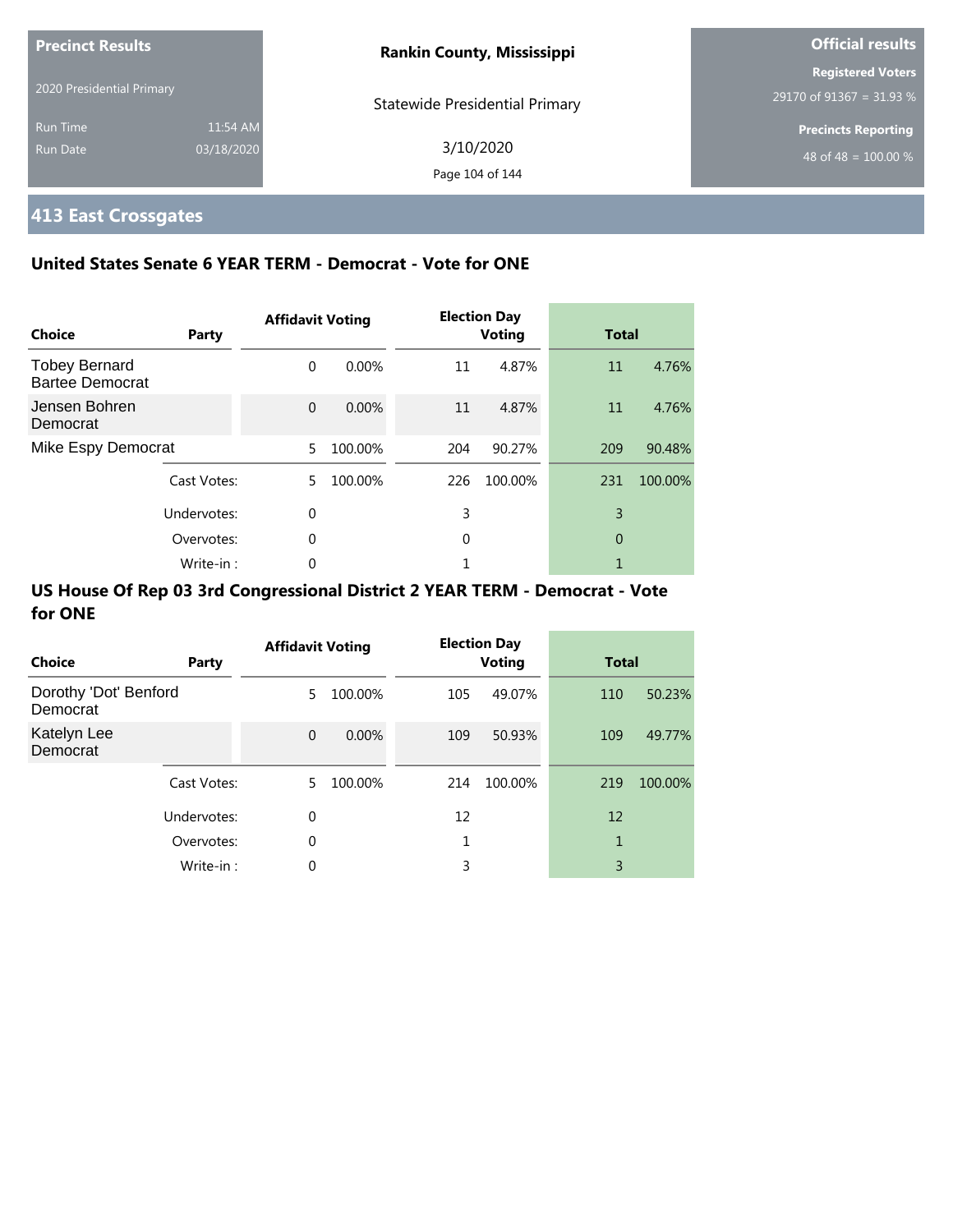| <b>Precinct Results</b>     |                        | <b>Rankin County, Mississippi</b>     | <b>Official results</b>                              |
|-----------------------------|------------------------|---------------------------------------|------------------------------------------------------|
| 2020 Presidential Primary   |                        | <b>Statewide Presidential Primary</b> | <b>Registered Voters</b><br>29170 of 91367 = 31.93 % |
| <b>Run Time</b><br>Run Date | 11:54 AM<br>03/18/2020 | 3/10/2020                             | <b>Precincts Reporting</b><br>48 of 48 = $100.00\%$  |
|                             |                        | Page 105 of 144                       |                                                      |

## **413 East Crossgates**

### **United States President 4 YEAR TERM - Republican - Vote for ONE**

| Choice                                   | Party       | <b>Affidavit Voting</b> |          |     | <b>Election Day</b><br><b>Voting</b> |                | <b>Total</b> |  |
|------------------------------------------|-------------|-------------------------|----------|-----|--------------------------------------|----------------|--------------|--|
| Roque 'Rocky' De La<br>Fuente Republican |             | $\Omega$                | $0.00\%$ | 1   | 0.10%                                | 1              | 0.10%        |  |
| Donald J. Trump<br>Republican            |             | 11                      | 100.00%  | 953 | 99.37%                               | 964            | 99.38%       |  |
| <b>Bill Weld Republican</b>              |             | $\Omega$                | $0.00\%$ | 5.  | 0.52%                                | 5.             | 0.52%        |  |
|                                          | Cast Votes: | 11                      | 100.00%  | 959 | 100.00%                              | 970            | 100.00%      |  |
|                                          | Undervotes: | $\Omega$                |          | 2   |                                      | $\overline{2}$ |              |  |
|                                          | Overvotes:  | 0                       |          | 0   |                                      | 0              |              |  |
|                                          | Write-in:   | 0                       |          | 3   |                                      | 3              |              |  |

### **United States Senate 6 YEAR TERM - Republican - Vote for ONE**

| Choice                         | Party       | <b>Affidavit Voting</b> |         | <b>Election Day</b><br><b>Voting</b> |         | <b>Total</b> |         |
|--------------------------------|-------------|-------------------------|---------|--------------------------------------|---------|--------------|---------|
| Cindy Hyde-Smith<br>Republican |             | 11                      | 100.00% | 938                                  | 100.00% | 949          | 100.00% |
|                                | Cast Votes: | 11                      | 100.00% | 938                                  | 100.00% | 949          | 100.00% |
|                                | Undervotes: | 0                       |         | 17                                   |         | 17           |         |
|                                | Overvotes:  | $\Omega$                |         | 0                                    |         | 0            |         |
|                                | Write-in:   | 0                       |         | 9                                    |         | 9            |         |

| Choice                             | Party       | <b>Affidavit Voting</b> |         | <b>Election Day</b><br>Voting |         | <b>Total</b>   |         |
|------------------------------------|-------------|-------------------------|---------|-------------------------------|---------|----------------|---------|
| <b>Michael Guest</b><br>Republican |             | 11                      | 100.00% | 909                           | 94.59%  | 920            | 94.65%  |
| James Tulp<br>Republican           |             | $\mathbf 0$             | 0.00%   | 52                            | 5.41%   | 52             | 5.35%   |
|                                    | Cast Votes: | 11                      | 100.00% | 961                           | 100.00% | 972            | 100.00% |
|                                    | Undervotes: | 0                       |         | 3                             |         | 3              |         |
|                                    | Overvotes:  | 0                       |         | 0                             |         | $\overline{0}$ |         |
|                                    | Write-in:   | 0                       |         | 0                             |         | 0              |         |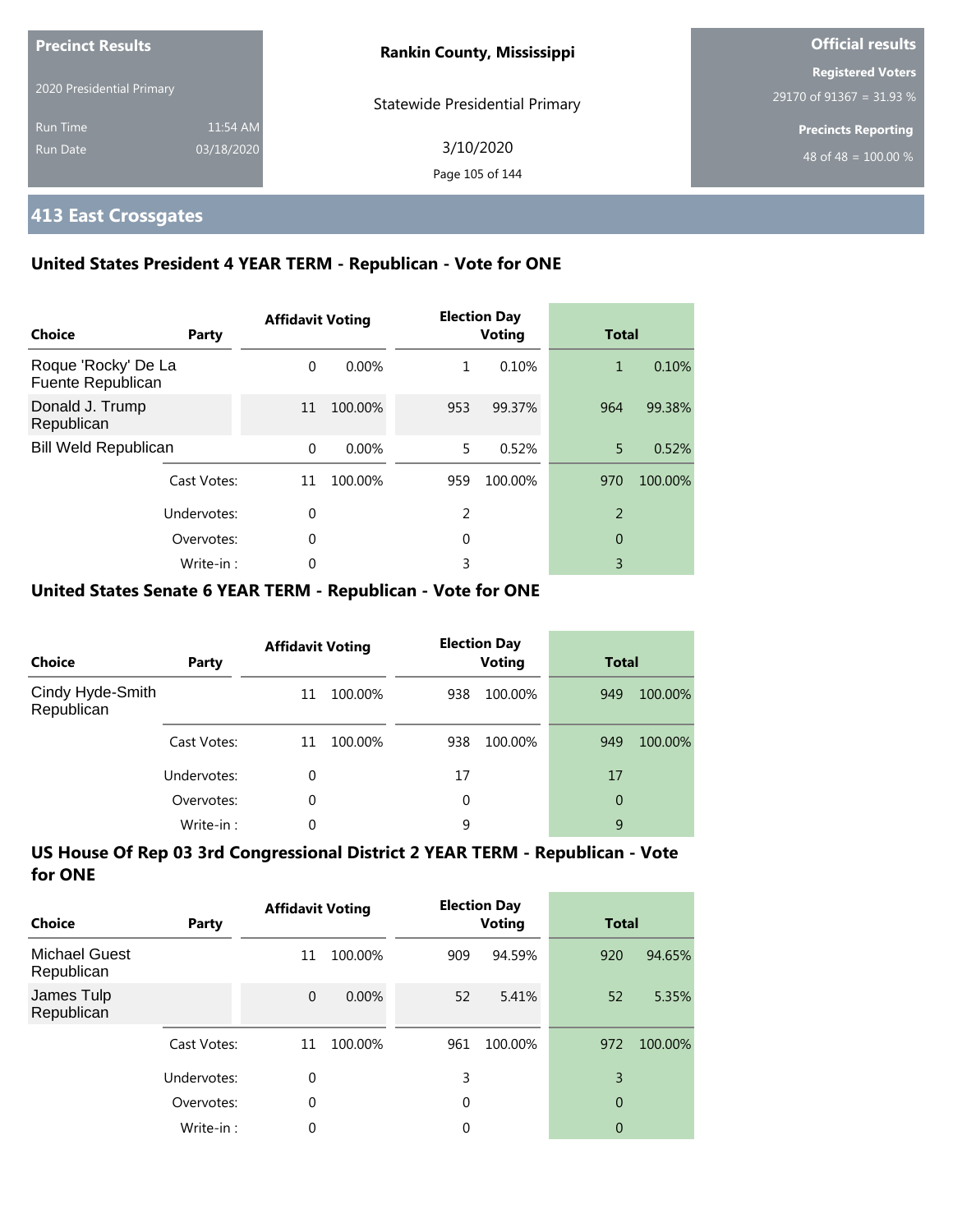| <b>Precinct Results</b>            |                        | <b>Rankin County, Mississippi</b>     | <b>Official results</b>                              |  |  |
|------------------------------------|------------------------|---------------------------------------|------------------------------------------------------|--|--|
| 2020 Presidential Primary          |                        | <b>Statewide Presidential Primary</b> | <b>Registered Voters</b><br>29170 of 91367 = 31.93 % |  |  |
| <b>Run Time</b><br><b>Run Date</b> | 11:54 AM<br>03/18/2020 | 3/10/2020<br>Page 106 of 144          | <b>Precincts Reporting</b><br>48 of 48 = $100.00\%$  |  |  |

## **414 Pelahatchie**

| <b>Choice</b>                           | <b>Party</b> | <b>Affidavit Voting</b> |         |                | <b>Election Day</b><br><b>Voting</b> | <b>Total</b>   |         |
|-----------------------------------------|--------------|-------------------------|---------|----------------|--------------------------------------|----------------|---------|
| Joseph R. Biden<br>Democrat             |              | 1                       | 100.00% | 180            | 86.12%                               | 181            | 86.19%  |
| Michael R.<br><b>Bloomberg Democrat</b> |              | $\mathbf{0}$            | 0.00%   | $\mathbf{1}$   | 0.48%                                | $\mathbf{1}$   | 0.48%   |
| Pete Buttigieg<br>Democrat              |              | $\mathbf 0$             | 0.00%   | $\mathbf{1}$   | 0.48%                                | $\mathbf{1}$   | 0.48%   |
| <b>Tulsi Gabbard</b><br>Democrat        |              | $\mathbf 0$             | 0.00%   | $\mathbf{1}$   | 0.48%                                | $\mathbf{1}$   | 0.48%   |
| Amy Klobuchar<br>Democrat               |              | $\mathbf 0$             | 0.00%   | $\mathbf{0}$   | 0.00%                                | $\overline{0}$ | 0.00%   |
| <b>Deval Patrick</b><br>Democrat        |              | $\mathbf 0$             | 0.00%   | $\mathbf{1}$   | 0.48%                                | $\mathbf{1}$   | 0.48%   |
| <b>Bernie Sanders</b><br>Democrat       |              | $\mathbf 0$             | 0.00%   | 24             | 11.48%                               | 24             | 11.43%  |
| Tom Steyer<br>Democrat                  |              | $\overline{0}$          | 0.00%   | $\overline{0}$ | 0.00%                                | $\overline{0}$ | 0.00%   |
| Elizabeth Warren<br>Democrat            |              | $\mathbf{0}$            | 0.00%   | $\mathbf{1}$   | 0.48%                                | $\mathbf{1}$   | 0.48%   |
| Andrew Yang<br>Democrat                 |              | $\mathbf{0}$            | 0.00%   | $\overline{0}$ | 0.00%                                | $\overline{0}$ | 0.00%   |
|                                         | Cast Votes:  | 1                       | 100.00% | 209            | 100.00%                              | 210            | 100.00% |
|                                         | Undervotes:  | $\mathbf{0}$            |         | $\mathbf{1}$   |                                      | $\mathbf{1}$   |         |
|                                         | Overvotes:   | $\theta$                |         | $\Omega$       |                                      | $\overline{0}$ |         |
|                                         | Write-in:    | 0                       |         | $\mathbf{0}$   |                                      | $\theta$       |         |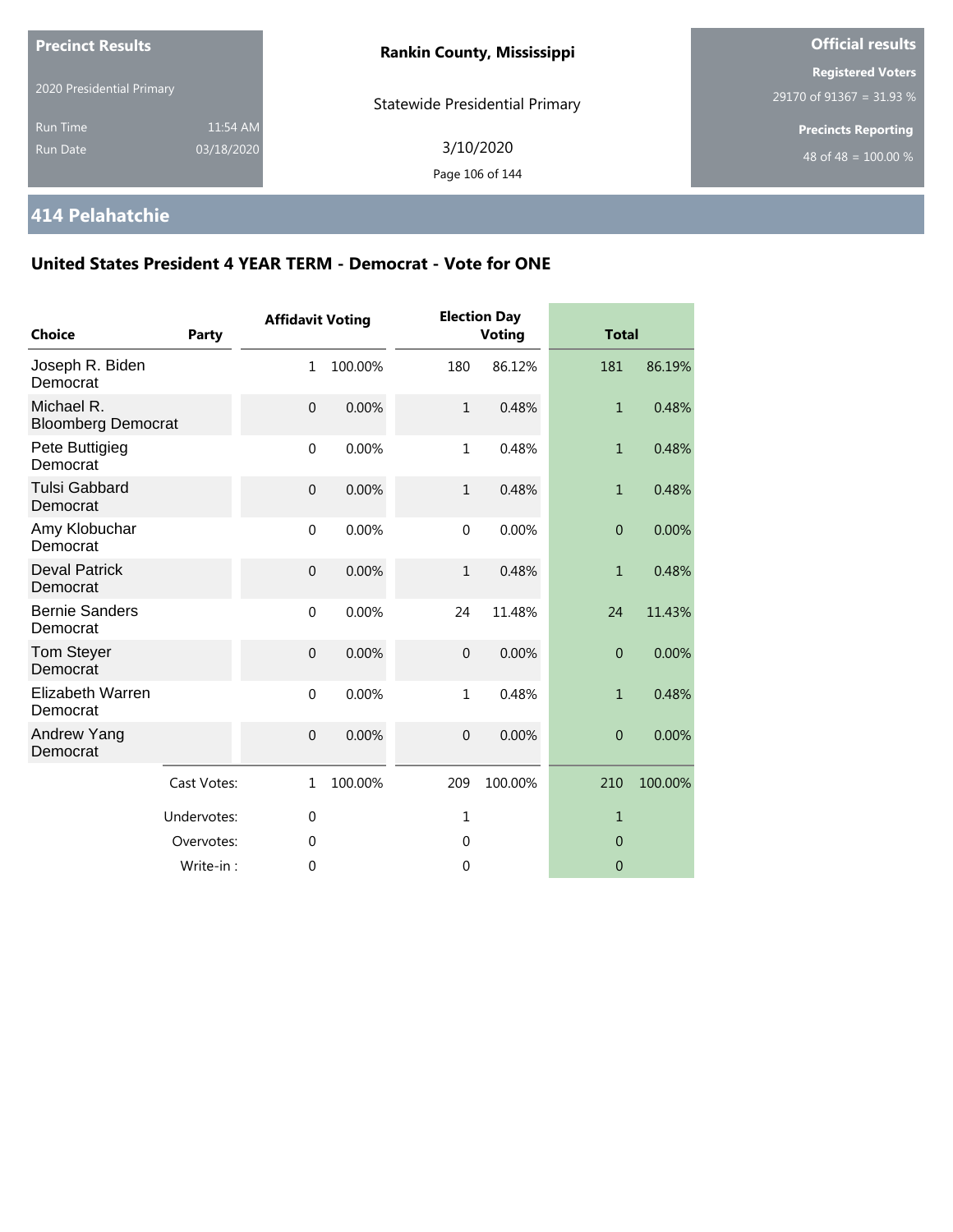| <b>Precinct Results</b><br>2020 Presidential Primary |                        | <b>Rankin County, Mississippi</b>     | <b>Official results</b>                              |  |  |
|------------------------------------------------------|------------------------|---------------------------------------|------------------------------------------------------|--|--|
|                                                      |                        | <b>Statewide Presidential Primary</b> | <b>Registered Voters</b><br>29170 of 91367 = 31.93 % |  |  |
| <b>Run Time</b><br><b>Run Date</b>                   | 11:54 AM<br>03/18/2020 | 3/10/2020<br>Page 107 of 144          | <b>Precincts Reporting</b><br>48 of 48 = $100.00\%$  |  |  |

# **414 Pelahatchie**

### **United States Senate 6 YEAR TERM - Democrat - Vote for ONE**

| Choice                                         | Party       | <b>Affidavit Voting</b> |         |     | <b>Election Day</b><br><b>Voting</b> | <b>Total</b>   |         |
|------------------------------------------------|-------------|-------------------------|---------|-----|--------------------------------------|----------------|---------|
| <b>Tobey Bernard</b><br><b>Bartee Democrat</b> |             | $\Omega$                | 0.00%   | 6   | 2.93%                                | 6              | 2.91%   |
| Jensen Bohren<br>Democrat                      |             | $\Omega$                | 0.00%   | 4   | 1.95%                                | $\overline{4}$ | 1.94%   |
| Mike Espy Democrat                             |             | 1                       | 100.00% | 195 | 95.12%                               | 196            | 95.15%  |
|                                                | Cast Votes: | 1.                      | 100.00% | 205 | 100.00%                              | 206            | 100.00% |
|                                                | Undervotes: | $\Omega$                |         | 3   |                                      | 3              |         |
| Overvotes:                                     |             | 0                       |         | 2   |                                      | $\overline{2}$ |         |
|                                                | Write-in:   | 0                       |         | 0   |                                      | 0              |         |

| <b>Choice</b>                     | Party       | <b>Affidavit Voting</b> |          |     | <b>Election Day</b><br><b>Voting</b> |                | <b>Total</b> |  |
|-----------------------------------|-------------|-------------------------|----------|-----|--------------------------------------|----------------|--------------|--|
| Dorothy 'Dot' Benford<br>Democrat |             | $\Omega$                | $0.00\%$ | 132 | 69.47%                               | 132            | 69.11%       |  |
| Katelyn Lee<br>Democrat           |             | $\mathbf{1}$            | 100.00%  | 58  | 30.53%                               | 59             | 30.89%       |  |
|                                   | Cast Votes: | 1                       | 100.00%  | 190 | 100.00%                              | 191            | 100.00%      |  |
|                                   | Undervotes: | $\Omega$                |          | 17  |                                      | 17             |              |  |
|                                   | Overvotes:  | $\mathbf 0$             |          |     |                                      | 1              |              |  |
|                                   | Write-in:   | 0                       |          | 2   |                                      | $\overline{2}$ |              |  |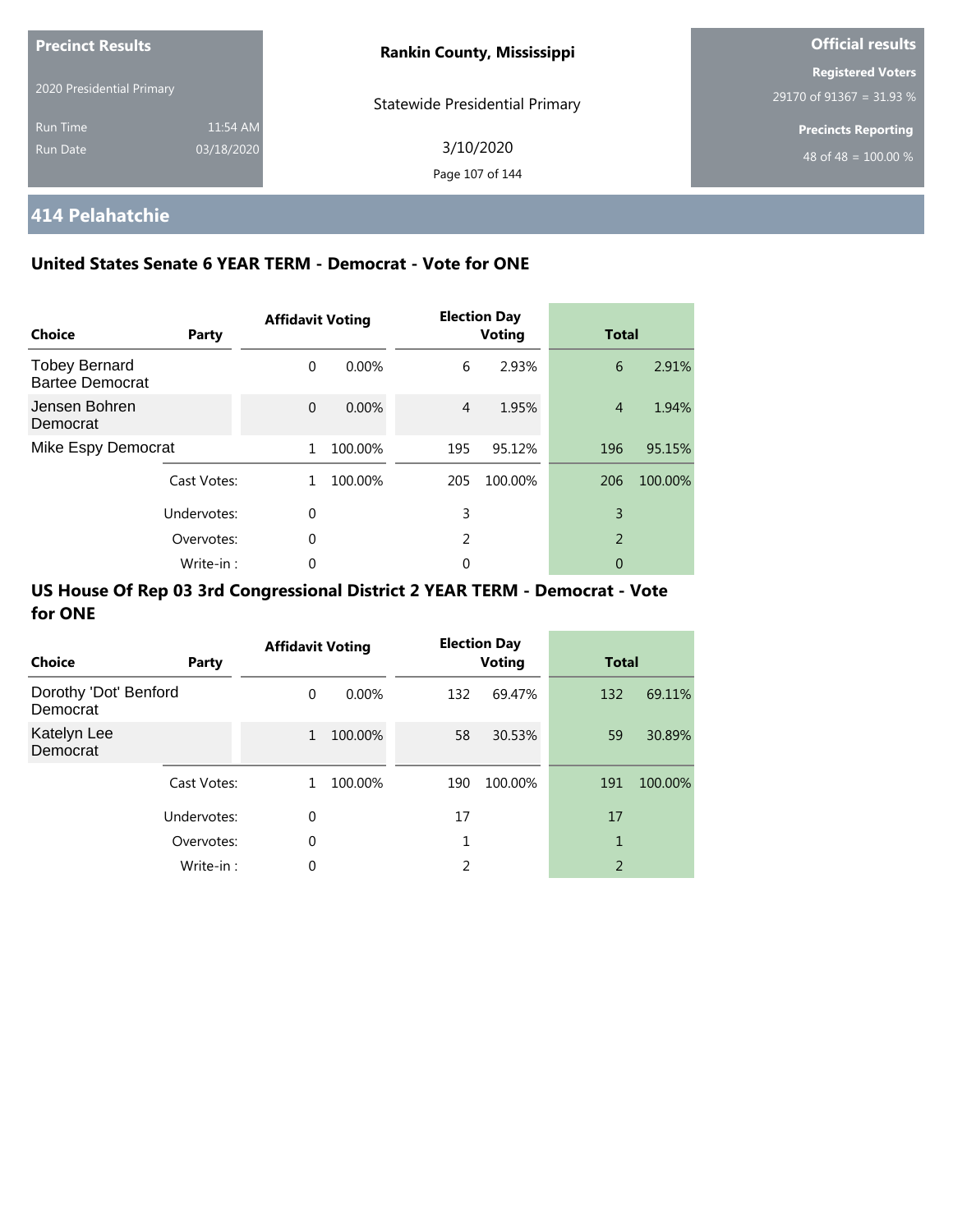| <b>Precinct Results</b>   |            | <b>Rankin County, Mississippi</b>     | <b>Official results</b>                              |  |
|---------------------------|------------|---------------------------------------|------------------------------------------------------|--|
| 2020 Presidential Primary |            |                                       | <b>Registered Voters</b><br>29170 of 91367 = 31.93 % |  |
| <b>Run Time</b>           | 11:54 AM   | <b>Statewide Presidential Primary</b> | <b>Precincts Reporting</b>                           |  |
| Run Date                  | 03/18/2020 | 3/10/2020<br>Page 108 of 144          | 48 of 48 = $100.00\%$                                |  |

## **414 Pelahatchie**

### **United States President 4 YEAR TERM - Republican - Vote for ONE**

| Choice                                   | Party       | <b>Affidavit Voting</b> |         |               | <b>Election Day</b><br><b>Voting</b> | <b>Total</b> |         |
|------------------------------------------|-------------|-------------------------|---------|---------------|--------------------------------------|--------------|---------|
| Roque 'Rocky' De La<br>Fuente Republican |             | $\Omega$                | 0.00%   | $\mathcal{P}$ | 0.39%                                | 2            | 0.38%   |
| Donald J. Trump<br>Republican            |             | 5                       | 100.00% | 507           | 98.07%                               | 512          | 98.08%  |
| <b>Bill Weld Republican</b>              |             | $\Omega$                | 0.00%   | 8             | 1.55%                                | 8            | 1.53%   |
|                                          | Cast Votes: | 5.                      | 100.00% | 517           | 100.00%                              | 522          | 100.00% |
|                                          | Undervotes: | 0                       |         | 0             |                                      | 0            |         |
|                                          | Overvotes:  | 0                       |         | 0             |                                      | 0            |         |
|                                          | Write-in:   | $\Omega$                |         |               |                                      |              |         |

### **United States Senate 6 YEAR TERM - Republican - Vote for ONE**

| <b>Choice</b>                  | Party       | <b>Affidavit Voting</b> |         | <b>Election Day</b><br><b>Voting</b> |         | <b>Total</b> |         |
|--------------------------------|-------------|-------------------------|---------|--------------------------------------|---------|--------------|---------|
| Cindy Hyde-Smith<br>Republican |             | 5.                      | 100.00% | 510                                  | 100.00% | 515          | 100.00% |
|                                | Cast Votes: | 5.                      | 100.00% | 510                                  | 100.00% | 515          | 100.00% |
|                                | Undervotes: | 0                       |         | 4                                    |         | 4            |         |
|                                | Overvotes:  | $\Omega$                |         | 0                                    |         | 0            |         |
|                                | Write-in:   | 0                       |         | 4                                    |         | 4            |         |

| Choice                             | Party       | <b>Affidavit Voting</b> |         |          | <b>Election Day</b><br><b>Voting</b> |     | <b>Total</b> |  |
|------------------------------------|-------------|-------------------------|---------|----------|--------------------------------------|-----|--------------|--|
| <b>Michael Guest</b><br>Republican |             | 5                       | 100.00% | 481      | 93.40%                               | 486 | 93.46%       |  |
| James Tulp<br>Republican           |             | $\mathbf 0$             | 0.00%   | 34       | 6.60%                                | 34  | 6.54%        |  |
|                                    | Cast Votes: | 5.                      | 100.00% | 515      | 100.00%                              | 520 | 100.00%      |  |
|                                    | Undervotes: | 0                       |         | 2        |                                      | 2   |              |  |
|                                    | Overvotes:  | $\theta$                |         | $\Omega$ |                                      | 0   |              |  |
|                                    | Write-in:   | 0                       |         |          |                                      | 1   |              |  |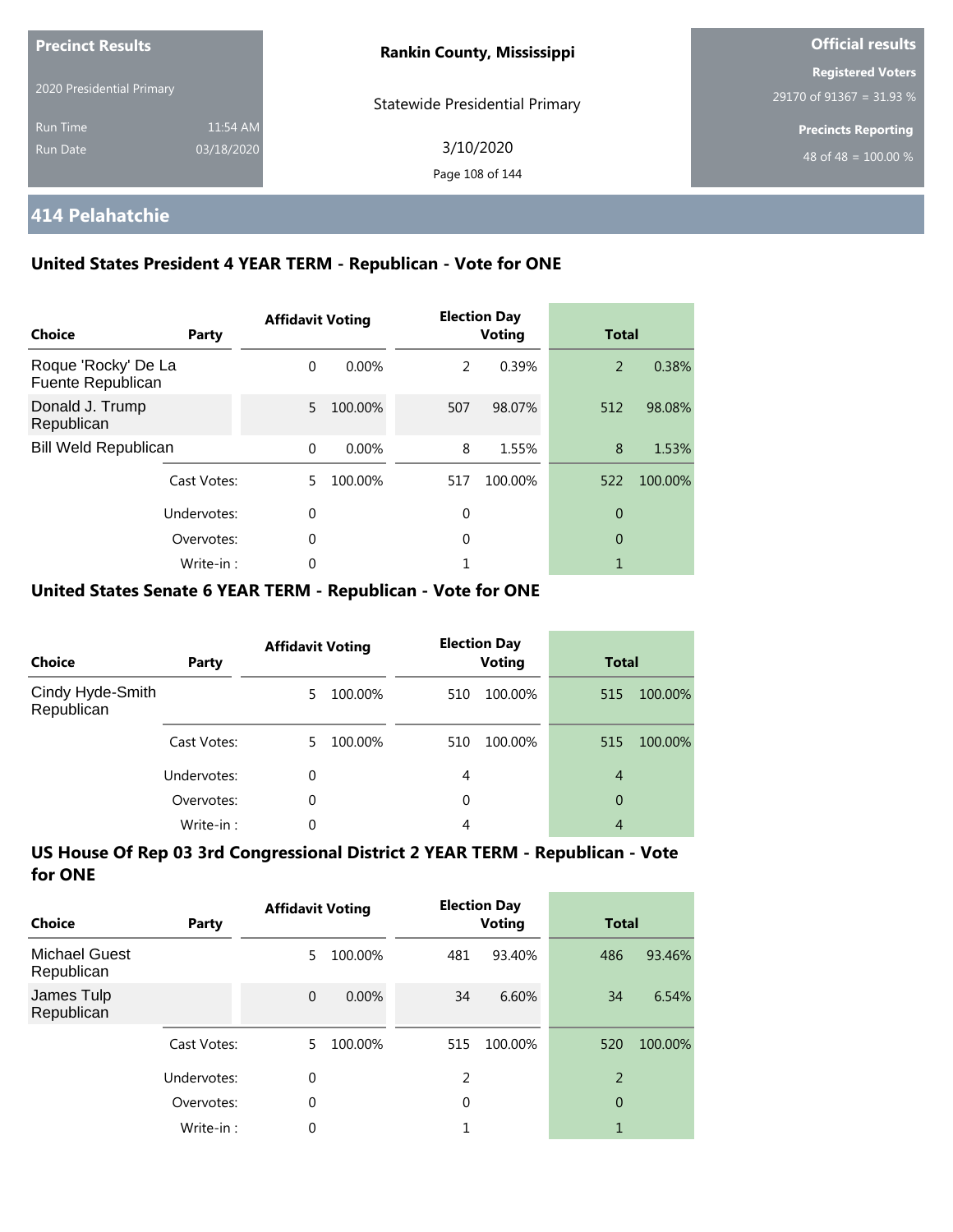| 2020 Presidential Primary<br><b>Statewide Presidential Primary</b><br>11:54 AM<br><b>Run Time</b><br>3/10/2020<br>03/18/2020<br><b>Run Date</b><br>Page 109 of 144 | <b>Precinct Results</b> |  | <b>Rankin County, Mississippi</b> | <b>Official results</b>                              |  |
|--------------------------------------------------------------------------------------------------------------------------------------------------------------------|-------------------------|--|-----------------------------------|------------------------------------------------------|--|
|                                                                                                                                                                    |                         |  |                                   | <b>Registered Voters</b><br>29170 of 91367 = 31.93 % |  |
|                                                                                                                                                                    |                         |  |                                   | <b>Precincts Reporting</b><br>48 of 48 = $100.00\%$  |  |

# **418 West Crossgates**

| <b>Choice</b>                           | <b>Party</b> | <b>Affidavit Voting</b> |       |                | <b>Election Day</b><br><b>Voting</b> | <b>Total</b>     |         |
|-----------------------------------------|--------------|-------------------------|-------|----------------|--------------------------------------|------------------|---------|
| Joseph R. Biden<br>Democrat             |              | $\mathbf 0$             | 0.00% | 141            | 73.44%                               | 141              | 73.44%  |
| Michael R.<br><b>Bloomberg Democrat</b> |              | $\mathbf{0}$            | 0.00% | $\overline{2}$ | 1.04%                                | $\overline{2}$   | 1.04%   |
| Pete Buttigieg<br>Democrat              |              | $\mathbf 0$             | 0.00% | $\mathbf 0$    | 0.00%                                | $\boldsymbol{0}$ | 0.00%   |
| <b>Tulsi Gabbard</b><br>Democrat        |              | $\mathbf{0}$            | 0.00% | $\mathbf{1}$   | 0.52%                                | $\mathbf{1}$     | 0.52%   |
| Amy Klobuchar<br>Democrat               |              | $\mathbf 0$             | 0.00% | $\mathbf 0$    | 0.00%                                | $\overline{0}$   | 0.00%   |
| <b>Deval Patrick</b><br>Democrat        |              | $\mathbf{0}$            | 0.00% | $\mathbf 0$    | 0.00%                                | $\overline{0}$   | 0.00%   |
| <b>Bernie Sanders</b><br>Democrat       |              | $\mathbf 0$             | 0.00% | 47             | 24.48%                               | 47               | 24.48%  |
| Tom Steyer<br>Democrat                  |              | $\overline{0}$          | 0.00% | $\overline{0}$ | 0.00%                                | $\overline{0}$   | 0.00%   |
| Elizabeth Warren<br>Democrat            |              | $\Omega$                | 0.00% | $\mathbf{1}$   | 0.52%                                | $\mathbf{1}$     | 0.52%   |
| Andrew Yang<br>Democrat                 |              | $\mathbf{0}$            | 0.00% | $\mathbf 0$    | 0.00%                                | $\overline{0}$   | 0.00%   |
|                                         | Cast Votes:  | $\Omega$                | 0.00% | 192            | 100.00%                              | 192              | 100.00% |
|                                         | Undervotes:  | $\mathbf{0}$            |       | $\mathbf 0$    |                                      | $\theta$         |         |
|                                         | Overvotes:   | $\mathbf 0$             |       | $\mathbf 0$    |                                      | $\overline{0}$   |         |
|                                         | Write-in:    | $\theta$                |       | $\mathbf 0$    |                                      | $\overline{0}$   |         |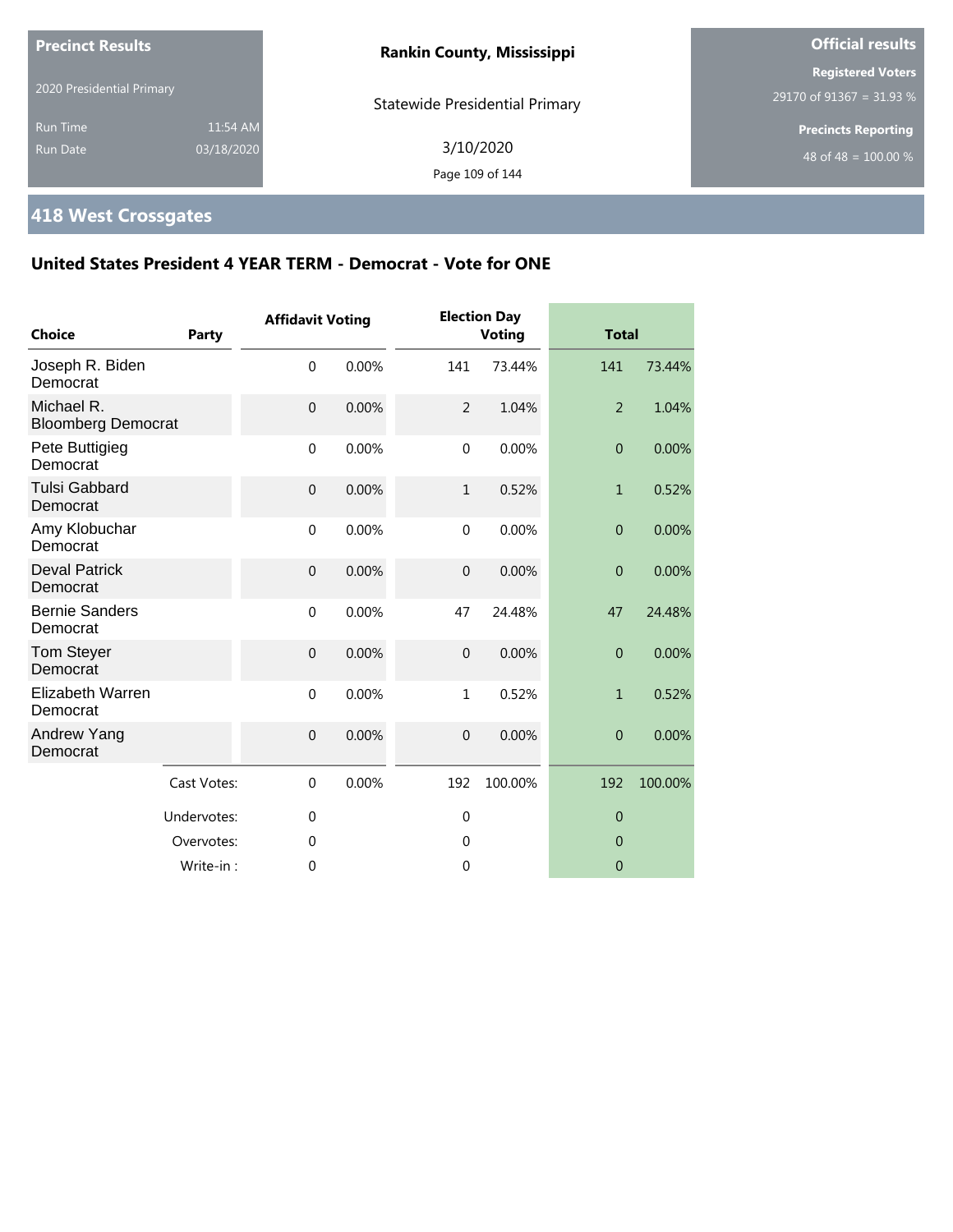| <b>Precinct Results</b>   |            | <b>Rankin County, Mississippi</b>     | <b>Official results</b>    |
|---------------------------|------------|---------------------------------------|----------------------------|
|                           |            |                                       | <b>Registered Voters</b>   |
| 2020 Presidential Primary |            | <b>Statewide Presidential Primary</b> | 29170 of 91367 = 31.93 %   |
| <b>Run Time</b>           | 11:54 AM   |                                       | <b>Precincts Reporting</b> |
| Run Date                  | 03/18/2020 | 3/10/2020<br>Page 110 of 144          | 48 of 48 = $100.00\%$      |

i.

# **418 West Crossgates**

### **United States Senate 6 YEAR TERM - Democrat - Vote for ONE**

| Choice                                         | Party       | <b>Affidavit Voting</b> |          |     | <b>Election Day</b><br><b>Voting</b> | <b>Total</b> |         |
|------------------------------------------------|-------------|-------------------------|----------|-----|--------------------------------------|--------------|---------|
| <b>Tobey Bernard</b><br><b>Bartee Democrat</b> |             | 0                       | $0.00\%$ | 6   | 3.23%                                | 6            | 3.23%   |
| Jensen Bohren<br>Democrat                      |             | $\Omega$                | 0.00%    | 8   | 4.30%                                | 8            | 4.30%   |
| Mike Espy Democrat                             |             | $\Omega$                | $0.00\%$ | 172 | 92.47%                               | 172          | 92.47%  |
|                                                | Cast Votes: | $\Omega$                | $0.00\%$ | 186 | 100.00%                              | 186          | 100.00% |
|                                                | Undervotes: | $\theta$                |          | 5   |                                      | 5            |         |
|                                                | Overvotes:  | 0                       |          | 0   |                                      | $\theta$     |         |
|                                                | Write-in:   | 0                       |          |     |                                      |              |         |

| Choice                            | Party       | <b>Affidavit Voting</b> |          |             | <b>Election Day</b><br><b>Voting</b> | <b>Total</b>   |         |
|-----------------------------------|-------------|-------------------------|----------|-------------|--------------------------------------|----------------|---------|
| Dorothy 'Dot' Benford<br>Democrat |             | 0                       | $0.00\%$ | 101         | 57.39%                               | 101            | 57.39%  |
| Katelyn Lee<br>Democrat           |             | $\mathbf 0$             | 0.00%    | 75          | 42.61%                               | 75             | 42.61%  |
|                                   | Cast Votes: | $\mathbf 0$             | $0.00\%$ | 176         | 100.00%                              | 176            | 100.00% |
|                                   | Undervotes: | 0                       |          | 13          |                                      | 13             |         |
|                                   | Overvotes:  | 0                       |          | $\mathbf 0$ |                                      | $\overline{0}$ |         |
|                                   | Write-in:   | 0                       |          | 3           |                                      | 3              |         |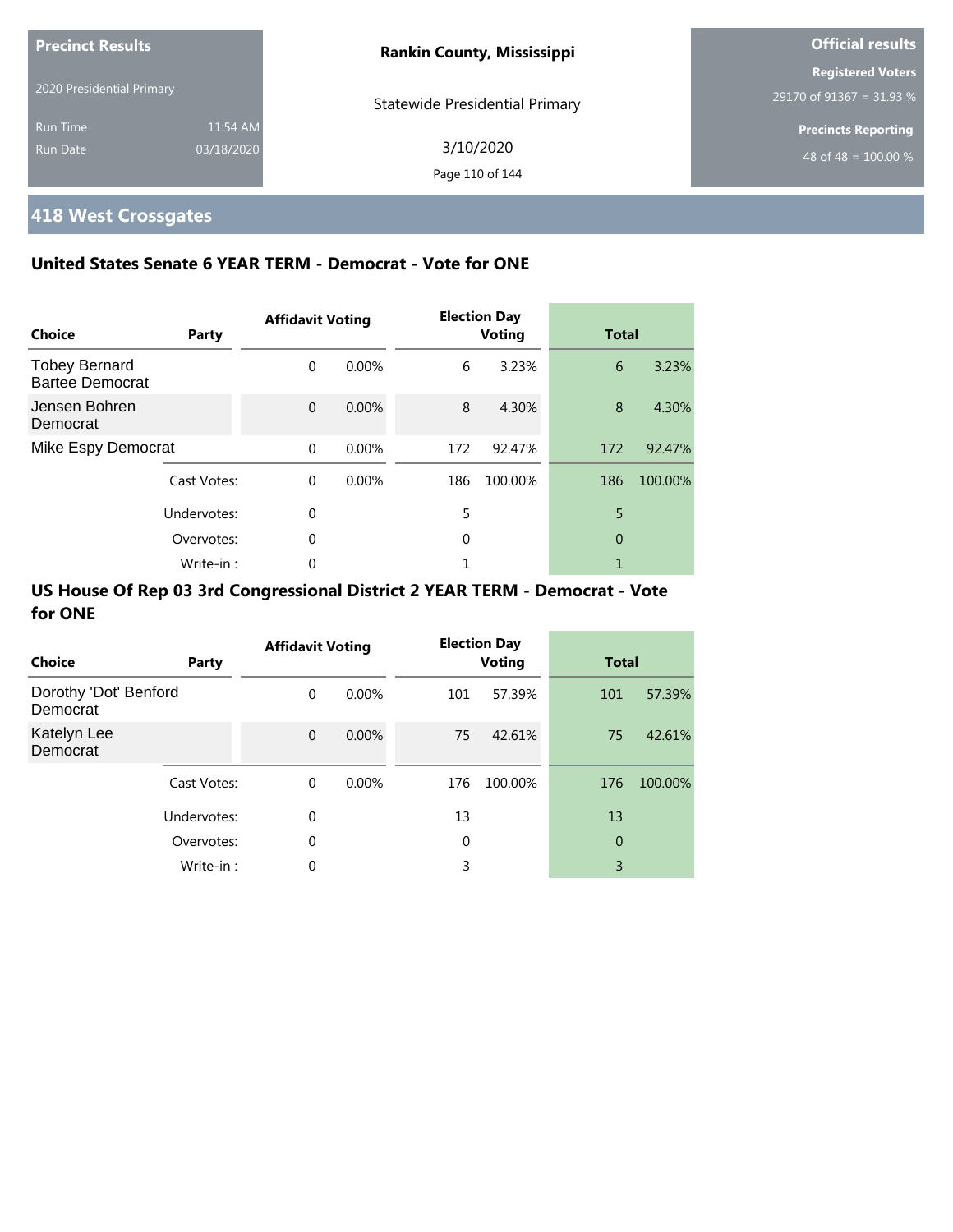| <b>Precinct Results</b>   |            | <b>Rankin County, Mississippi</b>     | <b>Official results</b>    |  |
|---------------------------|------------|---------------------------------------|----------------------------|--|
|                           |            |                                       | <b>Registered Voters</b>   |  |
| 2020 Presidential Primary |            | <b>Statewide Presidential Primary</b> | 29170 of 91367 = 31.93 %   |  |
| <b>Run Time</b>           | 11:54 AM   |                                       | <b>Precincts Reporting</b> |  |
| Run Date                  | 03/18/2020 | 3/10/2020                             | 48 of 48 = $100.00\%$      |  |
|                           |            | Page 111 of 144                       |                            |  |

### **418 West Crossgates**

### **United States President 4 YEAR TERM - Republican - Vote for ONE**

| Choice                                   | Party       | <b>Affidavit Voting</b> |         |     | <b>Election Day</b><br><b>Voting</b> | <b>Total</b>   |         |
|------------------------------------------|-------------|-------------------------|---------|-----|--------------------------------------|----------------|---------|
| Roque 'Rocky' De La<br>Fuente Republican |             | $\Omega$                | 0.00%   | 3   | 0.42%                                | 3              | 0.42%   |
| Donald J. Trump<br>Republican            |             | 6                       | 100.00% | 702 | 98.46%                               | 708            | 98.47%  |
| <b>Bill Weld Republican</b>              |             | $\Omega$                | 0.00%   | 8   | 1.12%                                | 8              | 1.11%   |
|                                          | Cast Votes: | 6                       | 100.00% | 713 | 100.00%                              | 719            | 100.00% |
|                                          | Undervotes: | 0                       |         | 4   |                                      | $\overline{4}$ |         |
|                                          | Overvotes:  | $\Omega$                |         | 0   |                                      | 0              |         |
|                                          | Write-in:   | 0                       |         | 2   |                                      | $\mathfrak{D}$ |         |

### **United States Senate 6 YEAR TERM - Republican - Vote for ONE**

| Choice                         | Party       | <b>Affidavit Voting</b> |         |          | <b>Election Day</b><br><b>Voting</b> |     | <b>Total</b> |  |
|--------------------------------|-------------|-------------------------|---------|----------|--------------------------------------|-----|--------------|--|
| Cindy Hyde-Smith<br>Republican |             | 6                       | 100.00% | 698      | 100.00%                              | 704 | 100.00%      |  |
|                                | Cast Votes: | 6                       | 100.00% | 698      | 100.00%                              | 704 | 100.00%      |  |
|                                | Undervotes: | $\Omega$                |         | 16       |                                      | 16  |              |  |
|                                | Overvotes:  | $\Omega$                |         | $\Omega$ |                                      | 0   |              |  |
|                                | Write-in:   | $\Omega$                |         |          |                                      | 5   |              |  |

| Choice                             | Party       | <b>Affidavit Voting</b> |         |     | <b>Election Day</b><br><b>Voting</b> | Total          |         |
|------------------------------------|-------------|-------------------------|---------|-----|--------------------------------------|----------------|---------|
| <b>Michael Guest</b><br>Republican |             | 3                       | 75.00%  | 677 | 94.55%                               | 680            | 94.44%  |
| James Tulp<br>Republican           |             | 1                       | 25.00%  | 39  | 5.45%                                | 40             | 5.56%   |
|                                    | Cast Votes: | 4                       | 100.00% | 716 | 100.00%                              | 720            | 100.00% |
|                                    | Undervotes: | 2                       |         | 3   |                                      | 5              |         |
|                                    | Overvotes:  | 0                       |         | 0   |                                      | $\overline{0}$ |         |
|                                    | Write-in:   | 0                       |         | 0   |                                      | 0              |         |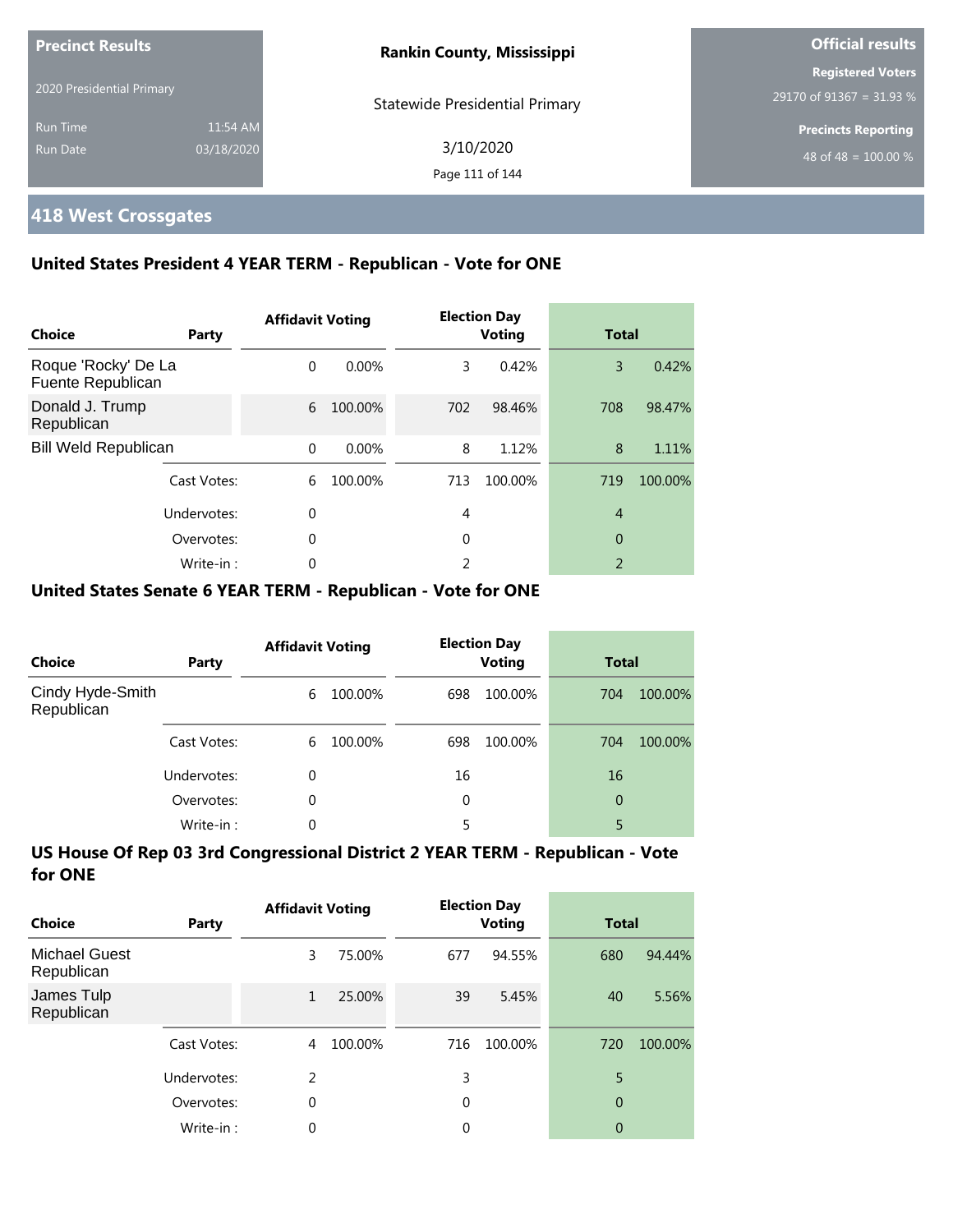| <b>Precinct Results</b>     |                        | <b>Rankin County, Mississippi</b>     | <b>Official results</b>                                        |  |  |
|-----------------------------|------------------------|---------------------------------------|----------------------------------------------------------------|--|--|
| 2020 Presidential Primary   |                        | <b>Statewide Presidential Primary</b> | <b>Registered Voters</b><br>29170 of 91367 = 31.93 %           |  |  |
| Run Time<br><b>Run Date</b> | 11:54 AM<br>03/18/2020 | 3/10/2020<br>Page 112 of 144          | <b>Precincts Reporting</b><br>48 of 48 = $\overline{100.00\%}$ |  |  |

### **419 Northeast Brandon**

| <b>Choice</b>                           | Party       | <b>Affidavit Voting</b> |         |                  | <b>Election Day</b><br><b>Voting</b> | <b>Total</b>   |         |
|-----------------------------------------|-------------|-------------------------|---------|------------------|--------------------------------------|----------------|---------|
| Joseph R. Biden<br>Democrat             |             | $\mathbf{1}$            | 50.00%  | 259              | 87.50%                               | 260            | 87.25%  |
| Michael R.<br><b>Bloomberg Democrat</b> |             | $\overline{0}$          | 0.00%   | $\overline{2}$   | 0.68%                                | $\overline{2}$ | 0.67%   |
| Pete Buttigieg<br>Democrat              |             | $\mathbf 0$             | 0.00%   | $\mathbf 0$      | 0.00%                                | $\overline{0}$ | 0.00%   |
| <b>Tulsi Gabbard</b><br>Democrat        |             | $\mathbf{0}$            | 0.00%   | $\mathbf{1}$     | 0.34%                                | $\mathbf{1}$   | 0.34%   |
| Amy Klobuchar<br>Democrat               |             | $\mathbf{0}$            | 0.00%   | $\mathbf 0$      | 0.00%                                | $\overline{0}$ | 0.00%   |
| <b>Deval Patrick</b><br>Democrat        |             | $\mathbf{0}$            | 0.00%   | $\overline{0}$   | 0.00%                                | $\overline{0}$ | 0.00%   |
| <b>Bernie Sanders</b><br>Democrat       |             | $\mathbf{1}$            | 50.00%  | 34               | 11.49%                               | 35             | 11.74%  |
| <b>Tom Steyer</b><br>Democrat           |             | $\mathbf{0}$            | 0.00%   | $\boldsymbol{0}$ | 0.00%                                | $\overline{0}$ | 0.00%   |
| Elizabeth Warren<br>Democrat            |             | $\mathbf 0$             | 0.00%   | $\mathbf 0$      | 0.00%                                | $\overline{0}$ | 0.00%   |
| Andrew Yang<br>Democrat                 |             | $\mathbf{0}$            | 0.00%   | $\overline{0}$   | 0.00%                                | $\overline{0}$ | 0.00%   |
|                                         | Cast Votes: | 2                       | 100.00% | 296              | 100.00%                              | 298            | 100.00% |
|                                         | Undervotes: | $\mathbf{0}$            |         | $\overline{0}$   |                                      | $\overline{0}$ |         |
|                                         | Overvotes:  | 0                       |         | 1                |                                      | 1              |         |
|                                         | Write-in:   | 0                       |         | $\mathbf 0$      |                                      | $\overline{0}$ |         |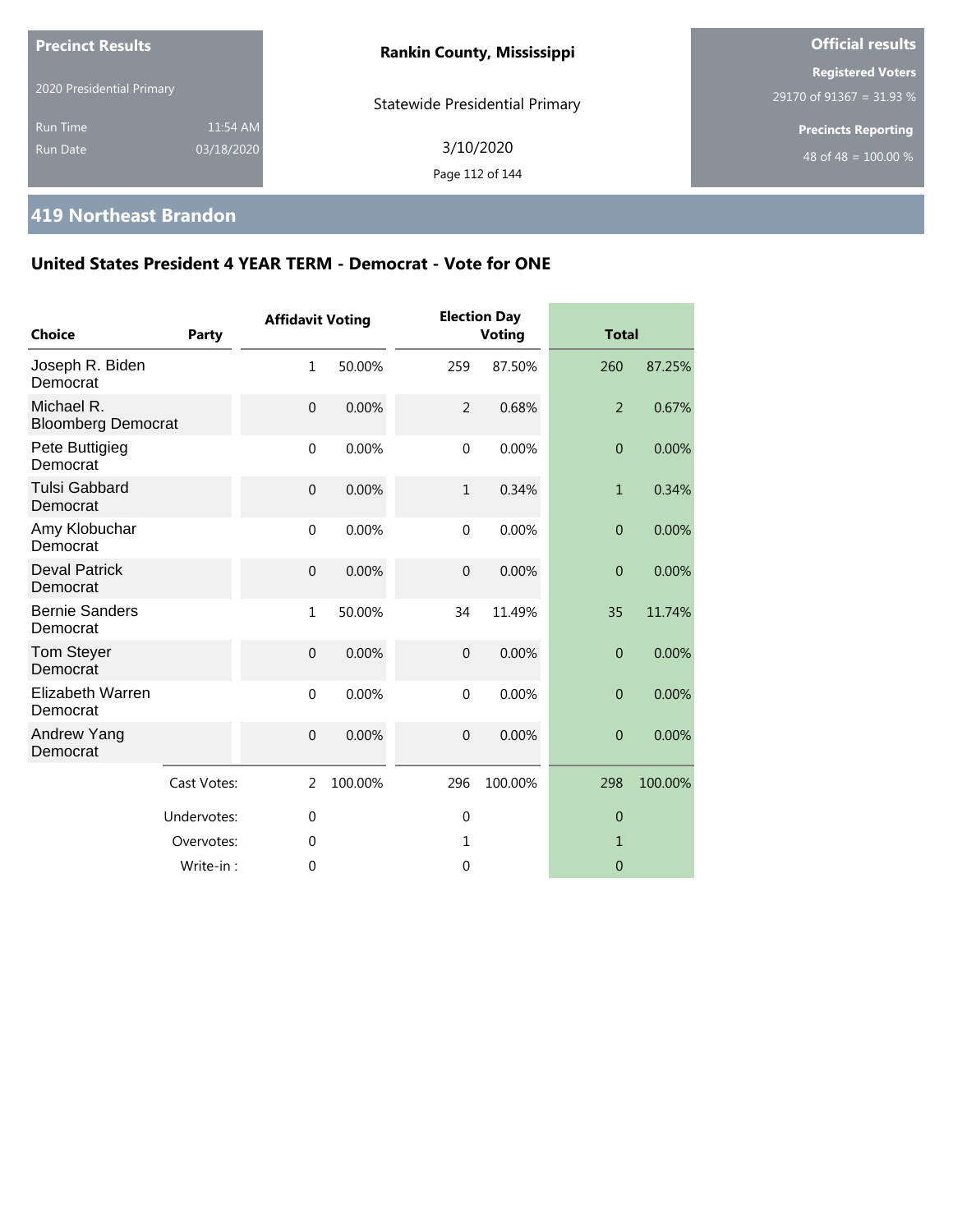| <b>Precinct Results</b>   |            | <b>Rankin County, Mississippi</b>     | <b>Official results</b>    |  |
|---------------------------|------------|---------------------------------------|----------------------------|--|
|                           |            |                                       | <b>Registered Voters</b>   |  |
| 2020 Presidential Primary |            | <b>Statewide Presidential Primary</b> | 29170 of 91367 = 31.93 %   |  |
| <b>Run Time</b>           | 11:54 AM   |                                       | <b>Precincts Reporting</b> |  |
| Run Date                  | 03/18/2020 | 3/10/2020                             | 48 of 48 = $100.00\%$      |  |
|                           |            | Page 113 of 144                       |                            |  |

# **419 Northeast Brandon**

### **United States Senate 6 YEAR TERM - Democrat - Vote for ONE**

| Choice                                         | Party       | <b>Affidavit Voting</b> |         |              | <b>Election Day</b><br><b>Voting</b> | <b>Total</b> |         |
|------------------------------------------------|-------------|-------------------------|---------|--------------|--------------------------------------|--------------|---------|
| <b>Tobey Bernard</b><br><b>Bartee Democrat</b> |             | 1                       | 50.00%  | 10           | 3.39%                                | 11           | 3.70%   |
| Jensen Bohren<br>Democrat                      |             | $\Omega$                | 0.00%   | $\mathbf{1}$ | 0.34%                                | $\mathbf{1}$ | 0.34%   |
| Mike Espy Democrat                             |             | 1                       | 50.00%  | 284          | 96.27%                               | 285          | 95.96%  |
|                                                | Cast Votes: | 2                       | 100.00% | 295          | 100.00%                              | 297          | 100.00% |
|                                                | Undervotes: | $\Omega$                |         |              |                                      |              |         |
|                                                | Overvotes:  | 0                       |         | 0            |                                      | 0            |         |
|                                                | Write-in:   | 0                       |         |              |                                      |              |         |

| Choice                            | Party       | <b>Affidavit Voting</b> |         |     | <b>Election Day</b><br><b>Voting</b> | <b>Total</b> |         |
|-----------------------------------|-------------|-------------------------|---------|-----|--------------------------------------|--------------|---------|
| Dorothy 'Dot' Benford<br>Democrat |             | 1                       | 100.00% | 206 | 71.53%                               | 207          | 71.63%  |
| Katelyn Lee<br>Democrat           |             | $\Omega$                | 0.00%   | 82  | 28.47%                               | 82           | 28.37%  |
|                                   | Cast Votes: | 1                       | 100.00% | 288 | 100.00%                              | 289          | 100.00% |
|                                   | Undervotes: |                         |         | 6   |                                      | 7            |         |
|                                   | Overvotes:  | 0                       |         | 0   |                                      | 0            |         |
|                                   | Write-in:   | 0                       |         | 3   |                                      | 3            |         |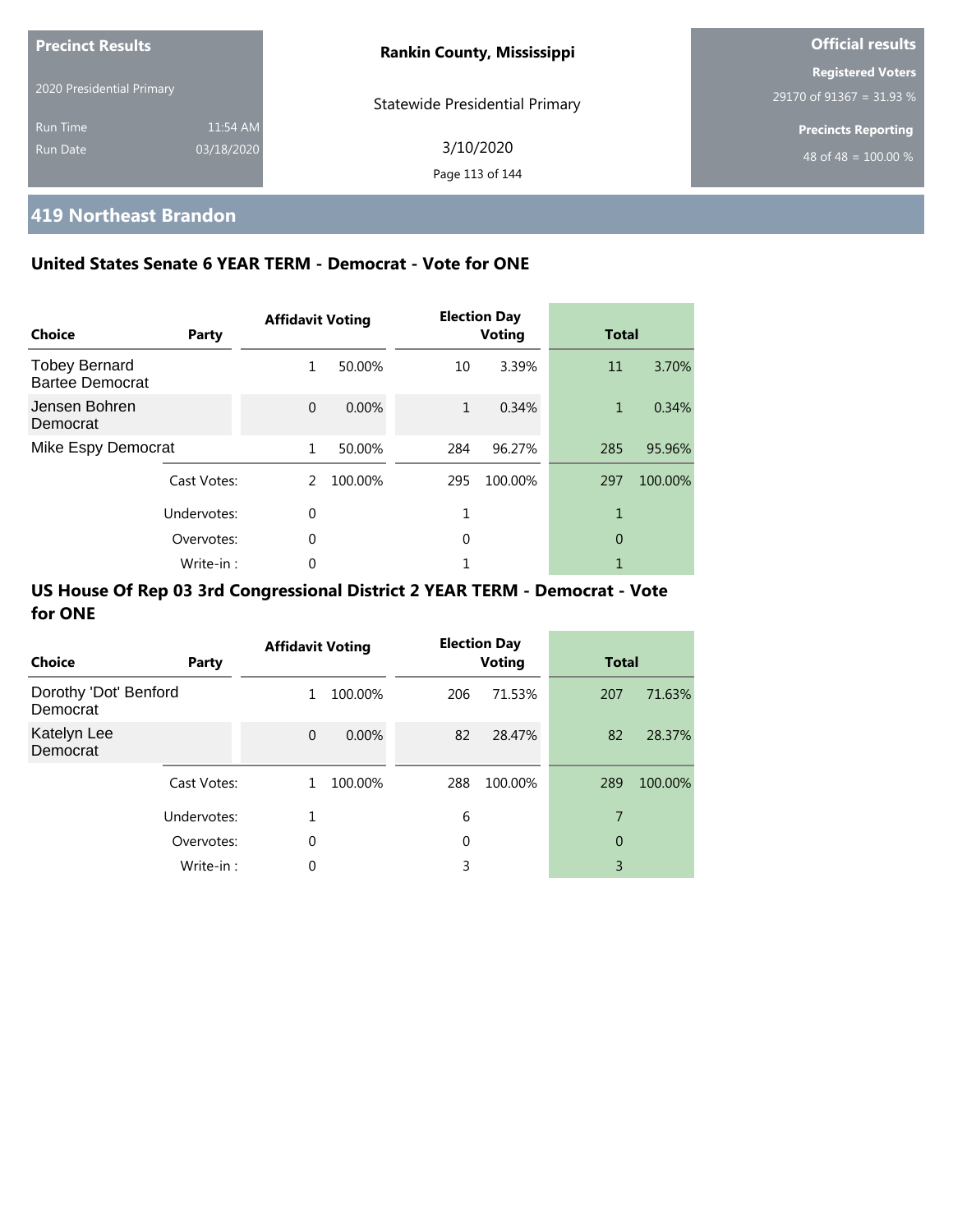| <b>Precinct Results</b>   |            | <b>Rankin County, Mississippi</b>     | <b>Official results</b>                              |  |
|---------------------------|------------|---------------------------------------|------------------------------------------------------|--|
| 2020 Presidential Primary |            |                                       | <b>Registered Voters</b><br>29170 of 91367 = 31.93 % |  |
| <b>Run Time</b>           | 11:54 AM   | <b>Statewide Presidential Primary</b> | <b>Precincts Reporting</b>                           |  |
| Run Date                  | 03/18/2020 | 3/10/2020<br>Page 114 of 144          | 48 of 48 = $100.00\%$                                |  |

### **419 Northeast Brandon**

### **United States President 4 YEAR TERM - Republican - Vote for ONE**

| Choice                                   | Party       | <b>Affidavit Voting</b> |          |     | <b>Election Day</b><br><b>Voting</b> | <b>Total</b> |         |
|------------------------------------------|-------------|-------------------------|----------|-----|--------------------------------------|--------------|---------|
| Roque 'Rocky' De La<br>Fuente Republican |             | 1                       | 6.67%    | 1   | 0.12%                                | 2            | 0.23%   |
| Donald J. Trump<br>Republican            |             | 14                      | 93.33%   | 845 | 99.18%                               | 859          | 99.08%  |
| <b>Bill Weld Republican</b>              |             | $\Omega$                | $0.00\%$ | 6   | 0.70%                                | 6            | 0.69%   |
|                                          | Cast Votes: | 15                      | 100.00%  | 852 | 100.00%                              | 867          | 100.00% |
|                                          | Undervotes: | $\Omega$                |          | 3   |                                      | 3            |         |
|                                          | Overvotes:  | $\Omega$                |          |     |                                      | 1            |         |
|                                          | Write-in:   |                         |          | 2   |                                      | 3            |         |

#### **United States Senate 6 YEAR TERM - Republican - Vote for ONE**

| <b>Choice</b>                  | Party       | <b>Affidavit Voting</b> |         |     | <b>Election Day</b><br><b>Voting</b> | <b>Total</b> |         |
|--------------------------------|-------------|-------------------------|---------|-----|--------------------------------------|--------------|---------|
| Cindy Hyde-Smith<br>Republican |             | 16                      | 100.00% | 827 | 100.00%                              | 843          | 100.00% |
|                                | Cast Votes: | 16                      | 100.00% | 827 | 100.00%                              | 843          | 100.00% |
|                                | Undervotes: | 0                       |         | 10  |                                      | 10           |         |
|                                | Overvotes:  | $\Omega$                |         | 0   |                                      | 0            |         |
|                                | Write-in:   | 0                       |         | 21  |                                      | 21           |         |

| Choice                             | Party       | <b>Affidavit Voting</b> |         |          | <b>Election Day</b><br><b>Voting</b> | <b>Total</b>   |         |
|------------------------------------|-------------|-------------------------|---------|----------|--------------------------------------|----------------|---------|
| <b>Michael Guest</b><br>Republican |             | 15                      | 93.75%  | 832      | 96.97%                               | 847            | 96.91%  |
| James Tulp<br>Republican           |             | 1                       | 6.25%   | 26       | 3.03%                                | 27             | 3.09%   |
|                                    | Cast Votes: | 16                      | 100.00% | 858      | 100.00%                              | 874            | 100.00% |
|                                    | Undervotes: | 0                       |         | $\Omega$ |                                      | $\overline{0}$ |         |
|                                    | Overvotes:  | 0                       |         | 0        |                                      | $\overline{0}$ |         |
|                                    | Write-in:   | 0                       |         | 0        |                                      | 0              |         |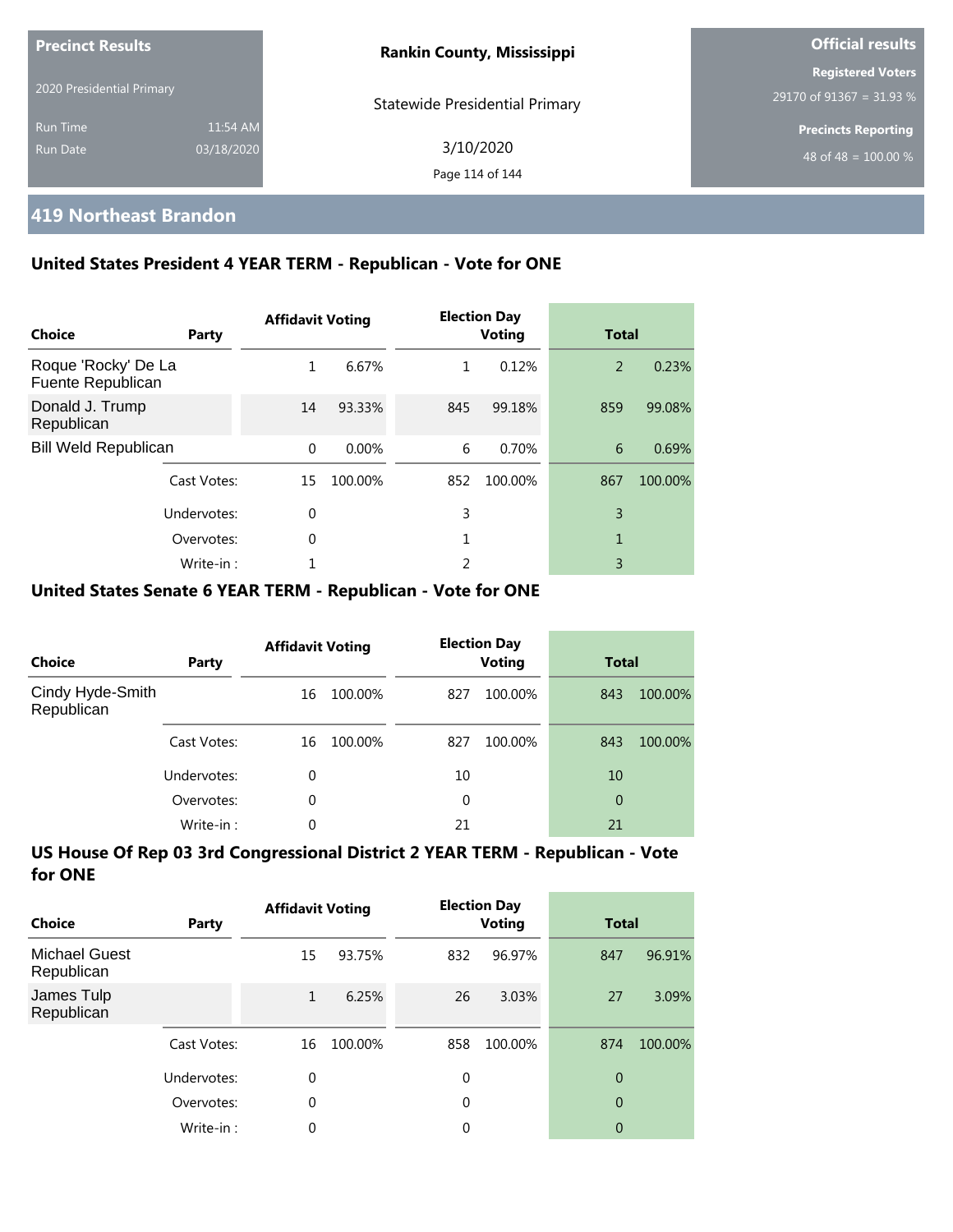| <b>Precinct Results</b>                                      | <b>Rankin County, Mississippi</b>     | <b>Official results</b>                              |  |
|--------------------------------------------------------------|---------------------------------------|------------------------------------------------------|--|
| 2020 Presidential Primary                                    | <b>Statewide Presidential Primary</b> | <b>Registered Voters</b><br>29170 of 91367 = 31.93 % |  |
| 11:54 AM<br><b>Run Time</b><br>03/18/2020<br><b>Run Date</b> | 3/10/2020<br>Page 115 of 144          | <b>Precincts Reporting</b><br>48 of 48 = $100.00\%$  |  |

# **506 Flowood Library**

| <b>Choice</b>                           | Party       | <b>Affidavit Voting</b> |         |                | <b>Election Day</b><br><b>Voting</b> | <b>Total</b>   |         |
|-----------------------------------------|-------------|-------------------------|---------|----------------|--------------------------------------|----------------|---------|
| Joseph R. Biden<br>Democrat             |             | $\overline{2}$          | 66.67%  | 208            | 69.57%                               | 210            | 69.54%  |
| Michael R.<br><b>Bloomberg Democrat</b> |             | $\mathbf 0$             | 0.00%   | 3              | 1.00%                                | $\overline{3}$ | 0.99%   |
| Pete Buttigieg<br>Democrat              |             | $\mathbf 0$             | 0.00%   | $\mathbf{1}$   | 0.33%                                | $\mathbf{1}$   | 0.33%   |
| <b>Tulsi Gabbard</b><br>Democrat        |             | $\mathbf 0$             | 0.00%   | $\overline{0}$ | 0.00%                                | $\overline{0}$ | 0.00%   |
| Amy Klobuchar<br>Democrat               |             | $\mathbf 0$             | 0.00%   | 1              | 0.33%                                | $\mathbf{1}$   | 0.33%   |
| <b>Deval Patrick</b><br>Democrat        |             | $\mathbf 0$             | 0.00%   | $\mathbf 0$    | 0.00%                                | $\overline{0}$ | 0.00%   |
| <b>Bernie Sanders</b><br>Democrat       |             | $1\,$                   | 33.33%  | 83             | 27.76%                               | 84             | 27.81%  |
| <b>Tom Steyer</b><br>Democrat           |             | $\overline{0}$          | 0.00%   | $\theta$       | 0.00%                                | $\mathbf{0}$   | 0.00%   |
| Elizabeth Warren<br>Democrat            |             | $\mathbf 0$             | 0.00%   | $\overline{2}$ | 0.67%                                | $\overline{2}$ | 0.66%   |
| Andrew Yang<br>Democrat                 |             | $\mathbf 0$             | 0.00%   | $\mathbf{1}$   | 0.33%                                | $\mathbf{1}$   | 0.33%   |
|                                         | Cast Votes: | 3                       | 100.00% | 299            | 100.00%                              | 302            | 100.00% |
|                                         | Undervotes: | $\mathbf 0$             |         | $\overline{2}$ |                                      | $\overline{2}$ |         |
|                                         | Overvotes:  | $\mathbf 0$             |         | $\mathbf 0$    |                                      | $\overline{0}$ |         |
|                                         | Write-in:   | $\mathbf 0$             |         | 0              |                                      | $\mathbf 0$    |         |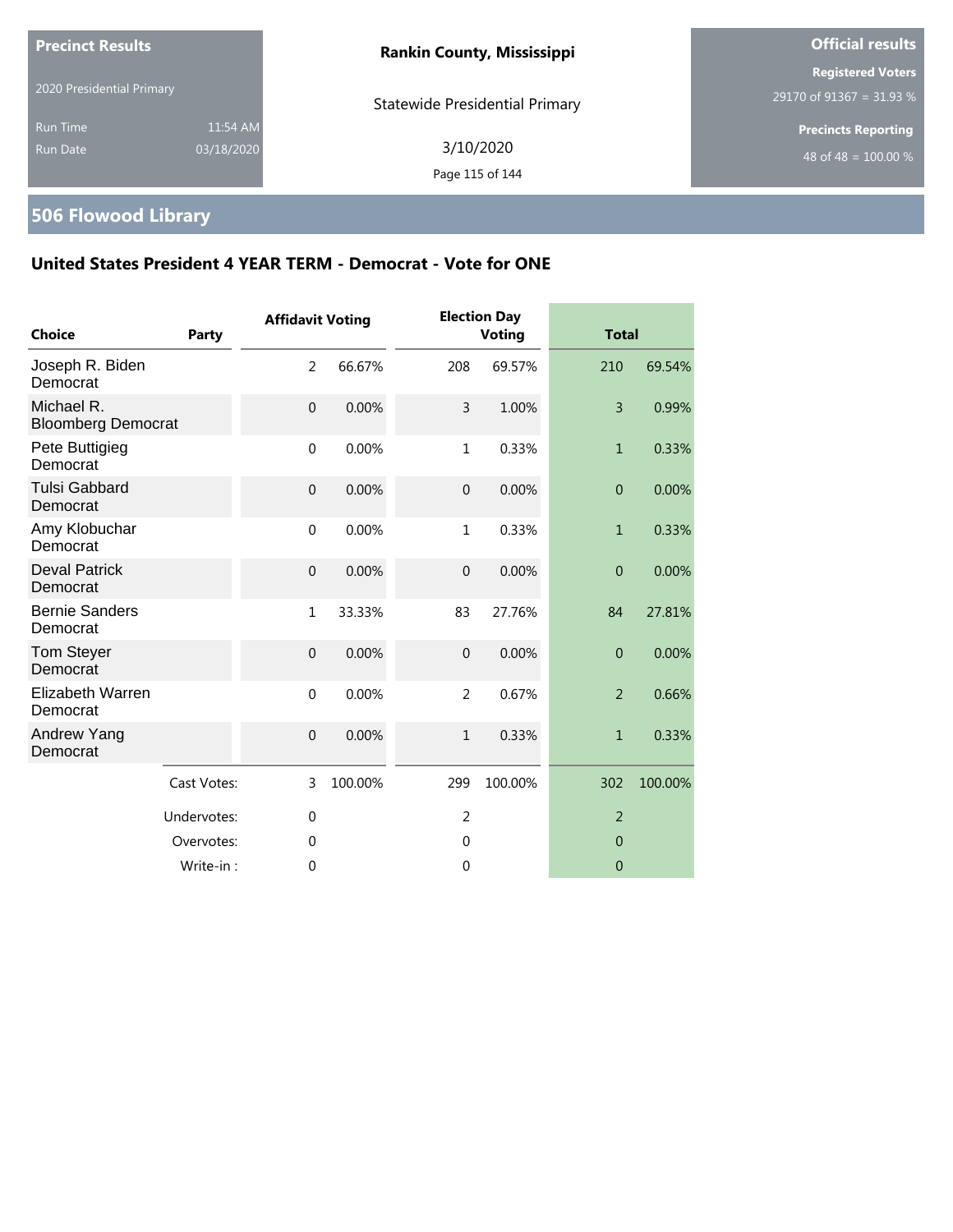| <b>Precinct Results</b>   |            | <b>Rankin County, Mississippi</b> | <b>Official results</b>                              |  |
|---------------------------|------------|-----------------------------------|------------------------------------------------------|--|
| 2020 Presidential Primary |            |                                   | <b>Registered Voters</b><br>29170 of 91367 = 31.93 % |  |
| <b>Run Time</b>           | 11:54 AM   | Statewide Presidential Primary    | <b>Precincts Reporting</b>                           |  |
| <b>Run Date</b>           | 03/18/2020 | 3/10/2020<br>Page 116 of 144      | 48 of 48 = $100.00\%$                                |  |

# **506 Flowood Library**

### **United States Senate 6 YEAR TERM - Democrat - Vote for ONE**

| Choice                                         | Party       | <b>Affidavit Voting</b> |          |     | <b>Election Day</b><br><b>Voting</b> | <b>Total</b> |         |
|------------------------------------------------|-------------|-------------------------|----------|-----|--------------------------------------|--------------|---------|
| <b>Tobey Bernard</b><br><b>Bartee Democrat</b> |             | $\Omega$                | $0.00\%$ | 18  | 6.06%                                | 18           | 6.00%   |
| Jensen Bohren<br>Democrat                      |             | $\Omega$                | 0.00%    | 8   | 2.69%                                | 8            | 2.67%   |
| Mike Espy Democrat                             |             | 3                       | 100.00%  | 271 | 91.25%                               | 274          | 91.33%  |
|                                                | Cast Votes: | 3                       | 100.00%  | 297 | 100.00%                              | 300          | 100.00% |
|                                                | Undervotes: | $\Omega$                |          | 3   |                                      | 3            |         |
|                                                | Overvotes:  | $\Omega$                |          | 0   |                                      | 0            |         |
|                                                | Write-in:   | 0                       |          |     |                                      |              |         |

| <b>Choice</b>                     | Party       | <b>Affidavit Voting</b> |         |     | <b>Election Day</b><br><b>Voting</b> | <b>Total</b>   |         |
|-----------------------------------|-------------|-------------------------|---------|-----|--------------------------------------|----------------|---------|
| Dorothy 'Dot' Benford<br>Democrat |             | 2                       | 66.67%  | 161 | 57.71%                               | 163            | 57.80%  |
| Katelyn Lee<br>Democrat           |             | $\mathbf{1}$            | 33.33%  | 118 | 42.29%                               | 119            | 42.20%  |
|                                   | Cast Votes: | 3                       | 100.00% | 279 | 100.00%                              | 282            | 100.00% |
|                                   | Undervotes: | 0                       |         | 18  |                                      | 18             |         |
|                                   | Overvotes:  | 0                       |         | 0   |                                      | 0              |         |
|                                   | Write-in:   | 0                       |         | 4   |                                      | $\overline{4}$ |         |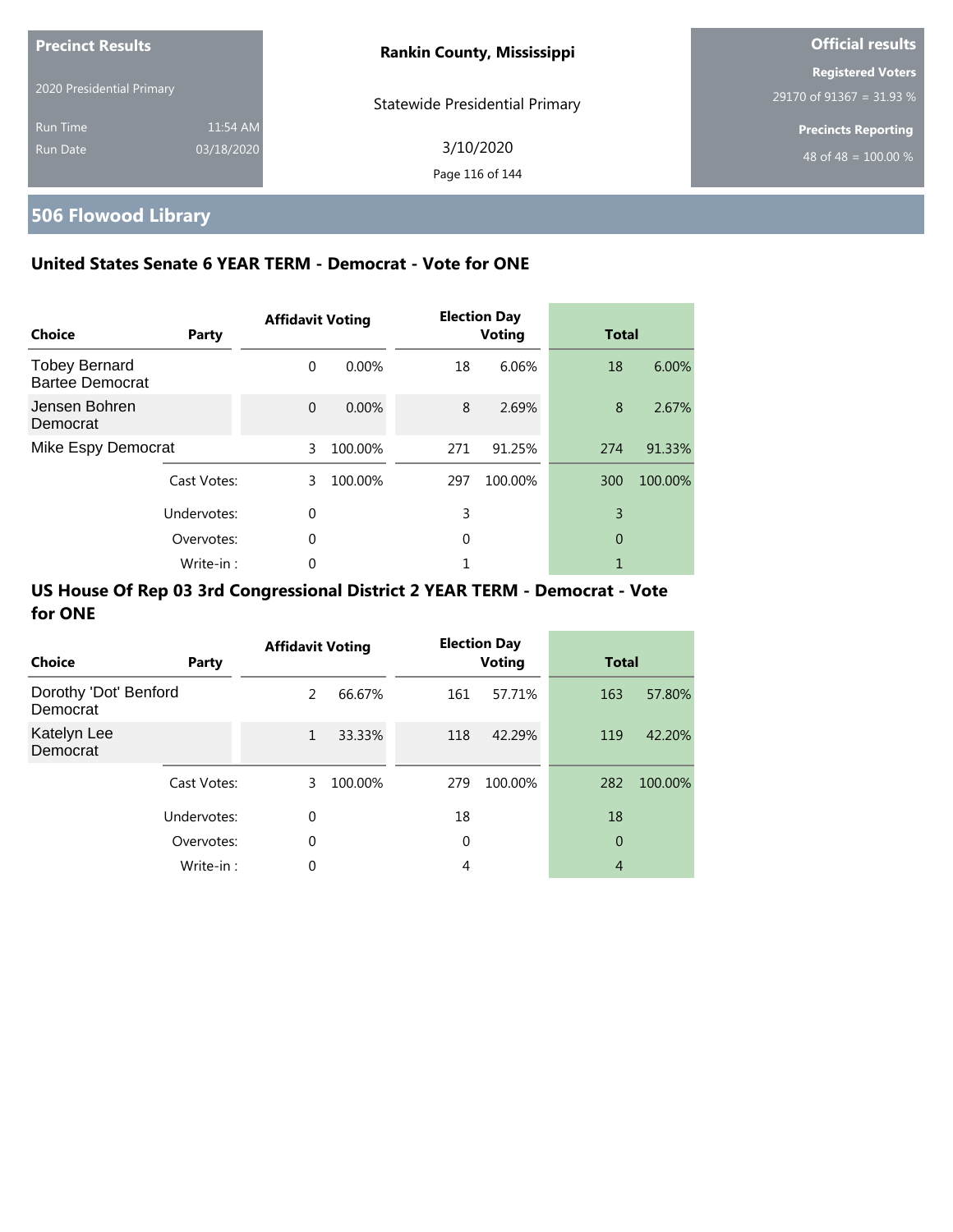| <b>Precinct Results</b>   |            | <b>Rankin County, Mississippi</b>     | <b>Official results</b>                              |
|---------------------------|------------|---------------------------------------|------------------------------------------------------|
| 2020 Presidential Primary |            |                                       | <b>Registered Voters</b><br>29170 of 91367 = 31.93 % |
| <b>Run Time</b>           | 11:54 AM   | <b>Statewide Presidential Primary</b> | <b>Precincts Reporting</b>                           |
| Run Date                  | 03/18/2020 | 3/10/2020<br>Page 117 of 144          | 48 of 48 = $100.00\%$                                |

# **506 Flowood Library**

### **United States President 4 YEAR TERM - Republican - Vote for ONE**

| Choice                                   | Party       | <b>Affidavit Voting</b> |          |     | <b>Election Day</b><br><b>Voting</b> |                          | <b>Total</b> |  |
|------------------------------------------|-------------|-------------------------|----------|-----|--------------------------------------|--------------------------|--------------|--|
| Roque 'Rocky' De La<br>Fuente Republican |             | $\Omega$                | $0.00\%$ | 3   | 0.60%                                | 3                        | 0.60%        |  |
| Donald J. Trump<br>Republican            |             | $\Omega$                | $0.00\%$ | 481 | 96.78%                               | 481                      | 96.78%       |  |
| <b>Bill Weld Republican</b>              |             | $\Omega$                | $0.00\%$ | 13  | 2.62%                                | 13                       | 2.62%        |  |
|                                          | Cast Votes: | $\Omega$                | 0.00%    | 497 | 100.00%                              | 497                      | 100.00%      |  |
|                                          | Undervotes: | $\Omega$                |          |     |                                      | 1                        |              |  |
|                                          | Overvotes:  | $\Omega$                |          |     |                                      | 1                        |              |  |
|                                          | Write-in:   | 0                       |          | 2   |                                      | $\overline{\phantom{a}}$ |              |  |

#### **United States Senate 6 YEAR TERM - Republican - Vote for ONE**

| <b>Choice</b>                  | Party       | <b>Affidavit Voting</b> |          |          | <b>Election Day</b><br><b>Voting</b> |     | <b>Total</b> |  |
|--------------------------------|-------------|-------------------------|----------|----------|--------------------------------------|-----|--------------|--|
| Cindy Hyde-Smith<br>Republican |             | $\Omega$                | $0.00\%$ | 488      | 100.00%                              | 488 | 100.00%      |  |
|                                | Cast Votes: | $\Omega$                | $0.00\%$ | 488      | 100.00%                              | 488 | 100.00%      |  |
|                                | Undervotes: | $\Omega$                |          |          |                                      | 7   |              |  |
|                                | Overvotes:  | $\Omega$                |          | $\Omega$ |                                      | 0   |              |  |
|                                | Write-in:   | $\Omega$                |          | 6        |                                      | 6   |              |  |

| Choice                             | Party       | <b>Affidavit Voting</b> |          | <b>Election Day</b><br><b>Voting</b> |         | <b>Total</b>   |         |
|------------------------------------|-------------|-------------------------|----------|--------------------------------------|---------|----------------|---------|
| <b>Michael Guest</b><br>Republican |             | 0                       | $0.00\%$ | 439                                  | 88.15%  | 439            | 88.15%  |
| James Tulp<br>Republican           |             | $\mathbf{0}$            | 0.00%    | 59                                   | 11.85%  | 59             | 11.85%  |
|                                    | Cast Votes: | $\Omega$                | $0.00\%$ | 498                                  | 100.00% | 498            | 100.00% |
|                                    | Undervotes: | 0                       |          |                                      |         | 1              |         |
|                                    | Overvotes:  | $\theta$                |          | 2                                    |         | $\overline{2}$ |         |
|                                    | Write-in:   | 0                       |          | 0                                    |         | 0              |         |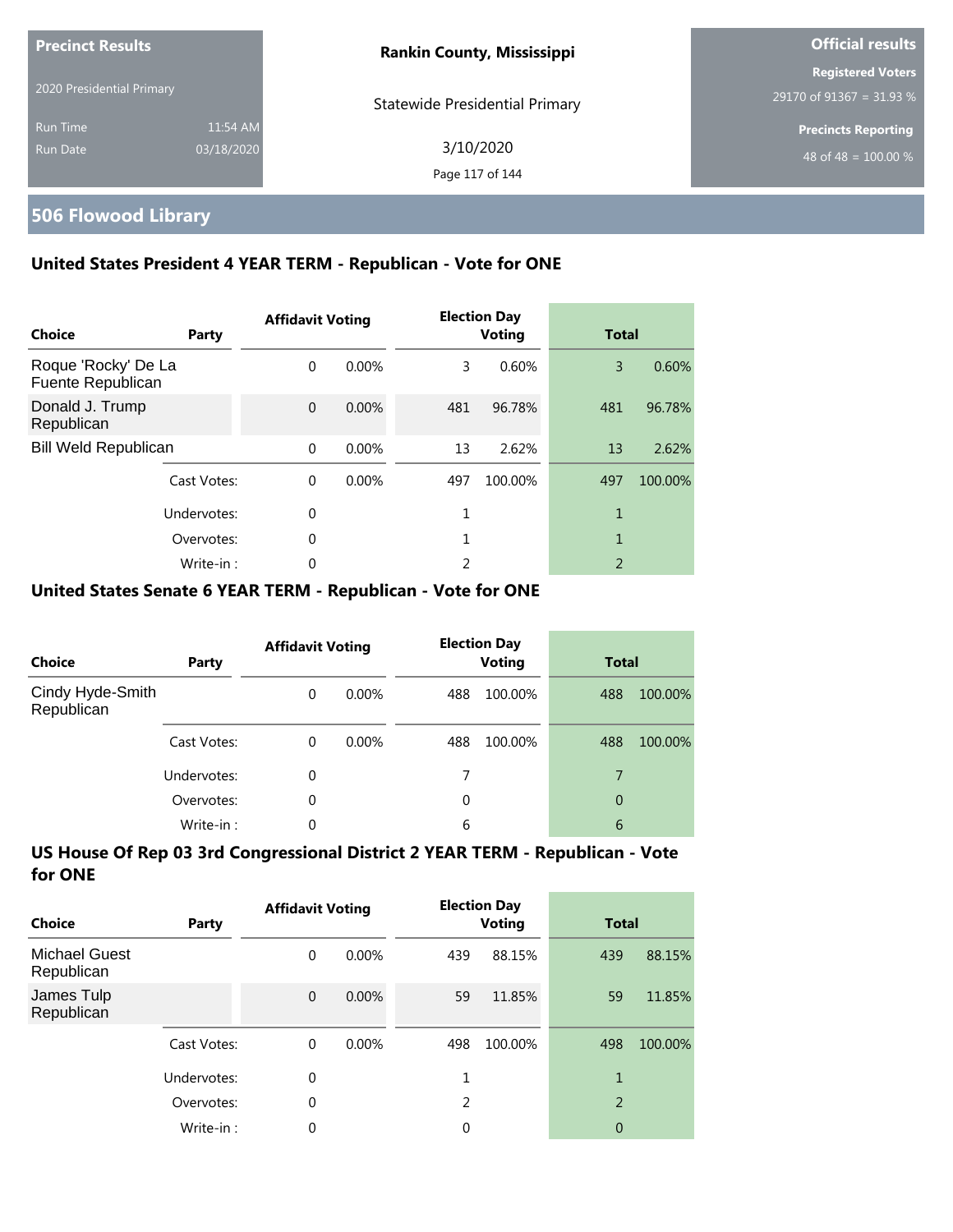| <b>Precinct Results</b><br>2020 Presidential Primary |                        | <b>Rankin County, Mississippi</b>     | <b>Official results</b>                              |  |  |
|------------------------------------------------------|------------------------|---------------------------------------|------------------------------------------------------|--|--|
|                                                      |                        | <b>Statewide Presidential Primary</b> | <b>Registered Voters</b><br>29170 of 91367 = 31.93 % |  |  |
| <b>Run Time</b><br><b>Run Date</b>                   | 11:54 AM<br>03/18/2020 | 3/10/2020<br>Page 118 of 144          | <b>Precincts Reporting</b><br>48 of 48 = $100.00\%$  |  |  |

# **508 Eldorado**

| <b>Choice</b>                           | <b>Party</b> | <b>Affidavit Voting</b> |         |                  | <b>Election Day</b><br><b>Voting</b> |                | <b>Total</b> |  |
|-----------------------------------------|--------------|-------------------------|---------|------------------|--------------------------------------|----------------|--------------|--|
| Joseph R. Biden<br>Democrat             |              | 3                       | 100.00% | 219              | 79.93%                               | 222            | 80.14%       |  |
| Michael R.<br><b>Bloomberg Democrat</b> |              | $\overline{0}$          | 0.00%   | 3                | 1.09%                                | $\overline{3}$ | 1.08%        |  |
| Pete Buttigieg<br>Democrat              |              | $\mathbf 0$             | 0.00%   | $\boldsymbol{0}$ | 0.00%                                | $\theta$       | 0.00%        |  |
| <b>Tulsi Gabbard</b><br>Democrat        |              | $\mathbf{0}$            | 0.00%   | $\overline{2}$   | 0.73%                                | $\overline{2}$ | 0.72%        |  |
| Amy Klobuchar<br>Democrat               |              | $\mathbf{0}$            | 0.00%   | $\mathbf 0$      | 0.00%                                | $\theta$       | 0.00%        |  |
| <b>Deval Patrick</b><br>Democrat        |              | $\mathbf{0}$            | 0.00%   | $\mathbf 0$      | 0.00%                                | $\mathbf{0}$   | 0.00%        |  |
| <b>Bernie Sanders</b><br>Democrat       |              | $\mathbf 0$             | 0.00%   | 50               | 18.25%                               | 50             | 18.05%       |  |
| Tom Steyer<br>Democrat                  |              | $\overline{0}$          | 0.00%   | $\overline{0}$   | 0.00%                                | $\overline{0}$ | 0.00%        |  |
| Elizabeth Warren<br>Democrat            |              | $\mathbf 0$             | 0.00%   | $\Omega$         | 0.00%                                | $\overline{0}$ | 0.00%        |  |
| Andrew Yang<br>Democrat                 |              | $\mathbf{0}$            | 0.00%   | $\overline{0}$   | 0.00%                                | $\theta$       | 0.00%        |  |
|                                         | Cast Votes:  | 3                       | 100.00% | 274              | 100.00%                              | 277            | 100.00%      |  |
|                                         | Undervotes:  | $\mathbf{0}$            |         | $\mathbf{1}$     |                                      | 1              |              |  |
|                                         | Overvotes:   | $\Omega$                |         | 1                |                                      | 1              |              |  |
|                                         | Write-in:    | 0                       |         | 0                |                                      | $\mathbf 0$    |              |  |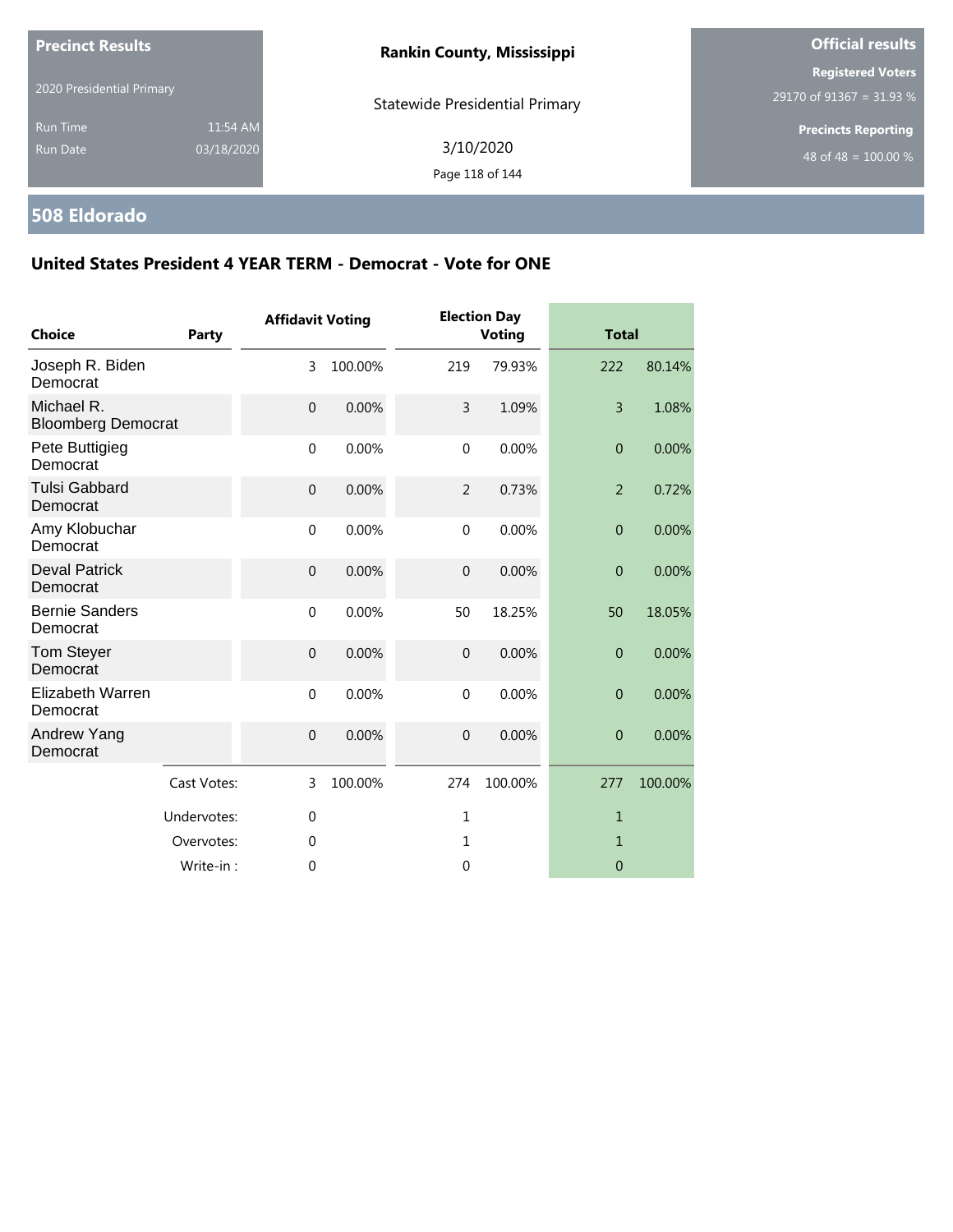| <b>Precinct Results</b>   |            | <b>Rankin County, Mississippi</b>     | <b>Official results</b>          |  |  |
|---------------------------|------------|---------------------------------------|----------------------------------|--|--|
|                           |            |                                       | <b>Registered Voters</b>         |  |  |
| 2020 Presidential Primary |            | <b>Statewide Presidential Primary</b> | 29170 of 91367 = 31.93 %         |  |  |
| <b>Run Time</b>           | 11:54 AM   |                                       | <b>Precincts Reporting</b>       |  |  |
| Run Date                  | 03/18/2020 | 3/10/2020                             | 48 of 48 = $\overline{100.00\%}$ |  |  |
|                           |            | Page 119 of 144                       |                                  |  |  |

# **508 Eldorado**

### **United States Senate 6 YEAR TERM - Democrat - Vote for ONE**

| <b>Choice</b>                                  | Party       | <b>Affidavit Voting</b> |          |     | <b>Election Day</b><br><b>Voting</b> |                | <b>Total</b> |  |
|------------------------------------------------|-------------|-------------------------|----------|-----|--------------------------------------|----------------|--------------|--|
| <b>Tobey Bernard</b><br><b>Bartee Democrat</b> |             | $\Omega$                | $0.00\%$ | 6   | 2.19%                                | 6              | 2.17%        |  |
| Jensen Bohren<br>Democrat                      |             | $\Omega$                | $0.00\%$ | 9   | 3.28%                                | 9              | 3.25%        |  |
| Mike Espy Democrat                             |             | 3                       | 100.00%  | 259 | 94.53%                               | 262            | 94.58%       |  |
|                                                | Cast Votes: | 3                       | 100.00%  | 274 | 100.00%                              | 277            | 100.00%      |  |
|                                                | Undervotes: | $\Omega$                |          | 2   |                                      | $\overline{2}$ |              |  |
| Overvotes:                                     |             | $\Omega$                |          | 0   |                                      | 0              |              |  |
|                                                | Write-in:   | 0                       |          | 0   |                                      | 0              |              |  |

| Choice                            | Party       | <b>Affidavit Voting</b> |         |     | <b>Election Day</b><br><b>Voting</b> |     | <b>Total</b> |  |
|-----------------------------------|-------------|-------------------------|---------|-----|--------------------------------------|-----|--------------|--|
| Dorothy 'Dot' Benford<br>Democrat |             | 2                       | 66.67%  | 158 | 61.96%                               | 160 | 62.02%       |  |
| Katelyn Lee<br>Democrat           |             | $\mathbf{1}$            | 33.33%  | 97  | 38.04%                               | 98  | 37.98%       |  |
|                                   | Cast Votes: | 3.                      | 100.00% | 255 | 100.00%                              | 258 | 100.00%      |  |
|                                   | Undervotes: | $\mathbf 0$             |         | 20  |                                      | 20  |              |  |
|                                   | Overvotes:  | $\mathbf 0$             |         | 0   |                                      | 0   |              |  |
|                                   | Write-in:   | 0                       |         |     |                                      | 1   |              |  |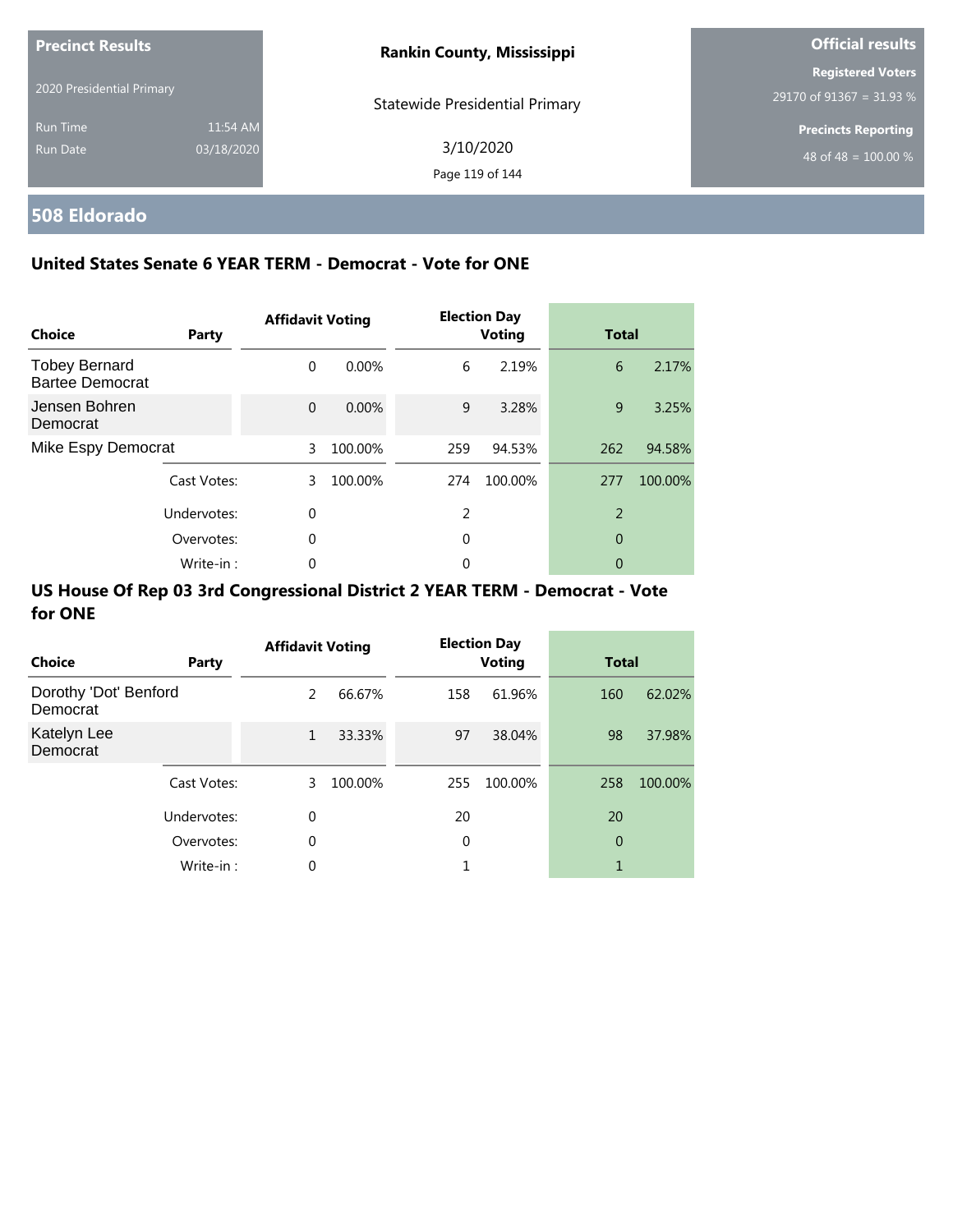| <b>Precinct Results</b><br>2020 Presidential Primary |                        | <b>Rankin County, Mississippi</b>     | <b>Official results</b>                              |  |  |
|------------------------------------------------------|------------------------|---------------------------------------|------------------------------------------------------|--|--|
|                                                      |                        | <b>Statewide Presidential Primary</b> | <b>Registered Voters</b><br>29170 of 91367 = 31.93 % |  |  |
| <b>Run Time</b><br>Run Date                          | 11:54 AM<br>03/18/2020 | 3/10/2020<br>Page 120 of 144          | <b>Precincts Reporting</b><br>48 of 48 = $100.00\%$  |  |  |

### **508 Eldorado**

### **United States President 4 YEAR TERM - Republican - Vote for ONE**

| <b>Choice</b>                            | Party       | <b>Affidavit Voting</b> |          |               | <b>Election Day</b><br><b>Voting</b> |                | <b>Total</b> |  |
|------------------------------------------|-------------|-------------------------|----------|---------------|--------------------------------------|----------------|--------------|--|
| Roque 'Rocky' De La<br>Fuente Republican |             | $\Omega$                | $0.00\%$ | $\mathcal{P}$ | 0.47%                                | 2              | 0.47%        |  |
| Donald J. Trump<br>Republican            |             | $\Omega$                | $0.00\%$ | 424           | 99.30%                               | 424            | 99.30%       |  |
| <b>Bill Weld Republican</b>              |             | $\Omega$                | $0.00\%$ | 1             | 0.23%                                | 1              | 0.23%        |  |
|                                          | Cast Votes: | $\Omega$                | $0.00\%$ | 427           | 100.00%                              | 427            | 100.00%      |  |
| Undervotes:                              |             | $\Omega$                |          | 2             |                                      | $\overline{2}$ |              |  |
|                                          | Overvotes:  | $\Omega$                |          | 0             |                                      | 0              |              |  |
|                                          | Write-in:   | 0                       |          | 0             |                                      | 0              |              |  |

#### **United States Senate 6 YEAR TERM - Republican - Vote for ONE**

| <b>Choice</b>                  | Party       | <b>Affidavit Voting</b> |          | <b>Election Day</b><br><b>Voting</b> |         | <b>Total</b> |         |
|--------------------------------|-------------|-------------------------|----------|--------------------------------------|---------|--------------|---------|
| Cindy Hyde-Smith<br>Republican |             | $\Omega$                | $0.00\%$ | 420                                  | 100.00% | 420          | 100.00% |
|                                | Cast Votes: | $\Omega$                | $0.00\%$ | 420                                  | 100.00% | 420          | 100.00% |
|                                | Undervotes: | 0                       |          |                                      |         | 5            |         |
|                                | Overvotes:  | $\Omega$                |          | 0                                    |         | 0            |         |
|                                | Write-in:   | 0                       |          | 4                                    |         | 4            |         |

| Choice                             | Party       | <b>Affidavit Voting</b> |          |             | <b>Election Day</b><br><b>Voting</b> |                | <b>Total</b> |  |
|------------------------------------|-------------|-------------------------|----------|-------------|--------------------------------------|----------------|--------------|--|
| <b>Michael Guest</b><br>Republican |             | 0                       | $0.00\%$ | 402         | 93.93%                               | 402            | 93.93%       |  |
| James Tulp<br>Republican           |             | $\overline{0}$          | $0.00\%$ | 26          | 6.07%                                | 26             | 6.07%        |  |
|                                    | Cast Votes: | $\Omega$                | $0.00\%$ | 428         | 100.00%                              | 428            | 100.00%      |  |
|                                    | Undervotes: | 0                       |          |             |                                      | 1              |              |  |
|                                    | Overvotes:  | 0                       |          | $\mathbf 0$ |                                      | $\overline{0}$ |              |  |
|                                    | Write-in:   | 0                       |          | 0           |                                      | 0              |              |  |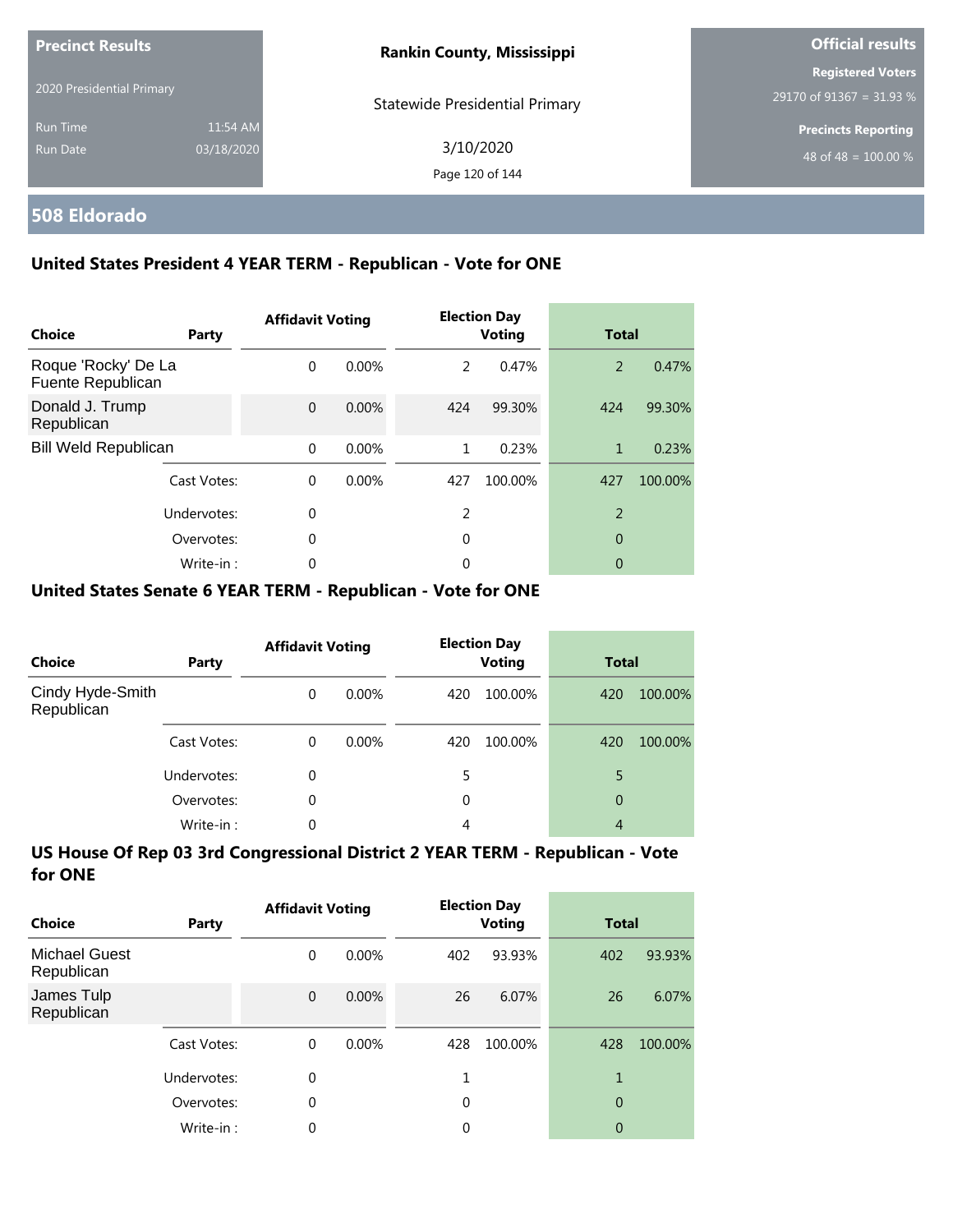| <b>Precinct Results</b>            |                        | <b>Rankin County, Mississippi</b>     | <b>Official results</b>                              |  |
|------------------------------------|------------------------|---------------------------------------|------------------------------------------------------|--|
| 2020 Presidential Primary          |                        | <b>Statewide Presidential Primary</b> | <b>Registered Voters</b><br>29170 of 91367 = 31.93 % |  |
| <b>Run Time</b><br><b>Run Date</b> | 11:54 AM<br>03/18/2020 | 3/10/2020<br>Page 121 of 144          | <b>Precincts Reporting</b><br>48 of 48 = $100.00\%$  |  |

# **509 Liberty**

| <b>Choice</b>                           | <b>Party</b> | <b>Affidavit Voting</b> |         |                | <b>Election Day</b><br><b>Voting</b> | <b>Total</b>   |         |
|-----------------------------------------|--------------|-------------------------|---------|----------------|--------------------------------------|----------------|---------|
| Joseph R. Biden<br>Democrat             |              | $\mathbf{1}$            | 50.00%  | 173            | 67.84%                               | 174            | 67.70%  |
| Michael R.<br><b>Bloomberg Democrat</b> |              | $\overline{0}$          | 0.00%   | 3              | 1.18%                                | $\overline{3}$ | 1.17%   |
| Pete Buttigieg<br>Democrat              |              | $\mathbf 0$             | 0.00%   | $\pmb{0}$      | 0.00%                                | $\theta$       | 0.00%   |
| <b>Tulsi Gabbard</b><br>Democrat        |              | $\mathbf{0}$            | 0.00%   | $\overline{2}$ | 0.78%                                | $\overline{2}$ | 0.78%   |
| Amy Klobuchar<br>Democrat               |              | $\mathbf{0}$            | 0.00%   | $\mathbf 0$    | 0.00%                                | $\theta$       | 0.00%   |
| <b>Deval Patrick</b><br>Democrat        |              | $\mathbf{0}$            | 0.00%   | $\mathbf 0$    | 0.00%                                | $\overline{0}$ | 0.00%   |
| <b>Bernie Sanders</b><br>Democrat       |              | $\mathbf{1}$            | 50.00%  | 76             | 29.80%                               | 77             | 29.96%  |
| Tom Steyer<br>Democrat                  |              | $\overline{0}$          | 0.00%   | $\overline{0}$ | 0.00%                                | $\overline{0}$ | 0.00%   |
| Elizabeth Warren<br>Democrat            |              | $\Omega$                | 0.00%   | $\mathbf{1}$   | 0.39%                                | $\mathbf{1}$   | 0.39%   |
| Andrew Yang<br>Democrat                 |              | $\mathbf{0}$            | 0.00%   | $\overline{0}$ | 0.00%                                | $\theta$       | 0.00%   |
|                                         | Cast Votes:  | 2                       | 100.00% | 255            | 100.00%                              | 257            | 100.00% |
|                                         | Undervotes:  | $\mathbf{0}$            |         | $\mathbf 0$    |                                      | $\theta$       |         |
|                                         | Overvotes:   | $\Omega$                |         | $\theta$       |                                      | $\overline{0}$ |         |
|                                         | Write-in:    | 0                       |         | 0              |                                      | $\mathbf 0$    |         |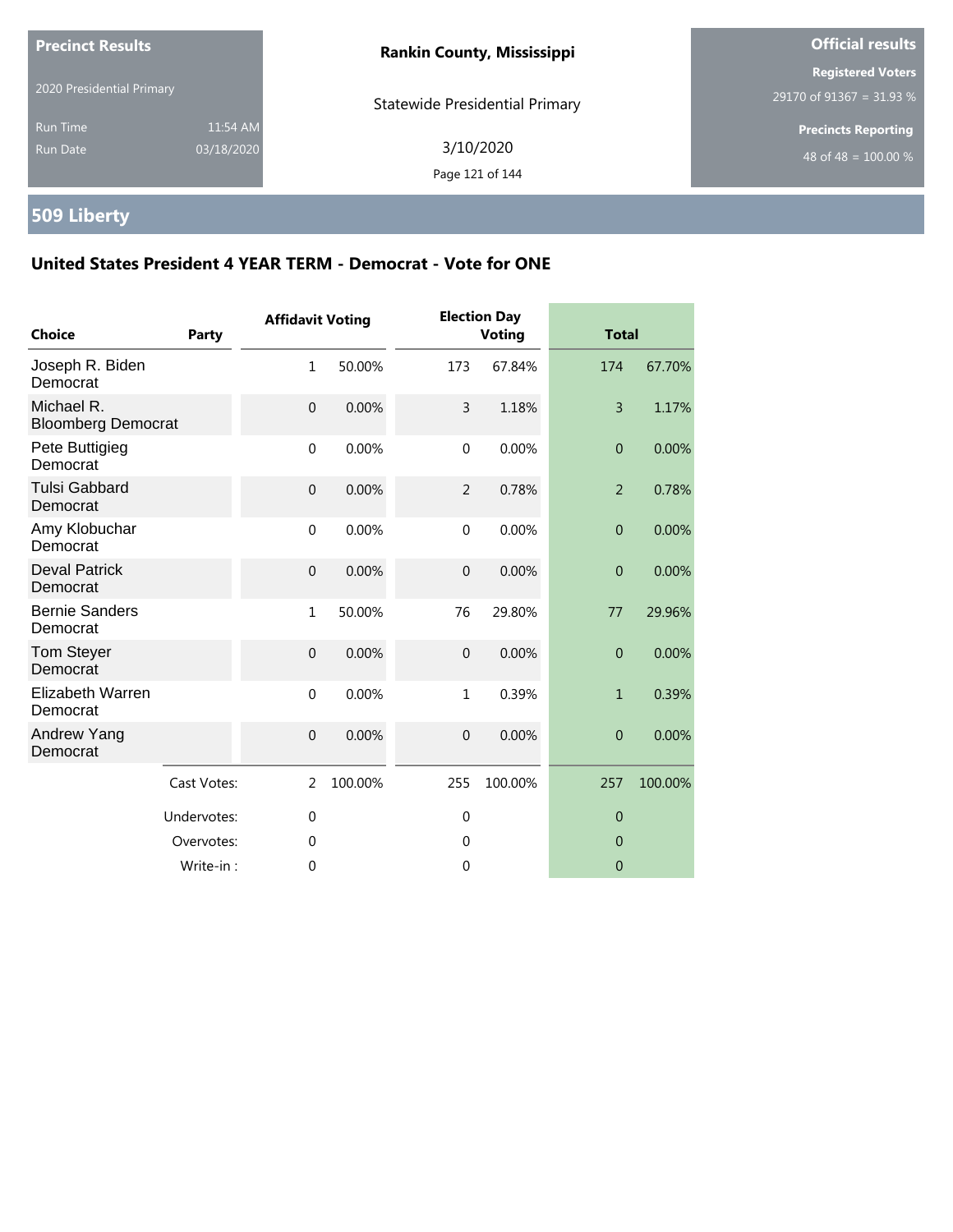| <b>Precinct Results</b>   |            | <b>Rankin County, Mississippi</b>     | <b>Official results</b>          |  |
|---------------------------|------------|---------------------------------------|----------------------------------|--|
|                           |            |                                       | <b>Registered Voters</b>         |  |
| 2020 Presidential Primary |            | <b>Statewide Presidential Primary</b> | 29170 of 91367 = 31.93 %         |  |
| <b>Run Time</b>           | 11:54 AM   |                                       | <b>Precincts Reporting</b>       |  |
| Run Date                  | 03/18/2020 | 3/10/2020                             | 48 of 48 = $\overline{100.00\%}$ |  |
|                           |            | Page 122 of 144                       |                                  |  |

# **509 Liberty**

### **United States Senate 6 YEAR TERM - Democrat - Vote for ONE**

| <b>Choice</b>                           | Party       | <b>Affidavit Voting</b> |          |     | <b>Election Day</b><br><b>Voting</b> | <b>Total</b>   |         |
|-----------------------------------------|-------------|-------------------------|----------|-----|--------------------------------------|----------------|---------|
| <b>Tobey Bernard</b><br>Bartee Democrat |             | $\Omega$                | $0.00\%$ | 8   | 3.23%                                | 8              | 3.20%   |
| Jensen Bohren<br>Democrat               |             | $\Omega$                | $0.00\%$ | 12  | 4.84%                                | 12             | 4.80%   |
| Mike Espy Democrat                      |             | $\mathcal{P}$           | 100.00%  | 228 | 91.94%                               | 230            | 92.00%  |
|                                         | Cast Votes: | 2                       | 100.00%  | 248 | 100.00%                              | 250            | 100.00% |
|                                         | Undervotes: | $\Omega$                |          | 4   |                                      | $\overline{4}$ |         |
|                                         | Overvotes:  | $\Omega$                |          | 0   |                                      | 0              |         |
|                                         | Write-in:   | 0                       |          | 3   |                                      | 3              |         |

| Choice                            | Party       | <b>Affidavit Voting</b> |         |     | <b>Election Day</b><br><b>Voting</b> | <b>Total</b> |         |
|-----------------------------------|-------------|-------------------------|---------|-----|--------------------------------------|--------------|---------|
| Dorothy 'Dot' Benford<br>Democrat |             | 1                       | 50.00%  | 143 | 61.64%                               | 144          | 61.54%  |
| Katelyn Lee<br>Democrat           |             | $\mathbf{1}$            | 50.00%  | 89  | 38.36%                               | 90           | 38.46%  |
|                                   | Cast Votes: | 2                       | 100.00% | 232 | 100.00%                              | 234          | 100.00% |
|                                   | Undervotes: | $\mathbf 0$             |         | 19  |                                      | 19           |         |
|                                   | Overvotes:  | $\mathbf 0$             |         | 1   |                                      | 1            |         |
|                                   | Write-in:   | $\Omega$                |         | 3   |                                      | 3            |         |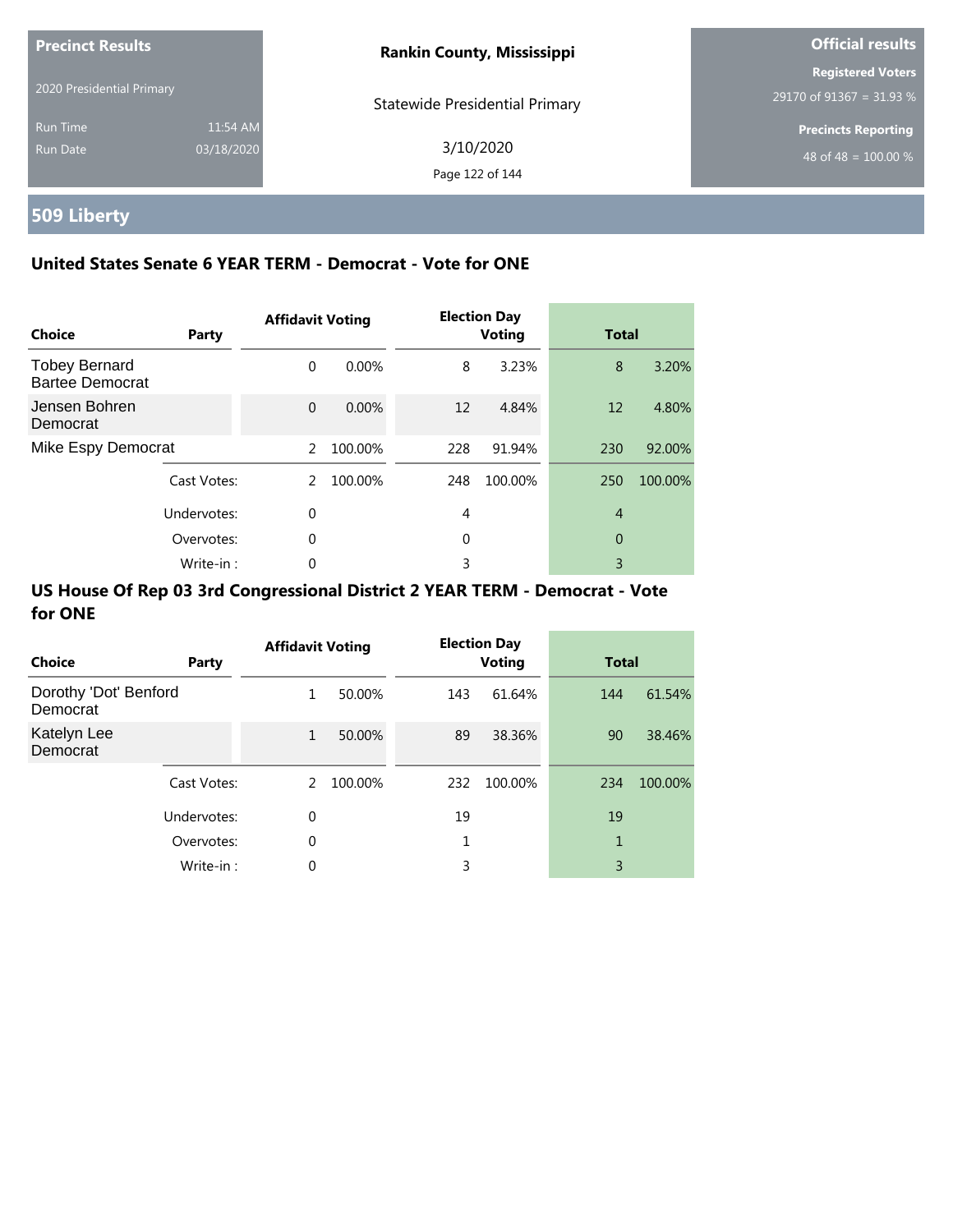| <b>Precinct Results</b>     |                        | <b>Rankin County, Mississippi</b>     | Official results                                               |  |  |
|-----------------------------|------------------------|---------------------------------------|----------------------------------------------------------------|--|--|
| 2020 Presidential Primary   |                        | <b>Statewide Presidential Primary</b> | <b>Registered Voters</b><br>29170 of 91367 = 31.93 %           |  |  |
| <b>Run Time</b><br>Run Date | 11:54 AM<br>03/18/2020 | 3/10/2020<br>Page 123 of 144          | <b>Precincts Reporting</b><br>48 of 48 = $\overline{100.00\%}$ |  |  |

### **509 Liberty**

### **United States President 4 YEAR TERM - Republican - Vote for ONE**

| Choice                                   | Party       | <b>Affidavit Voting</b> |          |     | <b>Election Day</b><br><b>Voting</b> | <b>Total</b>   |         |
|------------------------------------------|-------------|-------------------------|----------|-----|--------------------------------------|----------------|---------|
| Roque 'Rocky' De La<br>Fuente Republican |             | $\Omega$                | $0.00\%$ | 4   | 0.81%                                | $\overline{4}$ | 0.80%   |
| Donald J. Trump<br>Republican            |             | 5.                      | 100.00%  | 485 | 98.38%                               | 490            | 98.39%  |
| <b>Bill Weld Republican</b>              |             | $\Omega$                | 0.00%    | 4   | 0.81%                                | $\overline{4}$ | 0.80%   |
|                                          | Cast Votes: | 5.                      | 100.00%  | 493 | 100.00%                              | 498            | 100.00% |
|                                          | Undervotes: | $\Omega$                |          | 2   |                                      | $\overline{2}$ |         |
|                                          | Overvotes:  | $\Omega$                |          | 0   |                                      | 0              |         |
|                                          | Write-in:   | 0                       |          |     |                                      |                |         |

#### **United States Senate 6 YEAR TERM - Republican - Vote for ONE**

| Choice                         | Party       | <b>Affidavit Voting</b> |         |     | <b>Election Day</b><br><b>Voting</b> | <b>Total</b> |         |
|--------------------------------|-------------|-------------------------|---------|-----|--------------------------------------|--------------|---------|
| Cindy Hyde-Smith<br>Republican |             | 5.                      | 100.00% | 486 | 100.00%                              | 491          | 100.00% |
|                                | Cast Votes: | 5.                      | 100.00% | 486 | 100.00%                              | 491          | 100.00% |
|                                | Undervotes: | 0                       |         | 5   |                                      | 5            |         |
|                                | Overvotes:  | 0                       |         | 0   |                                      | 0            |         |
|                                | Write-in:   | 0                       |         |     |                                      | 5            |         |

| Choice                             | <b>Party</b> | <b>Affidavit Voting</b> |          |     | <b>Election Day</b><br><b>Voting</b> | <b>Total</b> |         |
|------------------------------------|--------------|-------------------------|----------|-----|--------------------------------------|--------------|---------|
| <b>Michael Guest</b><br>Republican |              | 5                       | 100.00%  | 471 | 95.73%                               | 476          | 95.77%  |
| James Tulp<br>Republican           |              | $\overline{0}$          | $0.00\%$ | 21  | 4.27%                                | 21           | 4.23%   |
|                                    | Cast Votes:  | 5                       | 100.00%  | 492 | 100.00%                              | 497          | 100.00% |
|                                    | Undervotes:  | 0                       |          | 3   |                                      | 3            |         |
|                                    | Overvotes:   | 0                       |          |     |                                      | 1            |         |
|                                    | Write-in:    | 0                       |          | 0   |                                      | 0            |         |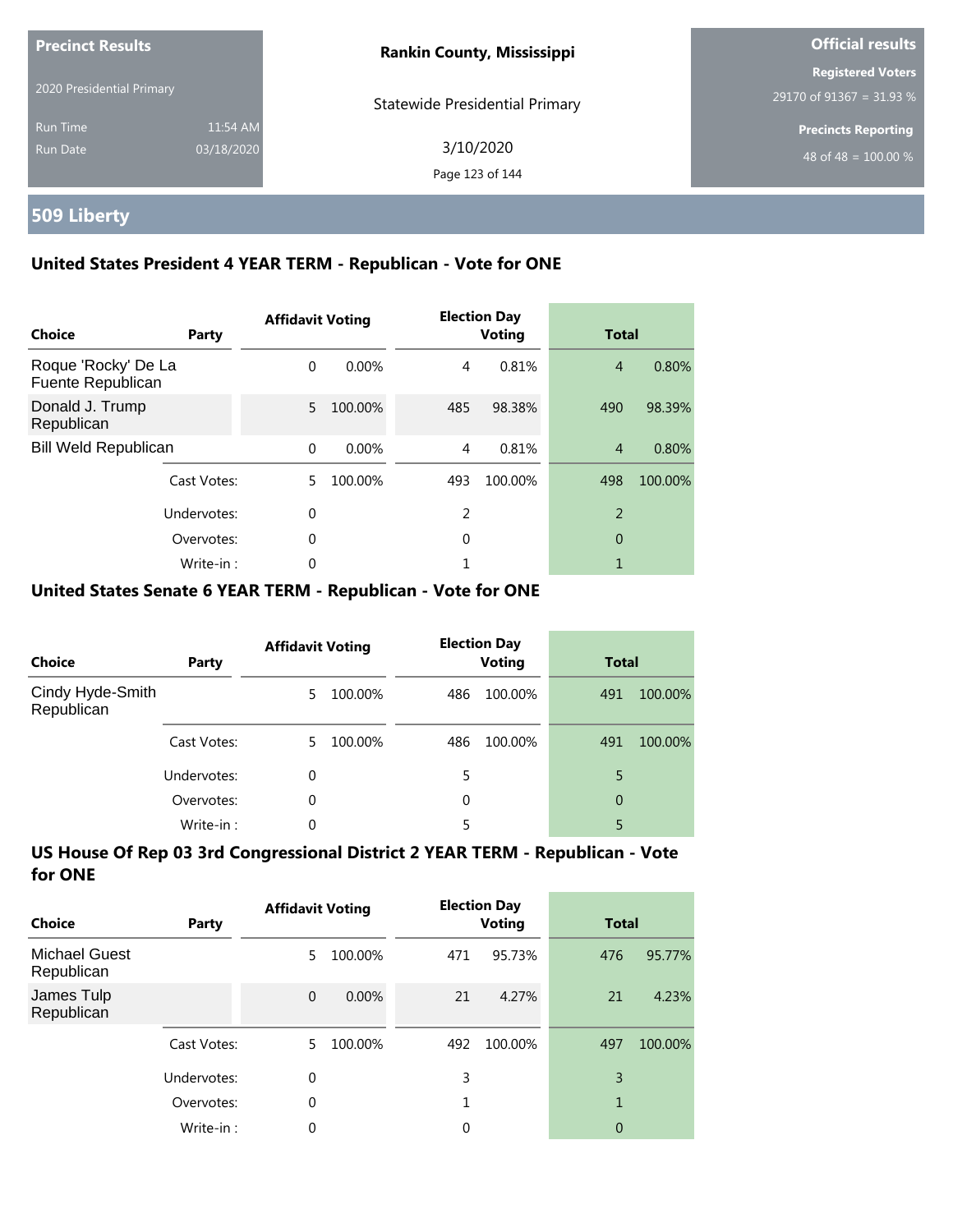| <b>Precinct Results</b>            |                        | <b>Rankin County, Mississippi</b>     | <b>Official results</b>                              |  |
|------------------------------------|------------------------|---------------------------------------|------------------------------------------------------|--|
| 2020 Presidential Primary          |                        | <b>Statewide Presidential Primary</b> | <b>Registered Voters</b><br>29170 of 91367 = 31.93 % |  |
| <b>Run Time</b><br><b>Run Date</b> | 11:54 AM<br>03/18/2020 | 3/10/2020<br>Page 124 of 144          | <b>Precincts Reporting</b><br>48 of 48 = $100.00\%$  |  |

# **510 Cunningham Heights**

| Choice                                  | Party       | <b>Affidavit Voting</b> |         |                | <b>Election Day</b><br><b>Voting</b> | <b>Total</b>     |         |
|-----------------------------------------|-------------|-------------------------|---------|----------------|--------------------------------------|------------------|---------|
| Joseph R. Biden<br>Democrat             |             | $\mathbf{1}$            | 100.00% | 90             | 81.08%                               | 91               | 81.25%  |
| Michael R.<br><b>Bloomberg Democrat</b> |             | $\mathbf 0$             | 0.00%   | 3              | 2.70%                                | 3                | 2.68%   |
| Pete Buttigieg<br>Democrat              |             | $\mathbf 0$             | 0.00%   | $\mathbf 0$    | 0.00%                                | $\overline{0}$   | 0.00%   |
| <b>Tulsi Gabbard</b><br>Democrat        |             | $\mathbf 0$             | 0.00%   | $\overline{0}$ | 0.00%                                | $\overline{0}$   | 0.00%   |
| Amy Klobuchar<br>Democrat               |             | $\mathbf 0$             | 0.00%   | $\mathbf{0}$   | 0.00%                                | $\boldsymbol{0}$ | 0.00%   |
| <b>Deval Patrick</b><br>Democrat        |             | $\mathbf 0$             | 0.00%   | $\mathbf{0}$   | 0.00%                                | $\overline{0}$   | 0.00%   |
| <b>Bernie Sanders</b><br>Democrat       |             | $\mathbf 0$             | 0.00%   | 17             | 15.32%                               | 17               | 15.18%  |
| <b>Tom Steyer</b><br>Democrat           |             | $\overline{0}$          | 0.00%   | $\theta$       | 0.00%                                | $\overline{0}$   | 0.00%   |
| <b>Elizabeth Warren</b><br>Democrat     |             | $\mathbf 0$             | 0.00%   | $\mathbf 0$    | 0.00%                                | $\overline{0}$   | 0.00%   |
| Andrew Yang<br>Democrat                 |             | $\boldsymbol{0}$        | 0.00%   | $\mathbf{1}$   | 0.90%                                | $\mathbf{1}$     | 0.89%   |
|                                         | Cast Votes: | $\mathbf{1}$            | 100.00% | 111            | 100.00%                              | 112              | 100.00% |
|                                         | Undervotes: | $\mathbf 0$             |         | 0              |                                      | $\theta$         |         |
|                                         | Overvotes:  | $\mathbf 0$             |         | 0              |                                      | $\theta$         |         |
|                                         | Write-in:   | $\mathbf{0}$            |         | 0              |                                      | $\overline{0}$   |         |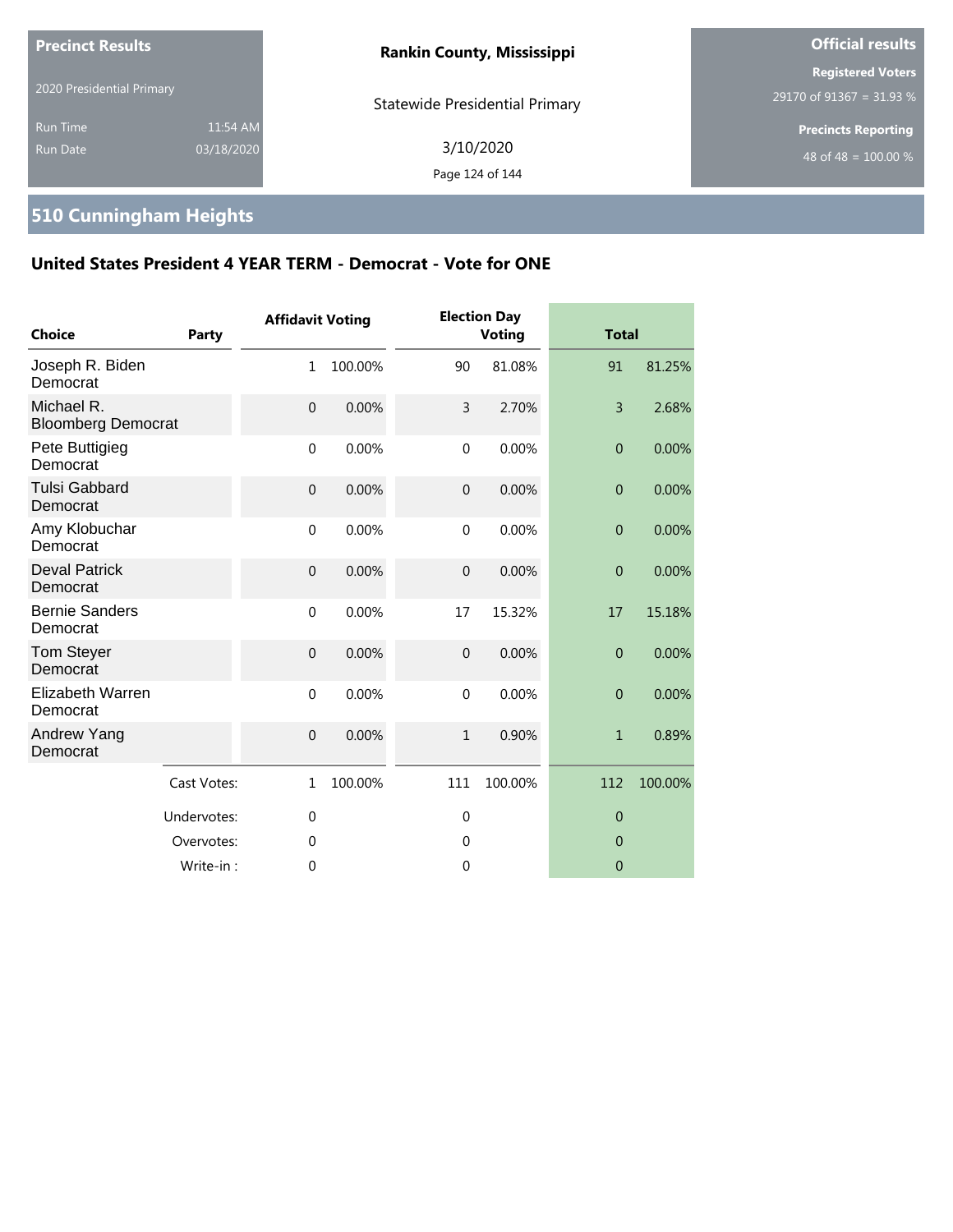| <b>Precinct Results</b>     |                        | <b>Rankin County, Mississippi</b>     | <b>Official results</b>                              |  |
|-----------------------------|------------------------|---------------------------------------|------------------------------------------------------|--|
| 2020 Presidential Primary   |                        | <b>Statewide Presidential Primary</b> | <b>Registered Voters</b><br>29170 of 91367 = 31.93 % |  |
| <b>Run Time</b><br>Run Date | 11:54 AM<br>03/18/2020 | 3/10/2020<br>Page 125 of 144          | <b>Precincts Reporting</b><br>48 of 48 = $100.00\%$  |  |

# **510 Cunningham Heights**

### **United States Senate 6 YEAR TERM - Democrat - Vote for ONE**

| <b>Choice</b>                                  | Party       | <b>Affidavit Voting</b> |          |     | <b>Election Day</b><br><b>Voting</b> | <b>Total</b> |         |
|------------------------------------------------|-------------|-------------------------|----------|-----|--------------------------------------|--------------|---------|
| <b>Tobey Bernard</b><br><b>Bartee Democrat</b> |             | 0                       | $0.00\%$ | 6   | 5.45%                                | 6            | 5.41%   |
| Jensen Bohren<br>Democrat                      |             | $\Omega$                | $0.00\%$ | 3   | 2.73%                                | 3            | 2.70%   |
| Mike Espy Democrat                             |             | 1                       | 100.00%  | 101 | 91.82%                               | 102          | 91.89%  |
|                                                | Cast Votes: | 1                       | 100.00%  | 110 | 100.00%                              | 111          | 100.00% |
|                                                | Undervotes: | $\Omega$                |          | 0   |                                      | 0            |         |
|                                                | Overvotes:  | $\Omega$                |          | 0   |                                      | 0            |         |
|                                                | Write-in:   | 0                       |          |     |                                      |              |         |

| Choice                            | Party       | <b>Affidavit Voting</b> |         |     | <b>Election Day</b><br><b>Voting</b> | <b>Total</b> |         |
|-----------------------------------|-------------|-------------------------|---------|-----|--------------------------------------|--------------|---------|
| Dorothy 'Dot' Benford<br>Democrat |             | 1                       | 100.00% | 71  | 65.74%                               | 72           | 66.06%  |
| Katelyn Lee<br>Democrat           |             | $\Omega$                | 0.00%   | 37  | 34.26%                               | 37           | 33.94%  |
|                                   | Cast Votes: | 1                       | 100.00% | 108 | 100.00%                              | 109          | 100.00% |
|                                   | Undervotes: | 0                       |         | 2   |                                      | 2            |         |
|                                   | Overvotes:  | 0                       |         | 0   |                                      | 0            |         |
|                                   | Write-in:   | 0                       |         |     |                                      | 1            |         |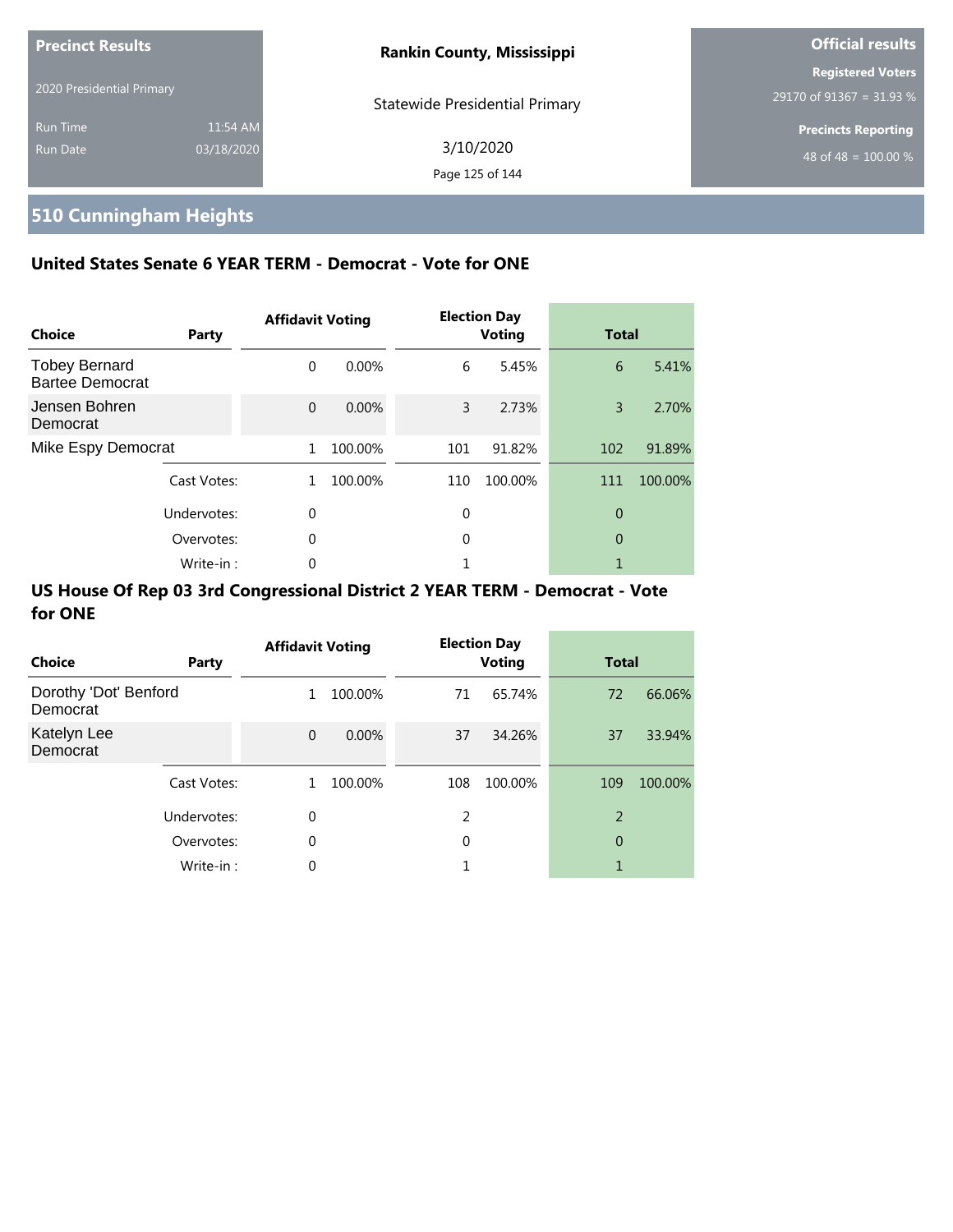| <b>Precinct Results</b><br>2020 Presidential Primary |                        | <b>Rankin County, Mississippi</b>     | <b>Official results</b>                                        |
|------------------------------------------------------|------------------------|---------------------------------------|----------------------------------------------------------------|
|                                                      |                        | <b>Statewide Presidential Primary</b> | Registered Voters<br>29170 of 91367 = 31.93 %                  |
| <b>Run Time</b><br>Run Date                          | 11:54 AM<br>03/18/2020 | 3/10/2020<br>Page 126 of 144          | <b>Precincts Reporting</b><br>48 of 48 = $\overline{100.00\%}$ |

### **510 Cunningham Heights**

### **United States President 4 YEAR TERM - Republican - Vote for ONE**

| Choice                                   | Party       | <b>Affidavit Voting</b> |          |          | <b>Election Day</b><br><b>Voting</b> | <b>Total</b>   |         |
|------------------------------------------|-------------|-------------------------|----------|----------|--------------------------------------|----------------|---------|
| Roque 'Rocky' De La<br>Fuente Republican |             | $\Omega$                | $0.00\%$ | $\Omega$ | 0.00%                                | $\overline{0}$ | 0.00%   |
| Donald J. Trump<br>Republican            |             | $\Omega$                | $0.00\%$ | 223      | 99.11%                               | 223            | 99.11%  |
| <b>Bill Weld Republican</b>              |             | $\Omega$                | $0.00\%$ | 2        | 0.89%                                | 2              | 0.89%   |
|                                          | Cast Votes: | $\Omega$                | $0.00\%$ | 225      | 100.00%                              | 225            | 100.00% |
|                                          | Undervotes: | $\Omega$                |          |          |                                      | 1              |         |
|                                          | Overvotes:  | $\Omega$                |          | 0        |                                      | 0              |         |
|                                          | Write-in:   | 0                       |          | 0        |                                      | 0              |         |

#### **United States Senate 6 YEAR TERM - Republican - Vote for ONE**

| <b>Choice</b>                  | Party       | <b>Affidavit Voting</b> |          |     | <b>Election Day</b><br><b>Voting</b> | <b>Total</b>   |         |
|--------------------------------|-------------|-------------------------|----------|-----|--------------------------------------|----------------|---------|
| Cindy Hyde-Smith<br>Republican |             | $\Omega$                | $0.00\%$ | 223 | 100.00%                              | 223            | 100.00% |
|                                | Cast Votes: | $\Omega$                | $0.00\%$ | 223 | 100.00%                              | 223            | 100.00% |
|                                | Undervotes: | 0                       |          |     |                                      |                |         |
|                                | Overvotes:  | $\Omega$                |          | 0   |                                      | 0              |         |
|                                | Write-in:   | 0                       |          | 2   |                                      | $\overline{2}$ |         |

| Choice                             | Party       | <b>Affidavit Voting</b> |          |             | <b>Election Day</b><br><b>Voting</b> | <b>Total</b>   |         |
|------------------------------------|-------------|-------------------------|----------|-------------|--------------------------------------|----------------|---------|
| <b>Michael Guest</b><br>Republican |             | 0                       | $0.00\%$ | 209         | 92.89%                               | 209            | 92.89%  |
| James Tulp<br>Republican           |             | $\mathbf{0}$            | $0.00\%$ | 16          | 7.11%                                | 16             | 7.11%   |
|                                    | Cast Votes: | $\Omega$                | $0.00\%$ | 225         | 100.00%                              | 225            | 100.00% |
|                                    | Undervotes: | 0                       |          | $\mathbf 0$ |                                      | 0              |         |
|                                    | Overvotes:  | $\theta$                |          | 0           |                                      | $\overline{0}$ |         |
|                                    | Write-in:   | 0                       |          |             |                                      |                |         |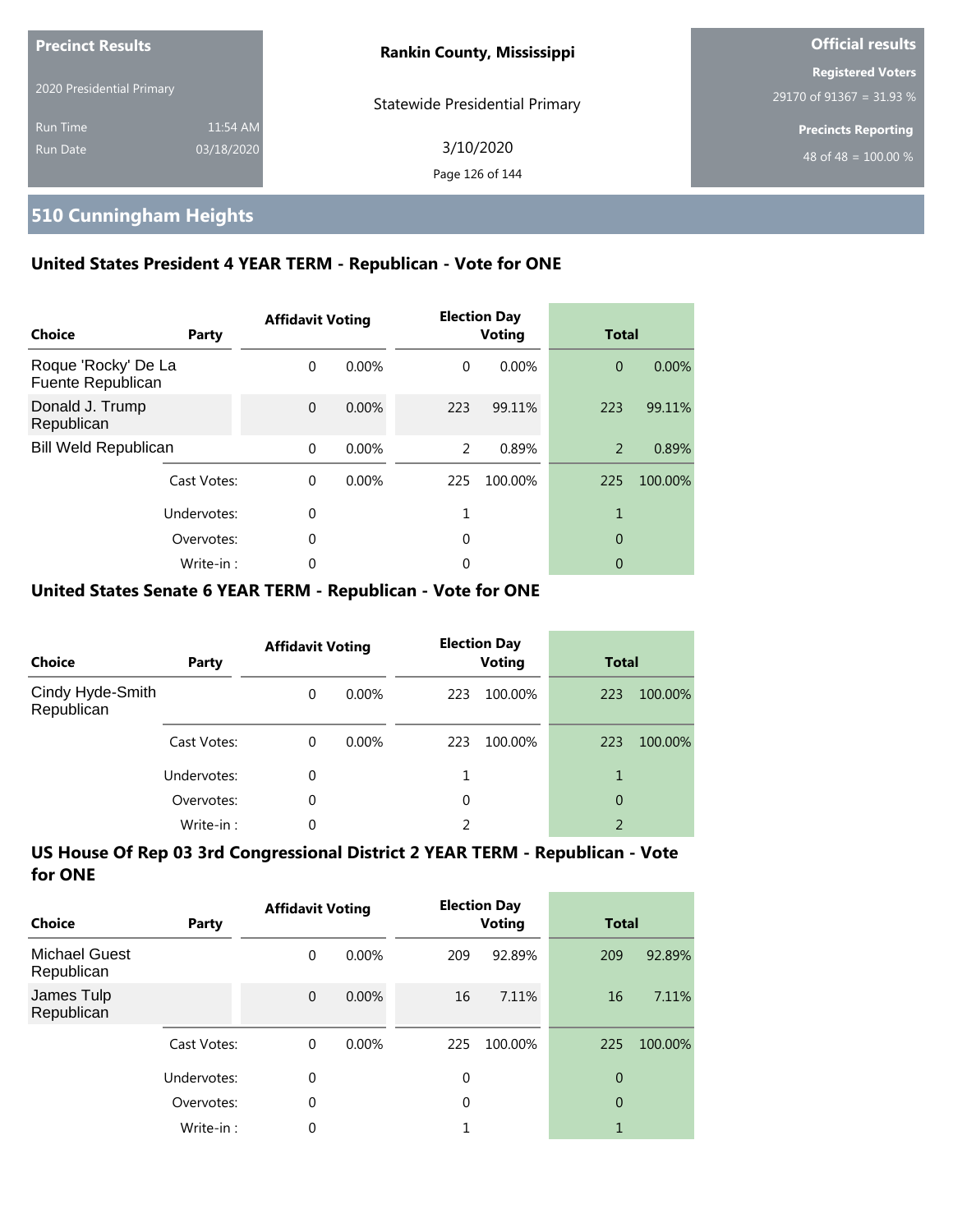| <b>Precinct Results</b>            |                        | <b>Rankin County, Mississippi</b>     | <b>Official results</b>                              |
|------------------------------------|------------------------|---------------------------------------|------------------------------------------------------|
| 2020 Presidential Primary          |                        | <b>Statewide Presidential Primary</b> | <b>Registered Voters</b><br>29170 of 91367 = 31.93 % |
| <b>Run Time</b><br><b>Run Date</b> | 11:54 AM<br>03/18/2020 | 3/10/2020<br>Page 127 of 144          | <b>Precincts Reporting</b><br>48 of 48 = $100.00\%$  |

# **512 Crest Park**

| <b>Choice</b>                           | Party       | <b>Affidavit Voting</b> |       |                | <b>Election Day</b><br><b>Voting</b> | <b>Total</b>   |         |
|-----------------------------------------|-------------|-------------------------|-------|----------------|--------------------------------------|----------------|---------|
| Joseph R. Biden<br>Democrat             |             | $\mathbf 0$             | 0.00% | 116            | 67.44%                               | 116            | 67.44%  |
| Michael R.<br><b>Bloomberg Democrat</b> |             | $\mathbf{0}$            | 0.00% | $\overline{4}$ | 2.33%                                | $\overline{4}$ | 2.33%   |
| Pete Buttigieg<br>Democrat              |             | $\mathbf 0$             | 0.00% | $\mathbf 0$    | 0.00%                                | $\overline{0}$ | 0.00%   |
| <b>Tulsi Gabbard</b><br>Democrat        |             | $\mathbf{0}$            | 0.00% | $\mathbf{1}$   | 0.58%                                | $\mathbf{1}$   | 0.58%   |
| Amy Klobuchar<br>Democrat               |             | $\mathbf{0}$            | 0.00% | $\mathbf{1}$   | 0.58%                                | $\mathbf{1}$   | 0.58%   |
| <b>Deval Patrick</b><br>Democrat        |             | $\mathbf{0}$            | 0.00% | $\mathbf 0$    | 0.00%                                | $\overline{0}$ | 0.00%   |
| <b>Bernie Sanders</b><br>Democrat       |             | $\mathbf 0$             | 0.00% | 47             | 27.33%                               | 47             | 27.33%  |
| <b>Tom Steyer</b><br>Democrat           |             | $\overline{0}$          | 0.00% | $\mathbf{1}$   | 0.58%                                | $\mathbf{1}$   | 0.58%   |
| Elizabeth Warren<br>Democrat            |             | $\mathbf 0$             | 0.00% | $\overline{2}$ | 1.16%                                | $\overline{2}$ | 1.16%   |
| Andrew Yang<br>Democrat                 |             | $\boldsymbol{0}$        | 0.00% | $\mathbf 0$    | 0.00%                                | $\theta$       | 0.00%   |
|                                         | Cast Votes: | $\mathbf 0$             | 0.00% | 172            | 100.00%                              | 172            | 100.00% |
|                                         | Undervotes: | $\mathbf 0$             |       | $\mathbf 0$    |                                      | $\theta$       |         |
|                                         | Overvotes:  | 0                       |       | 0              |                                      | $\theta$       |         |
|                                         | Write-in:   | $\mathbf 0$             |       | 1              |                                      | $\mathbf{1}$   |         |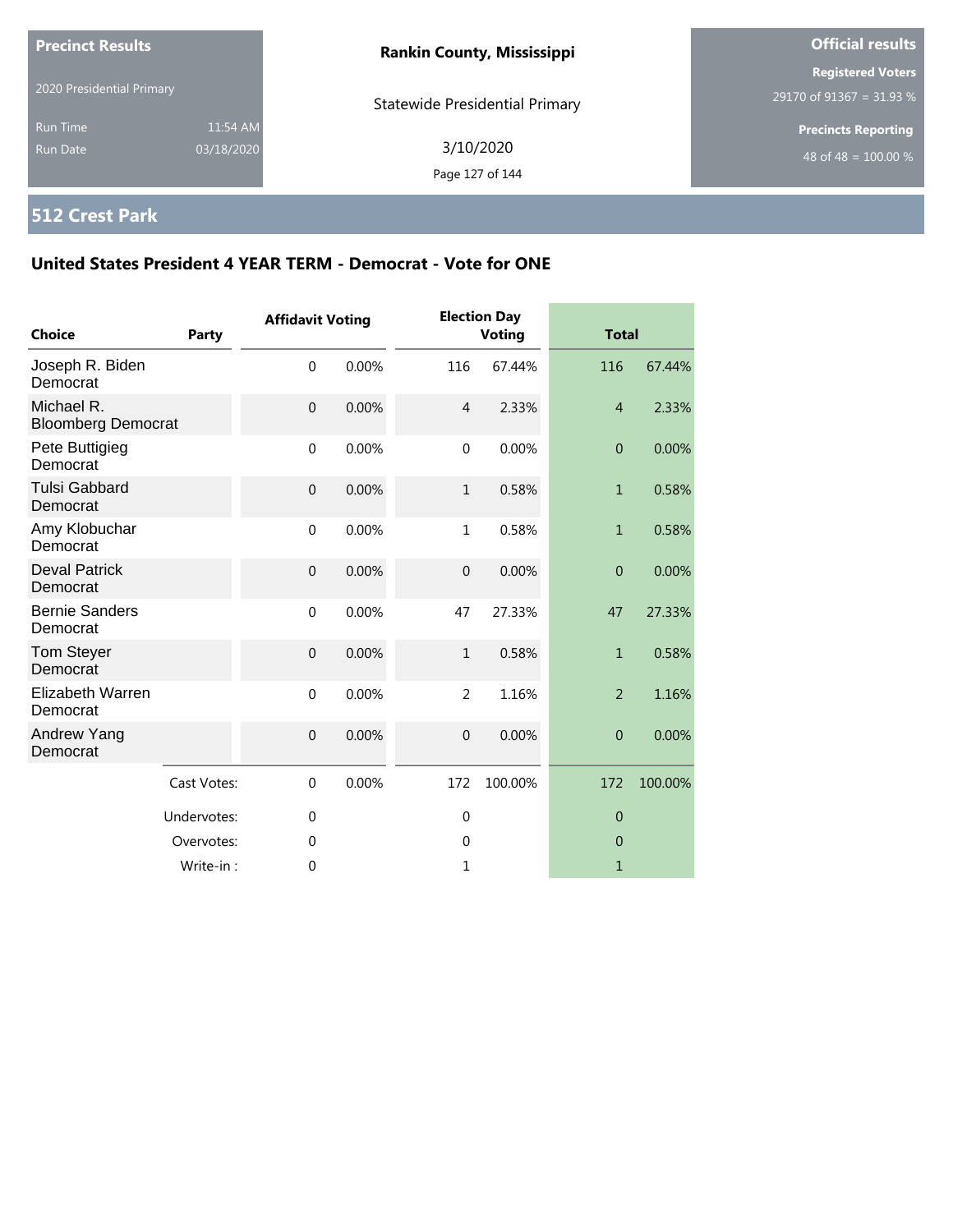| <b>Precinct Results</b>   |            | <b>Rankin County, Mississippi</b>     | <b>Official results</b>    |
|---------------------------|------------|---------------------------------------|----------------------------|
|                           |            |                                       | <b>Registered Voters</b>   |
| 2020 Presidential Primary |            | <b>Statewide Presidential Primary</b> | 29170 of 91367 = 31.93 %   |
| <b>Run Time</b>           | 11:54 AM   |                                       | <b>Precincts Reporting</b> |
| Run Date                  | 03/18/2020 | 3/10/2020                             | 48 of 48 = $100.00\%$      |
|                           |            | Page 128 of 144                       |                            |

# **512 Crest Park**

### **United States Senate 6 YEAR TERM - Democrat - Vote for ONE**

| Choice                                         | Party       | <b>Affidavit Voting</b> |          |     | <b>Election Day</b><br><b>Voting</b> | <b>Total</b>   |         |
|------------------------------------------------|-------------|-------------------------|----------|-----|--------------------------------------|----------------|---------|
| <b>Tobey Bernard</b><br><b>Bartee Democrat</b> |             | $\Omega$                | $0.00\%$ | 9   | 5.26%                                | 9              | 5.26%   |
| Jensen Bohren<br>Democrat                      |             | $\Omega$                | $0.00\%$ | 11  | 6.43%                                | 11             | 6.43%   |
| Mike Espy Democrat                             |             | $\Omega$                | 0.00%    | 151 | 88.30%                               | 151            | 88.30%  |
|                                                | Cast Votes: | $\Omega$                | $0.00\%$ | 171 | 100.00%                              | 171            | 100.00% |
|                                                | Undervotes: | $\Omega$                |          | 2   |                                      | $\overline{2}$ |         |
|                                                | Overvotes:  | $\Omega$                |          | 0   |                                      | 0              |         |
|                                                | Write-in:   | 0                       |          | 0   |                                      | 0              |         |

| Choice                            | Party       | <b>Affidavit Voting</b> |          |     | <b>Election Day</b><br><b>Voting</b> | <b>Total</b>   |         |
|-----------------------------------|-------------|-------------------------|----------|-----|--------------------------------------|----------------|---------|
| Dorothy 'Dot' Benford<br>Democrat |             | $\Omega$                | $0.00\%$ | 94  | 58.75%                               | 94             | 58.75%  |
| Katelyn Lee<br>Democrat           |             | $\Omega$                | $0.00\%$ | 66  | 41.25%                               | 66             | 41.25%  |
|                                   | Cast Votes: | $\mathbf 0$             | $0.00\%$ | 160 | 100.00%                              | 160            | 100.00% |
|                                   | Undervotes: | 0                       |          | 11  |                                      | 11             |         |
|                                   | Overvotes:  | 0                       |          | 0   |                                      | $\overline{0}$ |         |
|                                   | Write-in:   | 0                       |          | C.  |                                      | $\overline{2}$ |         |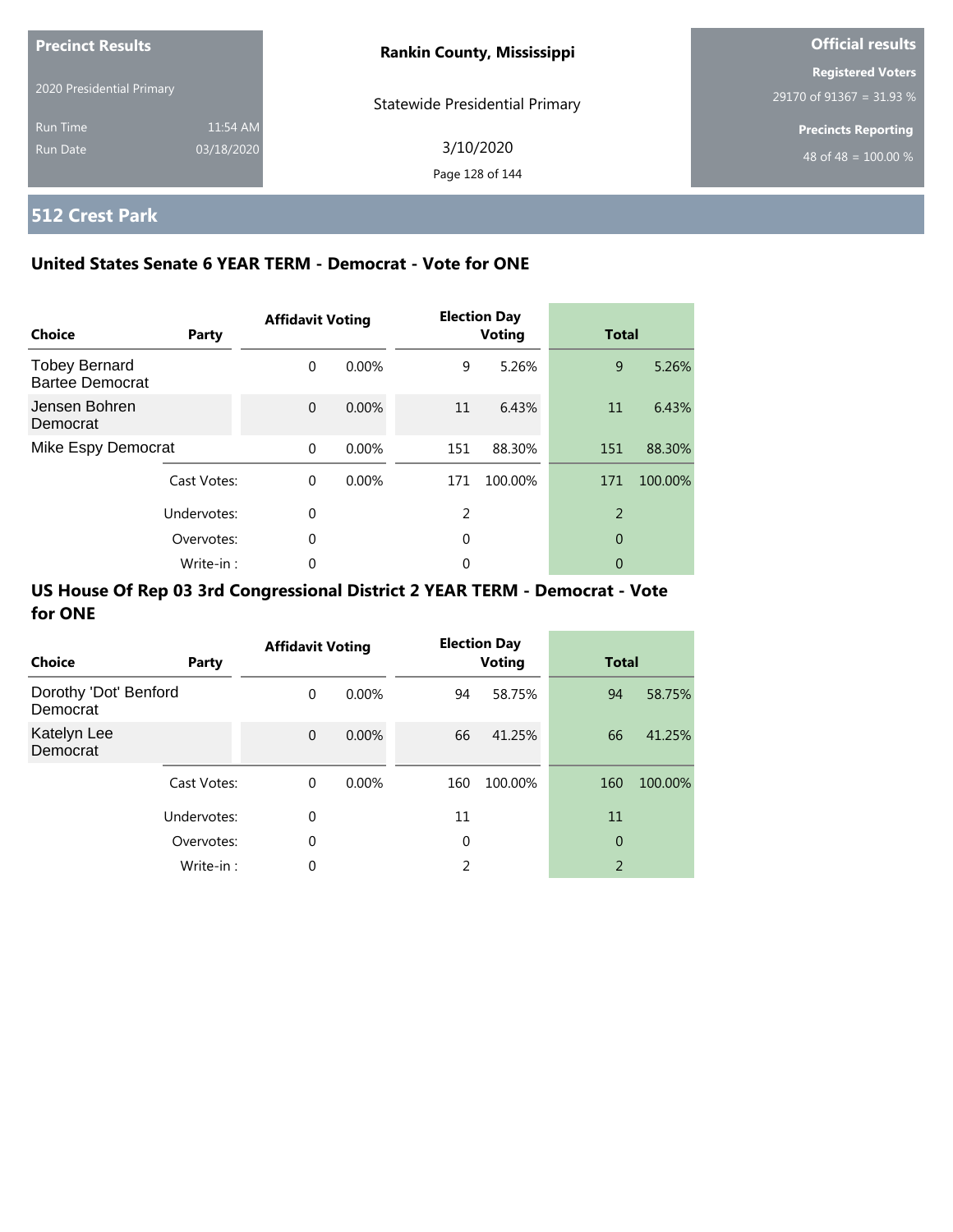| <b>Precinct Results</b><br>2020 Presidential Primary |                        | <b>Rankin County, Mississippi</b>     | <b>Official results</b>                              |
|------------------------------------------------------|------------------------|---------------------------------------|------------------------------------------------------|
|                                                      |                        | <b>Statewide Presidential Primary</b> | <b>Registered Voters</b><br>29170 of 91367 = 31.93 % |
| <b>Run Time</b><br>Run Date                          | 11:54 AM<br>03/18/2020 | 3/10/2020<br>Page 129 of 144          | <b>Precincts Reporting</b><br>48 of 48 = $100.00\%$  |

### **512 Crest Park**

### **United States President 4 YEAR TERM - Republican - Vote for ONE**

| Choice                                   | Party       | <b>Affidavit Voting</b> |          |     | <b>Election Day</b><br><b>Voting</b> |                | <b>Total</b> |  |
|------------------------------------------|-------------|-------------------------|----------|-----|--------------------------------------|----------------|--------------|--|
| Roque 'Rocky' De La<br>Fuente Republican |             | $\Omega$                | $0.00\%$ | 2   | 0.57%                                | 2              | 0.56%        |  |
| Donald J. Trump<br>Republican            |             | $\mathbf{1}$            | 100.00%  | 345 | 97.73%                               | 346            | 97.74%       |  |
| <b>Bill Weld Republican</b>              |             | $\Omega$                | 0.00%    | 6   | 1.70%                                | 6              | 1.69%        |  |
|                                          | Cast Votes: |                         | 100.00%  | 353 | 100.00%                              | 354            | 100.00%      |  |
|                                          | Undervotes: | $\Omega$                |          | 2   |                                      | $\overline{2}$ |              |  |
|                                          | Overvotes:  | $\Omega$                |          | 0   |                                      | 0              |              |  |
|                                          | Write-in:   |                         |          |     |                                      |                |              |  |

### **United States Senate 6 YEAR TERM - Republican - Vote for ONE**

| Choice                         | Party       | <b>Affidavit Voting</b> |         | <b>Election Day</b><br><b>Voting</b> |         | <b>Total</b> |         |
|--------------------------------|-------------|-------------------------|---------|--------------------------------------|---------|--------------|---------|
| Cindy Hyde-Smith<br>Republican |             |                         | 100.00% | 348                                  | 100.00% | 349          | 100.00% |
|                                | Cast Votes: |                         | 100.00% | 348                                  | 100.00% | 349          | 100.00% |
|                                | Undervotes: | 0                       |         | 4                                    |         | 4            |         |
|                                | Overvotes:  | 0                       |         | 0                                    |         | 0            |         |
|                                | Write-in:   | 0                       |         | 4                                    |         | 4            |         |

| Choice                             | Party       | <b>Affidavit Voting</b> |         |             | <b>Election Day</b><br>Voting |                | <b>Total</b> |  |
|------------------------------------|-------------|-------------------------|---------|-------------|-------------------------------|----------------|--------------|--|
| <b>Michael Guest</b><br>Republican |             | 1                       | 100.00% | 329         | 92.68%                        | 330            | 92.70%       |  |
| James Tulp<br>Republican           |             | $\mathbf{0}$            | 0.00%   | 26          | 7.32%                         | 26             | 7.30%        |  |
|                                    | Cast Votes: | 1                       | 100.00% | 355         | 100.00%                       | 356            | 100.00%      |  |
|                                    | Undervotes: | 0                       |         | 1           |                               | 1              |              |  |
|                                    | Overvotes:  | $\theta$                |         | $\mathbf 0$ |                               | $\overline{0}$ |              |  |
|                                    | Write-in:   | 0                       |         | 0           |                               | 0              |              |  |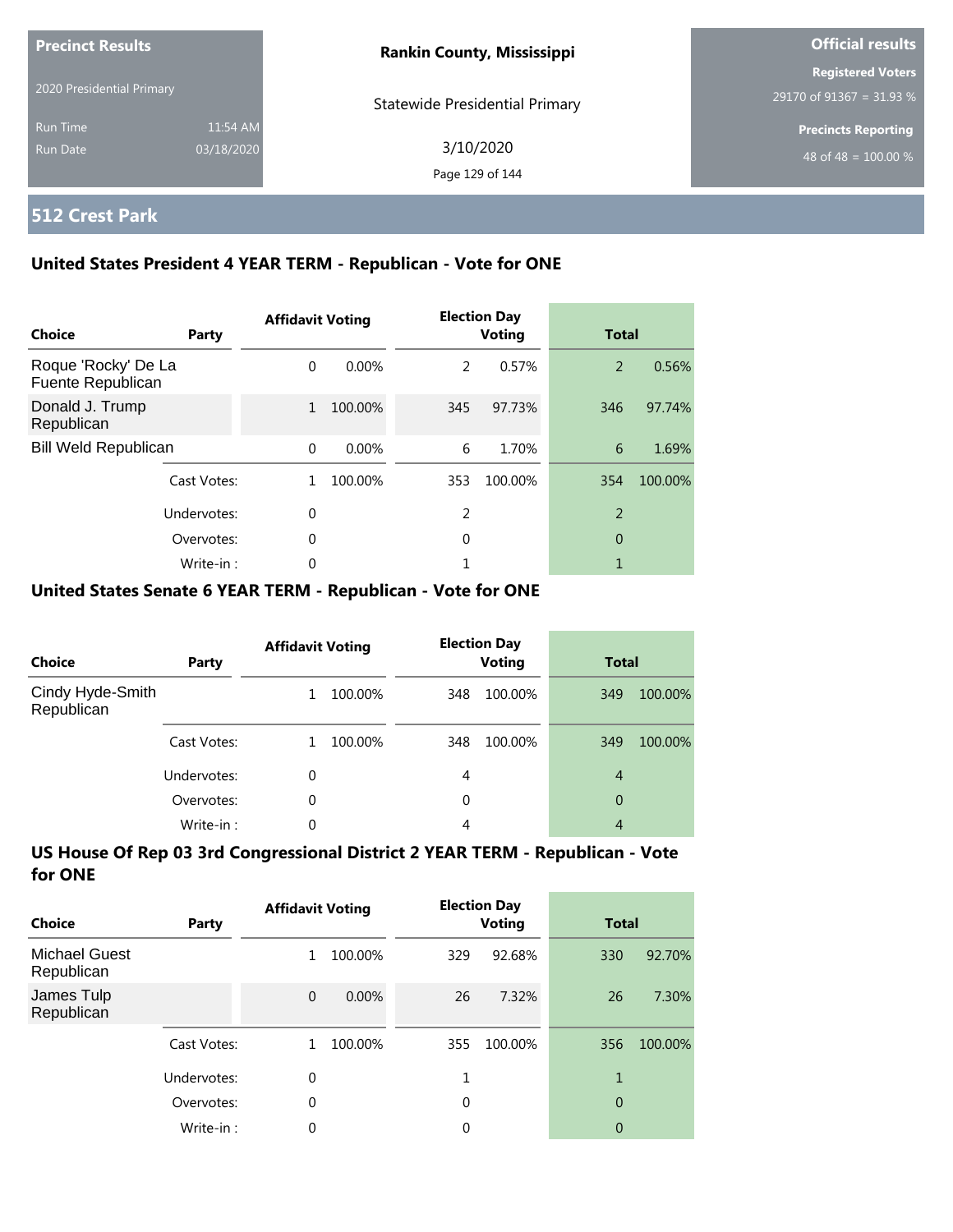| <b>Precinct Results</b>            |                        | <b>Rankin County, Mississippi</b>     | <b>Official results</b>                              |  |
|------------------------------------|------------------------|---------------------------------------|------------------------------------------------------|--|
| 2020 Presidential Primary          |                        | <b>Statewide Presidential Primary</b> | <b>Registered Voters</b><br>29170 of 91367 = 31.93 % |  |
| <b>Run Time</b><br><b>Run Date</b> | 11:54 AM<br>03/18/2020 | 3/10/2020<br>Page 130 of 144          | <b>Precincts Reporting</b><br>48 of 48 = $100.00\%$  |  |

### **514 North Mclaurin**

| Choice                                  | Party       | <b>Affidavit Voting</b> |         |                | <b>Election Day</b><br><b>Voting</b> |                | <b>Total</b> |  |
|-----------------------------------------|-------------|-------------------------|---------|----------------|--------------------------------------|----------------|--------------|--|
| Joseph R. Biden<br>Democrat             |             | $\mathbf{1}$            | 50.00%  | 40             | 57.97%                               | 41             | 57.75%       |  |
| Michael R.<br><b>Bloomberg Democrat</b> |             | $\mathbf 0$             | 0.00%   | $\mathbf{1}$   | 1.45%                                | $\mathbf{1}$   | 1.41%        |  |
| Pete Buttigieg<br>Democrat              |             | $\mathbf 0$             | 0.00%   | 2              | 2.90%                                | $\overline{2}$ | 2.82%        |  |
| <b>Tulsi Gabbard</b><br>Democrat        |             | $\mathbf 0$             | 0.00%   | $\overline{2}$ | 2.90%                                | $\overline{2}$ | 2.82%        |  |
| Amy Klobuchar<br>Democrat               |             | $\mathbf{0}$            | 0.00%   | $\mathbf{1}$   | 1.45%                                | 1              | 1.41%        |  |
| <b>Deval Patrick</b><br>Democrat        |             | $\mathbf 0$             | 0.00%   | $\mathbf{1}$   | 1.45%                                | $\mathbf{1}$   | 1.41%        |  |
| <b>Bernie Sanders</b><br>Democrat       |             | $\mathbf{1}$            | 50.00%  | 21             | 30.43%                               | 22             | 30.99%       |  |
| Tom Steyer<br>Democrat                  |             | $\mathbf 0$             | 0.00%   | $\mathbf{0}$   | 0.00%                                | $\overline{0}$ | 0.00%        |  |
| <b>Elizabeth Warren</b><br>Democrat     |             | $\mathbf 0$             | 0.00%   | $\mathbf{1}$   | 1.45%                                | $\mathbf{1}$   | 1.41%        |  |
| Andrew Yang<br>Democrat                 |             | $\mathbf 0$             | 0.00%   | $\overline{0}$ | 0.00%                                | $\overline{0}$ | 0.00%        |  |
|                                         | Cast Votes: | $\overline{2}$          | 100.00% | 69             | 100.00%                              | 71             | 100.00%      |  |
|                                         | Undervotes: | $\mathbf 0$             |         | 0              |                                      | $\overline{0}$ |              |  |
|                                         | Overvotes:  | $\mathbf 0$             |         | $\mathbf{0}$   |                                      | $\overline{0}$ |              |  |
|                                         | Write-in:   | $\Omega$                |         | $\mathbf 0$    |                                      | $\overline{0}$ |              |  |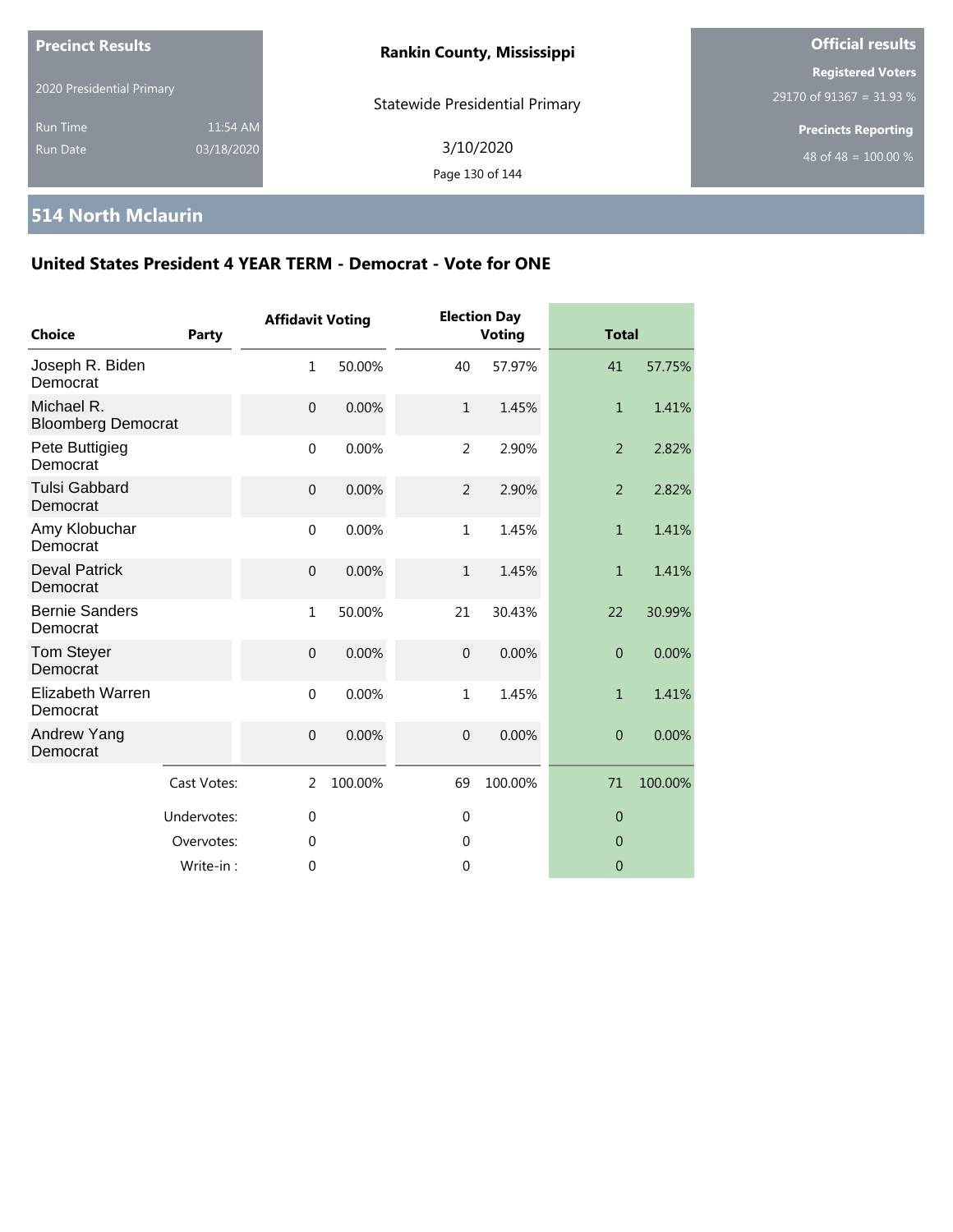| <b>Precinct Results</b><br>2020 Presidential Primary |                        | <b>Rankin County, Mississippi</b>     | <b>Official results</b>                              |  |  |
|------------------------------------------------------|------------------------|---------------------------------------|------------------------------------------------------|--|--|
|                                                      |                        | <b>Statewide Presidential Primary</b> | <b>Registered Voters</b><br>29170 of 91367 = 31.93 % |  |  |
| <b>Run Time</b><br>Run Date                          | 11:54 AM<br>03/18/2020 | 3/10/2020<br>Page 131 of 144          | <b>Precincts Reporting</b><br>48 of 48 = $100.00\%$  |  |  |

# **514 North Mclaurin**

### **United States Senate 6 YEAR TERM - Democrat - Vote for ONE**

| Choice                                         | Party       | <b>Affidavit Voting</b> |         |    | <b>Election Day</b><br><b>Voting</b> |                | <b>Total</b> |  |
|------------------------------------------------|-------------|-------------------------|---------|----|--------------------------------------|----------------|--------------|--|
| <b>Tobey Bernard</b><br><b>Bartee Democrat</b> |             | $\Omega$                | 0.00%   | 3  | 4.48%                                | 3              | 4.35%        |  |
| Jensen Bohren<br>Democrat                      |             | $\Omega$                | 0.00%   | 5. | 7.46%                                | 5              | 7.25%        |  |
| Mike Espy Democrat                             |             | $\mathcal{P}$           | 100.00% | 59 | 88.06%                               | 61             | 88.41%       |  |
|                                                | Cast Votes: | 2                       | 100.00% | 67 | 100.00%                              | 69             | 100.00%      |  |
|                                                | Undervotes: | $\Omega$                |         | 2  |                                      | $\overline{2}$ |              |  |
| Overvotes:                                     |             | 0                       |         | 0  |                                      | 0              |              |  |
|                                                | Write-in:   | 0                       |         | 0  |                                      | 0              |              |  |

| Choice                            | Party       | <b>Affidavit Voting</b> |         |    | <b>Election Day</b><br><b>Voting</b> | <b>Total</b> |         |
|-----------------------------------|-------------|-------------------------|---------|----|--------------------------------------|--------------|---------|
| Dorothy 'Dot' Benford<br>Democrat |             | 1                       | 50.00%  | 26 | 41.94%                               | 27           | 42.19%  |
| Katelyn Lee<br>Democrat           |             | $\mathbf{1}$            | 50.00%  | 36 | 58.06%                               | 37           | 57.81%  |
|                                   | Cast Votes: | 2                       | 100.00% | 62 | 100.00%                              | 64           | 100.00% |
|                                   | Undervotes: | $\mathbf 0$             |         | 7  |                                      | 7            |         |
|                                   | Overvotes:  | 0                       |         | 0  |                                      | 0            |         |
|                                   | Write-in:   | $\Omega$                |         | 0  |                                      | 0            |         |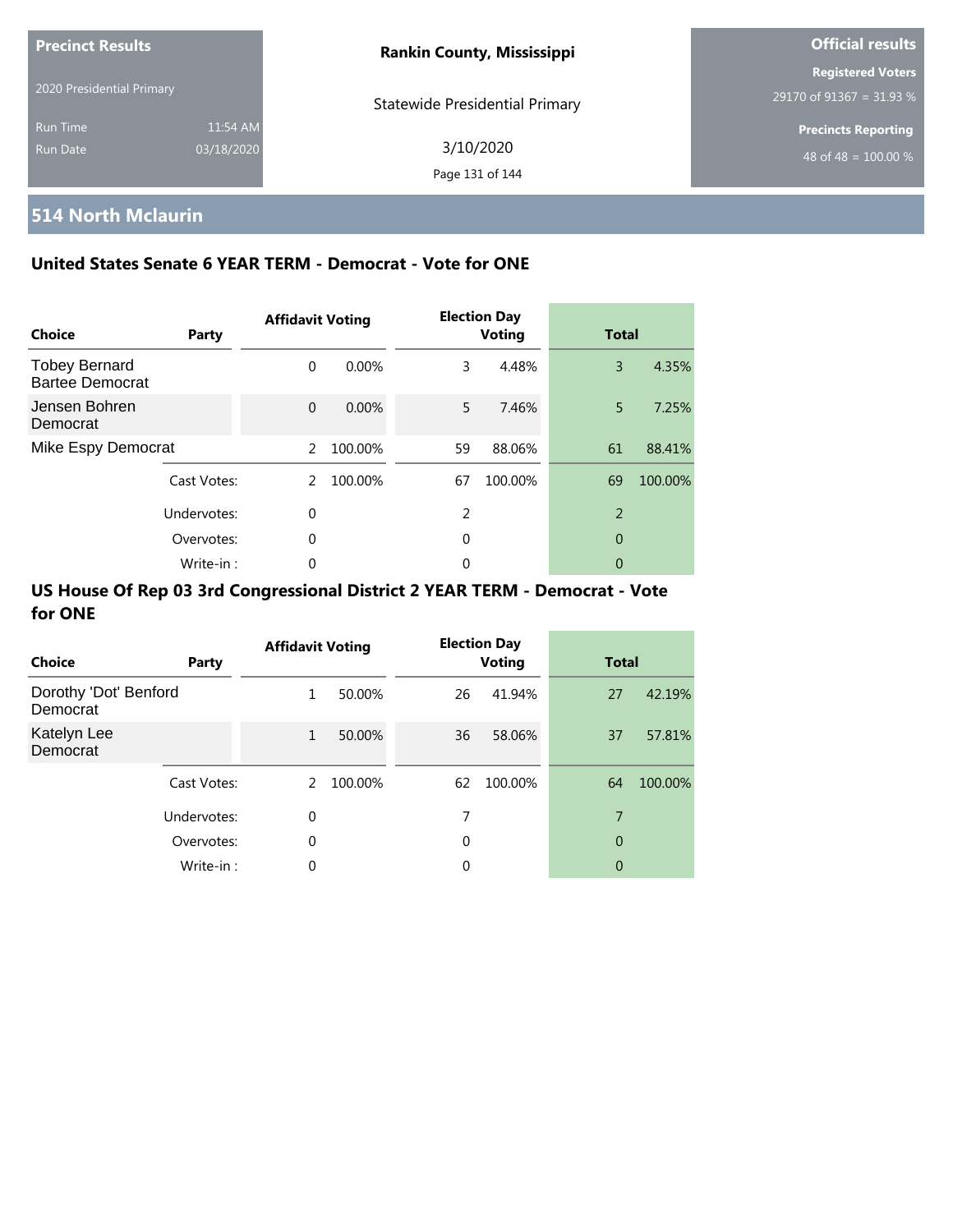| <b>Precinct Results</b><br>2020 Presidential Primary |                        | <b>Rankin County, Mississippi</b>     | <b>Official results</b>                              |  |  |
|------------------------------------------------------|------------------------|---------------------------------------|------------------------------------------------------|--|--|
|                                                      |                        | <b>Statewide Presidential Primary</b> | <b>Registered Voters</b><br>29170 of 91367 = 31.93 % |  |  |
| <b>Run Time</b><br>Run Date                          | 11:54 AM<br>03/18/2020 | 3/10/2020<br>Page 132 of 144          | <b>Precincts Reporting</b><br>48 of 48 = $100.00\%$  |  |  |

### **514 North Mclaurin**

### **United States President 4 YEAR TERM - Republican - Vote for ONE**

| Choice                                   | Party       | <b>Affidavit Voting</b> |          |          | <b>Election Day</b><br><b>Voting</b> | <b>Total</b>   |         |
|------------------------------------------|-------------|-------------------------|----------|----------|--------------------------------------|----------------|---------|
| Roque 'Rocky' De La<br>Fuente Republican |             | $\Omega$                | 0.00%    | $\Omega$ | $0.00\%$                             | $\overline{0}$ | 0.00%   |
| Donald J. Trump<br>Republican            |             | $\Omega$                | 0.00%    | 226      | 98.26%                               | 226            | 98.26%  |
| <b>Bill Weld Republican</b>              |             | $\Omega$                | 0.00%    | 4        | 1.74%                                | $\overline{4}$ | 1.74%   |
|                                          | Cast Votes: | $\Omega$                | $0.00\%$ | 230      | 100.00%                              | 230            | 100.00% |
|                                          | Undervotes: | 0                       |          | 0        |                                      | 0              |         |
|                                          | Overvotes:  | $\mathbf 0$             |          |          |                                      | 1              |         |
|                                          | Write-in:   | 0                       |          | 0        |                                      | 0              |         |

### **United States Senate 6 YEAR TERM - Republican - Vote for ONE**

| <b>Choice</b>                  | Party       | <b>Affidavit Voting</b> |          | <b>Election Day</b><br><b>Voting</b> |         | <b>Total</b>   |         |
|--------------------------------|-------------|-------------------------|----------|--------------------------------------|---------|----------------|---------|
| Cindy Hyde-Smith<br>Republican |             | $\Omega$                | $0.00\%$ | 228                                  | 100.00% | 228            | 100.00% |
|                                | Cast Votes: | $\Omega$                | $0.00\%$ | 228                                  | 100.00% | 228            | 100.00% |
|                                | Undervotes: | 0                       |          |                                      |         |                |         |
|                                | Overvotes:  | $\Omega$                |          | 0                                    |         | 0              |         |
|                                | Write-in:   | 0                       |          | 2                                    |         | $\overline{2}$ |         |

| Choice                             | Party       | <b>Affidavit Voting</b> |          |             | <b>Election Day</b><br>Voting |                | <b>Total</b> |  |
|------------------------------------|-------------|-------------------------|----------|-------------|-------------------------------|----------------|--------------|--|
| <b>Michael Guest</b><br>Republican |             | 0                       | $0.00\%$ | 206         | 89.57%                        | 206            | 89.57%       |  |
| James Tulp<br>Republican           |             | $\mathbf 0$             | 0.00%    | 24          | 10.43%                        | 24             | 10.43%       |  |
|                                    | Cast Votes: | $\Omega$                | $0.00\%$ | 230         | 100.00%                       | 230            | 100.00%      |  |
|                                    | Undervotes: | $\mathbf 0$             |          | $\mathbf 0$ |                               | $\overline{0}$ |              |  |
|                                    | Overvotes:  | $\mathbf 0$             |          | 1           |                               | 1              |              |  |
|                                    | Write-in:   | 0                       |          | 0           |                               | 0              |              |  |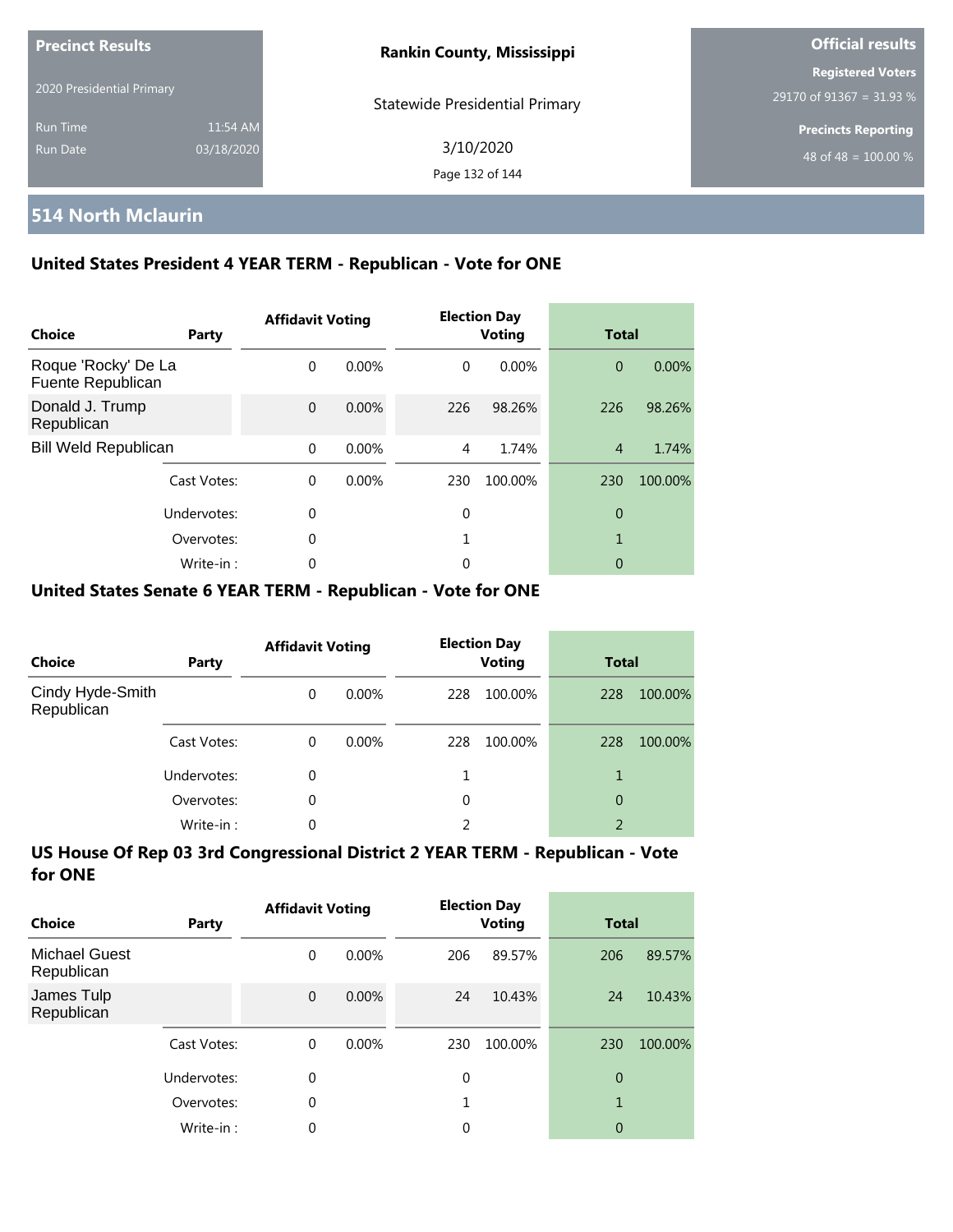| <b>Precinct Results</b>     |                        | <b>Rankin County, Mississippi</b>     | <b>Official results</b>                                        |  |
|-----------------------------|------------------------|---------------------------------------|----------------------------------------------------------------|--|
| 2020 Presidential Primary   |                        | <b>Statewide Presidential Primary</b> | <b>Registered Voters</b><br>29170 of 91367 = 31.93 %           |  |
| <b>Run Time</b><br>Run Date | 11:54 AM<br>03/18/2020 | 3/10/2020<br>Page 133 of 144          | <b>Precincts Reporting</b><br>48 of 48 = $\overline{100.00\%}$ |  |

# **515 South Mclaurin**

| <b>Choice</b>                           | <b>Party</b> | <b>Affidavit Voting</b> |         |                  | <b>Election Day</b><br>Voting | <b>Total</b>   |         |
|-----------------------------------------|--------------|-------------------------|---------|------------------|-------------------------------|----------------|---------|
| Joseph R. Biden<br>Democrat             |              | $\mathbf 0$             | 0.00%   | 55               | 69.62%                        | 55             | 68.75%  |
| Michael R.<br><b>Bloomberg Democrat</b> |              | $\overline{0}$          | 0.00%   | $\mathbf{1}$     | 1.27%                         | $\mathbf{1}$   | 1.25%   |
| Pete Buttigieg<br>Democrat              |              | $\mathbf 0$             | 0.00%   | $\mathbf 0$      | 0.00%                         | $\overline{0}$ | 0.00%   |
| <b>Tulsi Gabbard</b><br>Democrat        |              | $\mathbf{0}$            | 0.00%   | $\overline{0}$   | 0.00%                         | $\overline{0}$ | 0.00%   |
| Amy Klobuchar<br>Democrat               |              | $\mathbf{0}$            | 0.00%   | 1                | 1.27%                         | $\mathbf{1}$   | 1.25%   |
| <b>Deval Patrick</b><br>Democrat        |              | $\mathbf 0$             | 0.00%   | $\mathbf 0$      | 0.00%                         | $\overline{0}$ | 0.00%   |
| <b>Bernie Sanders</b><br>Democrat       |              | 1                       | 100.00% | 22               | 27.85%                        | 23             | 28.75%  |
| <b>Tom Steyer</b><br>Democrat           |              | $\overline{0}$          | 0.00%   | $\boldsymbol{0}$ | 0.00%                         | $\overline{0}$ | 0.00%   |
| Elizabeth Warren<br>Democrat            |              | $\mathbf 0$             | 0.00%   | $\mathbf 0$      | 0.00%                         | $\overline{0}$ | 0.00%   |
| Andrew Yang<br>Democrat                 |              | $\mathbf{0}$            | 0.00%   | $\overline{0}$   | 0.00%                         | $\overline{0}$ | 0.00%   |
|                                         | Cast Votes:  | $\mathbf{1}$            | 100.00% | 79               | 100.00%                       | 80             | 100.00% |
|                                         | Undervotes:  | $\mathbf 0$             |         | $\mathbf 0$      |                               | $\overline{0}$ |         |
|                                         | Overvotes:   | $\Omega$                |         | $\Omega$         |                               | $\overline{0}$ |         |
|                                         | Write-in:    | 0                       |         | $\mathbf 0$      |                               | $\overline{0}$ |         |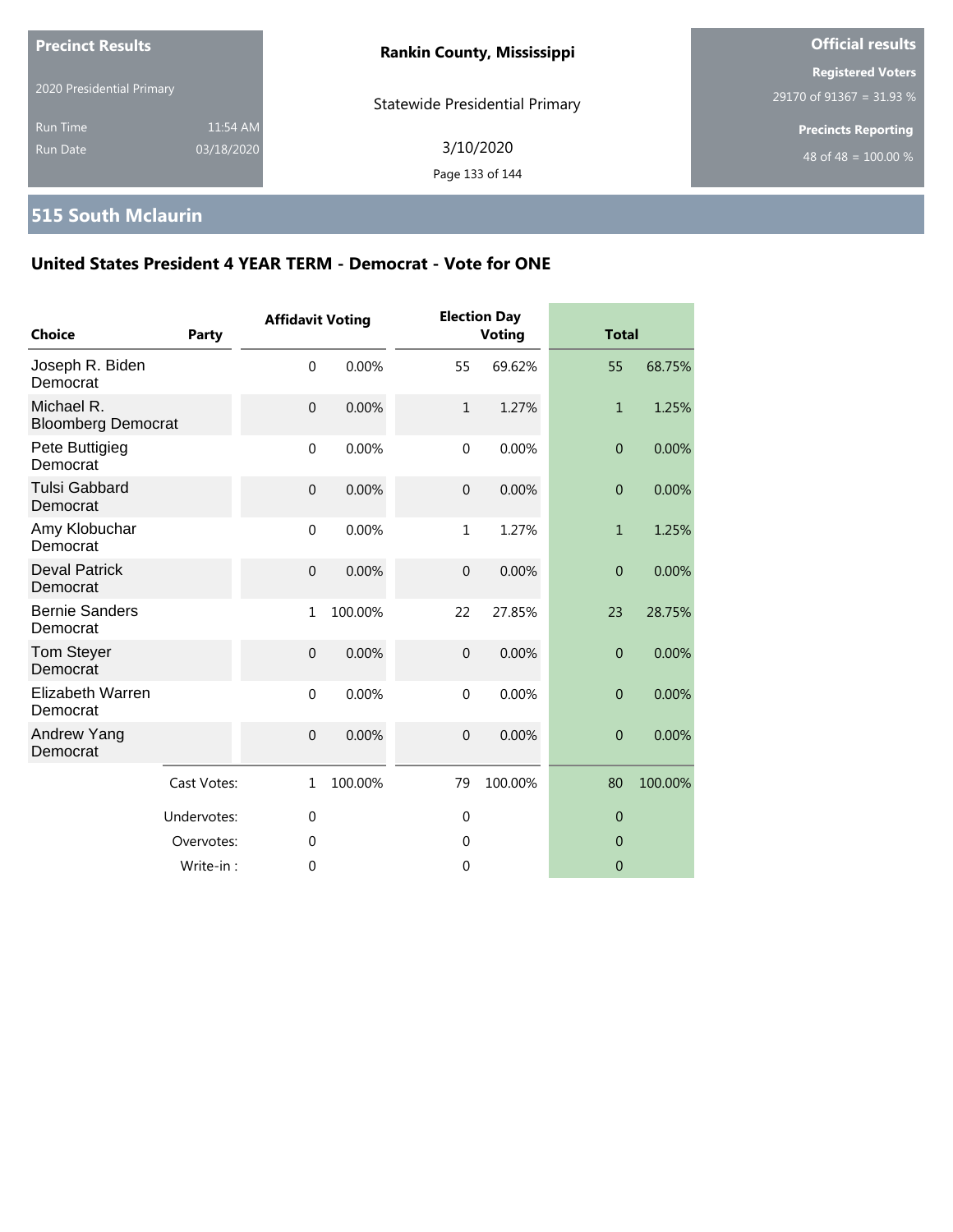| <b>Precinct Results</b>     |                        | <b>Rankin County, Mississippi</b>     | <b>Official results</b>                                |
|-----------------------------|------------------------|---------------------------------------|--------------------------------------------------------|
| 2020 Presidential Primary   |                        | <b>Statewide Presidential Primary</b> | <b>Registered Voters</b><br>29170 of 91367 = 31.93 $%$ |
| <b>Run Time</b><br>Run Date | 11:54 AM<br>03/18/2020 | 3/10/2020<br>Page 134 of 144          | <b>Precincts Reporting</b><br>48 of 48 = $100.00\%$    |

# **515 South Mclaurin**

### **United States Senate 6 YEAR TERM - Democrat - Vote for ONE**

| Choice                                         | Party       | <b>Affidavit Voting</b> |         |    | <b>Election Day</b><br><b>Voting</b> | <b>Total</b>   |         |
|------------------------------------------------|-------------|-------------------------|---------|----|--------------------------------------|----------------|---------|
| <b>Tobey Bernard</b><br><b>Bartee Democrat</b> |             | $\Omega$                | 0.00%   | 4  | 5.19%                                | $\overline{4}$ | 5.13%   |
| Jensen Bohren<br>Democrat                      |             | $\Omega$                | 0.00%   | 4  | 5.19%                                | $\overline{4}$ | 5.13%   |
| Mike Espy Democrat                             |             | 1                       | 100.00% | 69 | 89.61%                               | 70             | 89.74%  |
|                                                | Cast Votes: | 1.                      | 100.00% | 77 | 100.00%                              | 78             | 100.00% |
|                                                | Undervotes: | $\Omega$                |         | 2  |                                      | $\overline{2}$ |         |
|                                                | Overvotes:  | 0                       |         | 0  |                                      | 0              |         |
|                                                | Write-in:   | 0                       |         | 0  |                                      | 0              |         |

| Choice                            | Party       | <b>Affidavit Voting</b> |          |    | <b>Election Day</b><br><b>Voting</b> | <b>Total</b>   |         |
|-----------------------------------|-------------|-------------------------|----------|----|--------------------------------------|----------------|---------|
| Dorothy 'Dot' Benford<br>Democrat |             | $\Omega$                | $0.00\%$ | 38 | 52.78%                               | 38             | 52.05%  |
| Katelyn Lee<br>Democrat           |             | $\mathbf{1}$            | 100.00%  | 34 | 47.22%                               | 35             | 47.95%  |
|                                   | Cast Votes: | 1.                      | 100.00%  | 72 | 100.00%                              | 73             | 100.00% |
|                                   | Undervotes: | $\mathbf 0$             |          | 6  |                                      | 6              |         |
|                                   | Overvotes:  | 0                       |          | 0  |                                      | $\overline{0}$ |         |
|                                   | Write-in:   | $\Omega$                |          |    |                                      |                |         |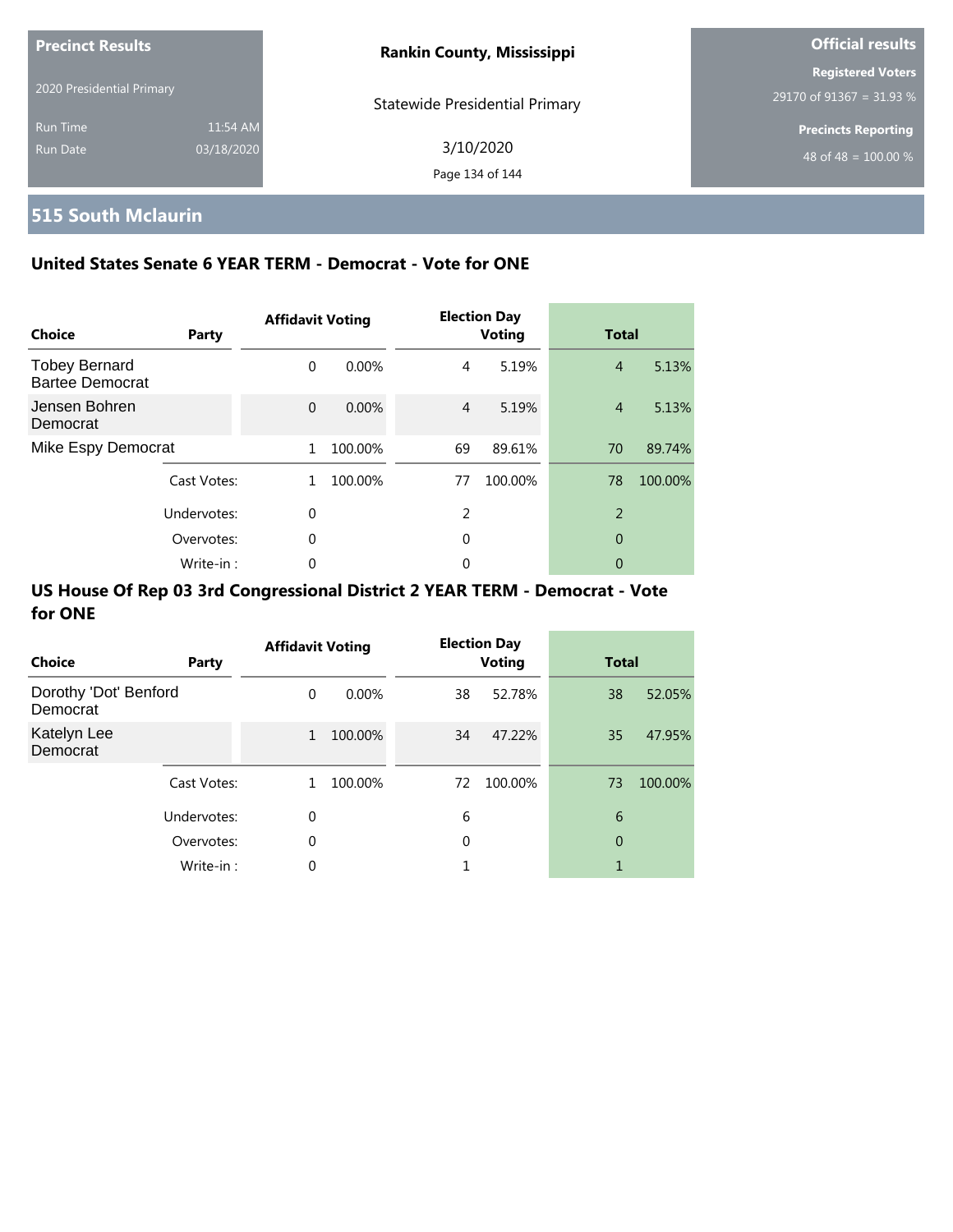| <b>Precinct Results</b>   |            | <b>Rankin County, Mississippi</b>     | <b>Official results</b>    |  |
|---------------------------|------------|---------------------------------------|----------------------------|--|
| 2020 Presidential Primary |            |                                       | <b>Registered Voters</b>   |  |
|                           |            | <b>Statewide Presidential Primary</b> | 29170 of 91367 = 31.93 %   |  |
| <b>Run Time</b>           | 11:54 AM   |                                       | <b>Precincts Reporting</b> |  |
| Run Date                  | 03/18/2020 | 3/10/2020                             | 48 of 48 = $100.00\%$      |  |
|                           |            | Page 135 of 144                       |                            |  |

### **515 South Mclaurin**

### **United States President 4 YEAR TERM - Republican - Vote for ONE**

| Choice                                   | Party       | <b>Affidavit Voting</b> |          |     | <b>Election Day</b><br><b>Voting</b> | <b>Total</b> |         |
|------------------------------------------|-------------|-------------------------|----------|-----|--------------------------------------|--------------|---------|
| Roque 'Rocky' De La<br>Fuente Republican |             | $\Omega$                | 0.00%    | 1   | 0.39%                                | 1            | 0.39%   |
| Donald J. Trump<br>Republican            |             | $\Omega$                | 0.00%    | 254 | 98.83%                               | 254          | 98.83%  |
| <b>Bill Weld Republican</b>              |             | $\Omega$                | 0.00%    | 2   | 0.78%                                | 2            | 0.78%   |
|                                          | Cast Votes: | $\Omega$                | $0.00\%$ | 257 | 100.00%                              | 257          | 100.00% |
|                                          | Undervotes: | 0                       |          |     |                                      | 1            |         |
|                                          | Overvotes:  | 0                       |          |     |                                      | 1            |         |
|                                          | Write-in:   | 0                       |          | 0   |                                      | 0            |         |

### **United States Senate 6 YEAR TERM - Republican - Vote for ONE**

| <b>Choice</b>                  | Party       | <b>Affidavit Voting</b> |          |     | <b>Election Day</b><br><b>Voting</b> |     | <b>Total</b> |
|--------------------------------|-------------|-------------------------|----------|-----|--------------------------------------|-----|--------------|
| Cindy Hyde-Smith<br>Republican |             | $\Omega$                | $0.00\%$ | 257 | 100.00%                              | 257 | 100.00%      |
|                                | Cast Votes: | $\Omega$                | $0.00\%$ | 257 | 100.00%                              | 257 | 100.00%      |
|                                | Undervotes: | 0                       |          | 2   |                                      | 2   |              |
|                                | Overvotes:  | $\Omega$                |          | 0   |                                      | 0   |              |
|                                | Write-in:   | 0                       |          | 0   |                                      | 0   |              |

| Choice                             | Party       | <b>Affidavit Voting</b> |          |     | <b>Election Day</b><br><b>Voting</b> | <b>Total</b>   |         |
|------------------------------------|-------------|-------------------------|----------|-----|--------------------------------------|----------------|---------|
| <b>Michael Guest</b><br>Republican |             | 0                       | $0.00\%$ | 230 | 89.49%                               | 230            | 89.49%  |
| James Tulp<br>Republican           |             | $\mathbf{0}$            | $0.00\%$ | 27  | 10.51%                               | 27             | 10.51%  |
|                                    | Cast Votes: | $\Omega$                | $0.00\%$ | 257 | 100.00%                              | 257            | 100.00% |
|                                    | Undervotes: | 0                       |          | 2   |                                      | $\overline{2}$ |         |
|                                    | Overvotes:  | 0                       |          | 0   |                                      | 0              |         |
|                                    | Write-in:   | 0                       |          | 0   |                                      | 0              |         |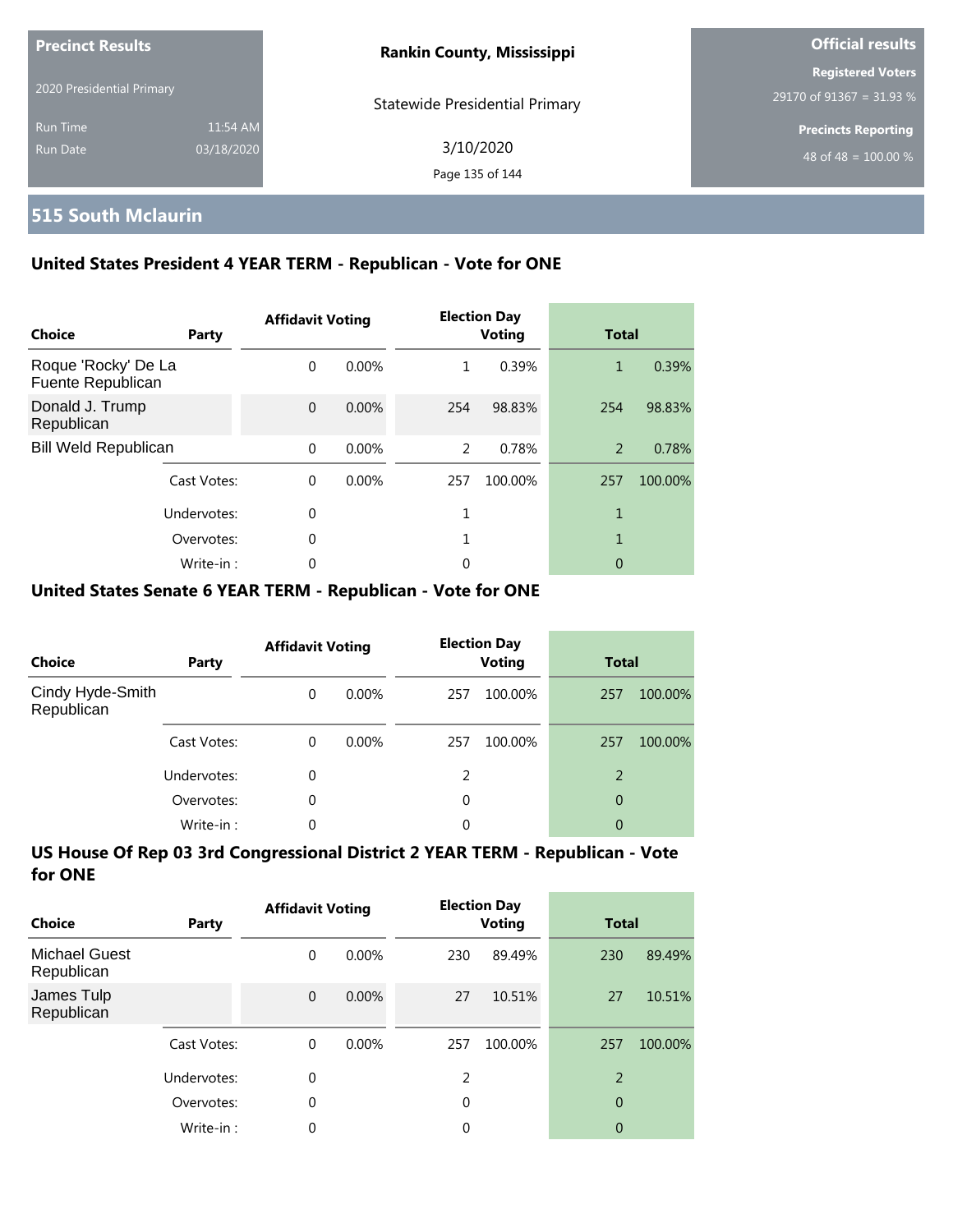| <b>Precinct Results</b>     |                        | <b>Rankin County, Mississippi</b>     | <b>Official results</b>                              |  |
|-----------------------------|------------------------|---------------------------------------|------------------------------------------------------|--|
| 2020 Presidential Primary   |                        | <b>Statewide Presidential Primary</b> | <b>Registered Voters</b><br>29170 of 91367 = 31.93 % |  |
| <b>Run Time</b><br>Run Date | 11:54 AM<br>03/18/2020 | 3/10/2020<br>Page 136 of 144          | <b>Precincts Reporting</b><br>48 of 48 = $100.00\%$  |  |

# **516 Springhill**

| <b>Choice</b>                           | <b>Party</b> | <b>Affidavit Voting</b> |       |                | <b>Election Day</b><br><b>Voting</b> | <b>Total</b>     |         |
|-----------------------------------------|--------------|-------------------------|-------|----------------|--------------------------------------|------------------|---------|
| Joseph R. Biden<br>Democrat             |              | $\mathbf 0$             | 0.00% | 57             | 67.06%                               | 57               | 67.06%  |
| Michael R.<br><b>Bloomberg Democrat</b> |              | $\mathbf{0}$            | 0.00% | $\overline{2}$ | 2.35%                                | $\overline{2}$   | 2.35%   |
| Pete Buttigieg<br>Democrat              |              | $\mathbf 0$             | 0.00% | $\mathbf{1}$   | 1.18%                                | $\mathbf{1}$     | 1.18%   |
| <b>Tulsi Gabbard</b><br>Democrat        |              | $\mathbf{0}$            | 0.00% | $\mathbf{1}$   | 1.18%                                | $\mathbf{1}$     | 1.18%   |
| Amy Klobuchar<br>Democrat               |              | $\mathbf 0$             | 0.00% | $\mathbf{0}$   | 0.00%                                | $\boldsymbol{0}$ | 0.00%   |
| <b>Deval Patrick</b><br>Democrat        |              | $\mathbf 0$             | 0.00% | $\mathbf 0$    | 0.00%                                | $\mathbf{0}$     | 0.00%   |
| <b>Bernie Sanders</b><br>Democrat       |              | $\mathbf 0$             | 0.00% | 24             | 28.24%                               | 24               | 28.24%  |
| <b>Tom Steyer</b><br>Democrat           |              | $\mathbf 0$             | 0.00% | $\overline{0}$ | 0.00%                                | $\overline{0}$   | 0.00%   |
| Elizabeth Warren<br>Democrat            |              | $\mathbf 0$             | 0.00% | $\Omega$       | 0.00%                                | $\overline{0}$   | 0.00%   |
| Andrew Yang<br>Democrat                 |              | $\mathbf 0$             | 0.00% | $\overline{0}$ | 0.00%                                | $\boldsymbol{0}$ | 0.00%   |
|                                         | Cast Votes:  | $\mathbf 0$             | 0.00% | 85             | 100.00%                              | 85               | 100.00% |
|                                         | Undervotes:  | $\mathbf 0$             |       | $\mathbf{0}$   |                                      | $\theta$         |         |
|                                         | Overvotes:   | $\theta$                |       | $\mathbf{1}$   |                                      | $\mathbf{1}$     |         |
|                                         | Write-in:    | 0                       |       | 0              |                                      | $\mathbf 0$      |         |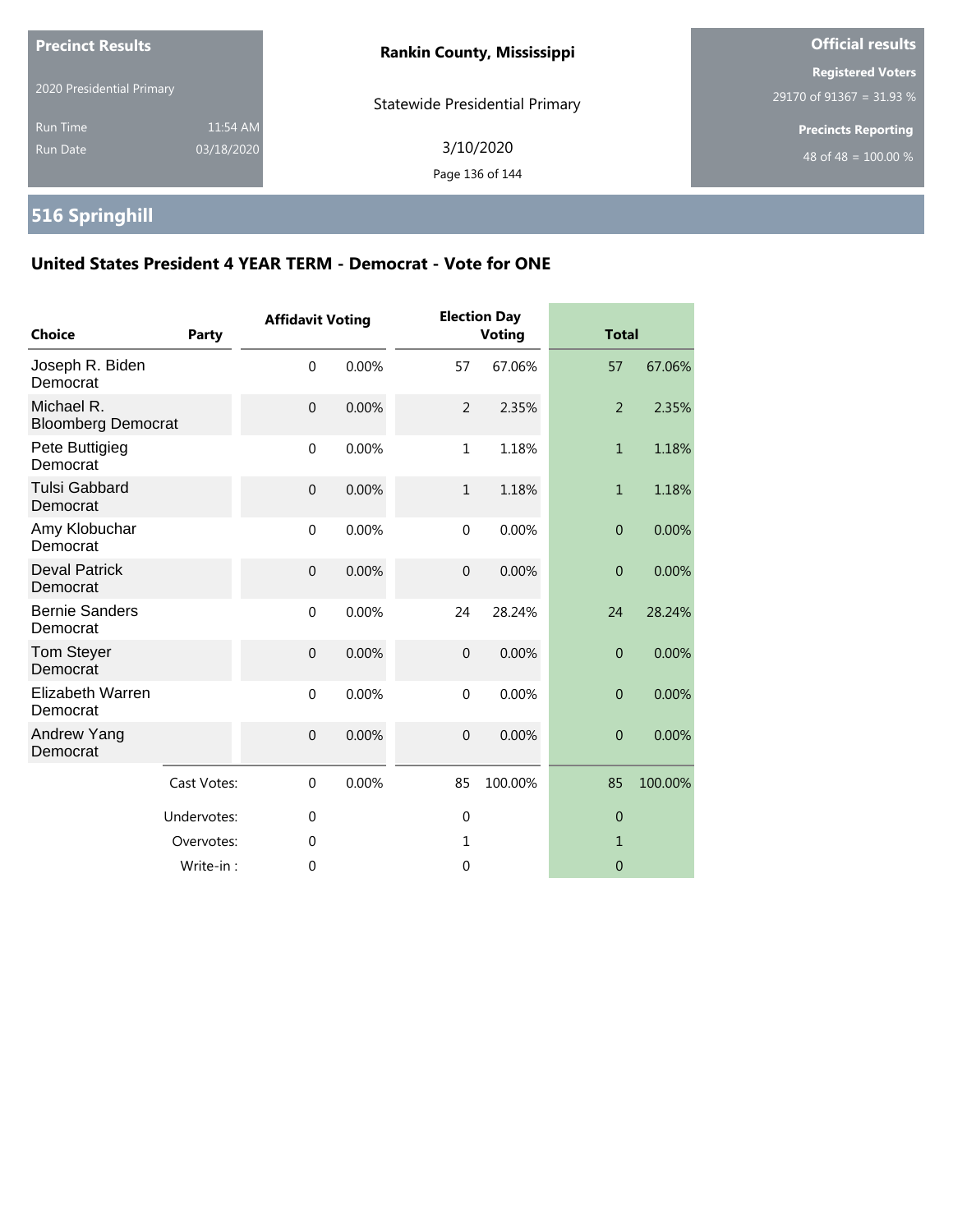| <b>Precinct Results</b>     |                        | <b>Rankin County, Mississippi</b>     | <b>Official results</b>                              |
|-----------------------------|------------------------|---------------------------------------|------------------------------------------------------|
| 2020 Presidential Primary   |                        | <b>Statewide Presidential Primary</b> | <b>Registered Voters</b><br>29170 of 91367 = 31.93 % |
| <b>Run Time</b><br>Run Date | 11:54 AM<br>03/18/2020 | 3/10/2020<br>Page 137 of 144          | <b>Precincts Reporting</b><br>48 of 48 = $100.00\%$  |

# **516 Springhill**

### **United States Senate 6 YEAR TERM - Democrat - Vote for ONE**

| <b>Choice</b>                                  | Party       | <b>Affidavit Voting</b> |          |    | <b>Election Day</b><br><b>Voting</b> | <b>Total</b>   |         |
|------------------------------------------------|-------------|-------------------------|----------|----|--------------------------------------|----------------|---------|
| <b>Tobey Bernard</b><br><b>Bartee Democrat</b> |             | $\Omega$                | $0.00\%$ | 7  | 8.75%                                | $\overline{7}$ | 8.75%   |
| Jensen Bohren<br>Democrat                      |             | $\Omega$                | 0.00%    | 5  | 6.25%                                | 5              | 6.25%   |
| Mike Espy Democrat                             |             | $\Omega$                | 0.00%    | 68 | 85.00%                               | 68             | 85.00%  |
|                                                | Cast Votes: | $\Omega$                | 0.00%    | 80 | 100.00%                              | 80             | 100.00% |
|                                                | Undervotes: | $\Omega$                |          | 4  |                                      | $\overline{4}$ |         |
|                                                | Overvotes:  | $\Omega$                |          | 0  |                                      | $\overline{0}$ |         |
|                                                | Write-in:   | 0                       |          | ว  |                                      | 2              |         |

| Choice                            | Party       | <b>Affidavit Voting</b> |          |    | <b>Election Day</b><br><b>Voting</b> | <b>Total</b> |         |
|-----------------------------------|-------------|-------------------------|----------|----|--------------------------------------|--------------|---------|
| Dorothy 'Dot' Benford<br>Democrat |             | $\Omega$                | $0.00\%$ | 36 | 46.15%                               | 36           | 46.15%  |
| Katelyn Lee<br>Democrat           |             | $\mathbf{0}$            | $0.00\%$ | 42 | 53.85%                               | 42           | 53.85%  |
|                                   | Cast Votes: | 0                       | $0.00\%$ | 78 | 100.00%                              | 78           | 100.00% |
|                                   | Undervotes: | 0                       |          | 7  |                                      | 7            |         |
|                                   | Overvotes:  | $\mathbf 0$             |          | 0  |                                      | 0            |         |
|                                   | Write-in:   | $\Omega$                |          |    |                                      | 1            |         |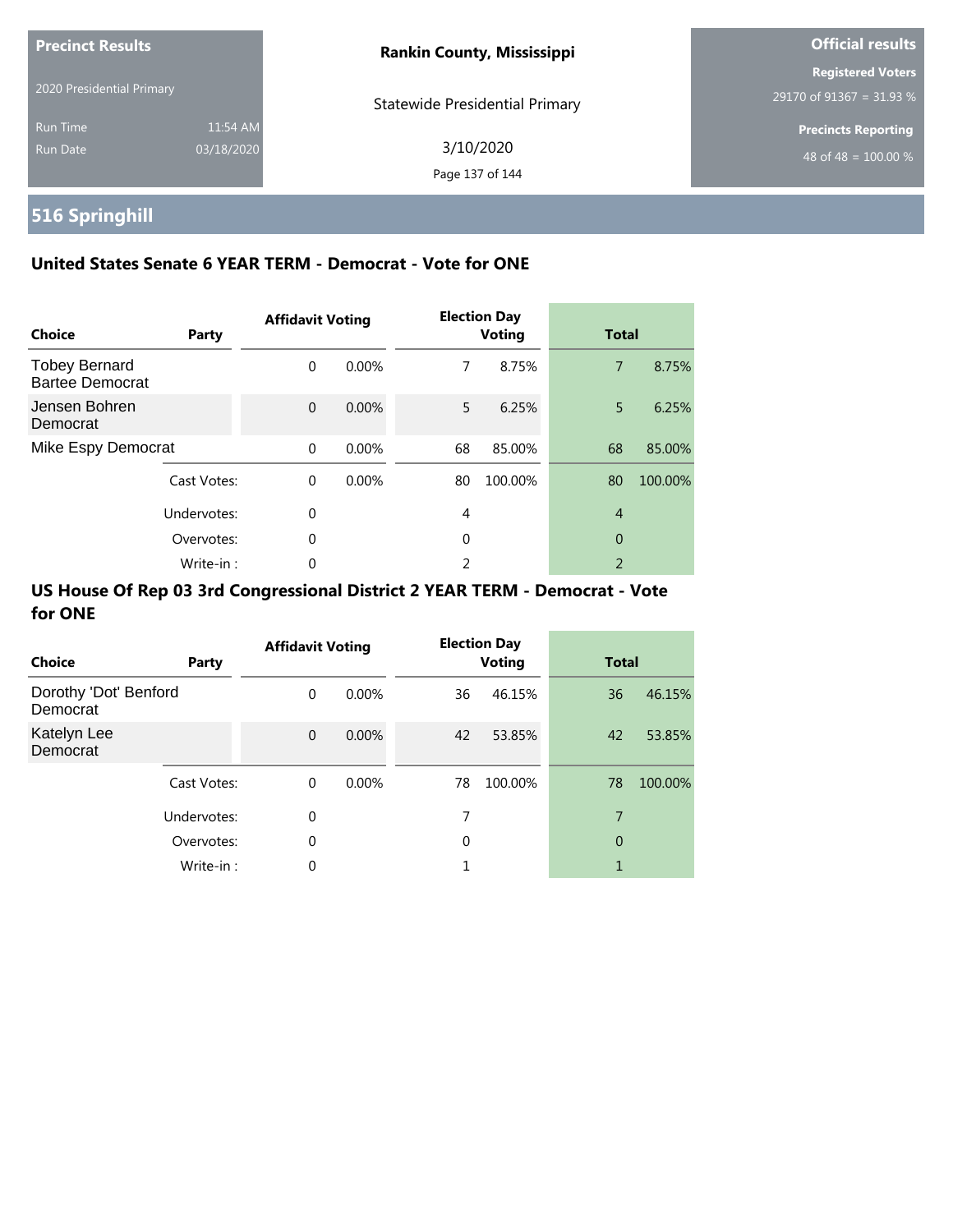| <b>Precinct Results</b>     |                        | <b>Rankin County, Mississippi</b>     | <b>Official results</b>                                |  |
|-----------------------------|------------------------|---------------------------------------|--------------------------------------------------------|--|
| 2020 Presidential Primary   |                        | <b>Statewide Presidential Primary</b> | <b>Registered Voters</b><br>29170 of 91367 = 31.93 $%$ |  |
| <b>Run Time</b><br>Run Date | 11:54 AM<br>03/18/2020 | 3/10/2020<br>Page 138 of 144          | <b>Precincts Reporting</b><br>48 of 48 = $100.00\%$    |  |

# **516 Springhill**

### **United States President 4 YEAR TERM - Republican - Vote for ONE**

| Choice                                   | Party       | <b>Affidavit Voting</b> |          |          | <b>Election Day</b><br><b>Voting</b> | <b>Total</b>   |         |
|------------------------------------------|-------------|-------------------------|----------|----------|--------------------------------------|----------------|---------|
| Roque 'Rocky' De La<br>Fuente Republican |             | $\Omega$                | $0.00\%$ | $\Omega$ | $0.00\%$                             | $\overline{0}$ | 0.00%   |
| Donald J. Trump<br>Republican            |             | $\mathcal{P}$           | 100.00%  | 429      | 99.31%                               | 431            | 99.31%  |
| <b>Bill Weld Republican</b>              |             | $\Omega$                | 0.00%    | 3        | 0.69%                                | 3              | 0.69%   |
|                                          | Cast Votes: | $\mathcal{P}$           | 100.00%  | 432      | 100.00%                              | 434            | 100.00% |
|                                          | Undervotes: | $\Omega$                |          | 3        |                                      | 3              |         |
|                                          | Overvotes:  | $\Omega$                |          | 0        |                                      | 0              |         |
|                                          | Write-in:   | 0                       |          |          |                                      |                |         |

### **United States Senate 6 YEAR TERM - Republican - Vote for ONE**

| Choice                         | Party       | <b>Affidavit Voting</b> |         | <b>Election Day</b><br><b>Voting</b> |         | <b>Total</b> |         |
|--------------------------------|-------------|-------------------------|---------|--------------------------------------|---------|--------------|---------|
| Cindy Hyde-Smith<br>Republican |             | 2                       | 100.00% | 430                                  | 100.00% | 432          | 100.00% |
|                                | Cast Votes: | $\mathcal{P}$           | 100.00% | 430                                  | 100.00% | 432          | 100.00% |
|                                | Undervotes: | 0                       |         | 3                                    |         | 3            |         |
|                                | Overvotes:  | $\Omega$                |         | 0                                    |         | 0            |         |
|                                | Write-in:   | 0                       |         | 3                                    |         | 3            |         |

| Choice                             | Party       | <b>Affidavit Voting</b> |          |             | <b>Election Day</b><br><b>Voting</b> | <b>Total</b>   |         |
|------------------------------------|-------------|-------------------------|----------|-------------|--------------------------------------|----------------|---------|
| <b>Michael Guest</b><br>Republican |             | 2                       | 100.00%  | 424         | 97.25%                               | 426            | 97.26%  |
| James Tulp<br>Republican           |             | $\overline{0}$          | $0.00\%$ | 12          | 2.75%                                | 12             | 2.74%   |
|                                    | Cast Votes: | $\mathcal{P}$           | 100.00%  | 436         | 100.00%                              | 438            | 100.00% |
|                                    | Undervotes: | 0                       |          | $\mathbf 0$ |                                      | $\overline{0}$ |         |
|                                    | Overvotes:  | 0                       |          | 0           |                                      | $\overline{0}$ |         |
|                                    | Write-in:   | 0                       |          | 0           |                                      | 0              |         |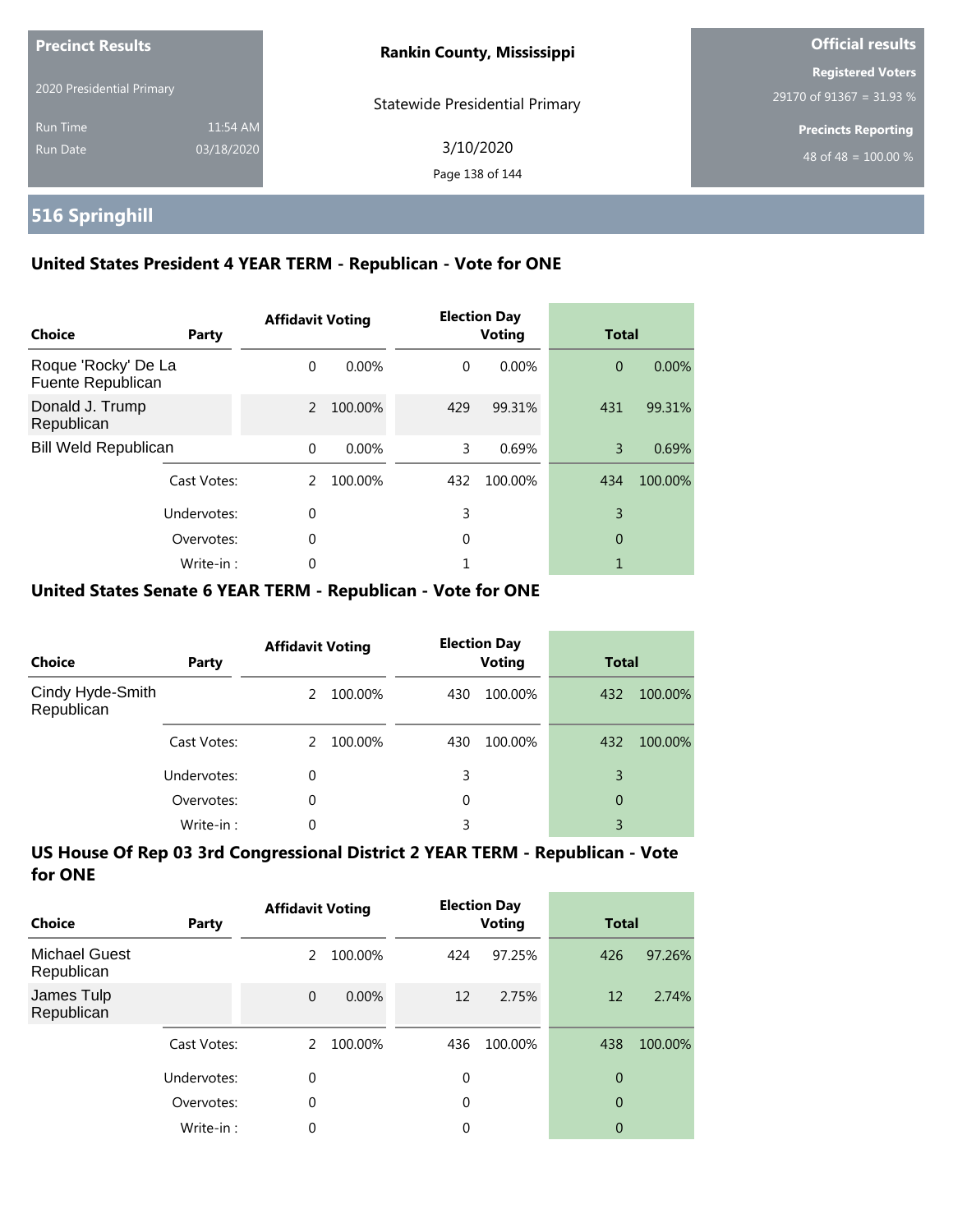| <b>Precinct Results</b>                                      | <b>Rankin County, Mississippi</b>     | <b>Official results</b>                              |  |
|--------------------------------------------------------------|---------------------------------------|------------------------------------------------------|--|
| 2020 Presidential Primary                                    | <b>Statewide Presidential Primary</b> | <b>Registered Voters</b><br>29170 of 91367 = 31.93 % |  |
| 11:54 AM<br><b>Run Time</b><br>03/18/2020<br><b>Run Date</b> | 3/10/2020<br>Page 139 of 144          | <b>Precincts Reporting</b><br>48 of 48 = $100.00\%$  |  |

# **520 South Pearson**

| <b>Choice</b>                           | <b>Party</b> | <b>Affidavit Voting</b> |         |                  | <b>Election Day</b><br><b>Voting</b> | <b>Total</b>   |         |
|-----------------------------------------|--------------|-------------------------|---------|------------------|--------------------------------------|----------------|---------|
| Joseph R. Biden<br>Democrat             |              | 1                       | 100.00% | 338              | 86.89%                               | 339            | 86.92%  |
| Michael R.<br><b>Bloomberg Democrat</b> |              | $\mathbf 0$             | 0.00%   | $\overline{7}$   | 1.80%                                | $\overline{7}$ | 1.79%   |
| Pete Buttigieg<br>Democrat              |              | $\mathbf 0$             | 0.00%   | $\mathbf 0$      | 0.00%                                | $\overline{0}$ | 0.00%   |
| <b>Tulsi Gabbard</b><br>Democrat        |              | $\mathbf 0$             | 0.00%   | $\boldsymbol{0}$ | 0.00%                                | $\overline{0}$ | 0.00%   |
| Amy Klobuchar<br>Democrat               |              | $\mathbf{0}$            | 0.00%   | $\mathbf{0}$     | 0.00%                                | $\overline{0}$ | 0.00%   |
| <b>Deval Patrick</b><br>Democrat        |              | $\mathbf{0}$            | 0.00%   | $\mathbf 0$      | 0.00%                                | $\overline{0}$ | 0.00%   |
| <b>Bernie Sanders</b><br>Democrat       |              | $\mathbf 0$             | 0.00%   | 42               | 10.80%                               | 42             | 10.77%  |
| Tom Steyer<br>Democrat                  |              | $\mathbf{0}$            | 0.00%   | $\mathbf 0$      | 0.00%                                | $\overline{0}$ | 0.00%   |
| <b>Elizabeth Warren</b><br>Democrat     |              | $\mathbf 0$             | 0.00%   | $\overline{2}$   | 0.51%                                | $\overline{2}$ | 0.51%   |
| Andrew Yang<br>Democrat                 |              | $\mathbf{0}$            | 0.00%   | $\mathbf{0}$     | 0.00%                                | $\overline{0}$ | 0.00%   |
|                                         | Cast Votes:  | $\mathbf{1}$            | 100.00% | 389              | 100.00%                              | 390            | 100.00% |
|                                         | Undervotes:  | $\mathbf{0}$            |         | $\mathbf 0$      |                                      | $\theta$       |         |
|                                         | Overvotes:   | 0                       |         | 1                |                                      | 1              |         |
|                                         | Write-in:    | 0                       |         | 3                |                                      | 3              |         |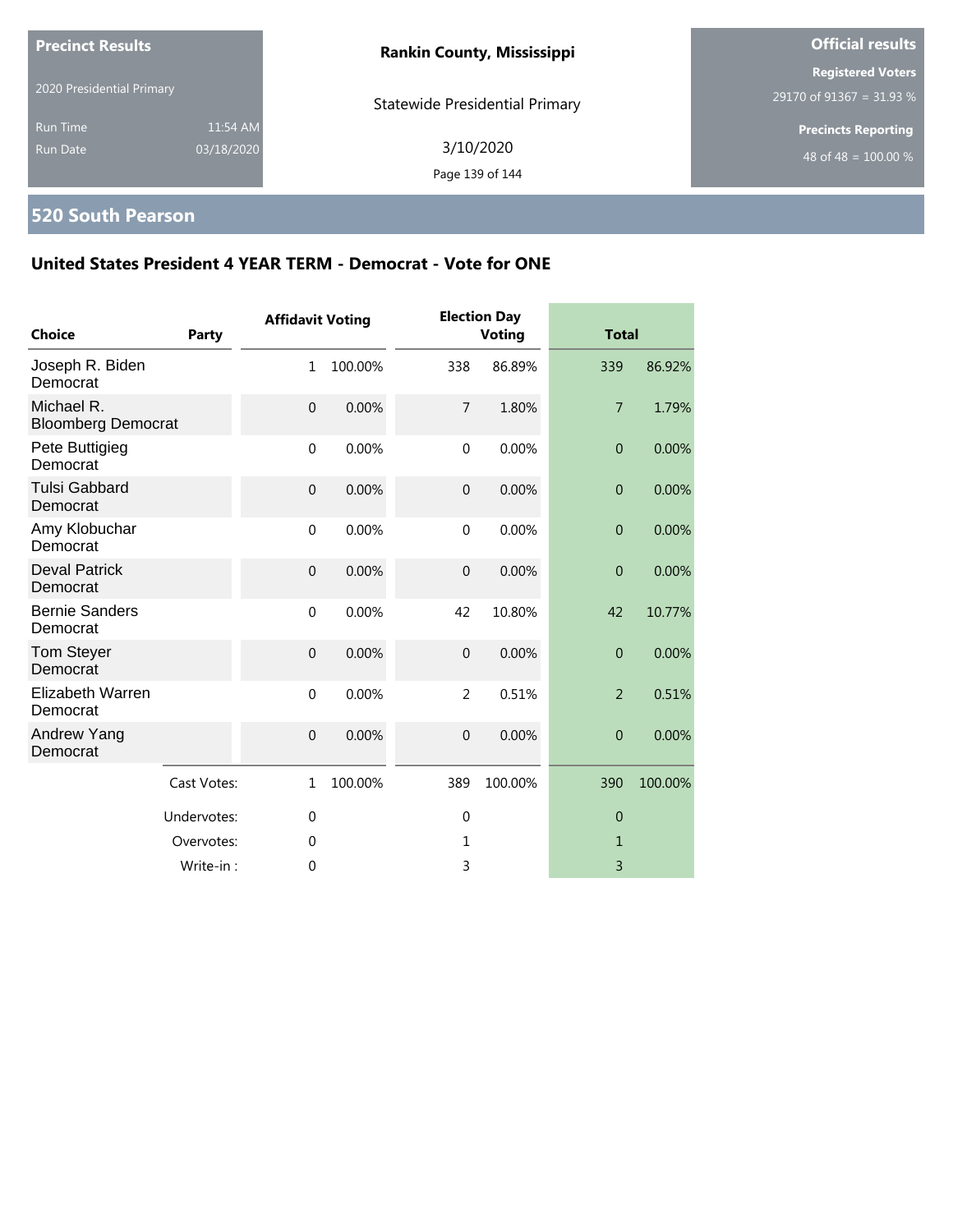| <b>Precinct Results</b>   |            | <b>Rankin County, Mississippi</b>     | <b>Official results</b>    |  |  |
|---------------------------|------------|---------------------------------------|----------------------------|--|--|
|                           |            |                                       | <b>Registered Voters</b>   |  |  |
| 2020 Presidential Primary |            | <b>Statewide Presidential Primary</b> | 29170 of 91367 = 31.93 %   |  |  |
| <b>Run Time</b>           | 11:54 AM   |                                       | <b>Precincts Reporting</b> |  |  |
| Run Date                  | 03/18/2020 | 3/10/2020                             | 48 of 48 = $100.00\%$      |  |  |
|                           |            | Page 140 of 144                       |                            |  |  |

# **520 South Pearson**

### **United States Senate 6 YEAR TERM - Democrat - Vote for ONE**

| Choice                                         | Party       | <b>Affidavit Voting</b> |         |     | <b>Election Day</b><br><b>Voting</b> | <b>Total</b>   |         |
|------------------------------------------------|-------------|-------------------------|---------|-----|--------------------------------------|----------------|---------|
| <b>Tobey Bernard</b><br><b>Bartee Democrat</b> |             | $\Omega$                | 0.00%   | 4   | 1.02%                                | $\overline{4}$ | 1.02%   |
| Jensen Bohren<br>Democrat                      |             | $\Omega$                | 0.00%   | 1   | 0.25%                                | 1              | 0.25%   |
| Mike Espy Democrat                             |             | 1                       | 100.00% | 388 | 98.73%                               | 389            | 98.73%  |
|                                                | Cast Votes: | 1.                      | 100.00% | 393 | 100.00%                              | 394            | 100.00% |
|                                                | Undervotes: | $\Omega$                |         | 0   |                                      | 0              |         |
|                                                | Overvotes:  | 0                       |         | 0   |                                      | 0              |         |
|                                                | Write-in:   | 0                       |         | 0   |                                      | 0              |         |

| <b>Choice</b>                     | Party       | <b>Affidavit Voting</b> |          |     | <b>Election Day</b><br><b>Voting</b> | <b>Total</b>   |         |
|-----------------------------------|-------------|-------------------------|----------|-----|--------------------------------------|----------------|---------|
| Dorothy 'Dot' Benford<br>Democrat |             | $\mathbf{1}$            | 100.00%  | 273 | 72.99%                               | 274            | 73.07%  |
| Katelyn Lee<br>Democrat           |             | $\mathbf{0}$            | $0.00\%$ | 101 | 27.01%                               | 101            | 26.93%  |
|                                   | Cast Votes: | 1                       | 100.00%  | 374 | 100.00%                              | 375            | 100.00% |
|                                   | Undervotes: | $\Omega$                |          | 15  |                                      | 15             |         |
|                                   | Overvotes:  | $\mathbf 0$             |          | 0   |                                      | 0              |         |
|                                   | Write-in:   | 0                       |          | 4   |                                      | $\overline{4}$ |         |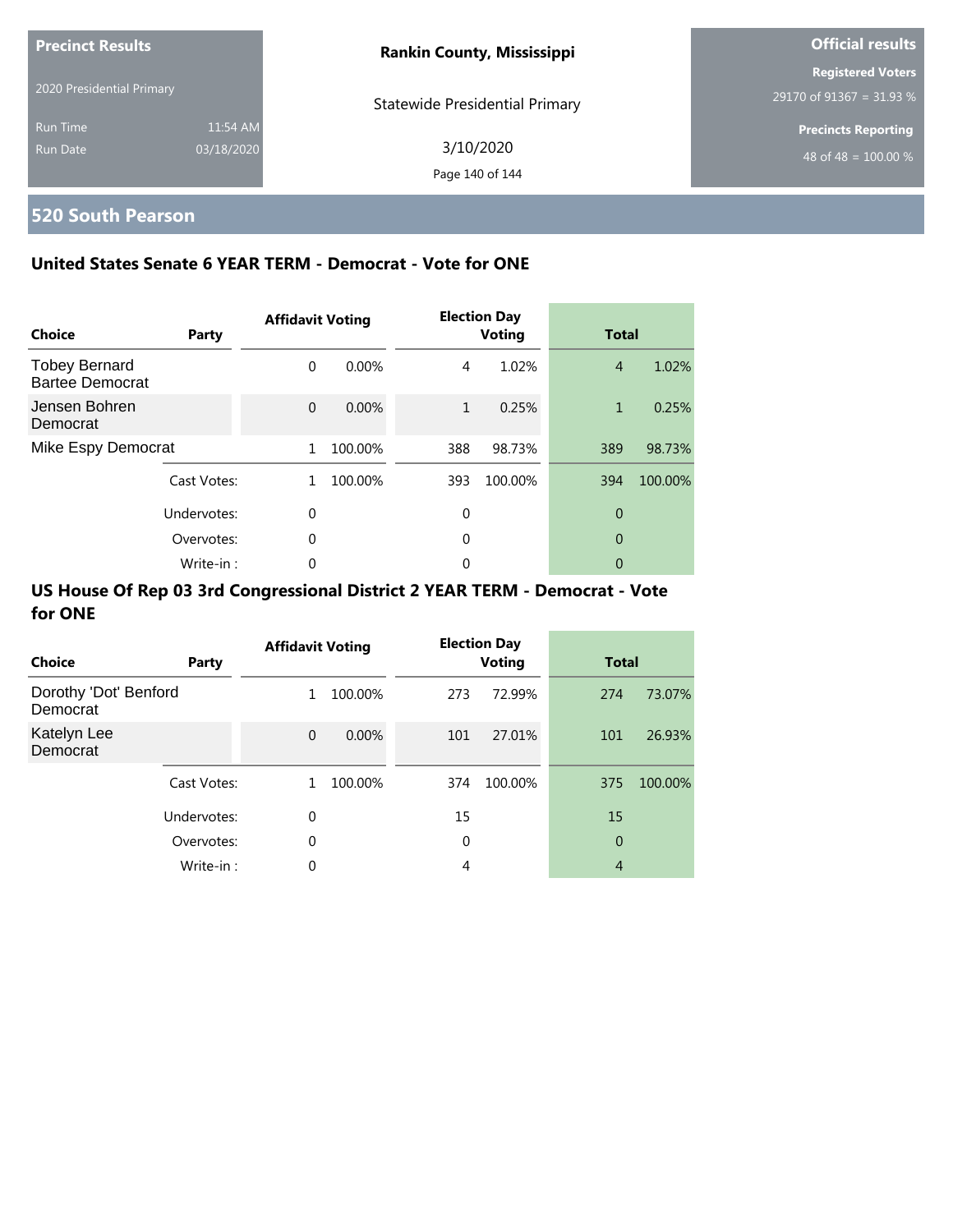| <b>Precinct Results</b>   |            | <b>Rankin County, Mississippi</b>     | <b>Official results</b>                              |  |
|---------------------------|------------|---------------------------------------|------------------------------------------------------|--|
| 2020 Presidential Primary |            | <b>Statewide Presidential Primary</b> | <b>Registered Voters</b><br>29170 of 91367 = 31.93 % |  |
| <b>Run Time</b>           | 11:54 AM   |                                       | <b>Precincts Reporting</b>                           |  |
| Run Date                  | 03/18/2020 | 3/10/2020<br>Page 141 of 144          | 48 of 48 = $100.00\%$                                |  |

### **520 South Pearson**

### **United States President 4 YEAR TERM - Republican - Vote for ONE**

| Choice                                   | Party       | <b>Affidavit Voting</b> |       |          | <b>Election Day</b><br><b>Voting</b> | <b>Total</b>   |          |
|------------------------------------------|-------------|-------------------------|-------|----------|--------------------------------------|----------------|----------|
| Roque 'Rocky' De La<br>Fuente Republican |             | $\Omega$                | 0.00% | $\Omega$ | $0.00\%$                             | $\overline{0}$ | 0.00%    |
| Donald J. Trump<br>Republican            |             | $\Omega$                | 0.00% | 50       | 100.00%                              | 50             | 100.00%  |
| <b>Bill Weld Republican</b>              |             | $\Omega$                | 0.00% | $\Omega$ | $0.00\%$                             | $\overline{0}$ | $0.00\%$ |
|                                          | Cast Votes: | $\Omega$                | 0.00% | 50       | 100.00%                              | 50             | 100.00%  |
|                                          | Undervotes: | 0                       |       | 0        |                                      | 0              |          |
|                                          | Overvotes:  | $\Omega$                |       | 0        |                                      | 0              |          |
|                                          | Write-in:   | 0                       |       |          |                                      |                |          |

#### **United States Senate 6 YEAR TERM - Republican - Vote for ONE**

| <b>Choice</b>                  | Party       | <b>Affidavit Voting</b> |          | <b>Election Day</b><br><b>Voting</b> |         | <b>Total</b> |         |
|--------------------------------|-------------|-------------------------|----------|--------------------------------------|---------|--------------|---------|
| Cindy Hyde-Smith<br>Republican |             | $\Omega$                | $0.00\%$ | 50                                   | 100.00% | 50           | 100.00% |
|                                | Cast Votes: | $\Omega$                | $0.00\%$ | 50                                   | 100.00% | 50           | 100.00% |
|                                | Undervotes: | $\Omega$                |          | 0                                    |         | 0            |         |
|                                | Overvotes:  | $\Omega$                |          | 0                                    |         | 0            |         |
|                                | Write-in:   | 0                       |          |                                      |         |              |         |

| Choice                             | Party       | <b>Affidavit Voting</b> |          | <b>Election Day</b><br><b>Voting</b> |         | <b>Total</b>   |         |
|------------------------------------|-------------|-------------------------|----------|--------------------------------------|---------|----------------|---------|
| <b>Michael Guest</b><br>Republican |             | 0                       | $0.00\%$ | 48                                   | 96.00%  | 48             | 96.00%  |
| James Tulp<br>Republican           |             | $\mathbf{0}$            | 0.00%    | 2                                    | 4.00%   | 2              | 4.00%   |
|                                    | Cast Votes: | $\Omega$                | $0.00\%$ | 50                                   | 100.00% | 50             | 100.00% |
|                                    | Undervotes: | 0                       |          | $\mathbf 0$                          |         | $\overline{0}$ |         |
|                                    | Overvotes:  | $\theta$                |          | 0                                    |         | $\overline{0}$ |         |
|                                    | Write-in:   | 0                       |          |                                      |         | 1              |         |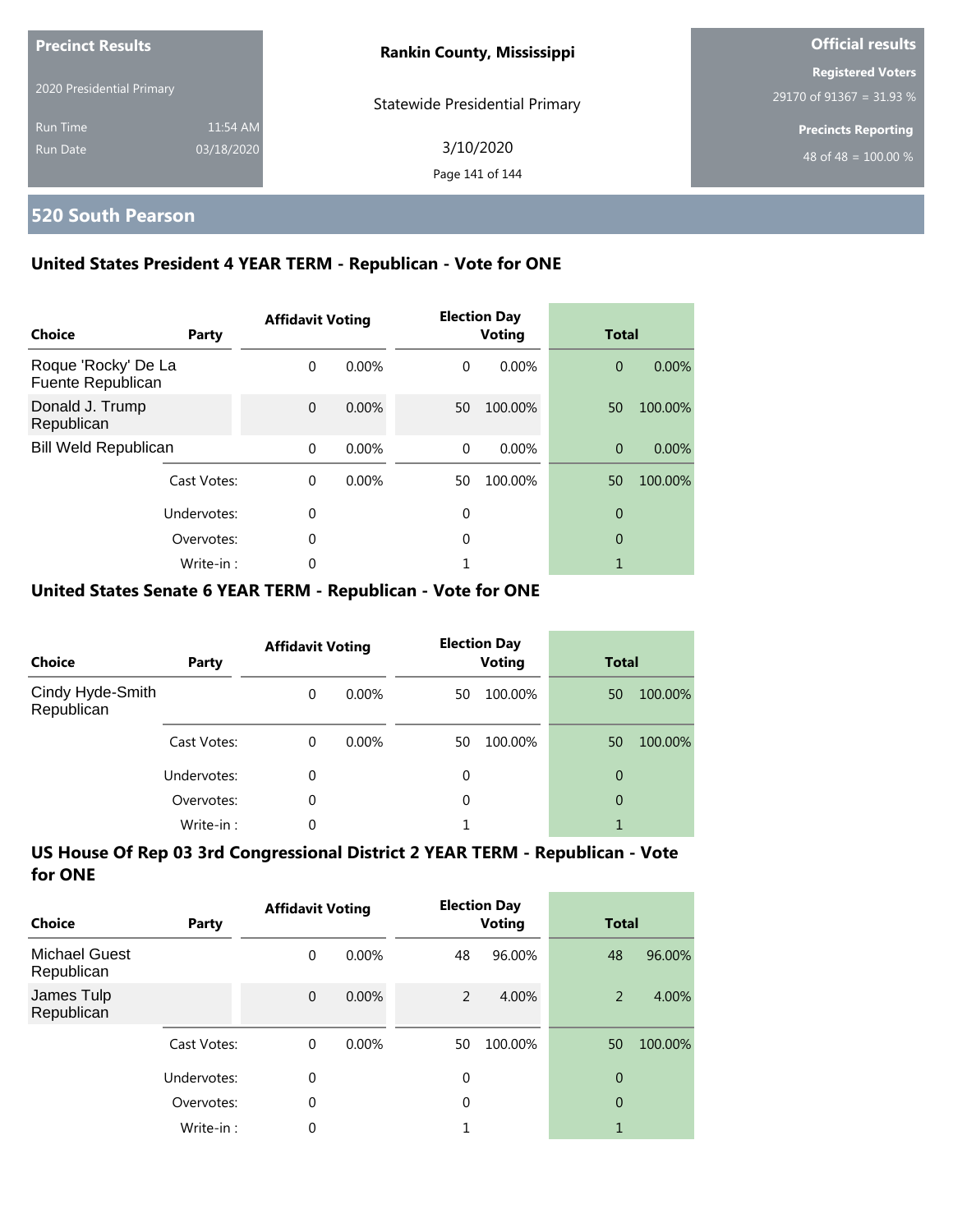| <b>Precinct Results</b><br>2020 Presidential Primary |                        | <b>Rankin County, Mississippi</b>     | <b>Official results</b>                                        |  |
|------------------------------------------------------|------------------------|---------------------------------------|----------------------------------------------------------------|--|
|                                                      |                        | <b>Statewide Presidential Primary</b> | <b>Registered Voters</b><br>29170 of 91367 = 31.93 %           |  |
| <b>Run Time</b><br>Run Date                          | 11:54 AM<br>03/18/2020 | 3/10/2020<br>Page 142 of 144          | <b>Precincts Reporting</b><br>48 of 48 = $\overline{100.00\%}$ |  |

# **523 City Hall**

| <b>Choice</b>                           | <b>Party</b> | <b>Affidavit Voting</b> |       |                | <b>Election Day</b><br><b>Voting</b> |                | <b>Total</b> |  |
|-----------------------------------------|--------------|-------------------------|-------|----------------|--------------------------------------|----------------|--------------|--|
| Joseph R. Biden<br>Democrat             |              | $\mathbf 0$             | 0.00% | 97             | 67.83%                               | 97             | 67.83%       |  |
| Michael R.<br><b>Bloomberg Democrat</b> |              | $\overline{0}$          | 0.00% | $\overline{2}$ | 1.40%                                | $\overline{2}$ | 1.40%        |  |
| Pete Buttigieg<br>Democrat              |              | $\mathbf 0$             | 0.00% | $\mathbf 0$    | 0.00%                                | $\overline{0}$ | 0.00%        |  |
| <b>Tulsi Gabbard</b><br>Democrat        |              | $\mathbf{0}$            | 0.00% | $\overline{0}$ | 0.00%                                | $\overline{0}$ | 0.00%        |  |
| Amy Klobuchar<br>Democrat               |              | $\mathbf{0}$            | 0.00% | $\mathbf{0}$   | 0.00%                                | $\overline{0}$ | 0.00%        |  |
| <b>Deval Patrick</b><br>Democrat        |              | $\mathbf{0}$            | 0.00% | $\overline{0}$ | 0.00%                                | $\overline{0}$ | 0.00%        |  |
| <b>Bernie Sanders</b><br>Democrat       |              | $\boldsymbol{0}$        | 0.00% | 43             | 30.07%                               | 43             | 30.07%       |  |
| Tom Steyer<br>Democrat                  |              | $\overline{0}$          | 0.00% | $\overline{0}$ | 0.00%                                | $\overline{0}$ | 0.00%        |  |
| Elizabeth Warren<br>Democrat            |              | $\mathbf 0$             | 0.00% | $\mathbf{1}$   | 0.70%                                | $\mathbf{1}$   | 0.70%        |  |
| Andrew Yang<br>Democrat                 |              | $\mathbf{0}$            | 0.00% | $\mathbf 0$    | 0.00%                                | $\overline{0}$ | 0.00%        |  |
|                                         | Cast Votes:  | $\mathbf 0$             | 0.00% | 143            | 100.00%                              | 143            | 100.00%      |  |
|                                         | Undervotes:  | $\mathbf 0$             |       | $\mathbf 0$    |                                      | $\theta$       |              |  |
|                                         | Overvotes:   | 0                       |       | 0              |                                      | $\mathbf 0$    |              |  |
|                                         | Write-in:    | 0                       |       | 0              |                                      | $\overline{0}$ |              |  |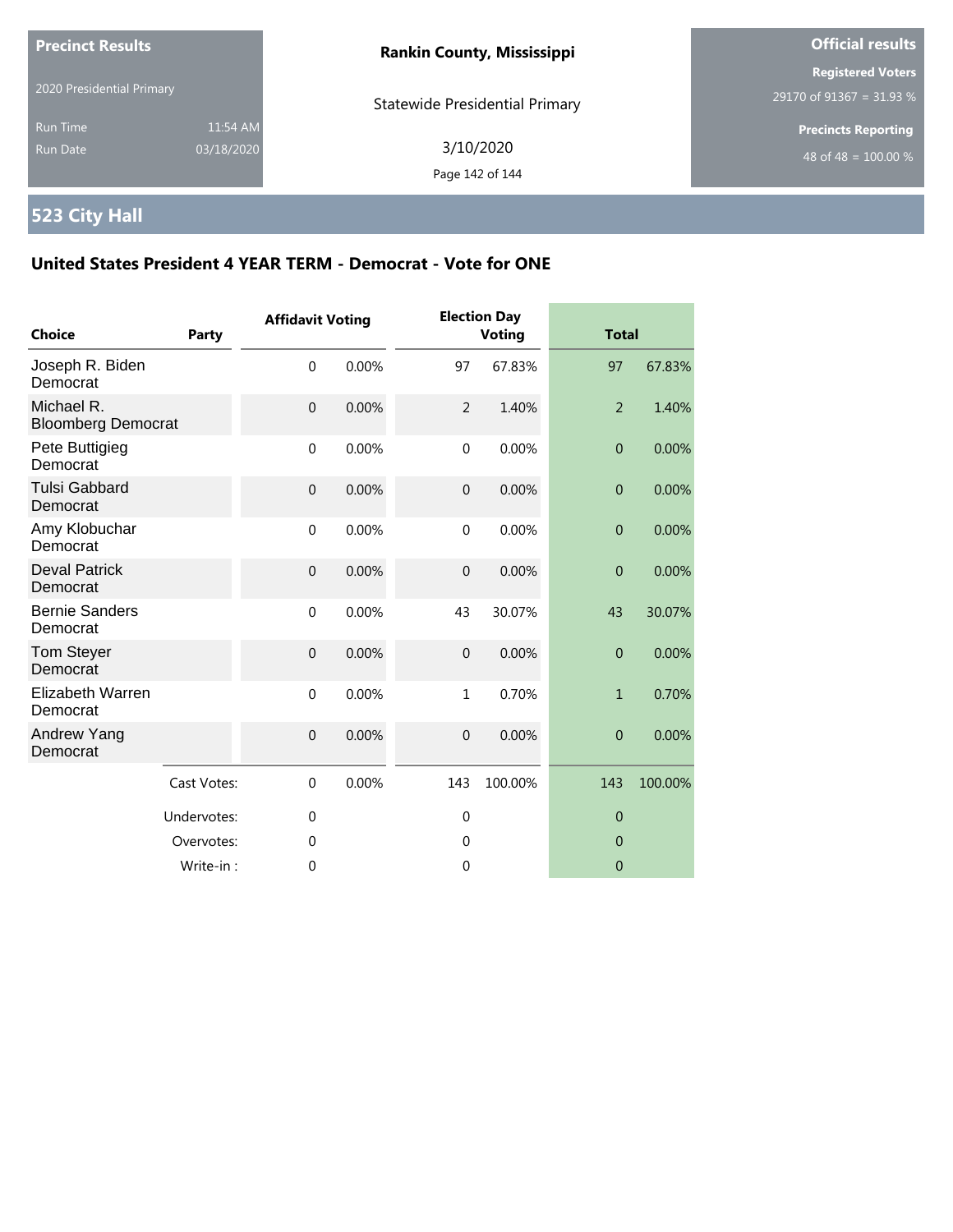| <b>Precinct Results</b>     |                        | <b>Rankin County, Mississippi</b>     | <b>Official results</b>                              |  |
|-----------------------------|------------------------|---------------------------------------|------------------------------------------------------|--|
| 2020 Presidential Primary   |                        | <b>Statewide Presidential Primary</b> | <b>Registered Voters</b><br>29170 of 91367 = 31.93 % |  |
| <b>Run Time</b><br>Run Date | 11:54 AM<br>03/18/2020 | 3/10/2020<br>Page 143 of 144          | <b>Precincts Reporting</b><br>48 of 48 = $100.00\%$  |  |

# **523 City Hall**

### **United States Senate 6 YEAR TERM - Democrat - Vote for ONE**

| Choice                                         | Party       | <b>Affidavit Voting</b> |          |     | <b>Election Day</b><br><b>Voting</b> | <b>Total</b>   |         |
|------------------------------------------------|-------------|-------------------------|----------|-----|--------------------------------------|----------------|---------|
| <b>Tobey Bernard</b><br><b>Bartee Democrat</b> |             | $\Omega$                | $0.00\%$ | 7   | 5.04%                                | $\overline{7}$ | 5.04%   |
| Jensen Bohren<br>Democrat                      |             | $\Omega$                | 0.00%    | 8   | 5.76%                                | 8              | 5.76%   |
| Mike Espy Democrat                             |             | $\Omega$                | 0.00%    | 124 | 89.21%                               | 124            | 89.21%  |
|                                                | Cast Votes: | $\Omega$                | $0.00\%$ | 139 | 100.00%                              | 139            | 100.00% |
|                                                | Undervotes: | $\Omega$                |          | 4   |                                      | $\overline{4}$ |         |
|                                                | Overvotes:  | $\Omega$                |          | 0   |                                      | 0              |         |
|                                                | Write-in:   | 0                       |          | 0   |                                      | 0              |         |

| Choice                            | Party       | <b>Affidavit Voting</b> |          |     | <b>Election Day</b><br><b>Voting</b> |     | <b>Total</b> |  |
|-----------------------------------|-------------|-------------------------|----------|-----|--------------------------------------|-----|--------------|--|
| Dorothy 'Dot' Benford<br>Democrat |             | $\Omega$                | $0.00\%$ | 87  | 63.50%                               | 87  | 63.50%       |  |
| Katelyn Lee<br>Democrat           |             | $\Omega$                | $0.00\%$ | 50  | 36.50%                               | 50  | 36.50%       |  |
|                                   | Cast Votes: | $\mathbf 0$             | $0.00\%$ | 137 | 100.00%                              | 137 | 100.00%      |  |
|                                   | Undervotes: | 0                       |          | 6   |                                      | 6   |              |  |
|                                   | Overvotes:  | 0                       |          | 0   |                                      | 0   |              |  |
|                                   | Write-in:   | 0                       |          | 0   |                                      | 0   |              |  |